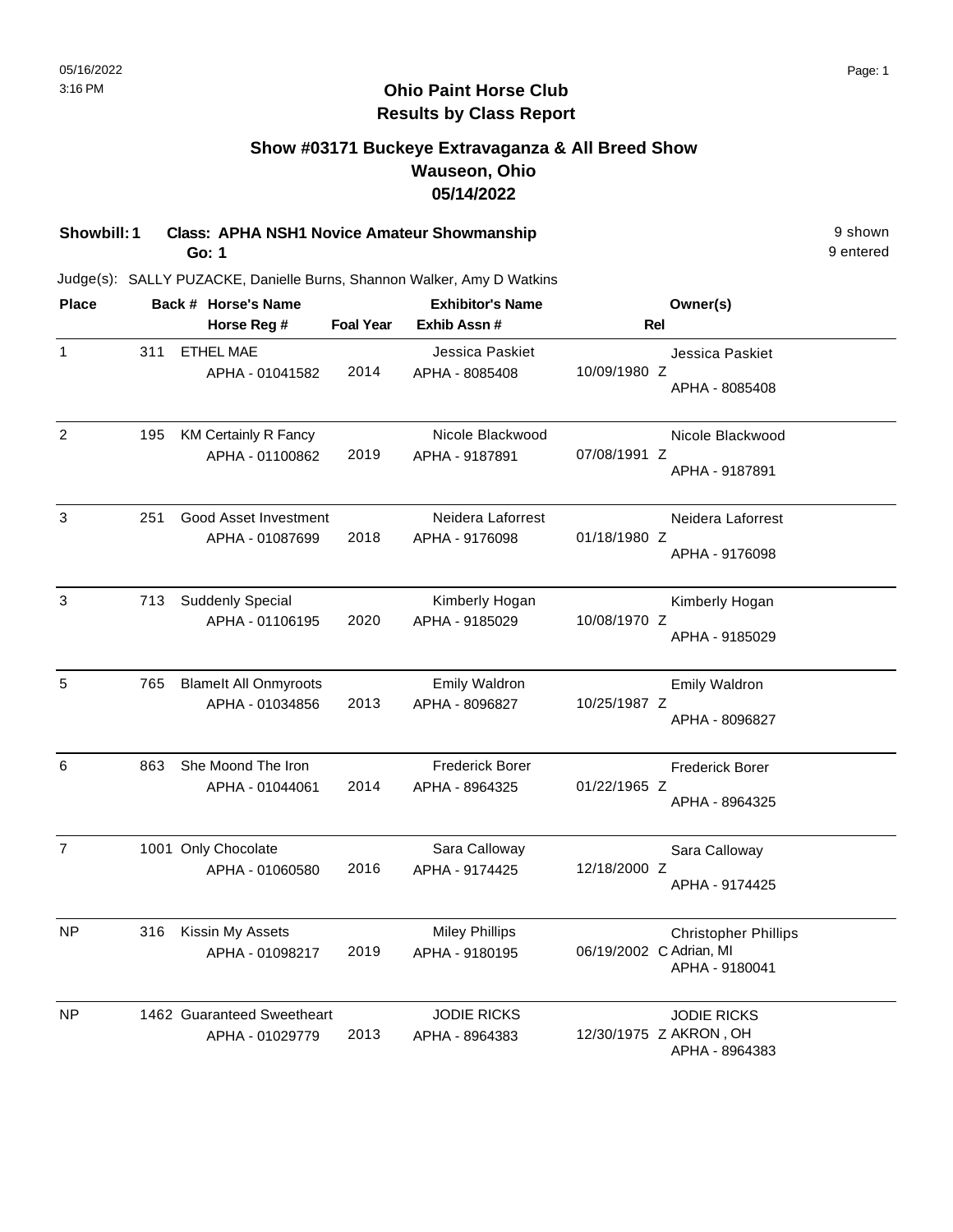### **Show #03171 Buckeye Extravaganza & All Breed Show Wauseon, Ohio 05/14/2022**

|              |                                | 1st Judge: 2nd Judge:    | 3rd Judge:        | 4th Judge:       |
|--------------|--------------------------------|--------------------------|-------------------|------------------|
| <b>Place</b> | <b>SALLY</b><br><b>PUZACKE</b> | Danielle<br><b>Burns</b> | Shannon<br>Walker | Amy D<br>Watkins |
| 1            | 311                            | 311                      | 311               | 311              |
| 2            | 713                            | 195                      | 195               | 195              |
| 3            | 195                            | 251                      | 713               | 765              |
| 4            | 251                            | 713                      | 251               | 251              |
| 5            | 863                            | 765                      | 765               | 863              |
| 6            | 765                            | 1001                     | 316               | 713              |
|              | 1001                           | 863                      | 863               | 1001             |
|              |                                |                          |                   |                  |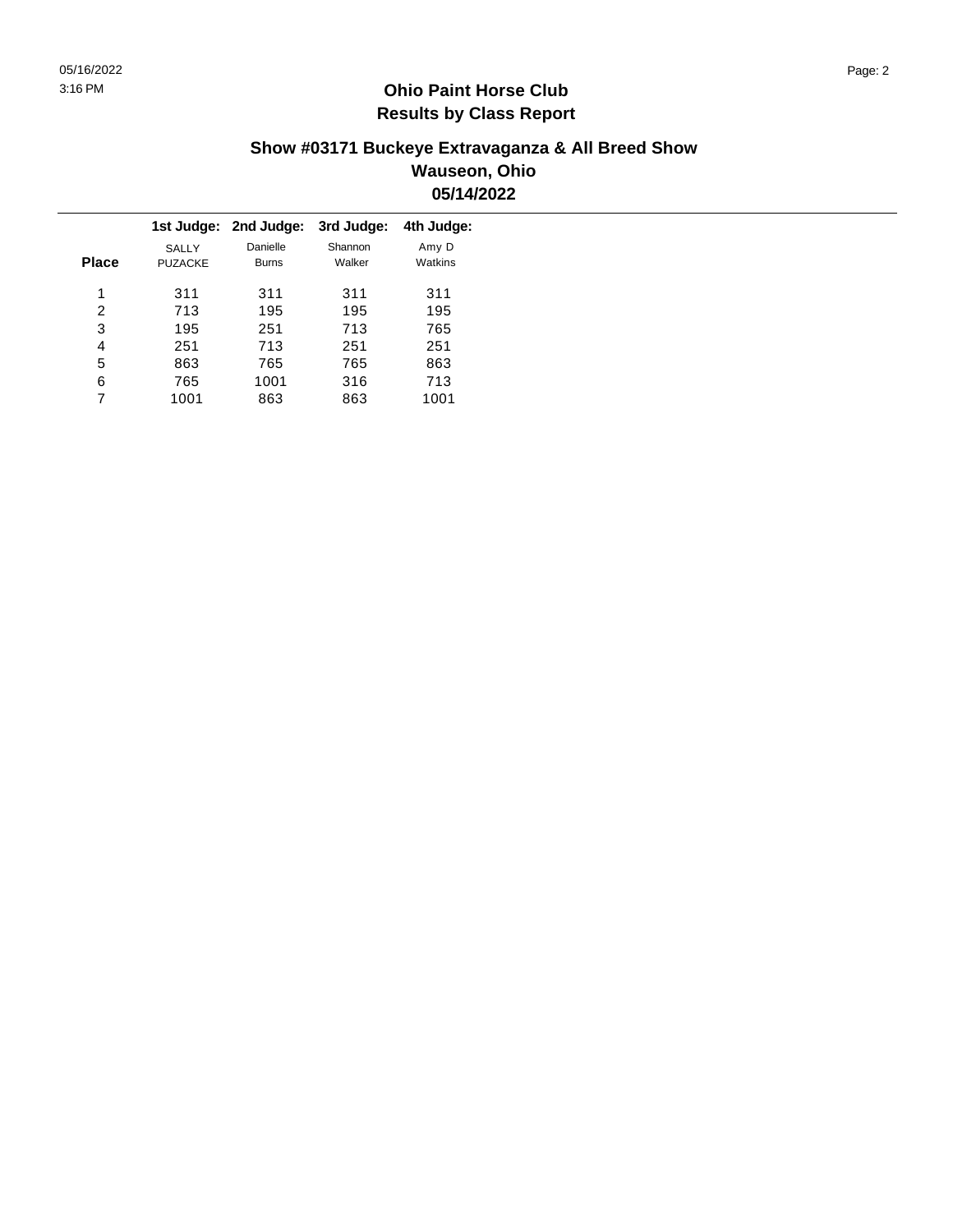# **Show #03171 Buckeye Extravaganza & All Breed Show Wauseon, Ohio 05/14/2022**

**Showbill: 2 Class: APHA ASH1 Amateur Showmanship All Ages** 11 shown **Go: 1**

Judge(s): SALLY PUZACKE, Danielle Burns, Shannon Walker, Amy D Watkins

| <b>Place</b>   |     | Back # Horse's Name          |                  | <b>Exhibitor's Name</b> |                         | Owner(s)                    |
|----------------|-----|------------------------------|------------------|-------------------------|-------------------------|-----------------------------|
|                |     | Horse Reg #                  | <b>Foal Year</b> | Exhib Assn #            | <b>Rel</b>              |                             |
| $\mathbf{1}$   | 311 | <b>ETHEL MAE</b>             |                  | Jessica Paskiet         |                         | Jessica Paskiet             |
|                |     | APHA - 01041582              | 2014             | APHA - 8085408          | 10/09/1980 Z            | APHA - 8085408              |
|                |     |                              |                  |                         |                         |                             |
| 2              | 428 | <b>Guided N Blessed</b>      |                  | <b>Emily Ery</b>        |                         | <b>Emily Ery</b>            |
|                |     | APHA - 00989742              | 2010             | APHA - 8206260          | 02/22/1978 Z            | APHA - 8206260              |
|                |     |                              |                  |                         |                         |                             |
| 3              | 260 | Only One Invitation          |                  | Julia Dejonghe          |                         | Julia Dejonghe              |
|                |     | APHA - 00875034              | 2005             | APHA - 8503814          |                         | 03/18/1985 Z Tecumseh, MI   |
|                |     |                              |                  |                         |                         | APHA - 8503814              |
| 4              | 532 | Ona Good Ride Cowboy         |                  | Chelsea Schmitt         |                         | <b>Chelsea Schmitt</b>      |
|                |     | APHA - 01069214              | 2016             | APHA - 8804052          | 09/04/1992 Z            |                             |
|                |     |                              |                  |                         |                         | APHA - 8804052              |
| 5              | 195 | <b>KM Certainly R Fancy</b>  |                  | Nicole Blackwood        |                         | Nicole Blackwood            |
|                |     | APHA - 01100862              | 2019             | APHA - 9187891          | 07/08/1991 Z            |                             |
|                |     |                              |                  |                         |                         | APHA - 9187891              |
| 6              | 321 | Cr Kissin Machine            |                  | <b>CONNIE RUNKLE</b>    |                         | <b>CONNIE RUNKLE</b>        |
|                |     | APHA - 01022653              | 2012             | APHA - 8218904          | 03/16/1977 Z            |                             |
|                |     |                              |                  |                         |                         | APHA - 8218904              |
| $\overline{7}$ | 316 | Kissin My Assets             |                  | <b>Miley Phillips</b>   |                         | <b>Christopher Phillips</b> |
|                |     | APHA - 01098217              | 2019             | APHA - 9180195          | 06/19/2002 C Adrian, MI |                             |
|                |     |                              |                  |                         |                         | APHA - 9180041              |
| NP             | 126 | Got To Luv My Assets         |                  | Allison Roath           |                         | Kristine Roath              |
|                |     | APHA - 01043059              | 2014             | APHA - 9143381          | 05/08/2000 C            |                             |
|                |     |                              |                  |                         |                         | APHA - 8703477              |
| <b>NP</b>      | 291 | Reckless Invitation          |                  | <b>Kimberly Griggy</b>  |                         | <b>JODIE RICKS</b>          |
|                |     | APHA - 01076662              | 2017             | APHA - 8092600          |                         | 11/28/2000 Z AKRON, OH      |
|                |     |                              |                  |                         |                         | APHA - 8964383              |
| <b>NP</b>      | 765 | <b>Blamelt All Onmyroots</b> |                  | <b>Emily Waldron</b>    |                         | <b>Emily Waldron</b>        |
|                |     | APHA - 01034856              | 2013             | APHA - 8096827          | 10/25/1987 Z            | APHA - 8096827              |
|                |     |                              |                  |                         |                         |                             |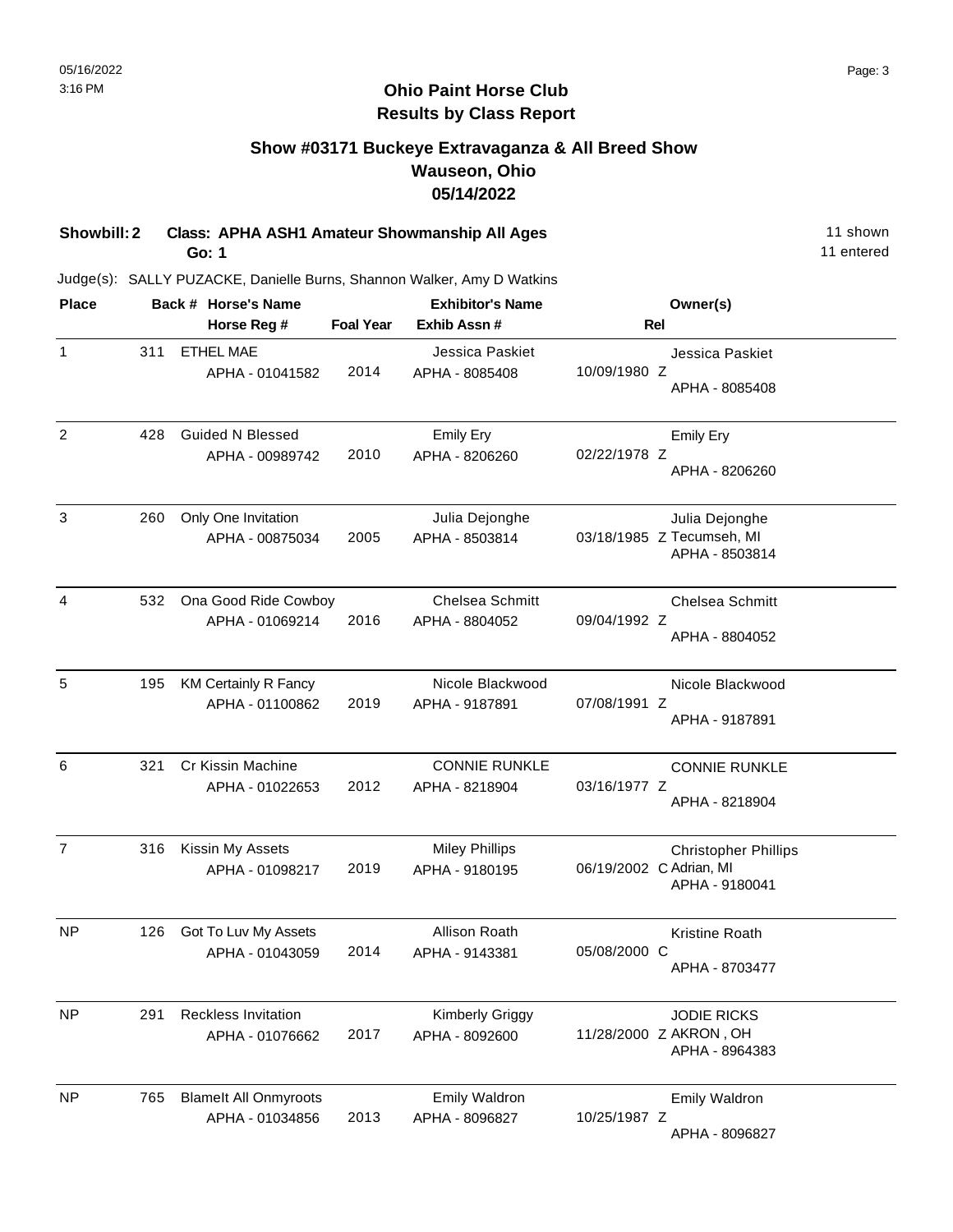# **Show #03171 Buckeye Extravaganza & All Breed Show**

**Wauseon, Ohio 05/14/2022**

| <b>NP</b> | 1462 Guaranteed Sweetheart | APHA - 01029779 | 2013                                        | <b>JODIE RICKS</b><br>APHA - 8964383 | <b>JODIE RICKS</b><br>12/30/1975 Z AKRON, OH<br>APHA - 8964383 |
|-----------|----------------------------|-----------------|---------------------------------------------|--------------------------------------|----------------------------------------------------------------|
|           |                            |                 | 1st Judge: 2nd Judge: 3rd Judge: 4th Judge: |                                      |                                                                |
|           | SALLY                      | Danielle        | Shannon                                     | Amy D                                |                                                                |

| <b>Place</b> | ◡◠∟∟<br><b>PUZACKE</b> | טווטום<br><b>Burns</b> | <b>UIMINVII</b><br>Walker | – ۔ ۔ ۔ ۔ ۔<br>Watkins |
|--------------|------------------------|------------------------|---------------------------|------------------------|
| 1            | 311                    | 311                    | 311                       | 311                    |
| 2            | 428                    | 428                    | 428                       | 428                    |
| 3            | 532                    | 260                    | 260                       | 260                    |
| 4            | 260                    | 532                    | 195                       | 195                    |
| 5            | 195                    | 195                    | 532                       | 532                    |
| 6            | 321                    | 321                    | 316                       | 321                    |
|              | 316                    | 126                    | 291                       | 126                    |
|              |                        |                        |                           |                        |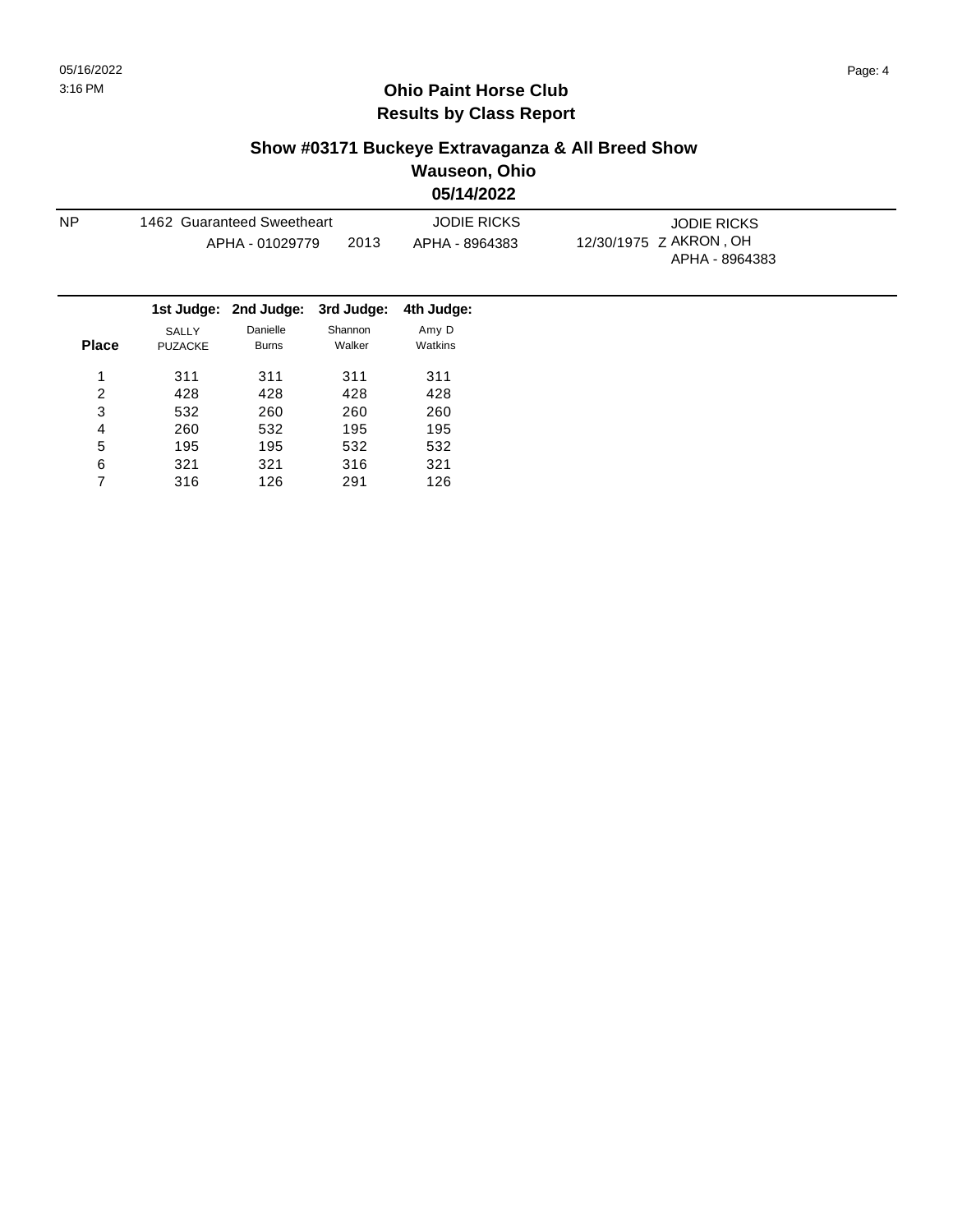# **Show #03171 Buckeye Extravaganza & All Breed Show Wauseon, Ohio 05/14/2022**

**Showbill: 3 Class: APHA ABSH Amt SPB Showmanship All Ages** 5 Shown

**Go: 1**

Judge(s): SALLY PUZACKE, Danielle Burns, Shannon Walker, Amy D Watkins

| <b>Place</b>   |     |                                       | Back # Horse's Name                            |                                 | <b>Exhibitor's Name</b>                    |              | Owner(s)                                   |
|----------------|-----|---------------------------------------|------------------------------------------------|---------------------------------|--------------------------------------------|--------------|--------------------------------------------|
|                |     |                                       | Horse Reg #                                    | <b>Foal Year</b>                | Exhib Assn#                                | Rel          |                                            |
| $\mathbf{1}$   | 325 |                                       | <b>Invite The Machine</b><br>APHA - 01067464   | 2016                            | <b>Crystal McCaffrey</b><br>APHA - 9164599 | 03/29/1999 Z | <b>Crystal McCaffrey</b><br>APHA - 9164599 |
| 2              | 154 |                                       | Lopin My Spots Off<br>APHA - 01073905          | 2017                            | <b>LAUREN JOHNSON</b><br>APHA - 8975583    | 07/05/1989 Z | <b>LAUREN JOHNSON</b><br>APHA - 8975583    |
| 3              | 213 |                                       | <b>Frosted Cherries</b><br>APHA - 01085259     | 2018                            | <b>Bailey McCaffrey</b><br>APHA - 9155993  | 04/14/2002 Z | <b>Bailey McCaffrey</b><br>APHA - 9155993  |
| $\overline{4}$ | 726 |                                       | <b>Shez Sucha Sensation</b><br>APHA - 00935604 | 2008                            | Hannah Dunn<br>APHA - 8937410              | 07/26/2000 Z | Hannah Dunn<br>APHA - 8937410              |
| 5              | 654 | <b>Righty Tighty</b>                  | APHA - 01074218                                | 2017                            | <b>Karen Ricketts</b><br>APHA - 8256040    | 05/09/1963 Z | <b>Karen Ricketts</b><br>APHA - 8256040    |
| <b>Place</b>   |     | 1st Judge:<br>SALLY<br><b>PUZACKE</b> | 2nd Judge:<br>Danielle<br><b>Burns</b>         | 3rd Judge:<br>Shannon<br>Walker | 4th Judge:<br>Amy D<br>Watkins             |              |                                            |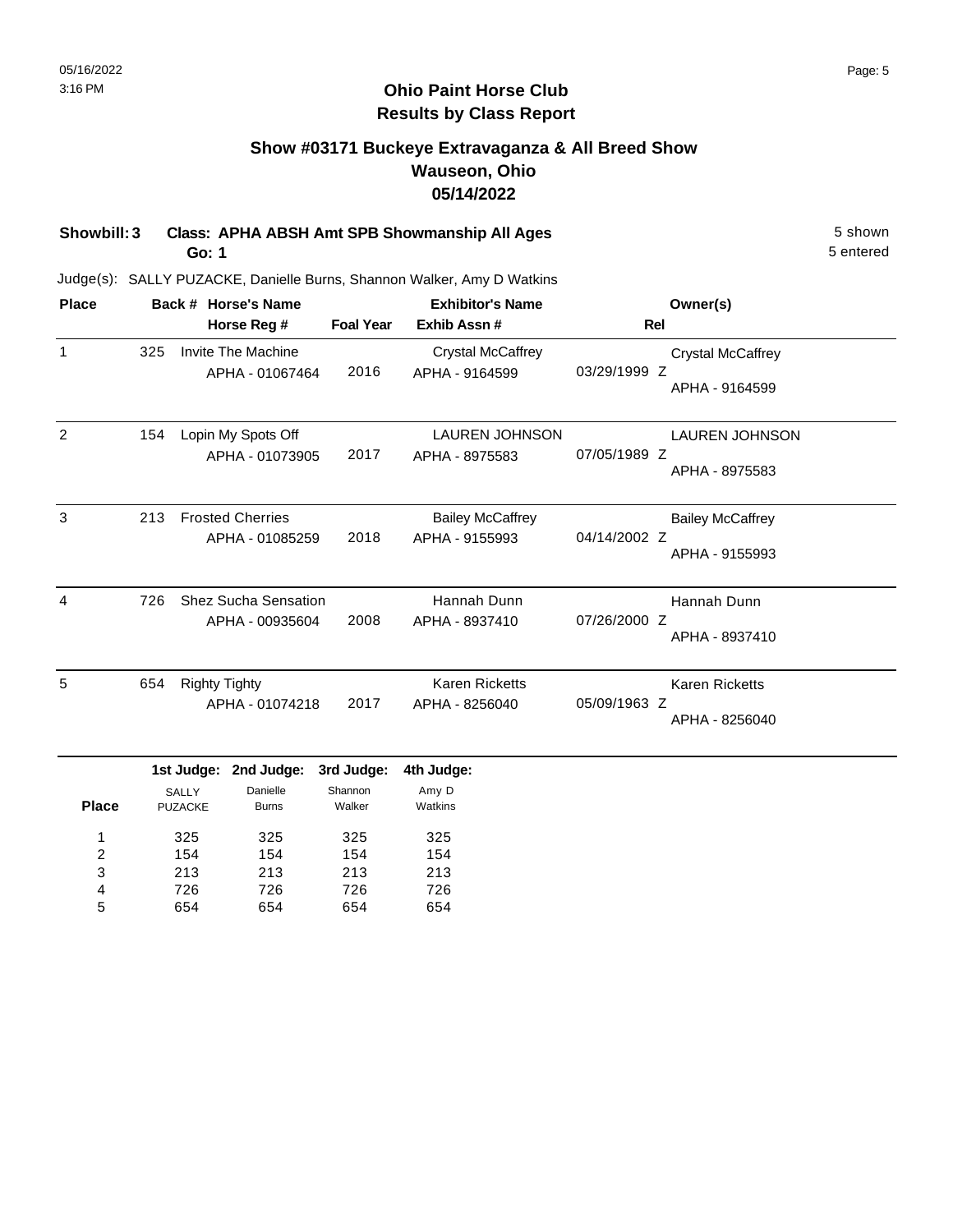# **Show #03171 Buckeye Extravaganza & All Breed Show Wauseon, Ohio 05/14/2022**

**Showbill: 4 Class: APHA ASH6 Amateur Showmanship 45 & Over** 7 shown 7 shown **Go: 1**

Judge(s): SALLY PUZACKE, Danielle Burns, Shannon Walker, Amy D Watkins

95 1462 529

5 6 7

320 95 1462

95 91 320

95 529 91

| <b>Place</b>            |     |                | Back # Horse's Name        |                  | <b>Exhibitor's Name</b> |              | Owner(s)               |
|-------------------------|-----|----------------|----------------------------|------------------|-------------------------|--------------|------------------------|
|                         |     |                | Horse Reg #                | <b>Foal Year</b> | Exhib Assn#             | Rel          |                        |
| $\mathbf{1}$            | 863 |                | She Moond The Iron         |                  | <b>Frederick Borer</b>  |              | <b>Frederick Borer</b> |
|                         |     |                | APHA - 01044061            | 2014             | APHA - 8964325          | 01/22/1965 Z |                        |
|                         |     |                |                            |                  |                         |              | APHA - 8964325         |
| 2                       | 417 |                | <b>Lights N Sirens</b>     |                  | <b>CASSANDRA MONDEN</b> |              | CASSANDRA MONDEN       |
|                         |     |                | APHA - 01092724            | 2019             | APHA - 8405529          | 10/29/1971 Z |                        |
|                         |     |                |                            |                  |                         |              | APHA - 8405529         |
| $\mathbf{3}$            | 320 |                | Face It Im Lazy            |                  | <b>JENI YOAK</b>        |              | <b>JENI YOAK</b>       |
|                         |     |                | APHA - 01030010            | 2013             | APHA - 8669264          | 10/05/1961 Z |                        |
|                         |     |                |                            |                  |                         |              | APHA - 8669264         |
| $\mathbf{3}$            |     |                | 1462 Guaranteed Sweetheart |                  | <b>JODIE RICKS</b>      |              | <b>JODIE RICKS</b>     |
|                         |     |                | APHA - 01029779            | 2013             | APHA - 8964383          |              | 12/30/1975 Z AKRON, OH |
|                         |     |                |                            |                  |                         |              | APHA - 8964383         |
| 5                       | 529 |                | Deluxe Catalac             |                  | KATHLEEN AZZARELLO      |              | KATHLEEN AZZARELLO     |
|                         |     |                | APHA - 01091741            | 2016             | APHA - 8651329          | 03/06/1971 Z |                        |
|                         |     |                |                            |                  |                         |              | APHA - 8651329         |
| 6                       | 91  |                | MS Kate Spade              |                  | Lori Armbruster         |              | Lee Strahan            |
|                         |     |                | APHA - 01087184            | 2016             | APHA - 8600337          | 04/29/1957 Z | APHA - 8418274         |
|                         |     |                |                            |                  |                         |              |                        |
| 6                       | 95  |                | <b>ROLL WITH IT</b>        |                  | <b>DEB SCHROEDER</b>    |              | <b>DEB SCHROEDER</b>   |
|                         |     |                | APHA - 981079              | 2009             | APHA - 8930270          | 12/17/1960 Z | APHA - 8930270         |
|                         |     |                |                            |                  |                         |              |                        |
|                         |     |                | 1st Judge: 2nd Judge:      | 3rd Judge:       | 4th Judge:              |              |                        |
|                         |     | SALLY          | Danielle                   | Shannon          | Amy D                   |              |                        |
| <b>Place</b>            |     | <b>PUZACKE</b> | <b>Burns</b>               | Walker           | Watkins                 |              |                        |
| 1                       |     | 417            | 863                        | 863              | 863                     |              |                        |
| $\overline{\mathbf{c}}$ |     | 863            | 417                        | 417              | 417                     |              |                        |
| 3<br>4                  |     | 320<br>91      | 529<br>91                  | 1462<br>529      | 1462<br>320             |              |                        |
|                         |     |                |                            |                  |                         |              |                        |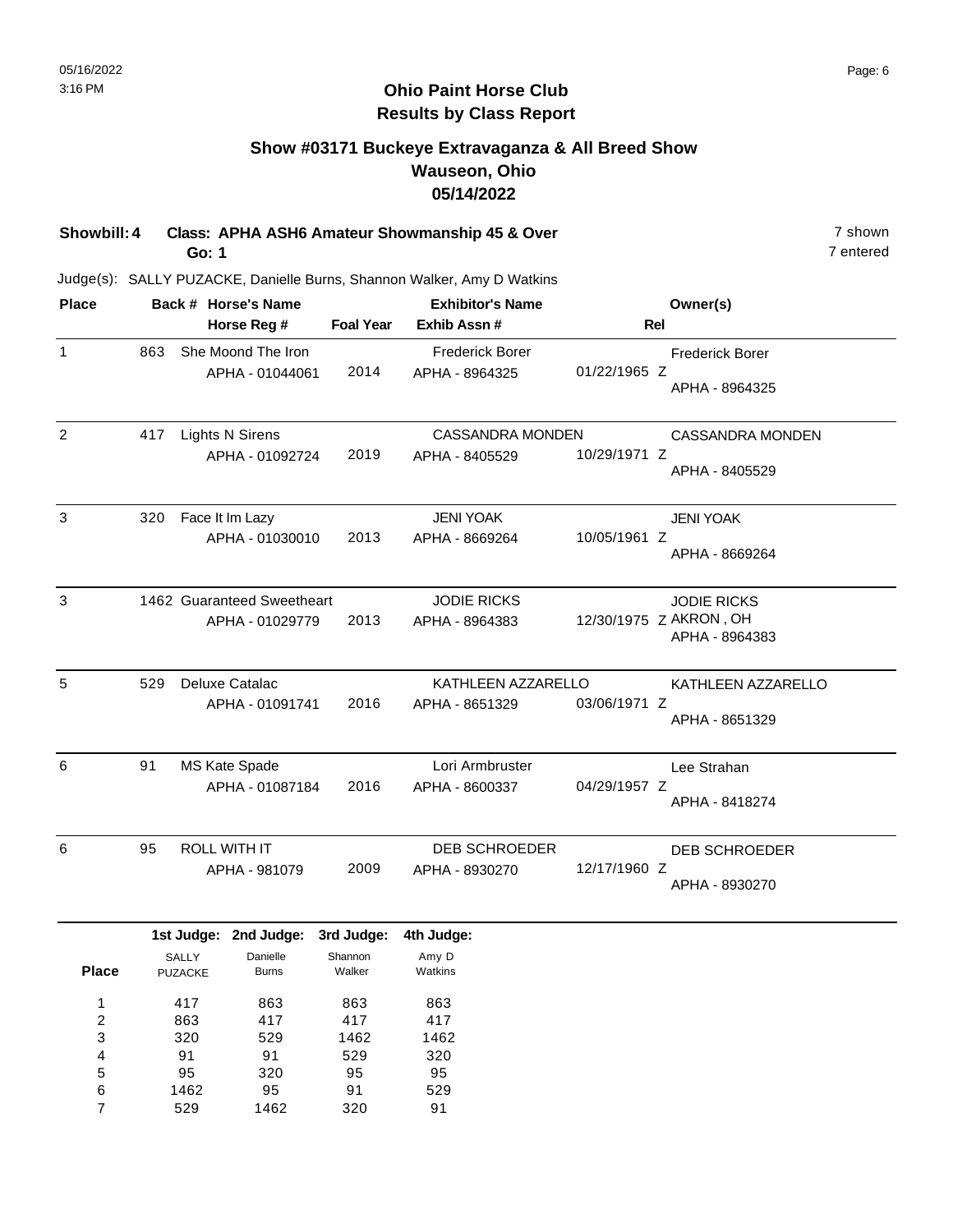# **Show #03171 Buckeye Extravaganza & All Breed Show Wauseon, Ohio 05/14/2022**

**Showbill: 5 Class: APHA AWT1 Amateur Walk Trot Showmanship** 6 Shown 6 shown **Go: 1**

Judge(s): SALLY PUZACKE, Danielle Burns, Shannon Walker, Amy D Watkins

| <b>Place</b> |     |                           | Back # Horse's Name        |                   | <b>Exhibitor's Name</b>     |              | Owner(s)                                 |
|--------------|-----|---------------------------|----------------------------|-------------------|-----------------------------|--------------|------------------------------------------|
|              |     |                           | Horse Reg #                | <b>Foal Year</b>  | Exhib Assn#                 | <b>Rel</b>   |                                          |
| $\mathbf{1}$ | 310 |                           | <b>Absolutely Frosted</b>  |                   | Lynn Harting                |              | <b>Faith Harting</b>                     |
|              |     |                           | APHA - 01035097            | 2012              | APHA - 8083857              | 09/29/1966 Y | APHA - 0133808                           |
| 2            | 251 |                           | Good Asset Investment      |                   | Neidera Laforrest           |              | Neidera Laforrest                        |
|              |     |                           | APHA - 01087699            | 2018              | APHA - 9176098              | 01/18/1980 Z | APHA - 9176098                           |
| 2            | 291 |                           | <b>Reckless Invitation</b> |                   | Kimberly Griggy             |              | <b>JODIE RICKS</b>                       |
|              |     |                           | APHA - 01076662            | 2017              | APHA - 8092600              |              | 11/28/2000 Z AKRON, OH<br>APHA - 8964383 |
| 4            | 317 | Shez Formally Invited     |                            |                   | Amber Burkhardt-Sidebottom  |              | Amber Burkhardt-Sidebottom               |
|              |     |                           | APHA - 01079665            | 2017              | APHA - 8372420              | 09/27/1977 Z | APHA - 8372420                           |
| 4            | 604 | <b>Final At Batt</b>      |                            |                   | <b>Richard Vondenhuevel</b> |              | Richards & Sandra                        |
|              |     |                           | APHA - 01083452            | 2018              | APHA - 9066884              |              | 09/25/1951 Z Vondenhuevel                |
|              |     |                           |                            |                   |                             |              | APHA - 7403100                           |
| 6            | 54  |                           | Gentlemen Dig This         |                   | <b>Janet Niese</b>          |              | <b>Janet Niese</b>                       |
|              |     |                           | APHA - 01096677            | 2019              | APHA - 7141480              | 04/24/1964 Z | APHA - 7141480                           |
|              |     |                           | 1st Judge: 2nd Judge:      | 3rd Judge:        | 4th Judge:                  |              |                                          |
| <b>Place</b> |     | <b>SALLY</b><br>PI IZACKE | Danielle<br><b>Burns</b>   | Shannon<br>Walker | Amy D<br>Watkins            |              |                                          |

| <b>Place</b> | <b>PUZACKE</b> | <b>Burns</b> | Walker | Watkins |
|--------------|----------------|--------------|--------|---------|
| 1            | 310            | 310          | 310    | 310     |
| 2            | 251            | 291          | 291    | 604     |
| 3            | 291            | 251          | 251    | 317     |
| 4            | 604            | 54           | 317    | 251     |
| 5            | 317            | 317          | 604    | 291     |
| 6            | 54             | 604          | 54     | 54      |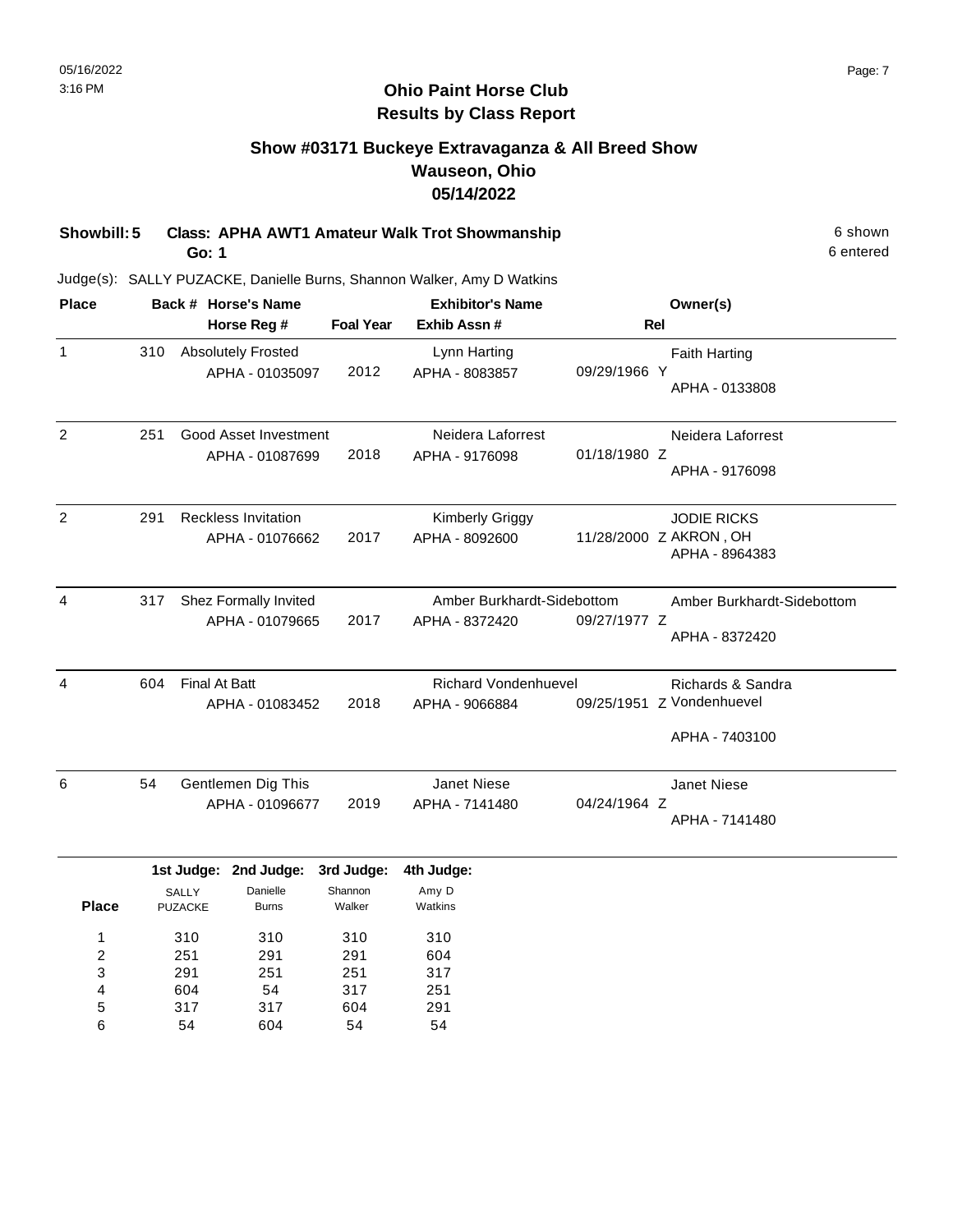# **Show #03171 Buckeye Extravaganza & All Breed Show Wauseon, Ohio 05/14/2022**

**Showbill: 6 Class: APHA ABW1 Amt SPB Walk Trot Showmanship** 2 shown 2 shown **Go: 1**

Judge(s): SALLY PUZACKE, Danielle Burns, Shannon Walker, Amy D Watkins

| <b>Place</b> |                                | Back # Horse's Name                            |                   | <b>Exhibitor's Name</b>               | Owner(s)                                                |
|--------------|--------------------------------|------------------------------------------------|-------------------|---------------------------------------|---------------------------------------------------------|
|              |                                | Horse Reg #                                    | <b>Foal Year</b>  | Exhib Assn#                           | Rel                                                     |
| 1            | 154                            | Lopin My Spots Off<br>APHA - 01073905          | 2017              | Janet Niese<br>APHA - 7141480         | <b>LAUREN JOHNSON</b><br>04/24/1964 Y<br>APHA - 8975583 |
| 2            | 726                            | <b>Shez Sucha Sensation</b><br>APHA - 00935604 | 2008              | <b>Heather Dunn</b><br>APHA - 9171926 | Hannah Dunn<br>06/26/1977 Y<br>APHA - 8937410           |
|              | 1st Judge:                     | 2nd Judge:                                     | 3rd Judge:        | 4th Judge:                            |                                                         |
| <b>Place</b> | <b>SALLY</b><br><b>PUZACKE</b> | Danielle<br><b>Burns</b>                       | Shannon<br>Walker | Amy D<br>Watkins                      |                                                         |
| 1            | 154                            | 154                                            | 726               | 154                                   |                                                         |
| 2            | 726                            | 726                                            | 154               | 726                                   |                                                         |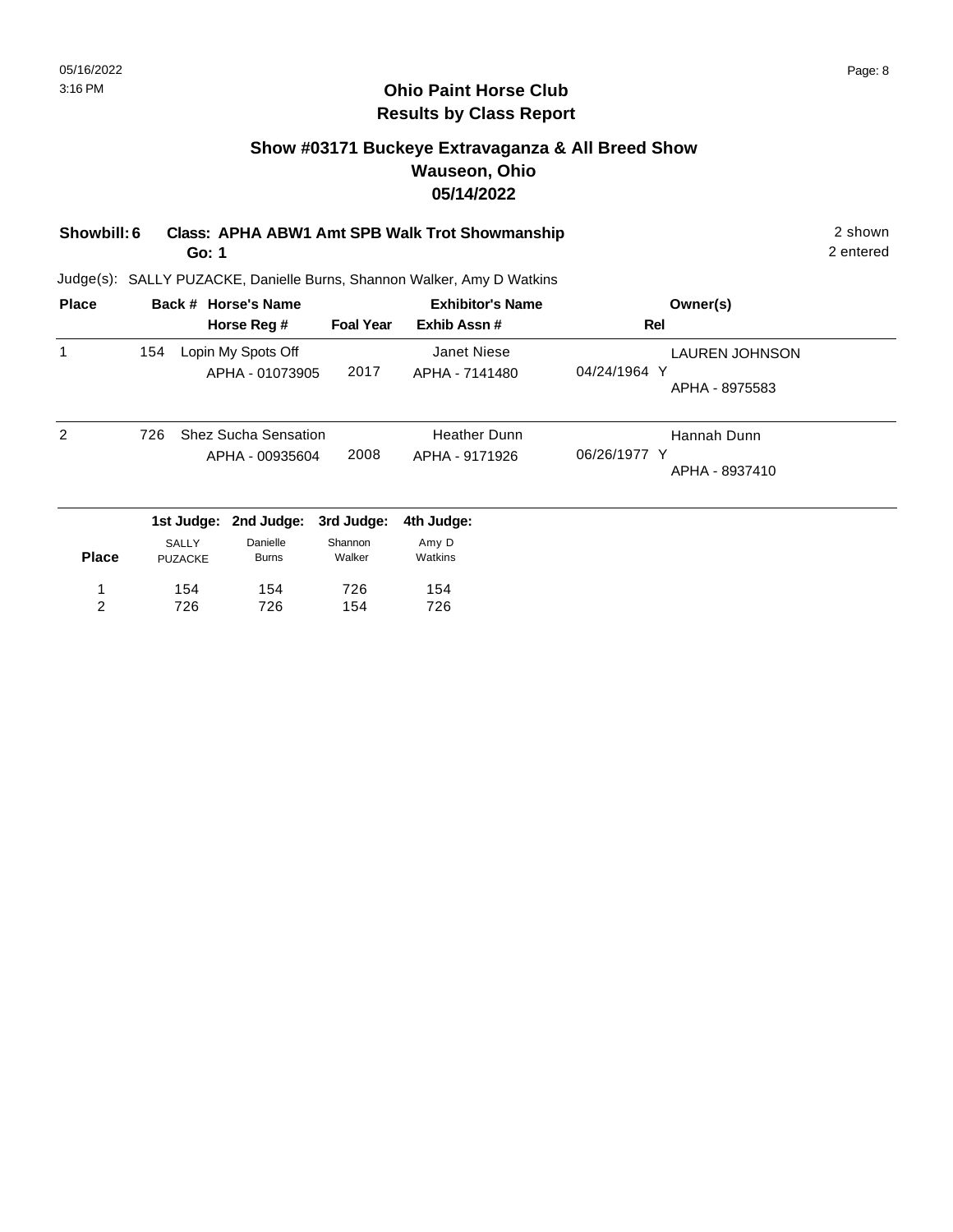# **Show #03171 Buckeye Extravaganza & All Breed Show Wauseon, Ohio 05/14/2022**

# **Showbill: 7 Class: APHA WT01 Youth Walk Trot Showmanship** 1 shown 1 shown

**Go: 1**

Judge(s): SALLY PUZACKE, Danielle Burns, Shannon Walker, Amy D Watkins

| <b>Place</b> | Back # Horse's Name              |                  | <b>Exhibitor's Name</b> | Owner(s)                       |
|--------------|----------------------------------|------------------|-------------------------|--------------------------------|
|              | Horse Reg #                      | <b>Foal Year</b> | Exhib Assn#             | <b>Birthdate</b><br>Rel        |
|              | MY LUCKY HOUR<br>709             |                  | Emma Walter             | LISA WALTER                    |
|              | APHA - 1049984                   | 2009             | APHA - 9147806          | 08/29/2012 D<br>APHA - 7081070 |
|              | 1st Judge: 2nd Judge: 3rd Judge: |                  | 4th Judge:              |                                |

| <b>Place</b> | SALLY          | Danielle     | Shannon | Amy D   |
|--------------|----------------|--------------|---------|---------|
|              | <b>PUZACKE</b> | <b>Burns</b> | Walker  | Watkins |
|              | 709            | 709          | 709     | 709     |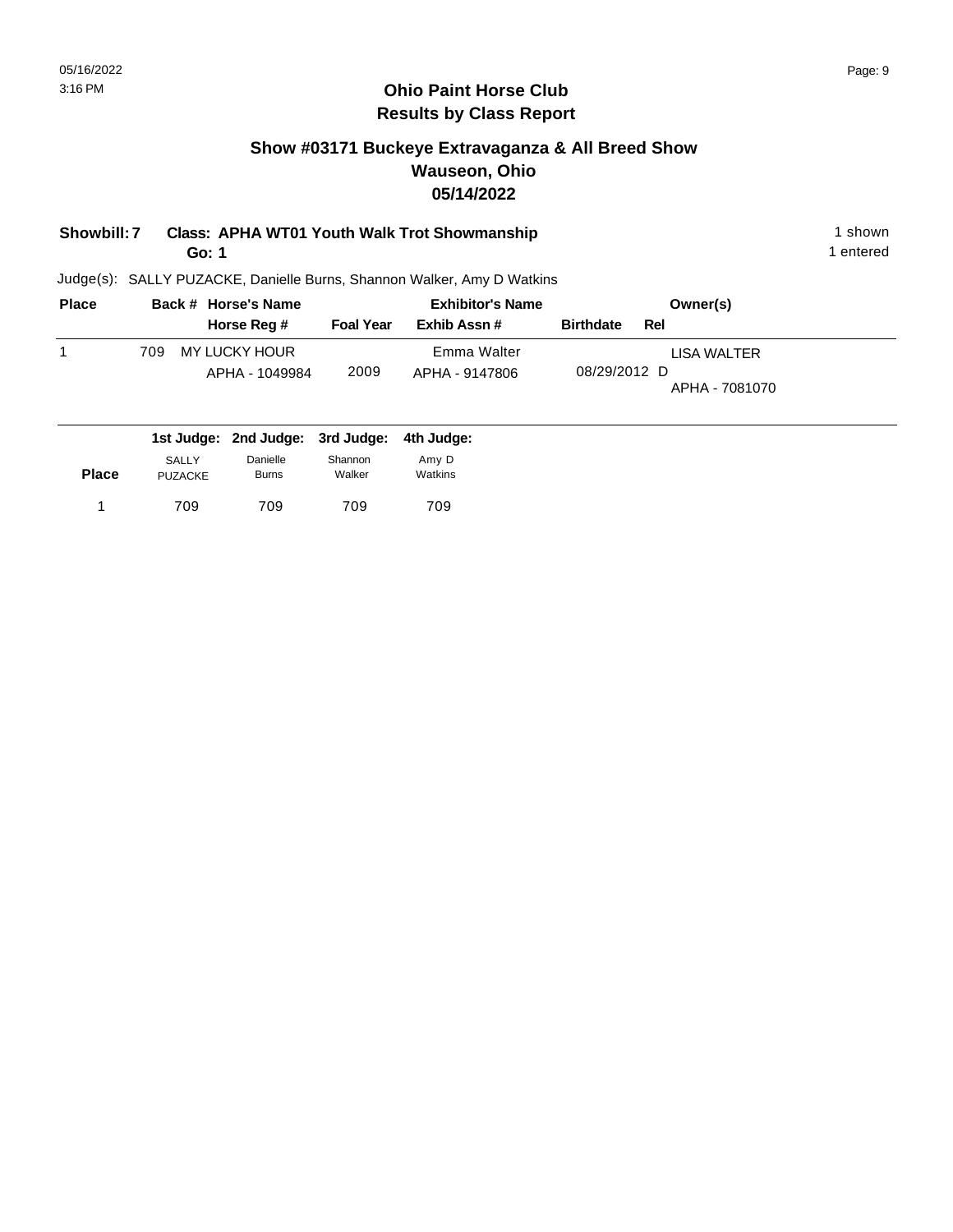# **Show #03171 Buckeye Extravaganza & All Breed Show Wauseon, Ohio 05/14/2022**

| Showbill: 8 | Class: APHA WT51 Youth SPB Walk Trot Showmanship | ∣shown    |
|-------------|--------------------------------------------------|-----------|
|             | Go: 1                                            | l entered |

| <b>Place</b> |     | Back # Horse's Name                           |                  | <b>Exhibitor's Name</b>          | Owner(s)                                                |
|--------------|-----|-----------------------------------------------|------------------|----------------------------------|---------------------------------------------------------|
|              |     | Horse Reg #                                   | <b>Foal Year</b> | Exhib Assn#                      | <b>Birthdate</b><br>Rel                                 |
|              | 755 | <b>Fancy This Corderoy</b><br>APHA - 01055036 | 2013             | Teagan Herring<br>APHA - 0151517 | <b>Lauren Butters</b><br>04/13/2014 C<br>APHA - 0131141 |

|              |                         | 1st Judge: 2nd Judge: 3rd Judge: 4th Judge: |                   |                  |
|--------------|-------------------------|---------------------------------------------|-------------------|------------------|
| <b>Place</b> | SALLY<br><b>PUZACKE</b> | Danielle<br><b>Burns</b>                    | Shannon<br>Walker | Amy D<br>Watkins |
|              | 755                     | 755                                         | 755               | 755              |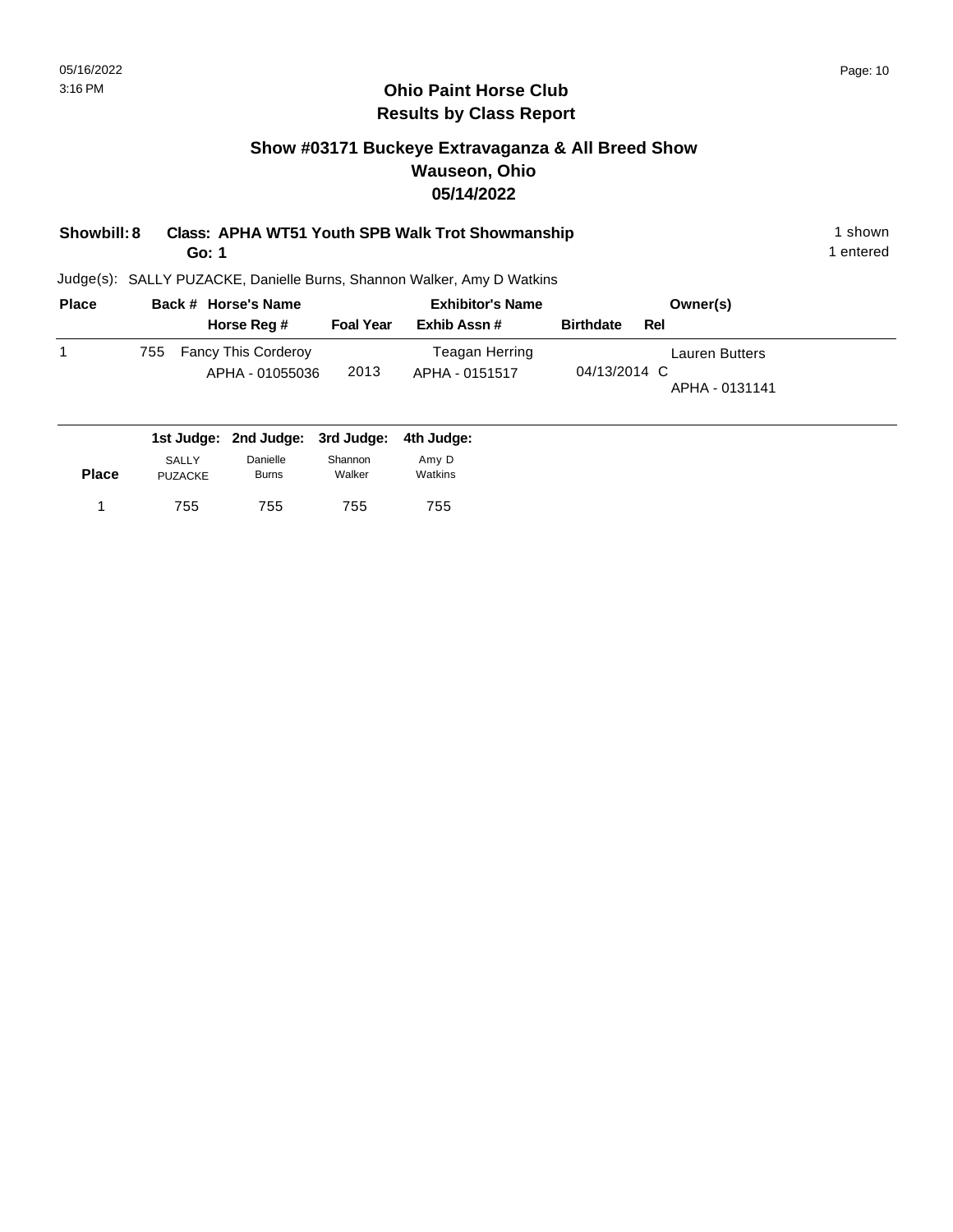# **Show #03171 Buckeye Extravaganza & All Breed Show Wauseon, Ohio 05/14/2022**

# **Showbill: 11 Class: APHA VSH1 Novice Youth Showmanship** 6 Shown 6 shown

**Go: 1**

Judge(s): SALLY PUZACKE, Danielle Burns, Shannon Walker, Amy D Watkins

| <b>Place</b>   |     | Back # Horse's Name                           |                  | <b>Exhibitor's Name</b>                 | Owner(s)         |                                      |  |
|----------------|-----|-----------------------------------------------|------------------|-----------------------------------------|------------------|--------------------------------------|--|
|                |     | Horse Reg #                                   | <b>Foal Year</b> | Exhib Assn#                             | <b>Birthdate</b> | <b>Rel</b>                           |  |
| $\mathbf{1}$   | 328 | Dolled Up In Lights<br>APHA - 01054681        | 2015             | Paige Conley<br>APHA - 9182376          | 09/27/2010 Z     | Paige Conley<br>APHA - 9182376       |  |
| $\overline{2}$ |     | 1488 Invite Lucy<br>APHA - 01015254           | 2012             | Jeanette Taulker<br>APHA - 9152672      | 06/06/2007 Z     | Jeanette Taulker<br>APHA - 9152672   |  |
| 3              |     | 1271 IR Awsome Enough<br>APHA - 00898383      | 2006             | <b>Addison Hardy</b><br>APHA - 91961621 | 09/23/2008 C     | Michele Welborn<br>APHA - 8915872    |  |
| $\overline{4}$ | 16  | Sleeping With Acowboy<br>APHA - 01069833      | 2016             | Makenna Noon<br>APHA - 8092809          | 01/09/2006 Z     | Makenna Noon<br>APHA - 8092809       |  |
| 5              | 319 | <b>Absolute Cover Girl</b><br>APHA - 01052377 | 2010             | Jada Lowery<br>APHA - 0146220           | 07/06/2004 Z     | Jada Lowery<br>APHA - 0146220        |  |
| 6              | 555 | Simon Says Rayne<br>APHA - 01068438           | 2016             | Sera Rush<br>APHA - 0150890             | 10/14/2004 S     | <b>Austin Rush</b><br>APHA - 8965736 |  |
|                |     | 1st Judge: 2nd Judge:                         | 3rd Judge:       | 4th Judge:                              |                  |                                      |  |

|              | -              | -            | . .     |         |
|--------------|----------------|--------------|---------|---------|
|              | <b>SALLY</b>   | Danielle     | Shannon | Amy D   |
| <b>Place</b> | <b>PUZACKE</b> | <b>Burns</b> | Walker  | Watkins |
|              |                |              |         |         |
| 1            | 1488           | 328          | 1488    | 328     |
| 2            | 1271           | 1271         | 328     | 1271    |
| 3            | 328            | 1488         | 1271    | 1488    |
| 4            | 319            | 16           | 16      | 16      |
| 5            | 16             | 319          | 319     | 319     |
| 6            | 555            | 555          | 555     | 555     |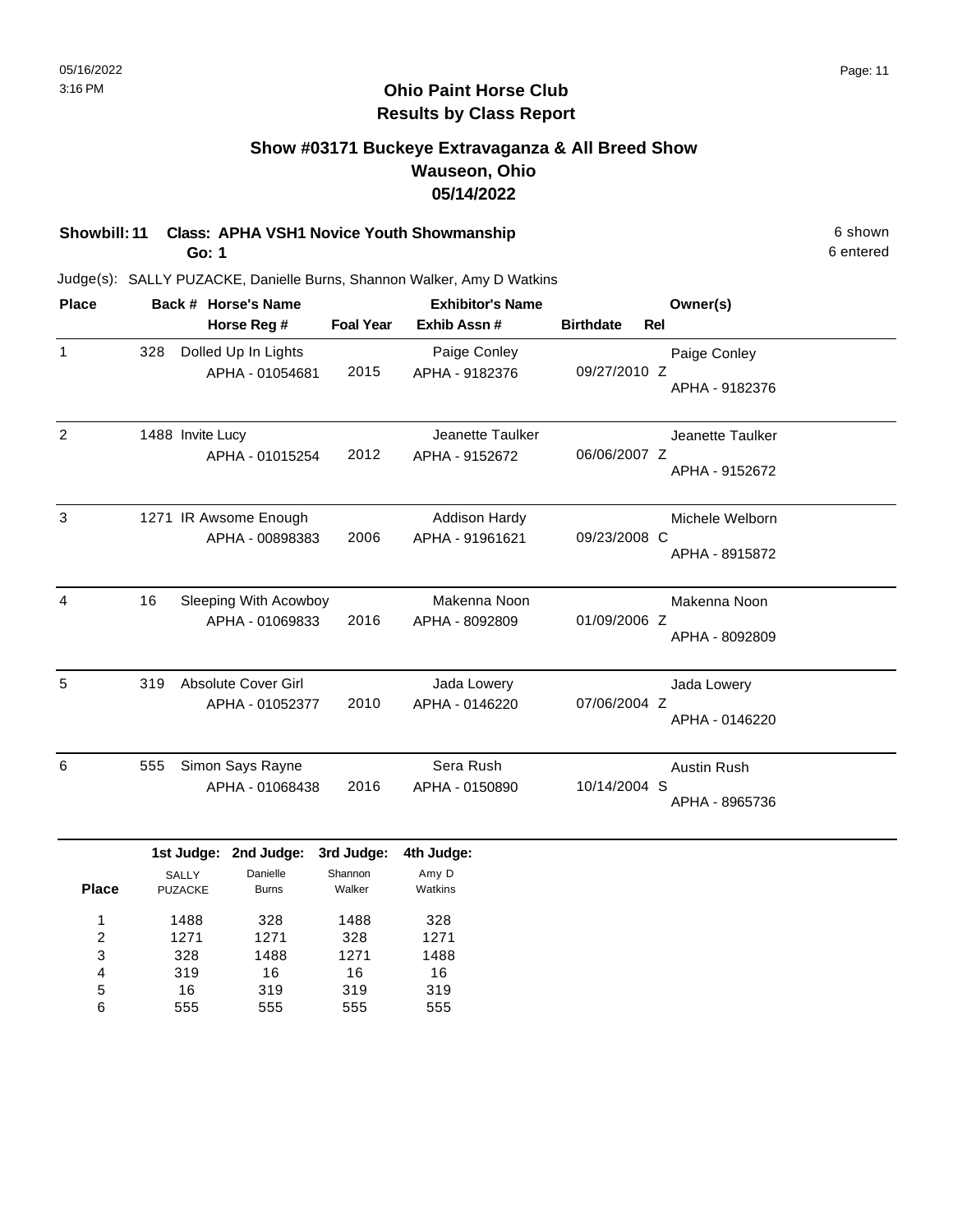# **Show #03171 Buckeye Extravaganza & All Breed Show Wauseon, Ohio 05/14/2022**

**Showbill: 12 Class: APHA YSH2 Youth Showmanship 13 & Under** 2 shown **Go: 1**

2 entered

| <b>Place</b>   |                | Back # Horse's Name |                  | <b>Exhibitor's Name</b> |                  |     | Owner(s)        |
|----------------|----------------|---------------------|------------------|-------------------------|------------------|-----|-----------------|
|                |                | Horse Reg #         | <b>Foal Year</b> | Exhib Assn#             | <b>Birthdate</b> | Rel |                 |
| 1              | 1271           | IR Awsome Enough    |                  | <b>Addison Hardy</b>    |                  |     | Michele Welborn |
|                |                | APHA - 00898383     | 2006             | APHA - 91961621         | 09/23/2008 C     |     |                 |
|                |                |                     |                  |                         |                  |     | APHA - 8915872  |
| 2              | 328            | Dolled Up In Lights |                  | Paige Conley            |                  |     | Paige Conley    |
|                |                | APHA - 01054681     | 2015             | APHA - 9182376          | 09/27/2010 Z     |     |                 |
|                |                |                     |                  |                         |                  |     | APHA - 9182376  |
|                | 1st Judge:     | 2nd Judge:          | 3rd Judge:       | 4th Judge:              |                  |     |                 |
|                | <b>SALLY</b>   | Danielle            | Shannon          | Amy D                   |                  |     |                 |
| <b>Place</b>   | <b>PUZACKE</b> | <b>Burns</b>        | Walker           | Watkins                 |                  |     |                 |
| 1              | 1271           | 1271                | 328              | 1271                    |                  |     |                 |
| $\overline{c}$ | 328            | 328                 | 1271             | 328                     |                  |     |                 |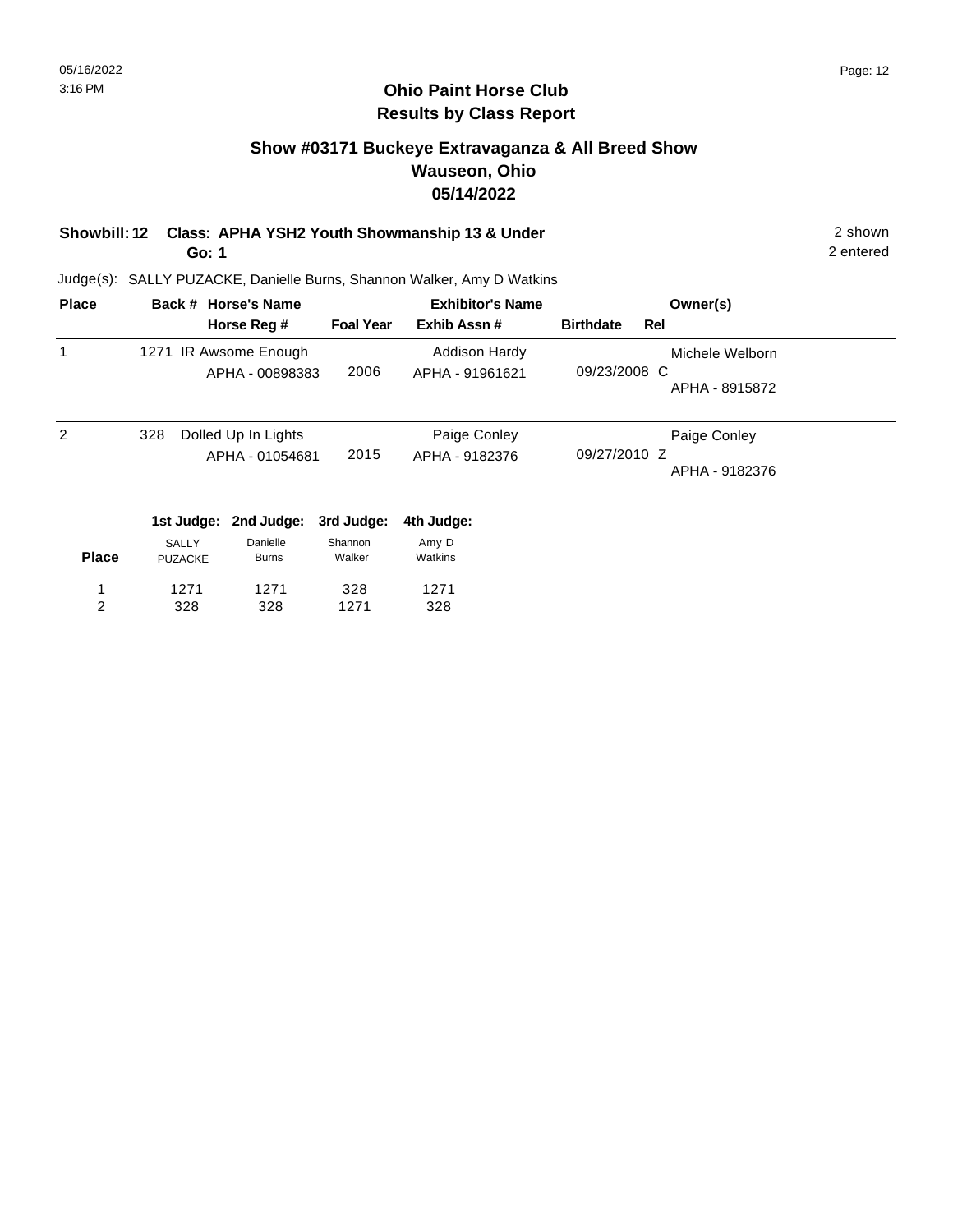# **Show #03171 Buckeye Extravaganza & All Breed Show Wauseon, Ohio 05/14/2022**

**Showbill: 13 Class: APHA YSH1 Youth Showmanship 18 & Under** 4 shown **Go: 1**

16

4

16

16

16

4 entered

| <b>Place</b>   |     |                                | Back # Horse's Name                      |                   | <b>Exhibitor's Name</b>               |                  |     | Owner(s)                             |
|----------------|-----|--------------------------------|------------------------------------------|-------------------|---------------------------------------|------------------|-----|--------------------------------------|
|                |     |                                | Horse Reg #                              | <b>Foal Year</b>  | Exhib Assn#                           | <b>Birthdate</b> | Rel |                                      |
| 1              | 363 | More Tools                     | APHA - 01056124                          | 2015              | <b>LEXIE LALONE</b><br>APHA - 8985399 | 06/18/2006 C     |     | Netha Morningstar<br>APHA - 8616464  |
|                |     | 1488 Invite Lucy               | APHA - 01015254                          | 2012              | Jeanette Taulker<br>APHA - 9152672    | 06/06/2007 Z     |     | Jeanette Taulker<br>APHA - 9152672   |
| 3              | 555 |                                | Simon Says Rayne<br>APHA - 01068438      | 2016              | Sera Rush<br>APHA - 0150890           | 10/14/2004 S     |     | <b>Austin Rush</b><br>APHA - 8965736 |
| 4              | 16  |                                | Sleeping With Acowboy<br>APHA - 01069833 | 2016              | Makenna Noon<br>APHA - 8092809        | 01/09/2006 Z     |     | Makenna Noon<br>APHA - 8092809       |
|                |     | 1st Judge:                     | 2nd Judge:                               | 3rd Judge:        | 4th Judge:                            |                  |     |                                      |
| <b>Place</b>   |     | <b>SALLY</b><br><b>PUZACKE</b> | Danielle<br><b>Burns</b>                 | Shannon<br>Walker | Amy D<br>Watkins                      |                  |     |                                      |
| 1              |     | 1488                           | 363                                      | 1488              | 363                                   |                  |     |                                      |
| $\overline{c}$ |     | 363                            | 1488                                     | 363               | 1488                                  |                  |     |                                      |
| 3              |     | 555                            | 555                                      | 555               | 555                                   |                  |     |                                      |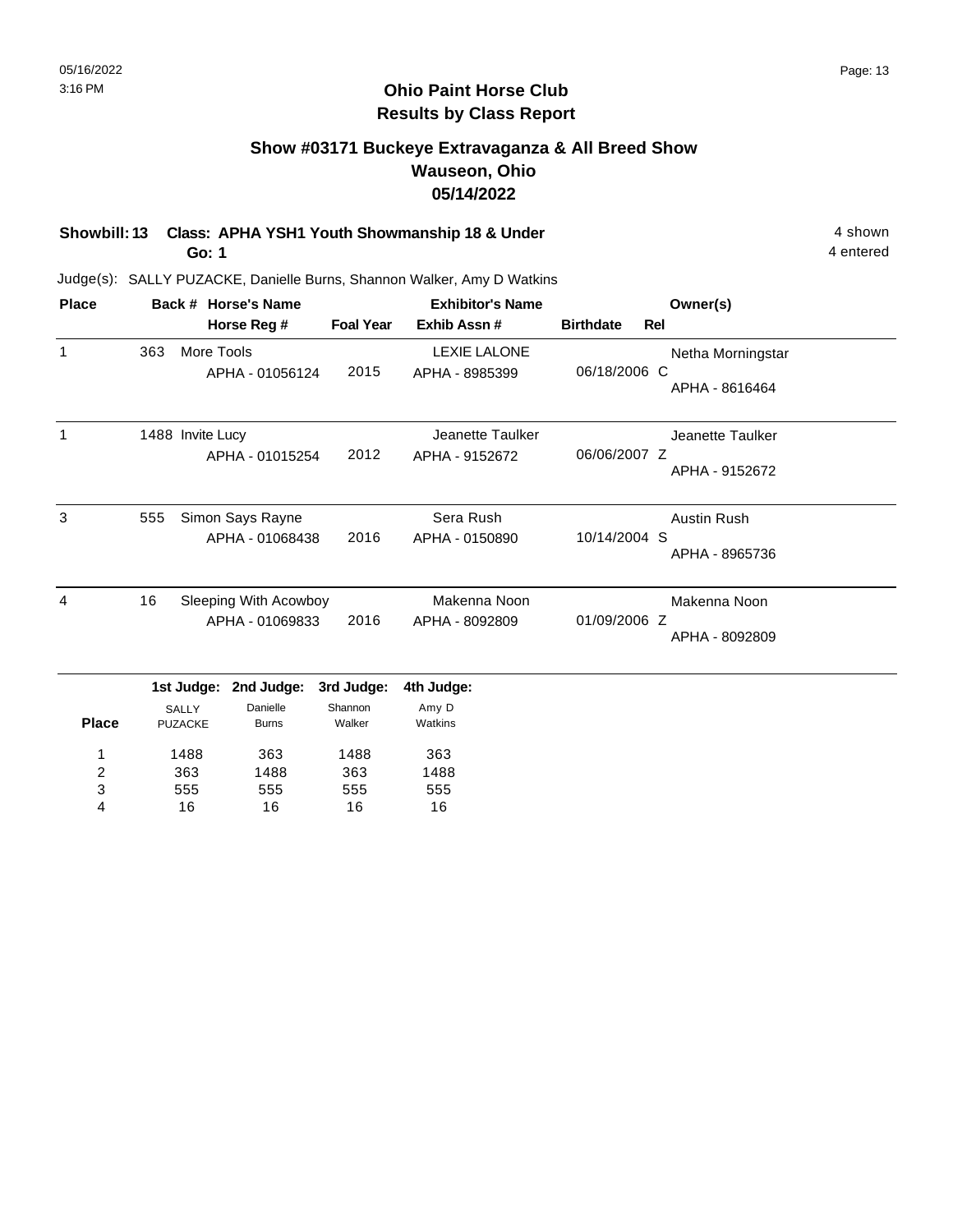#### **Ohio Paint Horse Club Results by Class Report**

# **Show #03171 Buckeye Extravaganza & All Breed Show Wauseon, Ohio 05/14/2022**

**Showbill: 14 Class: APHA XSH1 Youth SPB Showmanship 18 & Under** 2 shown

**Go: 1**

| <b>Place</b> |     |                         | Back # Horse's Name                      |                   | <b>Exhibitor's Name</b>           |                  | Owner(s)                                |
|--------------|-----|-------------------------|------------------------------------------|-------------------|-----------------------------------|------------------|-----------------------------------------|
|              |     |                         | Horse Reg #                              | <b>Foal Year</b>  | Exhib Assn#                       | <b>Birthdate</b> | Rel                                     |
| 1            | 154 |                         | Lopin My Spots Off<br>APHA - 01073905    | 2017              | Landon Siefker<br>APHA - 9153629  | 10/24/2007 C     | <b>LAUREN JOHNSON</b><br>APHA - 8975583 |
| DQ.          | 103 |                         | Awesome American Axel<br>APHA - 01018638 | 2012              | Jaelyn Hinckley<br>APHA - 9172157 | 02/13/2004 Z     | Jaelyn Hinckley<br>APHA - 9172157       |
|              |     | 1st Judge:              | 2nd Judge:                               | 3rd Judge:        | 4th Judge:                        |                  |                                         |
| <b>Place</b> |     | SALLY<br><b>PUZACKE</b> | Danielle<br><b>Burns</b>                 | Shannon<br>Walker | Amy D<br>Watkins                  |                  |                                         |
|              |     | 154                     | 154                                      | 154               | 154                               |                  |                                         |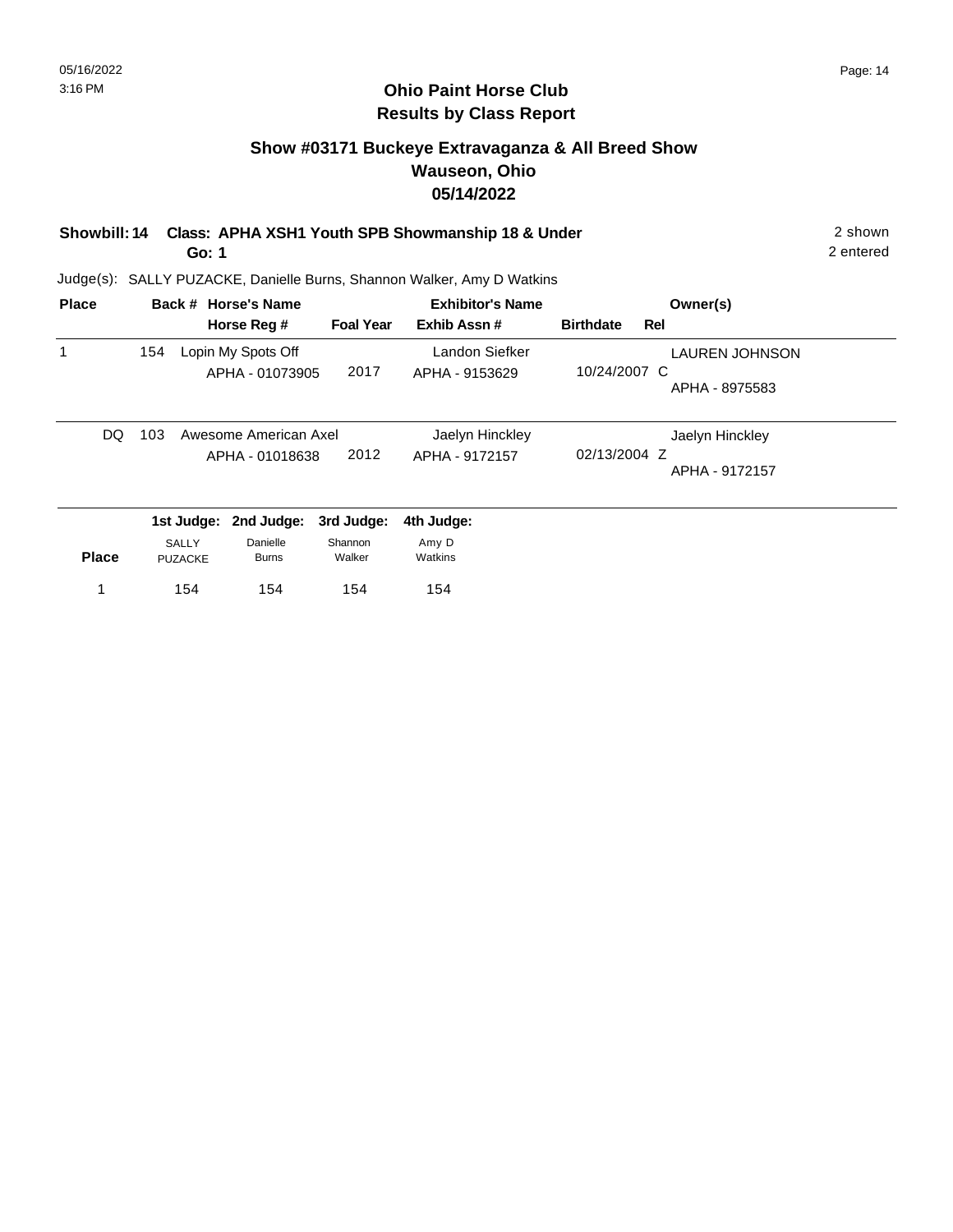#### **Ohio Paint Horse Club Results by Class Report**

# **Show #03171 Buckeye Extravaganza & All Breed Show Wauseon, Ohio 05/14/2022**

# **Showbill: 15 Class: APHA ABS7 Amt SPB Geldings All Ages** 1 shown

**Go: 1**

| <b>Place</b> | Back # Horse's Name |                                               |                  | <b>Exhibitor's Name</b>             | Owner(s)                                                |  |
|--------------|---------------------|-----------------------------------------------|------------------|-------------------------------------|---------------------------------------------------------|--|
|              |                     | Horse Reg #                                   | <b>Foal Year</b> | Exhib Assn#                         | Rel                                                     |  |
|              | 755                 | <b>Fancy This Corderoy</b><br>APHA - 01055036 | 2013             | Heather J Collins<br>APHA - 8720117 | <b>Lauren Butters</b><br>01/18/1984 S<br>APHA - 0131141 |  |

|              |                                |                          | 1st Judge: 2nd Judge: 3rd Judge: 4th Judge: |                  |
|--------------|--------------------------------|--------------------------|---------------------------------------------|------------------|
| <b>Place</b> | <b>SALLY</b><br><b>PUZACKE</b> | Danielle<br><b>Burns</b> | Shannon<br>Walker                           | Amv D<br>Watkins |
|              | 755                            | 755                      | 755                                         | 755              |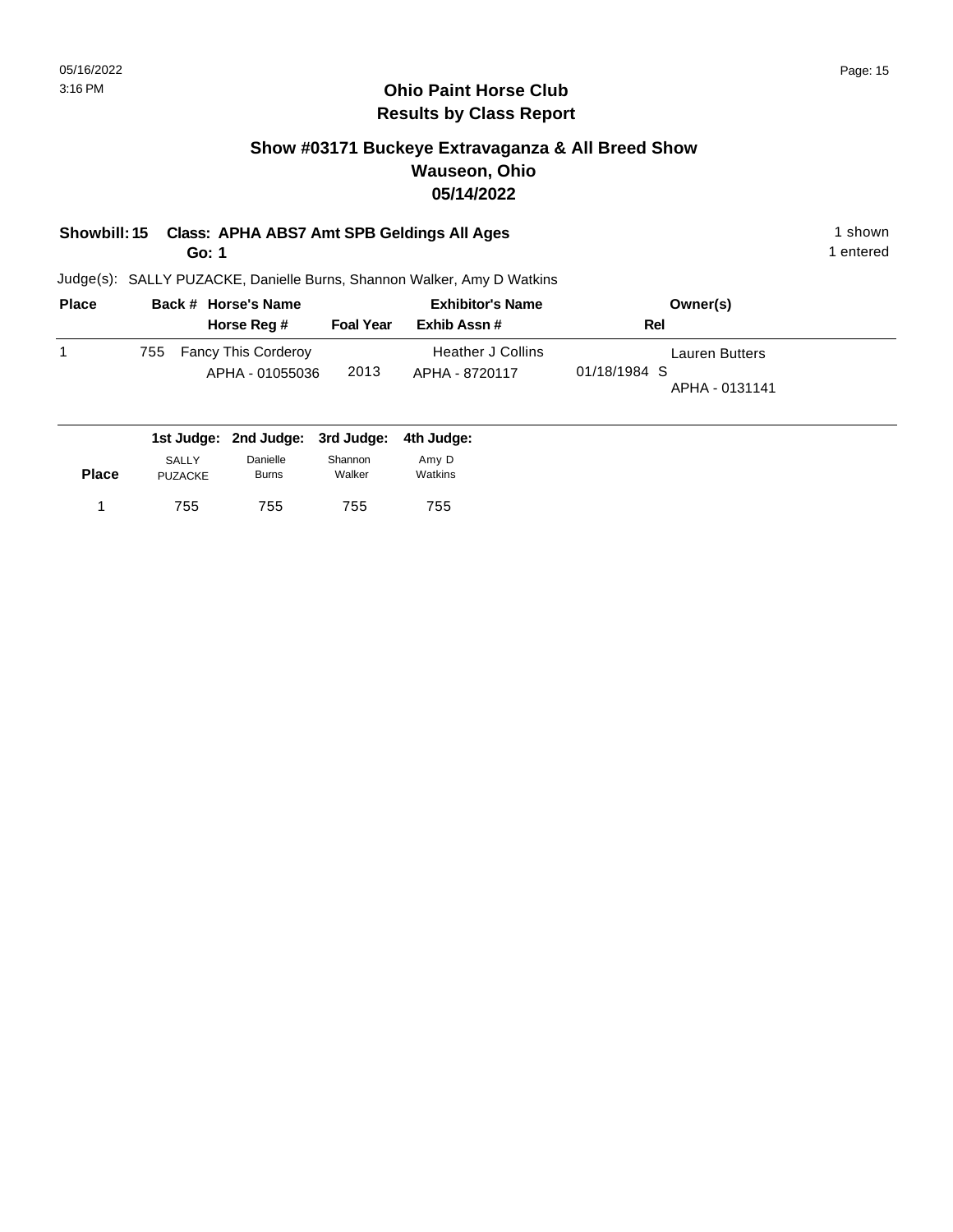# **Show #03171 Buckeye Extravaganza & All Breed Show Wauseon, Ohio 05/14/2022**

| <b>Showbill: 16</b> |     |                                       | Go: 1 |                                        |                                 | Class: APHA AB13 Amt SPB Performance Halter Geldings All Ages          |                                                         | 1 shown<br>1 entered |
|---------------------|-----|---------------------------------------|-------|----------------------------------------|---------------------------------|------------------------------------------------------------------------|---------------------------------------------------------|----------------------|
|                     |     |                                       |       |                                        |                                 | Judge(s): SALLY PUZACKE, Danielle Burns, Shannon Walker, Amy D Watkins |                                                         |                      |
| <b>Place</b>        |     |                                       |       | Back # Horse's Name<br>Horse Reg #     | <b>Foal Year</b>                | <b>Exhibitor's Name</b><br>Exhib Assn#                                 | Owner(s)<br>Rel                                         |                      |
| 1                   | 154 |                                       |       | Lopin My Spots Off<br>APHA - 01073905  | 2017                            | <b>LAUREN JOHNSON</b><br>APHA - 8975583                                | <b>LAUREN JOHNSON</b><br>07/05/1989 Z<br>APHA - 8975583 |                      |
| <b>Place</b>        |     | 1st Judge:<br>SALLY<br><b>PUZACKE</b> |       | 2nd Judge:<br>Danielle<br><b>Burns</b> | 3rd Judge:<br>Shannon<br>Walker | 4th Judge:<br>Amy D<br>Watkins                                         |                                                         |                      |

154 154

1 154 154 154 154

154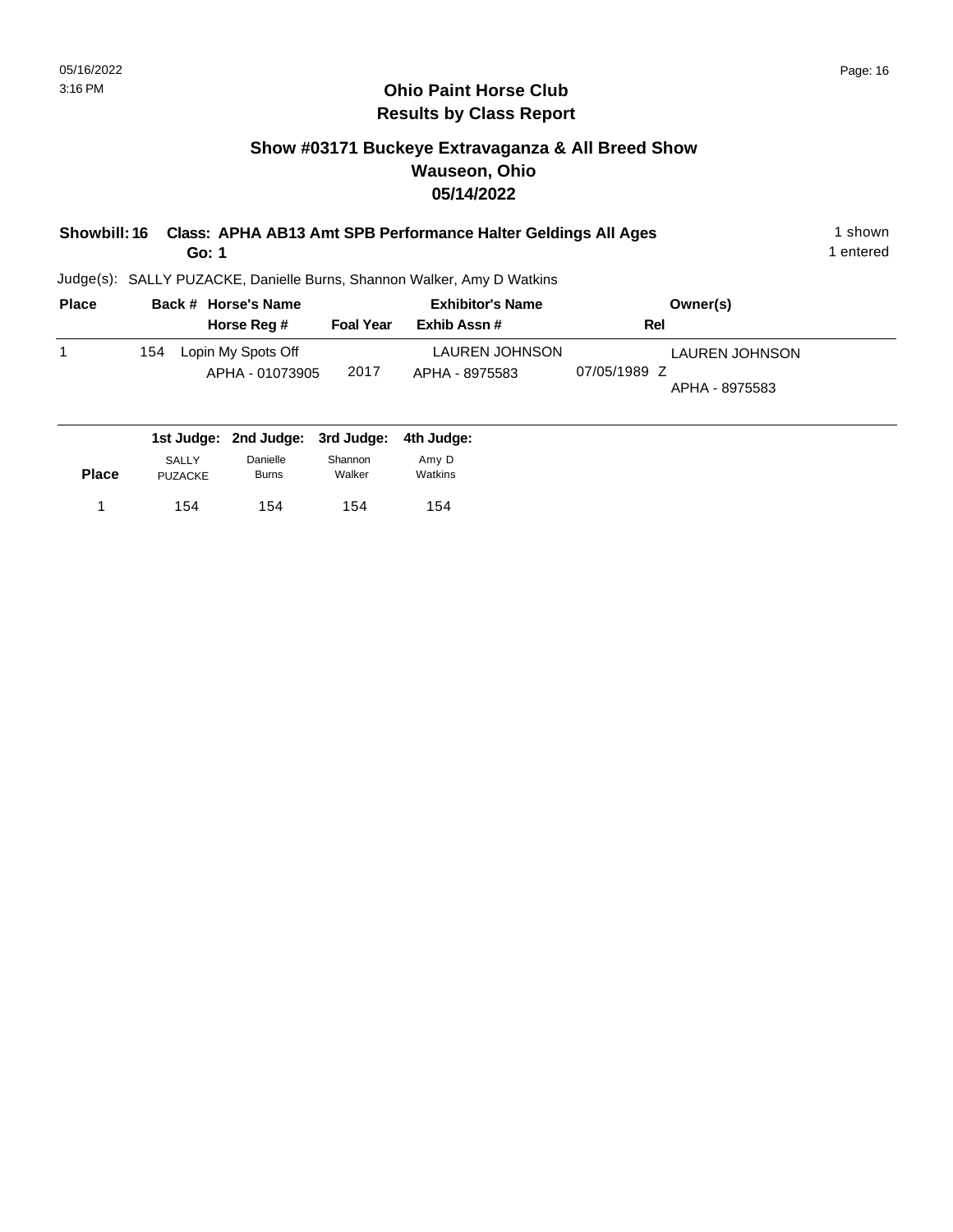### **Ohio Paint Horse Club Results by Class Report**

# **Show #03171 Buckeye Extravaganza & All Breed Show Wauseon, Ohio 05/14/2022**

# **Showbill: 19 Class: APHA AMH7 Amateur Geldings All Ages** 2 shown

**Go: 1**

| <b>Place</b> |     |                                | Back # Horse's Name                         |                   | <b>Exhibitor's Name</b>                  | Owner(s)                                                 |
|--------------|-----|--------------------------------|---------------------------------------------|-------------------|------------------------------------------|----------------------------------------------------------|
|              |     |                                | Horse Reg #                                 | <b>Foal Year</b>  | Exhib Assn#                              | Rel                                                      |
| 1            | 434 | Moola                          | APHA - 01082018                             | 2018              | <b>Chelsea Seegert</b><br>APHA - 8826765 | <b>Chelsea Seegert</b><br>08/07/1996 Z<br>APHA - 8826765 |
| 2            | 271 |                                | <b>Tricked Out Simon</b><br>APHA - 01109690 | 2021              | <b>Ellie McGarry</b><br>APHA - 0150803   | Ellie McGarry<br>11/07/1981 Z<br>APHA - 0150803          |
|              |     | 1st Judge:                     | 2nd Judge:                                  | 3rd Judge:        | 4th Judge:                               |                                                          |
| <b>Place</b> |     | <b>SALLY</b><br><b>PUZACKE</b> | Danielle<br><b>Burns</b>                    | Shannon<br>Walker | Amy D<br>Watkins                         |                                                          |
| 1            |     | 434                            | 434                                         | 434               | 434                                      |                                                          |
| 2            |     | 271                            | 271                                         | 271               | 271                                      |                                                          |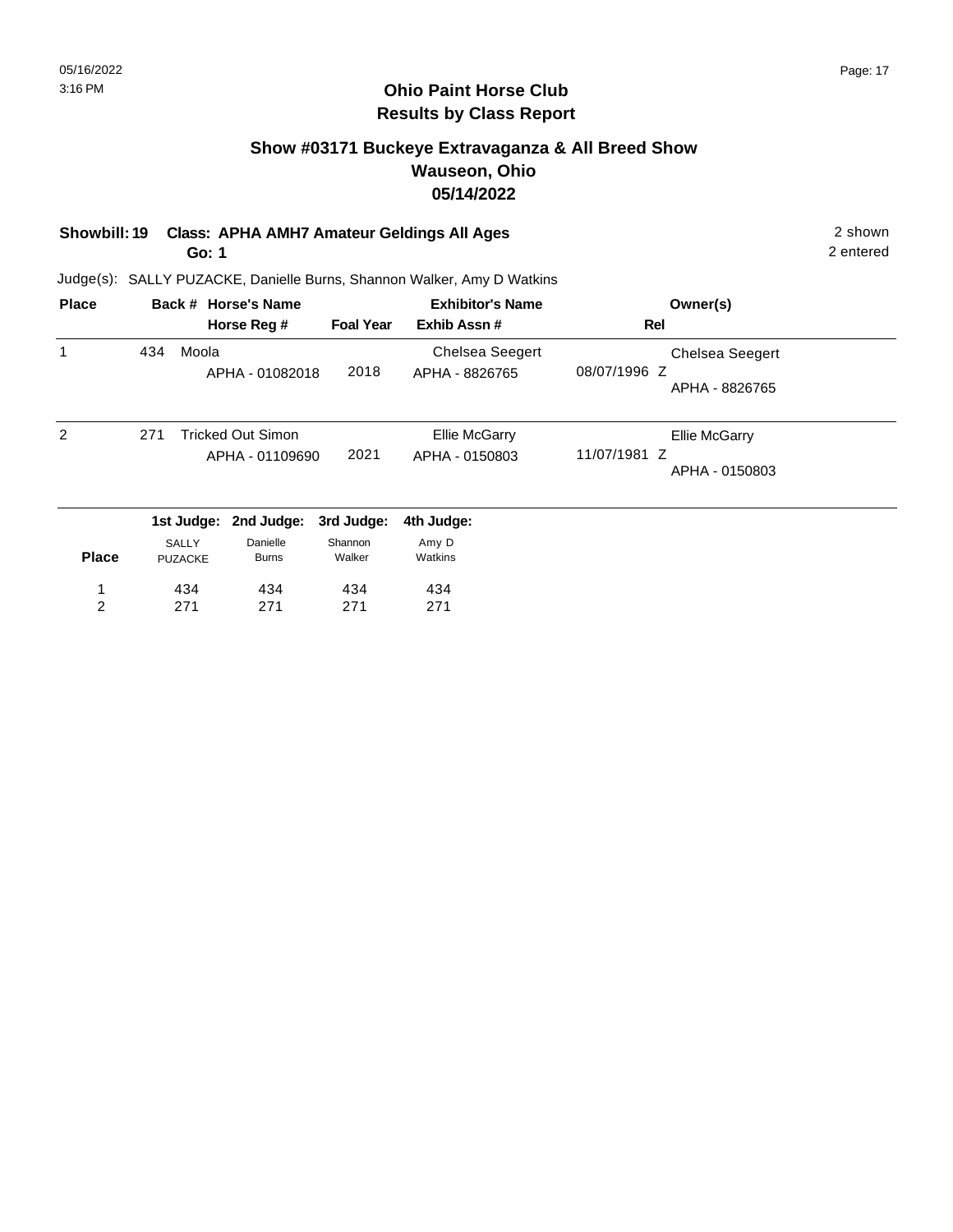### **Ohio Paint Horse Club Results by Class Report**

# **Show #03171 Buckeye Extravaganza & All Breed Show Wauseon, Ohio 05/14/2022**

| Showbill: 20 Class: APHA APHG Amateur Performance Halter Geldings All Ages | 6 shown   |
|----------------------------------------------------------------------------|-----------|
| Go: 1                                                                      | 6 entered |

| <b>Place</b>   |     | Back # Horse's Name                          |                                                 |                                 | <b>Exhibitor's Name</b>                       |              | Owner(s)                                                         |
|----------------|-----|----------------------------------------------|-------------------------------------------------|---------------------------------|-----------------------------------------------|--------------|------------------------------------------------------------------|
|                |     |                                              | Horse Reg #                                     | <b>Foal Year</b>                | Exhib Assn #                                  |              | <b>Rel</b>                                                       |
| $\mathbf{1}$   | 532 |                                              | Ona Good Ride Cowboy<br>APHA - 01069214         | 2016                            | <b>Chelsea Schmitt</b><br>APHA - 8804052      | 09/04/1992 Z | <b>Chelsea Schmitt</b><br>APHA - 8804052                         |
| $\overline{2}$ | 604 | <b>Final At Batt</b>                         | APHA - 01083452                                 | 2018                            | <b>Richard Vondenhuevel</b><br>APHA - 9066884 |              | Richards & Sandra<br>09/25/1951 Z Vondenhuevel<br>APHA - 7403100 |
| 3              | 95  |                                              | <b>ROLL WITH IT</b><br>APHA - 981079            | 2009                            | <b>DEB SCHROEDER</b><br>APHA - 8930270        | 12/17/1960 Z | DEB SCHROEDER<br>APHA - 8930270                                  |
| 4              | 529 |                                              | Deluxe Catalac<br>APHA - 01091741               | 2016                            | KATHLEEN AZZARELLO<br>APHA - 8651329          | 03/06/1971 Z | KATHLEEN AZZARELLO<br>APHA - 8651329                             |
| 5              | 765 |                                              | <b>Blamelt All Onmyroots</b><br>APHA - 01034856 | 2013                            | Emily Waldron<br>APHA - 8096827               | 10/25/1987 Z | <b>Emily Waldron</b><br>APHA - 8096827                           |
| 6              | 291 |                                              | <b>Reckless Invitation</b><br>APHA - 01076662   | 2017                            | <b>Kimberly Griggy</b><br>APHA - 8092600      |              | <b>JODIE RICKS</b><br>11/28/2000 Z AKRON, OH<br>APHA - 8964383   |
| <b>Place</b>   |     | 1st Judge:<br><b>SALLY</b><br><b>PUZACKE</b> | 2nd Judge:<br>Danielle<br><b>Burns</b>          | 3rd Judge:<br>Shannon<br>Walker | 4th Judge:<br>Amy D<br>Watkins                |              |                                                                  |

| 1 | 604 | 532 | 532 | 532 |
|---|-----|-----|-----|-----|
| 2 | 532 | 95  | 95  | 529 |
| 3 | 765 | 604 | 604 | 604 |
| 4 | 529 | 765 | 529 | 95  |
| 5 | 95  | 529 | 765 | 765 |
| 6 | 291 | 291 | 291 | 291 |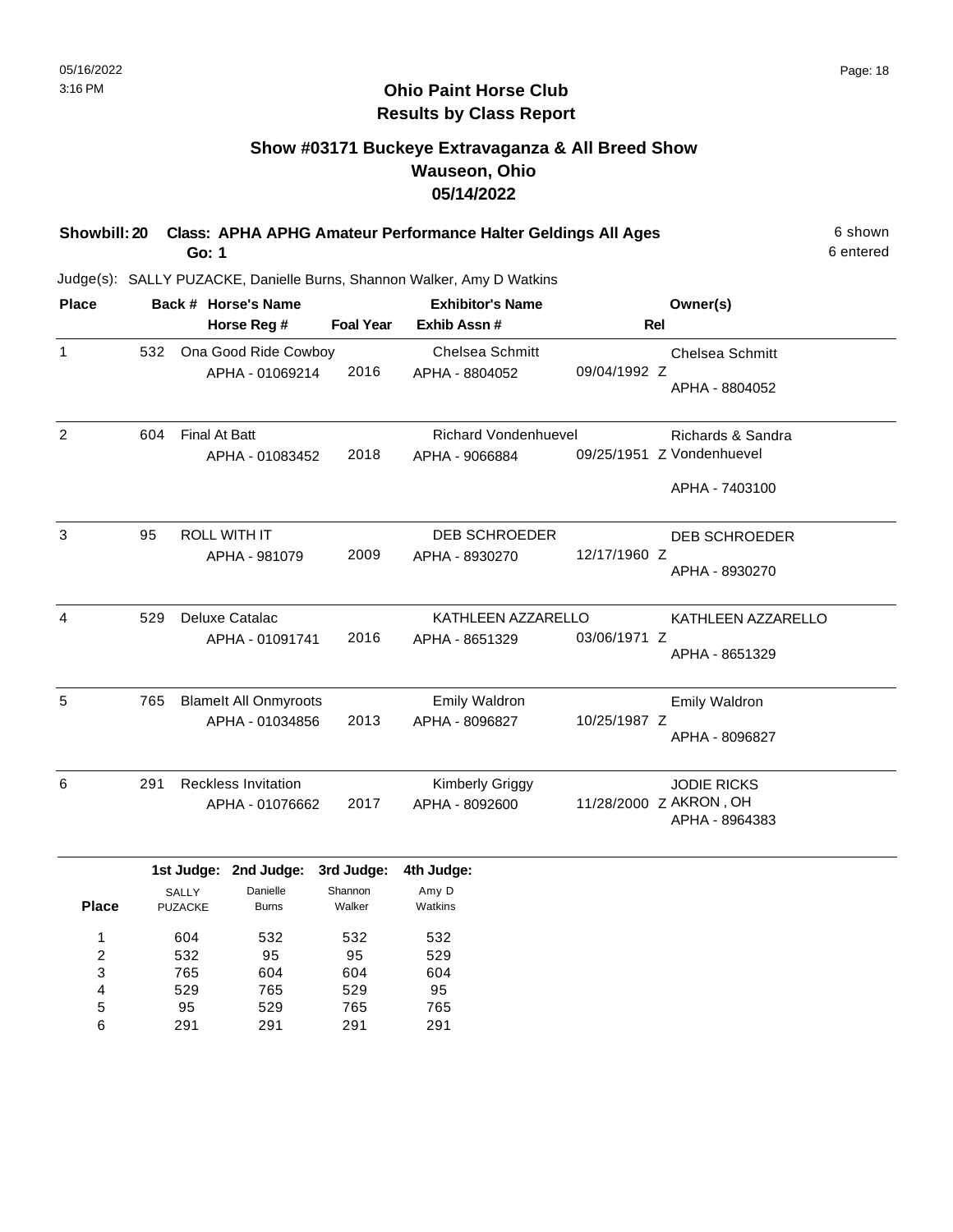### **Ohio Paint Horse Club Results by Class Report**

# **Show #03171 Buckeye Extravaganza & All Breed Show Wauseon, Ohio 05/14/2022**

**Showbill: 21 Class: APHA AGCG Amateur Grand Champion Gelding** 3 shown 3 shown **Go: 1**

| <b>Place</b> |                 |                                | Back # Horse's Name      |                   | <b>Exhibitor's Name</b>     |              | Owner(s)               |
|--------------|-----------------|--------------------------------|--------------------------|-------------------|-----------------------------|--------------|------------------------|
|              |                 |                                | Horse Reg #              | <b>Foal Year</b>  | Exhib Assn#                 |              | Rel                    |
| 1            | 434             | Moola                          |                          |                   | <b>Chelsea Seegert</b>      |              | Chelsea Seegert        |
|              |                 |                                | APHA - 01082018          | 2018              | APHA - 8826765              | 08/07/1996 Z | APHA - 8826765         |
|              | 532             |                                | Ona Good Ride Cowboy     |                   | Chelsea Schmitt             |              | <b>Chelsea Schmitt</b> |
|              |                 |                                | APHA - 01069214          | 2016              | APHA - 8804052              | 09/04/1992 Z | APHA - 8804052         |
| <b>NP</b>    | 604             | <b>Final At Batt</b>           |                          |                   | <b>Richard Vondenhuevel</b> |              | Richards & Sandra      |
|              | APHA - 01083452 |                                |                          | 2018              | APHA - 9066884              | 09/25/1951   | Z Vondenhuevel         |
|              |                 |                                |                          |                   |                             |              | APHA - 7403100         |
|              |                 | 1st Judge:                     | 2nd Judge:               | 3rd Judge:        | 4th Judge:                  |              |                        |
| <b>Place</b> |                 | <b>SALLY</b><br><b>PUZACKE</b> | Danielle<br><b>Burns</b> | Shannon<br>Walker | Amy D<br>Watkins            |              |                        |
|              |                 | 434                            | 532                      | 434               | 532                         |              |                        |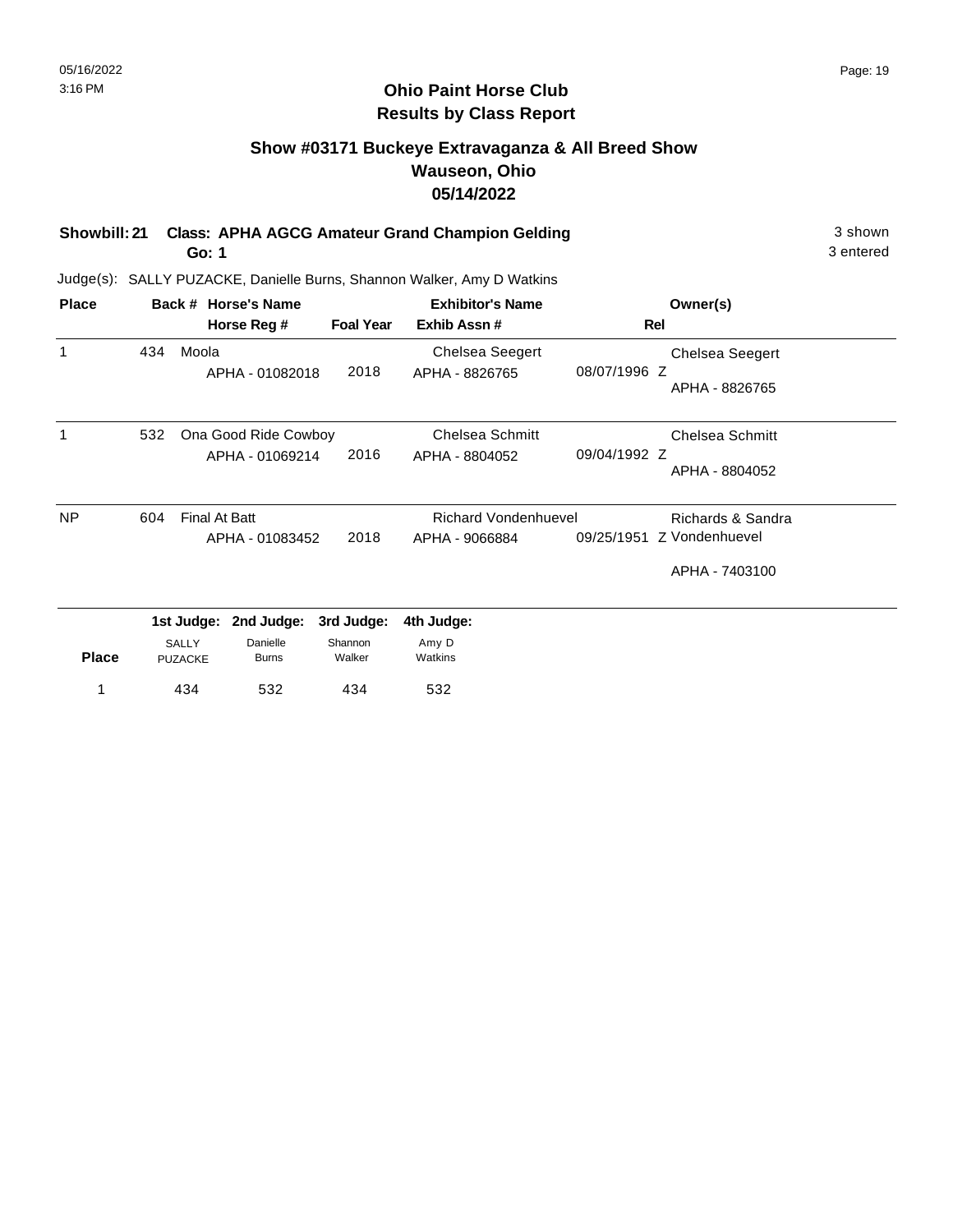### **Ohio Paint Horse Club Results by Class Report**

# **Show #03171 Buckeye Extravaganza & All Breed Show Wauseon, Ohio 05/14/2022**

**Showbill: 22 Class: APHA ARCG Amateur Reserve Champion Gelding** 6 Shown 6 shown **Go: 1**

|     | Back # Horse's Name                         | <b>Exhibitor's Name</b> |                                          | Owner(s)     |                                                                  |
|-----|---------------------------------------------|-------------------------|------------------------------------------|--------------|------------------------------------------------------------------|
|     | Horse Reg #                                 | <b>Foal Year</b>        | Exhib Assn#                              |              | Rel                                                              |
| 434 | Moola<br>APHA - 01082018                    | 2018                    | <b>Chelsea Seegert</b><br>APHA - 8826765 | 08/07/1996 Z | <b>Chelsea Seegert</b><br>APHA - 8826765                         |
| 95  | <b>ROLL WITH IT</b><br>APHA - 981079        | 2009                    | <b>DEB SCHROEDER</b><br>APHA - 8930270   | 12/17/1960 Z | DEB SCHROEDER<br>APHA - 8930270                                  |
| 271 | <b>Tricked Out Simon</b><br>APHA - 01109690 | 2021                    | <b>Ellie McGarry</b><br>APHA - 0150803   | 11/07/1981 Z | <b>Ellie McGarry</b><br>APHA - 0150803                           |
| 529 | Deluxe Catalac<br>APHA - 01091741           | 2016                    | APHA - 8651329                           | 03/06/1971 Z | KATHLEEN AZZARELLO<br>APHA - 8651329                             |
| 532 | APHA - 01069214                             | 2016                    | <b>Chelsea Schmitt</b><br>APHA - 8804052 | 09/04/1992 Z | <b>Chelsea Schmitt</b><br>APHA - 8804052                         |
| 604 | <b>Final At Batt</b><br>APHA - 01083452     | 2018                    | APHA - 9066884                           |              | Richards & Sandra<br>09/25/1951 Z Vondenhuevel<br>APHA - 7403100 |
|     |                                             |                         | Ona Good Ride Cowboy                     |              | KATHLEEN AZZARELLO<br><b>Richard Vondenhuevel</b>                |

| <b>Place</b> | <b>SALLY</b><br><b>PUZACKE</b> | Danielle<br><b>Burns</b> | Shannon<br>Walker | Amy D<br>Watkins |  |
|--------------|--------------------------------|--------------------------|-------------------|------------------|--|
| и            | 604                            | 434                      | 532               | 434              |  |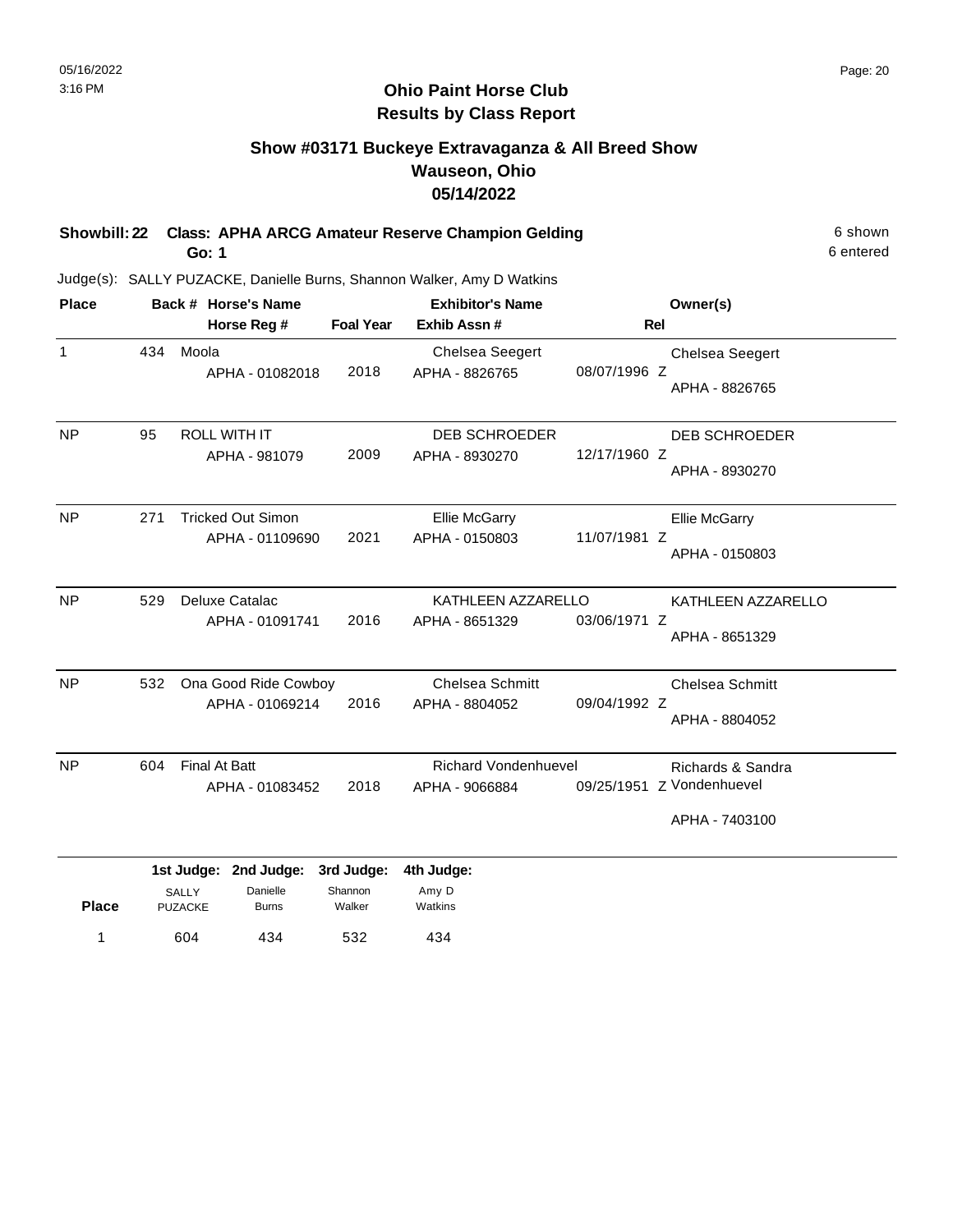# **Show #03171 Buckeye Extravaganza & All Breed Show Wauseon, Ohio 05/14/2022**

# **Showbill: 23 Class: APHA XG1 Youth SPB Geldings All Ages** 1 shown

**Go: 1**

Judge(s): SALLY PUZACKE, Danielle Burns, Shannon Walker, Amy D Watkins

| <b>Place</b> |     | Back # Horse's Name                           |                  | <b>Exhibitor's Name</b>          | Owner(s)                                                |
|--------------|-----|-----------------------------------------------|------------------|----------------------------------|---------------------------------------------------------|
|              |     | Horse Reg #                                   | <b>Foal Year</b> | Exhib Assn#                      | <b>Birthdate</b><br>Rel                                 |
|              | 755 | <b>Fancy This Corderoy</b><br>APHA - 01055036 | 2013             | Teagan Herring<br>APHA - 0151517 | <b>Lauren Butters</b><br>04/13/2014 C<br>APHA - 0131141 |

|              |                         | 1st Judge: 2nd Judge: 3rd Judge: 4th Judge: |                   |                  |
|--------------|-------------------------|---------------------------------------------|-------------------|------------------|
| <b>Place</b> | SALLY<br><b>PUZACKE</b> | Danielle<br><b>Burns</b>                    | Shannon<br>Walker | Amy D<br>Watkins |
|              | 755                     | 755                                         | 755               | 755              |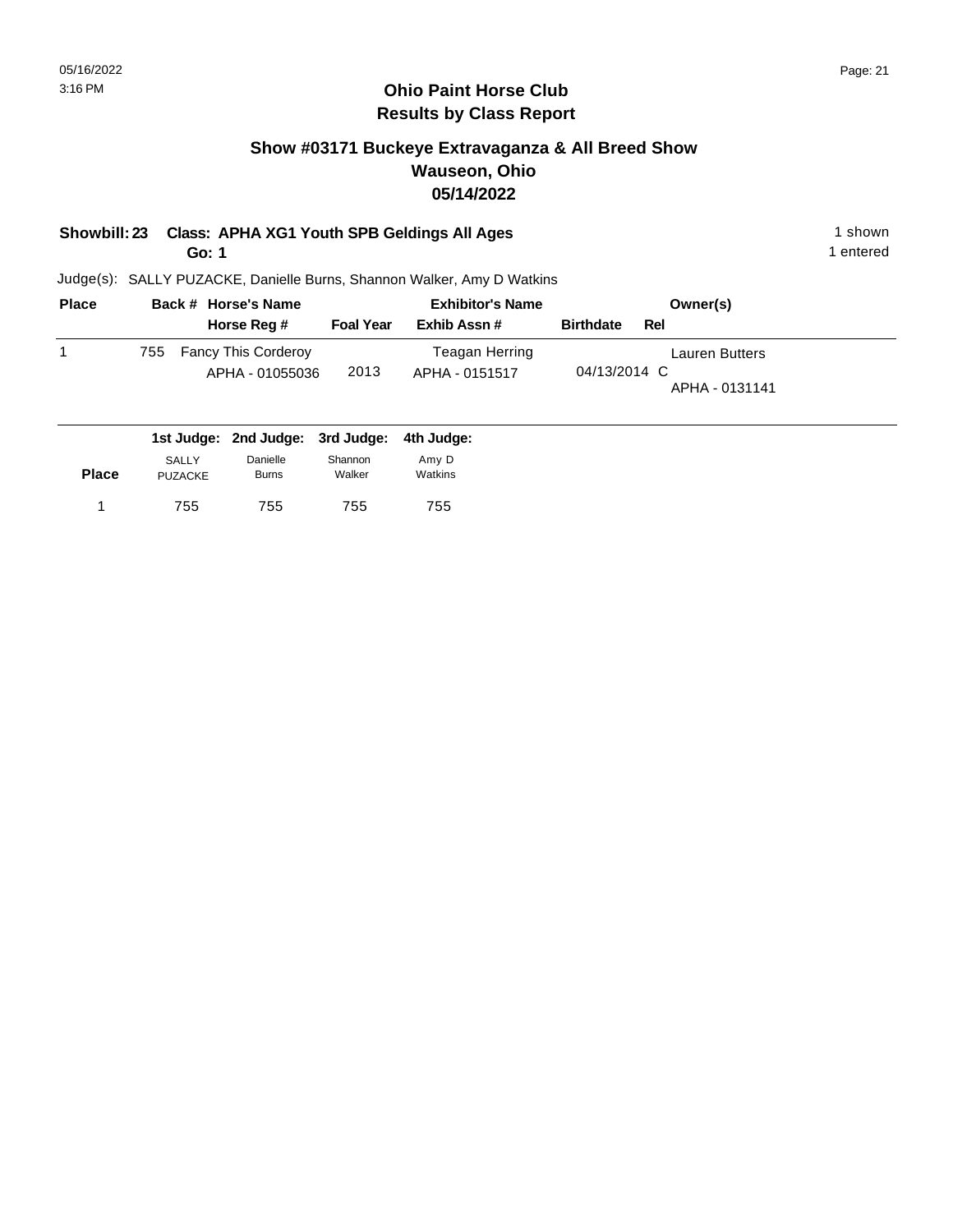**Place**

#### **Ohio Paint Horse Club Results by Class Report**

# **Show #03171 Buckeye Extravaganza & All Breed Show Wauseon, Ohio 05/14/2022**

| Showbill: 24 Class: APHA XG10 Youth SPB Performance Halter Geldings All Ages | shown     |
|------------------------------------------------------------------------------|-----------|
| Go: 1                                                                        | 1 entered |

Judge(s): SALLY PUZACKE, Danielle Burns, Shannon Walker, Amy D Watkins

154

Walker

154 154

PUZACKE

1 154 154 154 154

Burns

| <b>Place</b> | Back # Horse's Name              |                  | <b>Exhibitor's Name</b> | Owner(s)                |
|--------------|----------------------------------|------------------|-------------------------|-------------------------|
|              | Horse Reg #                      | <b>Foal Year</b> | Exhib Assn#             | <b>Birthdate</b><br>Rel |
|              | Lopin My Spots Off<br>154        |                  | Landon Siefker          | LAUREN JOHNSON          |
|              | APHA - 01073905                  | 2017             | APHA - 9153629          | 10/24/2007 C            |
|              |                                  |                  |                         | APHA - 8975583          |
|              | 1st Judge: 2nd Judge: 3rd Judge: |                  |                         |                         |
|              |                                  |                  | 4th Judge:              |                         |
|              | Danielle<br><b>SALLY</b>         | Shannon          | Amy D                   |                         |

Watkins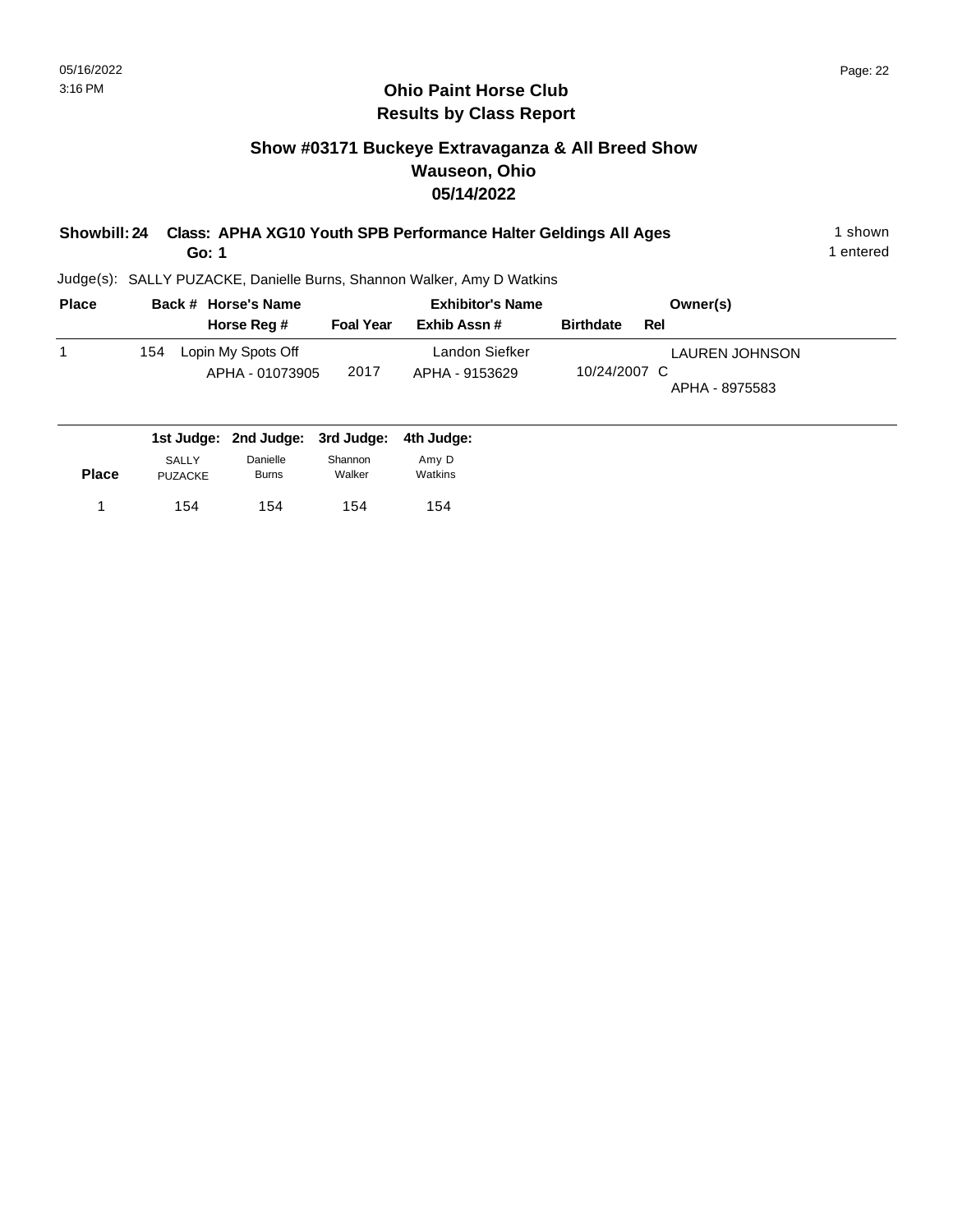### **Ohio Paint Horse Club Results by Class Report**

# **Show #03171 Buckeye Extravaganza & All Breed Show Wauseon, Ohio 05/14/2022**

| Showbill: 28 Class: APHA YPHG Youth Performance Halter Geldings - All Ages | 4 shown   |
|----------------------------------------------------------------------------|-----------|
| Go: 1                                                                      | 4 entered |

| <b>Place</b>     |     |                                | Back # Horse's Name                       |                         | <b>Exhibitor's Name</b>               |                  |     | Owner(s)                            |
|------------------|-----|--------------------------------|-------------------------------------------|-------------------------|---------------------------------------|------------------|-----|-------------------------------------|
|                  |     |                                | Horse Reg #                               | <b>Foal Year</b>        | Exhib Assn#                           | <b>Birthdate</b> | Rel |                                     |
| $\mathbf{1}$     | 16  |                                | Sleeping With Acowboy<br>APHA - 01069833  | 2016                    | Makenna Noon<br>APHA - 8092809        | 01/09/2006 Z     |     | Makenna Noon<br>APHA - 8092809      |
| $\mathbf{1}$     | 331 |                                | <b>Stuck In Neutral</b><br>APHA - 1028599 | 2013                    | Natalie Snapp<br>APHA - 8952070       | 08/09/2008 Z     |     | Natalie Snapp<br>APHA - 8952070     |
| $\mathbf{1}$     | 363 | More Tools                     | APHA - 01056124                           | 2015                    | <b>LEXIE LALONE</b><br>APHA - 8985399 | 06/18/2006 C     |     | Netha Morningstar<br>APHA - 8616464 |
| 4                | 709 |                                | <b>MY LUCKY HOUR</b><br>APHA - 1049984    | 2009                    | Emma Walter<br>APHA - 9147806         | 08/29/2012 D     |     | LISA WALTER<br>APHA - 7081070       |
|                  |     | 1st Judge:                     | 2nd Judge:                                | 3rd Judge:              | 4th Judge:                            |                  |     |                                     |
| <b>Place</b>     |     | <b>SALLY</b><br><b>PUZACKE</b> | Danielle<br><b>Burns</b>                  | Shannon<br>Walker       | Amy D<br>Watkins                      |                  |     |                                     |
| 1<br>2<br>3<br>4 |     | 363<br>331<br>16<br>709        | 331<br>16<br>363<br>709                   | 363<br>16<br>331<br>709 | 16<br>331<br>363<br>709               |                  |     |                                     |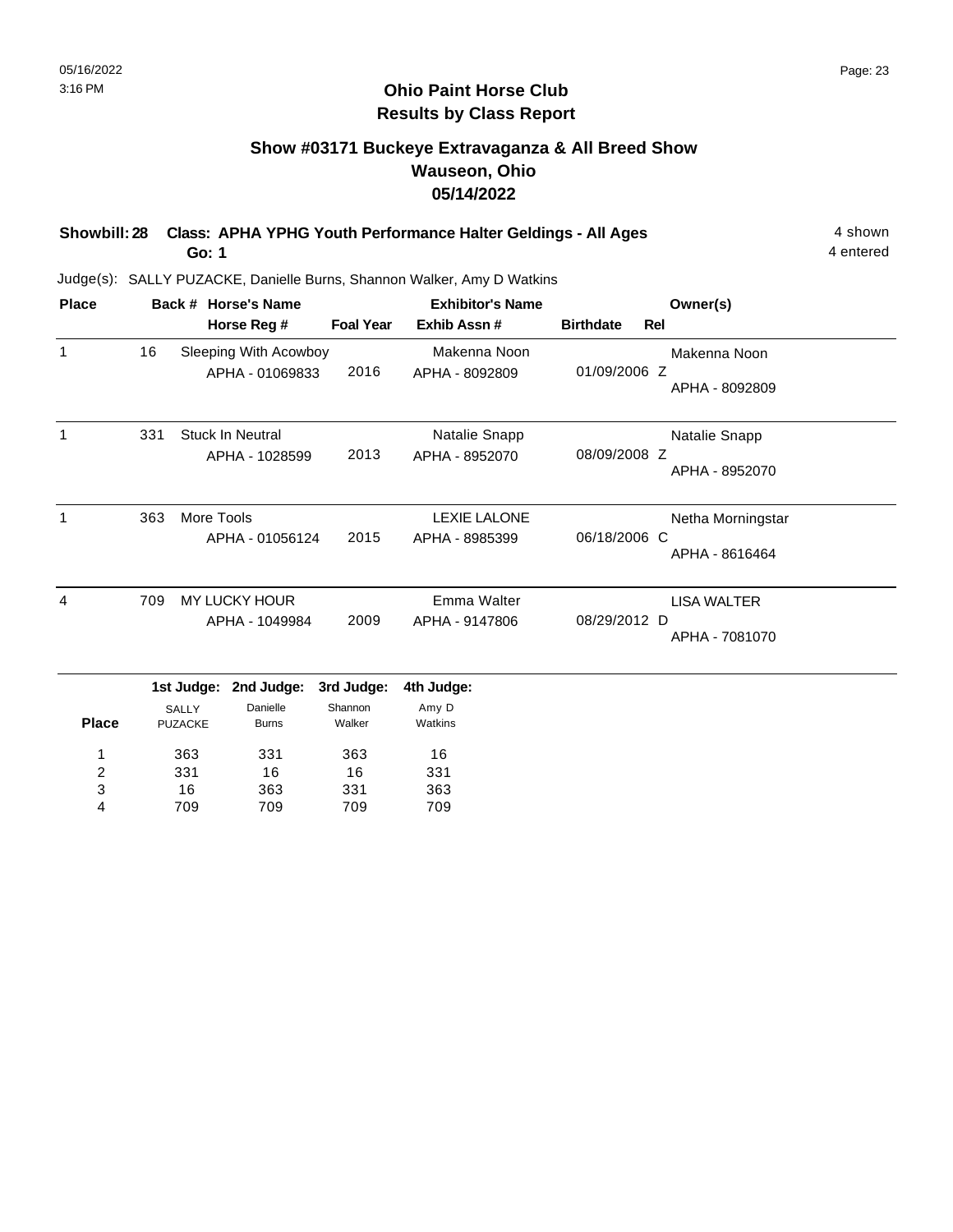# **Show #03171 Buckeye Extravaganza & All Breed Show Wauseon, Ohio 05/14/2022**

**Showbill: 29 Class: APHA YGCG Youth Grand Champion Gelding 3 shown 3 shown** 

**Go: 1**

3 entered

| <b>Place</b> |     |                                | Back # Horse's Name                               |                                 | <b>Exhibitor's Name</b>               | Owner(s)         |     |                                                  |
|--------------|-----|--------------------------------|---------------------------------------------------|---------------------------------|---------------------------------------|------------------|-----|--------------------------------------------------|
|              |     |                                | Horse Reg #                                       | <b>Foal Year</b>                | Exhib Assn#                           | <b>Birthdate</b> | Rel |                                                  |
| 1            | 363 | More Tools                     | APHA - 01056124                                   | 2015                            | <b>LEXIE LALONE</b><br>APHA - 8985399 | 06/18/2006 C     |     | Netha Morningstar                                |
| <b>NP</b>    | 16  |                                | Sleeping With Acowboy<br>APHA - 01069833          | 2016                            | Makenna Noon<br>APHA - 8092809        | 01/09/2006 Z     |     | APHA - 8616464<br>Makenna Noon<br>APHA - 8092809 |
| <b>NP</b>    | 331 |                                | <b>Stuck In Neutral</b><br>APHA - 1028599         | 2013                            | Natalie Snapp<br>APHA - 8952070       | 08/09/2008 Z     |     | Natalie Snapp<br>APHA - 8952070                  |
| <b>Place</b> |     | <b>SALLY</b><br><b>PUZACKE</b> | 1st Judge: 2nd Judge:<br>Danielle<br><b>Burns</b> | 3rd Judge:<br>Shannon<br>Walker | 4th Judge:<br>Amy D<br>Watkins        |                  |     |                                                  |
|              |     | 363                            | 331                                               | 363                             | 16                                    |                  |     |                                                  |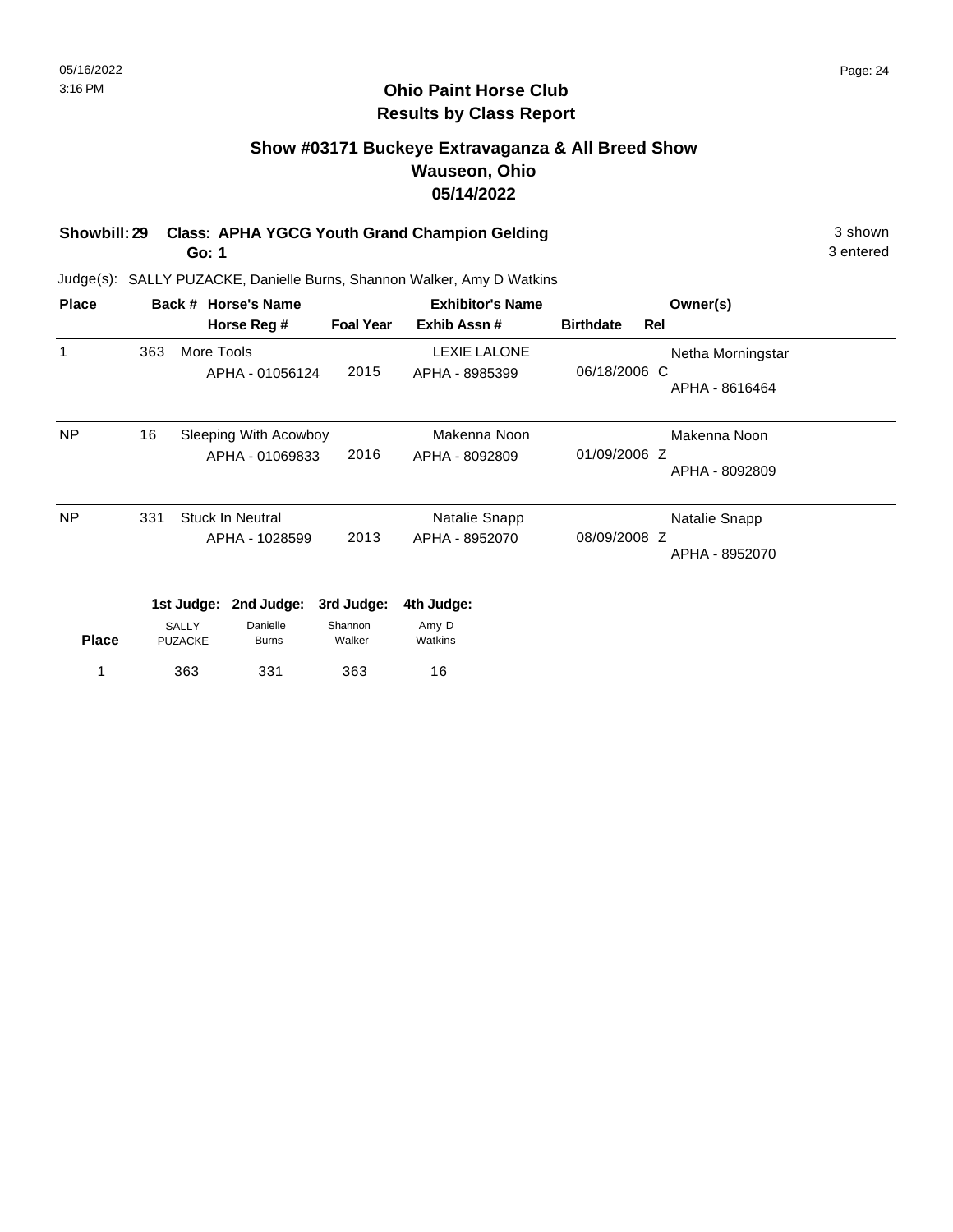#### **Ohio Paint Horse Club Results by Class Report**

# **Show #03171 Buckeye Extravaganza & All Breed Show Wauseon, Ohio 05/14/2022**

**Showbill: 30 Class: APHA YRCG Youth Reserve Champion Gelding 3 Shown 3 shown Go: 1**

| <b>Place</b> |     |                         | Back # Horse's Name                      |                   | <b>Exhibitor's Name</b>        |                  |     | Owner(s)          |
|--------------|-----|-------------------------|------------------------------------------|-------------------|--------------------------------|------------------|-----|-------------------|
|              |     |                         | Horse Reg #                              | <b>Foal Year</b>  | Exhib Assn#                    | <b>Birthdate</b> | Rel |                   |
| 1            | 16  |                         | Sleeping With Acowboy<br>APHA - 01069833 | 2016              | Makenna Noon<br>APHA - 8092809 | 01/09/2006 Z     |     | Makenna Noon      |
|              |     |                         |                                          |                   |                                |                  |     | APHA - 8092809    |
| 1            | 331 |                         | Stuck In Neutral                         |                   | Natalie Snapp                  |                  |     | Natalie Snapp     |
|              |     |                         | APHA - 1028599                           | 2013              | APHA - 8952070                 | 08/09/2008 Z     |     | APHA - 8952070    |
| <b>NP</b>    | 363 | More Tools              |                                          |                   | <b>LEXIE LALONE</b>            |                  |     | Netha Morningstar |
|              |     |                         | APHA - 01056124                          | 2015              | APHA - 8985399                 | 06/18/2006 C     |     | APHA - 8616464    |
|              |     |                         | 1st Judge: 2nd Judge:                    | 3rd Judge:        | 4th Judge:                     |                  |     |                   |
| <b>Place</b> |     | SALLY<br><b>PUZACKE</b> | Danielle<br><b>Burns</b>                 | Shannon<br>Walker | Amy D<br>Watkins               |                  |     |                   |
|              |     | 331                     | 16                                       | 16                | 331                            |                  |     |                   |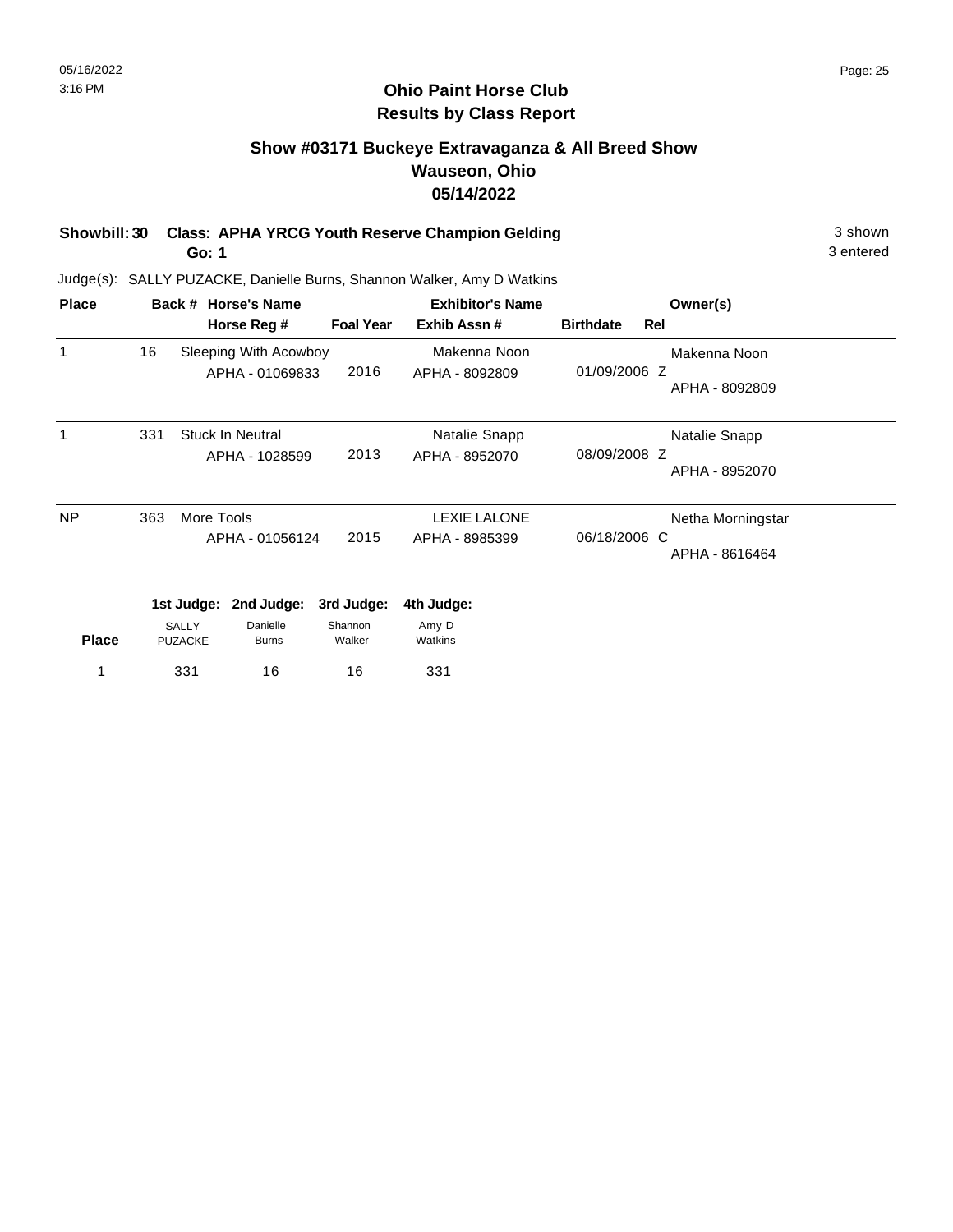# **Show #03171 Buckeye Extravaganza & All Breed Show Wauseon, Ohio 05/14/2022**

## **Showbill: 31 Class: APHA BHG1 SPB Geldings** 1 shown

**Go: 1**

1 entered

| <b>Place</b> |     | Back # Horse's Name                           |                  | <b>Exhibitor's Name</b>          | Owner(s)                                         |
|--------------|-----|-----------------------------------------------|------------------|----------------------------------|--------------------------------------------------|
|              |     | Horse Reg #                                   | <b>Foal Year</b> | Exhib Assn #                     | <b>Birthdate</b><br>Rel                          |
|              | 755 | <b>Fancy This Corderoy</b><br>APHA - 01055036 | 2013             | Teagan Herring<br>APHA - 0151517 | Lauren Butters<br>04/13/2014 C<br>APHA - 0131141 |

|              |                                | 1st Judge: 2nd Judge: 3rd Judge: 4th Judge: |                   |                  |
|--------------|--------------------------------|---------------------------------------------|-------------------|------------------|
| <b>Place</b> | <b>SALLY</b><br><b>PUZACKE</b> | Danielle<br><b>Burns</b>                    | Shannon<br>Walker | Amv D<br>Watkins |
|              | 755                            | 755                                         | 755               | 755              |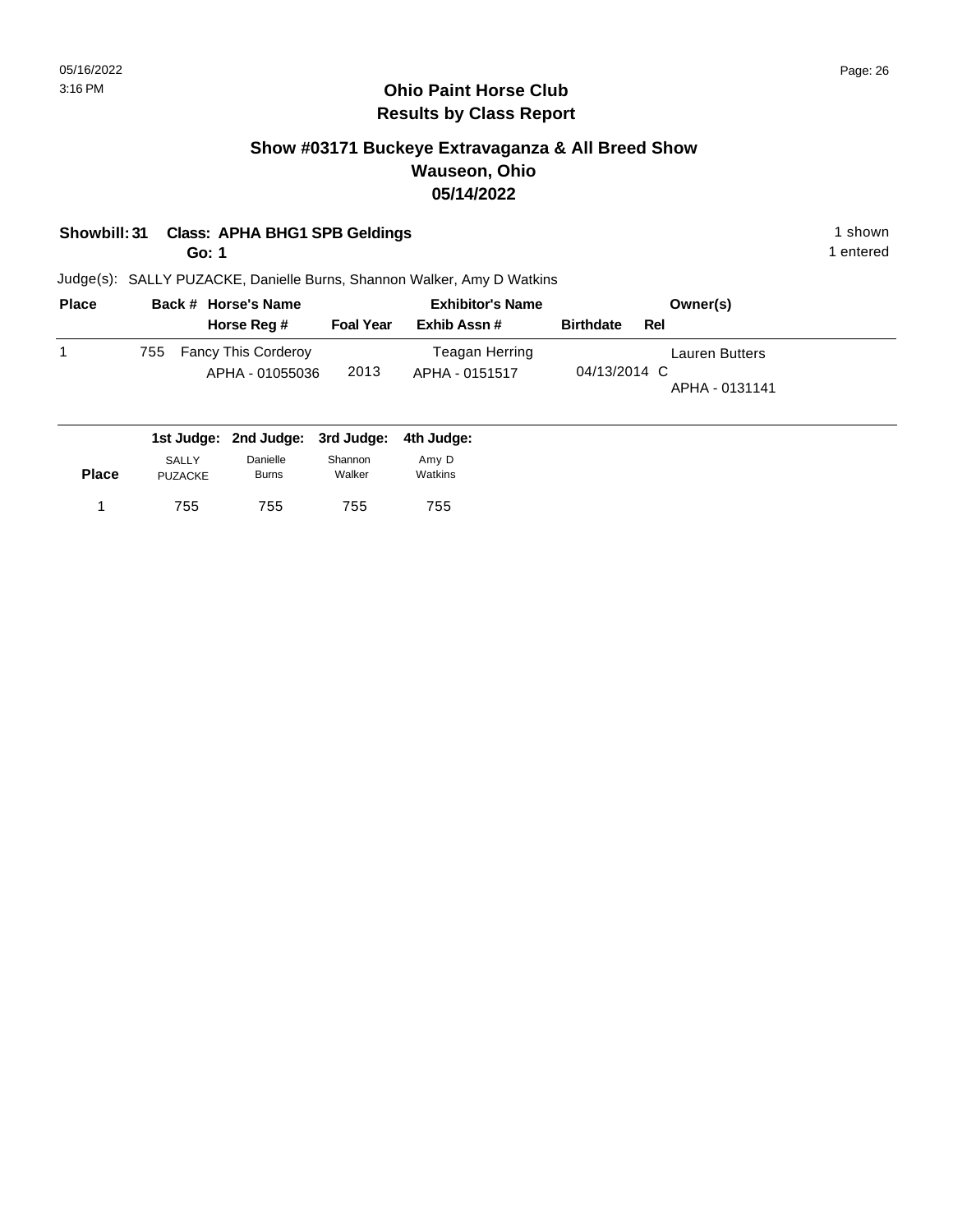# **Show #03171 Buckeye Extravaganza & All Breed Show Wauseon, Ohio 05/14/2022**

| Showbill: 32 |                     |                  | Class: APHA BPG1 SPB Performance Halter, Geldings All Ages             |          | 1 shown   |
|--------------|---------------------|------------------|------------------------------------------------------------------------|----------|-----------|
|              | Go: 1               |                  |                                                                        |          | 1 entered |
|              |                     |                  | Judge(s): SALLY PUZACKE, Danielle Burns, Shannon Walker, Amy D Watkins |          |           |
| Place        | Back # Horse's Name |                  | <b>Exhibitor's Name</b>                                                | Owner(s) |           |
|              | Horse Reg #         | <b>Foal Year</b> | Exhib Assn#                                                            | Rel      |           |

|              |                                | Horse Reg #                           | <b>Foal Year</b>  | Exhib Assn#                             | Rel                                                     |  |
|--------------|--------------------------------|---------------------------------------|-------------------|-----------------------------------------|---------------------------------------------------------|--|
|              | 154                            | Lopin My Spots Off<br>APHA - 01073905 | 2017              | <b>LAUREN JOHNSON</b><br>APHA - 8975583 | <b>LAUREN JOHNSON</b><br>07/05/1989 Z<br>APHA - 8975583 |  |
|              |                                | 1st Judge: 2nd Judge: 3rd Judge:      |                   | 4th Judge:                              |                                                         |  |
| <b>Place</b> | <b>SALLY</b><br><b>PUZACKE</b> | Danielle<br><b>Burns</b>              | Shannon<br>Walker | Amy D<br>Watkins                        |                                                         |  |

154 154 1 154

154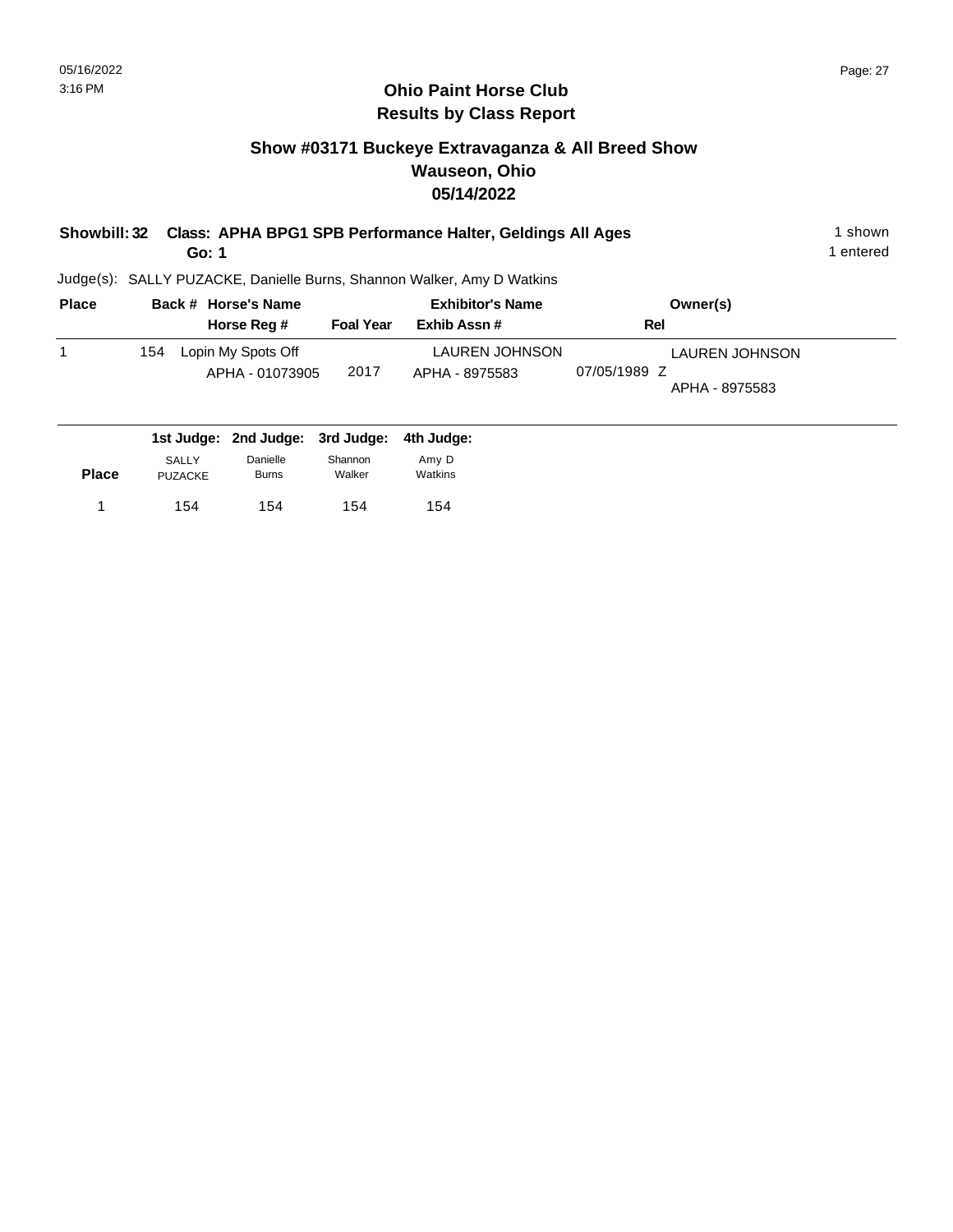# **Show #03171 Buckeye Extravaganza & All Breed Show Wauseon, Ohio 05/14/2022**

# **Showbill: 35 Class: APHA HG2 Yearling Geldings 1 shown 1 shown 1 shown**

**Go: 1**

1 entered

| <b>Place</b> |     | Back # Horse's Name                   | <b>Exhibitor's Name</b> |                                 | Owner(s)                                        |
|--------------|-----|---------------------------------------|-------------------------|---------------------------------|-------------------------------------------------|
|              |     | Horse Reg #                           | <b>Foal Year</b>        | Exhib Assn #                    | Rel                                             |
|              | 271 | Tricked Out Simon_<br>APHA - 01109690 | 2021                    | Ellie McGarry<br>APHA - 0150803 | Ellie McGarry<br>11/07/1981 Z<br>APHA - 0150803 |

|              |                                |                          | 1st Judge: 2nd Judge: 3rd Judge: 4th Judge: |                  |
|--------------|--------------------------------|--------------------------|---------------------------------------------|------------------|
| <b>Place</b> | <b>SALLY</b><br><b>PUZACKE</b> | Danielle<br><b>Burns</b> | Shannon<br>Walker                           | Amv D<br>Watkins |
|              | 271                            | 271                      | 271                                         | 271              |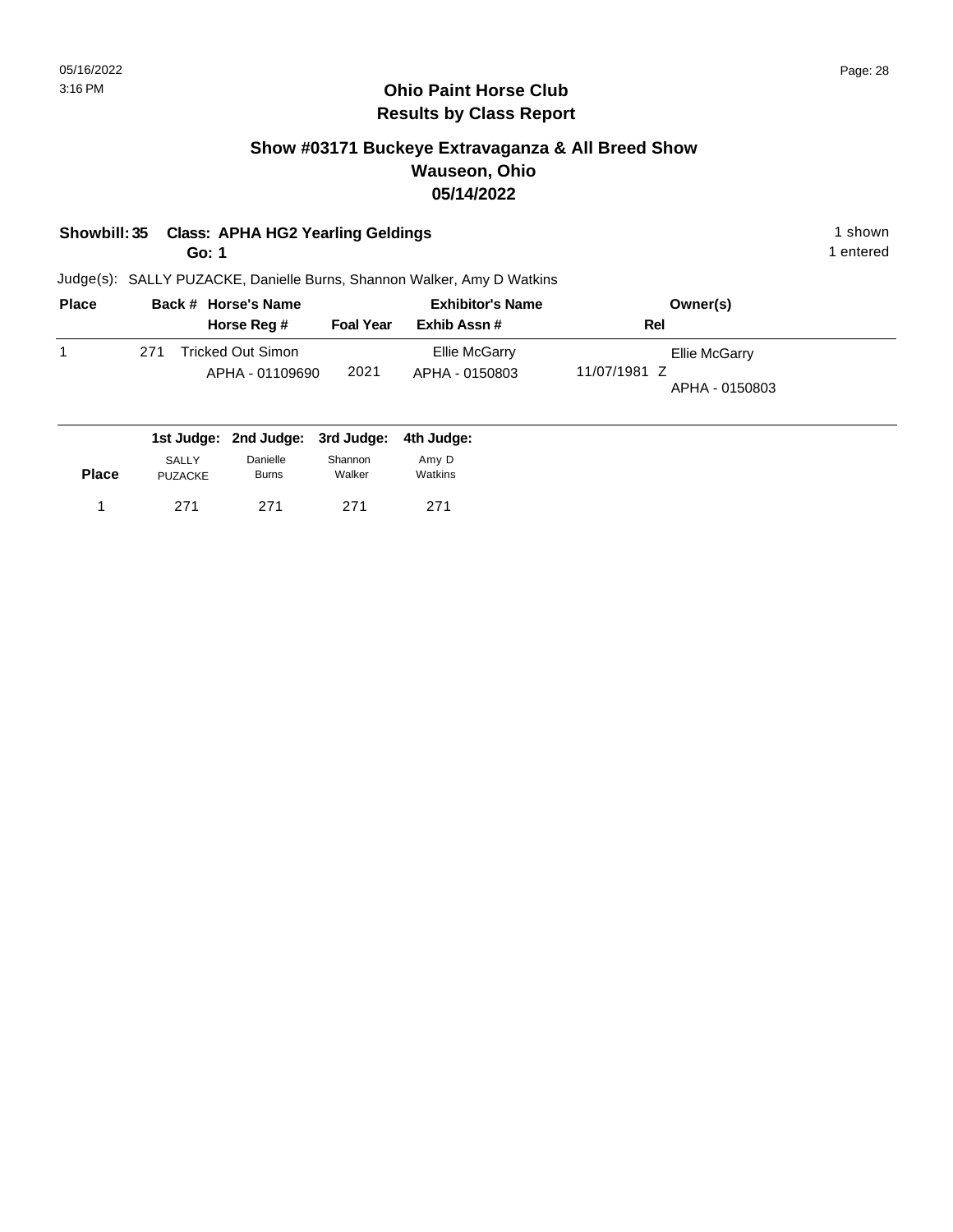#### **Ohio Paint Horse Club Results by Class Report**

# **Show #03171 Buckeye Extravaganza & All Breed Show Wauseon, Ohio 05/14/2022**

**Showbill: 39 Class: APHA PHG1 Performance Halter, Geldings All Ages** 3 shown **Go: 1**

| <b>Place</b>   |     |                         | Back # Horse's Name   |                  | <b>Exhibitor's Name</b>     |                    | Owner(s)                  |
|----------------|-----|-------------------------|-----------------------|------------------|-----------------------------|--------------------|---------------------------|
|                |     |                         | Horse Reg #           | <b>Foal Year</b> | Exhib Assn#                 |                    | Rel                       |
| 1              | 532 |                         | Ona Good Ride Cowboy  |                  | <b>Chelsea Schmitt</b>      |                    | <b>Chelsea Schmitt</b>    |
|                |     |                         | APHA - 01069214       | 2016             | APHA - 8804052              | 09/04/1992 Z       |                           |
|                |     |                         |                       |                  |                             |                    | APHA - 8804052            |
| 2              | 604 | Final At Batt           |                       |                  | <b>Richard Vondenhuevel</b> |                    | Richards & Sandra         |
|                |     | 2018<br>APHA - 01083452 |                       |                  | APHA - 9066884              |                    | 09/25/1951 Z Vondenhuevel |
|                |     |                         |                       |                  |                             |                    | APHA - 7403100            |
| 3              | 529 | Deluxe Catalac          |                       |                  | KATHLEEN AZZARELLO          | KATHLEEN AZZARELLO |                           |
|                |     |                         | APHA - 01091741       | 2016             | APHA - 8651329              | 03/06/1971 Z       |                           |
|                |     |                         |                       |                  |                             |                    | APHA - 8651329            |
|                |     |                         | 1st Judge: 2nd Judge: | 3rd Judge:       | 4th Judge:                  |                    |                           |
|                |     | <b>SALLY</b>            | Danielle              | Shannon          | Amy D                       |                    |                           |
| <b>Place</b>   |     | <b>PUZACKE</b>          | <b>Burns</b>          | Walker           | Watkins                     |                    |                           |
|                |     | 604                     | 532                   | 532              | 532                         |                    |                           |
| $\overline{c}$ |     | 532                     | 529                   | 529              | 604                         |                    |                           |
| 3              |     | 529                     | 604                   | 604              | 529                         |                    |                           |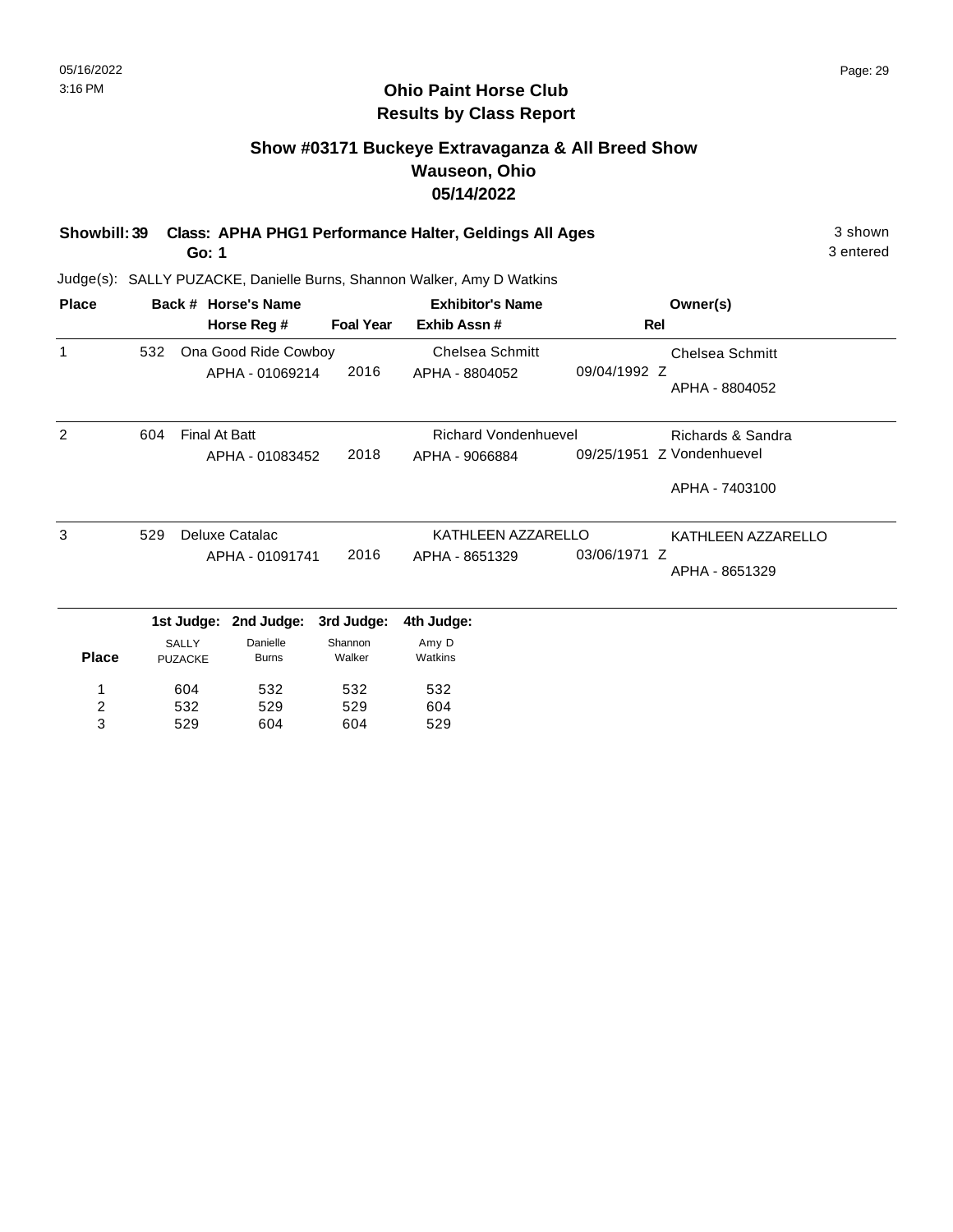### **Ohio Paint Horse Club Results by Class Report**

# **Show #03171 Buckeye Extravaganza & All Breed Show Wauseon, Ohio 05/14/2022**

# **Showbill: 40 Class: APHA AGC3 Grand Champion Gelding 3 shown 3 shown**

**Go: 1**

| <b>Place</b> |     |                                | Back # Horse's Name      |                   | <b>Exhibitor's Name</b>     |              | Owner(s)             |
|--------------|-----|--------------------------------|--------------------------|-------------------|-----------------------------|--------------|----------------------|
|              |     |                                | Horse Reg #              | <b>Foal Year</b>  | Exhib Assn#                 |              | Rel                  |
| $\mathbf{1}$ | 532 |                                | Ona Good Ride Cowboy     |                   | Chelsea Schmitt             |              | Chelsea Schmitt      |
|              |     |                                | APHA - 01069214          | 2016              | APHA - 8804052              | 09/04/1992 Z | APHA - 8804052       |
| <b>NP</b>    | 271 |                                | Tricked Out Simon        |                   | <b>Ellie McGarry</b>        |              | <b>Ellie McGarry</b> |
|              |     |                                | APHA - 01109690          | 2021              | APHA - 0150803              | 11/07/1981 Z |                      |
|              |     |                                |                          |                   |                             |              | APHA - 0150803       |
| <b>NP</b>    | 604 | Final At Batt                  |                          |                   | <b>Richard Vondenhuevel</b> |              | Richards & Sandra    |
|              |     |                                | APHA - 01083452          | 2018              | APHA - 9066884              | 09/25/1951   | Z Vondenhuevel       |
|              |     |                                |                          |                   |                             |              | APHA - 7403100       |
|              |     | 1st Judge:                     | 2nd Judge:               | 3rd Judge:        | 4th Judge:                  |              |                      |
| <b>Place</b> |     | <b>SALLY</b><br><b>PUZACKE</b> | Danielle<br><b>Burns</b> | Shannon<br>Walker | Amy D<br>Watkins            |              |                      |
| 1            |     | 604                            | 532                      | 532               | 532                         |              |                      |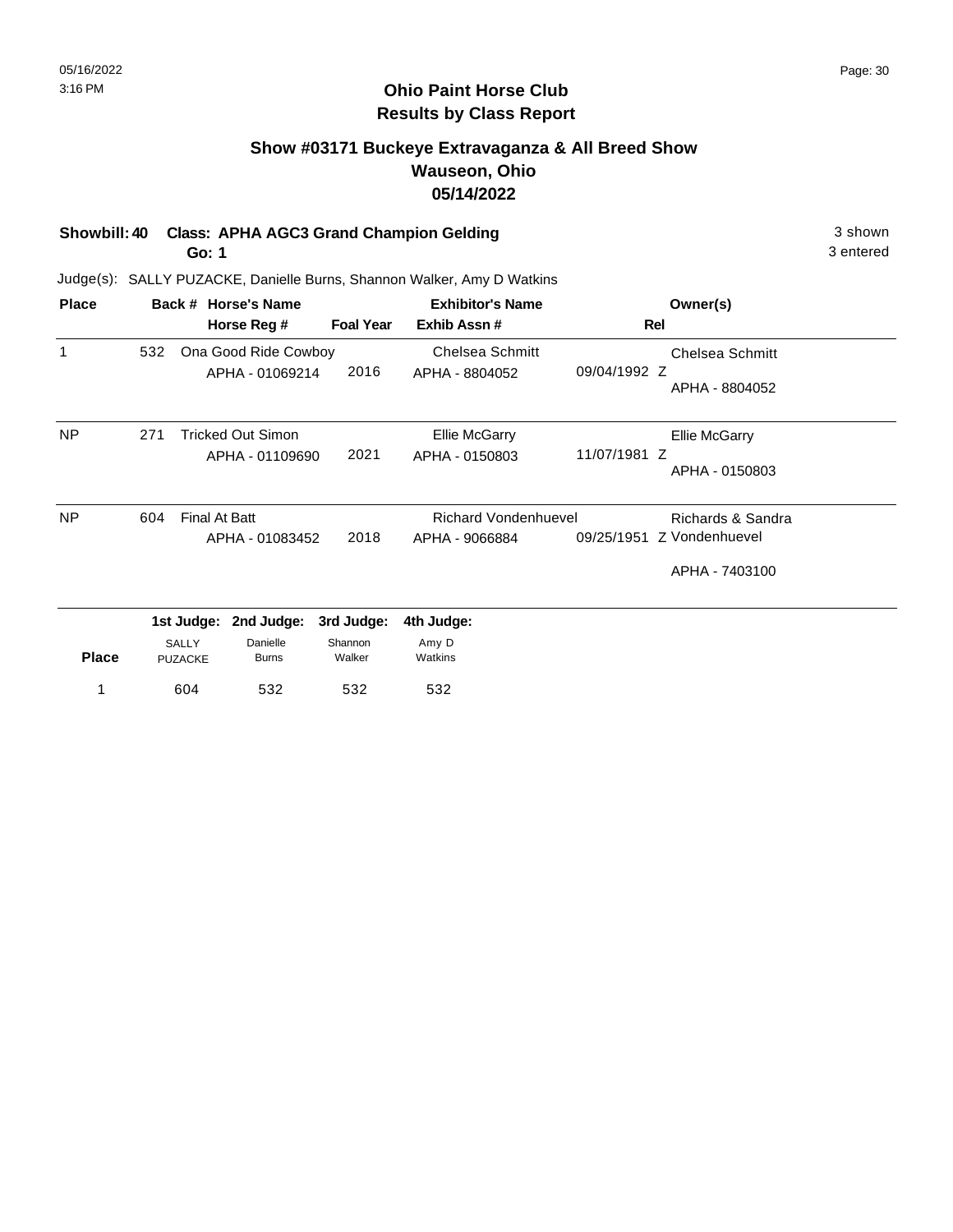#### **Ohio Paint Horse Club Results by Class Report**

# **Show #03171 Buckeye Extravaganza & All Breed Show Wauseon, Ohio 05/14/2022**

# **Showbill: 41 Class: APHA ARC3 Reserve Champion Gelding 4 shown 4 shown**

**Go: 1**

| <b>Place</b> |     | Back # Horse's Name      |                  | <b>Exhibitor's Name</b>     |              | Owner(s)                  |
|--------------|-----|--------------------------|------------------|-----------------------------|--------------|---------------------------|
|              |     | Horse Reg #              | <b>Foal Year</b> | Exhib Assn#                 |              | Rel                       |
| $\mathbf{1}$ | 529 | Deluxe Catalac           |                  | KATHLEEN AZZARELLO          |              | KATHLEEN AZZARELLO        |
|              |     | APHA - 01091741          | 2016             | APHA - 8651329              | 03/06/1971 Z | APHA - 8651329            |
| <b>NP</b>    | 271 | <b>Tricked Out Simon</b> |                  | Ellie McGarry               |              | <b>Ellie McGarry</b>      |
|              |     | APHA - 01109690          | 2021             | APHA - 0150803              | 11/07/1981 Z | APHA - 0150803            |
| <b>NP</b>    | 532 | Ona Good Ride Cowboy     |                  | <b>Chelsea Schmitt</b>      |              | Chelsea Schmitt           |
|              |     | APHA - 01069214          | 2016             | APHA - 8804052              | 09/04/1992 Z | APHA - 8804052            |
| <b>NP</b>    | 604 | <b>Final At Batt</b>     |                  | <b>Richard Vondenhuevel</b> |              | Richards & Sandra         |
|              |     | APHA - 01083452          | 2018             | APHA - 9066884              |              | 09/25/1951 Z Vondenhuevel |
|              |     |                          |                  |                             |              | APHA - 7403100            |

|              |                         |                          |                   | .                |
|--------------|-------------------------|--------------------------|-------------------|------------------|
| <b>Place</b> | SALLY<br><b>PUZACKE</b> | Danielle<br><b>Burns</b> | Shannon<br>Walker | Amy D<br>Watkins |
| 1            | 532                     | 529                      | 529               | 604              |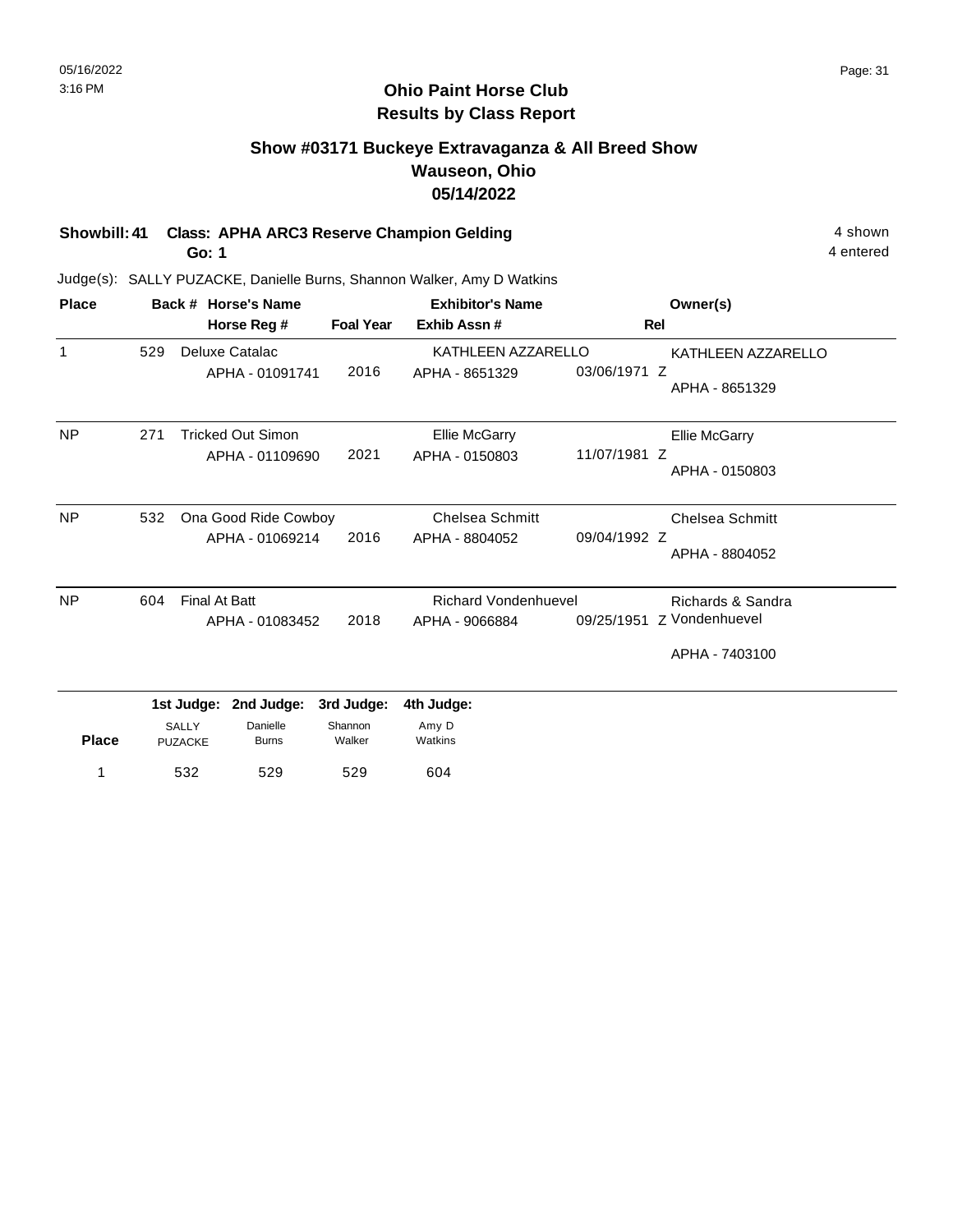# **Show #03171 Buckeye Extravaganza & All Breed Show Wauseon, Ohio 05/14/2022**

# **Showbill: 42 Class: APHA ABS4 Amt SPB Mares All Ages** 5 Shown

**Go: 1**

5 entered

| <b>Place</b> |     |                                                                                     | Back # Horse's Name                            |                                 | <b>Exhibitor's Name</b>                    | Owner(s)     |                                                                       |  |
|--------------|-----|-------------------------------------------------------------------------------------|------------------------------------------------|---------------------------------|--------------------------------------------|--------------|-----------------------------------------------------------------------|--|
|              |     | Horse Reg #                                                                         |                                                |                                 | Exhib Assn#                                | Rel          |                                                                       |  |
| $\mathbf{1}$ | 308 |                                                                                     | Premos Lady N Lace<br>APHA - 01114033          | 2021                            | <b>CHRISTINE ELLER</b><br>APHA - 8334693   |              | <b>CHRISTINE ELLER</b><br>04/06/1963 Z RICHWOOD, OH<br>APHA - 8334693 |  |
| 2            | 729 |                                                                                     | Trulee A High Bar<br>APHA - 01102827           | 2020                            | Catherine McAvena<br>APHA - 0102735        | 05/26/1987 Z | Catherine McAvena<br>APHA - 0102735                                   |  |
| 3            | 213 |                                                                                     | <b>Frosted Cherries</b><br>APHA - 01085259     | 2018                            | <b>Bailey McCaffrey</b><br>APHA - 9155993  | 04/14/2002 Z | <b>Bailey McCaffrey</b><br>APHA - 9155993                             |  |
| 4            | 429 | <b>Blazing Good Looks</b><br>APHA - 01108108                                        |                                                | 2020                            | <b>Heather J Collins</b><br>APHA - 8720117 |              | <b>Heather J Collins</b><br>01/18/1984 Z Dayton, OH<br>APHA - 8720117 |  |
| 5            | 726 |                                                                                     | <b>Shez Sucha Sensation</b><br>APHA - 00935604 | 2008                            | Hannah Dunn<br>APHA - 8937410              | 07/26/2000 Z | Hannah Dunn<br>APHA - 8937410                                         |  |
| <b>Place</b> |     | 1st Judge: 2nd Judge:<br>Danielle<br><b>SALLY</b><br><b>PUZACKE</b><br><b>Burns</b> |                                                | 3rd Judge:<br>Shannon<br>Walker | 4th Judge:<br>Amy D<br>Watkins             |              |                                                                       |  |
| 1            |     | 308                                                                                 | 308                                            | 308                             | 308                                        |              |                                                                       |  |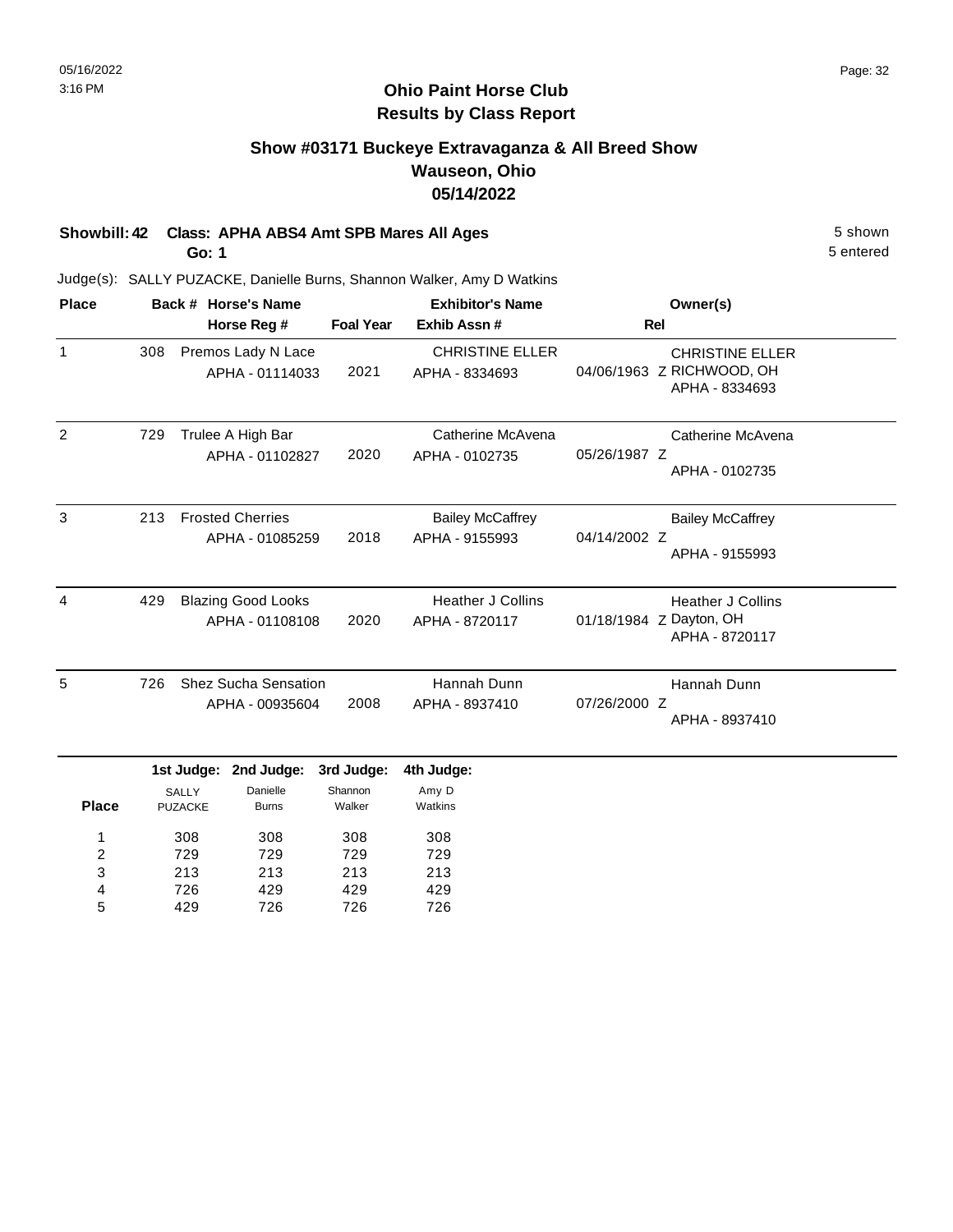# **Show #03171 Buckeye Extravaganza & All Breed Show Wauseon, Ohio 05/14/2022**

| Showbill: 43 Class: APHA AB10 Amt SPB Performance Halter Mares All Ages | 2 shown   |
|-------------------------------------------------------------------------|-----------|
| Go: 1                                                                   | 2 entered |

2 entered

| <b>Place</b>   |              |                      | Back # Horse's Name                   |                  | <b>Exhibitor's Name</b>                    | Owner(s)                          |
|----------------|--------------|----------------------|---------------------------------------|------------------|--------------------------------------------|-----------------------------------|
|                |              |                      | Horse Reg #                           | <b>Foal Year</b> | Exhib Assn#                                | <b>Rel</b>                        |
| 1              | 325          |                      | Invite The Machine<br>APHA - 01067464 | 2016             | <b>Crystal McCaffrey</b><br>APHA - 9164599 | Crystal McCaffrey<br>03/29/1999 Z |
|                |              |                      |                                       |                  |                                            | APHA - 9164599                    |
| 2              | 654          | <b>Righty Tighty</b> |                                       |                  | <b>Karen Ricketts</b>                      | <b>Karen Ricketts</b>             |
|                |              |                      | APHA - 01074218                       | 2017             | APHA - 8256040                             | 05/09/1963 Z                      |
|                |              |                      |                                       |                  |                                            | APHA - 8256040                    |
|                |              | 1st Judge:           | 2nd Judge:                            | 3rd Judge:       | 4th Judge:                                 |                                   |
|                | <b>SALLY</b> |                      | Danielle                              | Shannon          | Amy D                                      |                                   |
| <b>Place</b>   |              | <b>PUZACKE</b>       | <b>Burns</b>                          | Walker           | Watkins                                    |                                   |
| 1              |              | 325                  | 325                                   | 325              | 654                                        |                                   |
| $\overline{c}$ |              | 654                  | 654                                   | 654              | 325                                        |                                   |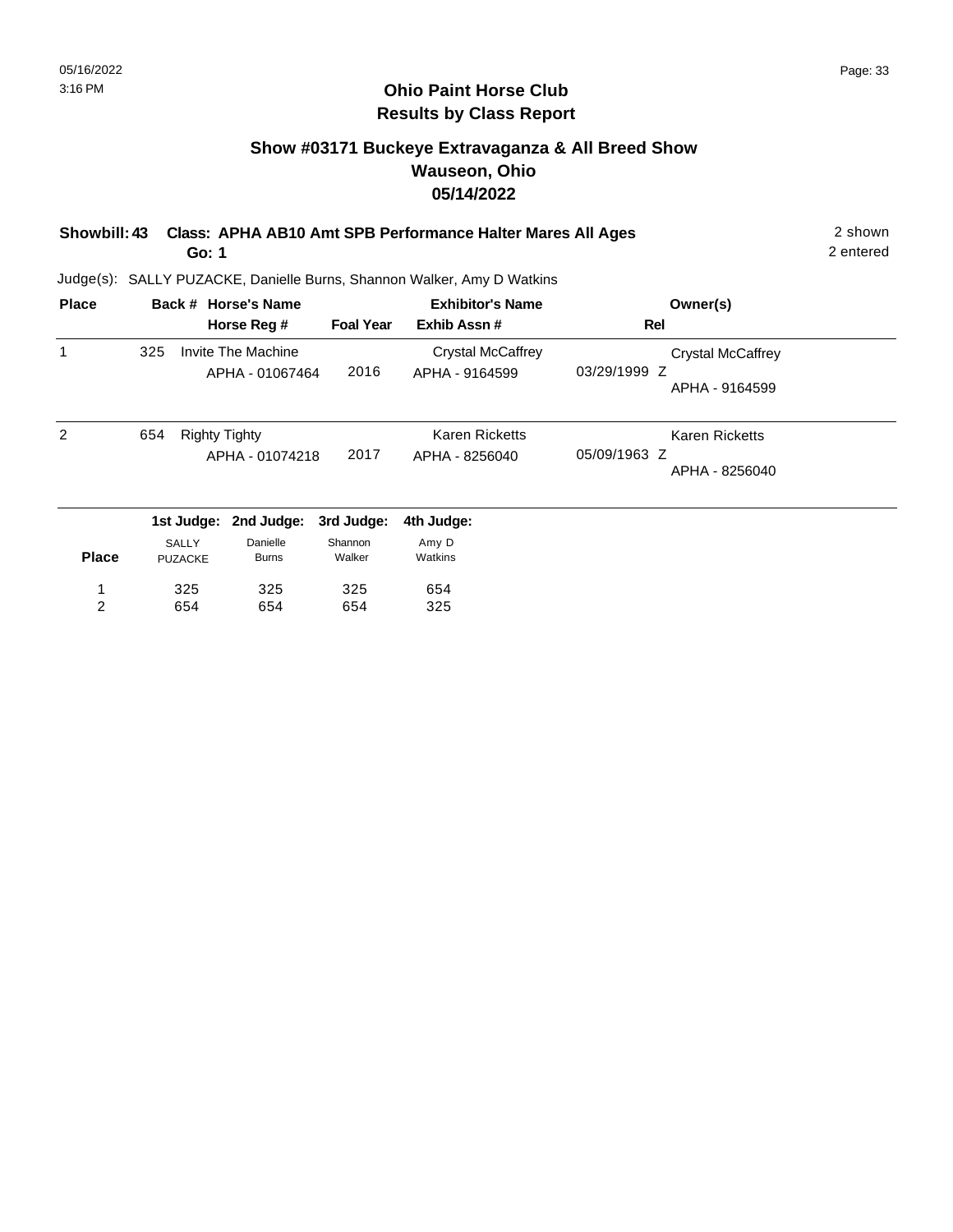#### **Ohio Paint Horse Club Results by Class Report**

# **Show #03171 Buckeye Extravaganza & All Breed Show Wauseon, Ohio 05/14/2022**

**Showbill: 44 Class: APHA ABGM Amt SPB Grand Champion Mare** 3 shown **Go: 1**

| Back # Horse's Name            |  |                        |                                                                         | <b>Exhibitor's Name</b>                                                     | Owner(s)                                                              |  |
|--------------------------------|--|------------------------|-------------------------------------------------------------------------|-----------------------------------------------------------------------------|-----------------------------------------------------------------------|--|
|                                |  |                        | <b>Foal Year</b>                                                        | Exhib Assn#                                                                 | Rel                                                                   |  |
| 308                            |  |                        | 2021                                                                    | <b>CHRISTINE ELLER</b><br>APHA - 8334693                                    | <b>CHRISTINE ELLER</b><br>04/06/1963 Z RICHWOOD, OH<br>APHA - 8334693 |  |
| 325                            |  |                        | 2016                                                                    | <b>Crystal McCaffrey</b><br>APHA - 9164599                                  | Crystal McCaffrey<br>03/29/1999 Z<br>APHA - 9164599                   |  |
| 654                            |  |                        | 2017                                                                    | <b>Karen Ricketts</b><br>APHA - 8256040                                     | <b>Karen Ricketts</b><br>05/09/1963 Z<br>APHA - 8256040               |  |
|                                |  | 2nd Judge:<br>Danielle | 3rd Judge:<br>Shannon                                                   | 4th Judge:<br>Amy D                                                         |                                                                       |  |
| <b>Place</b><br><b>PUZACKE</b> |  | <b>Burns</b><br>308    | Walker<br>308                                                           | Watkins<br>308                                                              |                                                                       |  |
|                                |  | <b>SALLY</b><br>308    | Horse Reg #<br>Invite The Machine<br><b>Righty Tighty</b><br>1st Judge: | Premos Lady N Lace<br>APHA - 01114033<br>APHA - 01067464<br>APHA - 01074218 |                                                                       |  |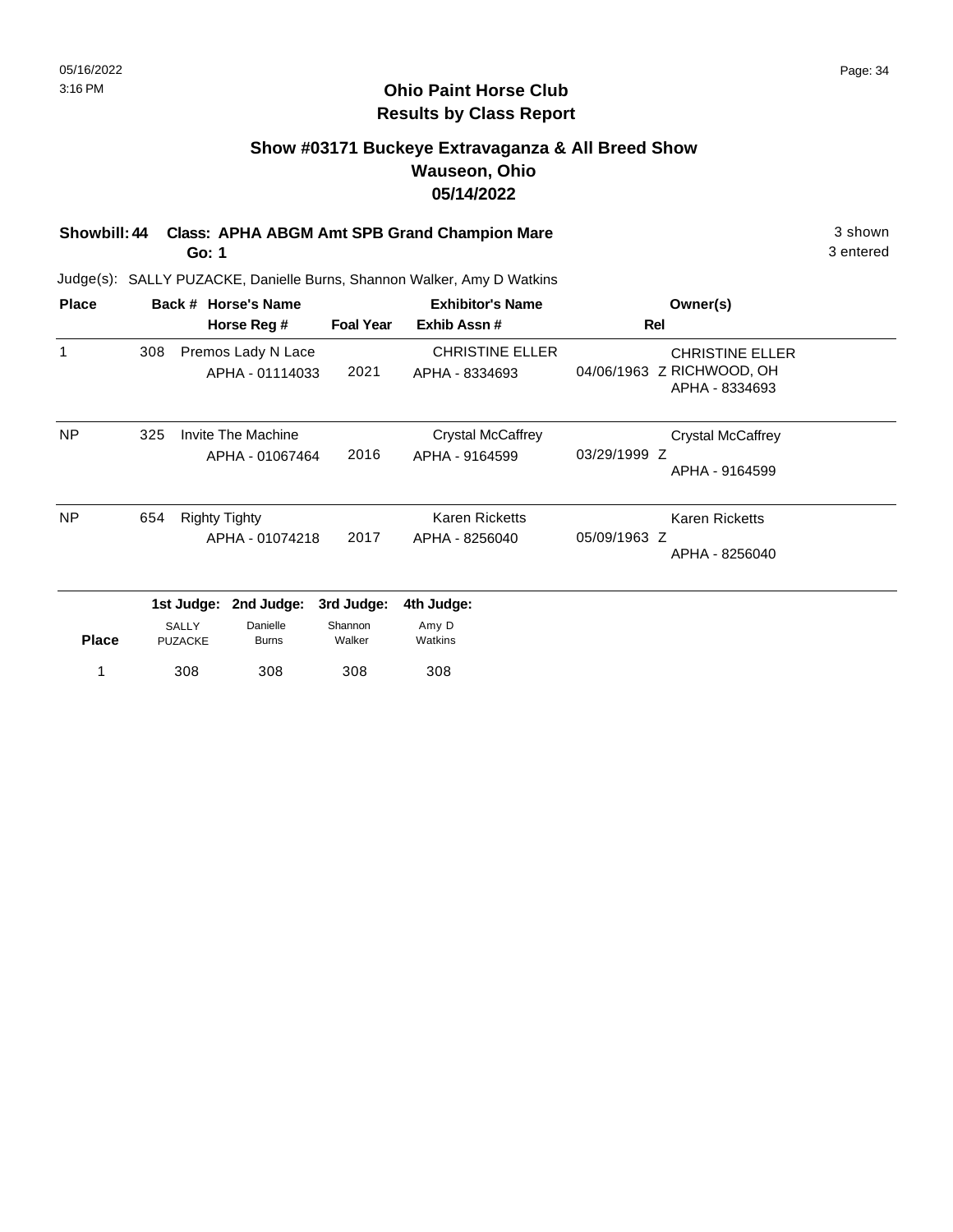# **Show #03171 Buckeye Extravaganza & All Breed Show Wauseon, Ohio 05/14/2022**

**Showbill: 45 Class: APHA ABRM Amt SPB Reserve Champion Mare** 4 Shown 4 shown **Go: 1**

Judge(s): SALLY PUZACKE, Danielle Burns, Shannon Walker, Amy D Watkins

1 729

| <b>Place</b> |     |                                                                                        | Back # Horse's Name |                                 | <b>Exhibitor's Name</b><br>Exhib Assn#     |              | Owner(s)                                                              |
|--------------|-----|----------------------------------------------------------------------------------------|---------------------|---------------------------------|--------------------------------------------|--------------|-----------------------------------------------------------------------|
|              |     |                                                                                        | Horse Reg #         | <b>Foal Year</b>                |                                            | Rel          |                                                                       |
| 1            | 729 | Trulee A High Bar<br>APHA - 01102827                                                   |                     | 2020                            | Catherine McAvena<br>APHA - 0102735        | 05/26/1987 Z | Catherine McAvena<br>APHA - 0102735                                   |
| <b>NP</b>    | 308 | Premos Lady N Lace<br>APHA - 01114033                                                  |                     | 2021                            | <b>CHRISTINE ELLER</b><br>APHA - 8334693   |              | <b>CHRISTINE ELLER</b><br>04/06/1963 Z RICHWOOD, OH<br>APHA - 8334693 |
| <b>NP</b>    | 325 | Invite The Machine<br>APHA - 01067464                                                  |                     | 2016                            | <b>Crystal McCaffrey</b><br>APHA - 9164599 | 03/29/1999 Z | <b>Crystal McCaffrey</b><br>APHA - 9164599                            |
| <b>NP</b>    | 654 | <b>Righty Tighty</b>                                                                   | APHA - 01074218     | 2017                            | <b>Karen Ricketts</b><br>APHA - 8256040    | 05/09/1963 Z | Karen Ricketts<br>APHA - 8256040                                      |
| <b>Place</b> |     | 1st Judge:<br>2nd Judge:<br>Danielle<br><b>SALLY</b><br><b>PUZACKE</b><br><b>Burns</b> |                     | 3rd Judge:<br>Shannon<br>Walker | 4th Judge:<br>Amy D<br>Watkins             |              |                                                                       |
| 1            | 729 |                                                                                        | 325                 | 729                             | 729                                        |              |                                                                       |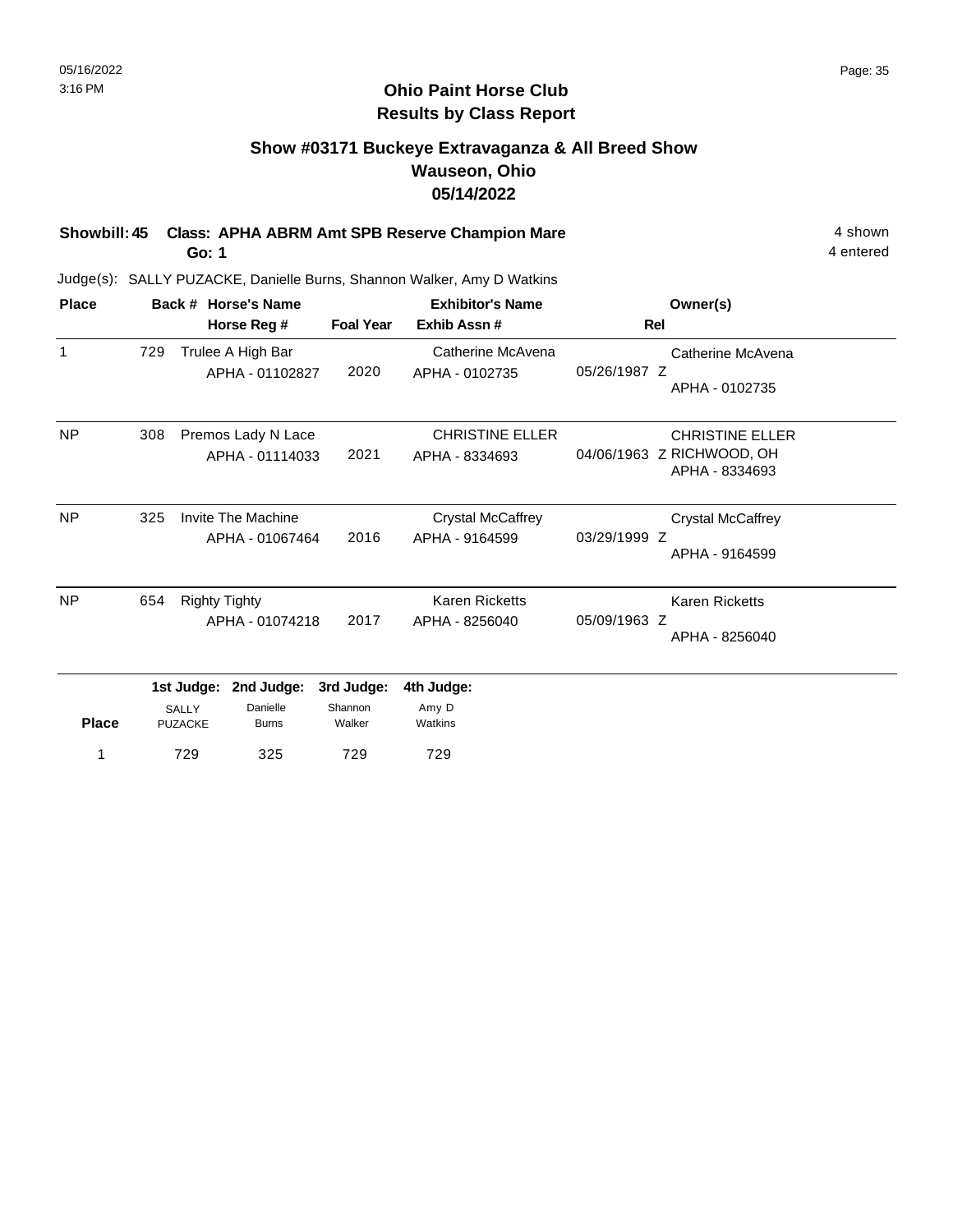# **Show #03171 Buckeye Extravaganza & All Breed Show Wauseon, Ohio 05/14/2022**

# **Showbill: 46 Class: APHA AMH4 Amateur Mares All Ages** 5 Shown

**Go: 1**

323 713

4 5

195 323 267 323 195 267 5 entered

| <b>Place</b>                      |                   |                                              | Back # Horse's Name                            |                                 | <b>Exhibitor's Name</b>                 | Owner(s)<br><b>Rel</b> |                                                                       |  |
|-----------------------------------|-------------------|----------------------------------------------|------------------------------------------------|---------------------------------|-----------------------------------------|------------------------|-----------------------------------------------------------------------|--|
|                                   |                   |                                              | Horse Reg #                                    | <b>Foal Year</b>                | Exhib Assn #                            |                        |                                                                       |  |
| $\mathbf{1}$                      | 869               |                                              | Very Cool Effects<br>APHA - 01103003           | 2020                            | <b>Ganeen Hult</b><br>APHA - 8672706    |                        | <b>CHRISTINE ELLER</b><br>03/05/1970 S RICHWOOD, OH<br>APHA - 8334693 |  |
| 2                                 | 713               |                                              | Suddenly Special<br>APHA - 01106195            | 2020                            | Kimberly Hogan<br>APHA - 9185029        | 10/08/1970 Z           | Kimberly Hogan<br>APHA - 9185029                                      |  |
| 3                                 | 195               |                                              | <b>KM Certainly R Fancy</b><br>APHA - 01100862 | 2019                            | Nicole Blackwood<br>APHA - 9187891      | 07/08/1991 Z           | Nicole Blackwood<br>APHA - 9187891                                    |  |
| 4                                 | 267               |                                              | <b>SS Pixie Dust</b><br>APHA - 01025648        | 2013                            | <b>WHITNEY SOLLER</b><br>APHA - 8964357 | 03/17/1991             | <b>WHITNEY SOLLER</b><br>Z W. MANSFIELD, OH<br>APHA - 8964357         |  |
| 5                                 | 323               |                                              | Miss Karen Sue<br>APHA - 01101810              | 2020                            | Cassie Morgan<br>APHA - 8076358         | 07/12/1978 Z           | Cassie Morgan<br>APHA - 8076358                                       |  |
| <b>Place</b>                      |                   | 1st Judge:<br><b>SALLY</b><br><b>PUZACKE</b> | 2nd Judge:<br>Danielle<br><b>Burns</b>         | 3rd Judge:<br>Shannon<br>Walker | 4th Judge:<br>Amy D<br>Watkins          |                        |                                                                       |  |
| 1<br>$\overline{\mathbf{c}}$<br>3 | 869<br>267<br>195 |                                              | 869<br>713<br>267                              | 869<br>195<br>713               | 869<br>713<br>323                       |                        |                                                                       |  |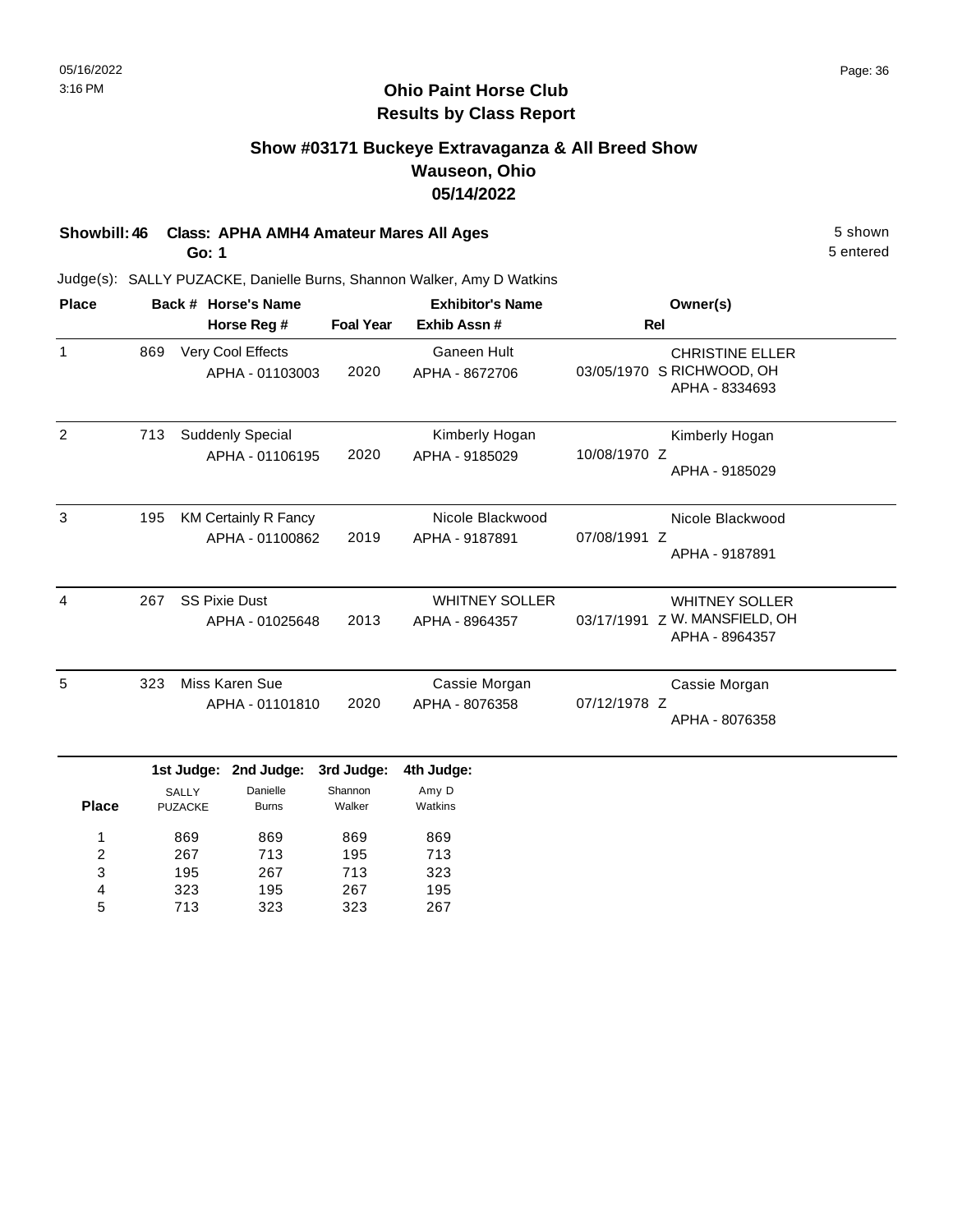## **Show #03171 Buckeye Extravaganza & All Breed Show Wauseon, Ohio 05/14/2022**

| Showbill: 47 Class: APHA APHM Amateur Performance Halter Mares All Ages | 11 shown   |
|-------------------------------------------------------------------------|------------|
| Go: 1                                                                   | 11 entered |

| <b>Place</b>   |     | Back # Horse's Name                           |                  | <b>Exhibitor's Name</b>                      |                         | Owner(s)                                                       |
|----------------|-----|-----------------------------------------------|------------------|----------------------------------------------|-------------------------|----------------------------------------------------------------|
|                |     | Horse Reg #                                   | <b>Foal Year</b> | Exhib Assn#                                  | Rel                     |                                                                |
| $\mathbf{1}$   | 320 | Face It Im Lazy<br>APHA - 01030010            | 2013             | <b>JENI YOAK</b><br>APHA - 8669264           | 10/05/1961 Z            | <b>JENI YOAK</b><br>APHA - 8669264                             |
| $\overline{2}$ | 91  | MS Kate Spade<br>APHA - 01087184              | 2016             | Lori Armbruster<br>APHA - 8600337            | 04/29/1957 Z            | Lee Strahan<br>APHA - 8418274                                  |
| 3              | 48  | Dirt On My Boots<br>APHA - 01068409           | 2016             | <b>LIZ NOOYEN</b><br>APHA - 8519172          | 06/06/1964 Z            | <b>LIZ NOOYEN</b><br>APHA - 8519172                            |
| $\overline{4}$ | 311 | <b>ETHEL MAE</b><br>APHA - 01041582           | 2014             | Jessica Paskiet<br>APHA - 8085408            | 10/09/1980 Z            | Jessica Paskiet<br>APHA - 8085408                              |
| 5              | 310 | <b>Absolutely Frosted</b><br>APHA - 01035097  | 2012             | Lynn Harting<br>APHA - 8083857               | 09/29/1966 Y            | <b>Faith Harting</b><br>APHA - 0133808                         |
| 6              |     | 1462 Guaranteed Sweetheart<br>APHA - 01029779 | 2013             | <b>JODIE RICKS</b><br>APHA - 8964383         |                         | <b>JODIE RICKS</b><br>12/30/1975 Z AKRON, OH<br>APHA - 8964383 |
| $\overline{7}$ | 984 | Chocolate Fix<br>APHA - 01093889              | 2019             | Sheri Bowker<br>APHA - 8576012               | 11/02/1984 Z            | Sheri Bowker<br>APHA - 8576012                                 |
| <b>NP</b>      | 316 | Kissin My Assets<br>APHA - 01098217           | 2019             | <b>Miley Phillips</b><br>APHA - 9180195      | 06/19/2002 C Adrian, MI | <b>Christopher Phillips</b><br>APHA - 9180041                  |
| <b>NP</b>      | 317 | Shez Formally Invited<br>APHA - 01079665      | 2017             | Amber Burkhardt-Sidebottom<br>APHA - 8372420 | 09/27/1977 Z            | Amber Burkhardt-Sidebottom<br>APHA - 8372420                   |
| NP             | 321 | <b>Cr Kissin Machine</b><br>APHA - 01022653   | 2012             | <b>CONNIE RUNKLE</b><br>APHA - 8218904       | 03/16/1977 Z            | <b>CONNIE RUNKLE</b><br>APHA - 8218904                         |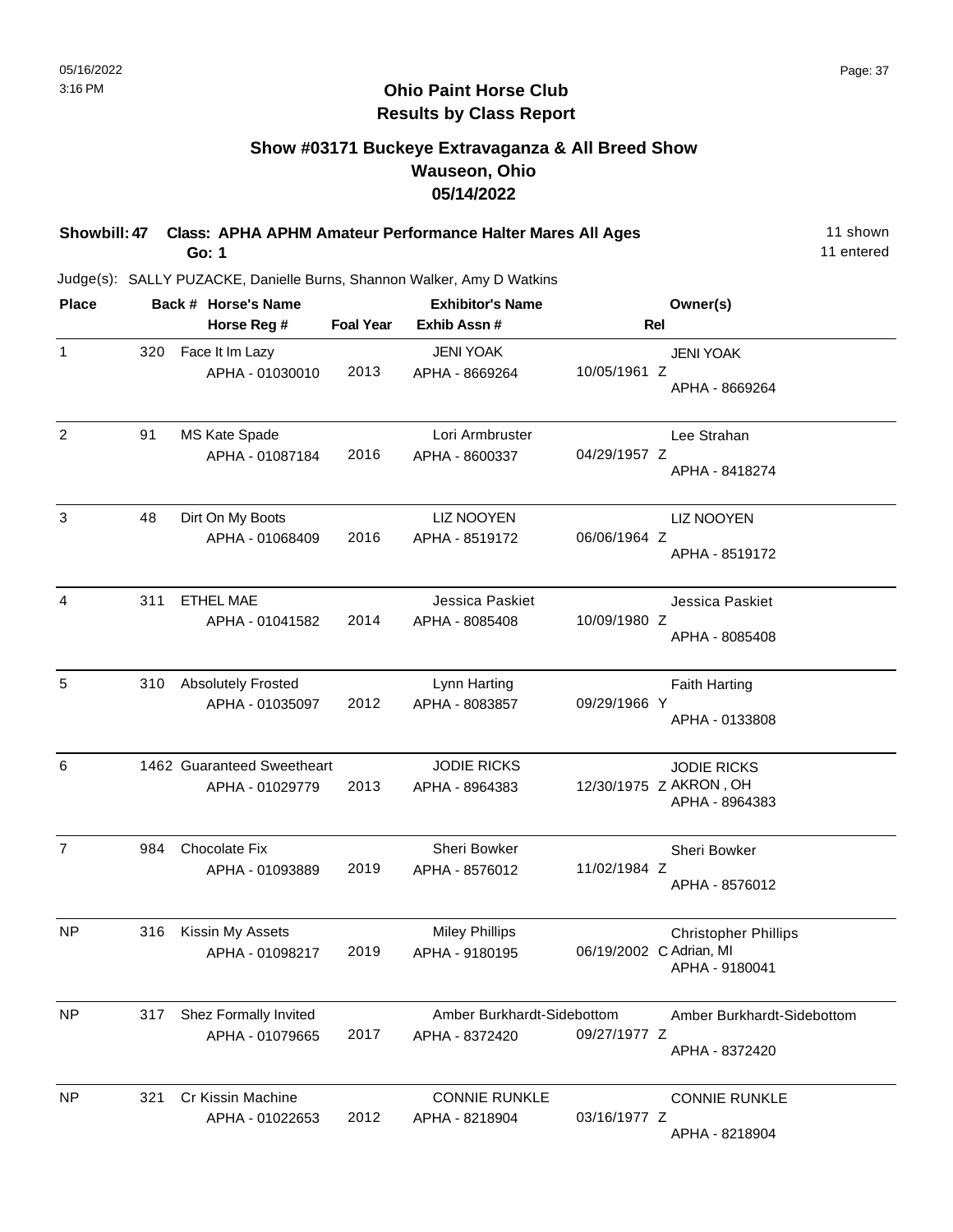## **Show #03171 Buckeye Extravaganza & All Breed Show Wauseon, Ohio**

**05/14/2022**

| <b>NP</b>    | 863                     | She Moond The Iron               |                   | <b>Frederick Borer</b> | <b>Frederick Borer</b>         |  |  |
|--------------|-------------------------|----------------------------------|-------------------|------------------------|--------------------------------|--|--|
|              |                         | APHA - 01044061                  | 2014              | APHA - 8964325         | 01/22/1965 Z<br>APHA - 8964325 |  |  |
|              |                         | 1st Judge: 2nd Judge: 3rd Judge: |                   | 4th Judge:             |                                |  |  |
| <b>Place</b> | SALLY<br><b>PUZACKE</b> | Danielle<br><b>Burns</b>         | Shannon<br>Walker | Amy D<br>Watkins       |                                |  |  |
| 1            | 320                     | 48                               | 91                | 311                    |                                |  |  |
| 2            | 91                      | 320                              | 310               | 320                    |                                |  |  |
| 3            | 48                      | 310                              | 320               | 48                     |                                |  |  |
| 4            | 310                     | 91                               | 311               | 91                     |                                |  |  |
| 5            | 311                     | 1462                             | 48                | 1462                   |                                |  |  |
| 6            | 984                     | 311                              | 863               | 984                    |                                |  |  |
|              | 321                     |                                  | 984               | 863                    |                                |  |  |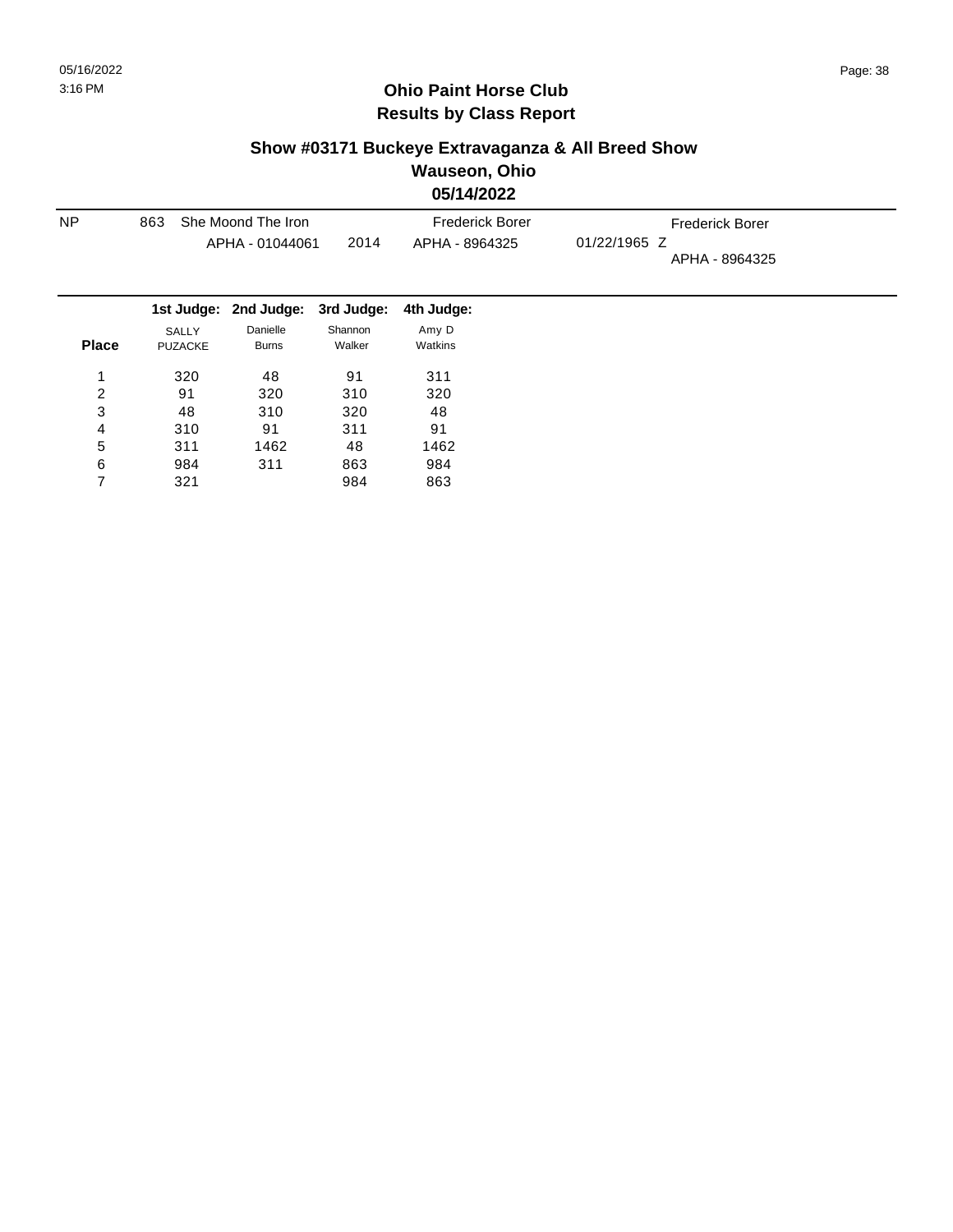## **Show #03171 Buckeye Extravaganza & All Breed Show Wauseon, Ohio 05/14/2022**

**Showbill: 48 Class: APHA AGCM Amateur Grand Champion Mare** 1 shown 1 shown **Go: 1**

1 entered

| <b>Place</b> |     | Back # Horse's Name                  |                  | <b>Exhibitor's Name</b>       | Owner(s)                                                              |
|--------------|-----|--------------------------------------|------------------|-------------------------------|-----------------------------------------------------------------------|
|              |     | Horse Reg #                          | <b>Foal Year</b> | Exhib Assn#                   | Rel                                                                   |
|              | 869 | Very Cool Effects<br>APHA - 01103003 | 2020             | Ganeen Hult<br>APHA - 8672706 | <b>CHRISTINE ELLER</b><br>03/05/1970 S RICHWOOD, OH<br>APHA - 8334693 |

|              |                |              | 1st Judge: 2nd Judge: 3rd Judge: 4th Judge: |         |
|--------------|----------------|--------------|---------------------------------------------|---------|
|              | <b>SALLY</b>   | Danielle     | Shannon                                     | Amy D   |
| <b>Place</b> | <b>PUZACKE</b> | <b>Burns</b> | Walker                                      | Watkins |
|              | 869            | 869          | 869                                         | 869     |
|              |                |              |                                             |         |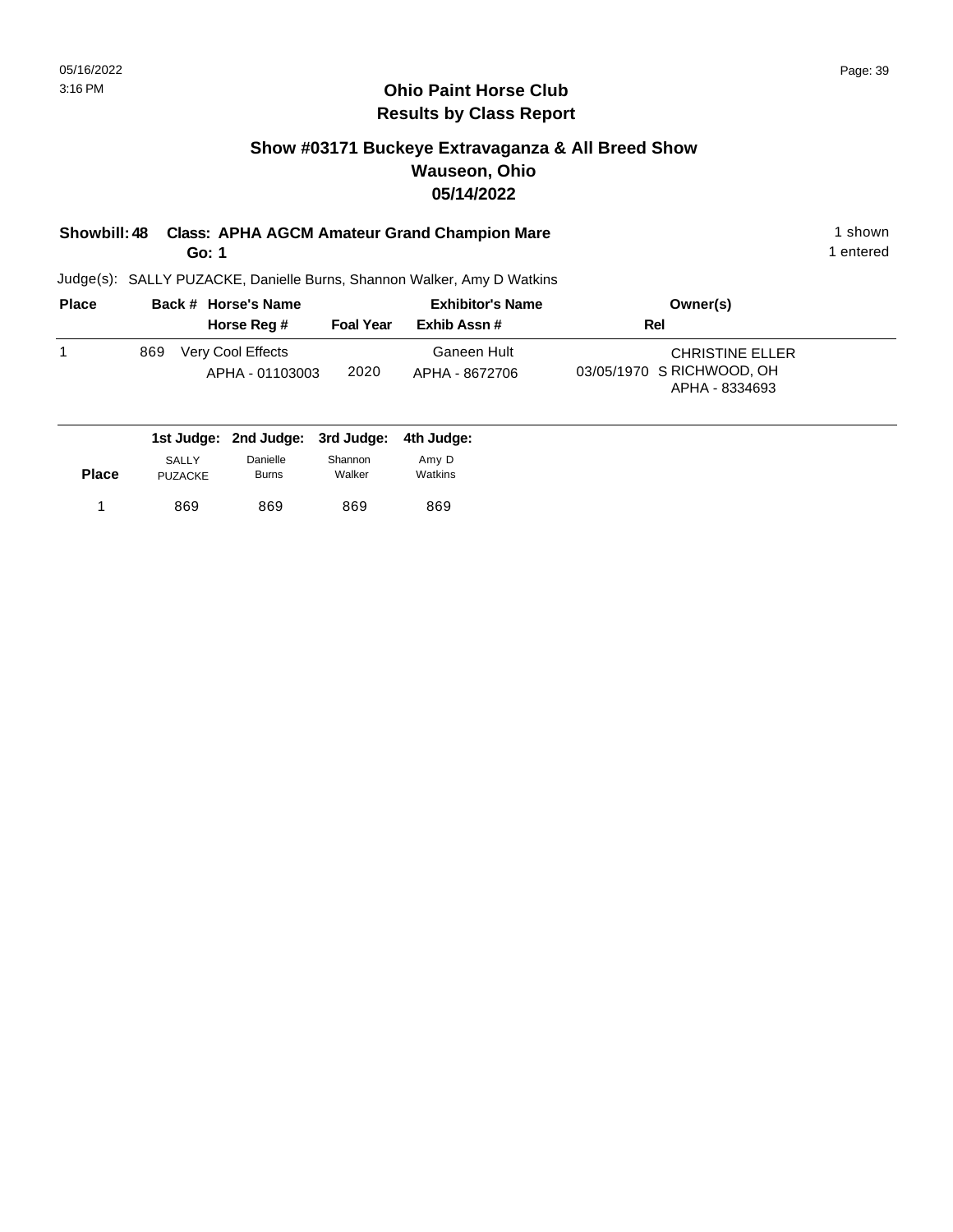## **Show #03171 Buckeye Extravaganza & All Breed Show Wauseon, Ohio 05/14/2022**

**Showbill: 49 Class: APHA ARCM Amateur Reserve Champion Mare Property Account 19 shown** 9 shown **Go: 1**

9 entered

| <b>Place</b> | Back # Horse's Name |                             |                  | <b>Exhibitor's Name</b> | Owner(s)                                        |  |  |
|--------------|---------------------|-----------------------------|------------------|-------------------------|-------------------------------------------------|--|--|
|              |                     | Horse Reg #                 | <b>Foal Year</b> | Exhib Assn#             | Rel                                             |  |  |
| $\mathbf{1}$ | 48                  | Dirt On My Boots            |                  | <b>LIZ NOOYEN</b>       | <b>LIZ NOOYEN</b>                               |  |  |
|              |                     | APHA - 01068409             | 2016             | APHA - 8519172          | 06/06/1964 Z<br>APHA - 8519172                  |  |  |
| $\mathbf{1}$ | 91                  | MS Kate Spade               |                  | Lori Armbruster         | Lee Strahan                                     |  |  |
|              |                     | APHA - 01087184             | 2016             | APHA - 8600337          | 04/29/1957 Z<br>APHA - 8418274                  |  |  |
| $\mathbf{1}$ | 311                 | <b>ETHEL MAE</b>            |                  | Jessica Paskiet         | Jessica Paskiet                                 |  |  |
|              |                     | APHA - 01041582             | 2014             | APHA - 8085408          | 10/09/1980 Z<br>APHA - 8085408                  |  |  |
| $\mathbf{1}$ | 320                 | Face It Im Lazy             |                  | <b>JENI YOAK</b>        | <b>JENI YOAK</b>                                |  |  |
|              |                     | APHA - 01030010             | 2013             | APHA - 8669264          | 10/05/1961 Z<br>APHA - 8669264                  |  |  |
| <b>NP</b>    | 195                 | <b>KM Certainly R Fancy</b> |                  | Nicole Blackwood        | Nicole Blackwood                                |  |  |
|              |                     | APHA - 01100862             | 2019             | APHA - 9187891          | 07/08/1991 Z<br>APHA - 9187891                  |  |  |
| <b>NP</b>    | 267                 | <b>SS Pixie Dust</b>        |                  | <b>WHITNEY SOLLER</b>   | <b>WHITNEY SOLLER</b>                           |  |  |
|              |                     | APHA - 01025648             | 2013             | APHA - 8964357          | 03/17/1991 Z W. MANSFIELD, OH<br>APHA - 8964357 |  |  |
| <b>NP</b>    | 310                 | <b>Absolutely Frosted</b>   |                  | Lynn Harting            | <b>Faith Harting</b>                            |  |  |
|              |                     | APHA - 01035097             | 2012             | APHA - 8083857          | 09/29/1966 Y<br>APHA - 0133808                  |  |  |
|              |                     |                             |                  |                         |                                                 |  |  |
| <b>NP</b>    | 713                 | Suddenly Special            |                  | Kimberly Hogan          | Kimberly Hogan                                  |  |  |
|              |                     | APHA - 01106195             | 2020             | APHA - 9185029          | 10/08/1970 Z<br>APHA - 9185029                  |  |  |
| <b>NP</b>    | 869                 | Very Cool Effects           |                  | Ganeen Hult             | <b>CHRISTINE ELLER</b>                          |  |  |
|              |                     | APHA - 01103003             | 2020             | APHA - 8672706          | 03/05/1970 S RICHWOOD, OH<br>APHA - 8334693     |  |  |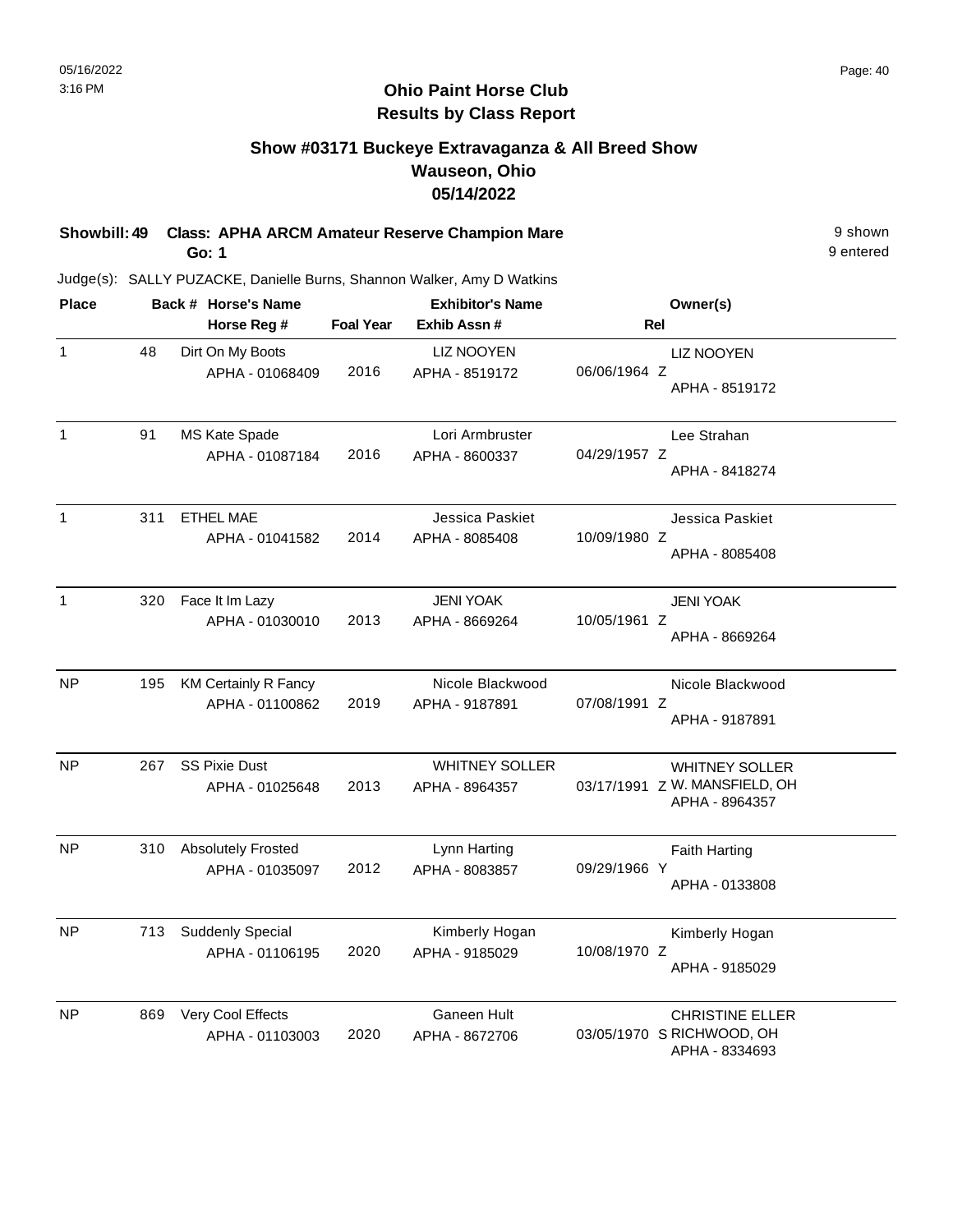### **Show #03171 Buckeye Extravaganza & All Breed Show Wauseon, Ohio 05/14/2022**

|              |                         | 1st Judge: 2nd Judge: 3rd Judge: 4th Judge: |                   |                  |
|--------------|-------------------------|---------------------------------------------|-------------------|------------------|
| <b>Place</b> | SALLY<br><b>PUZACKE</b> | Danielle<br><b>Burns</b>                    | Shannon<br>Walker | Amy D<br>Watkins |
|              | 320                     | 48                                          | 91                | 311              |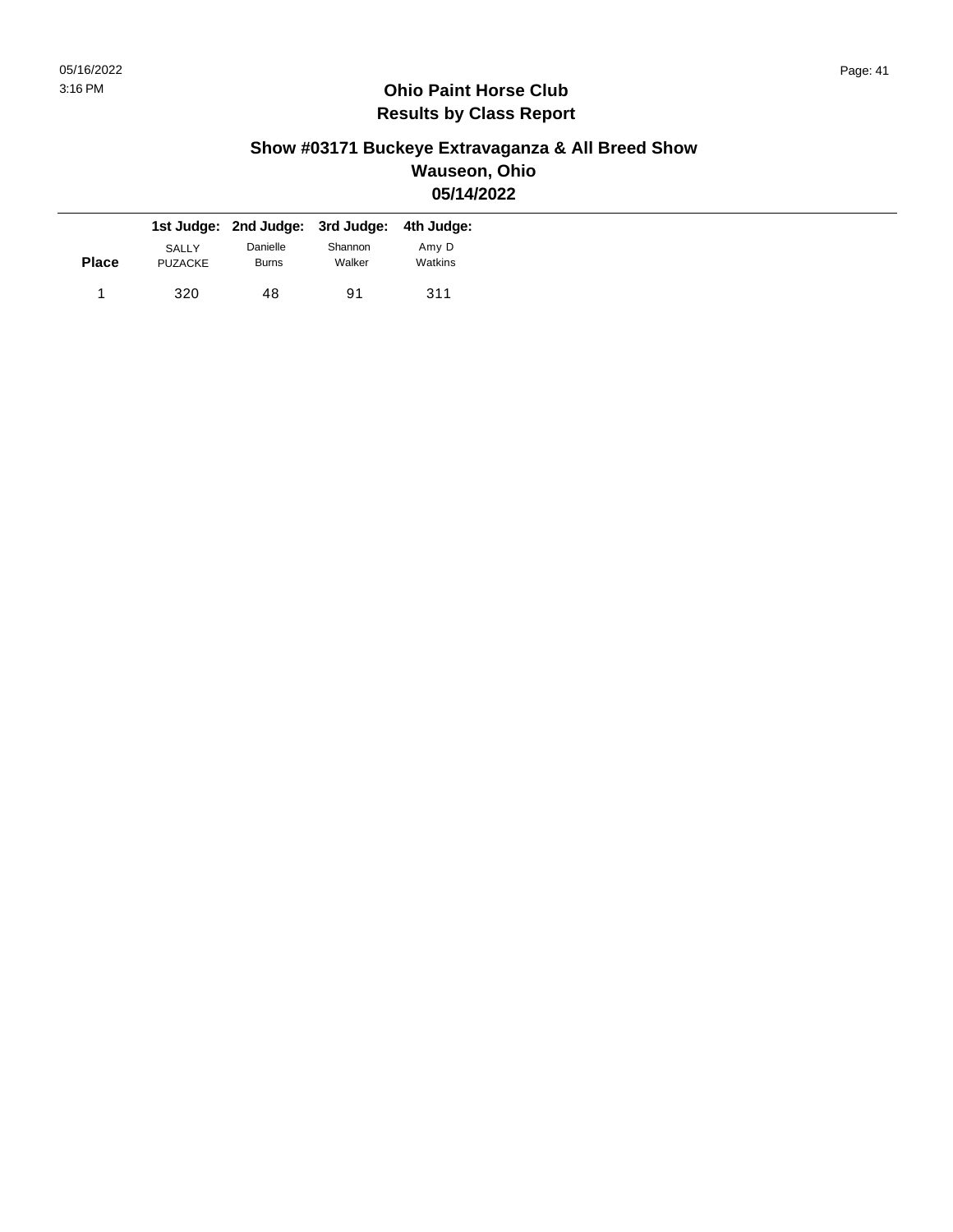#### **Ohio Paint Horse Club Results by Class Report**

## **Show #03171 Buckeye Extravaganza & All Breed Show Wauseon, Ohio 05/14/2022**

## **Showbill: 50 Class: APHA XM1 Youth SPB Mares All Ages** 1 Shown 1 shown

**Go: 1**

| <b>Place</b> | Back # Horse's Name |                                       |                  | <b>Exhibitor's Name</b>          | Owner(s)                                                              |
|--------------|---------------------|---------------------------------------|------------------|----------------------------------|-----------------------------------------------------------------------|
|              |                     | Horse Reg #                           | <b>Foal Year</b> | Exhib Assn#                      | <b>Birthdate</b><br>Rel                                               |
|              | 429                 | Blazing Good Looks<br>APHA - 01108108 | 2020             | Teagan Herring<br>APHA - 0151517 | <b>Heather J Collins</b><br>04/13/2014 J Dayton, OH<br>APHA - 8720117 |

|              |                                | 1st Judge: 2nd Judge: 3rd Judge: 4th Judge: |                   |                  |
|--------------|--------------------------------|---------------------------------------------|-------------------|------------------|
| <b>Place</b> | <b>SALLY</b><br><b>PUZACKE</b> | Danielle<br><b>Burns</b>                    | Shannon<br>Walker | Amy D<br>Watkins |
|              | 429                            | 429                                         | 429               | 429              |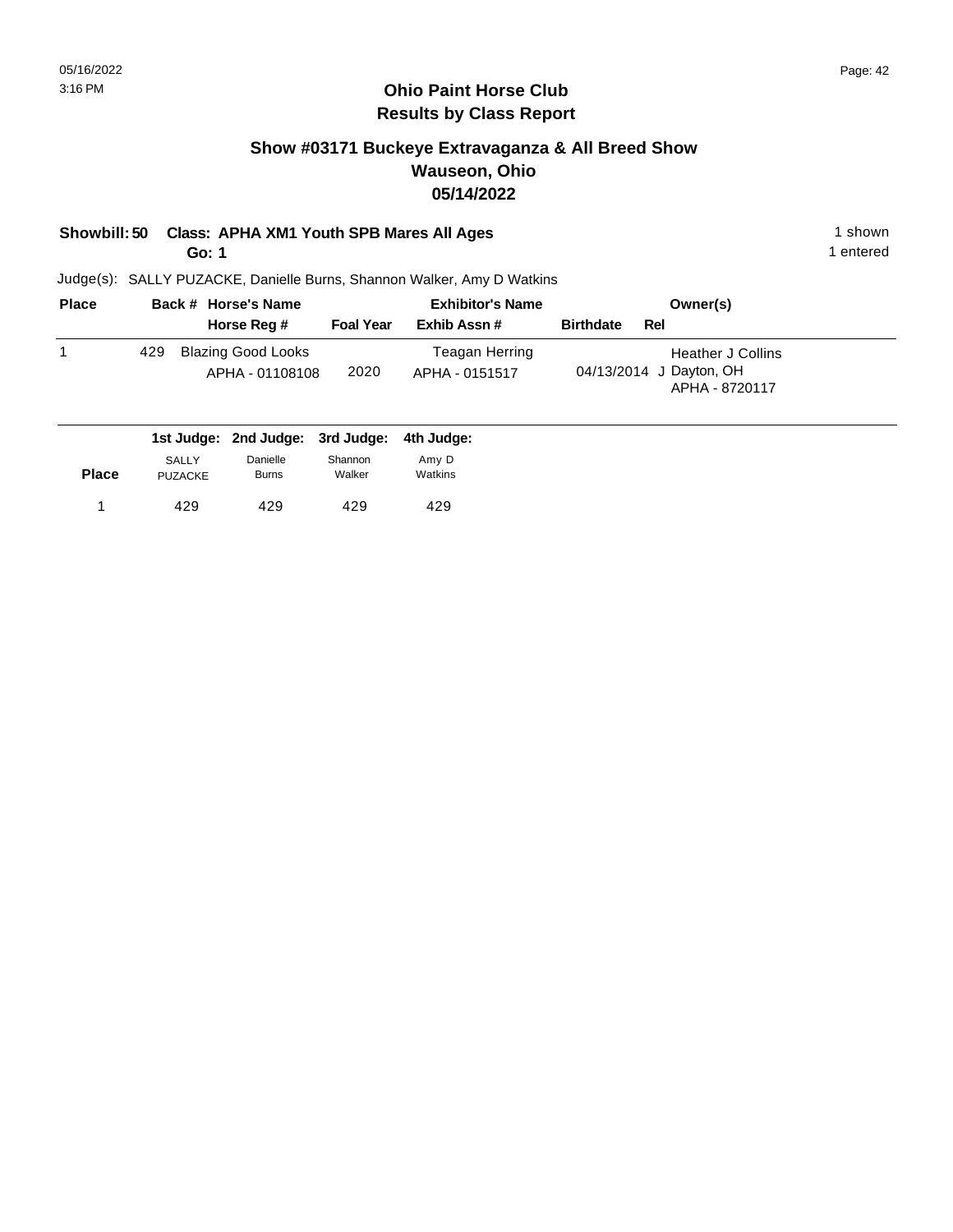## **Show #03171 Buckeye Extravaganza & All Breed Show Wauseon, Ohio 05/14/2022**

**Showbill: 52 Class: APHA XGCM Youth SPB Grand Champion Mare** 1 **Shown** 1 shown

**Go: 1**

1 entered

| <b>Place</b> |     | Back # Horse's Name                          |                  | <b>Exhibitor's Name</b>          | Owner(s)                                                              |
|--------------|-----|----------------------------------------------|------------------|----------------------------------|-----------------------------------------------------------------------|
|              |     | Horse Reg #                                  | <b>Foal Year</b> | Exhib Assn #                     | <b>Birthdate</b><br>Rel                                               |
| <b>NP</b>    | 429 | <b>Blazing Good Looks</b><br>APHA - 01108108 | 2020             | Teagan Herring<br>APHA - 0151517 | <b>Heather J Collins</b><br>04/13/2014 J Dayton, OH<br>APHA - 8720117 |

|              |                | 1st Judge: 2nd Judge: 3rd Judge: 4th Judge: |         |         |
|--------------|----------------|---------------------------------------------|---------|---------|
|              | SALLY          | Danielle                                    | Shannon | Amy D   |
| <b>Place</b> | <b>PUZACKE</b> | <b>Burns</b>                                | Walker  | Watkins |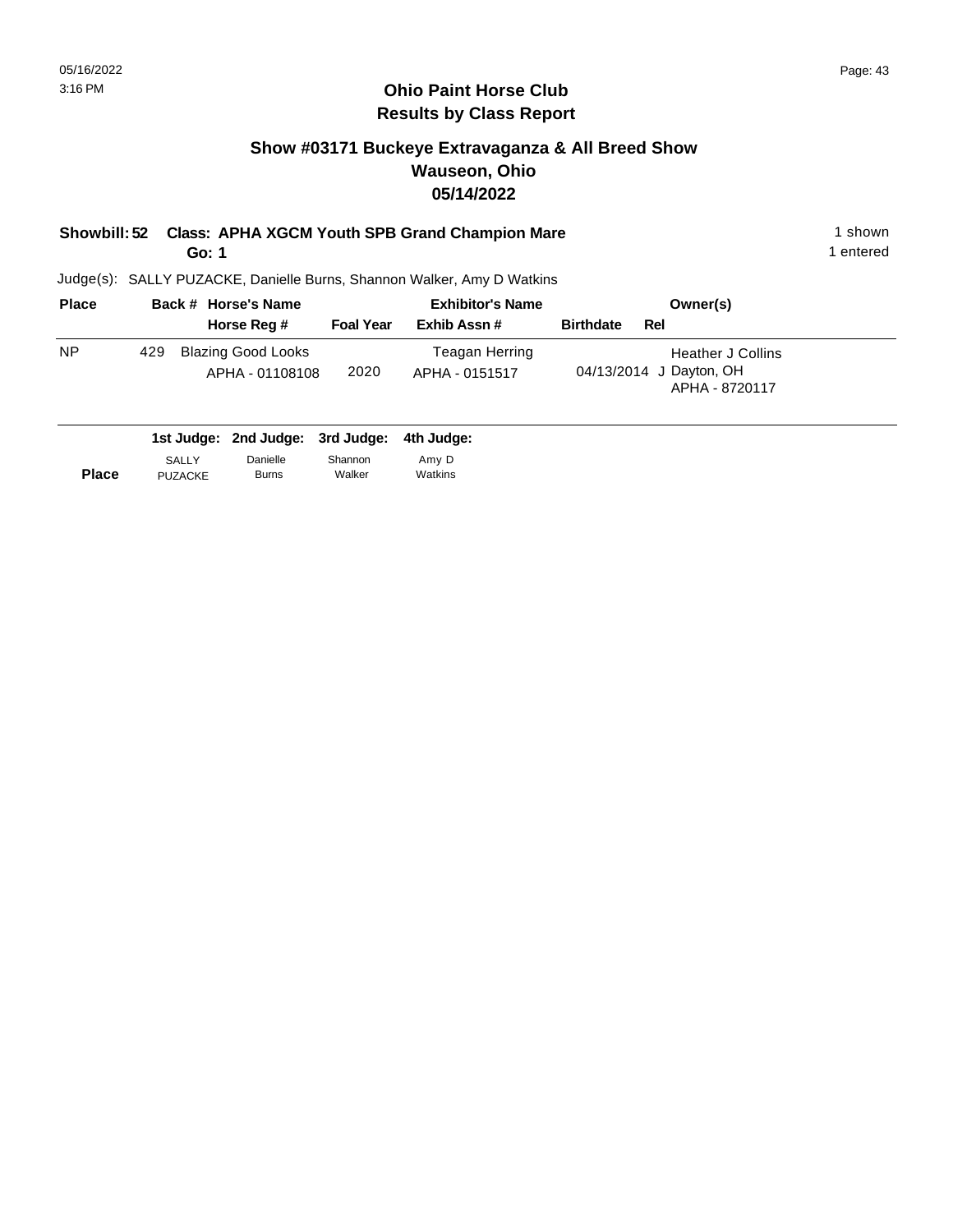## **Show #03171 Buckeye Extravaganza & All Breed Show Wauseon, Ohio 05/14/2022**

## **Showbill: 54 Class: APHA YM1 Youth Mares All Ages** 2 shown

**Go: 1**

2 entered

| <b>Place</b> |     |                | Back # Horse's Name  |                  | <b>Exhibitor's Name</b> |                  |     | Owner(s)                                        |
|--------------|-----|----------------|----------------------|------------------|-------------------------|------------------|-----|-------------------------------------------------|
|              |     |                | Horse Reg #          | <b>Foal Year</b> | Exhib Assn#             | <b>Birthdate</b> | Rel |                                                 |
| 1            | 267 |                | <b>SS Pixie Dust</b> |                  | <b>Westin Soller</b>    |                  |     | <b>WHITNEY SOLLER</b>                           |
|              |     |                | APHA - 01025648      | 2013             | APHA - 000001           |                  |     | 05/26/2015 C W. MANSFIELD, OH<br>APHA - 8964357 |
| 1            | 335 |                | Halle Rageous        |                  | Camryn Miller           |                  |     | Camryn Miller                                   |
|              |     |                | APHA - 01044070      | 2014             | APHA - 9179475          | 06/19/2007 Z     |     | APHA - 9179475                                  |
|              |     |                |                      |                  |                         |                  |     |                                                 |
|              |     | 1st Judge:     | 2nd Judge:           | 3rd Judge:       | 4th Judge:              |                  |     |                                                 |
|              |     | <b>SALLY</b>   | Danielle             | Shannon          | Amy D                   |                  |     |                                                 |
| <b>Place</b> |     | <b>PUZACKE</b> | <b>Burns</b>         | Walker           | Watkins                 |                  |     |                                                 |
| 1            |     | 267            | 267                  | 335              | 335                     |                  |     |                                                 |
| 2            |     | 335            | 335                  | 267              | 267                     |                  |     |                                                 |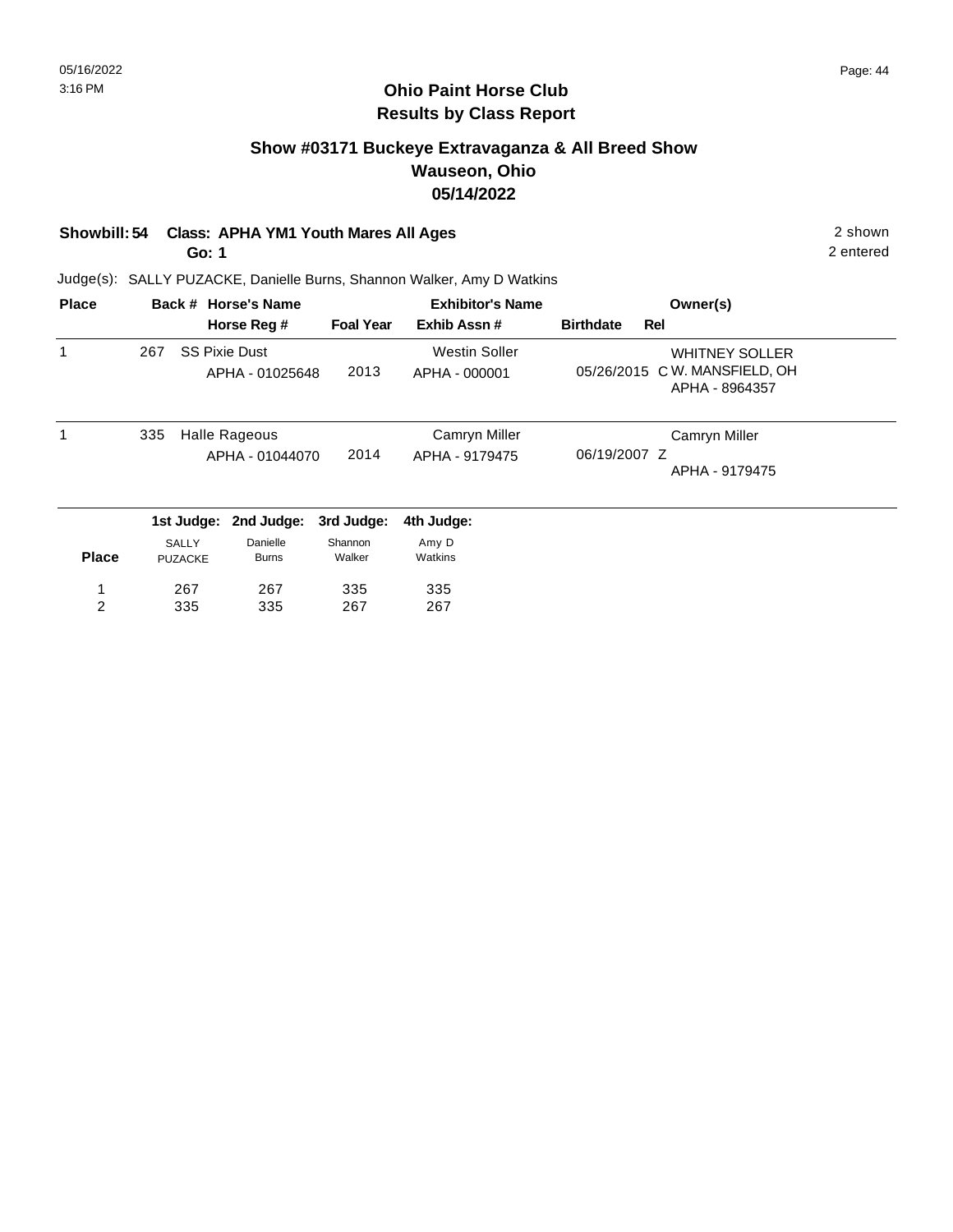## **Show #03171 Buckeye Extravaganza & All Breed Show Wauseon, Ohio 05/14/2022**

**Showbill: 55 Class: APHA YPHM Youth Performance Halter Mares - All Ages** 7 shown **Go: 1**

7 entered

Judge(s): SALLY PUZACKE, Danielle Burns, Shannon Walker, Amy D Watkins

721

7

1271

| <b>Place</b>            |                  | Back # Horse's Name |                         |                  | <b>Exhibitor's Name</b> | Owner(s)                       |                       |  |
|-------------------------|------------------|---------------------|-------------------------|------------------|-------------------------|--------------------------------|-----------------------|--|
|                         |                  |                     | Horse Reg #             | <b>Foal Year</b> | Exhib Assn #            | <b>Birthdate</b><br><b>Rel</b> |                       |  |
| $\mathbf{1}$            | 319              |                     | Absolute Cover Girl     |                  | Jada Lowery             |                                | Jada Lowery           |  |
|                         |                  |                     | APHA - 01052377         | 2010             | APHA - 0146220          | 07/06/2004 Z                   |                       |  |
|                         |                  |                     |                         |                  |                         |                                | APHA - 0146220        |  |
| $\overline{2}$          | 1488 Invite Lucy |                     |                         |                  | Jeanette Taulker        |                                | Jeanette Taulker      |  |
|                         |                  |                     | APHA - 01015254         | 2012             | APHA - 9152672          | 06/06/2007 Z                   |                       |  |
|                         |                  |                     |                         |                  |                         |                                | APHA - 9152672        |  |
| $\mathsf 3$             | 328              |                     | Dolled Up In Lights     |                  | Paige Conley            |                                | Paige Conley          |  |
|                         |                  |                     | APHA - 01054681         | 2015             | APHA - 9182376          | 09/27/2010 Z                   |                       |  |
|                         |                  |                     |                         |                  |                         |                                | APHA - 9182376        |  |
| $\overline{4}$          | 333              |                     | <b>BMQ Barely Legal</b> |                  | Mollie Topping          |                                | <b>Tricia Topping</b> |  |
|                         |                  |                     | APHA - 01100651         | 2016             | APHA - 0142732          | 05/13/2004 C                   |                       |  |
|                         |                  |                     |                         |                  |                         |                                | APHA - 9172323        |  |
| 5                       | 721              |                     | TC GIRLS NIGHT OUT      |                  | Raelynn Walter          |                                | <b>LISA WALTER</b>    |  |
|                         |                  |                     | APHA - 843810           | 2005             | APHA - 9191229          | 02/05/2015 D                   |                       |  |
|                         |                  |                     |                         |                  |                         |                                | APHA - 7081070        |  |
| 6                       | 555              |                     | Simon Says Rayne        |                  | Sera Rush               |                                | <b>Austin Rush</b>    |  |
|                         |                  |                     | APHA - 01068438         | 2016             | APHA - 0150890          | 10/14/2004 S                   |                       |  |
|                         |                  |                     |                         |                  |                         |                                | APHA - 8965736        |  |
| $\overline{7}$          |                  |                     | 1271 IR Awsome Enough   |                  | <b>Addison Hardy</b>    |                                | Michele Welborn       |  |
|                         |                  |                     | APHA - 00898383         | 2006             | APHA - 91961621         | 09/23/2008 C                   |                       |  |
|                         |                  |                     |                         |                  |                         |                                | APHA - 8915872        |  |
|                         |                  |                     | 1st Judge: 2nd Judge:   | 3rd Judge:       | 4th Judge:              |                                |                       |  |
|                         | <b>SALLY</b>     |                     | Danielle                | Shannon          | Amy D                   |                                |                       |  |
| <b>Place</b>            | <b>PUZACKE</b>   |                     | <b>Burns</b>            | Walker           | Watkins                 |                                |                       |  |
| 1                       |                  | 319                 | 319                     | 1488             | 1488                    |                                |                       |  |
| $\overline{\mathbf{c}}$ |                  | 328                 | 1488                    | 328              | 319                     |                                |                       |  |
| 3<br>4                  |                  | 333<br>1271         | 328<br>721              | 721<br>319       | 333<br>328              |                                |                       |  |
| 5                       |                  | 1488                | 333                     | 555              | 555                     |                                |                       |  |
| 6                       |                  | 555                 | 555                     | 333              | 721                     |                                |                       |  |

1271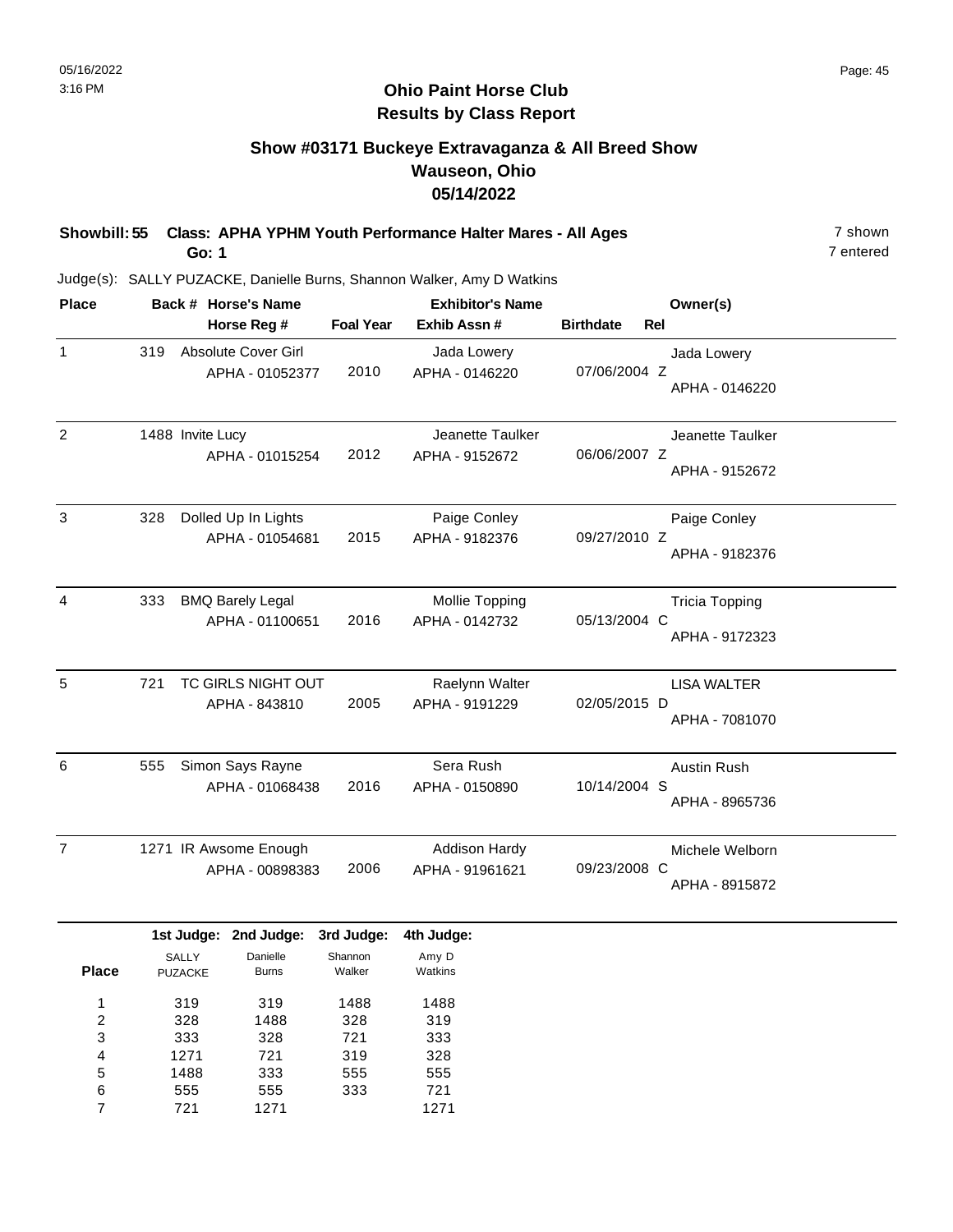## **Show #03171 Buckeye Extravaganza & All Breed Show Wauseon, Ohio 05/14/2022**

**Showbill: 56 Class: APHA YGCM Youth Grand Champion Mare** 4 shown

**Go: 1**

4 entered

| <b>Place</b> |                  |                                | Back # Horse's Name                     | <b>Exhibitor's Name</b> |                                       |                  |     | Owner(s)                                                      |  |
|--------------|------------------|--------------------------------|-----------------------------------------|-------------------------|---------------------------------------|------------------|-----|---------------------------------------------------------------|--|
|              |                  |                                | Horse Reg #                             | <b>Foal Year</b>        | Exhib Assn #                          | <b>Birthdate</b> | Rel |                                                               |  |
| $\mathbf{1}$ | 319              |                                | Absolute Cover Girl<br>APHA - 01052377  | 2010                    | Jada Lowery<br>APHA - 0146220         | 07/06/2004 Z     |     | Jada Lowery<br>APHA - 0146220                                 |  |
| <b>NP</b>    | 267              |                                | <b>SS Pixie Dust</b><br>APHA - 01025648 | 2013                    | <b>Westin Soller</b><br>APHA - 000001 | 05/26/2015       |     | <b>WHITNEY SOLLER</b><br>C W. MANSFIELD, OH<br>APHA - 8964357 |  |
| <b>NP</b>    | 335              |                                | Halle Rageous<br>APHA - 01044070        | 2014                    | Camryn Miller<br>APHA - 9179475       | 06/19/2007 Z     |     | Camryn Miller<br>APHA - 9179475                               |  |
| <b>NP</b>    | 1488 Invite Lucy |                                | APHA - 01015254                         | 2012                    | Jeanette Taulker<br>APHA - 9152672    | 06/06/2007 Z     |     | Jeanette Taulker<br>APHA - 9152672                            |  |
|              |                  | 1st Judge:                     | 2nd Judge:                              | 3rd Judge:              | 4th Judge:                            |                  |     |                                                               |  |
| <b>Place</b> |                  | <b>SALLY</b><br><b>PUZACKE</b> | Danielle<br><b>Burns</b>                | Shannon<br>Walker       | Amy D<br>Watkins                      |                  |     |                                                               |  |
| 1            |                  | 319<br>319                     |                                         | 335                     | 1488                                  |                  |     |                                                               |  |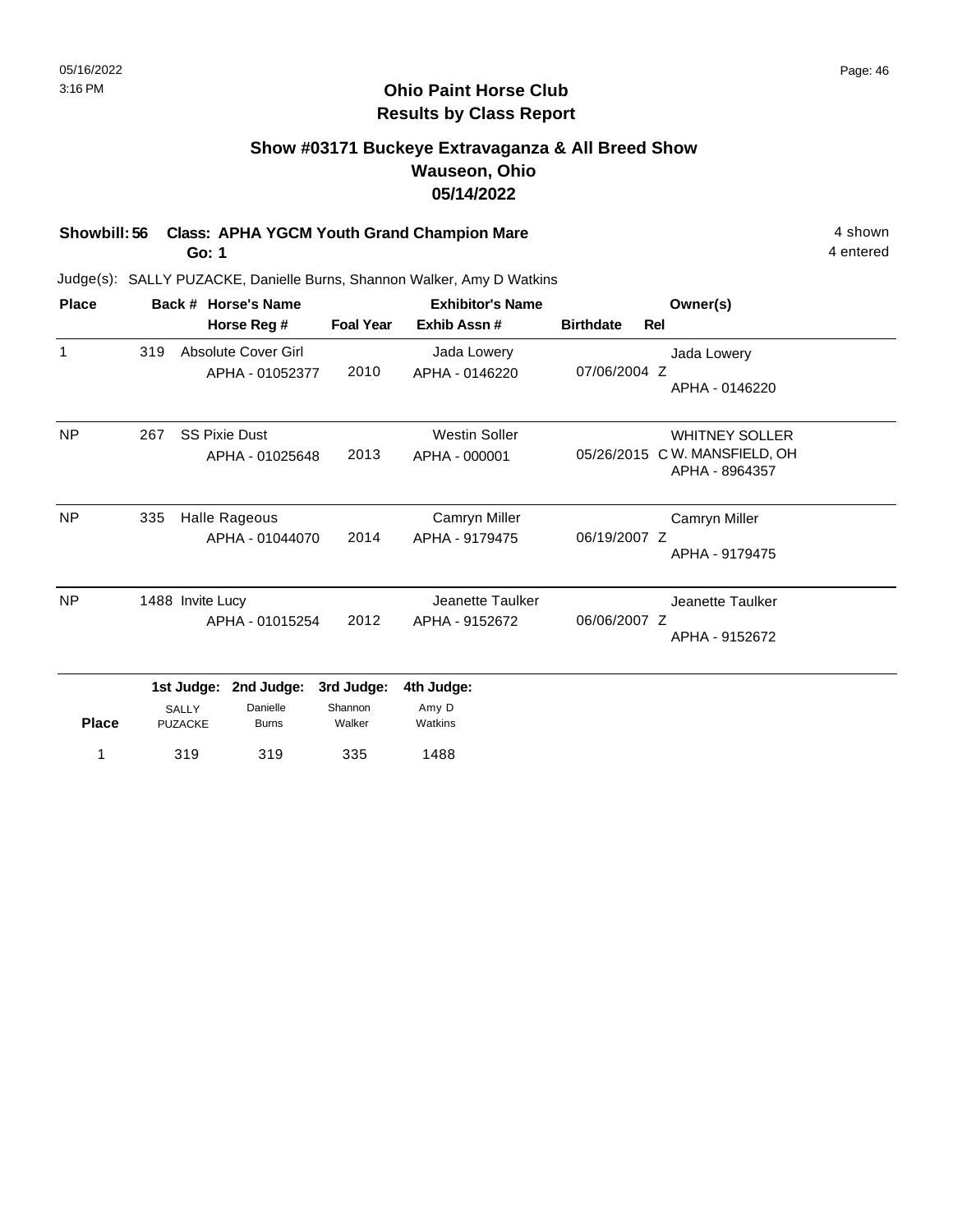#### **Ohio Paint Horse Club Results by Class Report**

## **Show #03171 Buckeye Extravaganza & All Breed Show Wauseon, Ohio 05/14/2022**

**Showbill: 57 Class: APHA YRCM Youth Reserve Champion Mare** 5 Shown 5 shown

**Go: 1**

Judge(s): SALLY PUZACKE, Danielle Burns, Shannon Walker, Amy D Watkins

| <b>Place</b> |     |                                              | Back # Horse's Name                     | <b>Exhibitor's Name</b>         |                                       |                  | Owner(s)                                                                |
|--------------|-----|----------------------------------------------|-----------------------------------------|---------------------------------|---------------------------------------|------------------|-------------------------------------------------------------------------|
|              |     |                                              | Horse Reg #                             | <b>Foal Year</b>                | Exhib Assn #                          | <b>Birthdate</b> | Rel                                                                     |
| $\mathbf{1}$ |     | 1488 Invite Lucy                             | APHA - 01015254                         | 2012                            | Jeanette Taulker<br>APHA - 9152672    | 06/06/2007 Z     | Jeanette Taulker<br>APHA - 9152672                                      |
| <b>NP</b>    | 267 |                                              | <b>SS Pixie Dust</b><br>APHA - 01025648 | 2013                            | <b>Westin Soller</b><br>APHA - 000001 |                  | <b>WHITNEY SOLLER</b><br>05/26/2015 CW. MANSFIELD, OH<br>APHA - 8964357 |
| <b>NP</b>    | 319 |                                              | Absolute Cover Girl<br>APHA - 01052377  | 2010                            | Jada Lowery<br>APHA - 0146220         | 07/06/2004 Z     | Jada Lowery<br>APHA - 0146220                                           |
| <b>NP</b>    | 328 |                                              | Dolled Up In Lights<br>APHA - 01054681  | 2015                            | Paige Conley<br>APHA - 9182376        | 09/27/2010 Z     | Paige Conley<br>APHA - 9182376                                          |
| <b>NP</b>    | 335 |                                              | Halle Rageous<br>APHA - 01044070        | 2014                            | Camryn Miller<br>APHA - 9179475       | 06/19/2007 Z     | Camryn Miller<br>APHA - 9179475                                         |
| <b>Place</b> |     | 1st Judge:<br><b>SALLY</b><br><b>PUZACKE</b> | 2nd Judge:<br>Danielle<br><b>Burns</b>  | 3rd Judge:<br>Shannon<br>Walker | 4th Judge:<br>Amy D<br>Watkins        |                  |                                                                         |

267 1488 1 319 1488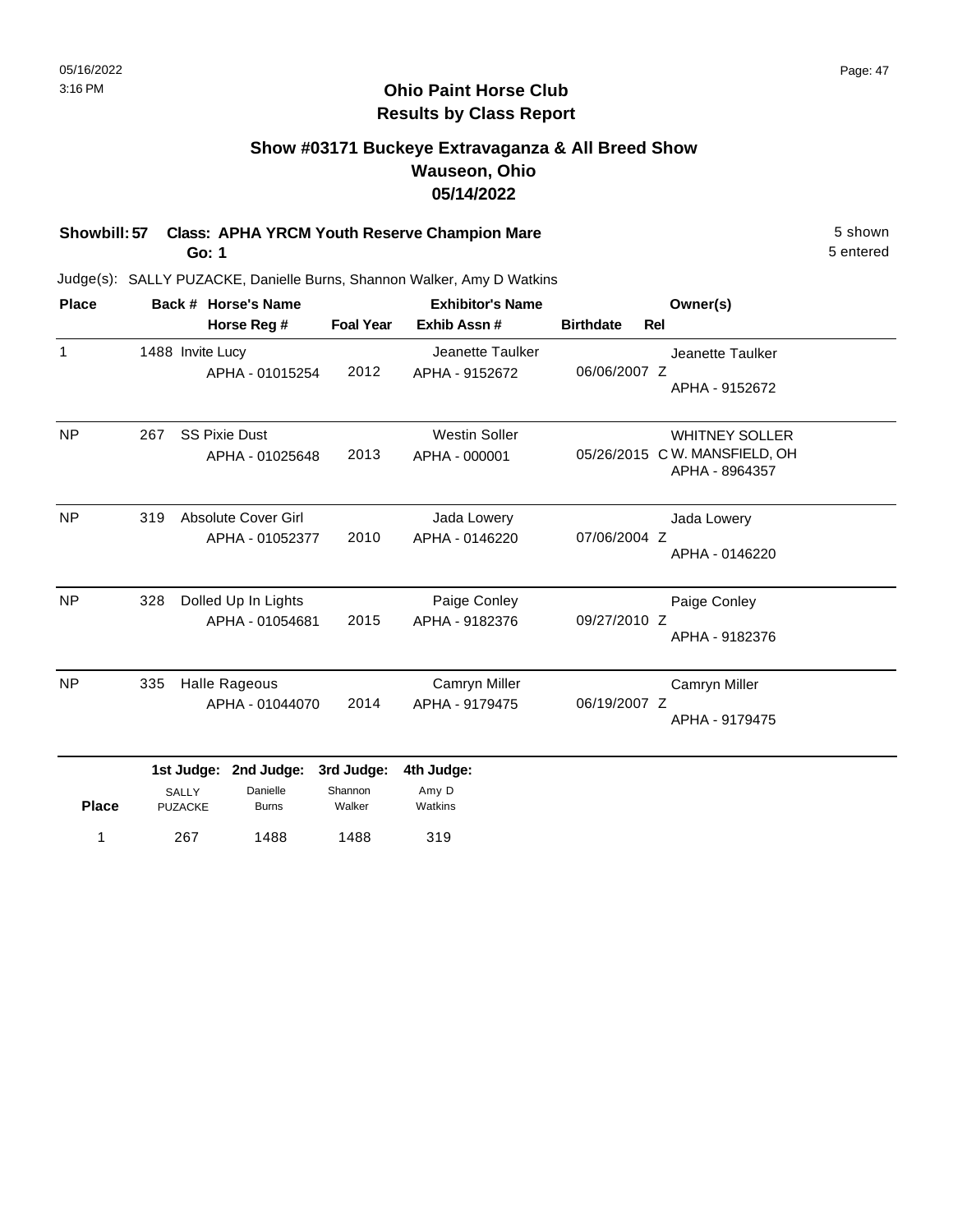## **Show #03171 Buckeye Extravaganza & All Breed Show Wauseon, Ohio 05/14/2022**

| Showbill: 58 Class: APHA BHM1 SPB Mares | 5 shown   |
|-----------------------------------------|-----------|
| Go: 1                                   | 5 entered |

213 429 726

3 4 5 213 429 726

213 429 726

213 429 726

| <b>Place</b>        |                                              |                         | Back # Horse's Name                            |                                          | <b>Exhibitor's Name</b>                    | Owner(s)                                                              |                                                                       |  |
|---------------------|----------------------------------------------|-------------------------|------------------------------------------------|------------------------------------------|--------------------------------------------|-----------------------------------------------------------------------|-----------------------------------------------------------------------|--|
|                     |                                              | Horse Reg #             |                                                |                                          | Exhib Assn#<br><b>Foal Year</b>            | Rel                                                                   |                                                                       |  |
| 1                   | 308<br>Premos Lady N Lace<br>APHA - 01114033 |                         | 2021                                           | <b>CHRISTINE ELLER</b><br>APHA - 8334693 |                                            | <b>CHRISTINE ELLER</b><br>04/06/1963 Z RICHWOOD, OH<br>APHA - 8334693 |                                                                       |  |
| 2                   | 729                                          |                         | Trulee A High Bar<br>APHA - 01102827           | 2020                                     | Catherine McAvena<br>APHA - 0102735        | 05/26/1987 Z                                                          | Catherine McAvena<br>APHA - 0102735                                   |  |
| 3                   | 213                                          |                         | <b>Frosted Cherries</b><br>APHA - 01085259     | 2018                                     | <b>Bailey McCaffrey</b><br>APHA - 9155993  | 04/14/2002 Z                                                          | <b>Bailey McCaffrey</b><br>APHA - 9155993                             |  |
| 4                   | 429                                          |                         | <b>Blazing Good Looks</b><br>APHA - 01108108   | 2020                                     | <b>Heather J Collins</b><br>APHA - 8720117 |                                                                       | <b>Heather J Collins</b><br>01/18/1984 Z Dayton, OH<br>APHA - 8720117 |  |
| 5                   | 726                                          |                         | <b>Shez Sucha Sensation</b><br>APHA - 00935604 | 2008                                     | Hannah Dunn<br>APHA - 8937410              | 07/26/2000 Z                                                          | Hannah Dunn<br>APHA - 8937410                                         |  |
|                     |                                              |                         | 1st Judge: 2nd Judge:                          | 3rd Judge:                               | 4th Judge:                                 |                                                                       |                                                                       |  |
| <b>Place</b>        |                                              | SALLY<br><b>PUZACKE</b> | Danielle<br><b>Burns</b>                       | Shannon<br>Walker                        | Amy D<br>Watkins                           |                                                                       |                                                                       |  |
| 1<br>$\overline{c}$ | 308<br>729                                   |                         | 308<br>729                                     | 308<br>729                               | 308<br>729                                 |                                                                       |                                                                       |  |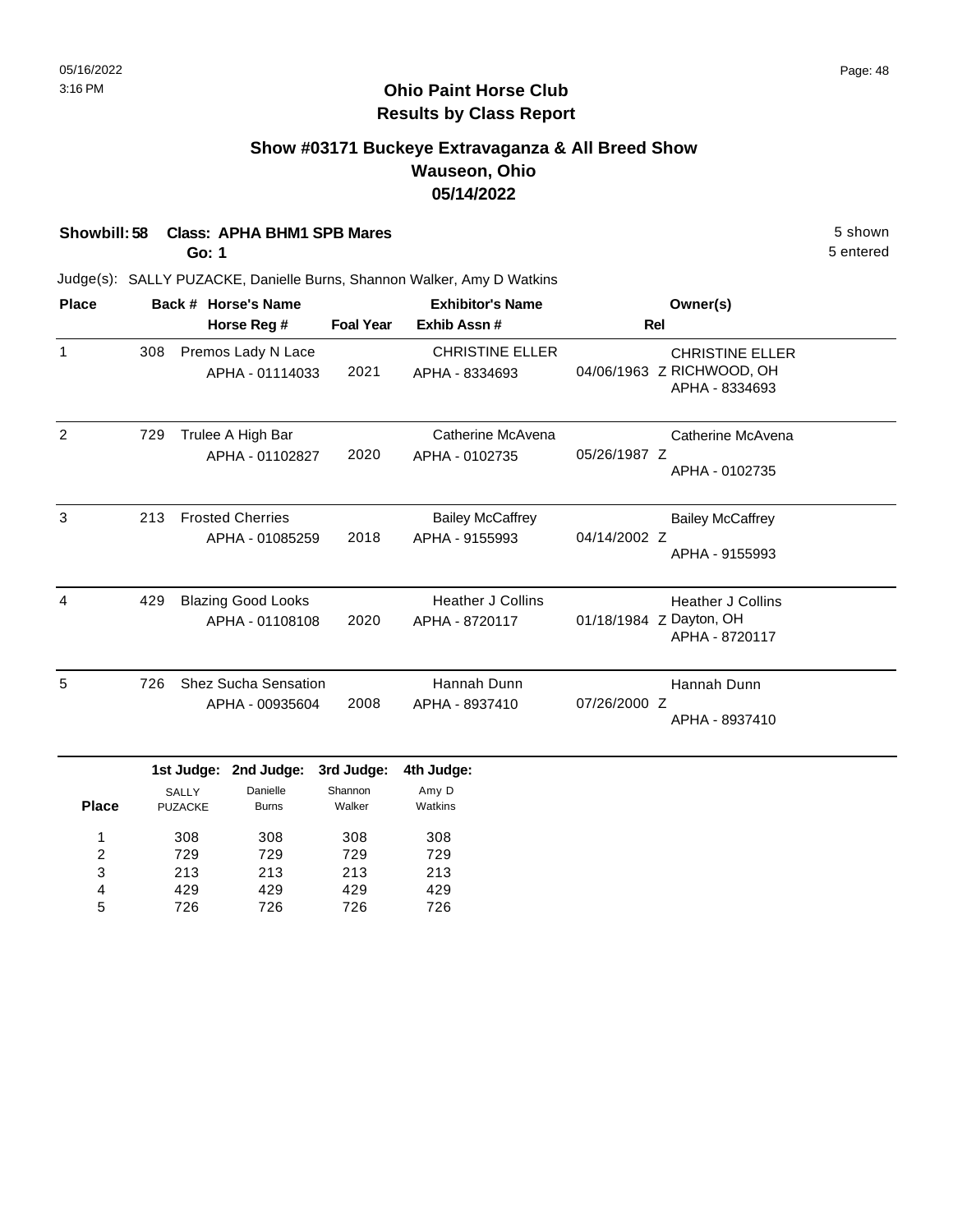## **Show #03171 Buckeye Extravaganza & All Breed Show Wauseon, Ohio 05/14/2022**

| Showbill: 59 Class: APHA BPM1 SPB Performance Halter, Mares All Ages | 2 shown |
|----------------------------------------------------------------------|---------|
|                                                                      |         |

**Go: 1**

2 entered

| <b>Place</b> |     |                      | Back # Horse's Name |                  | <b>Exhibitor's Name</b> | Owner(s)                 |  |
|--------------|-----|----------------------|---------------------|------------------|-------------------------|--------------------------|--|
|              |     |                      | Horse Reg #         | <b>Foal Year</b> | Exhib Assn#             | Rel                      |  |
| 1            | 325 |                      | Invite The Machine  |                  | Crystal McCaffrey       | <b>Crystal McCaffrey</b> |  |
|              |     |                      | APHA - 01067464     | 2016             | APHA - 9164599          | 03/29/1999 Z             |  |
|              |     |                      |                     |                  |                         | APHA - 9164599           |  |
| 2            | 654 | <b>Righty Tighty</b> |                     |                  | <b>Karen Ricketts</b>   | <b>Karen Ricketts</b>    |  |
|              |     |                      | APHA - 01074218     | 2017             | APHA - 8256040          | 05/09/1963 Z             |  |
|              |     |                      |                     |                  |                         | APHA - 8256040           |  |
|              |     | 1st Judge:           | 2nd Judge:          | 3rd Judge:       | 4th Judge:              |                          |  |
|              |     | <b>SALLY</b>         | Danielle            | Shannon          | Amy D                   |                          |  |
| <b>Place</b> |     | <b>PUZACKE</b>       | <b>Burns</b>        | Walker           | Watkins                 |                          |  |
| 1            |     | 325                  | 325                 | 325              | 654                     |                          |  |
| 2            |     | 654                  | 654                 | 654              | 325                     |                          |  |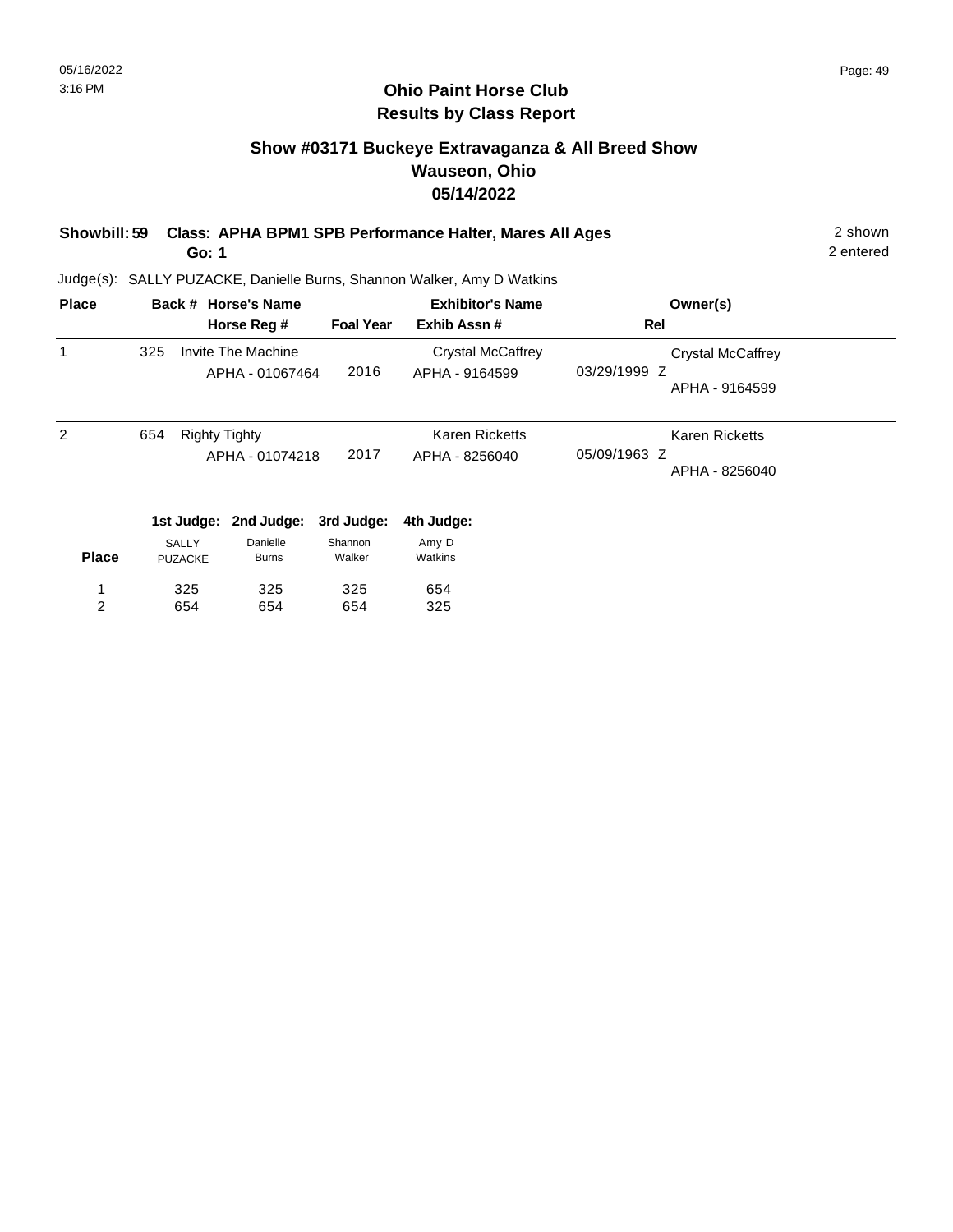#### **Ohio Paint Horse Club Results by Class Report**

## **Show #03171 Buckeye Extravaganza & All Breed Show Wauseon, Ohio 05/14/2022**

# **Showbill: 60 Class: APHA BGC2 SPB Grand Champion Mare** 3 shown

**Go: 1**

| <b>Place</b> |                                                |                         | Back # Horse's Name                   | <b>Exhibitor's Name</b>                 |                                                  | Owner(s)                                                              |
|--------------|------------------------------------------------|-------------------------|---------------------------------------|-----------------------------------------|--------------------------------------------------|-----------------------------------------------------------------------|
|              |                                                |                         | Horse Reg #                           | <b>Foal Year</b>                        | Exhib Assn#                                      | Rel                                                                   |
| 1            | 308                                            |                         | Premos Lady N Lace<br>APHA - 01114033 | 2021                                    | <b>CHRISTINE ELLER</b><br>APHA - 8334693         | <b>CHRISTINE ELLER</b><br>04/06/1963 Z RICHWOOD, OH<br>APHA - 8334693 |
| <b>NP</b>    | 325                                            |                         | Invite The Machine<br>APHA - 01067464 | 2016                                    | <b>Crystal McCaffrey</b><br>APHA - 9164599       | <b>Crystal McCaffrey</b><br>03/29/1999 Z<br>APHA - 9164599            |
| <b>NP</b>    | 654<br><b>Righty Tighty</b><br>APHA - 01074218 |                         | 2017                                  | <b>Karen Ricketts</b><br>APHA - 8256040 | Karen Ricketts<br>05/09/1963 Z<br>APHA - 8256040 |                                                                       |
|              |                                                | 1st Judge:              | 2nd Judge:                            | 3rd Judge:                              | 4th Judge:                                       |                                                                       |
| <b>Place</b> |                                                | SALLY<br><b>PUZACKE</b> | Danielle<br><b>Burns</b>              | Shannon<br>Walker                       | Amy D<br>Watkins                                 |                                                                       |
|              |                                                | 308                     | 308                                   | 308                                     | 308                                              |                                                                       |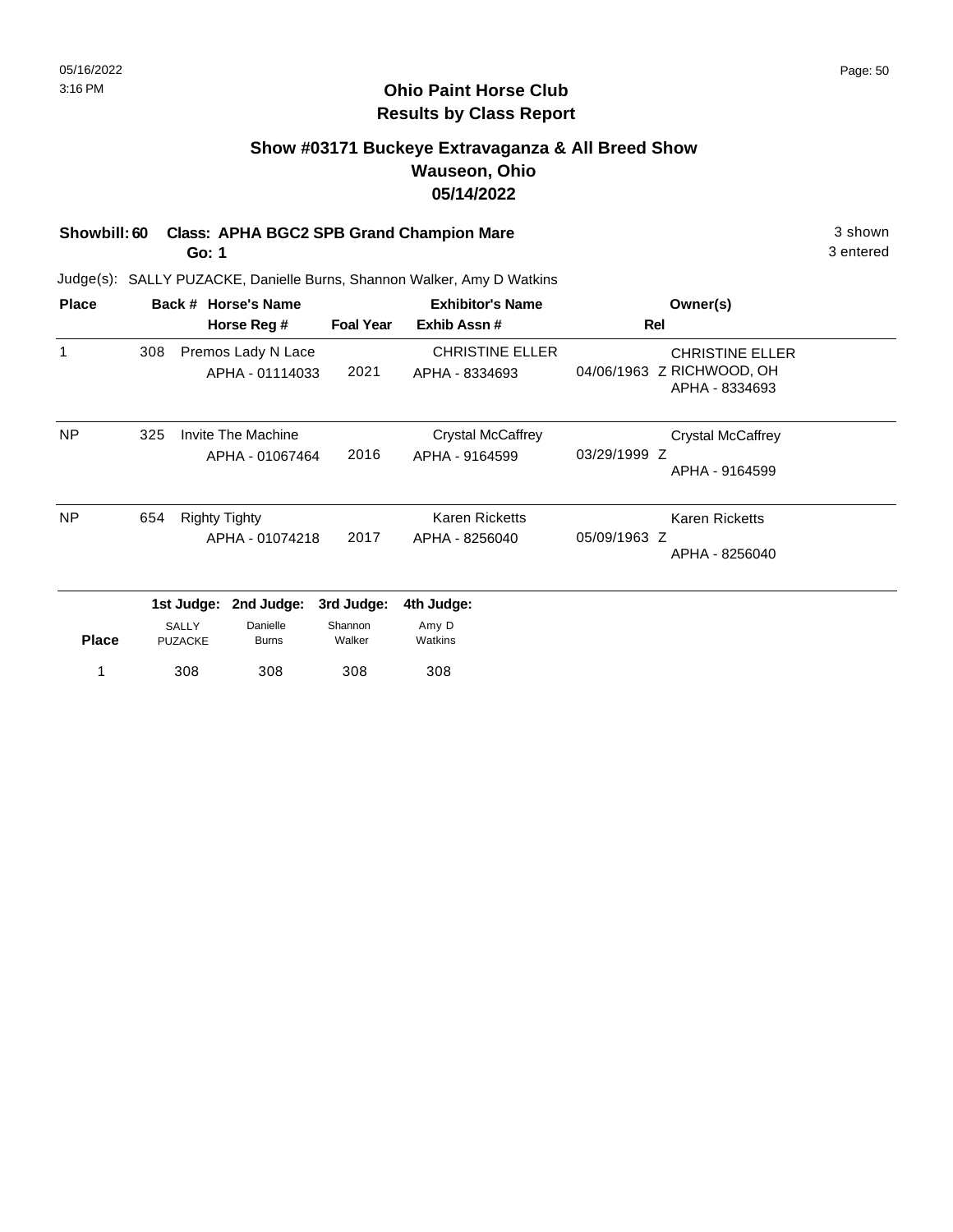#### **Ohio Paint Horse Club Results by Class Report**

## **Show #03171 Buckeye Extravaganza & All Breed Show Wauseon, Ohio 05/14/2022**

**Showbill: 61 Class: APHA BRC2 SPB Reserve Champion Mare** 4 shown

1 729

**Go: 1**

| <b>Place</b> |     |                                              | Back # Horse's Name                    |                                 | <b>Exhibitor's Name</b>                    |              | Owner(s)                                                              |
|--------------|-----|----------------------------------------------|----------------------------------------|---------------------------------|--------------------------------------------|--------------|-----------------------------------------------------------------------|
|              |     |                                              | Horse Reg #                            | <b>Foal Year</b>                | Exhib Assn #                               |              | Rel                                                                   |
| 1            | 729 |                                              | Trulee A High Bar<br>APHA - 01102827   | 2020                            | Catherine McAvena<br>APHA - 0102735        | 05/26/1987 Z | Catherine McAvena<br>APHA - 0102735                                   |
| <b>NP</b>    | 308 |                                              | Premos Lady N Lace<br>APHA - 01114033  | 2021                            | <b>CHRISTINE ELLER</b><br>APHA - 8334693   |              | <b>CHRISTINE ELLER</b><br>04/06/1963 Z RICHWOOD, OH<br>APHA - 8334693 |
| <b>NP</b>    | 325 |                                              | Invite The Machine<br>APHA - 01067464  | 2016                            | <b>Crystal McCaffrey</b><br>APHA - 9164599 | 03/29/1999 Z | <b>Crystal McCaffrey</b><br>APHA - 9164599                            |
| NP           | 654 | <b>Righty Tighty</b>                         | APHA - 01074218                        | 2017                            | <b>Karen Ricketts</b><br>APHA - 8256040    | 05/09/1963 Z | Karen Ricketts<br>APHA - 8256040                                      |
| <b>Place</b> |     | 1st Judge:<br><b>SALLY</b><br><b>PUZACKE</b> | 2nd Judge:<br>Danielle<br><b>Burns</b> | 3rd Judge:<br>Shannon<br>Walker | 4th Judge:<br>Amy D<br>Watkins             |              |                                                                       |
| 1            |     | 325<br>729                                   |                                        | 729                             | 729                                        |              |                                                                       |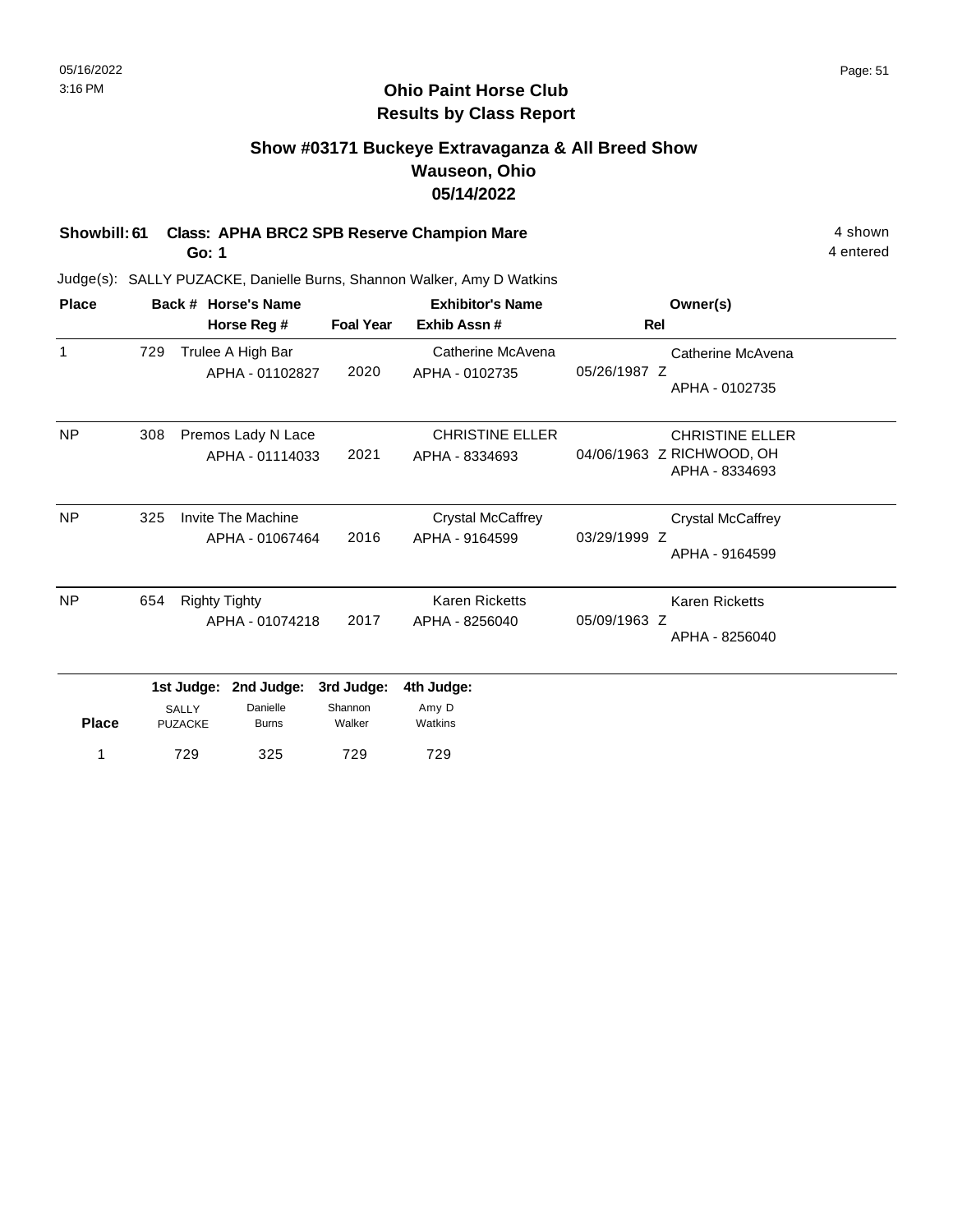## **Show #03171 Buckeye Extravaganza & All Breed Show Wauseon, Ohio 05/14/2022**

| 3 shown |
|---------|
|         |

**Go: 1**

3 entered

| <b>Place</b>            |     |                                | Back # Horse's Name                  |                   | <b>Exhibitor's Name</b>          | Owner(s)                                                                 |
|-------------------------|-----|--------------------------------|--------------------------------------|-------------------|----------------------------------|--------------------------------------------------------------------------|
|                         |     |                                | Horse Reg #                          | <b>Foal Year</b>  | Exhib Assn #                     | Rel                                                                      |
| 1                       | 869 |                                | Very Cool Effects<br>APHA - 01103003 | 2020              | Ganeen Hult<br>APHA - 8672706    | <b>CHRISTINE ELLER</b><br>S RICHWOOD, OH<br>03/05/1970<br>APHA - 8334693 |
| 2                       | 713 |                                | Suddenly Special<br>APHA - 01106195  | 2020              | Kimberly Hogan<br>APHA - 9185029 | Kimberly Hogan<br>10/08/1970 Z                                           |
|                         |     |                                |                                      |                   |                                  | APHA - 9185029                                                           |
| 3                       | 323 |                                | Miss Karen Sue                       |                   | Cassie Morgan                    | Cassie Morgan                                                            |
|                         |     | APHA - 01101810                |                                      | 2020              | APHA - 8076358                   | 07/12/1978 Z<br>APHA - 8076358                                           |
|                         |     | 1st Judge:                     | 2nd Judge:                           | 3rd Judge:        | 4th Judge:                       |                                                                          |
| <b>Place</b>            |     | <b>SALLY</b><br><b>PUZACKE</b> | Danielle<br><b>Burns</b>             | Shannon<br>Walker | Amy D<br>Watkins                 |                                                                          |
| 1                       |     | 869                            | 869                                  | 869               | 869                              |                                                                          |
| $\overline{\mathbf{c}}$ |     | 323                            | 713                                  | 713               | 713                              |                                                                          |
| 3                       |     | 713                            | 323                                  | 323               | 323                              |                                                                          |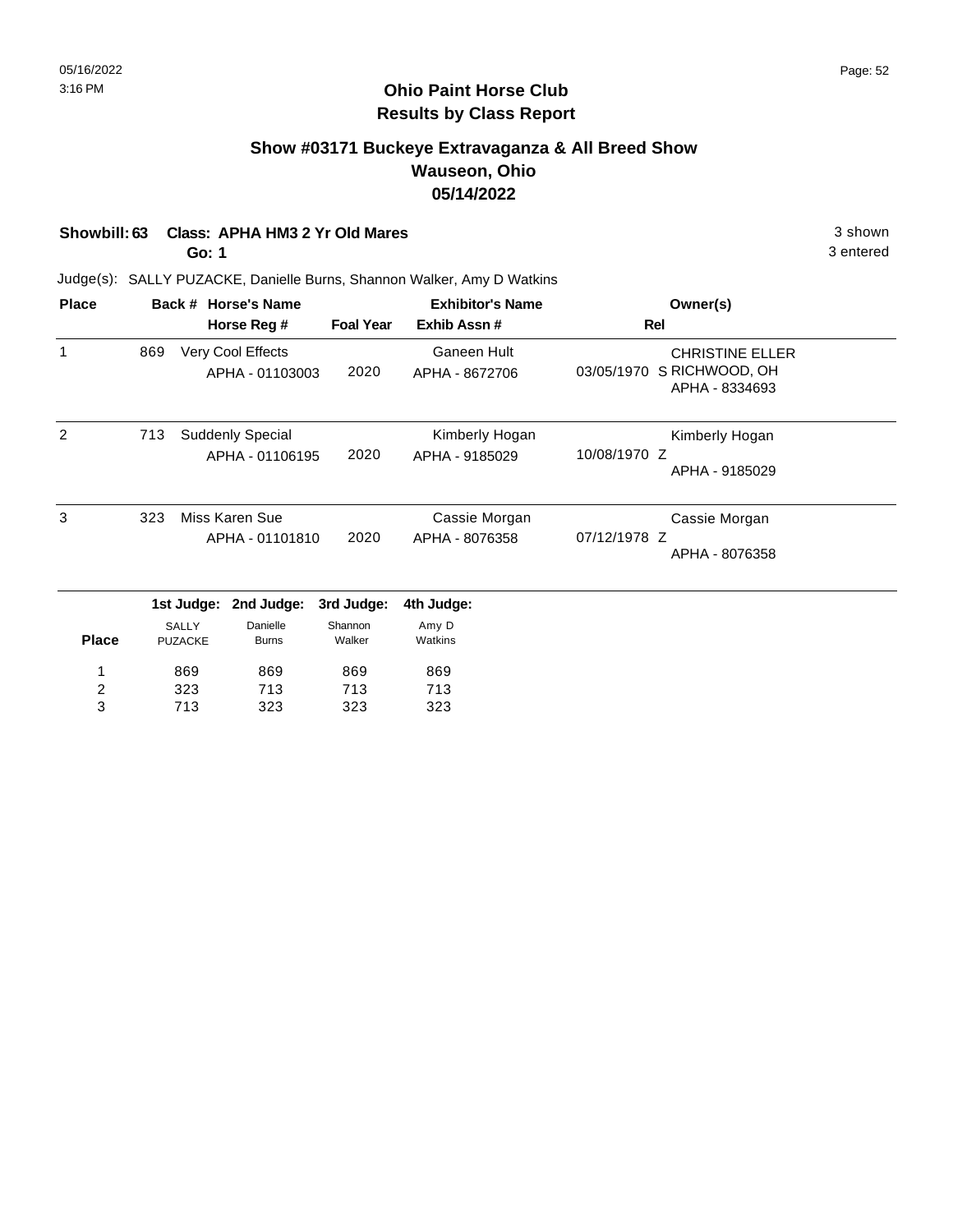## **Show #03171 Buckeye Extravaganza & All Breed Show Wauseon, Ohio 05/14/2022**

| Showbill: 64 Class: APHA HM4 3 Yr Old Mares | 2 shown |
|---------------------------------------------|---------|
|                                             |         |

**Go: 1**

2 entered

| <b>Place</b> |     |                         | Back # Horse's Name                            |                   | <b>Exhibitor's Name</b>            | Owner(s)                                     |
|--------------|-----|-------------------------|------------------------------------------------|-------------------|------------------------------------|----------------------------------------------|
|              |     |                         | Horse Reg #                                    | <b>Foal Year</b>  | Exhib Assn#                        | Rel                                          |
|              | 195 |                         | <b>KM Certainly R Fancy</b><br>APHA - 01100862 | 2019              | Nicole Blackwood<br>APHA - 9187891 | Nicole Blackwood<br>07/08/1991 Z             |
|              |     |                         |                                                |                   |                                    | APHA - 9187891                               |
|              | 316 |                         | Kissin My Assets                               |                   | <b>Miley Phillips</b>              | <b>Christopher Phillips</b>                  |
|              |     |                         | APHA - 01098217                                | 2019              | APHA - 9180195                     | C Adrian, MI<br>06/19/2002<br>APHA - 9180041 |
|              |     | 1st Judge:              | 2nd Judge:                                     | 3rd Judge:        | 4th Judge:                         |                                              |
| <b>Place</b> |     | SALLY<br><b>PUZACKE</b> | Danielle<br><b>Burns</b>                       | Shannon<br>Walker | Amy D<br>Watkins                   |                                              |
| 1            |     | 195                     | 316                                            | 195               | 316                                |                                              |
| 2            |     | 316                     | 195                                            | 316               | 195                                |                                              |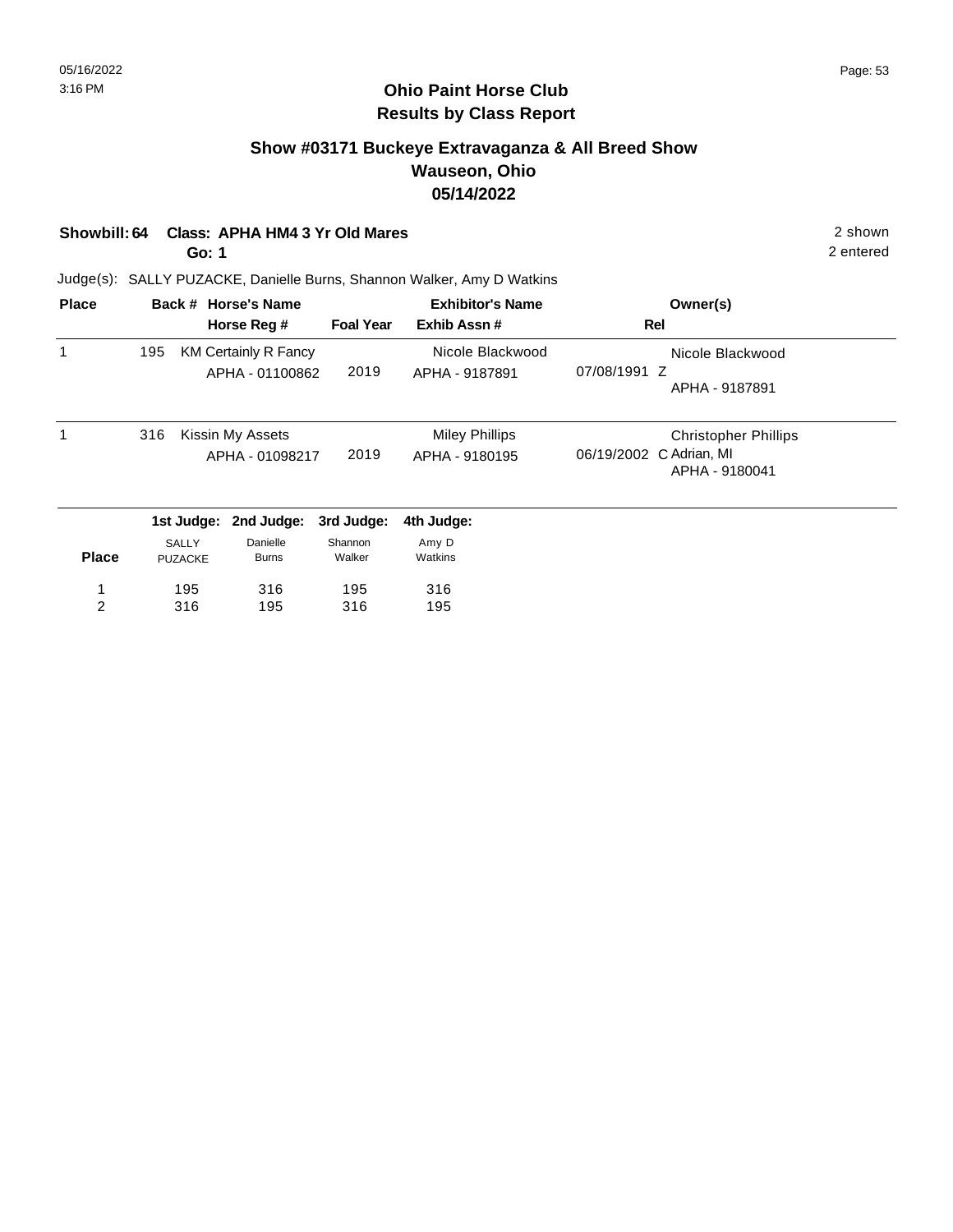## **Show #03171 Buckeye Extravaganza & All Breed Show Wauseon, Ohio 05/14/2022**

| Showbill: 65 Class: APHA HM5 Aged Mares | 1 shown |
|-----------------------------------------|---------|
|                                         |         |

**Go: 1**

1 entered

| <b>Place</b> |     | Back # Horse's Name              |                  | <b>Exhibitor's Name</b>         |                  | Owner(s) |                                 |
|--------------|-----|----------------------------------|------------------|---------------------------------|------------------|----------|---------------------------------|
|              |     | Horse Reg #                      | <b>Foal Year</b> | Exhib Assn#                     | <b>Birthdate</b> | Rel      |                                 |
|              | 335 | Halle Rageous<br>APHA - 01044070 | 2014             | Camryn Miller<br>APHA - 9179475 | 06/19/2007 Z     |          | Camryn Miller<br>APHA - 9179475 |
|              |     |                                  |                  |                                 |                  |          |                                 |

|              |                                |                          | 1st Judge: 2nd Judge: 3rd Judge: 4th Judge: |                  |
|--------------|--------------------------------|--------------------------|---------------------------------------------|------------------|
| <b>Place</b> | <b>SALLY</b><br><b>PUZACKE</b> | Danielle<br><b>Burns</b> | Shannon<br>Walker                           | Amv D<br>Watkins |
|              | 335                            | 335                      | 335                                         | 335              |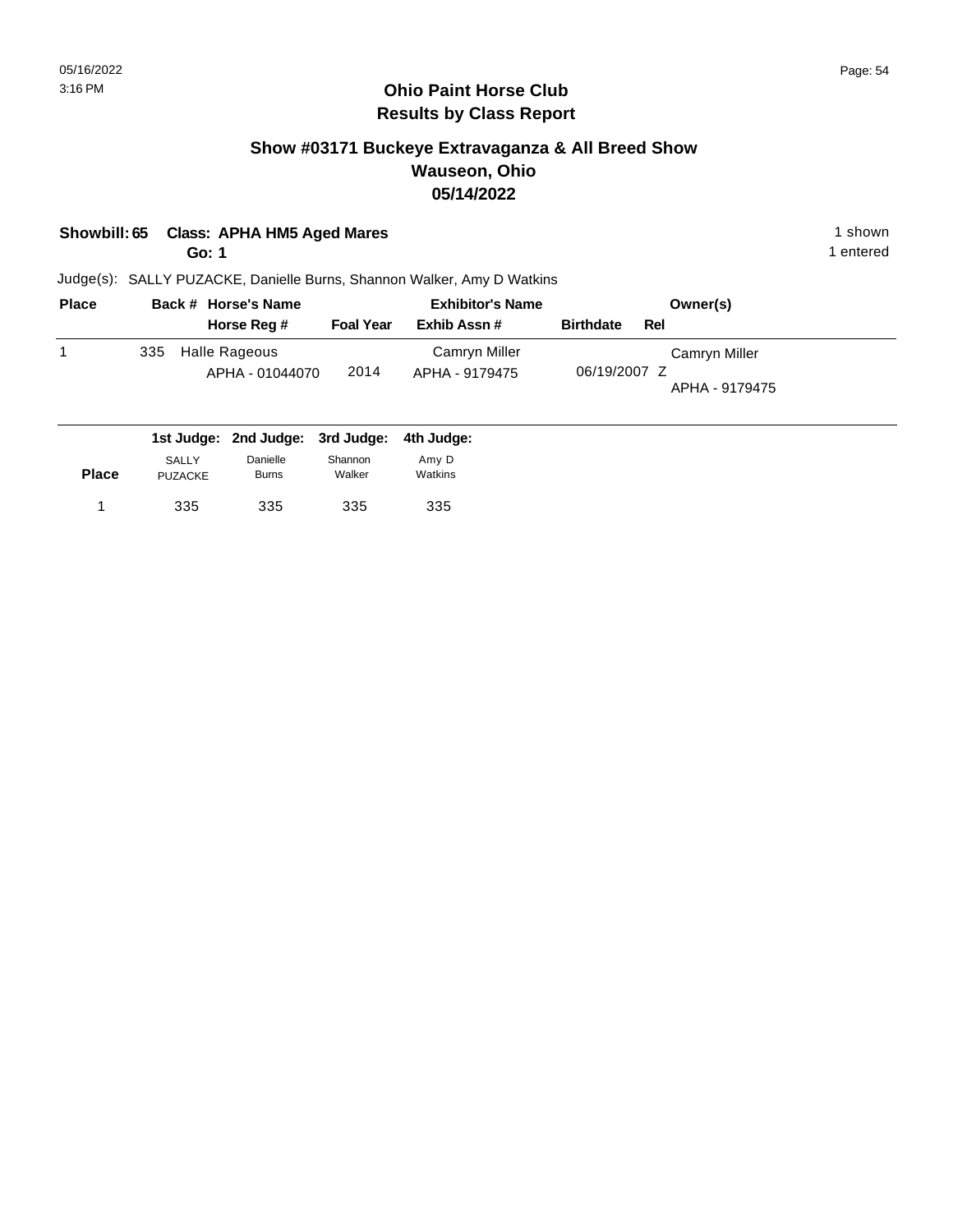## **Show #03171 Buckeye Extravaganza & All Breed Show Wauseon, Ohio 05/14/2022**

**Showbill: 66 Class: APHA PHM1 Performance Halter, Mares All Ages** 8 Shown 8 shown **Go: 1**

8 entered

Judge(s): SALLY PUZACKE, Danielle Burns, Shannon Walker, Amy D Watkins

260 328

4 5 310 319 555 260 260 319

| <b>Place</b>                 |     |                | Back # Horse's Name       |                   | <b>Exhibitor's Name</b> | Owner(s)                        |  |  |
|------------------------------|-----|----------------|---------------------------|-------------------|-------------------------|---------------------------------|--|--|
|                              |     |                | Horse Reg #               | <b>Foal Year</b>  | Exhib Assn #            | Rel                             |  |  |
| $\mathbf{1}$                 | 320 |                | Face It Im Lazy           |                   | <b>KATE EMNETT</b>      | <b>JENI YOAK</b>                |  |  |
|                              |     |                | APHA - 01030010           | 2013              | APHA - 8416149          | 01/22/2009 O                    |  |  |
|                              |     |                |                           |                   |                         | APHA - 8669264                  |  |  |
| $\overline{c}$               | 48  |                | Dirt On My Boots          |                   | <b>LIZ NOOYEN</b>       | <b>LIZ NOOYEN</b>               |  |  |
|                              |     |                | APHA - 01068409           | 2016              | APHA - 8519172          | 06/06/1964 Z<br>APHA - 8519172  |  |  |
| 3                            | 328 |                | Dolled Up In Lights       |                   | Paige Conley            | Paige Conley                    |  |  |
|                              |     |                | APHA - 01054681           | 2015              | APHA - 9182376          | 09/27/2010 Z                    |  |  |
|                              |     |                |                           |                   |                         | APHA - 9182376                  |  |  |
| 4                            | 310 |                | <b>Absolutely Frosted</b> |                   | Lynn Harting            | <b>Faith Harting</b>            |  |  |
|                              |     |                | APHA - 01035097           | 2012              | APHA - 8083857          | 09/29/1966 Y<br>APHA - 0133808  |  |  |
|                              |     |                |                           |                   |                         |                                 |  |  |
| 5                            | 319 |                | Absolute Cover Girl       |                   | Jada Lowery             | Jada Lowery                     |  |  |
|                              |     |                | APHA - 01052377           | 2010              | APHA - 0146220          | 07/06/2004 Z                    |  |  |
|                              |     |                |                           |                   |                         | APHA - 0146220                  |  |  |
| 6                            | 260 |                | Only One Invitation       |                   | Hannah Dejonghe         | Julia Dejonghe                  |  |  |
|                              |     |                | APHA - 00875034           | 2005              | APHA - 8946425          | OTecumseh, MI<br>APHA - 8503814 |  |  |
|                              |     |                |                           |                   |                         |                                 |  |  |
| $\overline{7}$               | 555 |                | Simon Says Rayne          |                   | Austin Rush             | <b>Austin Rush</b>              |  |  |
|                              |     |                | APHA - 01068438           | 2016              | APHA - 8965736          | Z<br>APHA - 8965736             |  |  |
|                              |     |                |                           |                   |                         |                                 |  |  |
| NP                           | 321 |                | Cr Kissin Machine         |                   | <b>CONNIE RUNKLE</b>    | <b>CONNIE RUNKLE</b>            |  |  |
|                              |     |                | APHA - 01022653           | 2012              | APHA - 8218904          | 03/16/1977 Z<br>APHA - 8218904  |  |  |
|                              |     |                |                           |                   |                         |                                 |  |  |
|                              |     |                | 1st Judge: 2nd Judge:     | 3rd Judge:        | 4th Judge:              |                                 |  |  |
| <b>Place</b>                 |     | SALLY          | Danielle                  | Shannon<br>Walker | Amy D<br>Watkins        |                                 |  |  |
|                              |     | <b>PUZACKE</b> | <b>Burns</b>              |                   |                         |                                 |  |  |
| 1                            |     | 320            | 320                       | 310               | 320                     |                                 |  |  |
| $\overline{\mathbf{c}}$<br>3 |     | 48<br>319      | 48<br>328                 | 320<br>328        | 48<br>328               |                                 |  |  |
|                              |     |                |                           |                   |                         |                                 |  |  |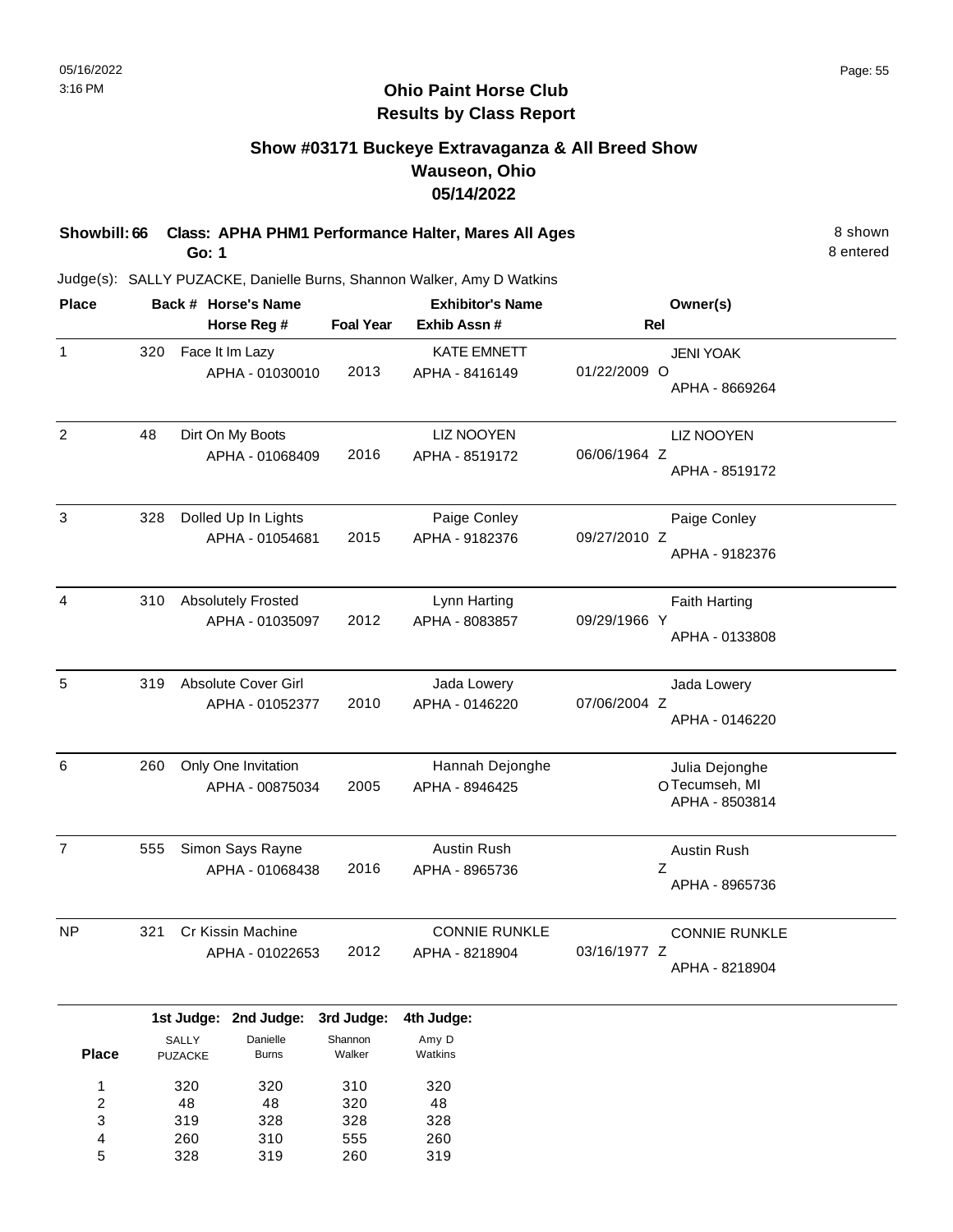### **Show #03171 Buckeye Extravaganza & All Breed Show Wauseon, Ohio 05/14/2022**

| 6 | 310 | 321 | 319 | 555 |
|---|-----|-----|-----|-----|
|   | 321 | 260 | 48  | 310 |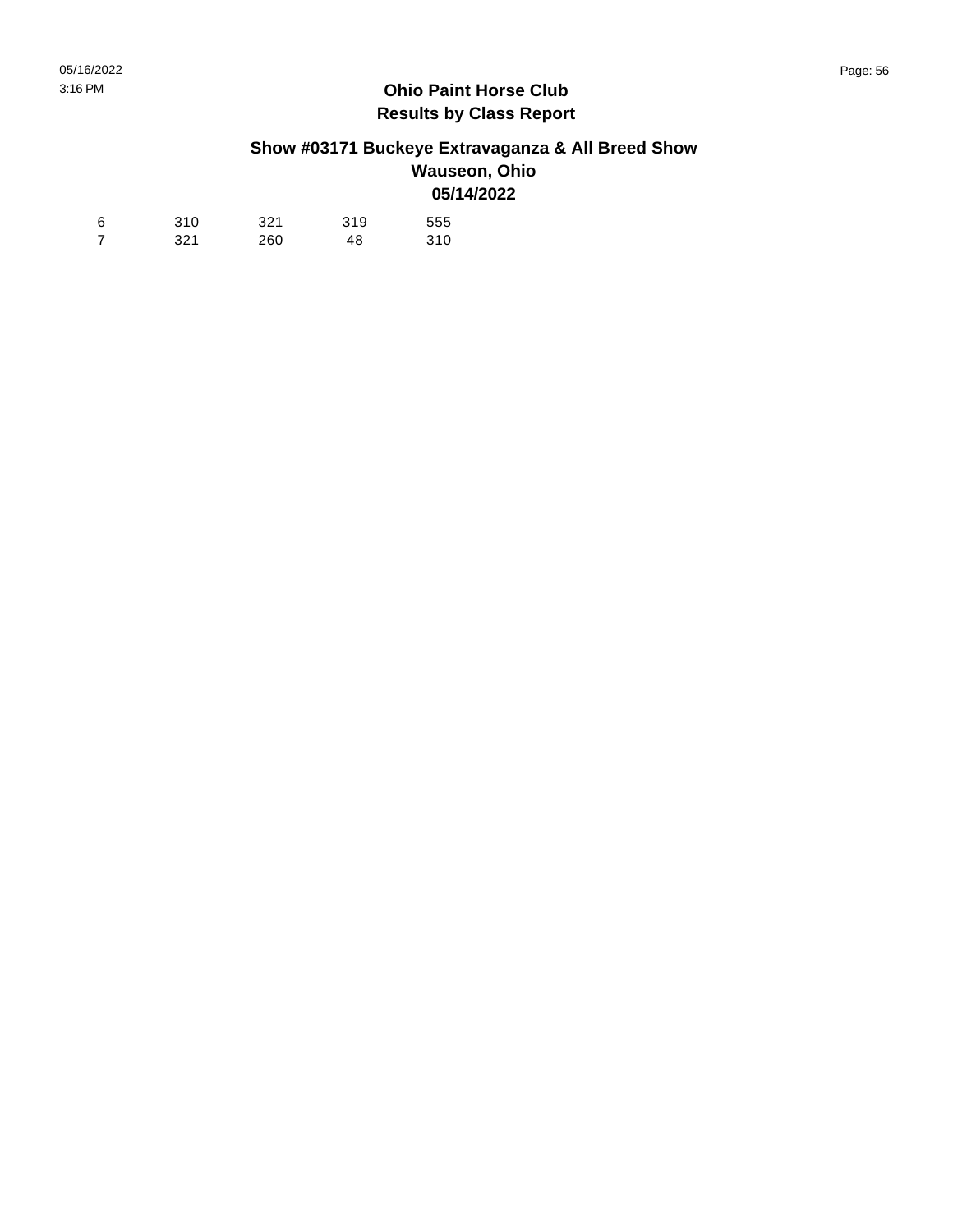## **Show #03171 Buckeye Extravaganza & All Breed Show Wauseon, Ohio 05/14/2022**

## **Showbill: 67 Class: APHA AGC2 Grand Champion Mare 6 Shown** 6 shown

**Go: 1**

869 869

1 869 869 869 869

869

6 entered

| <b>Place</b> | Back # Horse's Name<br>Horse Reg # |                                       |                                                |                                 | <b>Exhibitor's Name</b>                 | Owner(s)<br><b>Rel</b> |                                                                          |  |
|--------------|------------------------------------|---------------------------------------|------------------------------------------------|---------------------------------|-----------------------------------------|------------------------|--------------------------------------------------------------------------|--|
|              |                                    |                                       |                                                | <b>Foal Year</b>                | Exhib Assn #                            |                        |                                                                          |  |
| $\mathbf{1}$ | 869                                |                                       | Very Cool Effects<br>APHA - 01103003           | 2020                            | Ganeen Hult<br>APHA - 8672706           |                        | <b>CHRISTINE ELLER</b><br>03/05/1970 S RICHWOOD, OH<br>APHA - 8334693    |  |
| <b>NP</b>    | 195                                |                                       | <b>KM Certainly R Fancy</b><br>APHA - 01100862 | 2019                            | Nicole Blackwood<br>APHA - 9187891      | 07/08/1991 Z           | Nicole Blackwood<br>APHA - 9187891                                       |  |
| <b>NP</b>    | 310                                |                                       | <b>Absolutely Frosted</b><br>APHA - 01035097   | 2012                            | Lynn Harting<br>APHA - 8083857          | 09/29/1966 Y           | <b>Faith Harting</b><br>APHA - 0133808                                   |  |
| <b>NP</b>    | 316                                |                                       | Kissin My Assets<br>APHA - 01098217            | 2019                            | <b>Miley Phillips</b><br>APHA - 9180195 |                        | <b>Christopher Phillips</b><br>06/19/2002 C Adrian, MI<br>APHA - 9180041 |  |
| <b>NP</b>    | 320                                |                                       | Face It Im Lazy<br>APHA - 01030010             | 2013                            | <b>KATE EMNETT</b><br>APHA - 8416149    | 01/22/2009 O           | <b>JENI YOAK</b><br>APHA - 8669264                                       |  |
| <b>NP</b>    | 335                                |                                       | <b>Halle Rageous</b><br>APHA - 01044070        | 2014                            | Camryn Miller<br>APHA - 9179475         | 06/19/2007 Z           | Camryn Miller<br>APHA - 9179475                                          |  |
| <b>Place</b> |                                    | 1st Judge:<br>SALLY<br><b>PUZACKE</b> | 2nd Judge:<br>Danielle<br><b>Burns</b>         | 3rd Judge:<br>Shannon<br>Walker | 4th Judge:<br>Amy D<br>Watkins          |                        |                                                                          |  |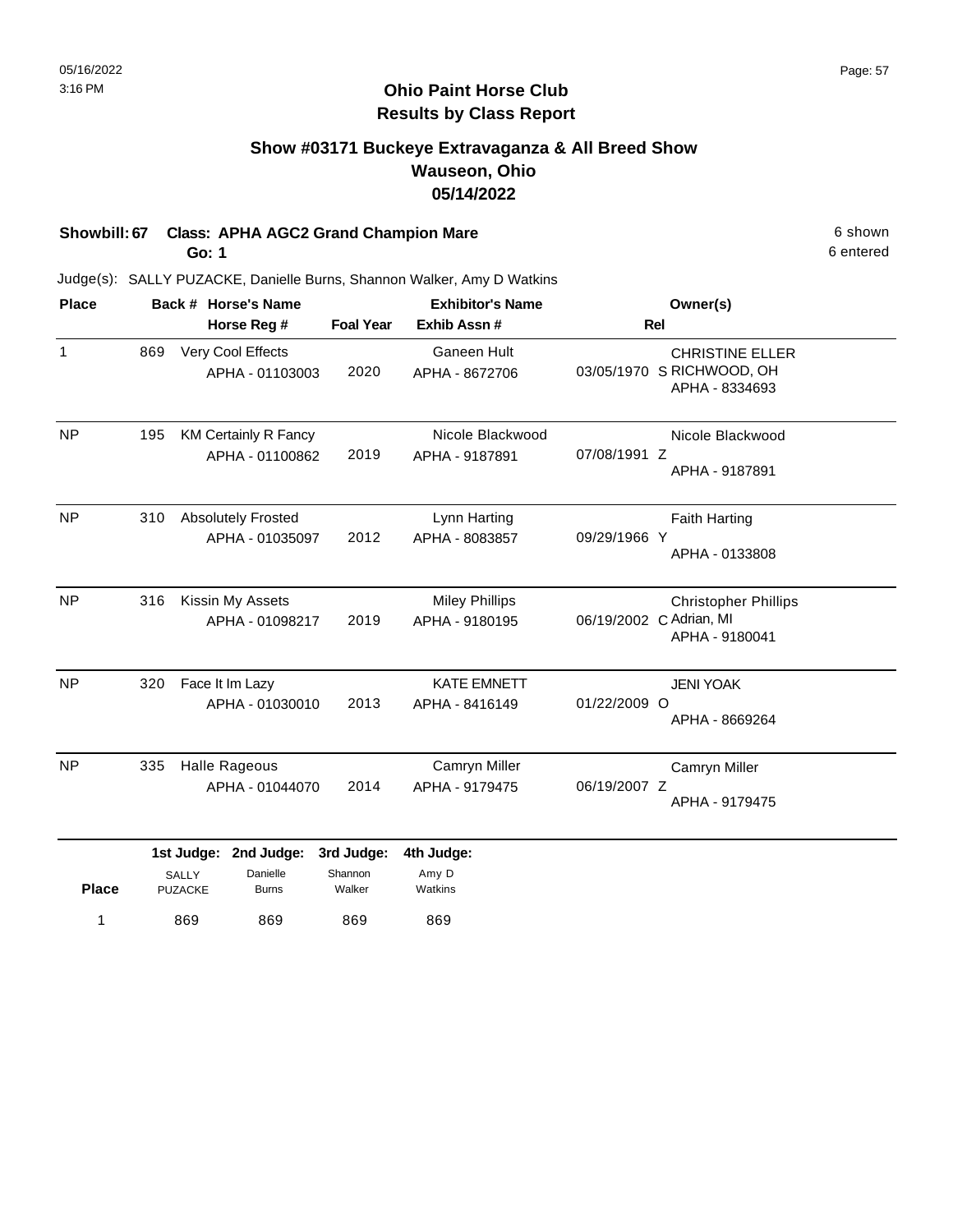## **Show #03171 Buckeye Extravaganza & All Breed Show Wauseon, Ohio 05/14/2022**

|  | Showbill: 68 Class: APHA ARC2 Reserve Champion Mare | 9 shown |
|--|-----------------------------------------------------|---------|
|--|-----------------------------------------------------|---------|

**Go: 1**

9 entered

| <b>Place</b> |     | Back # Horse's Name                            |                  | <b>Exhibitor's Name</b>                 | Owner(s)                                                                 |  |  |
|--------------|-----|------------------------------------------------|------------------|-----------------------------------------|--------------------------------------------------------------------------|--|--|
|              |     | Horse Reg #                                    | <b>Foal Year</b> | Exhib Assn #                            | <b>Rel</b>                                                               |  |  |
| 1            | 320 | Face It Im Lazy<br>APHA - 01030010             | 2013             | <b>KATE EMNETT</b><br>APHA - 8416149    | <b>JENI YOAK</b><br>01/22/2009 O<br>APHA - 8669264                       |  |  |
| <b>NP</b>    | 48  | Dirt On My Boots<br>APHA - 01068409            | 2016             | <b>LIZ NOOYEN</b><br>APHA - 8519172     | <b>LIZ NOOYEN</b><br>06/06/1964 Z<br>APHA - 8519172                      |  |  |
| <b>NP</b>    | 195 | <b>KM Certainly R Fancy</b><br>APHA - 01100862 | 2019             | Nicole Blackwood<br>APHA - 9187891      | Nicole Blackwood<br>07/08/1991 Z<br>APHA - 9187891                       |  |  |
| <b>NP</b>    | 310 | <b>Absolutely Frosted</b><br>APHA - 01035097   | 2012             | Lynn Harting<br>APHA - 8083857          | <b>Faith Harting</b><br>09/29/1966 Y<br>APHA - 0133808                   |  |  |
| <b>NP</b>    | 316 | Kissin My Assets<br>APHA - 01098217            | 2019             | <b>Miley Phillips</b><br>APHA - 9180195 | <b>Christopher Phillips</b><br>06/19/2002 C Adrian, MI<br>APHA - 9180041 |  |  |
| <b>NP</b>    | 323 | Miss Karen Sue<br>APHA - 01101810              | 2020             | Cassie Morgan<br>APHA - 8076358         | Cassie Morgan<br>07/12/1978 Z<br>APHA - 8076358                          |  |  |
| <b>NP</b>    | 335 | <b>Halle Rageous</b><br>APHA - 01044070        | 2014             | Camryn Miller<br>APHA - 9179475         | Camryn Miller<br>06/19/2007 Z<br>APHA - 9179475                          |  |  |
| <b>NP</b>    | 713 | <b>Suddenly Special</b><br>APHA - 01106195     | 2020             | Kimberly Hogan<br>APHA - 9185029        | Kimberly Hogan<br>10/08/1970 Z<br>APHA - 9185029                         |  |  |
| NP           | 869 | Very Cool Effects<br>APHA - 01103003           | 2020             | Ganeen Hult<br>APHA - 8672706           | <b>CHRISTINE ELLER</b><br>03/05/1970 S RICHWOOD, OH<br>APHA - 8334693    |  |  |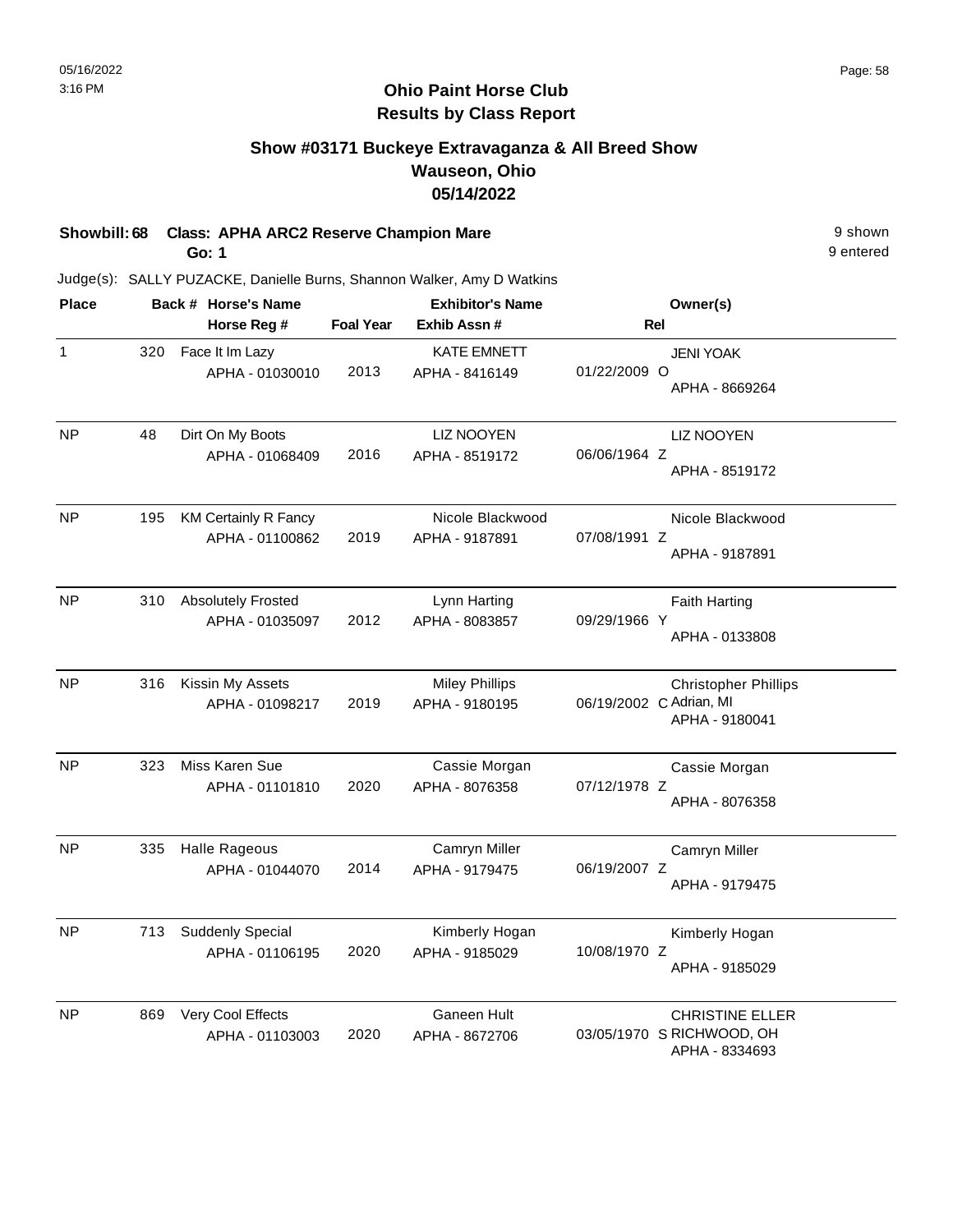### **Show #03171 Buckeye Extravaganza & All Breed Show Wauseon, Ohio 05/14/2022**

|              |                                | 1st Judge: 2nd Judge: 3rd Judge: 4th Judge: |                   |                  |
|--------------|--------------------------------|---------------------------------------------|-------------------|------------------|
| <b>Place</b> | <b>SALLY</b><br><b>PUZACKE</b> | Danielle<br><b>Burns</b>                    | Shannon<br>Walker | Amy D<br>Watkins |
|              | 320                            | 320                                         | 320               | 335              |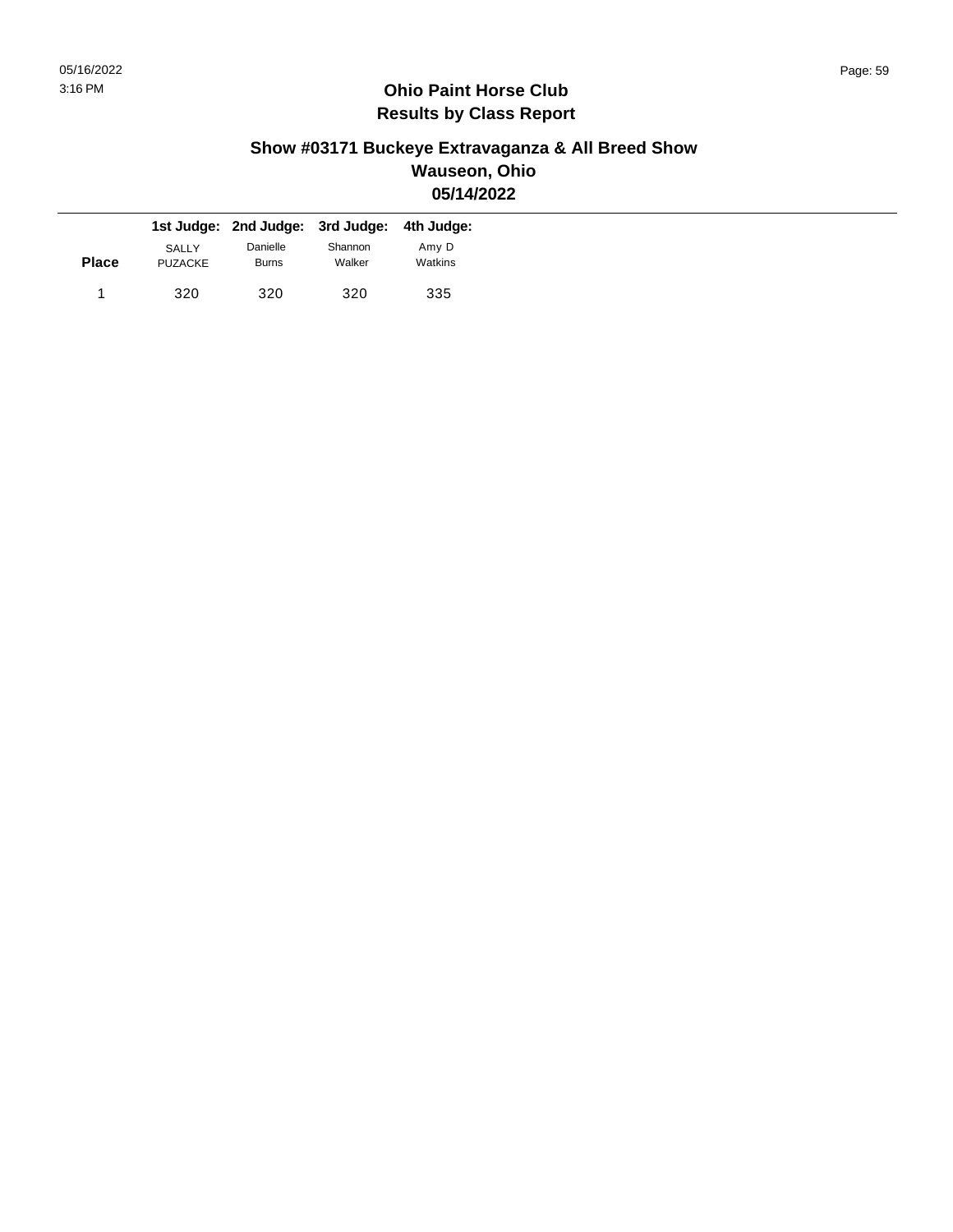## **Show #03171 Buckeye Extravaganza & All Breed Show Wauseon, Ohio 05/14/2022**

| Showbill: 88 Class: APHA AOC Amateur Overo Color, One Year & Older & All Sexes | 4 shown   |
|--------------------------------------------------------------------------------|-----------|
| Go: 1                                                                          | 4 entered |

Judge(s): SALLY PUZACKE, Danielle Burns, Shannon Walker, Amy D Watkins

604 267 195

2 3 4 604 267 195 984 267 195

984 267 195

| <b>Place</b>   | Back # Horse's Name |                                              |                                                |                                 | <b>Exhibitor's Name</b>                       | Owner(s)     |                                                               |
|----------------|---------------------|----------------------------------------------|------------------------------------------------|---------------------------------|-----------------------------------------------|--------------|---------------------------------------------------------------|
|                |                     |                                              | Horse Reg #                                    | <b>Foal Year</b>                | Exhib Assn#                                   |              | <b>Rel</b>                                                    |
| $\mathbf{1}$   | 604                 | <b>Final At Batt</b>                         | APHA - 01083452                                | 2018                            | <b>Richard Vondenhuevel</b><br>APHA - 9066884 | 09/25/1951   | Richards & Sandra<br>Z Vondenhuevel                           |
|                |                     |                                              |                                                |                                 |                                               |              | APHA - 7403100                                                |
| 1              | 984                 |                                              | Chocolate Fix<br>APHA - 01093889               | 2019                            | <b>Sheri Bowker</b><br>APHA - 8576012         | 11/02/1984 Z | Sheri Bowker<br>APHA - 8576012                                |
| 3              | 267                 |                                              | <b>SS Pixie Dust</b><br>APHA - 01025648        | 2013                            | <b>WHITNEY SOLLER</b><br>APHA - 8964357       | 03/17/1991   | <b>WHITNEY SOLLER</b><br>Z W. MANSFIELD, OH<br>APHA - 8964357 |
| $\overline{4}$ | 195                 |                                              | <b>KM Certainly R Fancy</b><br>APHA - 01100862 | 2019                            | Nicole Blackwood<br>APHA - 9187891            | 07/08/1991 Z | Nicole Blackwood<br>APHA - 9187891                            |
| <b>Place</b>   |                     | 1st Judge:<br><b>SALLY</b><br><b>PUZACKE</b> | 2nd Judge:<br>Danielle<br><b>Burns</b>         | 3rd Judge:<br>Shannon<br>Walker | 4th Judge:<br>Amy D<br>Watkins                |              |                                                               |
| 1              |                     | 984                                          | 984                                            | 604                             | 604                                           |              |                                                               |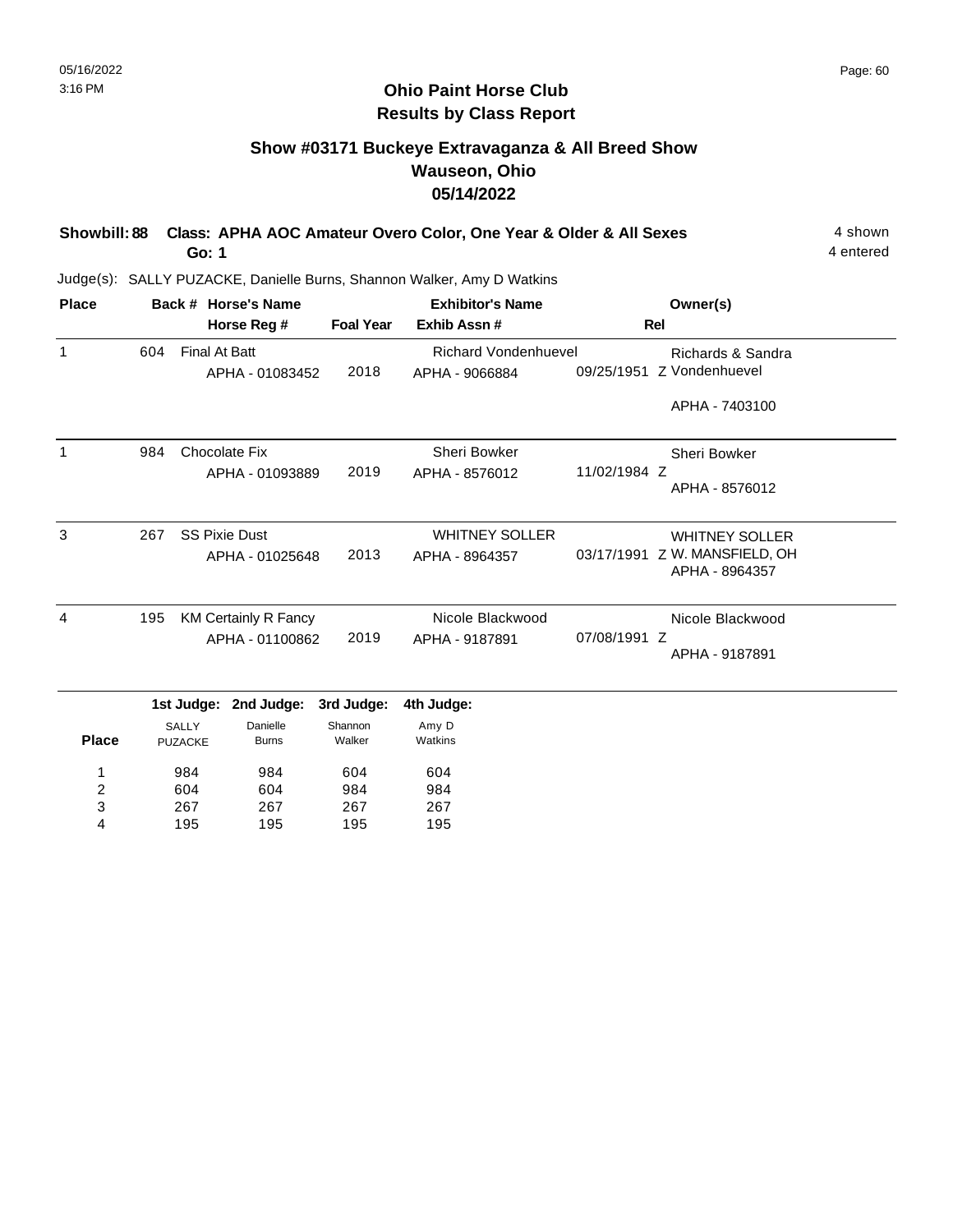#### **Ohio Paint Horse Club Results by Class Report**

## **Show #03171 Buckeye Extravaganza & All Breed Show Wauseon, Ohio 05/14/2022**

#### **Showbill: 89 Class: APHA YOC YOUTH OVERO COLOR** 3 shown

**Go: 1**

| <b>Place</b>   |     |                                | Back # Horse's Name      |                   | <b>Exhibitor's Name</b> | Owner(s)         |                                      |
|----------------|-----|--------------------------------|--------------------------|-------------------|-------------------------|------------------|--------------------------------------|
|                |     |                                | Horse Reg #              | <b>Foal Year</b>  | Exhib Assn #            | <b>Birthdate</b> | Rel                                  |
| 1              | 338 |                                | Only The Best Party      |                   | Grace Slusarski         |                  | Wendy Slusarski                      |
|                |     |                                | APHA - 01095464          | 2019              | APHA - 0000019          | 10/06/2005 C     | APHA - 0138828                       |
| 2              | 721 |                                | TC GIRLS NIGHT OUT       |                   | Raelynn Walter          |                  | LISA WALTER                          |
|                |     |                                | APHA - 843810            | 2005              | APHA - 9191229          | 02/05/2015 D     | APHA - 7081070                       |
| 3              | 267 |                                | <b>SS Pixie Dust</b>     |                   | <b>Westin Soller</b>    |                  | <b>WHITNEY SOLLER</b>                |
|                |     |                                | APHA - 01025648          | 2013              | APHA - 000001           | 05/26/2015       | C W. MANSFIELD, OH<br>APHA - 8964357 |
|                |     | 1st Judge:                     | 2nd Judge:               | 3rd Judge:        | 4th Judge:              |                  |                                      |
| <b>Place</b>   |     | <b>SALLY</b><br><b>PUZACKE</b> | Danielle<br><b>Burns</b> | Shannon<br>Walker | Amy D<br>Watkins        |                  |                                      |
| 1              |     | 338                            | 338                      | 721               | 338                     |                  |                                      |
| $\overline{c}$ |     | 267                            | 721                      | 338               | 721                     |                  |                                      |
| 3              |     | 721                            | 267                      | 267               | 267                     |                  |                                      |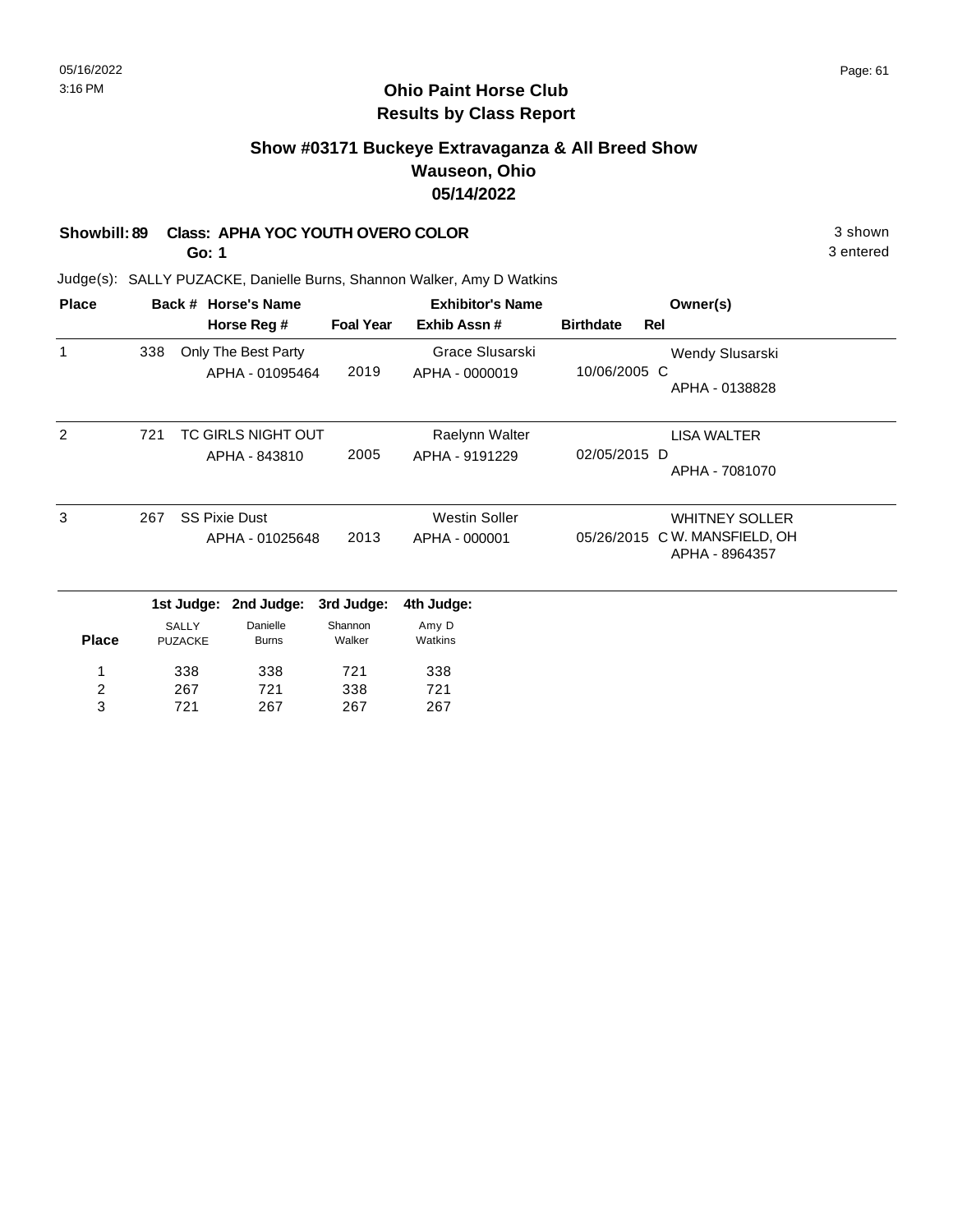## **Show #03171 Buckeye Extravaganza & All Breed Show Wauseon, Ohio 05/14/2022**

| Showbill: 90 Class: APHA OCC Overo Color, One Year & Older & All Sexes | 6 shown   |
|------------------------------------------------------------------------|-----------|
| Go: 1                                                                  | 6 entered |

| <b>Place</b> |     | Back # Horse's Name                            |                  | <b>Exhibitor's Name</b>                 | Owner(s)                                                                 |
|--------------|-----|------------------------------------------------|------------------|-----------------------------------------|--------------------------------------------------------------------------|
|              |     | Horse Reg #                                    | <b>Foal Year</b> | Exhib Assn#                             | Rel                                                                      |
| 1            | 604 | <b>Final At Batt</b>                           | 2018             | <b>Richard Vondenhuevel</b>             | Richards & Sandra<br>Z Vondenhuevel<br>09/25/1951                        |
|              |     | APHA - 01083452                                |                  | APHA - 9066884                          | APHA - 7403100                                                           |
| 1            | 984 | <b>Chocolate Fix</b><br>APHA - 01093889        | 2019             | Sheri Bowker<br>APHA - 8576012          | Sheri Bowker<br>11/02/1984 Z<br>APHA - 8576012                           |
| 3            | 267 | <b>SS Pixie Dust</b><br>APHA - 01025648        | 2013             | <b>WHITNEY SOLLER</b><br>APHA - 8964357 | <b>WHITNEY SOLLER</b><br>03/17/1991 Z W. MANSFIELD, OH<br>APHA - 8964357 |
| 3            |     | 1001 Only Chocolate<br>APHA - 01060580         | 2016             | Sara Calloway<br>APHA - 9174425         | Sara Calloway<br>12/18/2000 Z<br>APHA - 9174425                          |
| 5            | 321 | Cr Kissin Machine<br>APHA - 01022653           | 2012             | <b>CONNIE RUNKLE</b><br>APHA - 8218904  | <b>CONNIE RUNKLE</b><br>03/16/1977 Z<br>APHA - 8218904                   |
| 6            | 195 | <b>KM Certainly R Fancy</b><br>APHA - 01100862 | 2019             | Nicole Blackwood<br>APHA - 9187891      | Nicole Blackwood<br>07/08/1991 Z<br>APHA - 9187891                       |

|       |                | 1st Judge: 2nd Judge: | 3rd Judge: | 4th Judge: |
|-------|----------------|-----------------------|------------|------------|
|       | <b>SALLY</b>   | Danielle              | Shannon    | Amy D      |
| Place | <b>PUZACKE</b> | <b>Burns</b>          | Walker     | Watkins    |
|       |                |                       |            |            |
| 1     | 984            | 984                   | 604        | 604        |
| 2     | 604            | 604                   | 984        | 984        |
| 3     | 267            | 1001                  | 267        | 1001       |
| 4     | 1001           | 267                   | 1001       | 267        |
| 5     | 321            | 321                   | 321        | 321        |
| 6     | 195            | 195                   | 195        | 195        |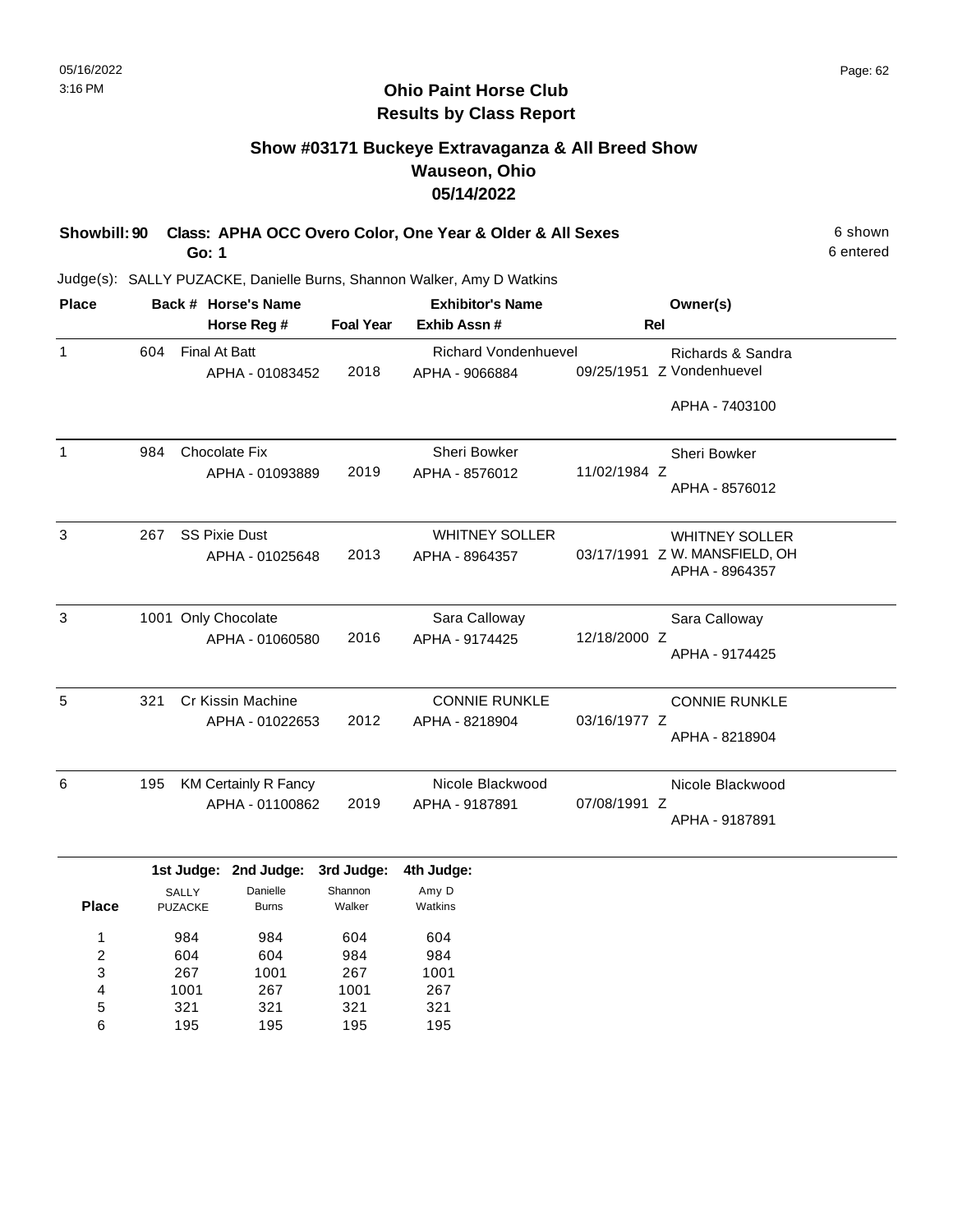## **Show #03171 Buckeye Extravaganza & All Breed Show Wauseon, Ohio 05/14/2022**

| Showbill: 91 Class: APHA ATC Am Tobiano Color, One Year & Older & All Sexes | 6 shown   |
|-----------------------------------------------------------------------------|-----------|
| Go: 1                                                                       | 6 entered |

Judge(s): SALLY PUZACKE, Danielle Burns, Shannon Walker, Amy D Watkins

| <b>Place</b>   |                 | Back # Horse's Name |                          |                  | <b>Exhibitor's Name</b>    |                | Owner(s)                   |  |
|----------------|-----------------|---------------------|--------------------------|------------------|----------------------------|----------------|----------------------------|--|
|                |                 |                     | Horse Reg #              | <b>Foal Year</b> | Exhib Assn #               | <b>Rel</b>     |                            |  |
| $\mathbf{1}$   | 777             |                     | MSP JUST A DIXIE STAR    |                  | <b>SUE JOHNSON</b>         |                | SUE JOHNSON                |  |
|                |                 |                     | APHA - 972627            | 2009             | APHA - 7132261             | 08/12/1942 Z   |                            |  |
|                |                 |                     |                          |                  |                            |                | APHA - 7132261             |  |
| 2              | 271             |                     | <b>Tricked Out Simon</b> |                  | <b>Ellie McGarry</b>       |                | Ellie McGarry              |  |
|                |                 |                     | APHA - 01109690          | 2021             | APHA - 0150803             | 11/07/1981 Z   |                            |  |
|                |                 |                     |                          |                  |                            |                | APHA - 0150803             |  |
| 3              | 713             |                     | <b>Suddenly Special</b>  |                  | Kimberly Hogan             |                | Kimberly Hogan             |  |
|                |                 |                     | APHA - 01106195          | 2020             | APHA - 9185029             | 10/08/1970 Z   |                            |  |
|                |                 |                     |                          |                  |                            |                | APHA - 9185029             |  |
| 4              | 317             |                     | Shez Formally Invited    |                  | Amber Burkhardt-Sidebottom |                | Amber Burkhardt-Sidebottom |  |
|                |                 |                     | APHA - 01079665          | 2017             | APHA - 8372420             | 09/27/1977 Z   |                            |  |
|                |                 |                     |                          |                  |                            |                | APHA - 8372420             |  |
| 5              | 54              | Gentlemen Dig This  |                          |                  | <b>Janet Niese</b>         |                | Janet Niese                |  |
|                | APHA - 01096677 |                     | 2019                     | APHA - 7141480   | 04/24/1964 Z               | APHA - 7141480 |                            |  |
|                |                 |                     |                          |                  |                            |                |                            |  |
| 5              | 126             |                     | Got To Luv My Assets     |                  | <b>Kristine Roath</b>      |                | Kristine Roath             |  |
|                |                 |                     | APHA - 01043059          | 2014             | APHA - 8703477             | 01/26/1966 Z   |                            |  |
|                |                 |                     |                          |                  |                            |                | APHA - 8703477             |  |
|                |                 | 1st Judge:          | 2nd Judge:               | 3rd Judge:       | 4th Judge:                 |                |                            |  |
|                |                 | SALLY               | Danielle                 | Shannon          | Amy D                      |                |                            |  |
| <b>Place</b>   |                 | <b>PUZACKE</b>      | <b>Burns</b>             | Walker           | Watkins                    |                |                            |  |
| 1              |                 | 777                 | 271                      | 777              | 54                         |                |                            |  |
| $\overline{2}$ |                 | 271                 | 317                      | 713              | 713                        |                |                            |  |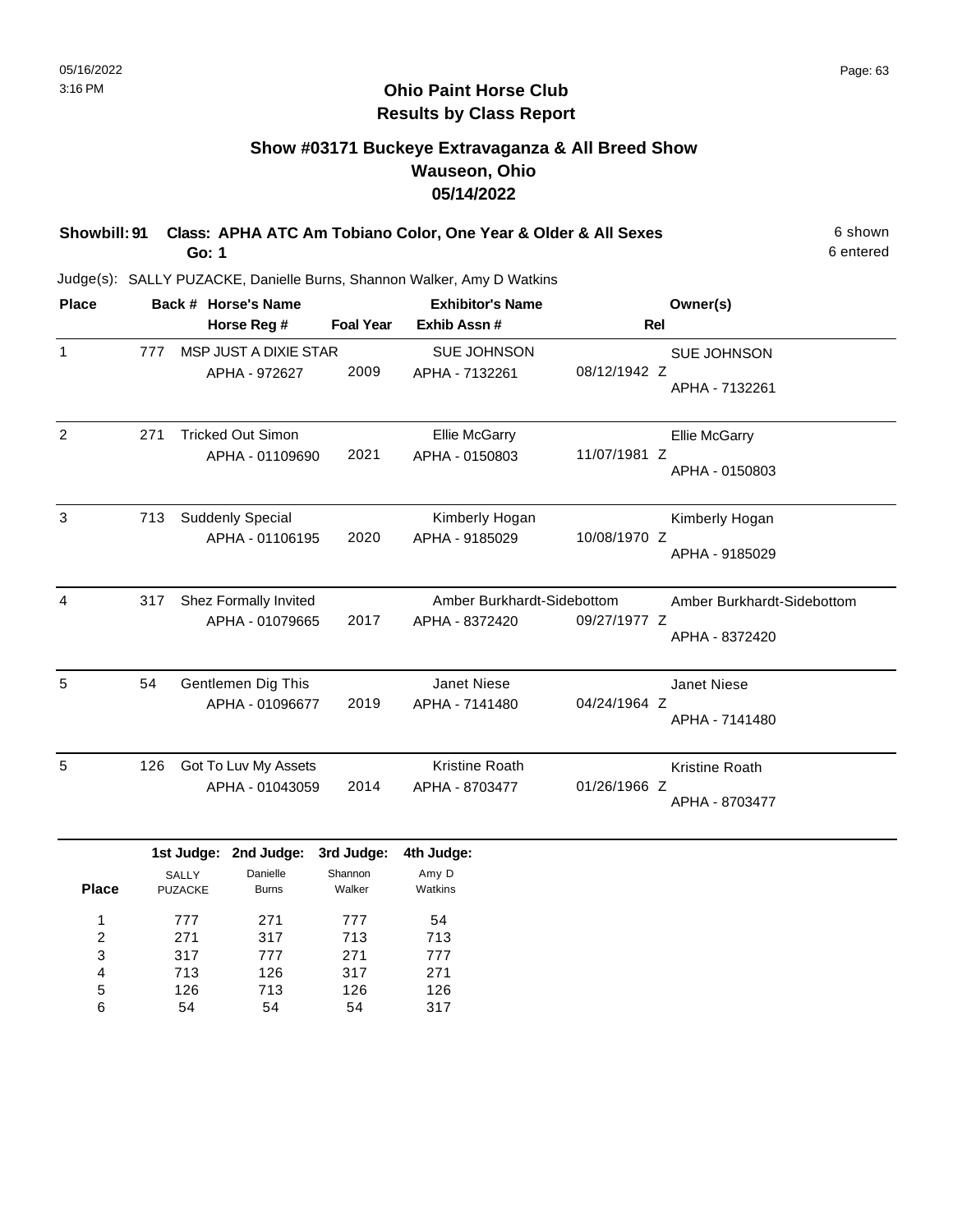#### **Ohio Paint Horse Club Results by Class Report**

## **Show #03171 Buckeye Extravaganza & All Breed Show Wauseon, Ohio 05/14/2022**

#### **Showbill: 92 Class: APHA YTC YOUTH TOBIANO COLOR** 2 shown

1488

1488

**Go: 1**

1488

2

Judge(s): SALLY PUZACKE, Danielle Burns, Shannon Walker, Amy D Watkins

| <b>Place</b> |                                | Back # Horse's Name      |                   | <b>Exhibitor's Name</b> |                  | Owner(s)                       |
|--------------|--------------------------------|--------------------------|-------------------|-------------------------|------------------|--------------------------------|
|              |                                | Horse Reg #              | <b>Foal Year</b>  | Exhib Assn#             | <b>Birthdate</b> | Rel                            |
| 1            | 335                            | <b>Halle Rageous</b>     |                   | Camryn Miller           |                  | Camryn Miller                  |
|              |                                | APHA - 01044070          |                   | 2014<br>APHA - 9179475  |                  | 06/19/2007 Z<br>APHA - 9179475 |
| 2            | 1488 Invite Lucy               |                          |                   | Jeanette Taulker        |                  | Jeanette Taulker               |
|              |                                | APHA - 01015254          | 2012              | APHA - 9152672          | 06/06/2007 Z     | APHA - 9152672                 |
|              | 1st Judge:                     | 2nd Judge:               | 3rd Judge:        | 4th Judge:              |                  |                                |
| <b>Place</b> | <b>SALLY</b><br><b>PUZACKE</b> | Danielle<br><b>Burns</b> | Shannon<br>Walker | Amy D<br>Watkins        |                  |                                |
|              | 335                            | 335                      | 335               | 1488                    |                  |                                |

335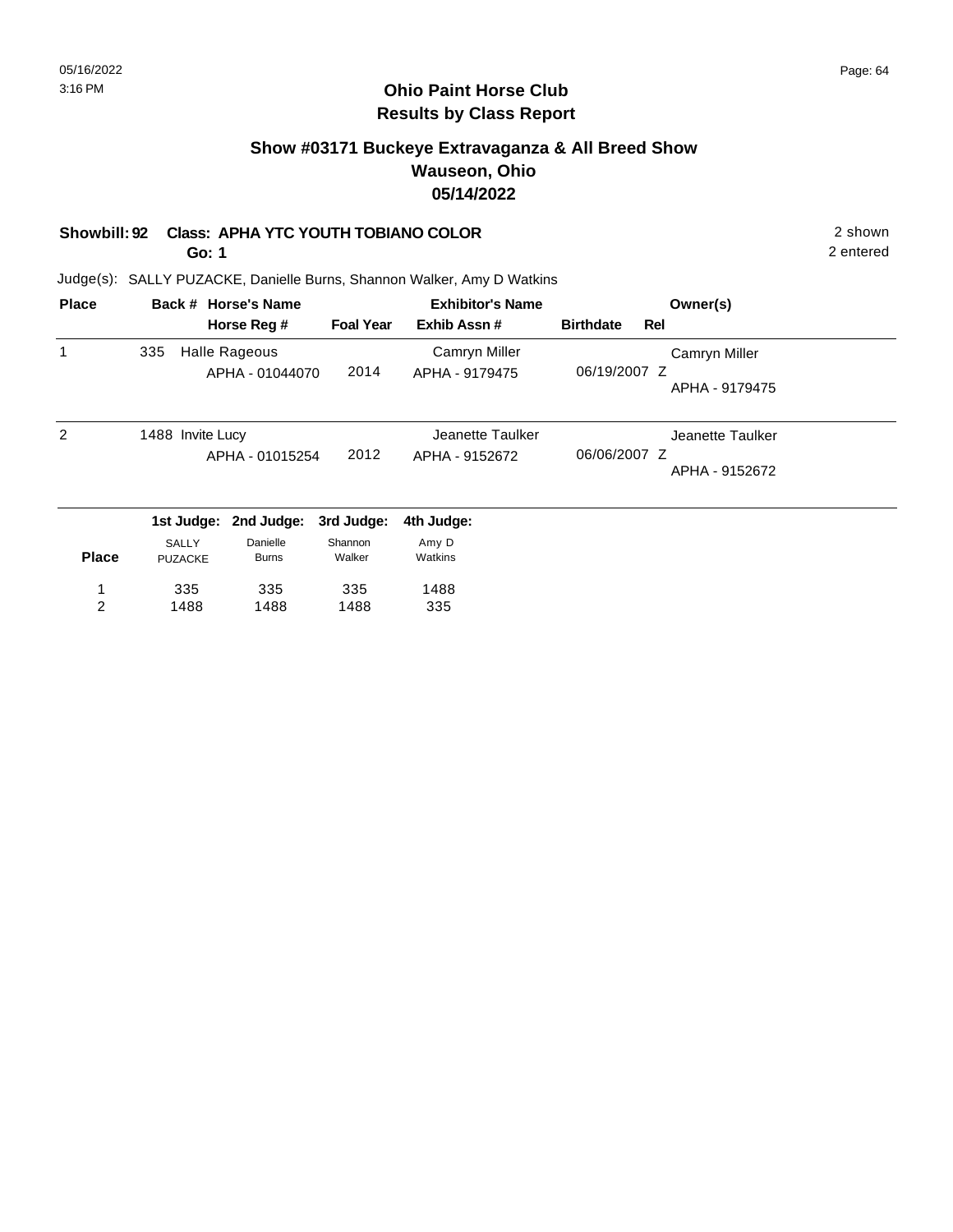## **Show #03171 Buckeye Extravaganza & All Breed Show Wauseon, Ohio 05/14/2022**

| Showbill: 93 Class: APHA TCC Tobiano Color, One Year & Older & All Sexes | 9 shown   |
|--------------------------------------------------------------------------|-----------|
| Go: 1                                                                    | 9 entered |

| <b>Place</b>   |     | Back # Horse's Name      | <b>Exhibitor's Name</b> |                            | Owner(s)     |                                 |
|----------------|-----|--------------------------|-------------------------|----------------------------|--------------|---------------------------------|
|                |     | Horse Reg #              | <b>Foal Year</b>        | Exhib Assn #               | Rel          |                                 |
| 1              | 777 | MSP JUST A DIXIE STAR    |                         | <b>SUE JOHNSON</b>         |              | SUE JOHNSON                     |
|                |     | APHA - 972627            | 2009                    | APHA - 7132261             | 08/12/1942 Z | APHA - 7132261                  |
| $\overline{2}$ | 335 | <b>Halle Rageous</b>     |                         | Camryn Miller              |              | Camryn Miller                   |
|                |     | APHA - 01044070          | 2014                    | APHA - 9179475             | 06/19/2007 Z | APHA - 9179475                  |
| $\overline{2}$ |     | 1488 Invite Lucy         |                         | SHELLY HULL                |              | Jeanette Taulker                |
|                |     | APHA - 01015254          | 2012                    | APHA - 8021260             | 08/26/1960 O | APHA - 9152672                  |
| 4              | 271 | <b>Tricked Out Simon</b> |                         | <b>Ellie McGarry</b>       |              | Ellie McGarry                   |
|                |     | APHA - 01109690          | 2021                    | APHA - 0150803             | 11/07/1981 Z | APHA - 0150803                  |
| 5              | 260 | Only One Invitation      |                         | Hannah Dejonghe            |              | Julia Dejonghe                  |
|                |     | APHA - 00875034          | 2005                    | APHA - 8946425             |              | OTecumseh, MI<br>APHA - 8503814 |
| 6              | 317 | Shez Formally Invited    |                         | Amber Burkhardt-Sidebottom |              | Amber Burkhardt-Sidebottom      |
|                |     | APHA - 01079665          | 2017                    | APHA - 8372420             | 09/27/1977 Z | APHA - 8372420                  |
| 6              | 713 | <b>Suddenly Special</b>  |                         | Kimberly Hogan             |              | Kimberly Hogan                  |
|                |     | APHA - 01106195          | 2020                    | APHA - 9185029             | 10/08/1970 Z | APHA - 9185029                  |
| NP             | 54  | Gentlemen Dig This       |                         | <b>Janet Niese</b>         |              | <b>Janet Niese</b>              |
|                |     | APHA - 01096677          | 2019                    | APHA - 7141480             | 04/24/1964 Z | APHA - 7141480                  |
| <b>NP</b>      | 126 | Got To Luv My Assets     |                         | Kristine Roath             |              | Kristine Roath                  |
|                |     | APHA - 01043059          | 2014                    | APHA - 8703477             | 01/26/1966 Z | APHA - 8703477                  |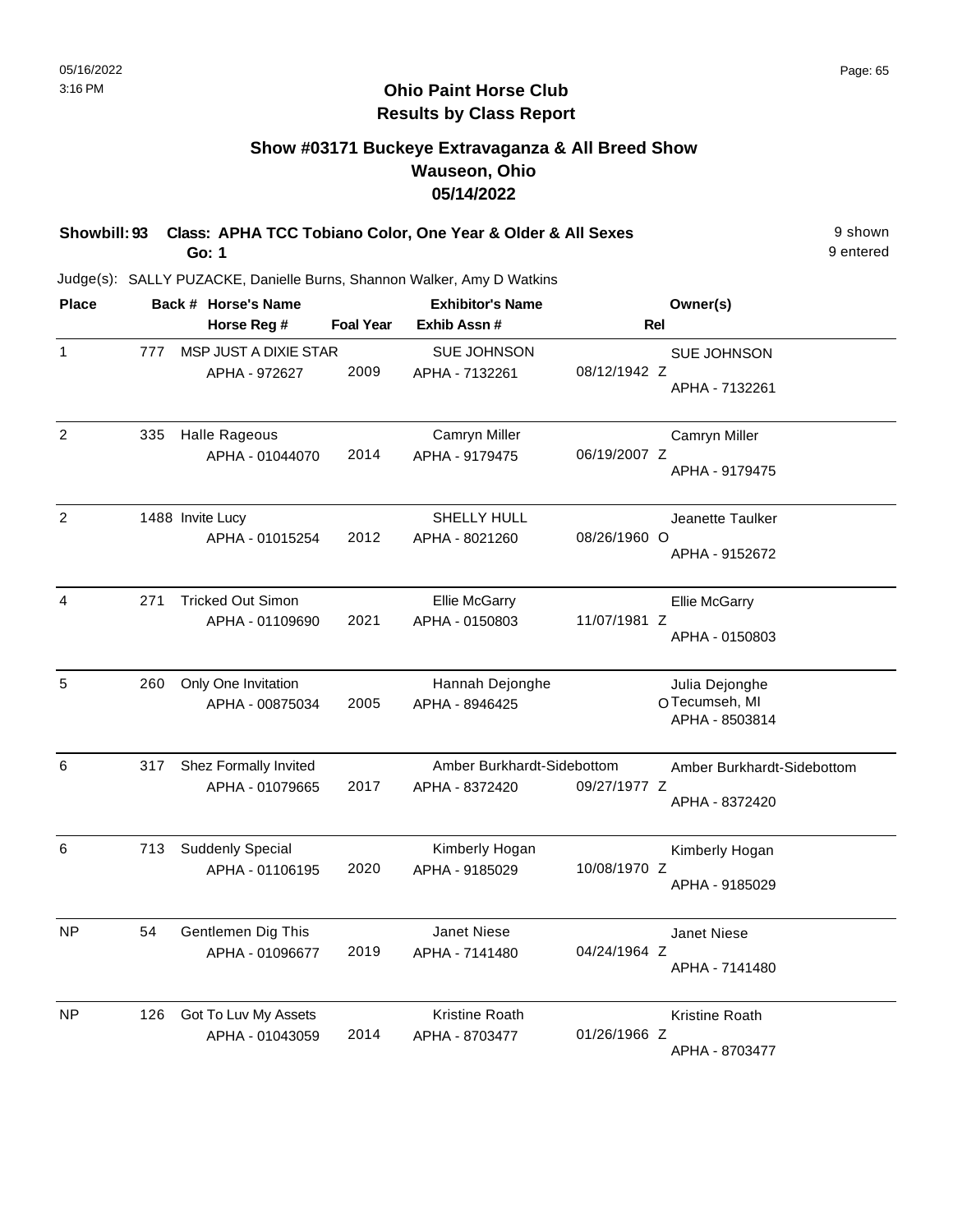### **Show #03171 Buckeye Extravaganza & All Breed Show Wauseon, Ohio 05/14/2022**

|              |                                | 1st Judge: 2nd Judge:    | 3rd Judge:        | 4th Judge:       |
|--------------|--------------------------------|--------------------------|-------------------|------------------|
| <b>Place</b> | <b>SALLY</b><br><b>PUZACKE</b> | Danielle<br><b>Burns</b> | Shannon<br>Walker | Amy D<br>Watkins |
| 1            | 260                            | 335                      | 335               | 54               |
| 2            | 777                            | 271                      | 777               | 713              |
| 3            | 271                            | 1488                     | 1488              | 1488             |
| 4            | 317                            | 777                      | 260               | 777              |
| 5            | 335                            | 317                      | 271               | 260              |
| 6            | 1488                           | 126                      | 713               | 271              |
|              | 126                            | 260                      | 317               | 126              |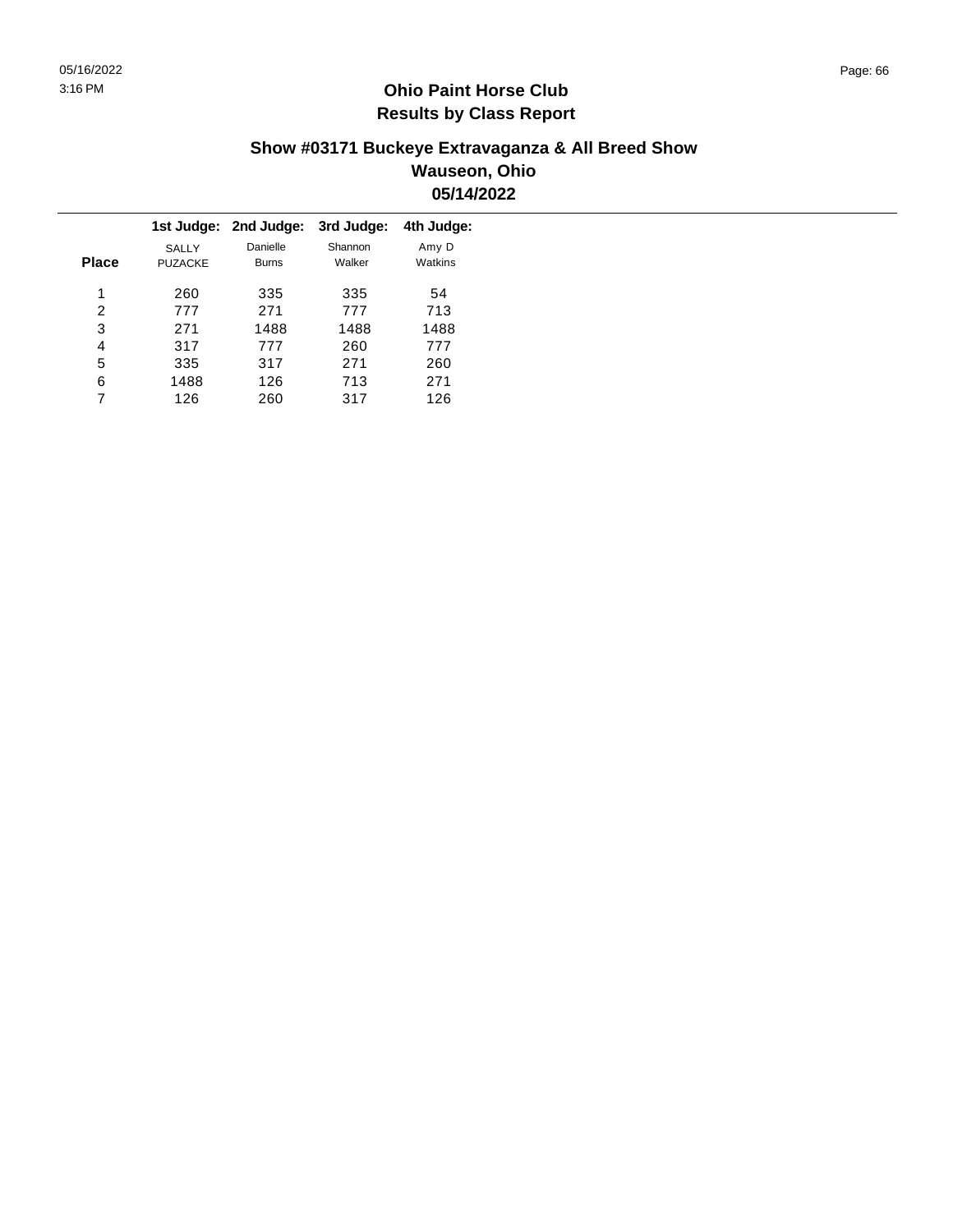## **Show #03171 Buckeye Extravaganza & All Breed Show Wauseon, Ohio 05/14/2022**

**Showbill: 100 Class: APHA AWT5 Amateur Walk Trot Hunter Under Saddle** 2 shown

**Go: 1**

2 entered

| <b>Place</b> |     |                | Back # Horse's Name                           | <b>Exhibitor's Name</b> |                                          | Owner(s)                                     |  |
|--------------|-----|----------------|-----------------------------------------------|-------------------------|------------------------------------------|----------------------------------------------|--|
|              |     |                | Horse Reg #                                   | <b>Foal Year</b>        | Exhib Assn#                              | Rel                                          |  |
| 1            | 291 |                | <b>Reckless Invitation</b><br>APHA - 01076662 | 2017                    | <b>Kimberly Griggy</b><br>APHA - 8092600 | <b>JODIE RICKS</b><br>11/28/2000 Z AKRON, OH |  |
|              |     |                |                                               |                         |                                          | APHA - 8964383                               |  |
| 2            | 984 |                | Chocolate Fix                                 |                         | Sheri Bowker                             | Sheri Bowker                                 |  |
|              |     |                | APHA - 01093889                               | 2019                    | APHA - 8576012                           | 11/02/1984 Z                                 |  |
|              |     |                |                                               |                         |                                          | APHA - 8576012                               |  |
|              |     | 1st Judge:     | 2nd Judge:                                    | 3rd Judge:              | 4th Judge:                               |                                              |  |
|              |     | <b>SALLY</b>   | Danielle                                      | Shannon                 | Amy D                                    |                                              |  |
| <b>Place</b> |     | <b>PUZACKE</b> | <b>Burns</b>                                  | Walker                  | Watkins                                  |                                              |  |
| 1            |     | 291            | 291                                           | 291                     | 291                                      |                                              |  |
| 2            |     | 984            | 984                                           | 984                     | 984                                      |                                              |  |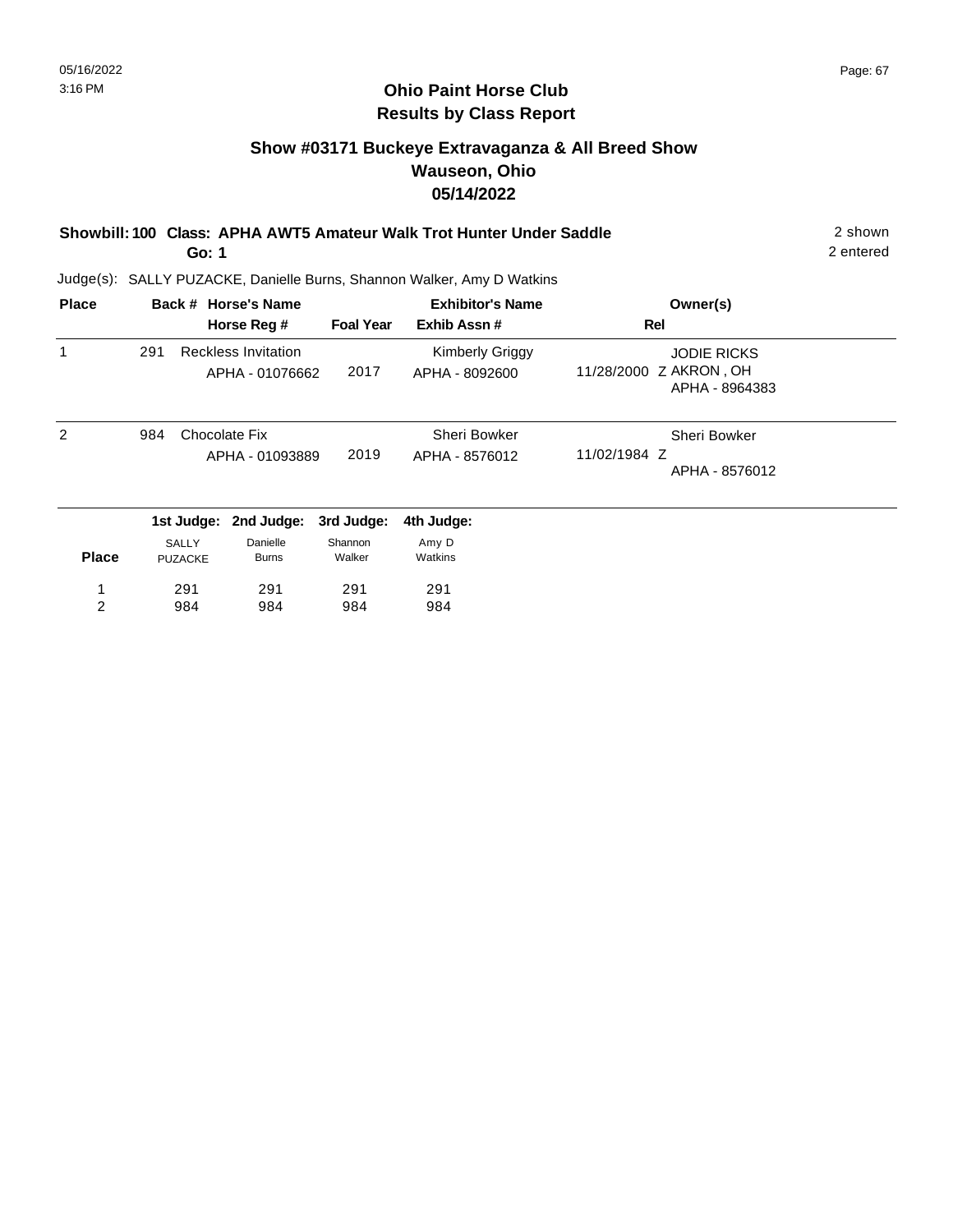#### **Ohio Paint Horse Club Results by Class Report**

## **Show #03171 Buckeye Extravaganza & All Breed Show Wauseon, Ohio 05/14/2022**

**Showbill: 102 Class: APHA GHU Green Hunter Under Saddle All Ages** 8 Shown **Go: 1**

| <b>Place</b>            |     | Back # Horse's Name              |                  | <b>Exhibitor's Name</b>                |              | Owner(s)                          |
|-------------------------|-----|----------------------------------|------------------|----------------------------------------|--------------|-----------------------------------|
|                         |     | Horse Reg #                      | <b>Foal Year</b> | Exhib Assn #                           |              | Rel                               |
| $\mathbf{1}$            | 604 | Final At Batt<br>APHA - 01083452 | 2018             | <b>CONNIE RUNKLE</b><br>APHA - 8218904 | 03/16/1977   | Richards & Sandra<br>Vondenhuevel |
|                         |     |                                  |                  |                                        |              | APHA - 7403100                    |
| $\overline{2}$          | 320 | Face It Im Lazy                  |                  | <b>KATE EMNETT</b>                     |              | JENI YOAK                         |
|                         |     | APHA - 01030010                  | 2013             | APHA - 8416149                         | 01/22/2009 O | APHA - 8669264                    |
| $\mathbf{3}$            | 417 | <b>Lights N Sirens</b>           |                  | <b>CASSANDRA MONDEN</b>                |              | <b>CASSANDRA MONDEN</b>           |
|                         |     | APHA - 01092724                  | 2019             | APHA - 8405529                         | 10/29/1971 Z | APHA - 8405529                    |
| $\overline{\mathbf{4}}$ | 333 | <b>BMQ Barely Legal</b>          |                  | Hannah Dejonghe                        |              | <b>Tricia Topping</b>             |
|                         |     | APHA - 01100651                  | 2016             | APHA - 8946425                         |              | O<br>APHA - 9172323               |
| 5                       | 765 | <b>Blamelt All Onmyroots</b>     |                  | <b>HEATHER PELLETIER</b>               |              | <b>Emily Waldron</b>              |
|                         |     | APHA - 01034856                  | 2013             | APHA - 8478383                         |              | O<br>APHA - 8096827               |
| 6                       | 340 | Shut Up And Ride                 |                  | <b>HEATHER PELLETIER</b>               |              | Geri Capretta                     |
|                         |     | APHA - 01057416                  | 2015             | APHA - 8478383                         |              | O<br>APHA - 7004932               |
| $\overline{7}$          | 882 | Whats The Big Deal               |                  | Kristin Croft                          |              | <b>Kristin Croft</b>              |
|                         |     | APHA - 01049250                  | 2015             | APHA - 8960113                         | 08/30/1982 Z | APHA - 8960113                    |
| <b>NP</b>               | 555 | Simon Says Rayne                 |                  | Austin Rush                            |              | Austin Rush                       |
|                         |     | APHA - 01068438                  | 2016             | APHA - 8965736                         |              | Ζ<br>APHA - 8965736               |
|                         |     | 1st Judge: 2nd Judge:            | 3rd Judge:       | 4th Judge:                             |              |                                   |
|                         |     | <b>SALLY</b><br>Danielle         | Shannon          | Amy D                                  |              |                                   |

| <b>Place</b> | ا LLL ا<br><b>PUZACKE</b> | panono<br><b>Burns</b> | י ישו יישו יש<br>Walker | $\cdots$<br>Watkins |
|--------------|---------------------------|------------------------|-------------------------|---------------------|
| 1            | 604                       | 604                    | 320                     | 320                 |
| 2            | 417                       | 320                    | 604                     | 604                 |
| 3            | 320                       | 417                    | 417                     | 333                 |
| 4            | 882                       | 333                    | 333                     | 765                 |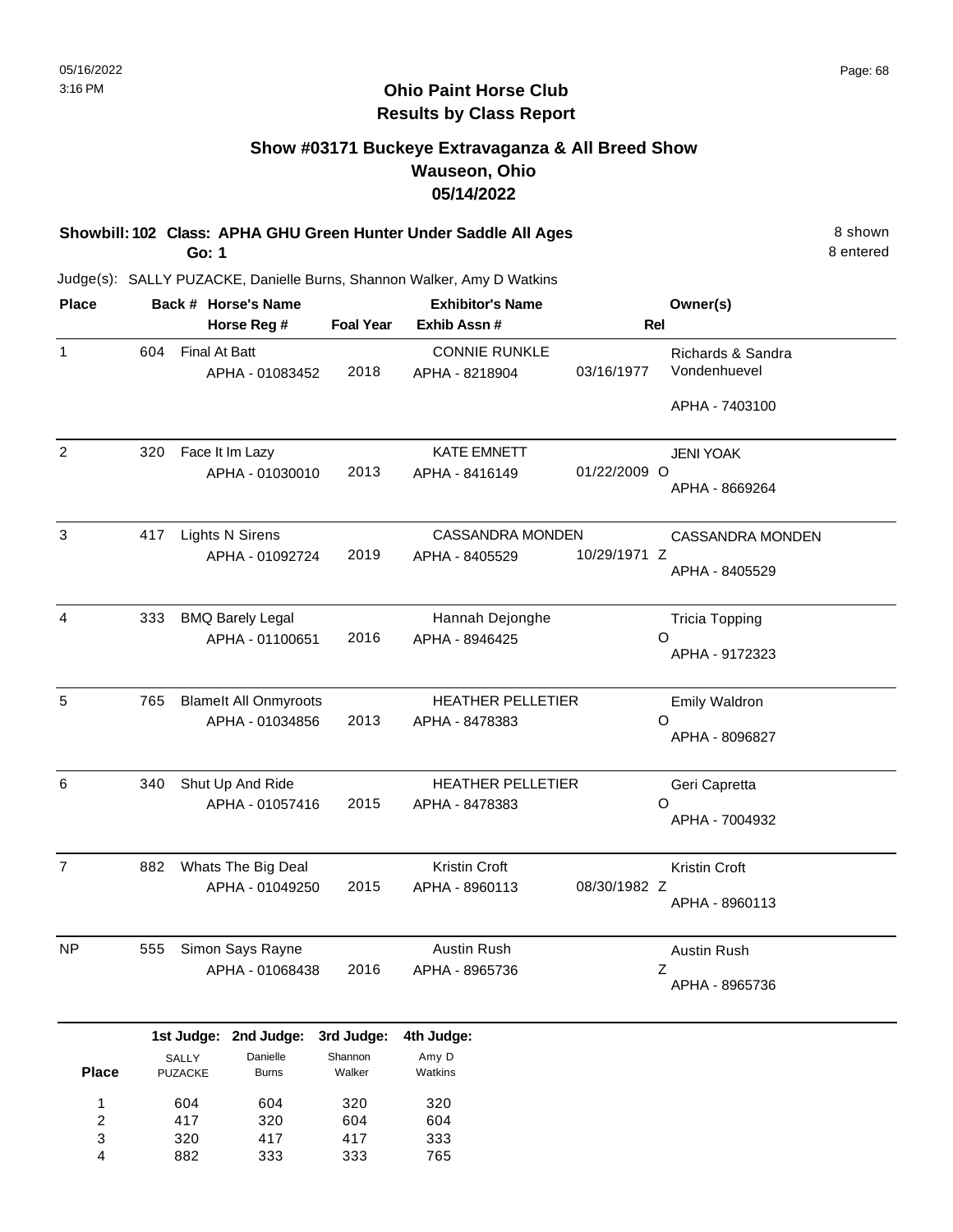# **Show #03171 Buckeye Extravaganza & All Breed Show**

#### **Wauseon, Ohio 05/14/2022**

| 5 | 340 | 340 | 765 | 340 |
|---|-----|-----|-----|-----|
| 6 | 765 | 765 | 882 | 417 |
| 7 | 333 | 882 | 340 | 882 |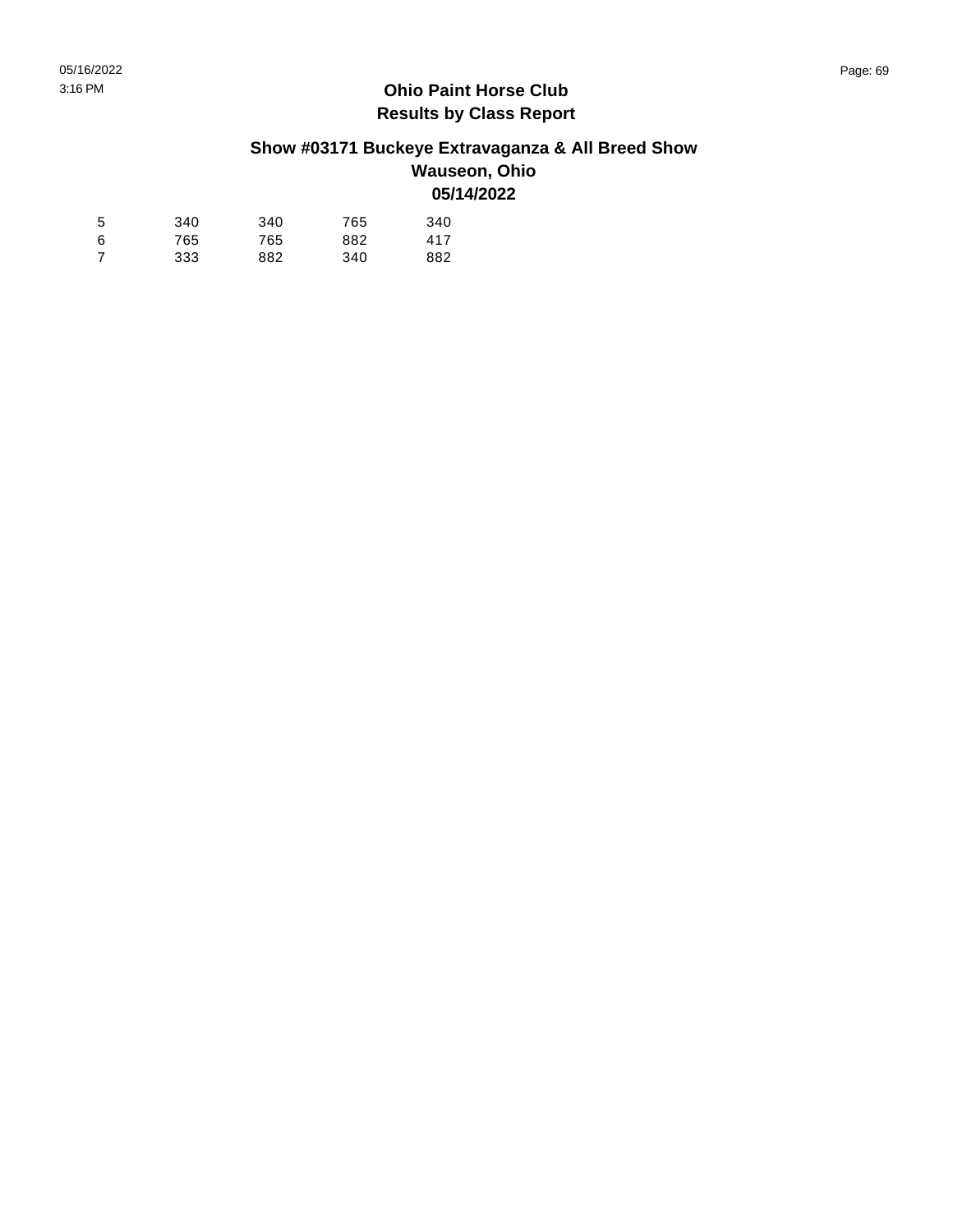#### **Ohio Paint Horse Club Results by Class Report**

## **Show #03171 Buckeye Extravaganza & All Breed Show Wauseon, Ohio 05/14/2022**

**Showbill: 103 Class: APHA NBH1 Novice Amateur Hunter Under Saddle** 10 Shown **Go: 1**

| <b>Place</b>   |           | Back # Horse's Name                             |                  | <b>Exhibitor's Name</b>                  | Owner(s)                                                                 |
|----------------|-----------|-------------------------------------------------|------------------|------------------------------------------|--------------------------------------------------------------------------|
|                |           | Horse Reg #                                     | <b>Foal Year</b> | Exhib Assn#                              | Rel                                                                      |
| $\mathbf{1}$   | 311       | <b>ETHEL MAE</b><br>APHA - 01041582             | 2014             | Jessica Paskiet<br>APHA - 8085408        | Jessica Paskiet<br>10/09/1980 Z<br>APHA - 8085408                        |
| $\overline{2}$ | 332       | You Look Good<br>APHA - 01087735                | 2018             | Kimberly Baier<br>APHA - 8082574         | Kimberly Baier<br>06/24/1959 Z<br>APHA - 8082574                         |
| 3              | 168       | Krymsun Colored Rocki<br>APHA - 01086232        | 2018             | Hannah Rus<br>APHA - 0152349             | <b>Belinda Newrones</b><br>01/11/2002 Z<br>APHA - 8754345                |
| 4              |           | 1064 A Gift So Good<br>APHA - 01049539          | 2015             | Meredith Cluse<br>APHA - 9160425         | <b>Meredith Cluse</b><br>02/26/2002 Z<br>APHA - 9160425                  |
| 5              | 320       | Face It Im Lazy<br>APHA - 01030010              | 2013             | <b>JENI YOAK</b><br>APHA - 8669264       | <b>JENI YOAK</b><br>10/05/1961 Z<br>APHA - 8669264                       |
| 6              | 765       | <b>Blamelt All Onmyroots</b><br>APHA - 01034856 | 2013             | Emily Waldron<br>APHA - 8096827          | Emily Waldron<br>10/25/1987 Z<br>APHA - 8096827                          |
| 6              | 882       | Whats The Big Deal<br>APHA - 01049250           | 2015             | Kristin Croft<br>APHA - 8960113          | Kristin Croft<br>08/30/1982 Z<br>APHA - 8960113                          |
| <b>NP</b>      | 863       | She Moond The Iron<br>APHA - 01044061           | 2014             | <b>Frederick Borer</b><br>APHA - 8964325 | <b>Frederick Borer</b><br>01/22/1965 Z<br>APHA - 8964325                 |
| <b>NP</b>      |           | 1001 Only Chocolate<br>APHA - 01060580          | 2016             | Sara Calloway<br>APHA - 9174425          | Sara Calloway<br>12/18/2000 Z<br>APHA - 9174425                          |
|                | DQ<br>316 | Kissin My Assets<br>APHA - 01098217             | 2019             | <b>Miley Phillips</b><br>APHA - 9180195  | <b>Christopher Phillips</b><br>06/19/2002 C Adrian, MI<br>APHA - 9180041 |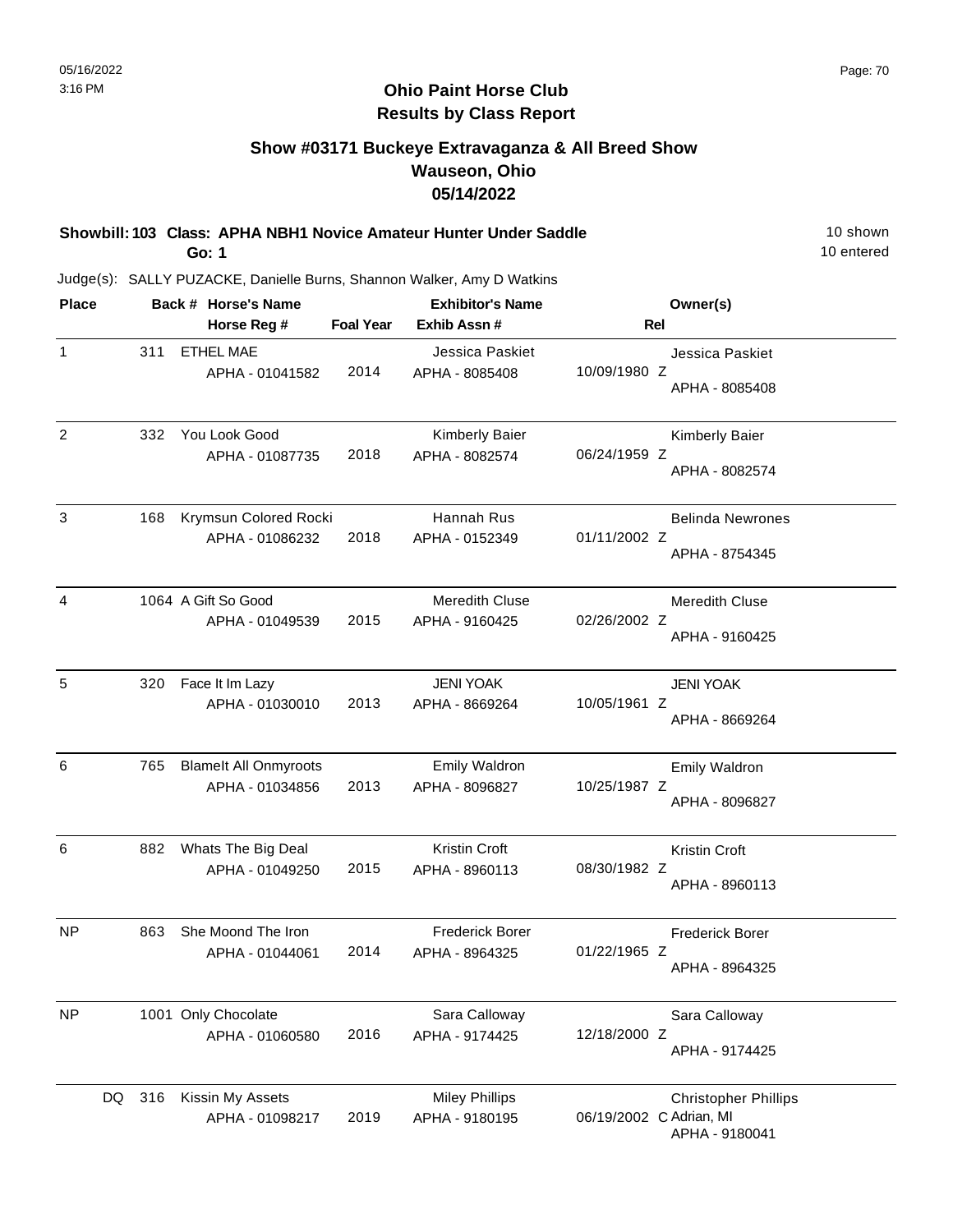### **Show #03171 Buckeye Extravaganza & All Breed Show Wauseon, Ohio 05/14/2022**

|                                |                          | 3rd Judge:            | 4th Judge:       |
|--------------------------------|--------------------------|-----------------------|------------------|
| <b>SALLY</b><br><b>PUZACKE</b> | Danielle<br><b>Burns</b> | Shannon<br>Walker     | Amy D<br>Watkins |
| 332                            | 168                      | 311                   | 311              |
| 311                            | 1064                     | 168                   | 332              |
| 1064                           | 311                      | 332                   | 320              |
| 765                            | 332                      | 1064                  | 765              |
| 882                            | 320                      | 320                   | 168              |
| 168                            | 1001                     | 882                   | 882              |
| 320                            | 882                      | 863                   | 1064             |
|                                |                          | 1st Judge: 2nd Judge: |                  |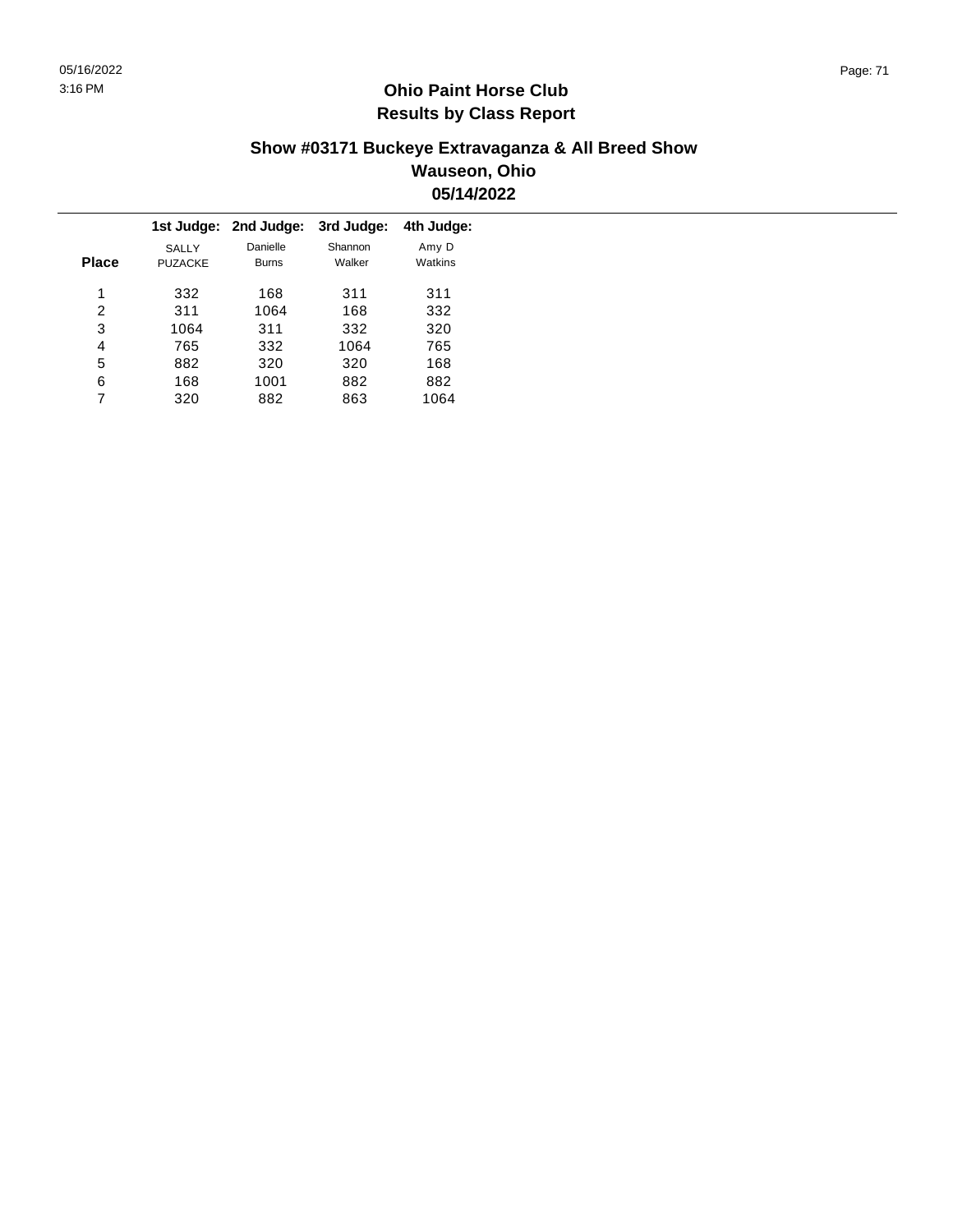## **Show #03171 Buckeye Extravaganza & All Breed Show Wauseon, Ohio 05/14/2022**

**Showbill: 104 Class: APHA ABH1 Amateur Hunter Under Saddle** 6 shown

**Go: 1**

Judge(s): SALLY PUZACKE, Danielle Burns, Shannon Walker, Amy D Watkins

| 311<br>168 | Horse Reg #<br><b>ETHEL MAE</b><br>APHA - 01041582<br>Krymsun Colored Rocki<br>APHA - 01086232 | <b>Foal Year</b><br>2014 | Exhib Assn#<br>Jessica Paskiet<br>APHA - 8085408<br>Hannah Rus | <b>Rel</b><br>Jessica Paskiet<br>10/09/1980 Z<br>APHA - 8085408 |
|------------|------------------------------------------------------------------------------------------------|--------------------------|----------------------------------------------------------------|-----------------------------------------------------------------|
|            |                                                                                                |                          |                                                                |                                                                 |
|            |                                                                                                |                          |                                                                |                                                                 |
|            |                                                                                                | 2018                     | APHA - 0152349                                                 | <b>Belinda Newrones</b><br>01/11/2002 Z<br>APHA - 8754345       |
| 126        | Got To Luv My Assets<br>APHA - 01043059                                                        | 2014                     | <b>Kristine Roath</b><br>APHA - 8703477                        | <b>Kristine Roath</b><br>01/26/1966 Z<br>APHA - 8703477         |
|            | APHA - 01049539                                                                                | 2015                     | <b>Meredith Cluse</b><br>APHA - 9160425                        | <b>Meredith Cluse</b><br>02/26/2002 Z<br>APHA - 9160425         |
| 765        | <b>Blamelt All Onmyroots</b><br>APHA - 01034856                                                | 2013                     | <b>Emily Waldron</b><br>APHA - 8096827                         | <b>Emily Waldron</b><br>10/25/1987 Z<br>APHA - 8096827          |
| 321        | Cr Kissin Machine<br>APHA - 01022653                                                           | 2012                     | <b>CONNIE RUNKLE</b><br>APHA - 8218904                         | <b>CONNIE RUNKLE</b><br>03/16/1977 Z<br>APHA - 8218904          |
|            |                                                                                                | 1064 A Gift So Good      | 1st Judge: 2nd Judge: 3rd Judge:                               | 4th Judge:                                                      |

|              | .                              | - - - - - - - - -        | .                 |                  |
|--------------|--------------------------------|--------------------------|-------------------|------------------|
| <b>Place</b> | <b>SALLY</b><br><b>PUZACKE</b> | Danielle<br><b>Burns</b> | Shannon<br>Walker | Amy D<br>Watkins |
| 1            | 311                            | 126                      | 311               | 311              |
| 2            | 1064                           | 168                      | 168               | 765              |
| 3            | 765                            | 1064                     | 321               | 126              |
| 4            | 168                            | 311                      | 1064              | 168              |
| 5            | 126                            | 765                      | 126               | 1064             |
| 6            | 321                            | 321                      | 765               | 321              |

6 entered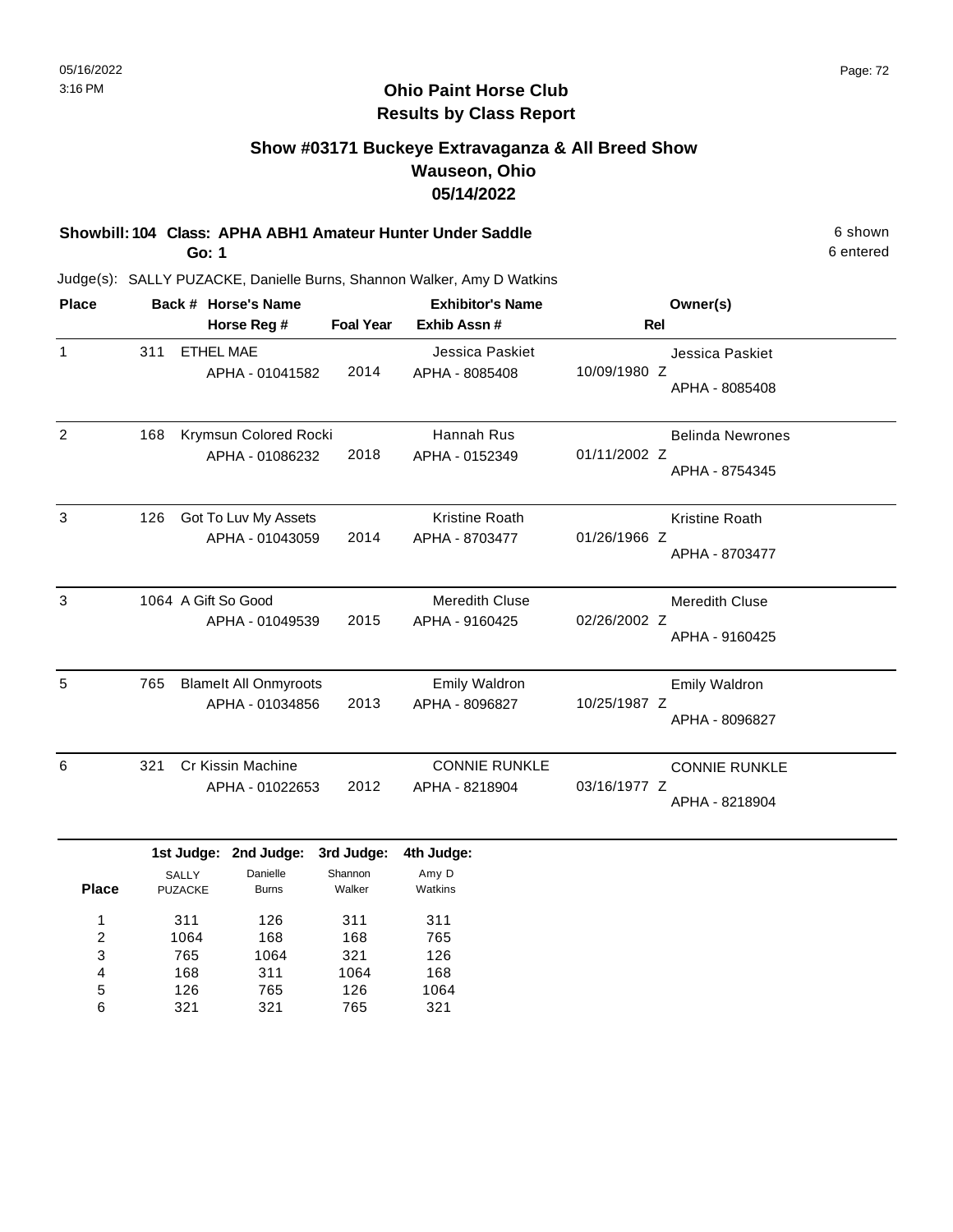## **Show #03171 Buckeye Extravaganza & All Breed Show Wauseon, Ohio 05/14/2022**

## **Showbill: 105 Class: APHA ABBH Amt SPB Hunter Under Saddle** 2 shown

**Go: 1**

2 entered

| <b>Place</b> |     |                                | Back # Horse's Name                   |                   | <b>Exhibitor's Name</b>                    | Owner(s)                                                   |  |
|--------------|-----|--------------------------------|---------------------------------------|-------------------|--------------------------------------------|------------------------------------------------------------|--|
|              |     |                                | Horse Reg #                           | <b>Foal Year</b>  | Exhib Assn#                                | Rel                                                        |  |
| 1            | 154 |                                | Lopin My Spots Off<br>APHA - 01073905 | 2017              | <b>LAUREN JOHNSON</b><br>APHA - 8975583    | <b>LAUREN JOHNSON</b><br>07/05/1989 Z<br>APHA - 8975583    |  |
| DQ.          | 325 |                                | Invite The Machine<br>APHA - 01067464 | 2016              | <b>Crystal McCaffrey</b><br>APHA - 9164599 | <b>Crystal McCaffrey</b><br>03/29/1999 Z<br>APHA - 9164599 |  |
|              |     | 1st Judge:                     | 2nd Judge:                            | 3rd Judge:        | 4th Judge:                                 |                                                            |  |
| <b>Place</b> |     | <b>SALLY</b><br><b>PUZACKE</b> | Danielle<br><b>Burns</b>              | Shannon<br>Walker | Amy D<br>Watkins                           |                                                            |  |
|              |     | 154                            | 154                                   | 154               | 154                                        |                                                            |  |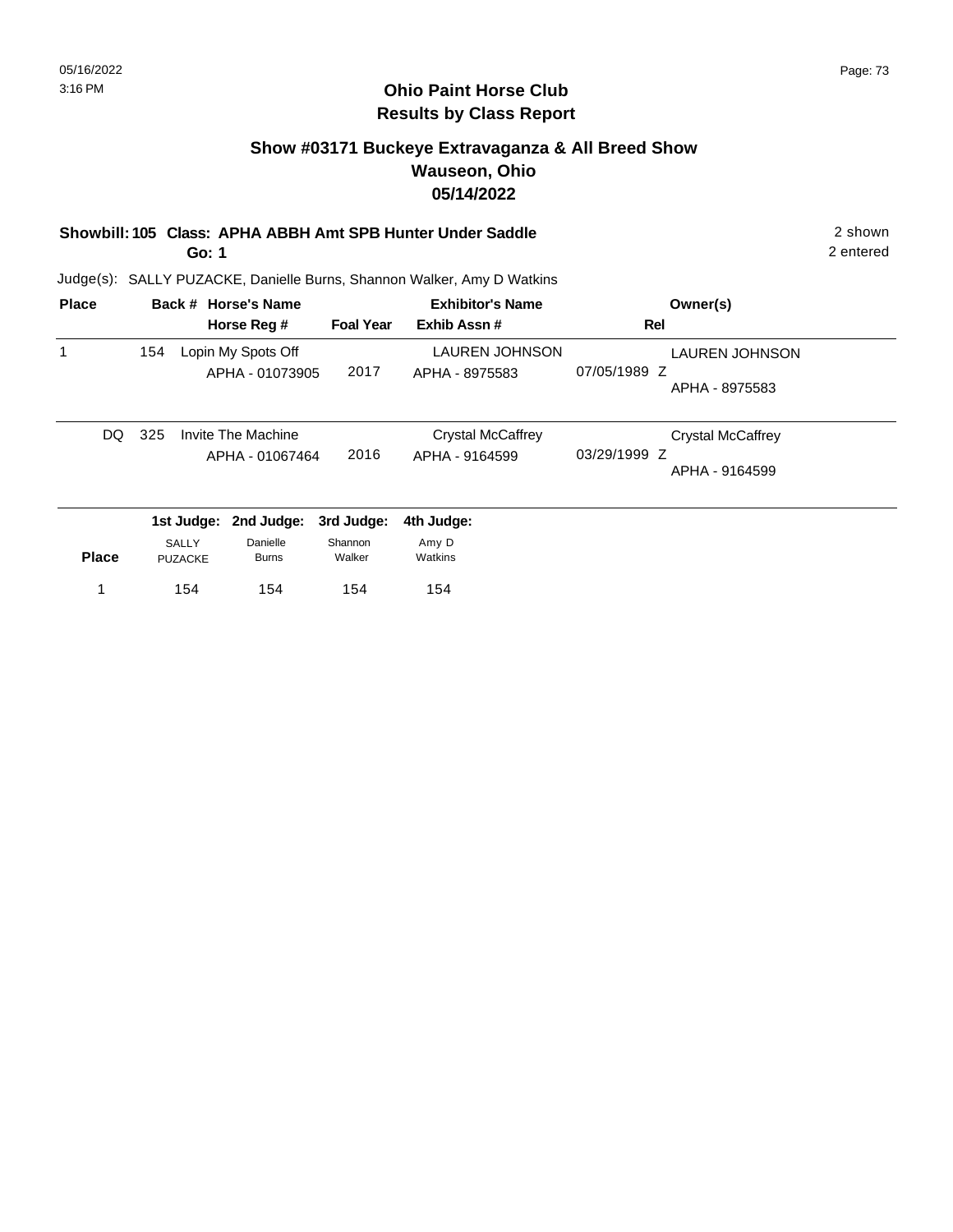## **Show #03171 Buckeye Extravaganza & All Breed Show Wauseon, Ohio 05/14/2022**

**Showbill: 106 Class: APHA ABH6 Amateur Hunter Under Saddle 45 & Over** 6 Shown 6 shown **Go: 1**

6 entered

Judge(s): SALLY PUZACKE, Danielle Burns, Shannon Walker, Amy D Watkins

48 863

5 6

863 417

417 863 329 863

| <b>Place</b>                           |     |                                | Back # Horse's Name                       |                         | <b>Exhibitor's Name</b>                   |              | Owner(s)                                  |
|----------------------------------------|-----|--------------------------------|-------------------------------------------|-------------------------|-------------------------------------------|--------------|-------------------------------------------|
|                                        |     |                                | Horse Reg #                               | <b>Foal Year</b>        | Exhib Assn #                              | <b>Rel</b>   |                                           |
| $\mathbf{1}$                           | 329 |                                | <b>Original Series</b><br>APHA - 01068352 | 2016                    | <b>Trina Lowery</b><br>APHA - 8302544     | 10/04/1971 Z | <b>Trina Lowery</b><br>APHA - 8302544     |
| $\mathbf{1}$                           | 332 |                                | You Look Good<br>APHA - 01087735          | 2018                    | Kimberly Baier<br>APHA - 8082574          | 06/24/1959 Z | Kimberly Baier<br>APHA - 8082574          |
| 3                                      | 295 |                                | <b>Big Ones Only</b><br>APHA - 996801     | 2010                    | <b>TRACY HULL</b><br>APHA - 3384450       | 07/27/1959 Z | <b>TRACY HULL</b><br>APHA - 3384450       |
| 4                                      | 48  |                                | Dirt On My Boots<br>APHA - 01068409       | 2016                    | <b>LIZ NOOYEN</b><br>APHA - 8519172       | 06/06/1964 Z | <b>LIZ NOOYEN</b><br>APHA - 8519172       |
| 5                                      | 417 |                                | <b>Lights N Sirens</b><br>APHA - 01092724 | 2019                    | <b>CASSANDRA MONDEN</b><br>APHA - 8405529 | 10/29/1971 Z | <b>CASSANDRA MONDEN</b><br>APHA - 8405529 |
| 6                                      | 863 |                                | She Moond The Iron<br>APHA - 01044061     | 2014                    | <b>Frederick Borer</b><br>APHA - 8964325  | 01/22/1965 Z | <b>Frederick Borer</b><br>APHA - 8964325  |
|                                        |     |                                | 1st Judge: 2nd Judge:                     | 3rd Judge:              | 4th Judge:                                |              |                                           |
| <b>Place</b>                           |     | <b>SALLY</b><br><b>PUZACKE</b> | Danielle<br><b>Burns</b>                  | Shannon<br>Walker       | Amy D<br>Watkins                          |              |                                           |
| 1<br>$\overline{\mathbf{c}}$<br>3<br>4 |     | 332<br>329<br>417<br>295       | 329<br>332<br>295<br>48                   | 329<br>295<br>48<br>332 | 48<br>332<br>295<br>417                   |              |                                           |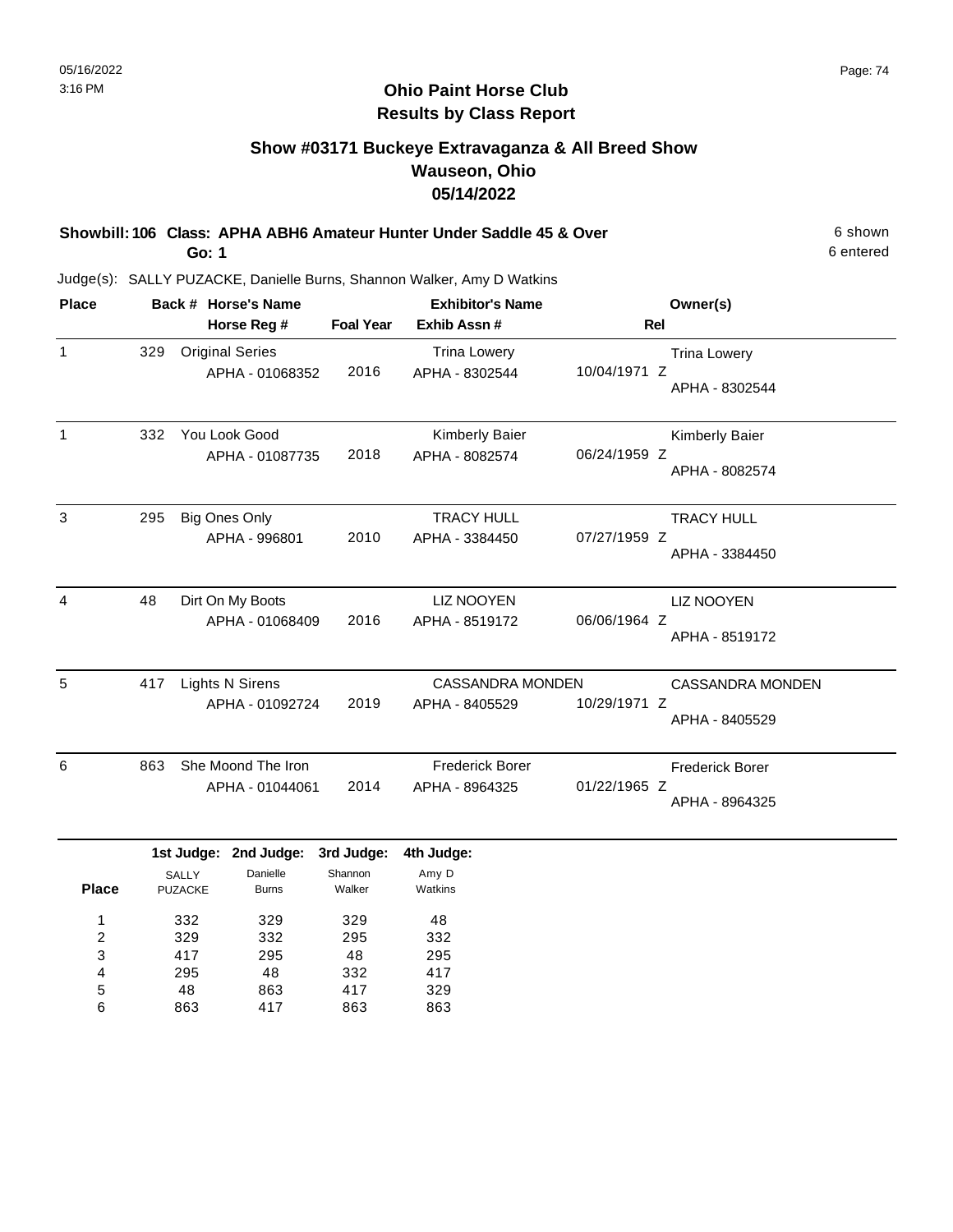## **Show #03171 Buckeye Extravaganza & All Breed Show Wauseon, Ohio 05/14/2022**

**Showbill: 108 Class: APHA VBH1 Novice Youth Hunter Under Saddle** 5 shown

**Go: 1**

5 entered

| <b>Place</b> |     |                                              | Back # Horse's Name                        |                                 | <b>Exhibitor's Name</b>                 |                  |     | Owner(s)                                |
|--------------|-----|----------------------------------------------|--------------------------------------------|---------------------------------|-----------------------------------------|------------------|-----|-----------------------------------------|
|              |     |                                              | Horse Reg #                                | <b>Foal Year</b>                | Exhib Assn#                             | <b>Birthdate</b> | Rel |                                         |
| $\mathbf 1$  | 16  |                                              | Sleeping With Acowboy<br>APHA - 01069833   | 2016                            | Makenna Noon<br>APHA - 8092809          | 01/09/2006 Z     |     | Makenna Noon<br>APHA - 8092809          |
| $\mathbf{1}$ | 333 |                                              | <b>BMQ Barely Legal</b><br>APHA - 01100651 | 2016                            | Mollie Topping<br>APHA - 0142732        | 05/13/2004 C     |     | <b>Tricia Topping</b><br>APHA - 9172323 |
| 3            |     | 1488 Invite Lucy                             | APHA - 01015254                            | 2012                            | Jeanette Taulker<br>APHA - 9152672      | 06/06/2007 Z     |     | Jeanette Taulker<br>APHA - 9152672      |
| 4            | 328 |                                              | Dolled Up In Lights<br>APHA - 01054681     | 2015                            | Paige Conley<br>APHA - 9182376          | 09/27/2010 Z     |     | Paige Conley<br>APHA - 9182376          |
| 5            |     |                                              | 1271 IR Awsome Enough<br>APHA - 00898383   | 2006                            | <b>Addison Hardy</b><br>APHA - 91961621 | 09/23/2008 C     |     | Michele Welborn<br>APHA - 8915872       |
| <b>Place</b> |     | 1st Judge:<br><b>SALLY</b><br><b>PUZACKE</b> | 2nd Judge:<br>Danielle<br><b>Burns</b>     | 3rd Judge:<br>Shannon<br>Walker | 4th Judge:<br>Amy D<br>Watkins          |                  |     |                                         |
| 1            |     | 16                                           | 16                                         | 333                             | 333                                     |                  |     |                                         |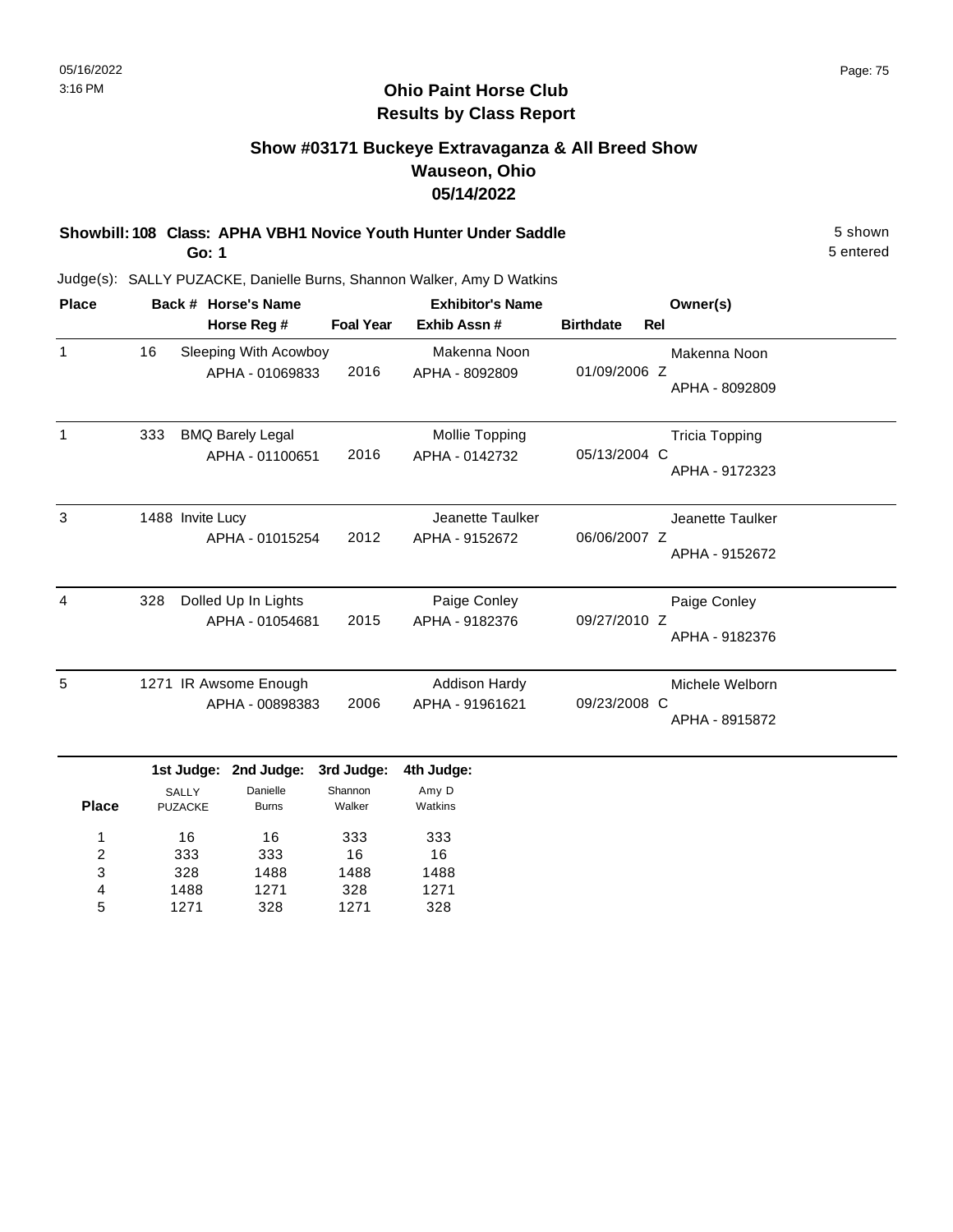# **Show #03171 Buckeye Extravaganza & All Breed Show Wauseon, Ohio 05/14/2022**

**Showbill: 110 Class: APHA YBH1 Youth Hunter Under Saddle 18 & Under** 5 Shown 5 shown **Go: 1**

5 entered

| <b>Place</b>      |                                |                   | Back # Horse's Name                           |                                        | <b>Exhibitor's Name</b>                 | Owner(s)         |                                         |  |
|-------------------|--------------------------------|-------------------|-----------------------------------------------|----------------------------------------|-----------------------------------------|------------------|-----------------------------------------|--|
|                   |                                |                   | Horse Reg #                                   | <b>Foal Year</b>                       | Exhib Assn #                            | <b>Birthdate</b> | <b>Rel</b>                              |  |
| $\mathbf{1}$      | 363                            | More Tools        | APHA - 01056124                               | 2015                                   | <b>LEXIE LALONE</b><br>APHA - 8985399   | 06/18/2006 C     | Netha Morningstar<br>APHA - 8616464     |  |
| $\overline{2}$    | 1488 Invite Lucy               |                   | APHA - 01015254                               | 2012                                   | Jeanette Taulker<br>APHA - 9152672      | 06/06/2007 Z     | Jeanette Taulker<br>APHA - 9152672      |  |
| 3                 | 16                             |                   | Sleeping With Acowboy<br>APHA - 01069833      | 2016                                   | Makenna Noon<br>APHA - 8092809          | 01/09/2006 Z     | Makenna Noon<br>APHA - 8092809          |  |
| 4                 | 333                            |                   | <b>BMQ Barely Legal</b><br>APHA - 01100651    | 2016                                   | Mollie Topping<br>APHA - 0142732        | 05/13/2004 C     | <b>Tricia Topping</b><br>APHA - 9172323 |  |
| 5                 |                                |                   | 1271 IR Awsome Enough<br>APHA - 00898383      | 2006                                   | <b>Addison Hardy</b><br>APHA - 91961621 | 09/23/2008 C     | Michele Welborn<br>APHA - 8915872       |  |
| <b>Place</b><br>1 | <b>SALLY</b><br><b>PUZACKE</b> | 1st Judge:<br>363 | 2nd Judge:<br>Danielle<br><b>Burns</b><br>363 | 3rd Judge:<br>Shannon<br>Walker<br>363 | 4th Judge:<br>Amy D<br>Watkins<br>363   |                  |                                         |  |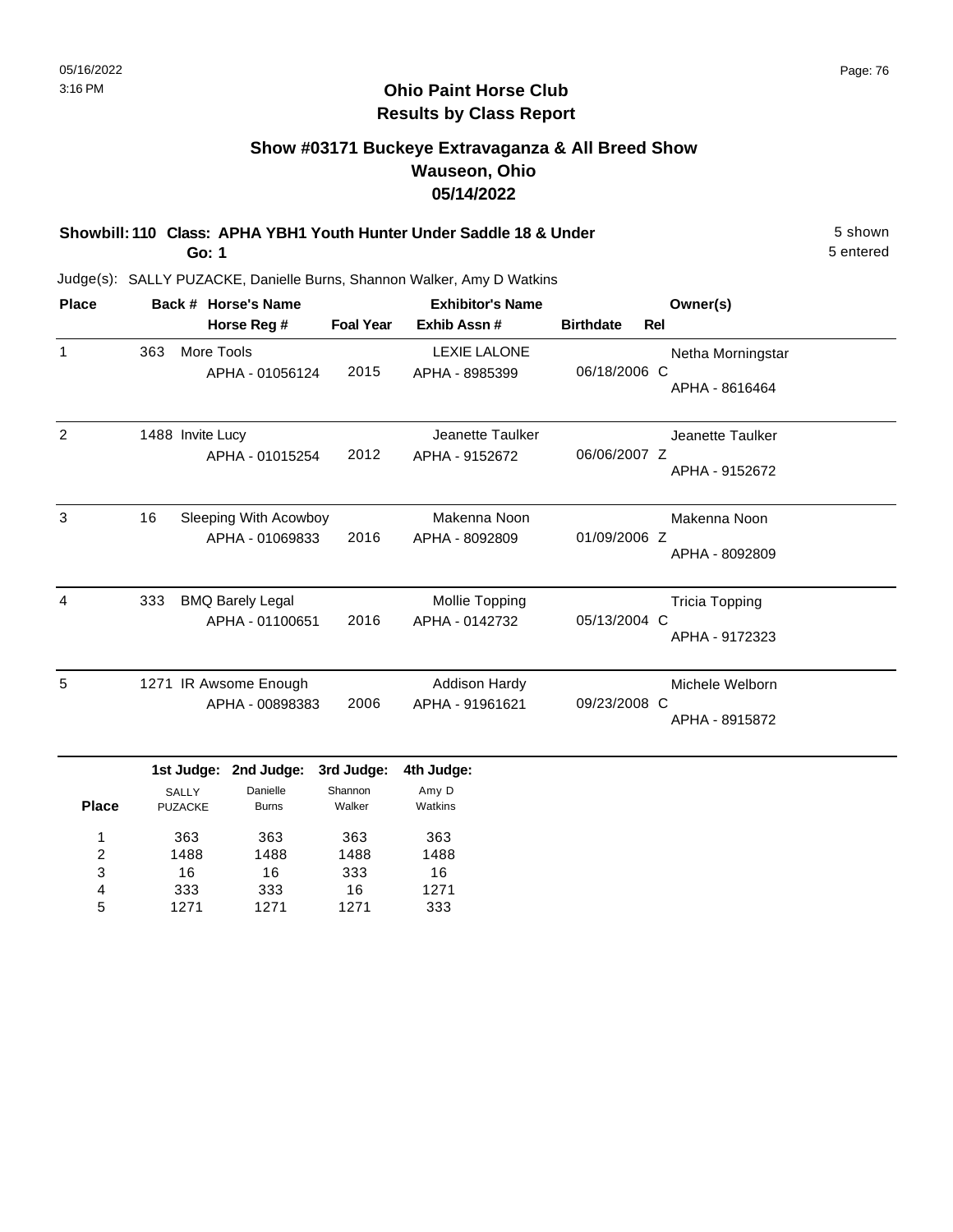2 entered

#### **Ohio Paint Horse Club Results by Class Report**

## **Show #03171 Buckeye Extravaganza & All Breed Show Wauseon, Ohio 05/14/2022**

#### **Showbill: 113 Class: APHA BBH1 SPB Hunter Under Saddle** 2 shown

**Go: 1**

Judge(s): SALLY PUZACKE, Danielle Burns, Shannon Walker, Amy D Watkins

| <b>Place</b>   |     |                                | Back # Horse's Name                   |                   | <b>Exhibitor's Name</b>                    | Owner(s)                                                   |
|----------------|-----|--------------------------------|---------------------------------------|-------------------|--------------------------------------------|------------------------------------------------------------|
|                |     |                                | Horse Reg #                           | <b>Foal Year</b>  | Exhib Assn#                                | Rel                                                        |
|                | 154 |                                | Lopin My Spots Off<br>APHA - 01073905 | 2017              | Austin Rush<br>APHA - 8965736              | <b>LAUREN JOHNSON</b><br>O<br>APHA - 8975583               |
| $\mathcal{P}$  | 325 |                                | Invite The Machine<br>APHA - 01067464 | 2016              | <b>Crystal McCaffrey</b><br>APHA - 9164599 | <b>Crystal McCaffrey</b><br>03/29/1999 Z<br>APHA - 9164599 |
|                |     | 1st Judge:                     | 2nd Judge:                            | 3rd Judge:        | 4th Judge:                                 |                                                            |
| <b>Place</b>   |     | <b>SALLY</b><br><b>PUZACKE</b> | Danielle<br><b>Burns</b>              | Shannon<br>Walker | Amy D<br>Watkins                           |                                                            |
| 1              |     | 154                            | 154                                   | 154               | 154                                        |                                                            |
| $\overline{c}$ |     | 325                            | 325                                   | 325               | 325                                        |                                                            |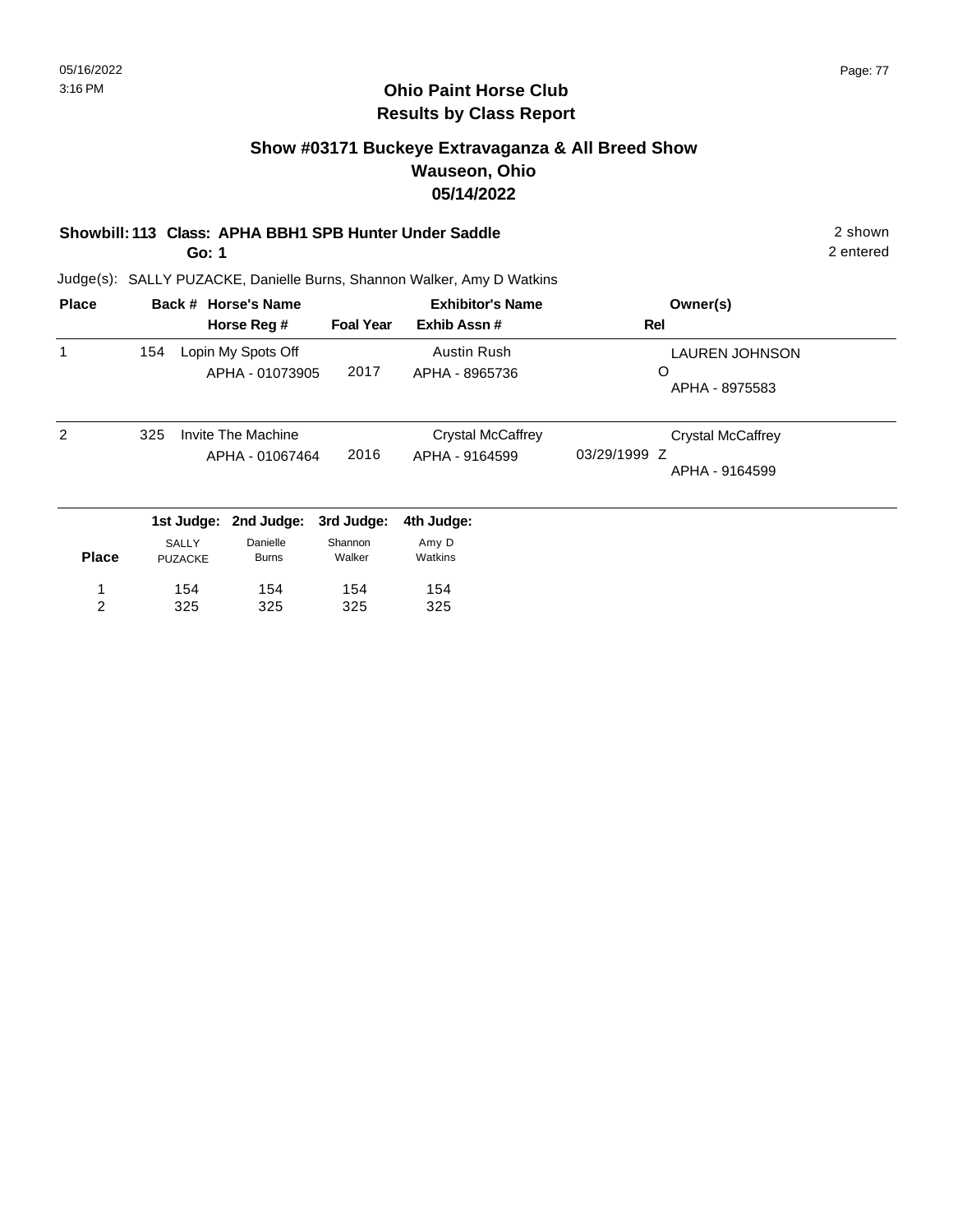## **Show #03171 Buckeye Extravaganza & All Breed Show Wauseon, Ohio 05/14/2022**

# **Showbill: 118 Class: APHA AWT6 Amateur Walk Trot Hunt Seat Equitation** 1 Shown 1 shown

**Go: 1**

1 entered

| <b>Place</b> |     | Back # Horse's Name                           |                  | <b>Exhibitor's Name</b>                  | Owner(s)                                                       |  |
|--------------|-----|-----------------------------------------------|------------------|------------------------------------------|----------------------------------------------------------------|--|
|              |     | Horse Reg #                                   | <b>Foal Year</b> | Exhib Assn#                              | Rel                                                            |  |
|              | 291 | <b>Reckless Invitation</b><br>APHA - 01076662 | 2017             | <b>Kimberly Griggy</b><br>APHA - 8092600 | <b>JODIE RICKS</b><br>11/28/2000 Z AKRON, OH<br>APHA - 8964383 |  |

|              |                                |                          | 1st Judge: 2nd Judge: 3rd Judge: 4th Judge: |                  |
|--------------|--------------------------------|--------------------------|---------------------------------------------|------------------|
| <b>Place</b> | <b>SALLY</b><br><b>PUZACKE</b> | Danielle<br><b>Burns</b> | Shannon<br>Walker                           | Amy D<br>Watkins |
|              | 291                            | 291                      | 291                                         | 291              |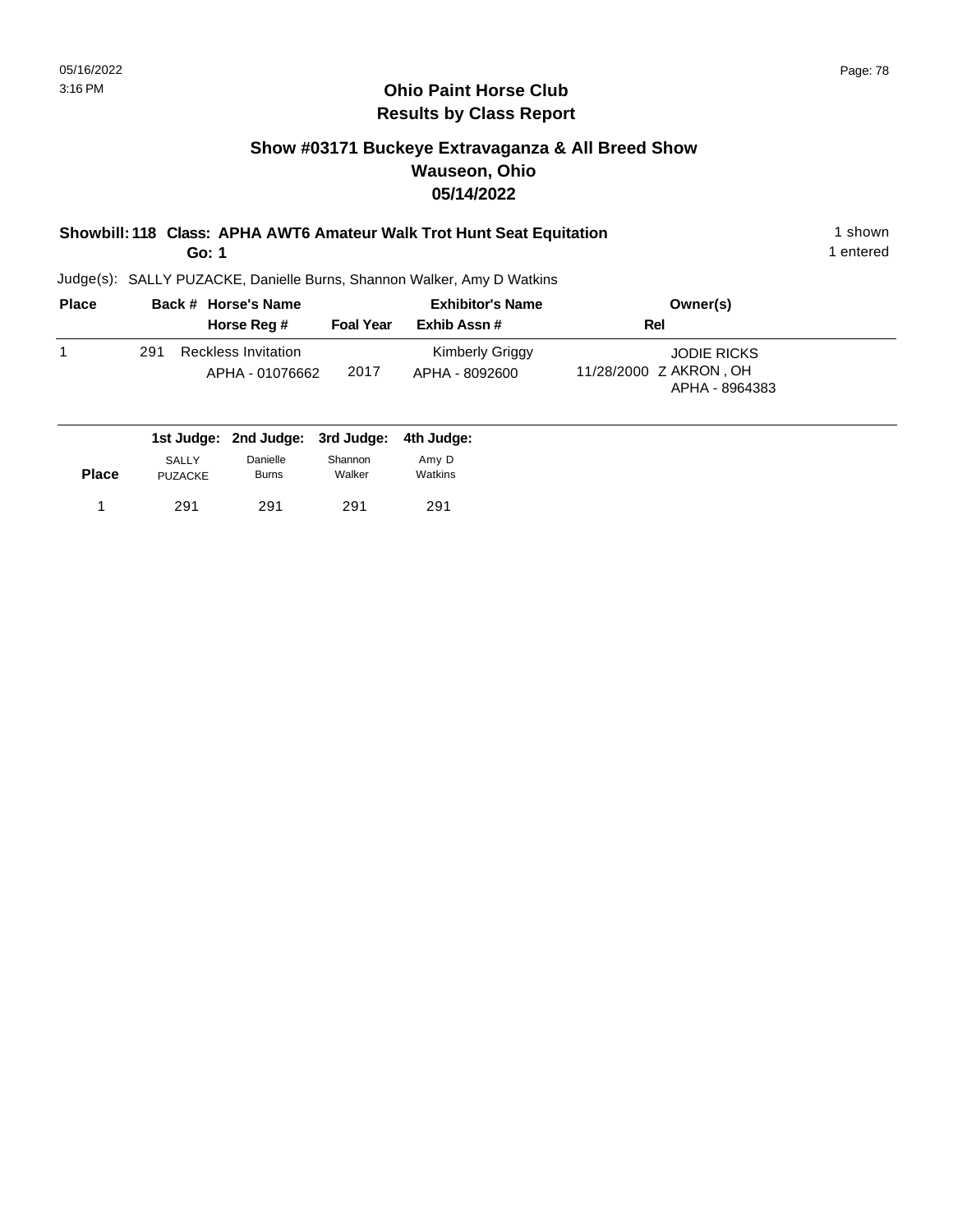## **Show #03171 Buckeye Extravaganza & All Breed Show Wauseon, Ohio 05/14/2022**

**Showbill: 120 Class: APHA NHS1 Novice Amateur Hunt Seat Equitation** 4 shown 4 shown **Go: 1**

Judge(s): SALLY PUZACKE, Danielle Burns, Shannon Walker, Amy D Watkins

765 863

3 4 863 765 168 765 765 863

| <b>Place</b> |     | Back # Horse's Name                          |                                                 |                                 | <b>Exhibitor's Name</b>                  | Owner(s)                                                  |
|--------------|-----|----------------------------------------------|-------------------------------------------------|---------------------------------|------------------------------------------|-----------------------------------------------------------|
|              |     |                                              | Horse Reg #                                     | <b>Foal Year</b>                | Exhib Assn#                              | <b>Rel</b>                                                |
| $\mathbf{1}$ | 168 |                                              | Krymsun Colored Rocki<br>APHA - 01086232        | 2018                            | Hannah Rus<br>APHA - 0152349             | <b>Belinda Newrones</b><br>01/11/2002 Z<br>APHA - 8754345 |
| 2            | 311 | <b>ETHEL MAE</b>                             | APHA - 01041582                                 | 2014                            | Jessica Paskiet<br>APHA - 8085408        | Jessica Paskiet<br>10/09/1980 Z<br>APHA - 8085408         |
| 3            | 863 |                                              | She Moond The Iron<br>APHA - 01044061           | 2014                            | <b>Frederick Borer</b><br>APHA - 8964325 | <b>Frederick Borer</b><br>01/22/1965 Z<br>APHA - 8964325  |
| 4            | 765 |                                              | <b>Blamelt All Onmyroots</b><br>APHA - 01034856 | 2013                            | <b>Emily Waldron</b><br>APHA - 8096827   | Emily Waldron<br>10/25/1987 Z<br>APHA - 8096827           |
| <b>Place</b> |     | 1st Judge:<br><b>SALLY</b><br><b>PUZACKE</b> | 2nd Judge:<br>Danielle<br><b>Burns</b>          | 3rd Judge:<br>Shannon<br>Walker | 4th Judge:<br>Amy D<br>Watkins           |                                                           |
| 2            |     | 168<br>311                                   | 168<br>311                                      | 863<br>311                      | 168<br>311                               |                                                           |

4 entered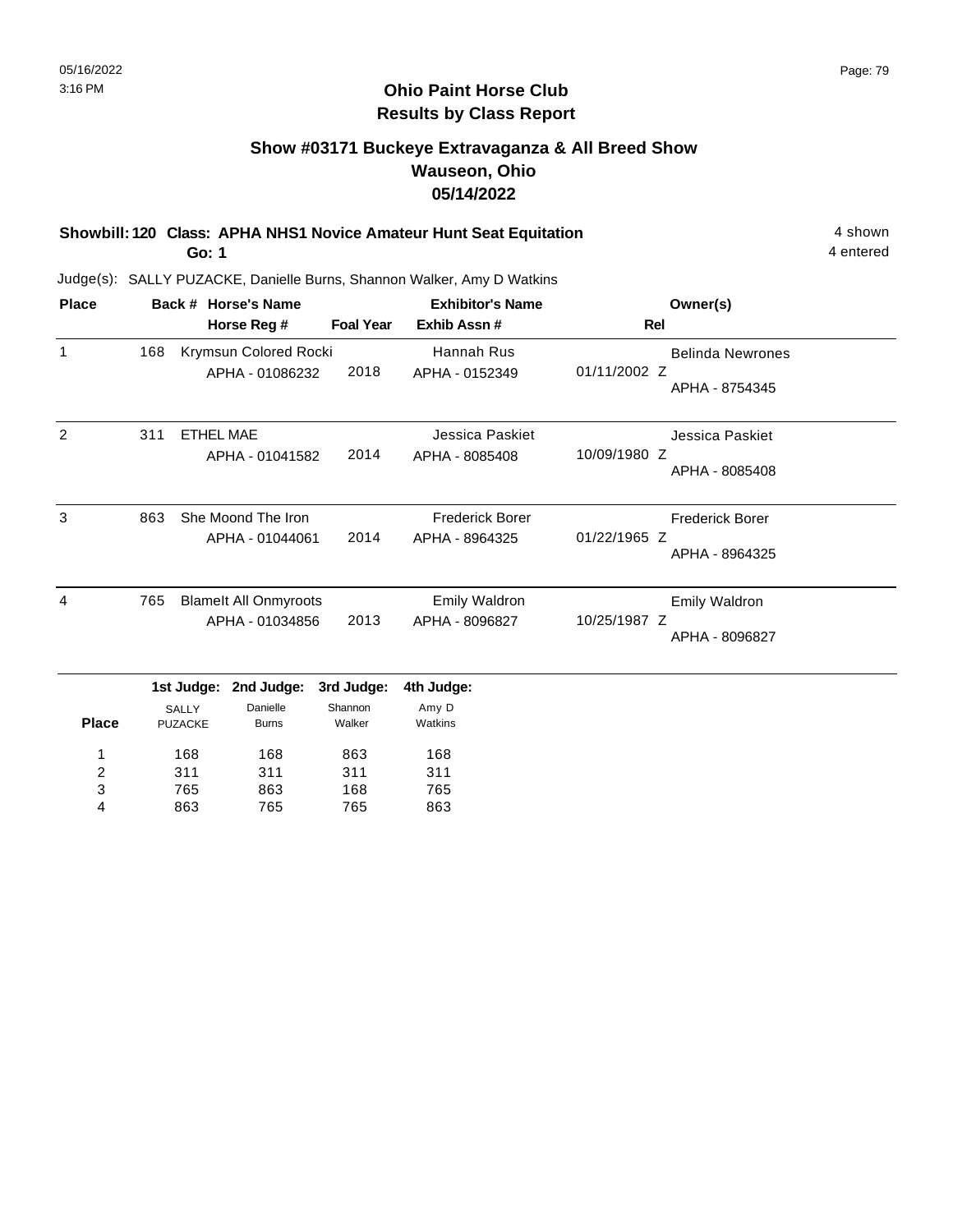7 entered

#### **Ohio Paint Horse Club Results by Class Report**

## **Show #03171 Buckeye Extravaganza & All Breed Show Wauseon, Ohio 05/14/2022**

**Showbill: 121 Class: APHA AHS1 Amateur Hunt Seat Equitation All Ages** 7 shown **Go: 1**

| <b>Place</b> |    |     | Back # Horse's Name                             |                  | <b>Exhibitor's Name</b>                | Owner(s)                                                  |
|--------------|----|-----|-------------------------------------------------|------------------|----------------------------------------|-----------------------------------------------------------|
|              |    |     | Horse Reg #                                     | <b>Foal Year</b> | Exhib Assn#                            | Rel                                                       |
| 1            |    | 321 | Cr Kissin Machine<br>APHA - 01022653            | 2012             | <b>CONNIE RUNKLE</b><br>APHA - 8218904 | <b>CONNIE RUNKLE</b><br>03/16/1977 Z<br>APHA - 8218904    |
| 2            |    | 126 | Got To Luv My Assets<br>APHA - 01043059         | 2014             | Allison Roath<br>APHA - 9143381        | <b>Kristine Roath</b><br>05/08/2000 C<br>APHA - 8703477   |
| 3            |    | 295 | <b>Big Ones Only</b><br>APHA - 996801           | 2010             | <b>TRACY HULL</b><br>APHA - 3384450    | <b>TRACY HULL</b><br>07/27/1959 Z<br>APHA - 3384450       |
| 4            |    | 311 | <b>ETHEL MAE</b><br>APHA - 01041582             | 2014             | Jessica Paskiet<br>APHA - 8085408      | Jessica Paskiet<br>10/09/1980 Z<br>APHA - 8085408         |
| 5            |    | 765 | <b>Blamelt All Onmyroots</b><br>APHA - 01034856 | 2013             | <b>Emily Waldron</b><br>APHA - 8096827 | Emily Waldron<br>10/25/1987 Z<br>APHA - 8096827           |
| 6            |    | 168 | Krymsun Colored Rocki<br>APHA - 01086232        | 2018             | Hannah Rus<br>APHA - 0152349           | <b>Belinda Newrones</b><br>01/11/2002 Z<br>APHA - 8754345 |
|              | DQ | 48  | Dirt On My Boots<br>APHA - 01068409             | 2016             | <b>LIZ NOOYEN</b><br>APHA - 8519172    | <b>LIZ NOOYEN</b><br>06/06/1964 Z<br>APHA - 8519172       |

|       |                                | 1st Judge: 2nd Judge: 3rd Judge: |                   | 4th Judge:       |
|-------|--------------------------------|----------------------------------|-------------------|------------------|
| Place | <b>SALLY</b><br><b>PUZACKE</b> | Danielle<br><b>Burns</b>         | Shannon<br>Walker | Amy D<br>Watkins |
| 1     | 321                            | 321                              | 321               | 311              |
| 2     | 126                            | 126                              | 126               | 295              |
| 3     | 295                            | 295                              | 295               | 126              |
| 4     | 311                            | 765                              | 765               | 321              |
| 5     | 765                            | 168                              | 168               | 765              |
| 6     | 168                            | 311                              | 311               | 168              |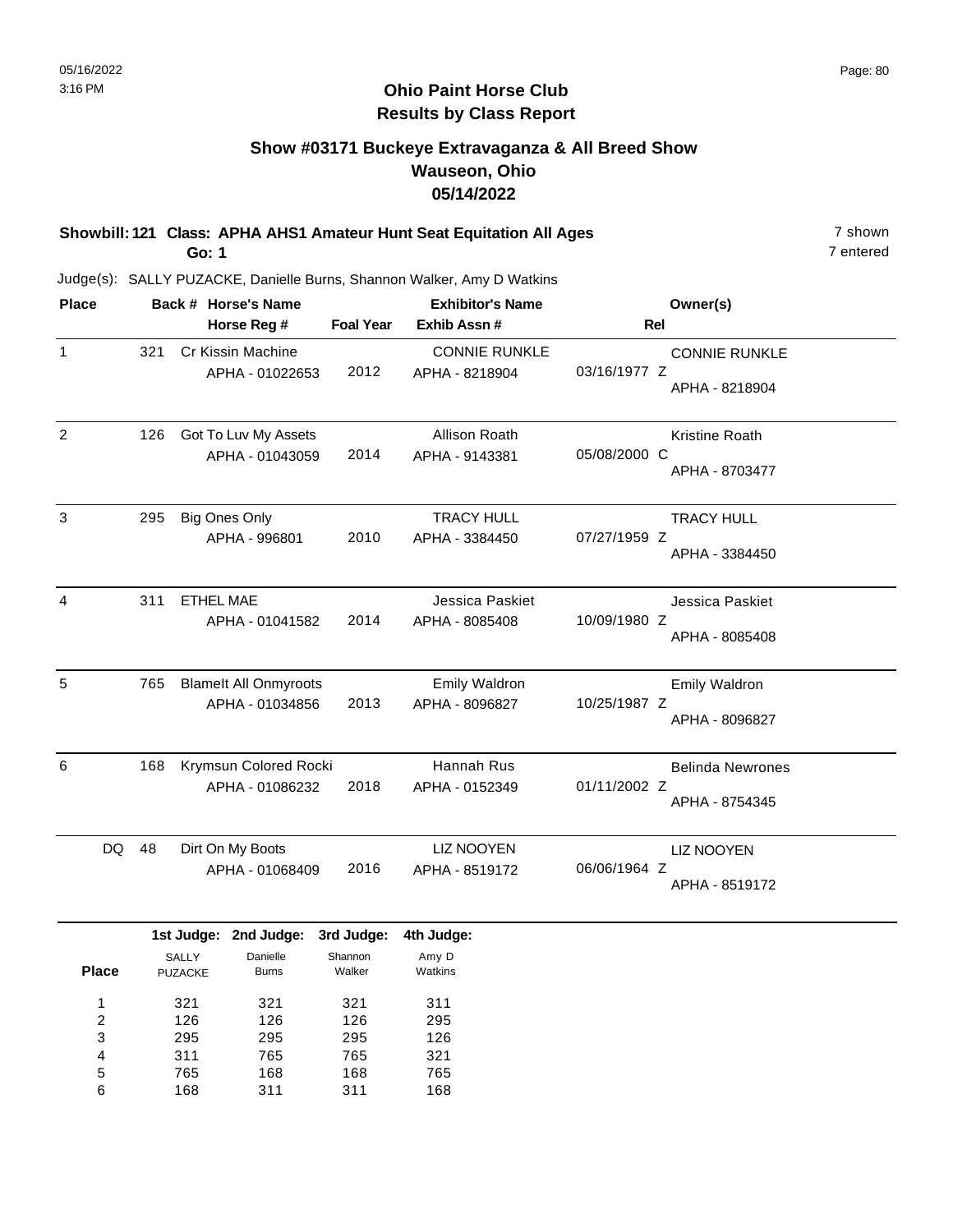## **Show #03171 Buckeye Extravaganza & All Breed Show Wauseon, Ohio 05/14/2022**

|  | Showbill: 122 Class: APHA ABHS Amt SPB Hunt Seat Equitation All Ages | 2 shown |
|--|----------------------------------------------------------------------|---------|
|--|----------------------------------------------------------------------|---------|

**Go: 1**

2 entered

| <b>Place</b> |     |                | Back # Horse's Name         |                  | <b>Exhibitor's Name</b> | Owner(s)              |
|--------------|-----|----------------|-----------------------------|------------------|-------------------------|-----------------------|
|              |     |                | Horse Reg #                 | <b>Foal Year</b> | Exhib Assn#             | Rel                   |
| 1            | 726 |                | <b>Shez Sucha Sensation</b> |                  | Hannah Dunn             | Hannah Dunn           |
|              |     |                | APHA - 00935604             | 2008             | APHA - 8937410          | 07/26/2000 Z          |
|              |     |                |                             |                  |                         | APHA - 8937410        |
| DQ.          | 154 |                | Lopin My Spots Off          |                  | <b>LAUREN JOHNSON</b>   | <b>LAUREN JOHNSON</b> |
|              |     |                | APHA - 01073905             | 2017             | APHA - 8975583          | 07/05/1989 Z          |
|              |     |                |                             |                  |                         | APHA - 8975583        |
|              |     | 1st Judge:     | 2nd Judge:                  | 3rd Judge:       | 4th Judge:              |                       |
|              |     | SALLY          | Danielle                    | Shannon          | Amy D                   |                       |
| <b>Place</b> |     | <b>PUZACKE</b> | <b>Burns</b>                | Walker           | Watkins                 |                       |
|              |     | 726            | 726                         | 726              | 726                     |                       |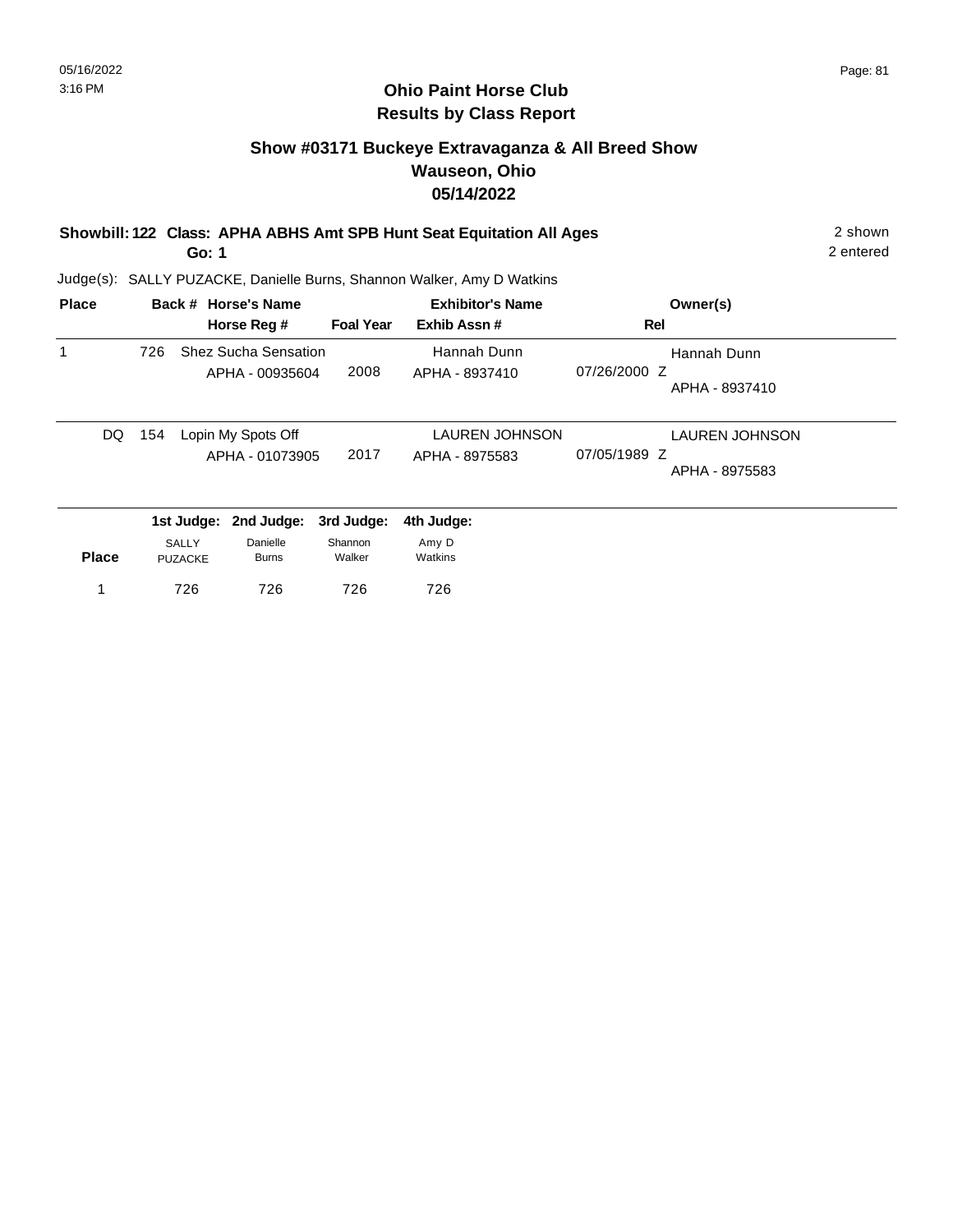# **Show #03171 Buckeye Extravaganza & All Breed Show Wauseon, Ohio 05/14/2022**

**Showbill: 124 Class: APHA VEE1 Novice Youth Hunt Seat Equitation** 5 shown

**Go: 1**

5 entered

|                   |     |                                                    |                                              |                                       |                                         |                  |     | Owner(s)                                |
|-------------------|-----|----------------------------------------------------|----------------------------------------------|---------------------------------------|-----------------------------------------|------------------|-----|-----------------------------------------|
|                   |     |                                                    | Horse Reg #                                  | <b>Foal Year</b>                      | Exhib Assn #                            | <b>Birthdate</b> | Rel |                                         |
| -1                | 16  |                                                    | Sleeping With Acowboy<br>APHA - 01069833     | 2016                                  | Makenna Noon<br>APHA - 8092809          | 01/09/2006 Z     |     | Makenna Noon<br>APHA - 8092809          |
| $\overline{2}$    | 333 |                                                    | <b>BMQ Barely Legal</b><br>APHA - 01100651   | 2016                                  | Mollie Topping<br>APHA - 0142732        | 05/13/2004 C     |     | <b>Tricia Topping</b><br>APHA - 9172323 |
| 3                 |     | 1488 Invite Lucy                                   | APHA - 01015254                              | 2012                                  | Jeanette Taulker<br>APHA - 9152672      | 06/06/2007 Z     |     | Jeanette Taulker<br>APHA - 9152672      |
| 4                 | 328 |                                                    | Dolled Up In Lights<br>APHA - 01054681       | 2015                                  | Paige Conley<br>APHA - 9182376          | 09/27/2010 Z     |     | Paige Conley<br>APHA - 9182376          |
| 4                 |     |                                                    | 1271 IR Awsome Enough<br>APHA - 00898383     | 2006                                  | <b>Addison Hardy</b><br>APHA - 91961621 | 09/23/2008 C     |     | Michele Welborn<br>APHA - 8915872       |
| <b>Place</b><br>1 |     | 1st Judge:<br><b>SALLY</b><br><b>PUZACKE</b><br>16 | 2nd Judge:<br>Danielle<br><b>Burns</b><br>16 | 3rd Judge:<br>Shannon<br>Walker<br>16 | 4th Judge:<br>Amy D<br>Watkins<br>16    |                  |     |                                         |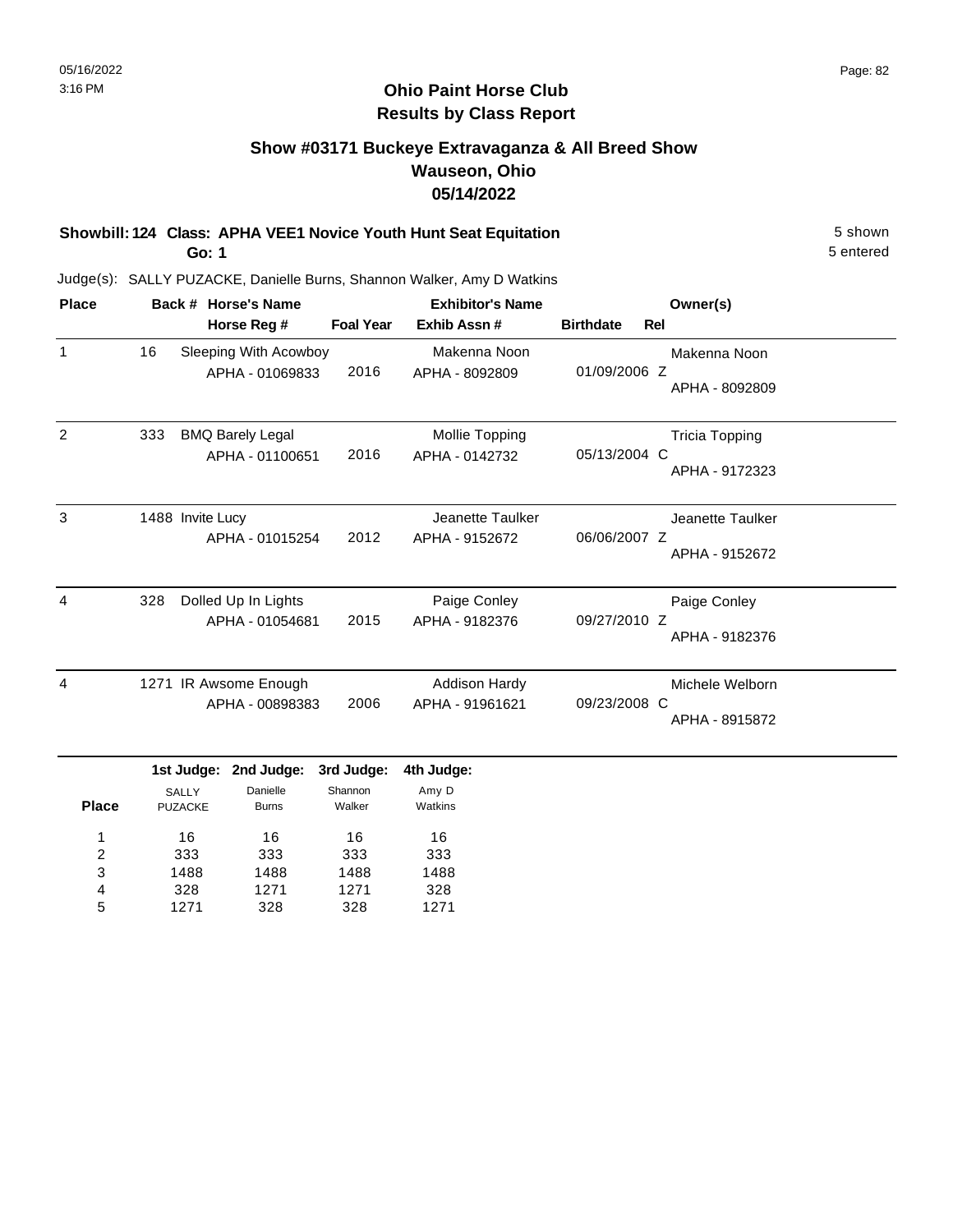## **Show #03171 Buckeye Extravaganza & All Breed Show Wauseon, Ohio 05/14/2022**

**Showbill: 126 Class: APHA YEE1 Youth Hunt Seat Equitation 18 & Under** 3 Shown 3 shown

**Go: 1**

3 entered

| <b>Place</b>     |                                     |                                                  | Back # Horse's Name      |                                    | <b>Exhibitor's Name</b>               |                  |                                    | Owner(s)                            |  |  |
|------------------|-------------------------------------|--------------------------------------------------|--------------------------|------------------------------------|---------------------------------------|------------------|------------------------------------|-------------------------------------|--|--|
|                  |                                     |                                                  | Horse Reg #              | <b>Foal Year</b>                   | Exhib Assn#                           | <b>Birthdate</b> | Rel                                |                                     |  |  |
| $\mathbf{1}$     | 363                                 | More Tools                                       | APHA - 01056124          | 2015                               | <b>LEXIE LALONE</b><br>APHA - 8985399 | 06/18/2006 C     |                                    | Netha Morningstar<br>APHA - 8616464 |  |  |
| 2                | 16                                  | Sleeping With Acowboy<br>2016<br>APHA - 01069833 |                          |                                    | Makenna Noon<br>APHA - 8092809        | 01/09/2006 Z     |                                    | Makenna Noon<br>APHA - 8092809      |  |  |
| 3                | 1488 Invite Lucy<br>APHA - 01015254 |                                                  | 2012                     | Jeanette Taulker<br>APHA - 9152672 | 06/06/2007 Z                          |                  | Jeanette Taulker<br>APHA - 9152672 |                                     |  |  |
|                  |                                     | 1st Judge:                                       | 2nd Judge:               | 3rd Judge:                         | 4th Judge:                            |                  |                                    |                                     |  |  |
| <b>Place</b>     |                                     | SALLY<br><b>PUZACKE</b>                          | Danielle<br><b>Burns</b> | Shannon<br>Walker                  | Amy D<br>Watkins                      |                  |                                    |                                     |  |  |
| 1                |                                     | 363                                              | 363                      | 363                                | 363                                   |                  |                                    |                                     |  |  |
| $\boldsymbol{2}$ |                                     | 16                                               | 16                       | 16                                 | 16                                    |                  |                                    |                                     |  |  |
| 3                |                                     | 1488                                             | 1488                     | 1488                               | 1488                                  |                  |                                    |                                     |  |  |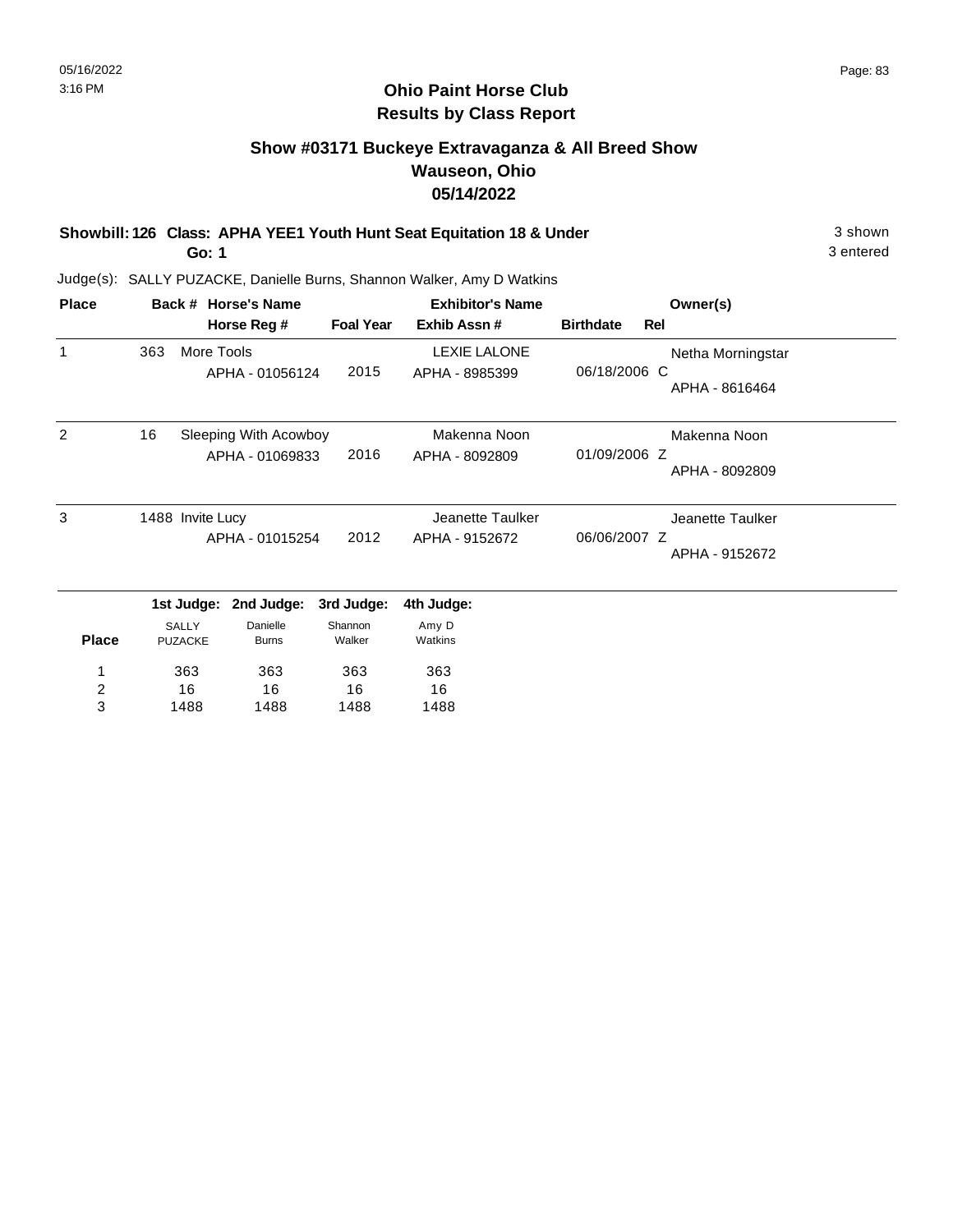1 entered

#### **Ohio Paint Horse Club Results by Class Report**

## **Show #03171 Buckeye Extravaganza & All Breed Show Wauseon, Ohio 05/15/2022**

#### **Showbill: 128 Class: APHA AIH2 Amt 2-Yr-Old IH Trail (Zn 12, 13, 14 only)** 1 shown

**Go: 1**

| <b>Place</b> |     | Back # Horse's Name                 |                  | <b>Exhibitor's Name</b>          | Owner(s)                                         |  |
|--------------|-----|-------------------------------------|------------------|----------------------------------|--------------------------------------------------|--|
|              |     | Horse Reg #                         | <b>Foal Year</b> | Exhib Assn#                      | Rel                                              |  |
|              | 713 | Suddenly Special<br>APHA - 01106195 | 2020             | Kimberly Hogan<br>APHA - 9185029 | Kimberly Hogan<br>10/08/1970 Z<br>APHA - 9185029 |  |
|              |     | 1st Judge: 2nd Judge: 3rd Judge:    |                  | 4th Judge:                       |                                                  |  |

| <b>Place</b> | SALLY   | Danielle     | Shannon | Amy D   |
|--------------|---------|--------------|---------|---------|
|              | PUZACKE | <b>Burns</b> | Walker  | Watkins |
|              | 713     | 713          | 713     | 713     |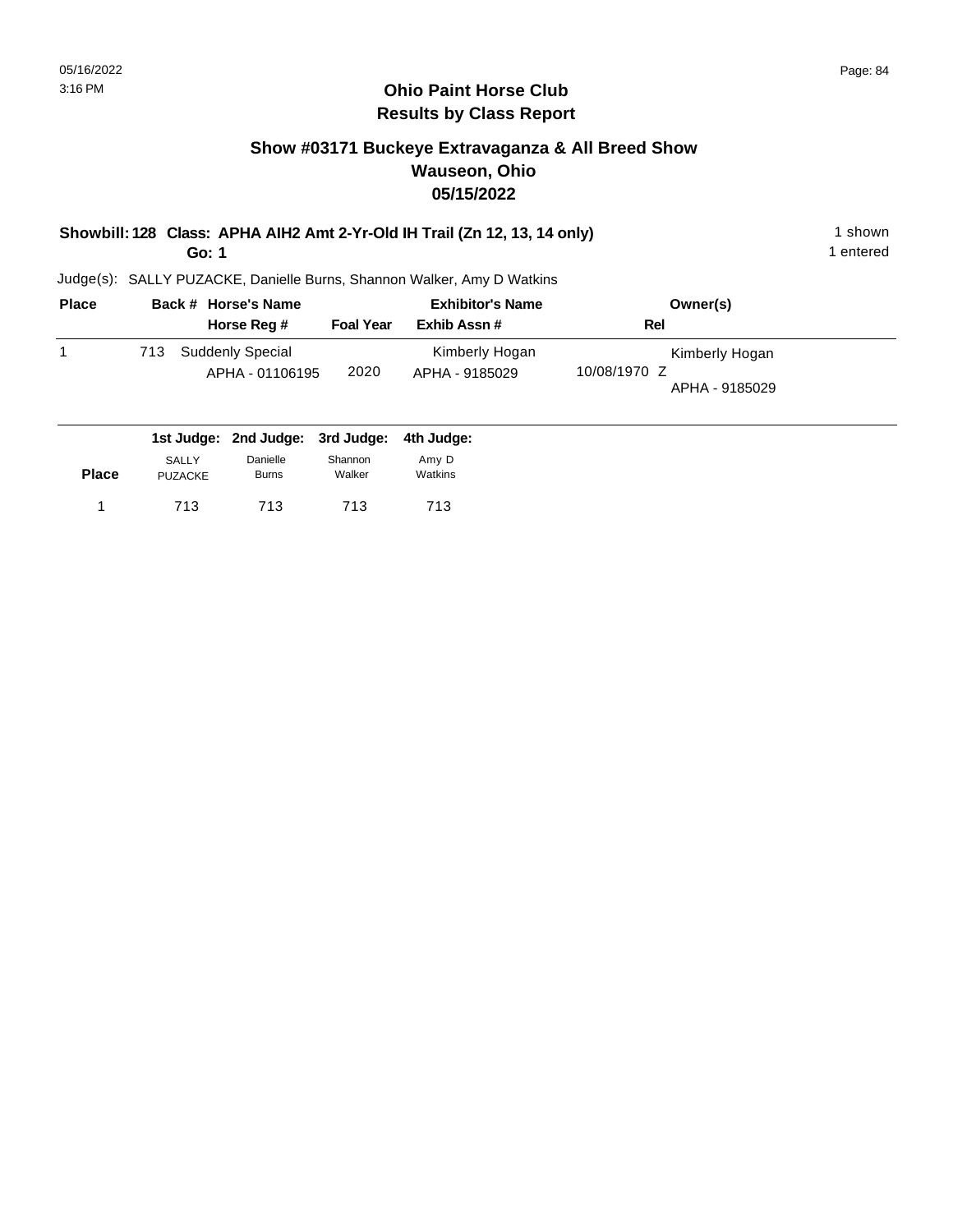1 entered

#### **Ohio Paint Horse Club Results by Class Report**

## **Show #03171 Buckeye Extravaganza & All Breed Show Wauseon, Ohio 05/15/2022**

**Showbill: 130 Class: APHA IHT2 2-Yr-Old In Hand Trail (Zone 12, 13, 14 Only)** 1 shown

**Go: 1**

| <b>Place</b> | Back # Horse's Name                        |                  | <b>Exhibitor's Name</b>          | Owner(s)                                         |
|--------------|--------------------------------------------|------------------|----------------------------------|--------------------------------------------------|
|              | Horse Reg #                                | <b>Foal Year</b> | Exhib Assn#                      | Rel                                              |
|              | Suddenly Special<br>713<br>APHA - 01106195 | 2020             | Kimberly Hogan<br>APHA - 9185029 | Kimberly Hogan<br>10/08/1970 Z<br>APHA - 9185029 |
|              | 1st Judge: 2nd Judge: 3rd Judge:           |                  | 4th Judge:                       |                                                  |

| <b>Place</b> | <b>SALLY</b> | Danielle     | Shannon | Amy D   |
|--------------|--------------|--------------|---------|---------|
|              | PUZACKE      | <b>Burns</b> | Walker  | Watkins |
| 1            | 713          | 713          | 713     | 713     |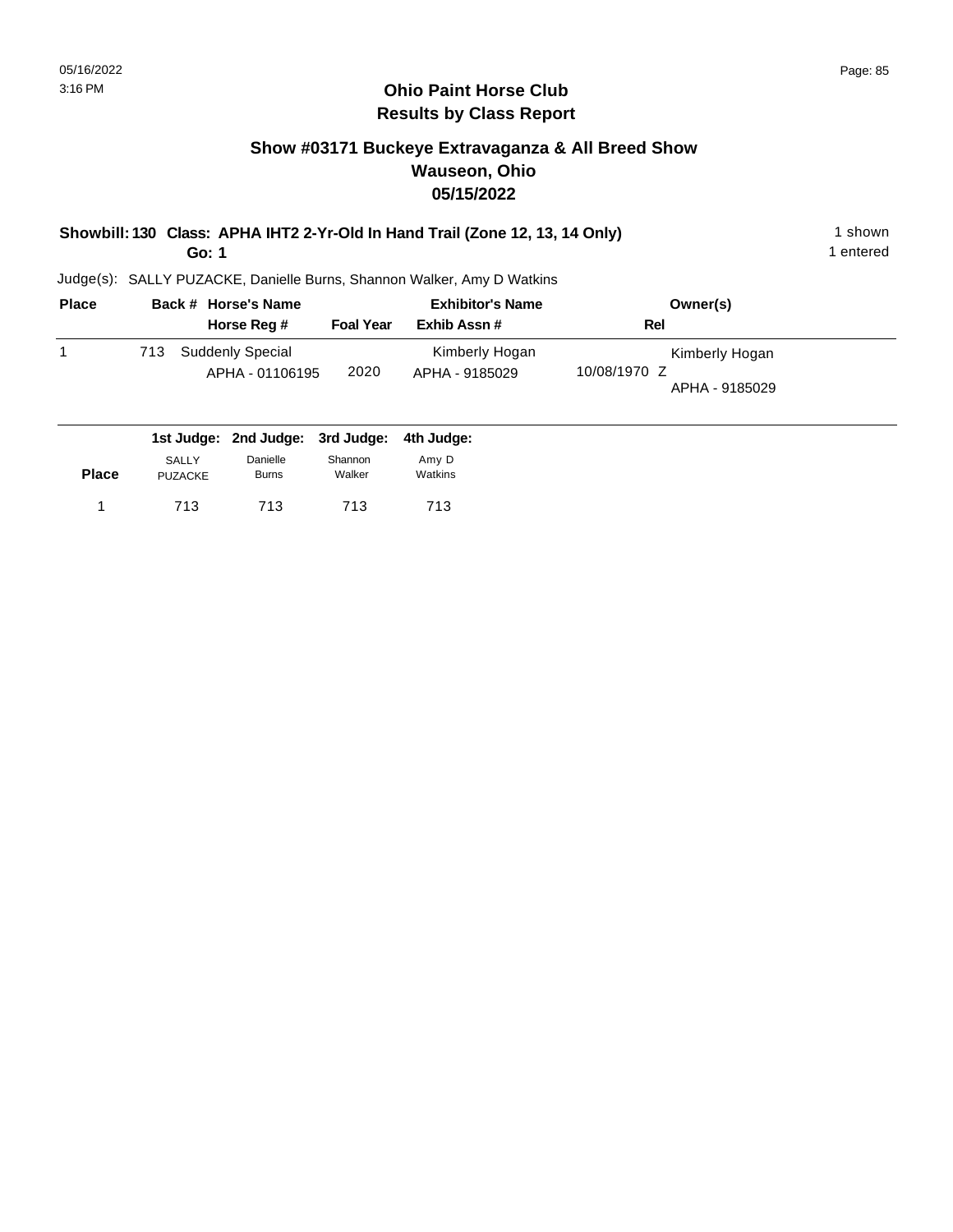## **Show #03171 Buckeye Extravaganza & All Breed Show Wauseon, Ohio 05/15/2022**

#### **Showbill: 132 Class: APHA AIHT Amateur Yearling In-Hand Trail** 2 shown **Go: 1**

2 entered

| <b>Place</b>   |     |                         | Back # Horse's Name      |                   | <b>Exhibitor's Name</b> | Owner(s)                        |
|----------------|-----|-------------------------|--------------------------|-------------------|-------------------------|---------------------------------|
|                |     |                         | Horse Reg #              | <b>Foal Year</b>  | Exhib Assn#             | <b>Rel</b>                      |
| 1              | 314 |                         | <b>Total Sweetheart</b>  |                   | Sarah Drown             | Sarah Drown                     |
|                |     |                         | APHA - 01167035          | 2021              | APHA - 84963042         | 04/13/1987 Z<br>APHA - 84963042 |
| $\overline{2}$ | 271 |                         | <b>Tricked Out Simon</b> |                   | <b>Ellie McGarry</b>    | Ellie McGarry                   |
|                |     |                         | APHA - 01109690          | 2021              | APHA - 0150803          | 11/07/1981 Z<br>APHA - 0150803  |
|                |     | 1st Judge:              | 2nd Judge:               | 3rd Judge:        | 4th Judge:              |                                 |
| <b>Place</b>   |     | SALLY<br><b>PUZACKE</b> | Danielle<br><b>Burns</b> | Shannon<br>Walker | Amy D<br>Watkins        |                                 |
| 1              |     | 314                     | 314                      | 314               | 314                     |                                 |
| 2              |     | 271                     | 271                      | 271               | 271                     |                                 |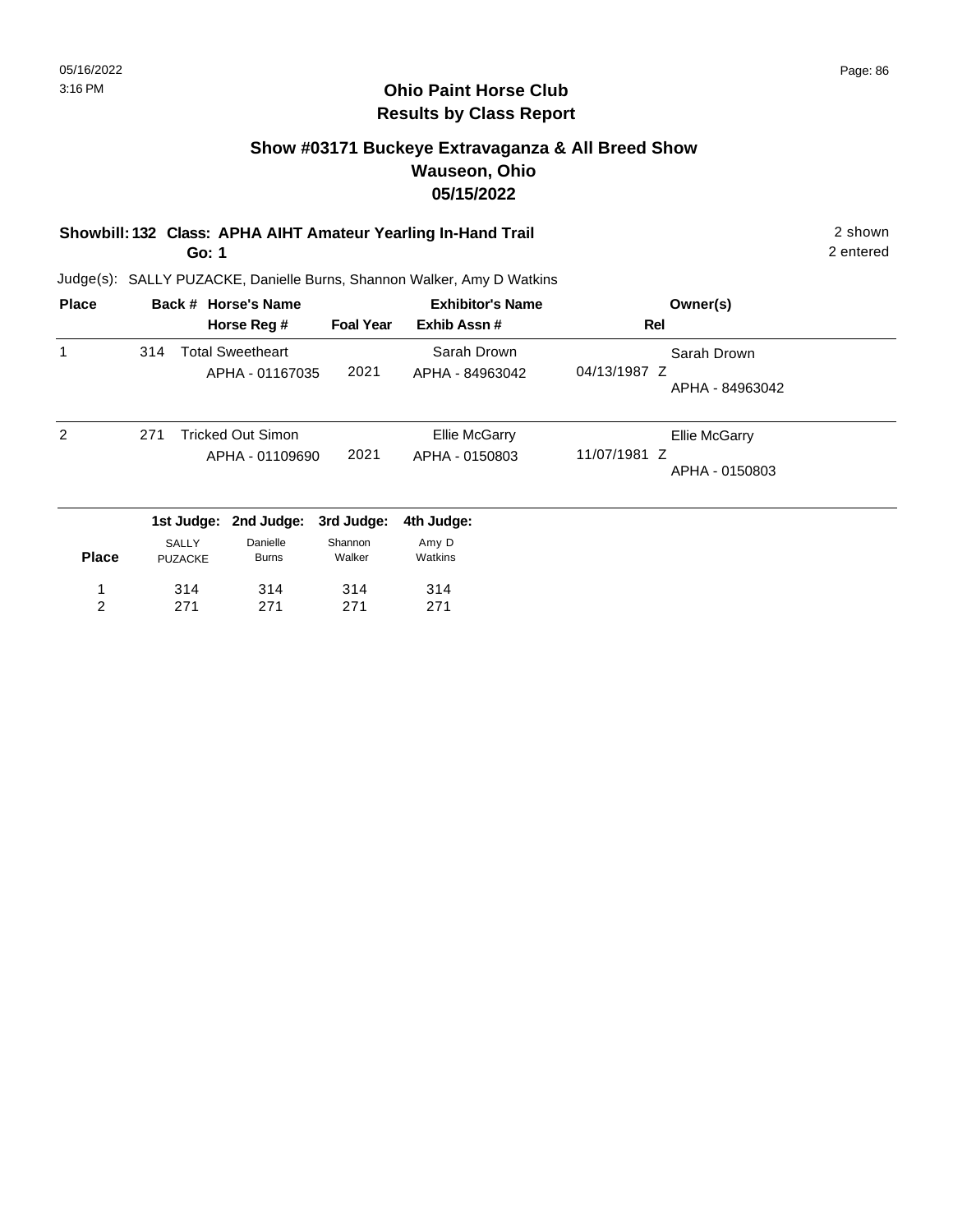## **Show #03171 Buckeye Extravaganza & All Breed Show Wauseon, Ohio 05/15/2022**

#### **Showbill: 134 Class: APHA IHT Yearling In-Hand Trail** 2 shown

**Go: 1**

2 entered

| <b>Place</b> |     |                                | Back # Horse's Name                        |                   | <b>Exhibitor's Name</b>         | Owner(s)                                        |
|--------------|-----|--------------------------------|--------------------------------------------|-------------------|---------------------------------|-------------------------------------------------|
|              |     |                                | Horse Reg #                                | <b>Foal Year</b>  | Exhib Assn#                     | Rel                                             |
| 1            | 314 |                                | <b>Total Sweetheart</b><br>APHA - 01167035 | 2021              | Sarah Drown<br>APHA - 84963042  | Sarah Drown<br>04/13/1987 Z<br>APHA - 84963042  |
| 2            | 271 |                                | Tricked Out Simon<br>APHA - 01109690       | 2021              | Ellie McGarry<br>APHA - 0150803 | Ellie McGarry<br>11/07/1981 Z<br>APHA - 0150803 |
|              |     | 1st Judge:                     | 2nd Judge:                                 | 3rd Judge:        | 4th Judge:                      |                                                 |
| <b>Place</b> |     | <b>SALLY</b><br><b>PUZACKE</b> | Danielle<br><b>Burns</b>                   | Shannon<br>Walker | Amy D<br>Watkins                |                                                 |
| 1            |     | 314                            | 314                                        | 314               | 314                             |                                                 |
| 2            |     | 271                            | 271                                        | 271               | 271                             |                                                 |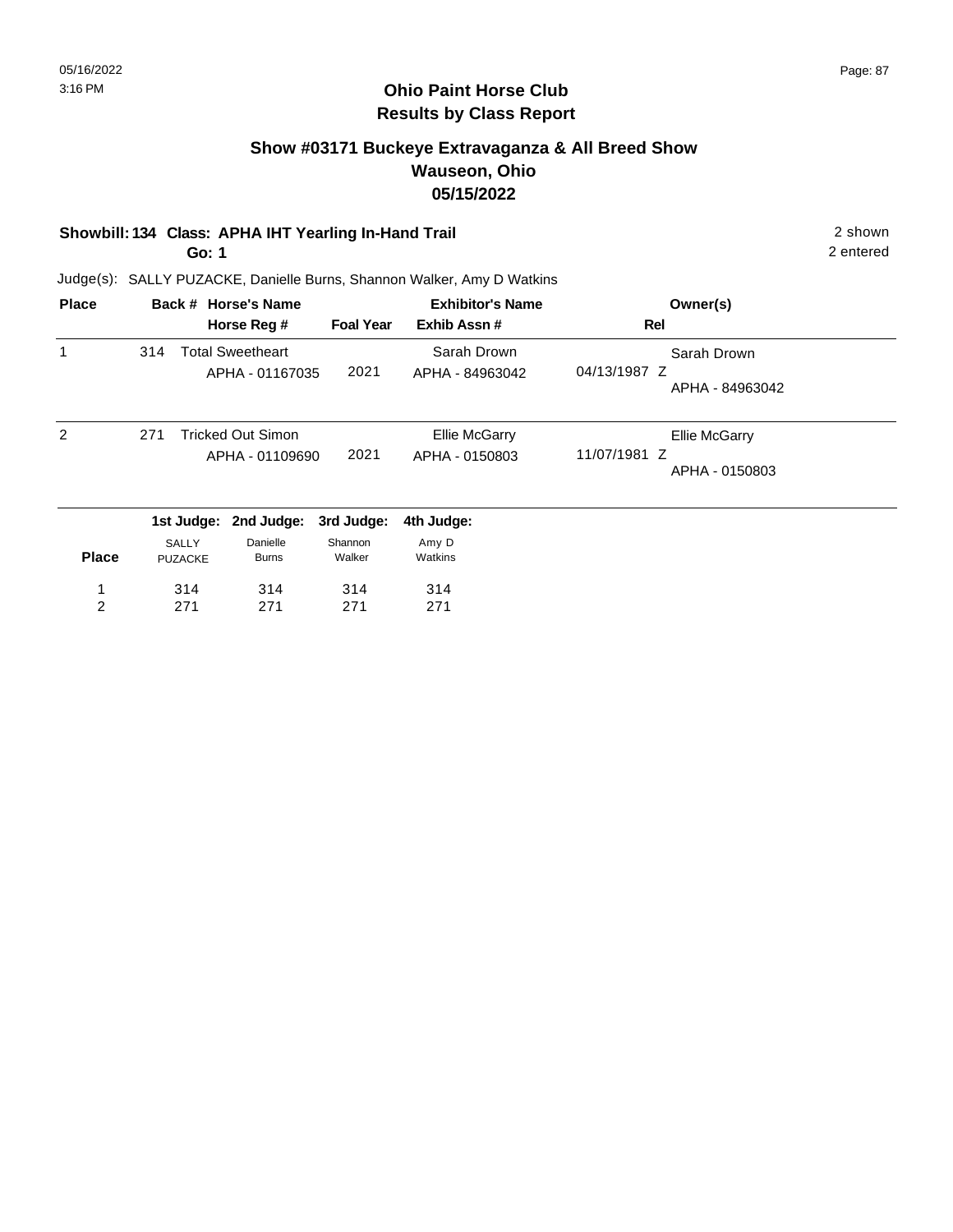## **Show #03171 Buckeye Extravaganza & All Breed Show Wauseon, Ohio 05/15/2022**

#### **Showbill: 136 Class: APHA WT04 Youth Walk Trot Trail 1 Shown 1 shown 1 shown**

**Go: 1**

Judge(s): SALLY PUZACKE, Danielle Burns, Shannon Walker, Amy D Watkins

| <b>Place</b> |     | Back # Horse's Name             |                  | <b>Exhibitor's Name</b>       |                  | Owner(s)                      |  |  |
|--------------|-----|---------------------------------|------------------|-------------------------------|------------------|-------------------------------|--|--|
|              |     | Horse Reg #                     | <b>Foal Year</b> | Exhib Assn #                  | <b>Birthdate</b> | Rel                           |  |  |
|              | 709 | MY LUCKY HOUR<br>APHA - 1049984 | 2009             | Emma Walter<br>APHA - 9147806 | 08/29/2012 D     | LISA WALTER<br>APHA - 7081070 |  |  |

|              |                         | 1st Judge: 2nd Judge: 3rd Judge: 4th Judge: |                   |                  |  |
|--------------|-------------------------|---------------------------------------------|-------------------|------------------|--|
| <b>Place</b> | SALLY<br><b>PUZACKE</b> | Danielle<br><b>Burns</b>                    | Shannon<br>Walker | Amy D<br>Watkins |  |
|              | 709                     | 709                                         | 709               | 709              |  |

1 entered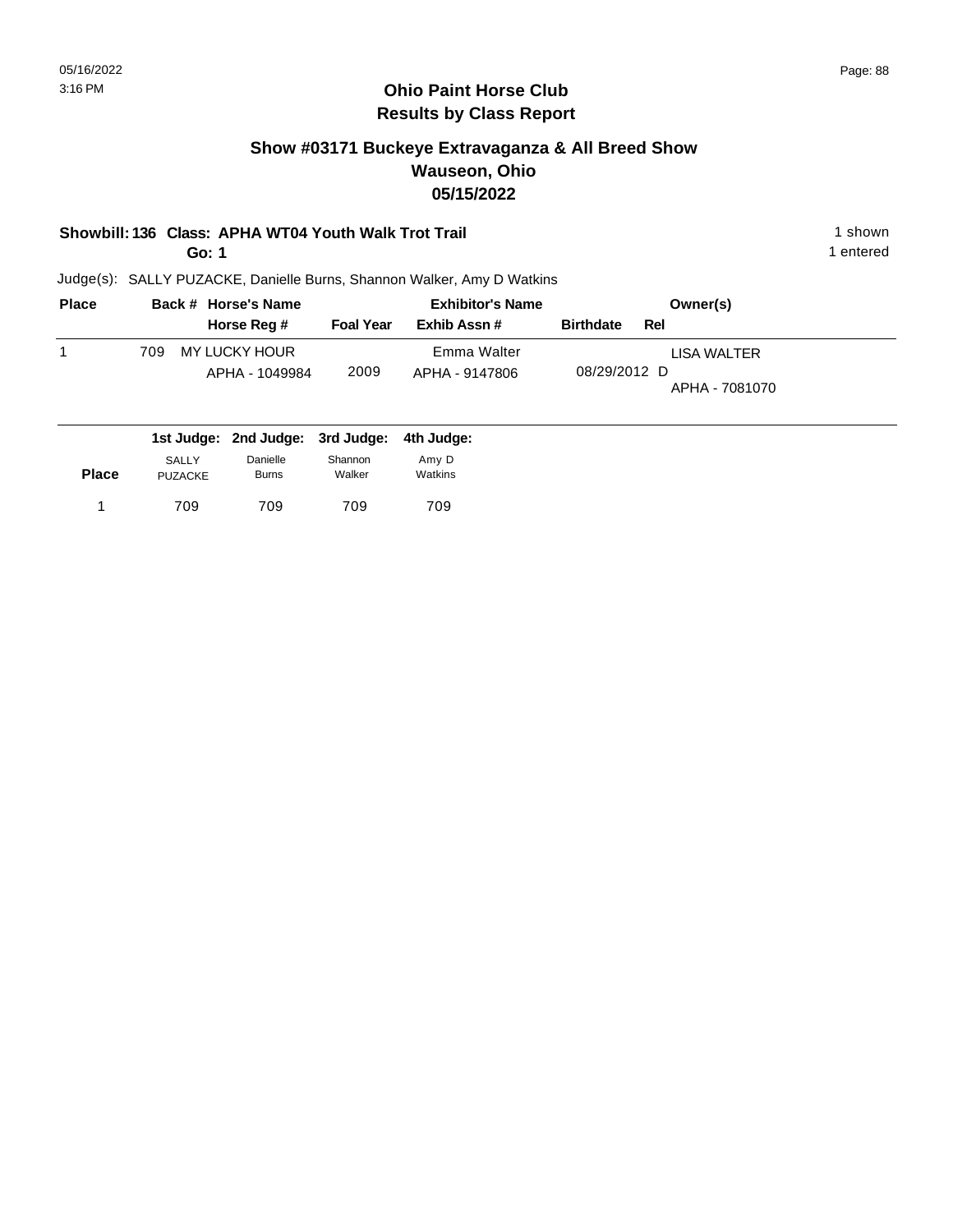3 entered

#### **Ohio Paint Horse Club Results by Class Report**

## **Show #03171 Buckeye Extravaganza & All Breed Show Wauseon, Ohio 05/15/2022**

#### **Showbill: 140 Class: APHA AWT4 Amateur Walk Trot Trail** 3 shown

**Go: 1**

| <b>Place</b>  |     |                                | Back # Horse's Name      |                            | <b>Exhibitor's Name</b>     |                            | Owner(s)           |
|---------------|-----|--------------------------------|--------------------------|----------------------------|-----------------------------|----------------------------|--------------------|
|               |     |                                | Horse Reg #              | <b>Foal Year</b>           | Exhib Assn#                 |                            | <b>Rel</b>         |
| 1             | 604 | <b>Final At Batt</b>           |                          |                            | <b>Richard Vondenhuevel</b> |                            | Richards & Sandra  |
|               |     |                                | APHA - 01083452          | 2018                       | APHA - 9066884              | 09/25/1951                 | Z Vondenhuevel     |
|               |     |                                |                          |                            |                             |                            | APHA - 7403100     |
| $\mathcal{P}$ | 777 |                                | MSP JUST A DIXIE STAR    |                            | <b>SUE JOHNSON</b>          |                            | <b>SUE JOHNSON</b> |
|               |     |                                | APHA - 972627            | 2009                       | APHA - 7132261              | 08/12/1942 Z               | APHA - 7132261     |
| 3             | 317 | Shez Formally Invited          |                          | Amber Burkhardt-Sidebottom |                             | Amber Burkhardt-Sidebottom |                    |
|               |     |                                | APHA - 01079665          | 2017                       | APHA - 8372420              | 09/27/1977 Z               | APHA - 8372420     |
|               |     |                                | 1st Judge: 2nd Judge:    | 3rd Judge:                 | 4th Judge:                  |                            |                    |
| <b>Place</b>  |     | <b>SALLY</b><br><b>PUZACKE</b> | Danielle<br><b>Burns</b> | Shannon<br>Walker          | Amy D<br>Watkins            |                            |                    |
|               |     | 604                            | 604                      | 604                        | 604                         |                            |                    |
| 2             |     | 777                            | 777                      | 777                        | 777                         |                            |                    |
| 3             |     | 317                            | 317                      | 317                        | 317                         |                            |                    |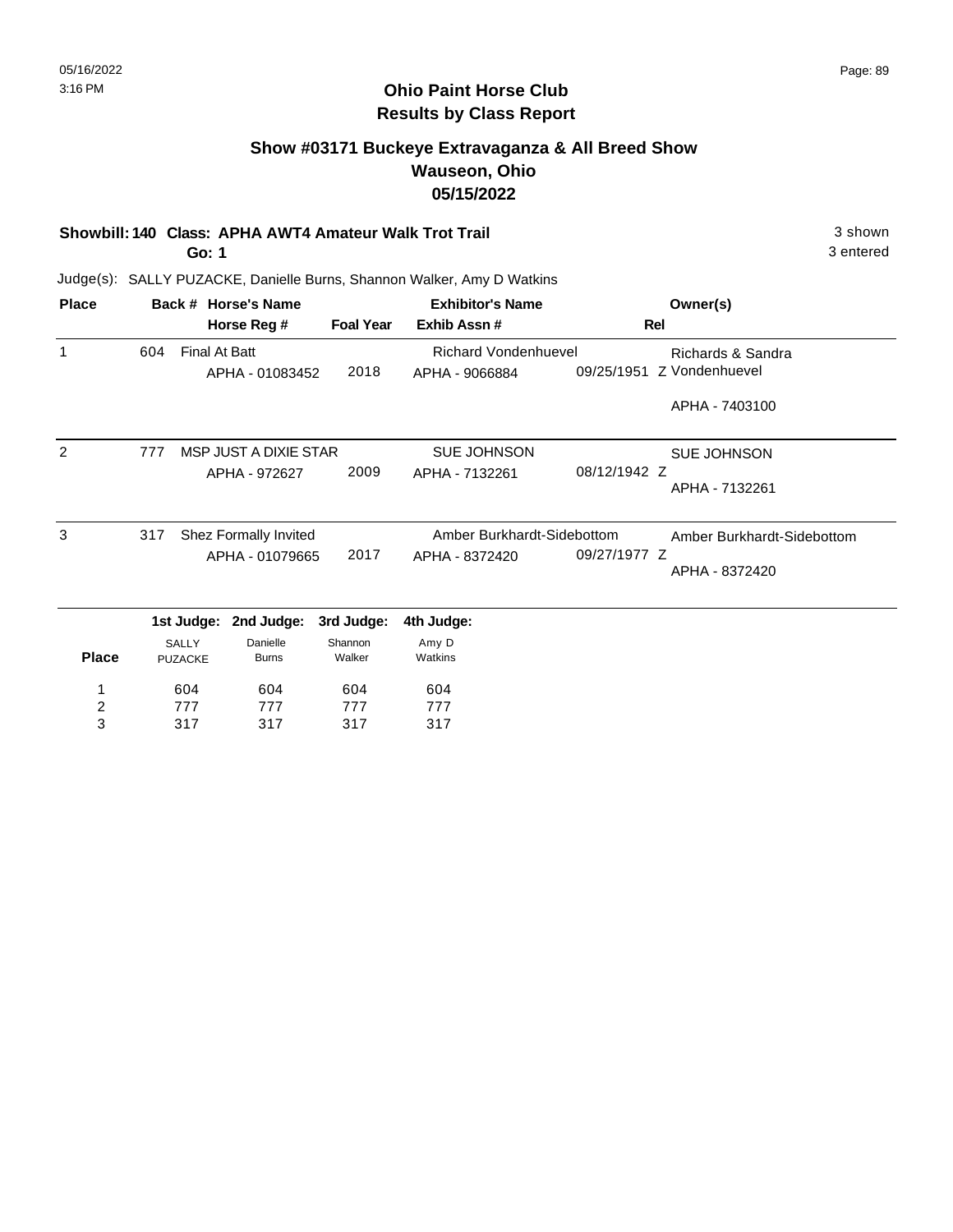## **Show #03171 Buckeye Extravaganza & All Breed Show Wauseon, Ohio 05/15/2022**

#### **Showbill: 143 Class: APHA NT1 Novice Amateur Trail 1 shown 1 shown 1 shown**

**Go: 1**

1 entered

| <b>Place</b> |     | Back # Horse's Name                      | <b>Exhibitor's Name</b> |                              | Owner(s)                                                  |  |
|--------------|-----|------------------------------------------|-------------------------|------------------------------|-----------------------------------------------------------|--|
|              |     | Horse Reg #                              | <b>Foal Year</b>        | Exhib Assn#                  | Rel                                                       |  |
|              | 168 | Krymsun Colored Rocki<br>APHA - 01086232 | 2018                    | Hannah Rus<br>APHA - 0152349 | <b>Belinda Newrones</b><br>01/11/2002 Z<br>APHA - 8754345 |  |

|              |                                |                          | 1st Judge: 2nd Judge: 3rd Judge: 4th Judge: |                  |
|--------------|--------------------------------|--------------------------|---------------------------------------------|------------------|
| <b>Place</b> | <b>SALLY</b><br><b>PUZACKE</b> | Danielle<br><b>Burns</b> | Shannon<br>Walker                           | Amy D<br>Watkins |
|              | 168                            | 168                      | 168                                         | 168              |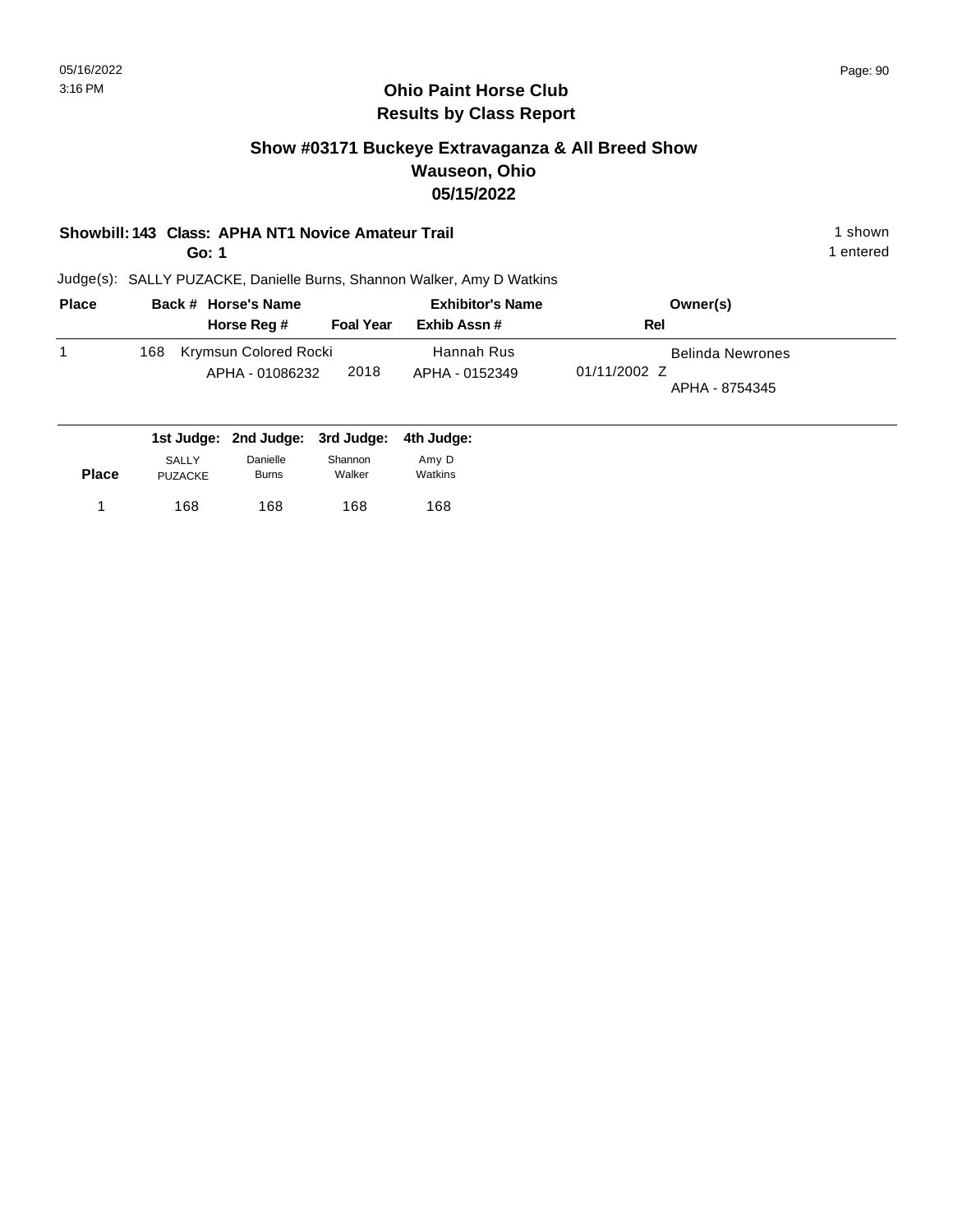## **Show #03171 Buckeye Extravaganza & All Breed Show Wauseon, Ohio 05/15/2022**

#### **Showbill: 144 Class: APHA AT1 Amateur Trail All Ages** 2 shown

**Go: 1**

2 entered

| <b>Place</b>   |                              |                 | Back # Horse's Name |                  | <b>Exhibitor's Name</b> | Owner(s)         |
|----------------|------------------------------|-----------------|---------------------|------------------|-------------------------|------------------|
|                |                              |                 | Horse Reg #         | <b>Foal Year</b> | Exhib Assn#             | Rel              |
|                | 320                          |                 | Face It Im Lazy     |                  | <b>JENI YOAK</b>        | <b>JENI YOAK</b> |
|                |                              |                 | APHA - 01030010     | 2013             | APHA - 8669264          | 10/05/1961 Z     |
|                |                              |                 |                     |                  |                         | APHA - 8669264   |
| 2              | 168<br>Krymsun Colored Rocki |                 |                     | Hannah Rus       | <b>Belinda Newrones</b> |                  |
|                |                              | APHA - 01086232 |                     | 2018             | APHA - 0152349          | 01/11/2002 Z     |
|                |                              |                 |                     |                  |                         | APHA - 8754345   |
|                |                              | 1st Judge:      | 2nd Judge:          | 3rd Judge:       | 4th Judge:              |                  |
|                |                              | SALLY           | Danielle            | Shannon          | Amy D                   |                  |
| <b>Place</b>   |                              | <b>PUZACKE</b>  | <b>Burns</b>        | Walker           | Watkins                 |                  |
| 1              |                              | 320             | 320                 | 320              | 320                     |                  |
| $\overline{c}$ |                              | 168             | 168                 | 168              | 168                     |                  |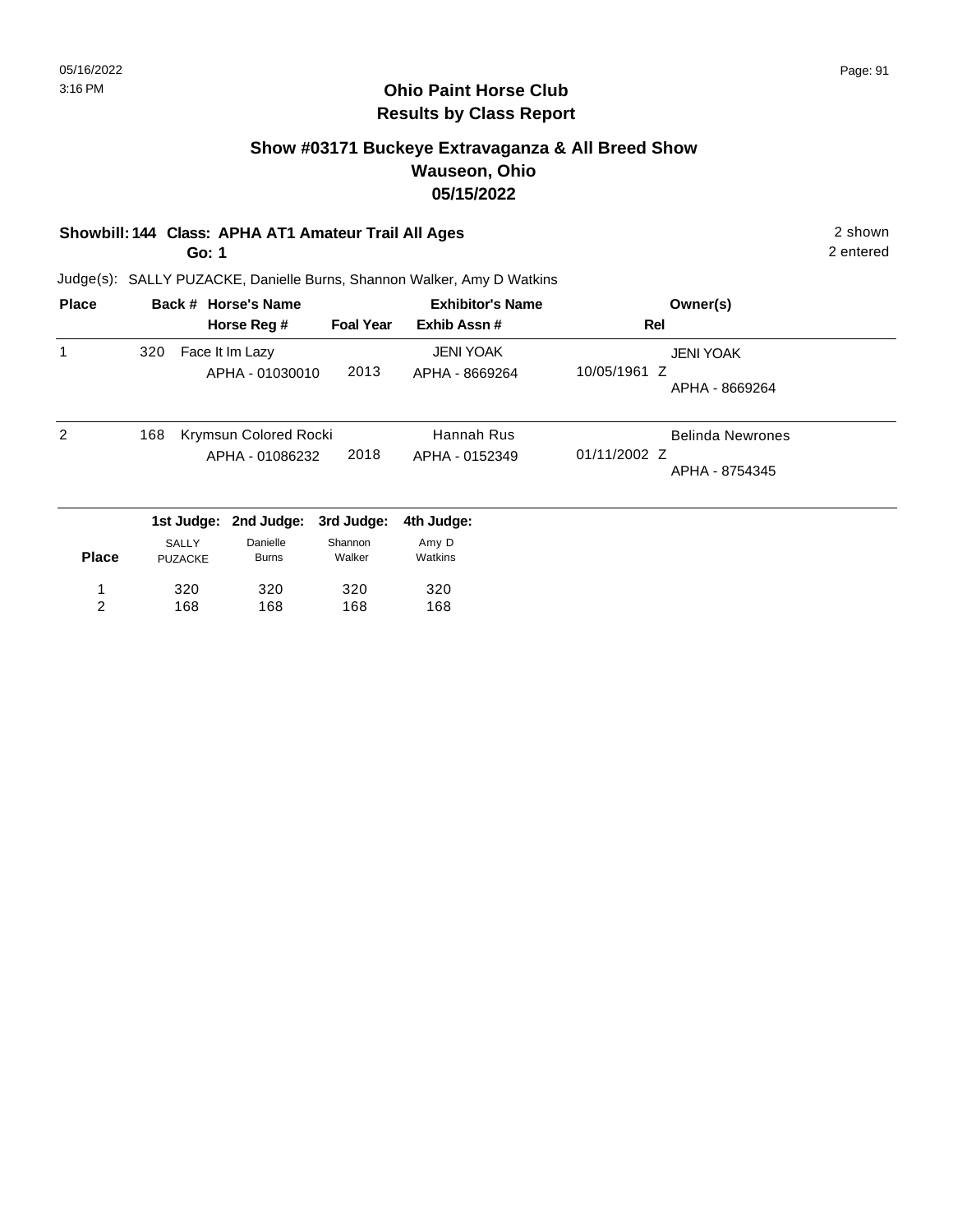## **Show #03171 Buckeye Extravaganza & All Breed Show Wauseon, Ohio 05/15/2022**

#### **Showbill: 145 Class: APHA ABT Amt SPB Trail All Ages** 3 shown

**Go: 1**

3 entered

| <b>Place</b> |                 |                    | Back # Horse's Name  |                       | <b>Exhibitor's Name</b>        | Owner(s)                       |  |
|--------------|-----------------|--------------------|----------------------|-----------------------|--------------------------------|--------------------------------|--|
|              |                 |                    | Horse Reg #          | <b>Foal Year</b>      | Exhib Assn#                    | Rel                            |  |
| 1            | 726             |                    | Shez Sucha Sensation |                       | Hannah Dunn                    | Hannah Dunn                    |  |
|              |                 |                    | APHA - 00935604      | 2008                  | APHA - 8937410                 | 07/26/2000 Z<br>APHA - 8937410 |  |
| 2            | 325             |                    | Invite The Machine   |                       | <b>Crystal McCaffrey</b>       | <b>Crystal McCaffrey</b>       |  |
|              |                 |                    | APHA - 01067464      | 2016                  | APHA - 9164599                 | 03/29/1999 Z<br>APHA - 9164599 |  |
| DQ           | 154             | Lopin My Spots Off |                      | <b>LAUREN JOHNSON</b> | <b>LAUREN JOHNSON</b>          |                                |  |
|              | APHA - 01073905 |                    | 2017                 | APHA - 8975583        | 07/05/1989 Z<br>APHA - 8975583 |                                |  |
|              |                 | 1st Judge:         | 2nd Judge:           | 3rd Judge:            | 4th Judge:                     |                                |  |
|              |                 | <b>SALLY</b>       | Danielle             | Shannon               | Amy D                          |                                |  |
| <b>Place</b> |                 | <b>PUZACKE</b>     | <b>Burns</b>         | Walker                | Watkins                        |                                |  |
|              |                 | 726                | 726                  | 325                   | 726                            |                                |  |
| 2            |                 | 325                | 325                  | 726                   | 325                            |                                |  |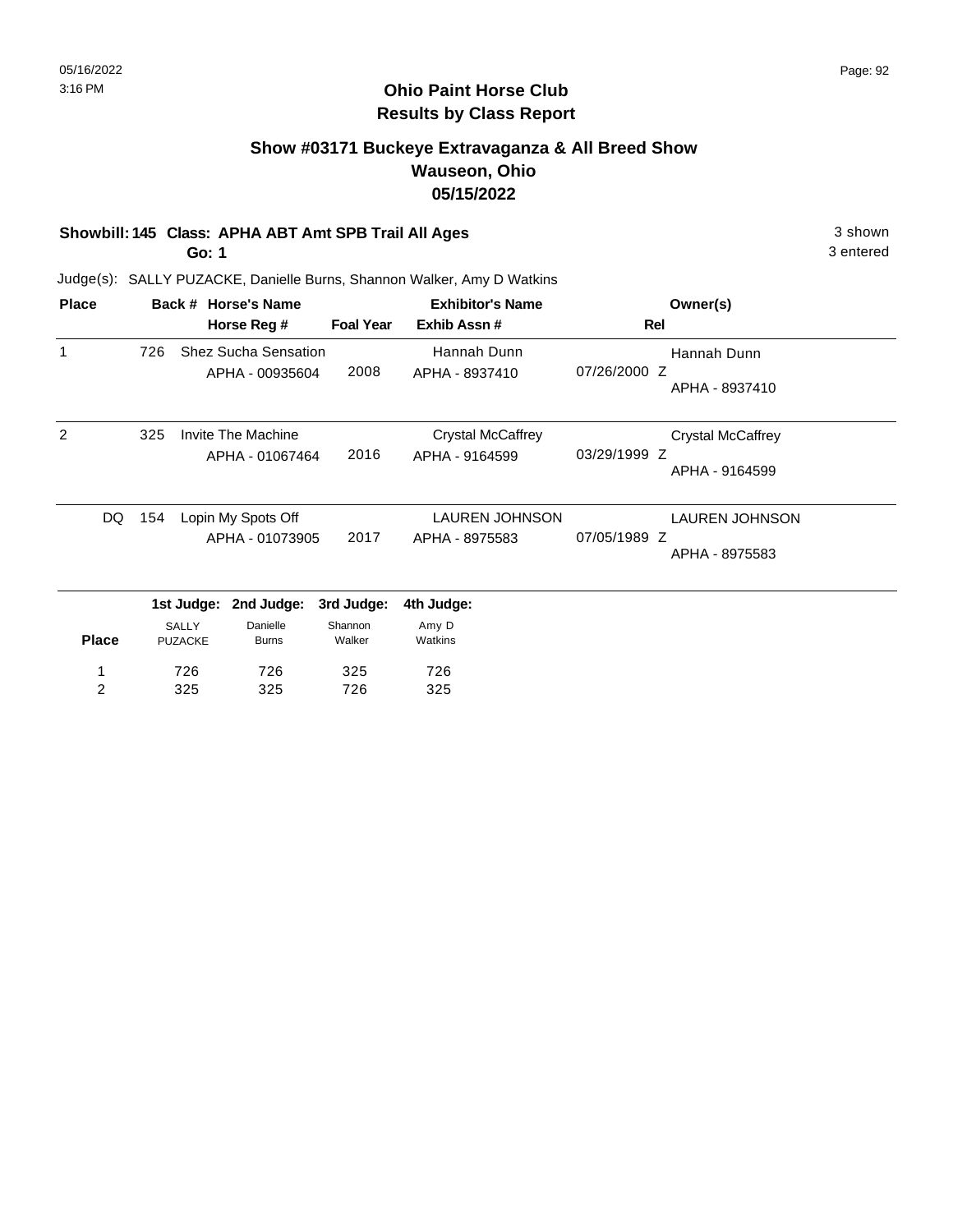## **Show #03171 Buckeye Extravaganza & All Breed Show Wauseon, Ohio 05/15/2022**

#### **Showbill: 149 Class: APHA YT1 Youth Trail 18 & Under** 1 **Shown** 1 shown

**Go: 1**

1 entered

| <b>Place</b> |     | Back # Horse's Name                                             |                  | <b>Exhibitor's Name</b>        | Owner(s)                                            |
|--------------|-----|-----------------------------------------------------------------|------------------|--------------------------------|-----------------------------------------------------|
|              |     | Horse Reg #                                                     | <b>Foal Year</b> | Exhib Assn#                    | <b>Birthdate</b><br>Rel                             |
|              | 363 | More Tools<br>APHA - 01056124                                   | 2015             | LEXIE LALONE<br>APHA - 8985399 | Netha Morningstar<br>06/18/2006 C<br>APHA - 8616464 |
|              |     | المسلوبيا والملاز ومساوينا اوسي ومساوينا المستري ومساوينا لمسار |                  |                                |                                                     |

|              |                         | 1st Judge: 2nd Judge: 3rd Judge: 4th Judge: |                   |                  |
|--------------|-------------------------|---------------------------------------------|-------------------|------------------|
| <b>Place</b> | SALLY<br><b>PUZACKE</b> | Danielle<br><b>Burns</b>                    | Shannon<br>Walker | Amy D<br>Watkins |
|              | 363                     | 363                                         | 363               | 363              |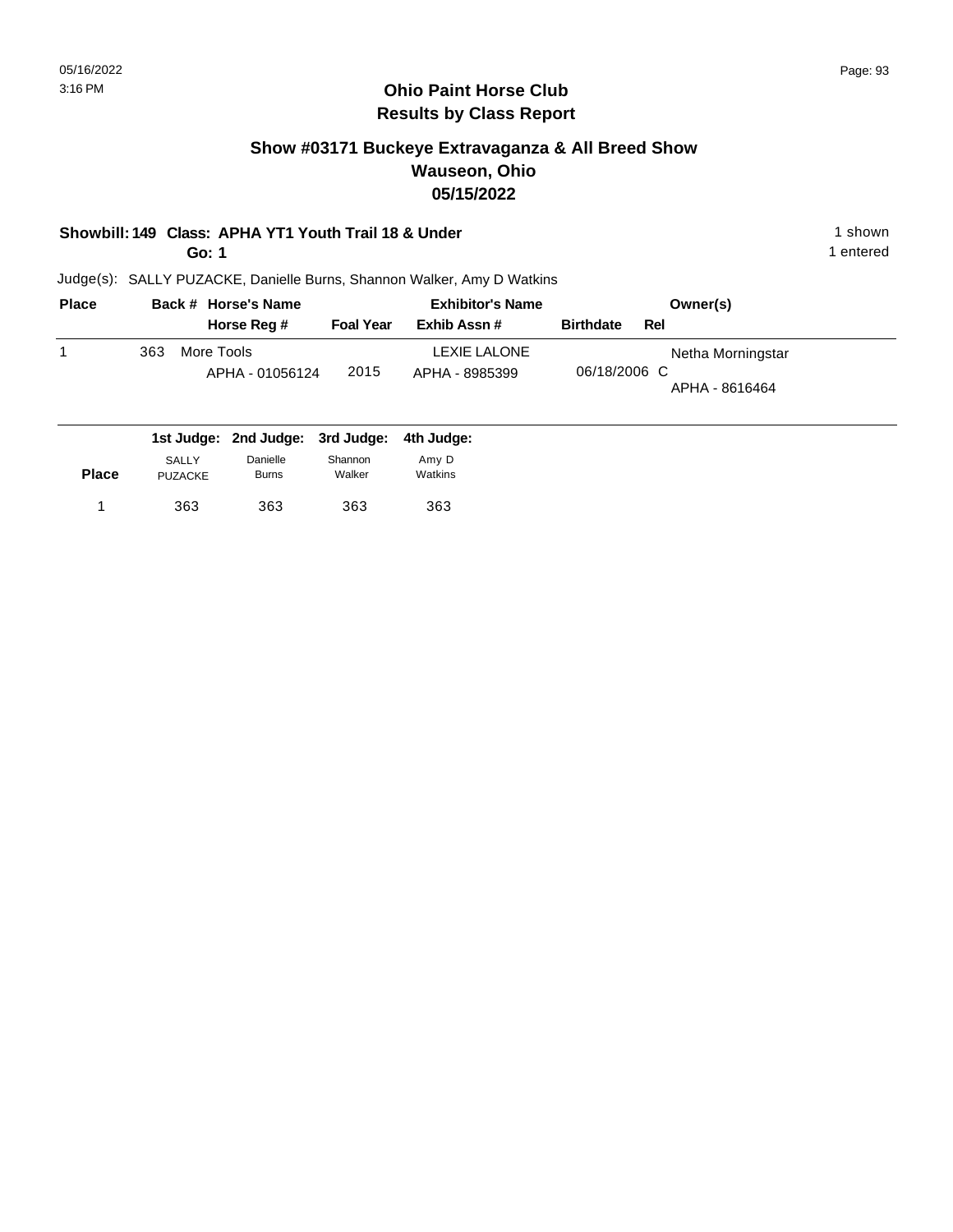## **Show #03171 Buckeye Extravaganza & All Breed Show Wauseon, Ohio 05/15/2022**

#### **Showbill: 151 Class: APHA TRL1 Trail All Ages** 3 shown

**Go: 1**

3 entered

| <b>Place</b> |                                      | Back # Horse's Name            |                                        |                                       | <b>Exhibitor's Name</b>                             | Owner(s)                                                    |
|--------------|--------------------------------------|--------------------------------|----------------------------------------|---------------------------------------|-----------------------------------------------------|-------------------------------------------------------------|
|              |                                      |                                | Horse Reg #                            | <b>Foal Year</b>                      | Exhib Assn #                                        | Rel                                                         |
| $\mathbf{1}$ | 260                                  |                                | Only One Invitation<br>APHA - 00875034 | 2005                                  | Hannah Dejonghe<br>APHA - 8946425                   | Julia Dejonghe<br>OTecumseh, MI<br>APHA - 8503814           |
| 2            | 320                                  |                                | Face It Im Lazy<br>APHA - 01030010     | 2013                                  | <b>KATE EMNETT</b><br>APHA - 8416149                | <b>JENI YOAK</b><br>01/22/2009<br>$\circ$<br>APHA - 8669264 |
| 3            | 363<br>More Tools<br>APHA - 01056124 |                                | 2015                                   | <b>LEXIE LALONE</b><br>APHA - 8985399 | Netha Morningstar<br>06/18/2006 C<br>APHA - 8616464 |                                                             |
|              |                                      | 1st Judge:                     | 2nd Judge:                             | 3rd Judge:                            | 4th Judge:                                          |                                                             |
| <b>Place</b> |                                      | <b>SALLY</b><br><b>PUZACKE</b> | Danielle<br><b>Burns</b>               | Shannon<br>Walker                     | Amy D<br>Watkins                                    |                                                             |
| 1<br>2<br>3  |                                      | 260<br>320<br>363              | 260<br>320<br>363                      | 260<br>320<br>363                     | 260<br>320<br>363                                   |                                                             |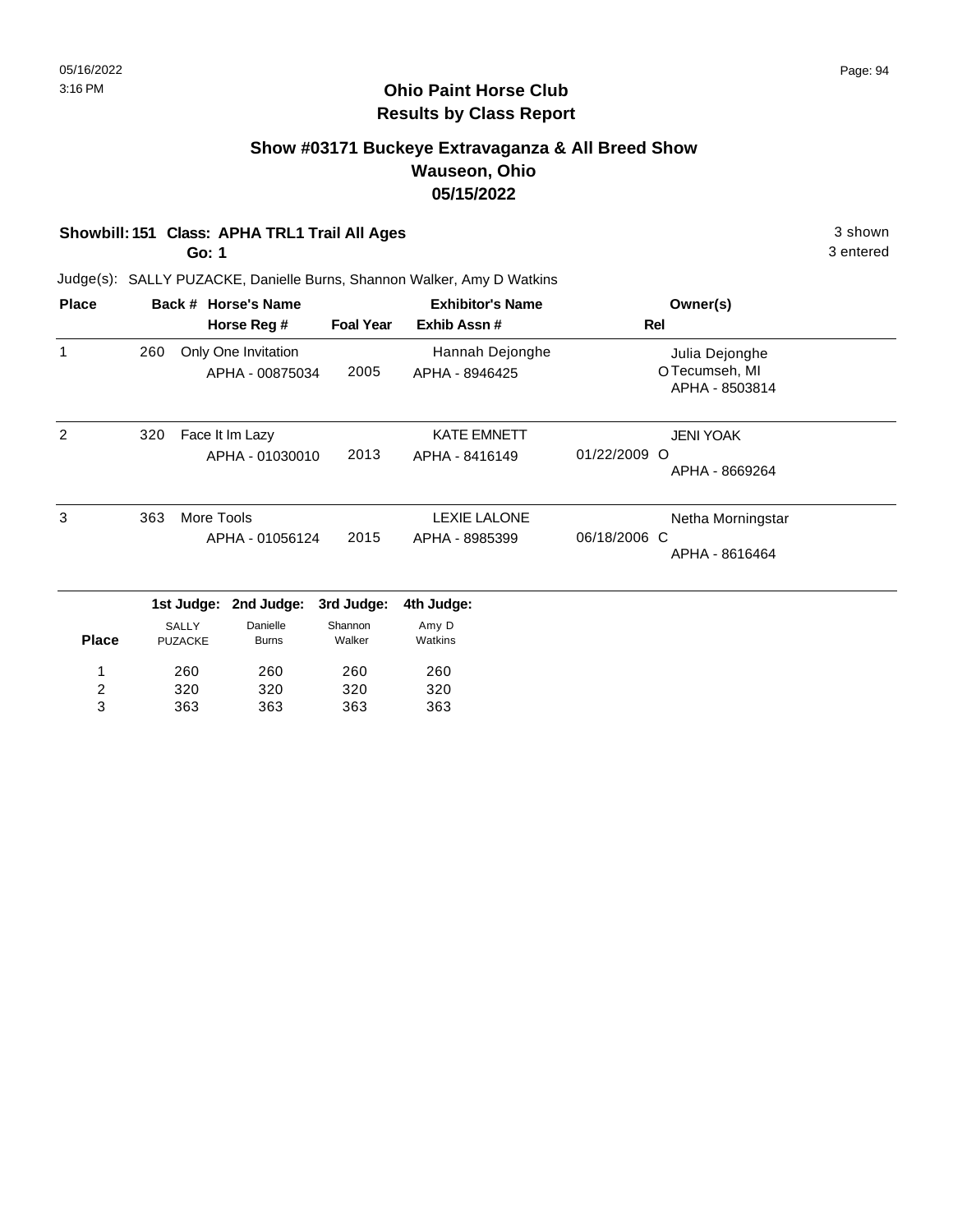## **Show #03171 Buckeye Extravaganza & All Breed Show Wauseon, Ohio 05/15/2022**

#### **Showbill: 152 Class: APHA BT1 SPB Trail** 3 shown

**Go: 1**

3 entered

| <b>Place</b>            |     |                | Back # Horse's Name         |                  | <b>Exhibitor's Name</b>  | Owner(s)                       |
|-------------------------|-----|----------------|-----------------------------|------------------|--------------------------|--------------------------------|
|                         |     |                | Horse Reg #                 | <b>Foal Year</b> | Exhib Assn#              | Rel                            |
| 1                       | 726 |                | <b>Shez Sucha Sensation</b> |                  | Hannah Dunn              | Hannah Dunn                    |
|                         |     |                | APHA - 00935604             | 2008             | APHA - 8937410           | 07/26/2000 Z<br>APHA - 8937410 |
| 2                       | 154 |                | Lopin My Spots Off          |                  | Austin Rush              | <b>LAUREN JOHNSON</b>          |
|                         |     |                | APHA - 01073905             | 2017             | APHA - 8965736           | O<br>APHA - 8975583            |
|                         |     |                |                             |                  |                          |                                |
| 3                       | 325 |                | <b>Invite The Machine</b>   |                  | <b>Crystal McCaffrey</b> | <b>Crystal McCaffrey</b>       |
|                         |     |                | APHA - 01067464             | 2016             | APHA - 9164599           | 03/29/1999 Z                   |
|                         |     |                |                             |                  |                          | APHA - 9164599                 |
|                         |     | 1st Judge:     | 2nd Judge:                  | 3rd Judge:       | 4th Judge:               |                                |
|                         |     | <b>SALLY</b>   | Danielle                    | Shannon          | Amy D                    |                                |
| <b>Place</b>            |     | <b>PUZACKE</b> | <b>Burns</b>                | Walker           | Watkins                  |                                |
| 1                       |     | 726            | 726                         | 726              | 726                      |                                |
| $\overline{\mathbf{c}}$ |     | 154            | 154                         | 154              | 154                      |                                |
| 3                       |     | 325            | 325                         | 325              | 325                      |                                |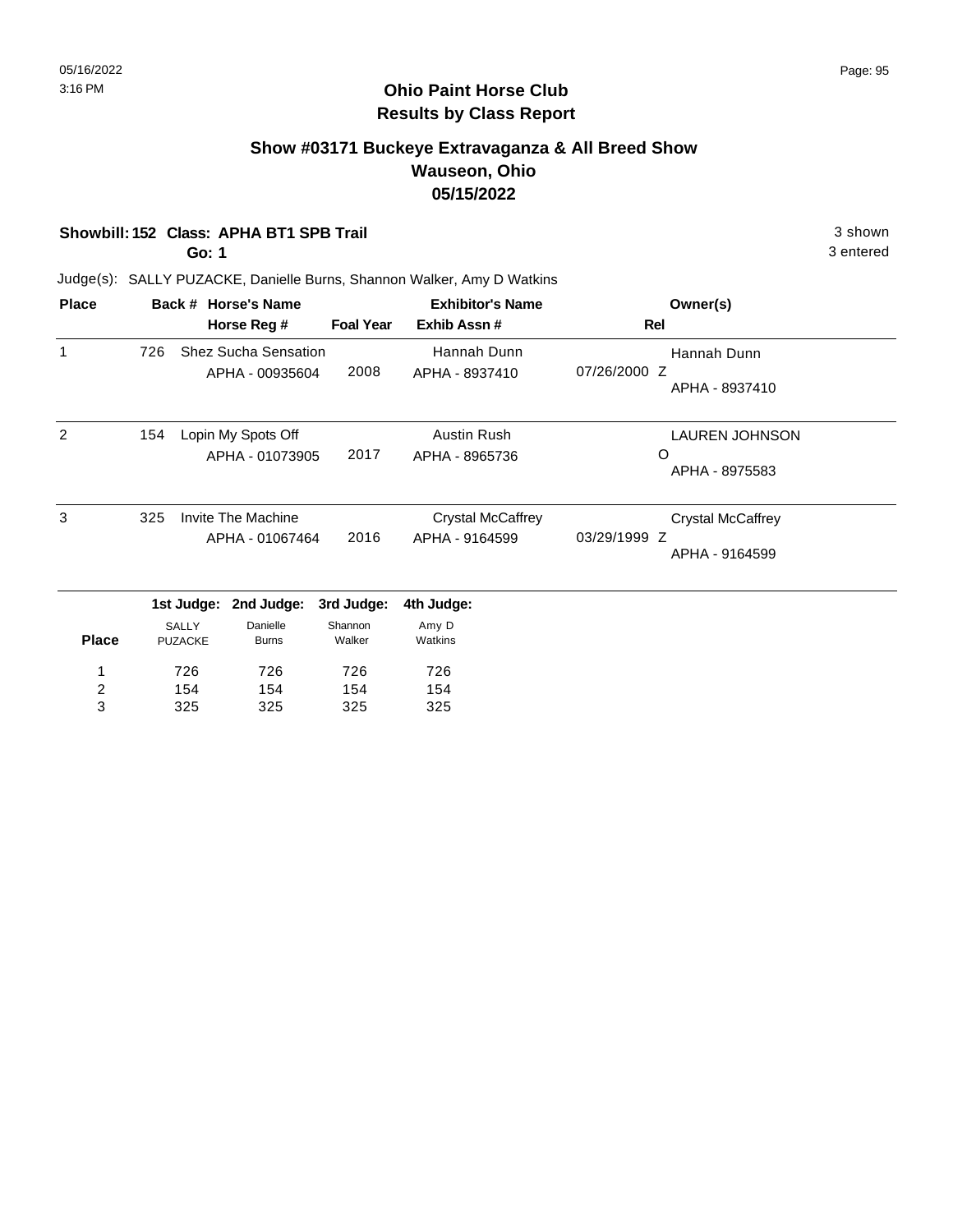## **Show #03171 Buckeye Extravaganza & All Breed Show Wauseon, Ohio 05/15/2022**

#### **Showbill: 153 Class: APHA ALL7 Amt 2-Yr-Old Longe Line** 1 notation 1 shown

**Go: 1**

1 entered

| <b>Place</b> |     | Back # Horse's Name                        |                  | <b>Exhibitor's Name</b>          | Owner(s)                                         |
|--------------|-----|--------------------------------------------|------------------|----------------------------------|--------------------------------------------------|
|              |     | Horse Reg #                                | <b>Foal Year</b> | Exhib Assn#                      | Rel                                              |
|              | 713 | <b>Suddenly Special</b><br>APHA - 01106195 | 2020             | Kimberly Hogan<br>APHA - 9185029 | Kimberly Hogan<br>10/08/1970 Z<br>APHA - 9185029 |

|              |                | 1st Judge: 2nd Judge: 3rd Judge: 4th Judge: |         |         |
|--------------|----------------|---------------------------------------------|---------|---------|
|              | <b>SALLY</b>   | Danielle                                    | Shannon | Amy D   |
| <b>Place</b> | <b>PUZACKE</b> | Burns                                       | Walker  | Watkins |
|              | 713            | 713                                         | 713     | 713     |
|              |                |                                             |         |         |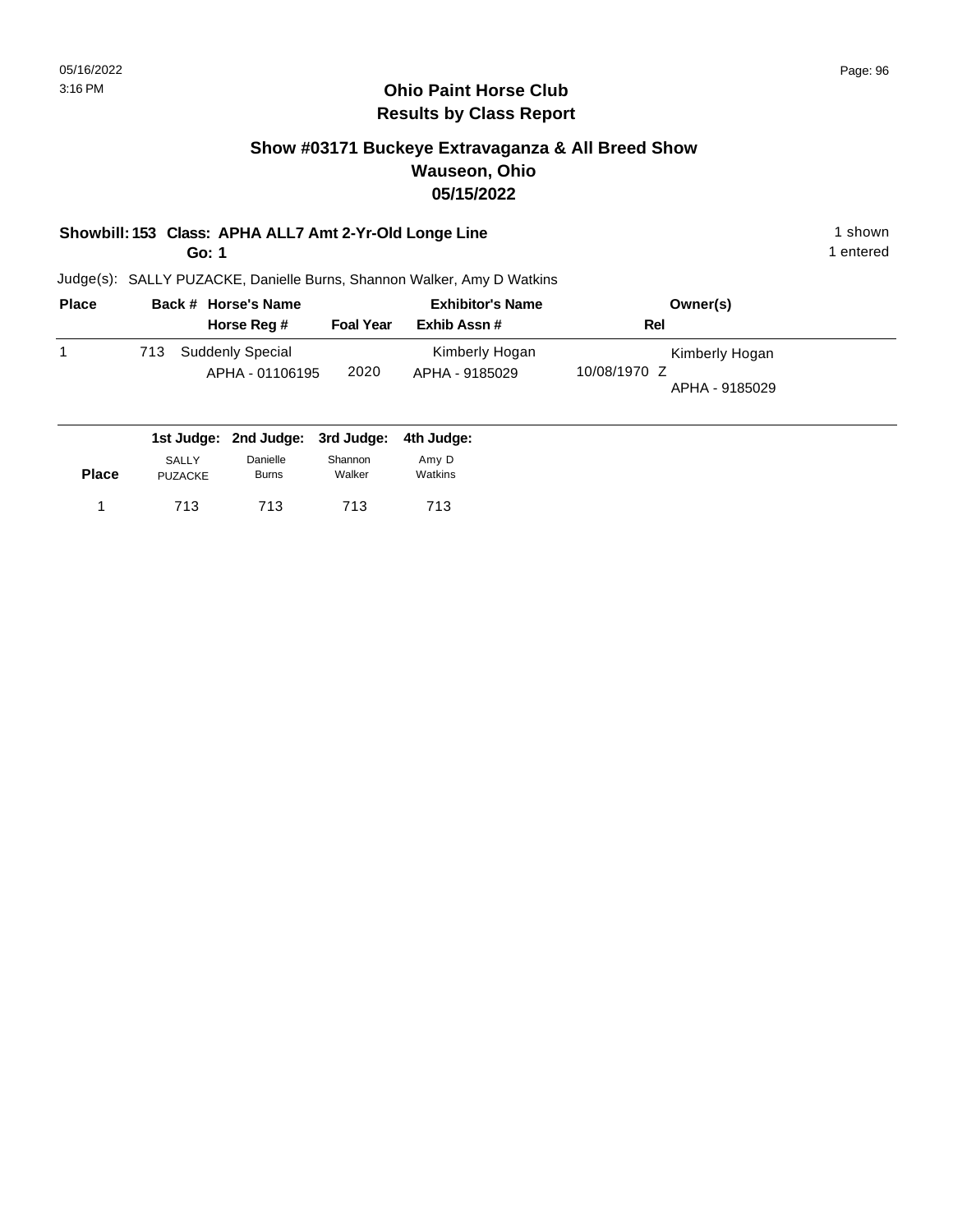## **Show #03171 Buckeye Extravaganza & All Breed Show Wauseon, Ohio 05/15/2022**

#### **Showbill: 155 Class: APHA LLN2 2-Yr-Old Longe Line** 1 **Shown** 1 shown

**Go: 1**

1 entered

|     | Back # Horse's Name                 |                  | <b>Exhibitor's Name</b>          | Owner(s)                                         |  |
|-----|-------------------------------------|------------------|----------------------------------|--------------------------------------------------|--|
|     | Horse Reg #                         | <b>Foal Year</b> | Exhib Assn#                      | Rel                                              |  |
| 713 | Suddenly Special<br>APHA - 01106195 | 2020             | Kimberly Hogan<br>APHA - 9185029 | Kimberly Hogan<br>10/08/1970 Z<br>APHA - 9185029 |  |

|              |                | 1st Judge: 2nd Judge: 3rd Judge: 4th Judge: |         |         |
|--------------|----------------|---------------------------------------------|---------|---------|
|              | <b>SALLY</b>   | Danielle                                    | Shannon | Amy D   |
| <b>Place</b> | <b>PUZACKE</b> | <b>Burns</b>                                | Walker  | Watkins |
|              | 713            | 713                                         | 713     | 713     |
|              |                |                                             |         |         |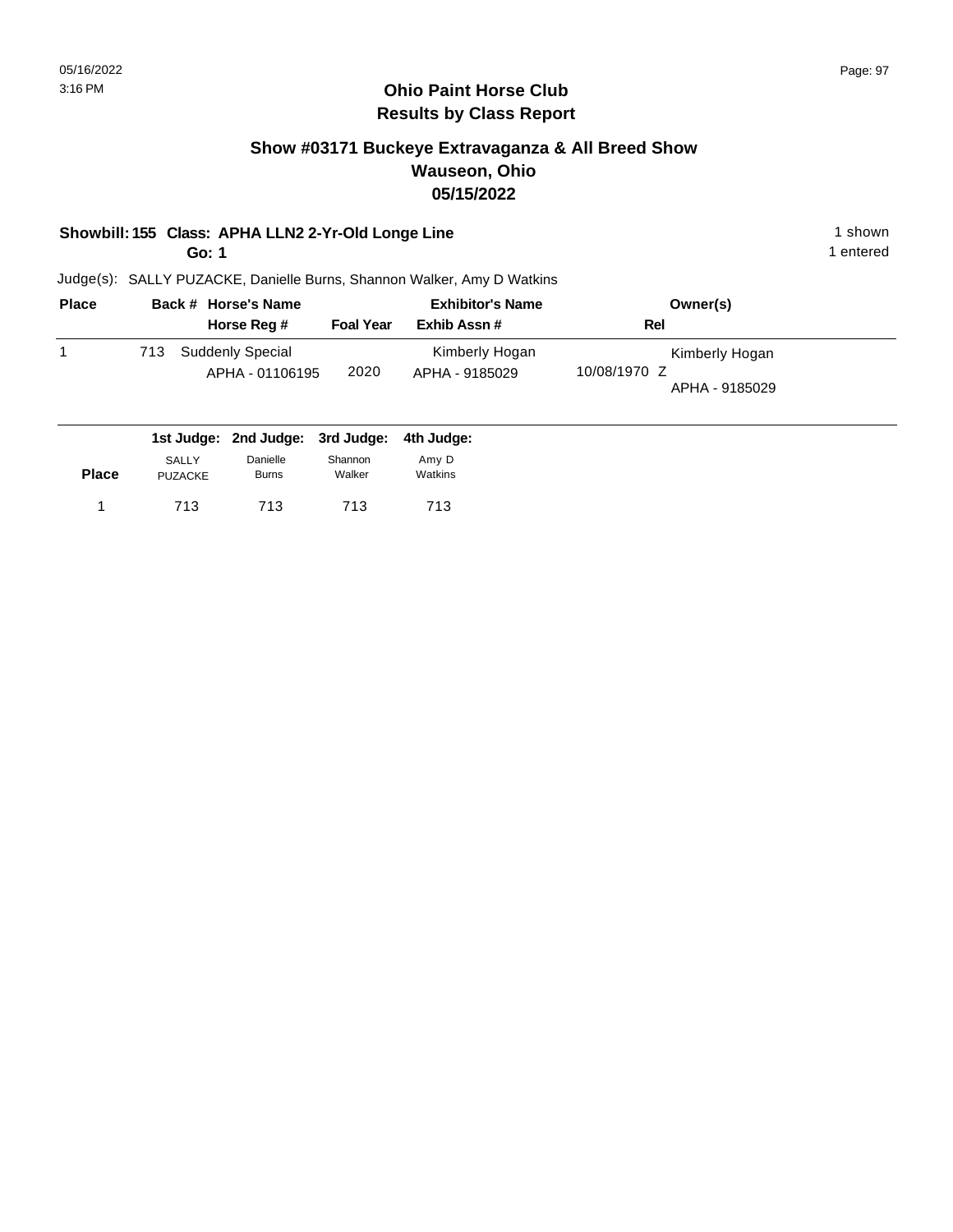# **Show #03171 Buckeye Extravaganza & All Breed Show Wauseon, Ohio 05/15/2022**

| Showbill: 157 Class: APHA ALLN Amateur Yearling Longe Line All Ages | l shown   |
|---------------------------------------------------------------------|-----------|
| Go: 1                                                               | 1 entered |

| <b>Place</b> |        | Back # Horse's Name                  |                  | <b>Exhibitor's Name</b>         | Owner(s)                                        |
|--------------|--------|--------------------------------------|------------------|---------------------------------|-------------------------------------------------|
|              |        | Horse Reg #                          | <b>Foal Year</b> | Exhib Assn#                     | Rel                                             |
|              | DQ 271 | Tricked Out Simon<br>APHA - 01109690 | 2021             | Ellie McGarry<br>APHA - 0150803 | Ellie McGarry<br>11/07/1981 Z<br>APHA - 0150803 |

|              |                | 1st Judge: 2nd Judge: 3rd Judge: 4th Judge: |         |         |
|--------------|----------------|---------------------------------------------|---------|---------|
| <b>Place</b> | <b>SALLY</b>   | Danielle                                    | Shannon | Amy D   |
|              | <b>PUZACKE</b> | Burns                                       | Walker  | Watkins |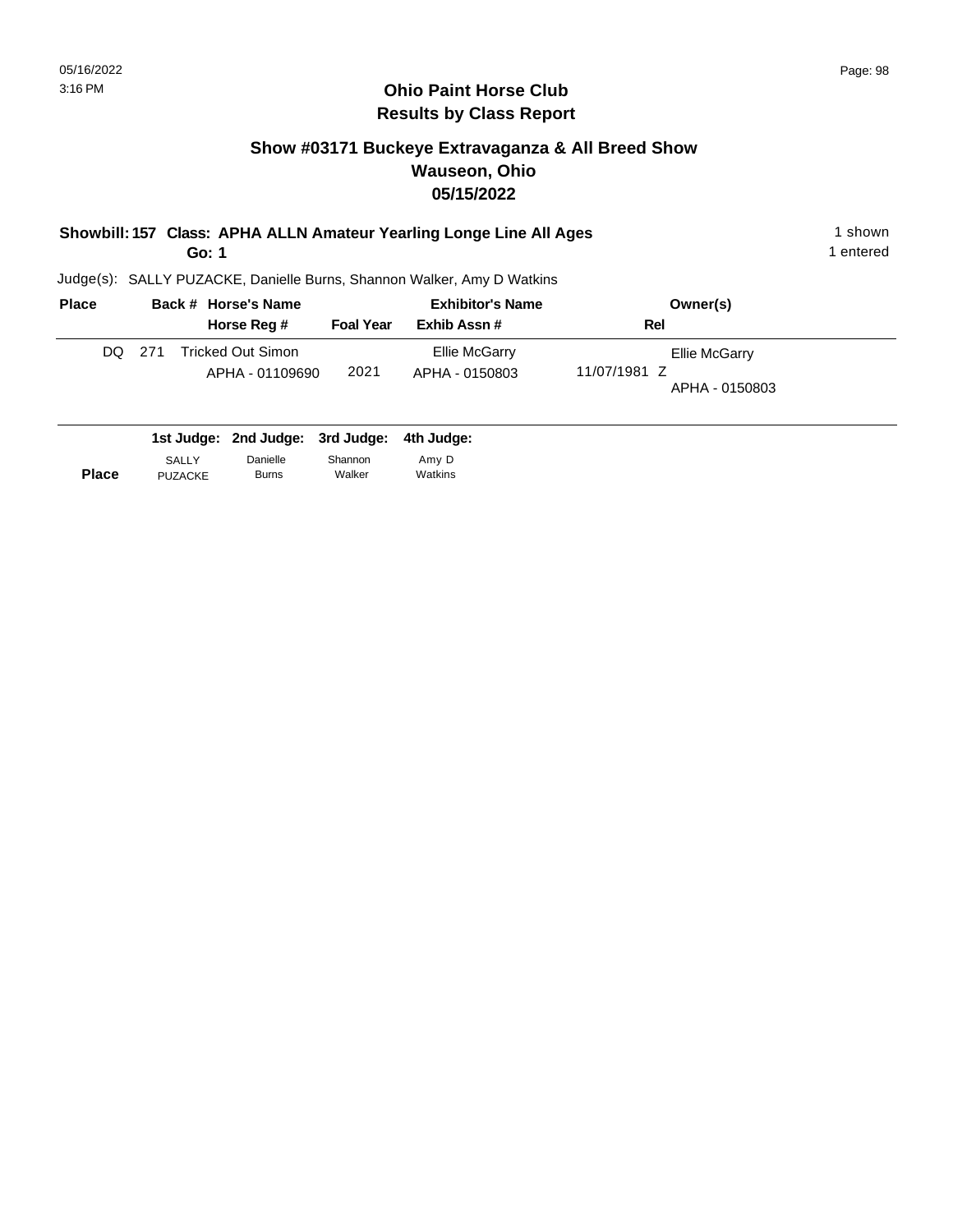## **Show #03171 Buckeye Extravaganza & All Breed Show Wauseon, Ohio 05/15/2022**

# **Showbill: 165 Class: APHA YLL Youth Lead Line 8 & Under** 10 Shown 10 shown

**Go: 1**

10 entered

| <b>Place</b>   |     | Back # Horse's Name                        |                  | <b>Exhibitor's Name</b>                    |                  |     | Owner(s)                                                     |
|----------------|-----|--------------------------------------------|------------------|--------------------------------------------|------------------|-----|--------------------------------------------------------------|
|                |     | Horse Reg #                                | <b>Foal Year</b> | Exhib Assn #                               | <b>Birthdate</b> | Rel |                                                              |
| 1              | 721 | TC GIRLS NIGHT OUT<br>APHA - 843810        | 2005             | Raelynn Walter<br>APHA - 9191229           | 02/05/2015 D     |     | <b>LISA WALTER</b><br>APHA - 7081070                         |
| 2              | 755 | Fancy This Corderoy<br>APHA - 01055036     | 2013             | <b>Teagan Herring</b><br>APHA - 0151517    | 04/13/2014 C     |     | <b>Lauren Butters</b><br>APHA - 0131141                      |
| $\sqrt{3}$     | 328 | Dolled Up In Lights<br>APHA - 01054681     | 2015             | Raegen Russell<br>APHA - 0152199           | 01/28/2017 O     |     | Paige Conley<br>APHA - 9182376                               |
| 4              | 214 | <b>Burnt Cookies</b><br>APHA - 00992757    | 2010             | Evelyn Gill                                |                  | O   | <b>Bailey McCaffrey</b><br>APHA - 9155993                    |
| 5              | 154 | Lopin My Spots Off<br>APHA - 01073905      | 2017             | <b>COOPER JOHNSON</b><br>APHA - 0000023    | 03/22/2017 C     |     | <b>LAUREN JOHNSON</b><br>APHA - 8975583                      |
| 5              | 709 | MY LUCKY HOUR<br>APHA - 1049984            | 2009             | Quinn Walter<br>APHA - 9191346             | 09/11/2017 D     |     | <b>LISA WALTER</b><br>APHA - 7081070                         |
| $\overline{7}$ | 318 | Justa Lil Sleepy<br>APHA - 01069455        | 2015             | <b>Westley Charnesky</b><br>APHA - 0000018 | 03/10/2018 C     |     | Sarah Charnesky<br>APHA - 8855375                            |
| NP             | 260 | Only One Invitation<br>APHA - 00875034     | 2005             | Harper Russell<br>APHA - 0000002           |                  |     | Julia Dejonghe<br>12/20/2019 OTecumseh, MI<br>APHA - 8503814 |
| <b>NP</b>      | 333 | <b>BMQ Barely Legal</b><br>APHA - 01100651 | 2016             | <b>Charlie Russell</b><br>APHA - 0000015   | 08/09/2020 O     |     | <b>Tricia Topping</b><br>APHA - 9172323                      |
| <b>NP</b>      | 777 | MSP JUST A DIXIE STAR<br>APHA - 972627     | 2009             | Shiloh Herring                             | 07/17/2018 O     |     | SUE JOHNSON<br>APHA - 7132261                                |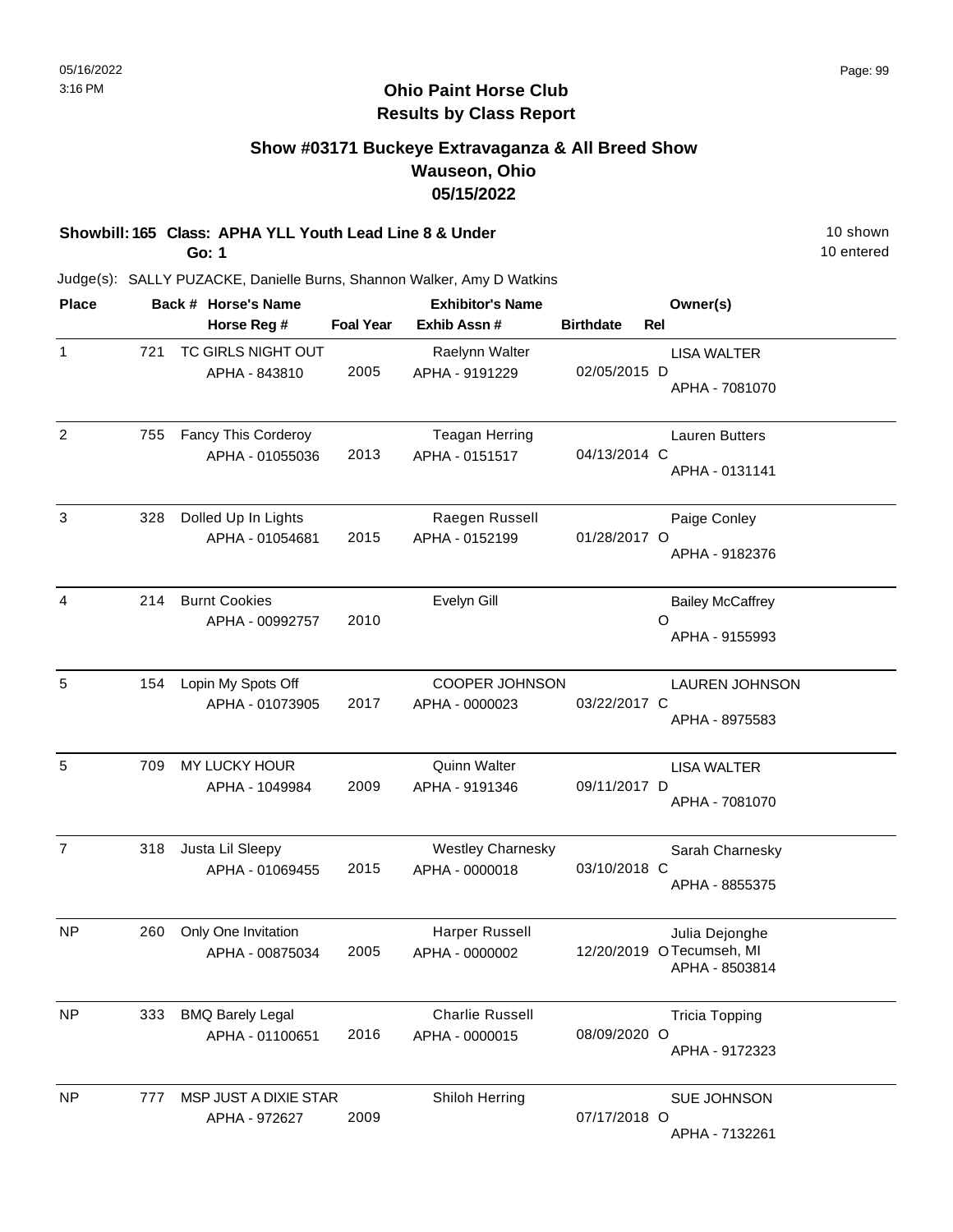#### **Show #03171 Buckeye Extravaganza & All Breed Show Wauseon, Ohio 05/15/2022**

|   |                                |                          | 3rd Judge:            | 4th Judge:       |
|---|--------------------------------|--------------------------|-----------------------|------------------|
|   | <b>SALLY</b><br><b>PUZACKE</b> | Danielle<br><b>Burns</b> | Shannon<br>Walker     | Amy D<br>Watkins |
| 1 | 721                            | 721                      | 721                   | 318              |
| 2 | 328                            | 755                      | 755                   | 214              |
| 3 | 755                            | 328                      | 214                   | 721              |
| 4 | 154                            | 709                      | 328                   | 755              |
| 5 | 333                            | 154                      | 709                   | 328              |
| 6 | 709                            | 214                      | 154                   | 333              |
|   | 214                            | 333                      | 318                   | 260              |
|   | <b>Place</b>                   |                          | 1st Judge: 2nd Judge: |                  |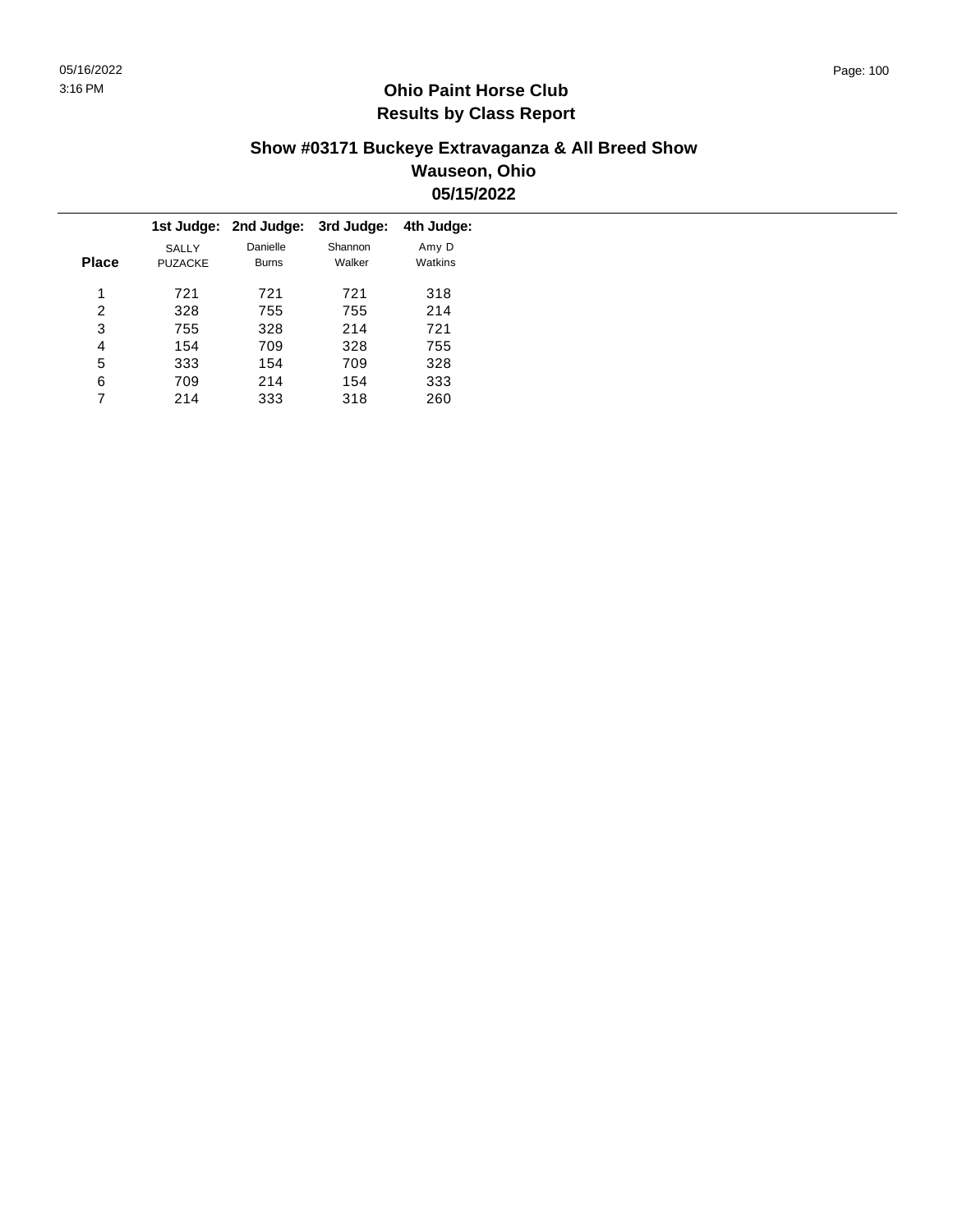## **Show #03171 Buckeye Extravaganza & All Breed Show Wauseon, Ohio 05/15/2022**

**Showbill: 166 Class: APHA WT02 Youth Walk Trot Western Pleasure** 1 **Shown** 1 shown

**Go: 1**

1 entered

| <b>Place</b> | Back # Horse's Name |  | <b>Exhibitor's Name</b>         |                  |                               | Owner(s)         |     |                               |
|--------------|---------------------|--|---------------------------------|------------------|-------------------------------|------------------|-----|-------------------------------|
|              |                     |  | Horse Reg #                     | <b>Foal Year</b> | Exhib Assn#                   | <b>Birthdate</b> | Rel |                               |
|              | 709                 |  | MY LUCKY HOUR<br>APHA - 1049984 | 2009             | Emma Walter<br>APHA - 9147806 | 08/29/2012 D     |     | LISA WALTER<br>APHA - 7081070 |

|              |                                |                          | 1st Judge: 2nd Judge: 3rd Judge: 4th Judge: |                  |
|--------------|--------------------------------|--------------------------|---------------------------------------------|------------------|
| <b>Place</b> | <b>SALLY</b><br><b>PUZACKE</b> | Danielle<br><b>Burns</b> | Shannon<br>Walker                           | Amy D<br>Watkins |
|              | 709                            | 709                      | 709                                         | 709              |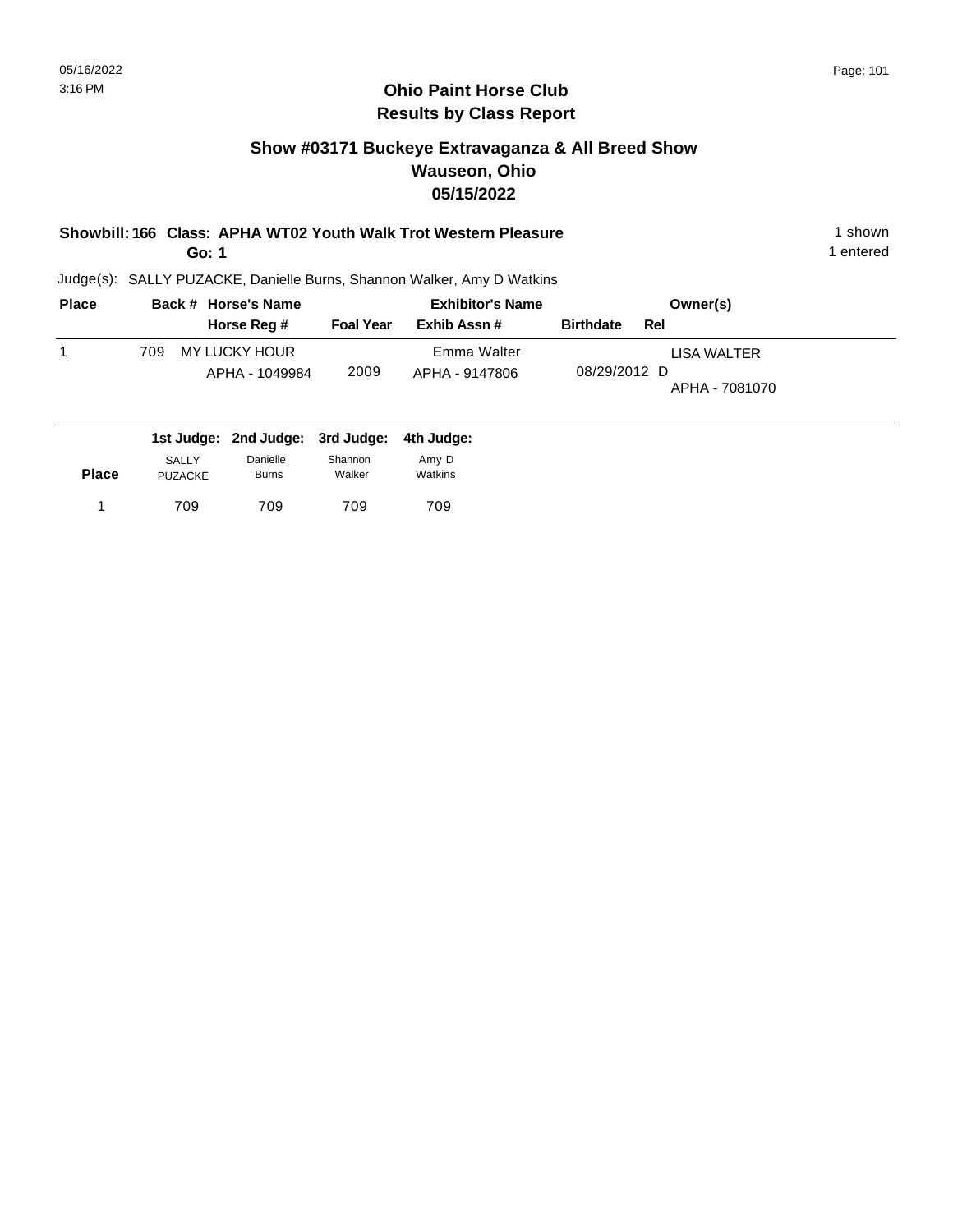8 entered

## **Ohio Paint Horse Club Results by Class Report**

## **Show #03171 Buckeye Extravaganza & All Breed Show Wauseon, Ohio 05/15/2022**

**Showbill: 170 Class: APHA AWT2 Amateur Walk Trot Western Pleasure** 8 shown **Go: 1**

| <b>Place</b>   |     | Back # Horse's Name              |                  | <b>Exhibitor's Name</b>                       |              | Owner(s)                                       |
|----------------|-----|----------------------------------|------------------|-----------------------------------------------|--------------|------------------------------------------------|
|                |     | Horse Reg #                      | <b>Foal Year</b> | Exhib Assn #                                  | Rel          |                                                |
| $\mathbf{1}$   | 604 | Final At Batt<br>APHA - 01083452 | 2018             | <b>Richard Vondenhuevel</b><br>APHA - 9066884 |              | Richards & Sandra<br>09/25/1951 Z Vondenhuevel |
|                |     |                                  |                  |                                               |              | APHA - 7403100                                 |
| $\overline{2}$ | 339 | <b>JS Painted Investment</b>     |                  | Amber Kolenic                                 |              | Amber Kolenic                                  |
|                |     | APHA - 01092217                  | 2019             | APHA - 9159571                                | 07/05/1983 Z | APHA - 9159571                                 |
| $\mathbf{3}$   | 317 | Shez Formally Invited            |                  | Amber Burkhardt-Sidebottom                    |              | Amber Burkhardt-Sidebottom                     |
|                |     | APHA - 01079665                  | 2017             | APHA - 8372420                                | 09/27/1977 Z | APHA - 8372420                                 |
| 4              | 310 | <b>Absolutely Frosted</b>        |                  | Lynn Harting                                  |              | <b>Faith Harting</b>                           |
|                |     | APHA - 01035097                  | 2012             | APHA - 8083857                                | 09/29/1966 Y | APHA - 0133808                                 |
| 5              | 777 | MSP JUST A DIXIE STAR            |                  | SUE JOHNSON                                   |              | SUE JOHNSON                                    |
|                |     | APHA - 972627                    | 2009             | APHA - 7132261                                | 08/12/1942 Z | APHA - 7132261                                 |
| 6              | 251 | Good Asset Investment            |                  | Neidera Laforrest                             |              | Neidera Laforrest                              |
|                |     | APHA - 01087699                  | 2018             | APHA - 9176098                                | 01/18/1980 Z | APHA - 9176098                                 |
| 6              | 333 | <b>BMQ Barely Legal</b>          |                  | <b>Tricia Topping</b>                         |              | <b>Tricia Topping</b>                          |
|                |     | APHA - 01100651                  | 2016             | APHA - 9172323                                | 05/01/1971 Z | APHA - 9172323                                 |
| <b>NP</b>      | 291 | <b>Reckless Invitation</b>       |                  | Kimberly Griggy                               |              | <b>JODIE RICKS</b>                             |
|                |     | APHA - 01076662                  | 2017             | APHA - 8092600                                |              | 11/28/2000 Z AKRON, OH<br>APHA - 8964383       |
|                |     | 1st Judge: 2nd Judge:            | 3rd Judge:       | 4th Judge:                                    |              |                                                |
|                |     | SALLY<br>Danielle                | Shannon          | Amy D                                         |              |                                                |

| <b>Place</b> | <b>PUZACKE</b> | <b>Burns</b> | Walker | Watkins |
|--------------|----------------|--------------|--------|---------|
| 1            | 604            | 604          | 604    | 604     |
| 2            | 339            | 339          | 339    | 317     |
| 3            | 317            | 310          | 310    | 339     |
| 4            | 777            | 317          | 317    | 333     |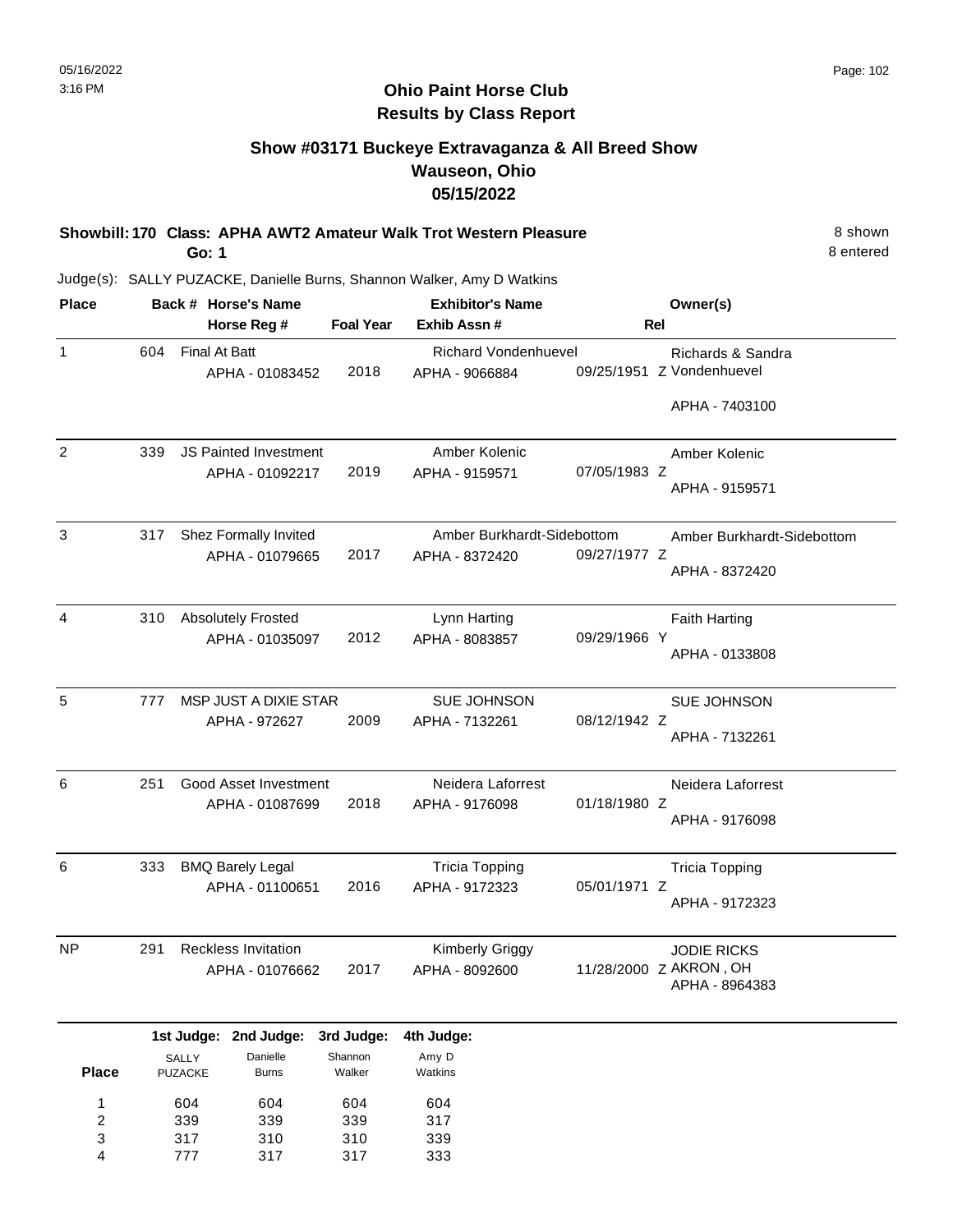# **Show #03171 Buckeye Extravaganza & All Breed Show**

#### **Wauseon, Ohio 05/15/2022**

| 5 | 251 | 251 | 777 | 777 |
|---|-----|-----|-----|-----|
| 6 | 333 | 333 | 251 | 291 |
| 7 | 310 |     | 333 | 251 |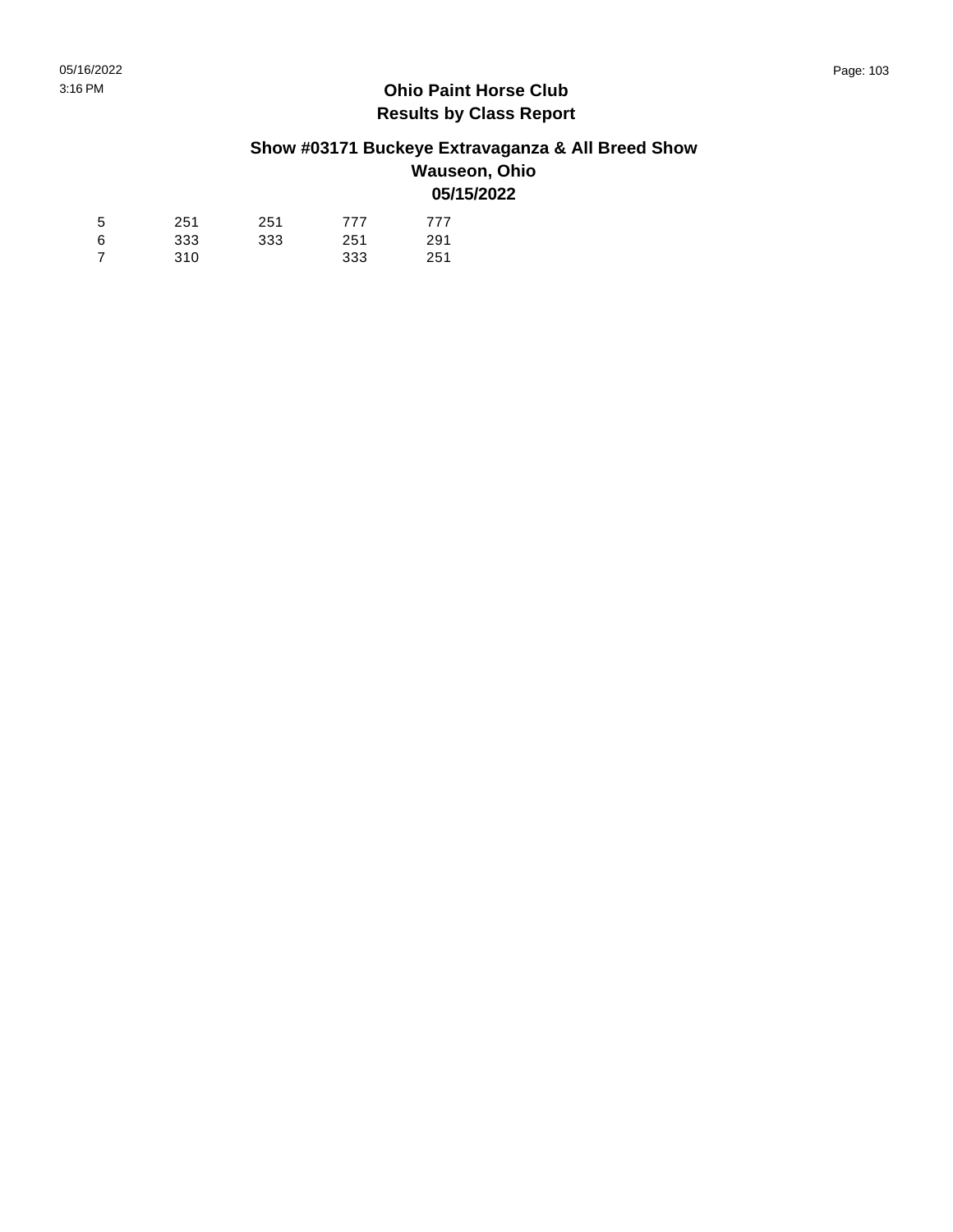# **Show #03171 Buckeye Extravaganza & All Breed Show Wauseon, Ohio 05/15/2022**

| Showbill: 171 Class: APHA ABW2 Amt SPB Walk Trot Western Pleasure | 1 shown |
|-------------------------------------------------------------------|---------|
|                                                                   |         |

**Go: 1**

1 entered

| <b>Place</b> | Back # Horse's Name                                   |                  | <b>Exhibitor's Name</b>               | Owner(s)                                      |
|--------------|-------------------------------------------------------|------------------|---------------------------------------|-----------------------------------------------|
|              | Horse Reg #                                           | <b>Foal Year</b> | Exhib Assn#                           | Rel                                           |
|              | <b>Shez Sucha Sensation</b><br>726<br>APHA - 00935604 | 2008             | <b>Heather Dunn</b><br>APHA - 9171926 | Hannah Dunn<br>06/26/1977 Y<br>APHA - 8937410 |
|              | 1st Judge: 2nd Judge: 3rd Judge: 4th Judge:           |                  |                                       |                                               |

|              | <b>SALLY</b>   | Danielle     | Shannon | Amy D   |  |
|--------------|----------------|--------------|---------|---------|--|
| <b>Place</b> | <b>PUZACKE</b> | <b>Burns</b> | Walker  | Watkins |  |
|              | 726            | 726          | 726     | 726     |  |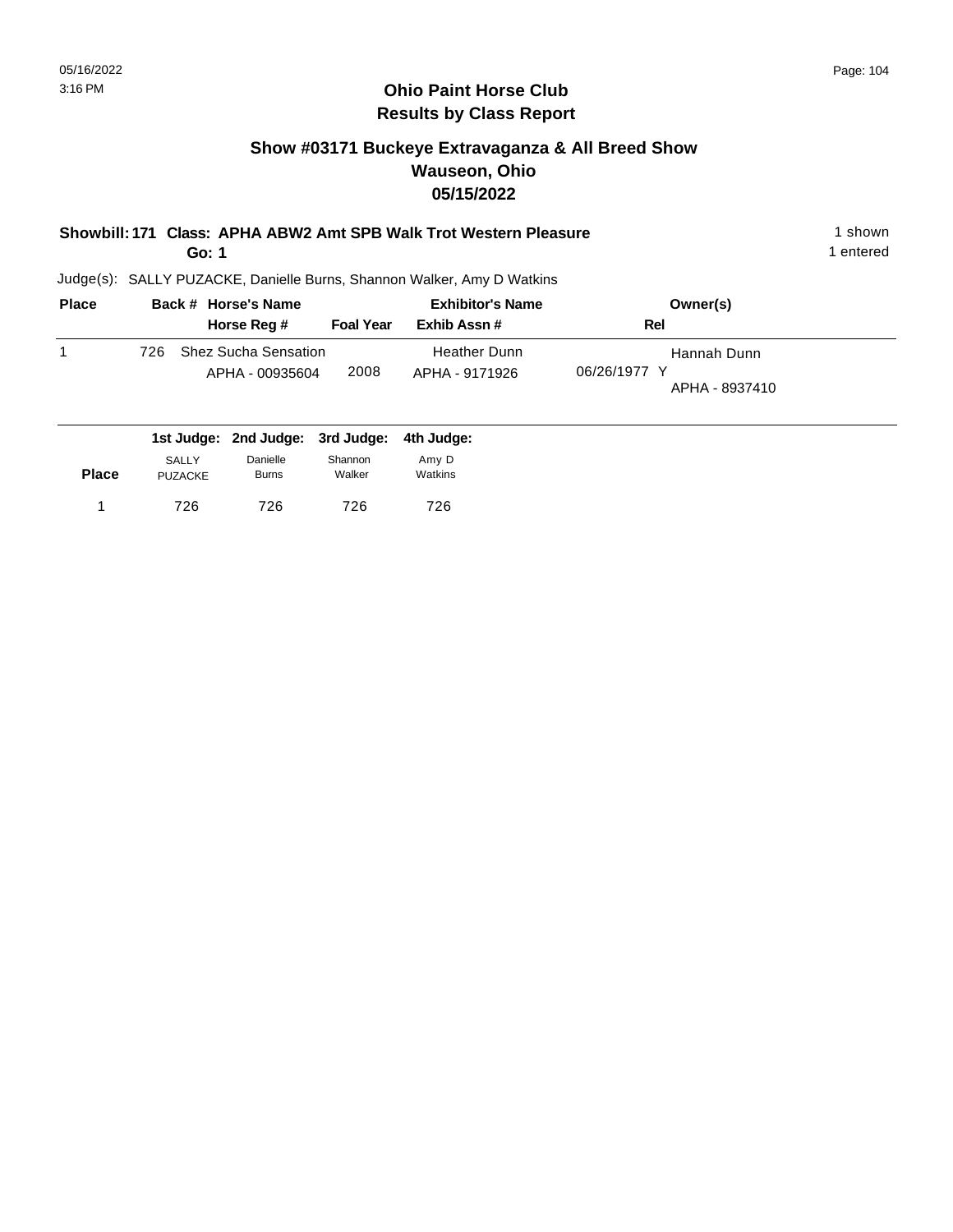## **Show #03171 Buckeye Extravaganza & All Breed Show Wauseon, Ohio 05/15/2022**

**Showbill: 174 Class: APHA NWP1 Novice Amateur Western Pleasure** 3 shown **Go: 1**

3 entered

| <b>Place</b>   |     |                         | Back # Horse's Name        |                  | <b>Exhibitor's Name</b>        | Owner(s)                                 |
|----------------|-----|-------------------------|----------------------------|------------------|--------------------------------|------------------------------------------|
|                |     |                         | Horse Reg #                | <b>Foal Year</b> | Exhib Assn#                    | <b>Rel</b>                               |
| 1              |     |                         | 1462 Guaranteed Sweetheart |                  | <b>JODIE RICKS</b>             | <b>JODIE RICKS</b>                       |
|                |     |                         | APHA - 01029779            | 2013             | APHA - 8964383                 | 12/30/1975 Z AKRON, OH<br>APHA - 8964383 |
| 2              | 168 | Krymsun Colored Rocki   |                            | Hannah Rus       | <b>Belinda Newrones</b>        |                                          |
|                |     |                         | APHA - 01086232            | 2018             | APHA - 0152349                 | 01/11/2002 Z<br>APHA - 8754345           |
| DQ             | 877 |                         | Saras In Trouble           |                  | Kimberly Baier                 | Kimberly Baier                           |
|                |     | 2018<br>APHA - 01093879 |                            | APHA - 8082574   | 06/24/1959 Z<br>APHA - 8082574 |                                          |
|                |     | 1st Judge:              | 2nd Judge:                 | 3rd Judge:       | 4th Judge:                     |                                          |
|                |     | SALLY                   | Danielle                   | Shannon          | Amy D                          |                                          |
| <b>Place</b>   |     | <b>PUZACKE</b>          | <b>Burns</b>               | Walker           | Watkins                        |                                          |
|                |     | 1462                    | 1462                       | 1462             | 1462                           |                                          |
| $\overline{2}$ |     | 168                     | 168                        | 168              | 168                            |                                          |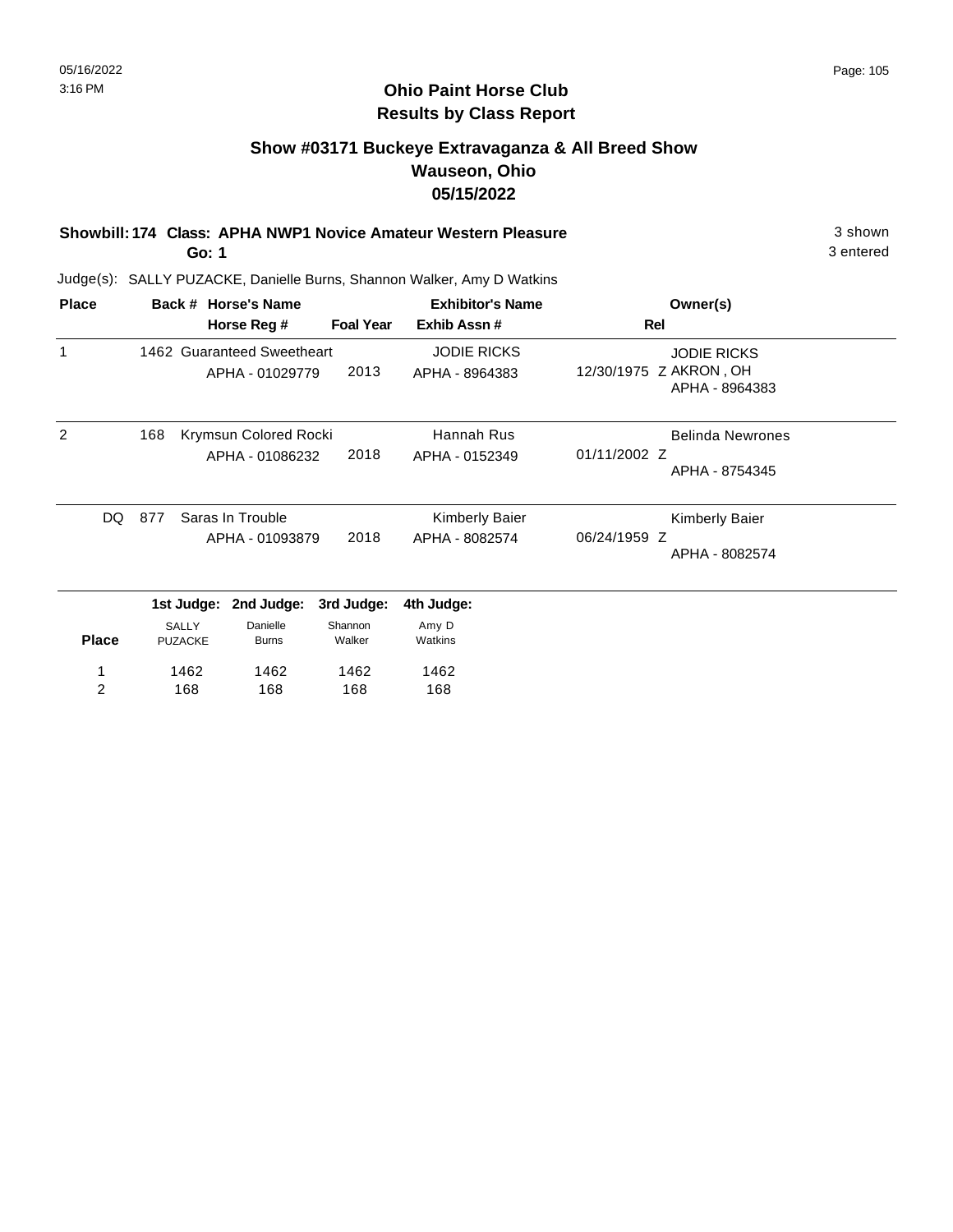## **Show #03171 Buckeye Extravaganza & All Breed Show Wauseon, Ohio 05/15/2022**

**Showbill: 175 Class: APHA AWP1 Amateur Western Pleasure All Ages** 6 Shown **Go: 1**

Judge(s): SALLY PUZACKE, Danielle Burns, Shannon Walker, Amy D Watkins

| <b>Place</b> |     | Back # Horse's Name                        |                  | <b>Exhibitor's Name</b>                  | Owner(s)                                                      |  |
|--------------|-----|--------------------------------------------|------------------|------------------------------------------|---------------------------------------------------------------|--|
|              |     | Horse Reg #                                | <b>Foal Year</b> | Exhib Assn#                              | <b>Rel</b>                                                    |  |
| $\mathbf{1}$ | 434 | Moola<br>APHA - 01082018                   | 2018             | <b>Chelsea Seegert</b><br>APHA - 8826765 | <b>Chelsea Seegert</b><br>08/07/1996 Z<br>APHA - 8826765      |  |
| 2            | 260 | Only One Invitation<br>APHA - 00875034     | 2005             | Julia Dejonghe<br>APHA - 8503814         | Julia Dejonghe<br>03/18/1985 Z Tecumseh, MI<br>APHA - 8503814 |  |
| 3            | 532 | Ona Good Ride Cowboy<br>APHA - 01069214    | 2016             | <b>Chelsea Schmitt</b><br>APHA - 8804052 | <b>Chelsea Schmitt</b><br>09/04/1992 Z<br>APHA - 8804052      |  |
| 4            | 321 | Cr Kissin Machine<br>APHA - 01022653       | 2012             | <b>CONNIE RUNKLE</b><br>APHA - 8218904   | <b>CONNIE RUNKLE</b><br>03/16/1977 Z<br>APHA - 8218904        |  |
| 5            | 428 | <b>Guided N Blessed</b><br>APHA - 00989742 | 2010             | Emily Ery<br>APHA - 8206260              | <b>Emily Ery</b><br>02/22/1978 Z<br>APHA - 8206260            |  |
| 6            | 168 | Krymsun Colored Rocki<br>APHA - 01086232   | 2018             | Hannah Rus<br>APHA - 0152349             | <b>Belinda Newrones</b><br>01/11/2002 Z<br>APHA - 8754345     |  |

|              |                | 1st Judge: 2nd Judge: 3rd Judge: |         | 4th Judge: |
|--------------|----------------|----------------------------------|---------|------------|
|              | <b>SALLY</b>   | Danielle                         | Shannon | Amy D      |
| <b>Place</b> | <b>PUZACKE</b> | <b>Burns</b>                     | Walker  | Watkins    |
| 1            | 434            | 260                              | 260     | 532        |
| 2            | 321            | 434                              | 434     | 434        |
| 3            | 260            | 532                              | 532     | 260        |
| 4            | 532            | 428                              | 321     | 321        |
| 5            | 428            | 321                              | 428     | 428        |
| 6            | 168            | 168                              | 168     | 168        |

6 entered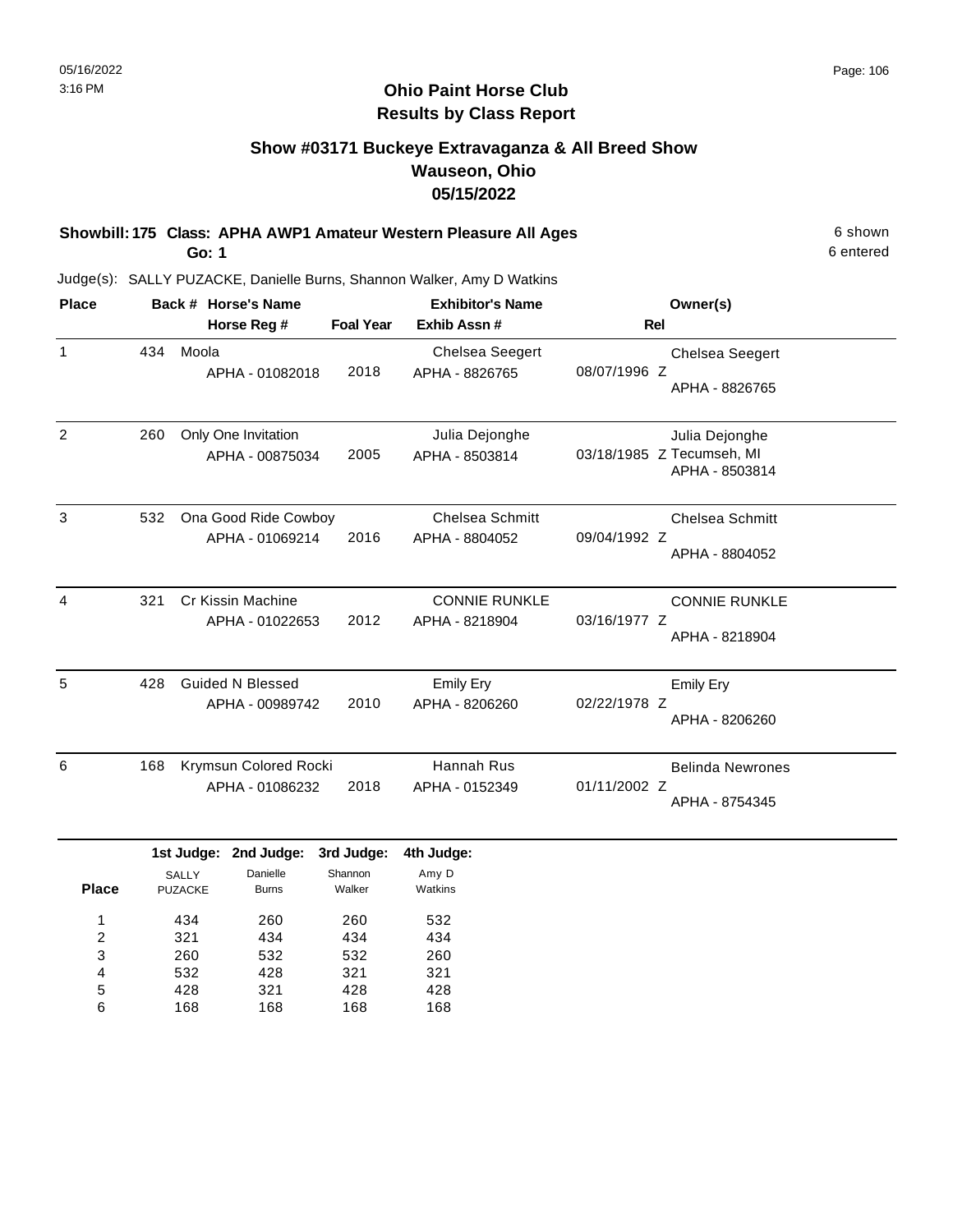5 entered

## **Ohio Paint Horse Club Results by Class Report**

## **Show #03171 Buckeye Extravaganza & All Breed Show Wauseon, Ohio 05/15/2022**

**Showbill: 176 Class: APHA ABWP Amt SPB Western Pleasure All Ages** 5 Shown **Go: 1**

Judge(s): SALLY PUZACKE, Danielle Burns, Shannon Walker, Amy D Watkins

| <b>Place</b>   | Back # Horse's Name |                                              |                                                |                                 | <b>Exhibitor's Name</b>                    | Owner(s)        |                                            |
|----------------|---------------------|----------------------------------------------|------------------------------------------------|---------------------------------|--------------------------------------------|-----------------|--------------------------------------------|
|                |                     |                                              | Horse Reg #                                    | <b>Foal Year</b>                | Exhib Assn#                                | <b>Rel</b>      |                                            |
| $\mathbf{1}$   | 318                 |                                              | Justa Lil Sleepy<br>APHA - 01069455            | 2015                            | Sarah Charnesky<br>APHA - 8855375          | 06/22/1989 Z    | Sarah Charnesky<br>APHA - 8855375          |
| 2              | 654                 | <b>Righty Tighty</b>                         | APHA - 01074218                                | 2017                            | Karen Ricketts<br>APHA - 8256040           | 05/09/1963 Z    | <b>Karen Ricketts</b><br>APHA - 8256040    |
| $\overline{2}$ | 726                 |                                              | <b>Shez Sucha Sensation</b><br>APHA - 00935604 | 2008                            | Hannah Dunn<br>APHA - 8937410              | 07/26/2000 Z    | Hannah Dunn<br>APHA - 8937410              |
| 4              | 325                 |                                              | Invite The Machine<br>APHA - 01067464          | 2016                            | <b>Crystal McCaffrey</b><br>APHA - 9164599 | 03/29/1999<br>z | <b>Crystal McCaffrey</b><br>APHA - 9164599 |
| 5              | 154                 |                                              | Lopin My Spots Off<br>APHA - 01073905          | 2017                            | <b>LAUREN JOHNSON</b><br>APHA - 8975583    | 07/05/1989 Z    | <b>LAUREN JOHNSON</b><br>APHA - 8975583    |
| <b>Place</b>   |                     | 1st Judge:<br><b>SALLY</b><br><b>PUZACKE</b> | 2nd Judge:<br>Danielle<br><b>Burns</b>         | 3rd Judge:<br>Shannon<br>Walker | 4th Judge:<br>Amy D<br>Watkins             |                 |                                            |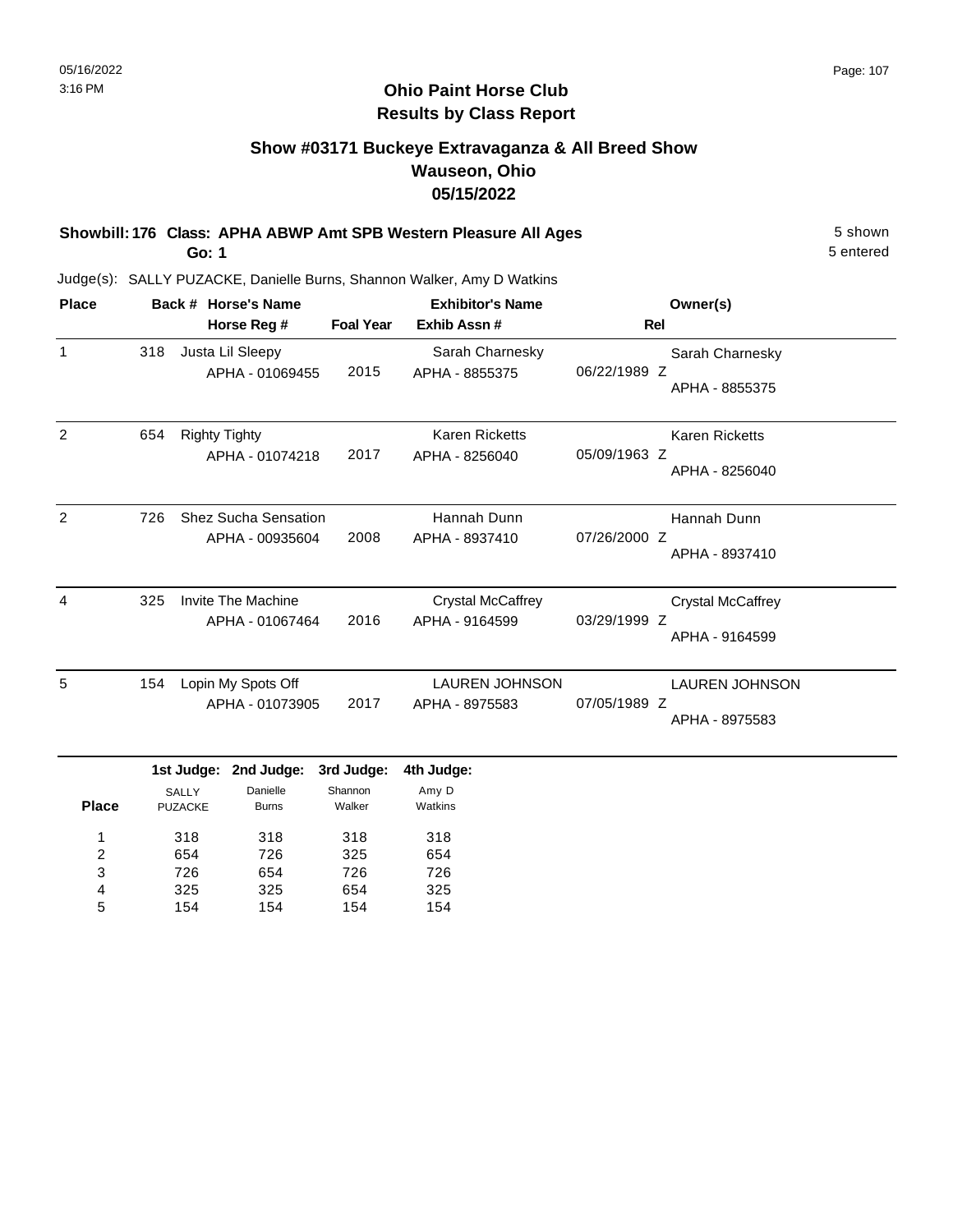# **Show #03171 Buckeye Extravaganza & All Breed Show Wauseon, Ohio 05/15/2022**

**Showbill: 177 Class: APHA AWP6 Amateur Masters Western Pleasure 45 & Over** 4 Shown 4 shown **Go: 1**

4 entered

Judge(s): SALLY PUZACKE, Danielle Burns, Shannon Walker, Amy D Watkins

877

4

877

877

877

| <b>Place</b> |     |                         | Back # Horse's Name                           |                   | <b>Exhibitor's Name</b>                 | Owner(s)                                                       |
|--------------|-----|-------------------------|-----------------------------------------------|-------------------|-----------------------------------------|----------------------------------------------------------------|
|              |     |                         | Horse Reg #                                   | <b>Foal Year</b>  | Exhib Assn #                            | Rel                                                            |
| $\mathbf{1}$ |     |                         | 1462 Guaranteed Sweetheart<br>APHA - 01029779 | 2013              | <b>JODIE RICKS</b><br>APHA - 8964383    | <b>JODIE RICKS</b><br>12/30/1975 Z AKRON, OH<br>APHA - 8964383 |
| 2            | 326 |                         | Babe In A Hot Machine<br>APHA - 1021858       | 2012              | <b>Stacey Zwiebel</b><br>APHA - 8495703 | Stacey Zwiebel<br>11/12/1970 Z<br>APHA - 8495703               |
| 3            | 320 |                         | Face It Im Lazy<br>APHA - 01030010            | 2013              | <b>JENI YOAK</b><br>APHA - 8669264      | <b>JENI YOAK</b><br>10/05/1961 Z<br>APHA - 8669264             |
| 4            | 877 |                         | Saras In Trouble<br>APHA - 01093879           | 2018              | Kimberly Baier<br>APHA - 8082574        | Kimberly Baier<br>06/24/1959 Z<br>APHA - 8082574               |
|              |     | 1st Judge:              | 2nd Judge:                                    | 3rd Judge:        | 4th Judge:                              |                                                                |
| <b>Place</b> |     | <b>SALLY</b><br>PUZACKE | Danielle<br><b>Burns</b>                      | Shannon<br>Walker | Amy D<br>Watkins                        |                                                                |
| 1            |     | 1462                    | 1462                                          | 326               | 1462                                    |                                                                |
| 2            |     | 326                     | 326                                           | 1462              | 326                                     |                                                                |
| 3            |     | 320                     | 320                                           | 320               | 320                                     |                                                                |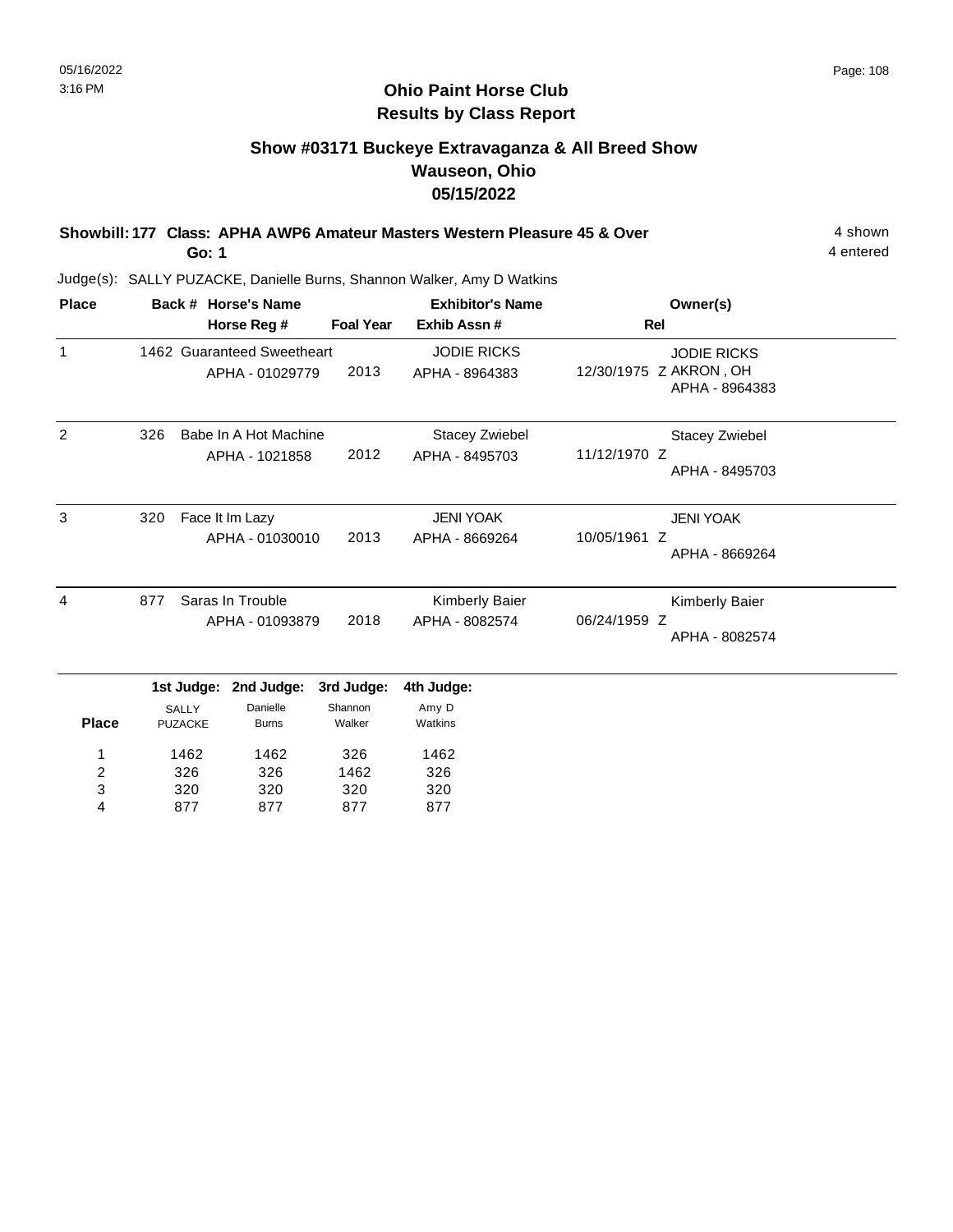# **Show #03171 Buckeye Extravaganza & All Breed Show Wauseon, Ohio 05/15/2022**

**Showbill: 179 Class: APHA VWP1 Novice Youth Western Pleasure** 6 shown

**Go: 1**

6 entered

| <b>Place</b> |     | Back # Horse's Name                           |                  | <b>Exhibitor's Name</b>                 |                                | Owner(s)                           |  |
|--------------|-----|-----------------------------------------------|------------------|-----------------------------------------|--------------------------------|------------------------------------|--|
|              |     | Horse Reg #                                   | <b>Foal Year</b> | Exhib Assn#                             | <b>Rel</b><br><b>Birthdate</b> |                                    |  |
| $\mathbf{1}$ | 331 | <b>Stuck In Neutral</b><br>APHA - 1028599     | 2013             | Natalie Snapp<br>APHA - 8952070         | 08/09/2008 Z                   | Natalie Snapp<br>APHA - 8952070    |  |
| 2            |     | 1488 Invite Lucy<br>APHA - 01015254           | 2012             | Jeanette Taulker<br>APHA - 9152672      | 06/06/2007 Z                   | Jeanette Taulker<br>APHA - 9152672 |  |
| 3            | 16  | Sleeping With Acowboy<br>APHA - 01069833      | 2016             | Makenna Noon<br>APHA - 8092809          | 01/09/2006 Z                   | Makenna Noon<br>APHA - 8092809     |  |
| 4            |     | 1271 IR Awsome Enough<br>APHA - 00898383      | 2006             | <b>Addison Hardy</b><br>APHA - 91961621 | 09/23/2008 C                   | Michele Welborn<br>APHA - 8915872  |  |
| 5            | 328 | Dolled Up In Lights<br>APHA - 01054681        | 2015             | Paige Conley<br>APHA - 9182376          | 09/27/2010 Z                   | Paige Conley<br>APHA - 9182376     |  |
| DQ.          | 319 | <b>Absolute Cover Girl</b><br>APHA - 01052377 | 2010             | Jada Lowery<br>APHA - 0146220           | 07/06/2004 Z                   | Jada Lowery<br>APHA - 0146220      |  |
|              |     | 1st Judge: 2nd Judge:                         | 3rd Judge:       | 4th Judge:                              |                                |                                    |  |

|              | <b>SALLY</b>   | Danielle     | Shannon | Amy D   |  |
|--------------|----------------|--------------|---------|---------|--|
| <b>Place</b> | <b>PUZACKE</b> | <b>Burns</b> | Walker  | Watkins |  |
| 1            | 331            | 331          | 331     | 331     |  |
| 2            | 1488           | 1488         | 1488    | 16      |  |
| 3            | 16             | 319          | 16      | 1488    |  |
| 4            | 1271           | 1271         | 1271    | 1271    |  |
| 5            | 328            | 328          | 328     | 319     |  |
|              |                | 16           |         | 328     |  |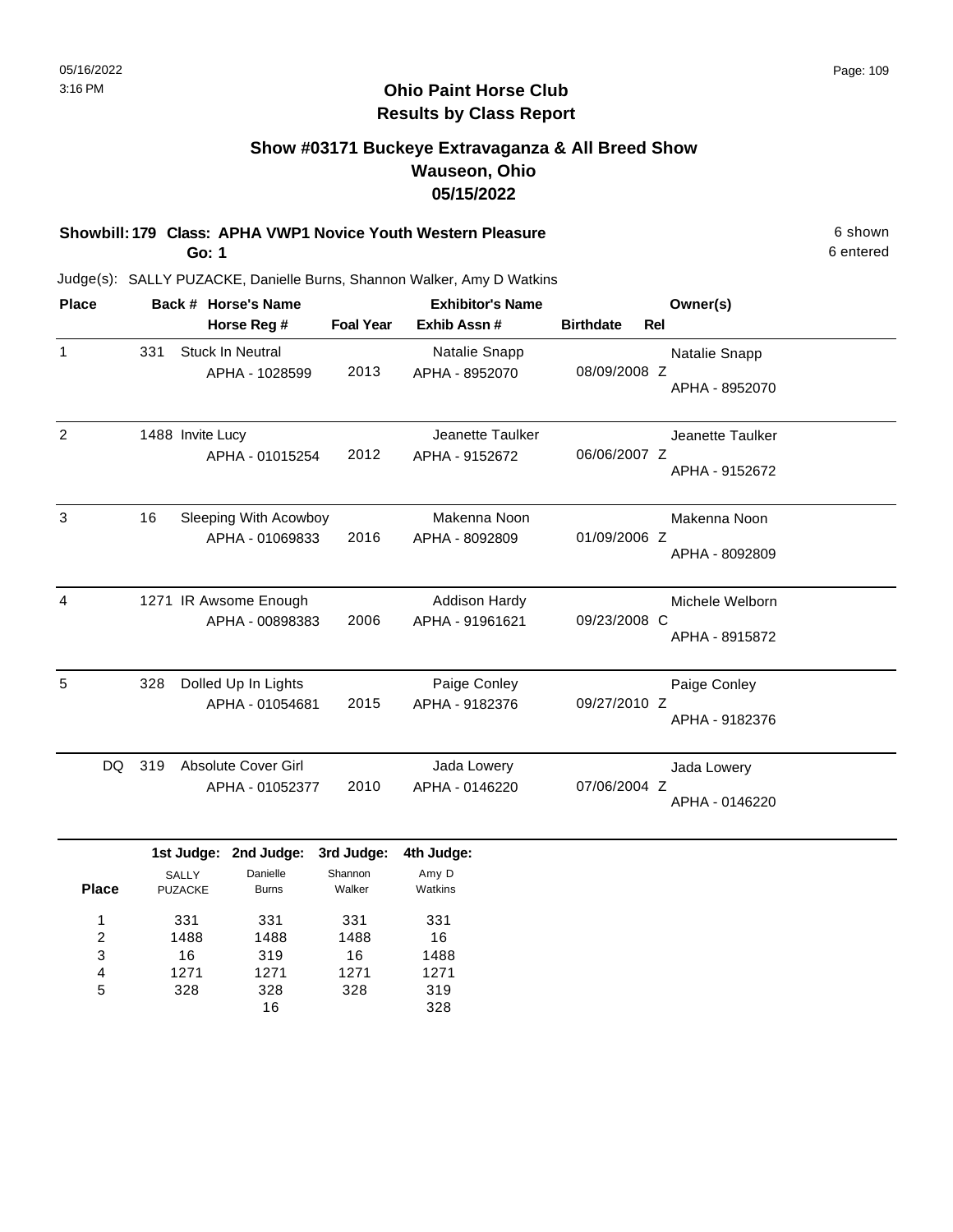# **Show #03171 Buckeye Extravaganza & All Breed Show Wauseon, Ohio 05/15/2022**

**Showbill: 181 Class: APHA YWP1 Youth Western Pleasure 18 & Under** 6 Shown 6 shown **Go: 1**

6 entered

Judge(s): SALLY PUZACKE, Danielle Burns, Shannon Walker, Amy D Watkins

| <b>Place</b> |           |              |                              | Back # Horse's Name                           |                                 | <b>Exhibitor's Name</b>                 |                  |     | Owner(s)                            |
|--------------|-----------|--------------|------------------------------|-----------------------------------------------|---------------------------------|-----------------------------------------|------------------|-----|-------------------------------------|
|              |           |              |                              | Horse Reg #                                   | <b>Foal Year</b>                | Exhib Assn#                             | <b>Birthdate</b> | Rel |                                     |
| $\mathbf{1}$ | 331       |              |                              | <b>Stuck In Neutral</b><br>APHA - 1028599     | 2013                            | Natalie Snapp<br>APHA - 8952070         | 08/09/2008 Z     |     | Natalie Snapp<br>APHA - 8952070     |
| $\mathbf{1}$ | 363       |              | More Tools                   | APHA - 01056124                               | 2015                            | <b>LEXIE LALONE</b><br>APHA - 8985399   | 06/18/2006 C     |     | Netha Morningstar<br>APHA - 8616464 |
| 3            |           |              | 1488 Invite Lucy             | APHA - 01015254                               | 2012                            | Jeanette Taulker<br>APHA - 9152672      | 06/06/2007 Z     |     | Jeanette Taulker<br>APHA - 9152672  |
| 4            |           |              |                              | 1271 IR Awsome Enough<br>APHA - 00898383      | 2006                            | <b>Addison Hardy</b><br>APHA - 91961621 | 09/23/2008 C     |     | Michele Welborn<br>APHA - 8915872   |
| <b>NP</b>    | 16        |              |                              | Sleeping With Acowboy<br>APHA - 01069833      | 2016                            | Makenna Noon<br>APHA - 8092809          | 01/09/2006 Z     |     | Makenna Noon<br>APHA - 8092809      |
|              | DQ<br>319 |              |                              | <b>Absolute Cover Girl</b><br>APHA - 01052377 | 2010                            | Jada Lowery<br>APHA - 0146220           | 07/06/2004 Z     |     | Jada Lowery<br>APHA - 0146220       |
| <b>Place</b> |           | <b>SALLY</b> | 1st Judge:<br><b>PUZACKE</b> | 2nd Judge:<br>Danielle<br><b>Burns</b>        | 3rd Judge:<br>Shannon<br>Walker | 4th Judge:<br>Amy D<br>Watkins          |                  |     |                                     |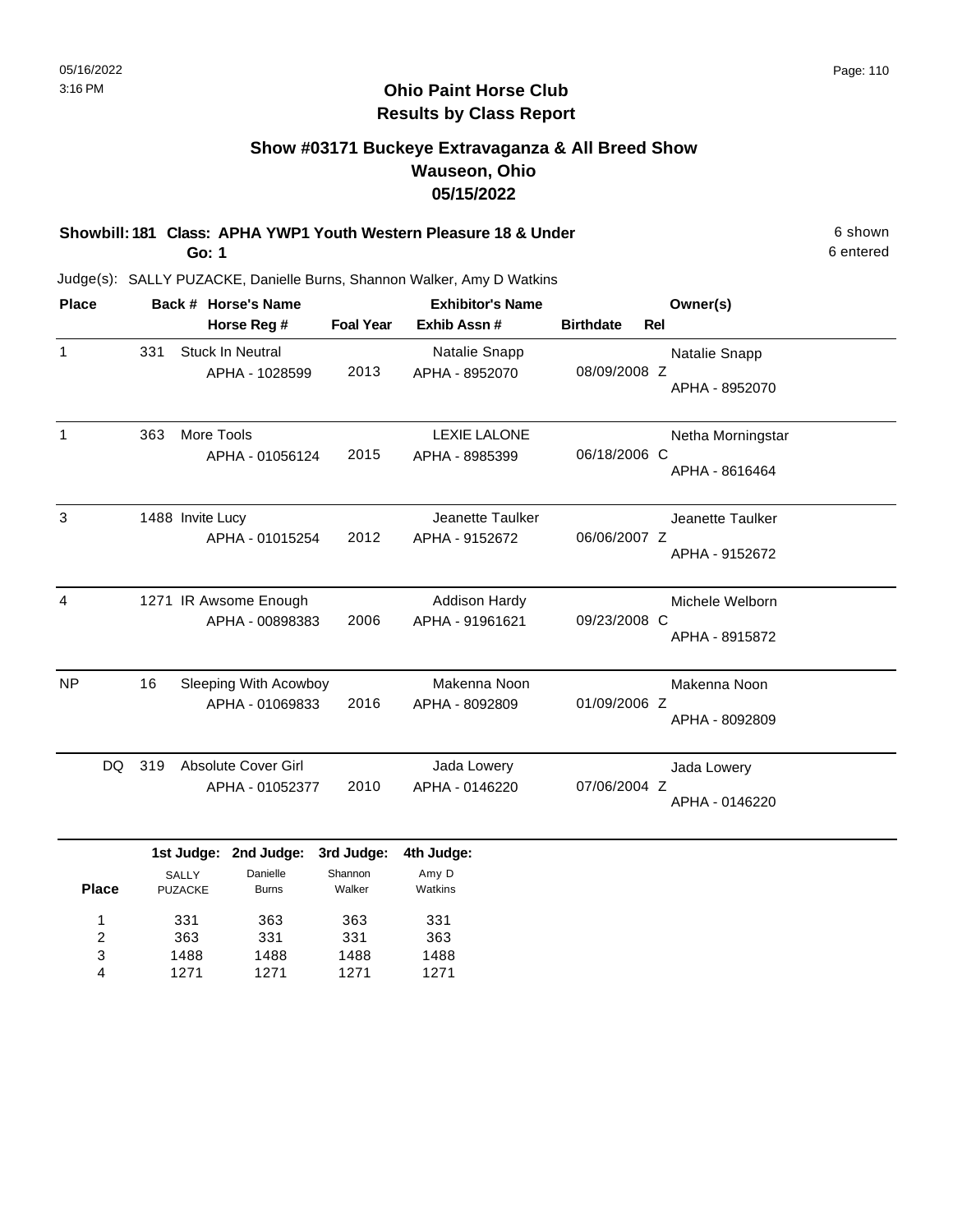# **Show #03171 Buckeye Extravaganza & All Breed Show Wauseon, Ohio 05/15/2022**

### **Showbill: 184 Class: APHA BWP1 SPB Western Pleasure** 5 shown

**Go: 1**

5 entered

| <b>Place</b> |            | Back # Horse's Name                   |                                                |                                 | <b>Exhibitor's Name</b>                    | Owner(s)                                                   |
|--------------|------------|---------------------------------------|------------------------------------------------|---------------------------------|--------------------------------------------|------------------------------------------------------------|
|              |            |                                       | Horse Reg #                                    | <b>Foal Year</b>                | Exhib Assn#                                | <b>Rel</b>                                                 |
| $\mathbf{1}$ | 318        |                                       | Justa Lil Sleepy<br>APHA - 01069455            | 2015                            | Sarah Charnesky<br>APHA - 8855375          | Sarah Charnesky<br>06/22/1989 Z<br>APHA - 8855375          |
| 2            | 654        | <b>Righty Tighty</b>                  | APHA - 01074218                                | 2017                            | <b>Karen Ricketts</b><br>APHA - 8256040    | <b>Karen Ricketts</b><br>05/09/1963 Z<br>APHA - 8256040    |
| 3            | 154        |                                       | Lopin My Spots Off<br>APHA - 01073905          | 2017                            | <b>Austin Rush</b><br>APHA - 8965736       | <b>LAUREN JOHNSON</b><br>O<br>APHA - 8975583               |
| 3            | 726        |                                       | <b>Shez Sucha Sensation</b><br>APHA - 00935604 | 2008                            | Hannah Dunn<br>APHA - 8937410              | Hannah Dunn<br>07/26/2000 Z<br>APHA - 8937410              |
|              | 325<br>DQ. |                                       | Invite The Machine<br>APHA - 01067464          | 2016                            | <b>Crystal McCaffrey</b><br>APHA - 9164599 | <b>Crystal McCaffrey</b><br>03/29/1999 Z<br>APHA - 9164599 |
| <b>Place</b> |            | 1st Judge:<br>SALLY<br><b>PUZACKE</b> | 2nd Judge:<br>Danielle<br><b>Burns</b>         | 3rd Judge:<br>Shannon<br>Walker | 4th Judge:<br>Amy D<br>Watkins             |                                                            |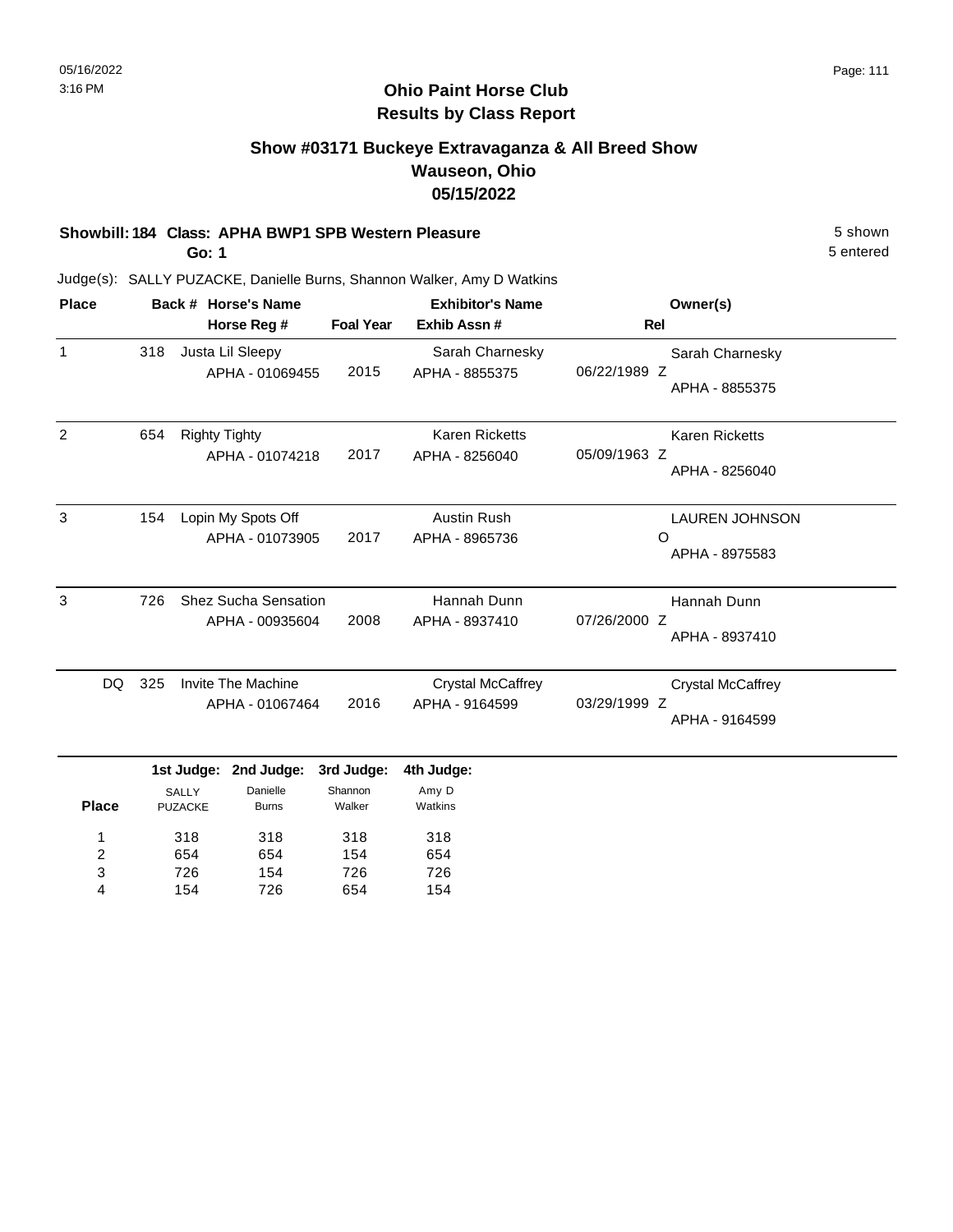# **Ohio Paint Horse Club Results by Class Report**

# **Show #03171 Buckeye Extravaganza & All Breed Show Wauseon, Ohio 05/15/2022**

|  | Showbill: 185 Class: APHA WT03 Youth Walk Trot Western Horsemanship | 1 shown |
|--|---------------------------------------------------------------------|---------|
|  |                                                                     |         |

**Go: 1**

| <b>Place</b> |     | Back # Horse's Name                                             |                  | <b>Exhibitor's Name</b>       |                  | Owner(s)                      |  |
|--------------|-----|-----------------------------------------------------------------|------------------|-------------------------------|------------------|-------------------------------|--|
|              |     | Horse Reg #                                                     | <b>Foal Year</b> | Exhib Assn #                  | <b>Birthdate</b> | Rel                           |  |
|              | 709 | MY LUCKY HOUR<br>APHA - 1049984                                 | 2009             | Emma Walter<br>APHA - 9147806 | 08/29/2012 D     | LISA WALTER<br>APHA - 7081070 |  |
|              |     | المسلوبيا والملاز ومساوينا اوسي ومساوينا المستري ومساوينا لمسار |                  |                               |                  |                               |  |

|              |                         | 1st Judge: 2nd Judge: 3rd Judge: 4th Judge: |                   |                  |
|--------------|-------------------------|---------------------------------------------|-------------------|------------------|
| <b>Place</b> | SALLY<br><b>PUZACKE</b> | Danielle<br><b>Burns</b>                    | Shannon<br>Walker | Amy D<br>Watkins |
|              | 709                     | 709                                         | 709               | 709              |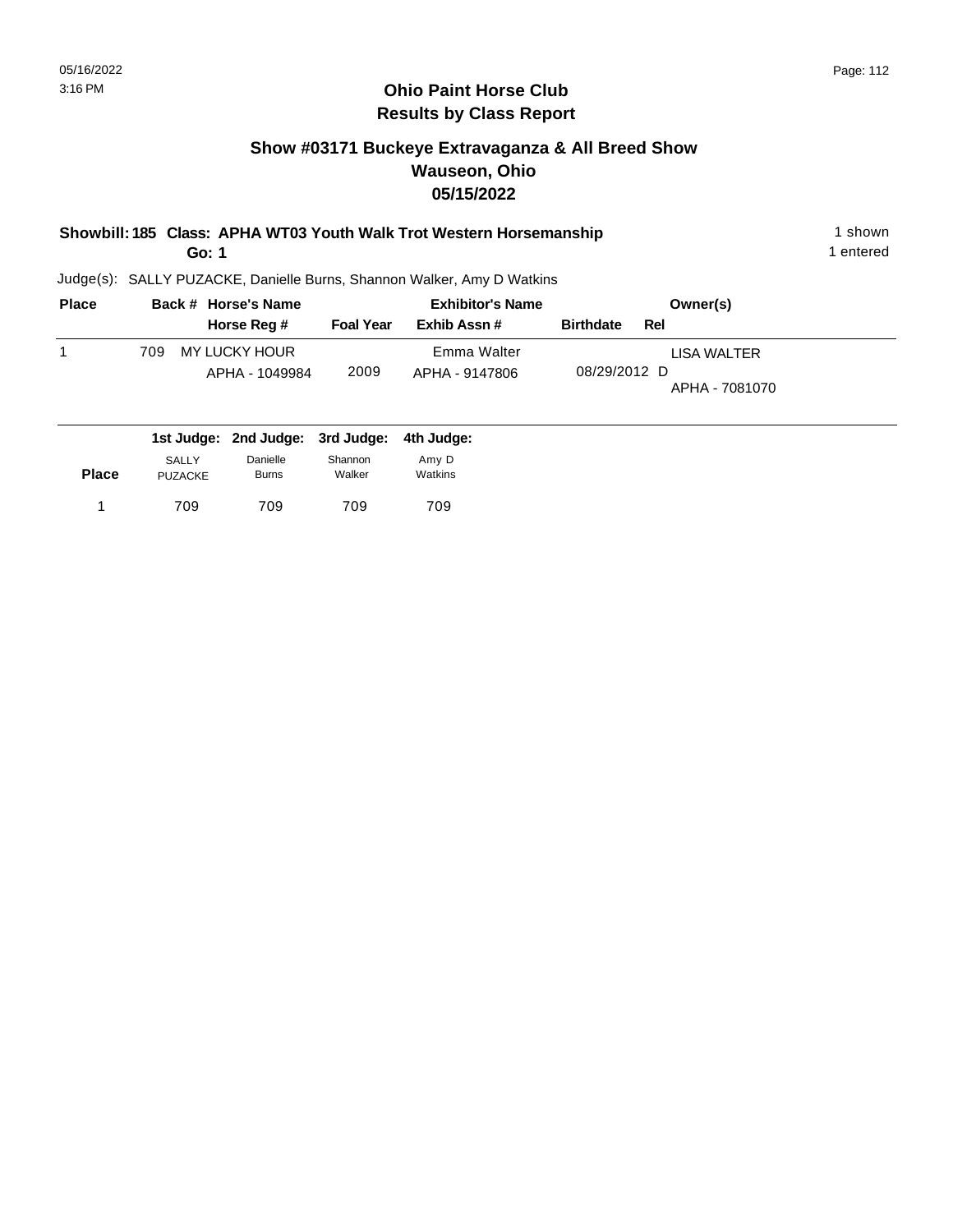# **Show #03171 Buckeye Extravaganza & All Breed Show Wauseon, Ohio 05/15/2022**

| Showbill: 189 Class: APHA AWT3 Amateur Walk Trot Western Horsemanship | 5 shown   |
|-----------------------------------------------------------------------|-----------|
| Go: 1                                                                 | 5 entered |

Judge(s): SALLY PUZACKE, Danielle Burns, Shannon Walker, Amy D Watkins

| <b>Place</b>   |     | Back # Horse's Name  |                            |                  | <b>Exhibitor's Name</b>     |              | Owner(s)                   |
|----------------|-----|----------------------|----------------------------|------------------|-----------------------------|--------------|----------------------------|
|                |     |                      | Horse Reg #                | <b>Foal Year</b> | Exhib Assn#                 |              | <b>Rel</b>                 |
| 1              | 604 | <b>Final At Batt</b> |                            |                  | <b>Richard Vondenhuevel</b> |              | Richards & Sandra          |
|                |     |                      | APHA - 01083452            | 2018             | APHA - 9066884              |              | 09/25/1951 Z Vondenhuevel  |
|                |     |                      |                            |                  |                             |              | APHA - 7403100             |
| 2              | 317 |                      | Shez Formally Invited      |                  | Amber Burkhardt-Sidebottom  |              | Amber Burkhardt-Sidebottom |
|                |     |                      | APHA - 01079665            | 2017             | APHA - 8372420              | 09/27/1977 Z |                            |
|                |     |                      |                            |                  |                             |              | APHA - 8372420             |
| $\overline{2}$ | 777 |                      | MSP JUST A DIXIE STAR      |                  | <b>SUE JOHNSON</b>          |              | <b>SUE JOHNSON</b>         |
|                |     |                      | APHA - 972627              | 2009             | APHA - 7132261              | 08/12/1942 Z |                            |
|                |     |                      |                            |                  |                             |              | APHA - 7132261             |
| 4              | 310 |                      | <b>Absolutely Frosted</b>  |                  | Lynn Harting                |              | <b>Faith Harting</b>       |
|                |     | APHA - 01035097      |                            |                  | APHA - 8083857              | 09/29/1966 Y |                            |
|                |     |                      |                            |                  |                             |              | APHA - 0133808             |
| 5              | 291 |                      | <b>Reckless Invitation</b> |                  | <b>Kimberly Griggy</b>      |              | <b>JODIE RICKS</b>         |
|                |     |                      | APHA - 01076662            | 2017             | APHA - 8092600              |              | 11/28/2000 Z AKRON, OH     |
|                |     |                      |                            |                  |                             |              | APHA - 8964383             |
|                |     | 1st Judge:           | 2nd Judge:                 | 3rd Judge:       | 4th Judge:                  |              |                            |
|                |     | <b>SALLY</b>         | Danielle                   | Shannon          | Amy D                       |              |                            |
| <b>Place</b>   |     | <b>PUZACKE</b>       | <b>Burns</b>               | Walker           | Watkins                     |              |                            |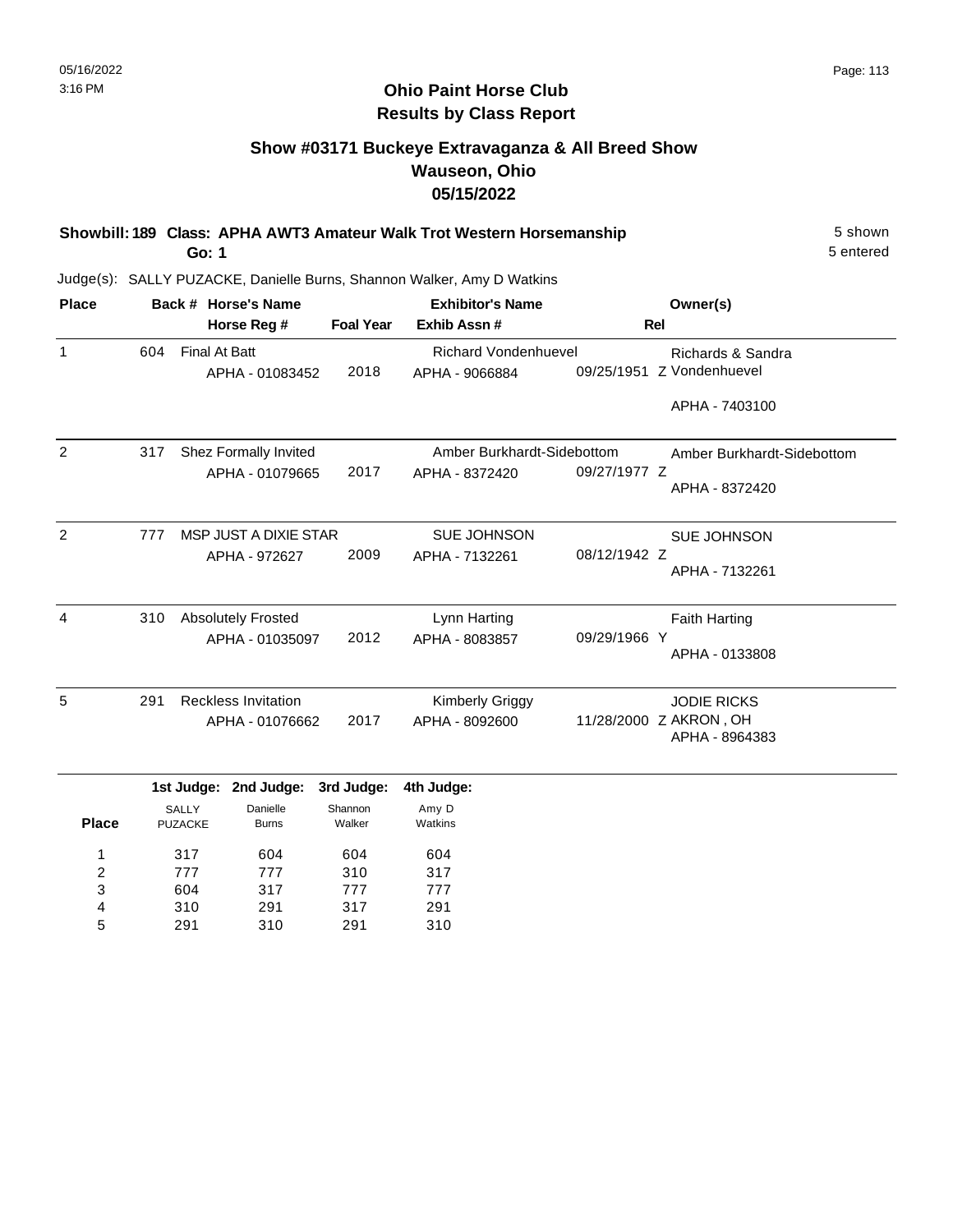# **Show #03171 Buckeye Extravaganza & All Breed Show Wauseon, Ohio 05/15/2022**

| Showbill: 190 Class: APHA ABW3 Amt SPB Walk Trot Western Horsemanship | shown     |
|-----------------------------------------------------------------------|-----------|
| Go: 1                                                                 | 1 entered |

| <b>Place</b> | Back # Horse's Name                                   |                  | <b>Exhibitor's Name</b>               | Owner(s)                                      |
|--------------|-------------------------------------------------------|------------------|---------------------------------------|-----------------------------------------------|
|              | Horse Reg #                                           | <b>Foal Year</b> | Exhib Assn #                          | Rel                                           |
|              | <b>Shez Sucha Sensation</b><br>726<br>APHA - 00935604 | 2008             | <b>Heather Dunn</b><br>APHA - 9171926 | Hannah Dunn<br>06/26/1977 Y<br>APHA - 8937410 |
|              | 1st Judge: 2nd Judge: 3rd Judge:                      |                  | 4th Judge:                            |                                               |

| <b>Place</b> | <b>SALLY</b>   | Danielle     | Shannon | Amy D   |
|--------------|----------------|--------------|---------|---------|
|              | <b>PUZACKE</b> | <b>Burns</b> | Walker  | Watkins |
|              | 726            | 726          | 726     | 726     |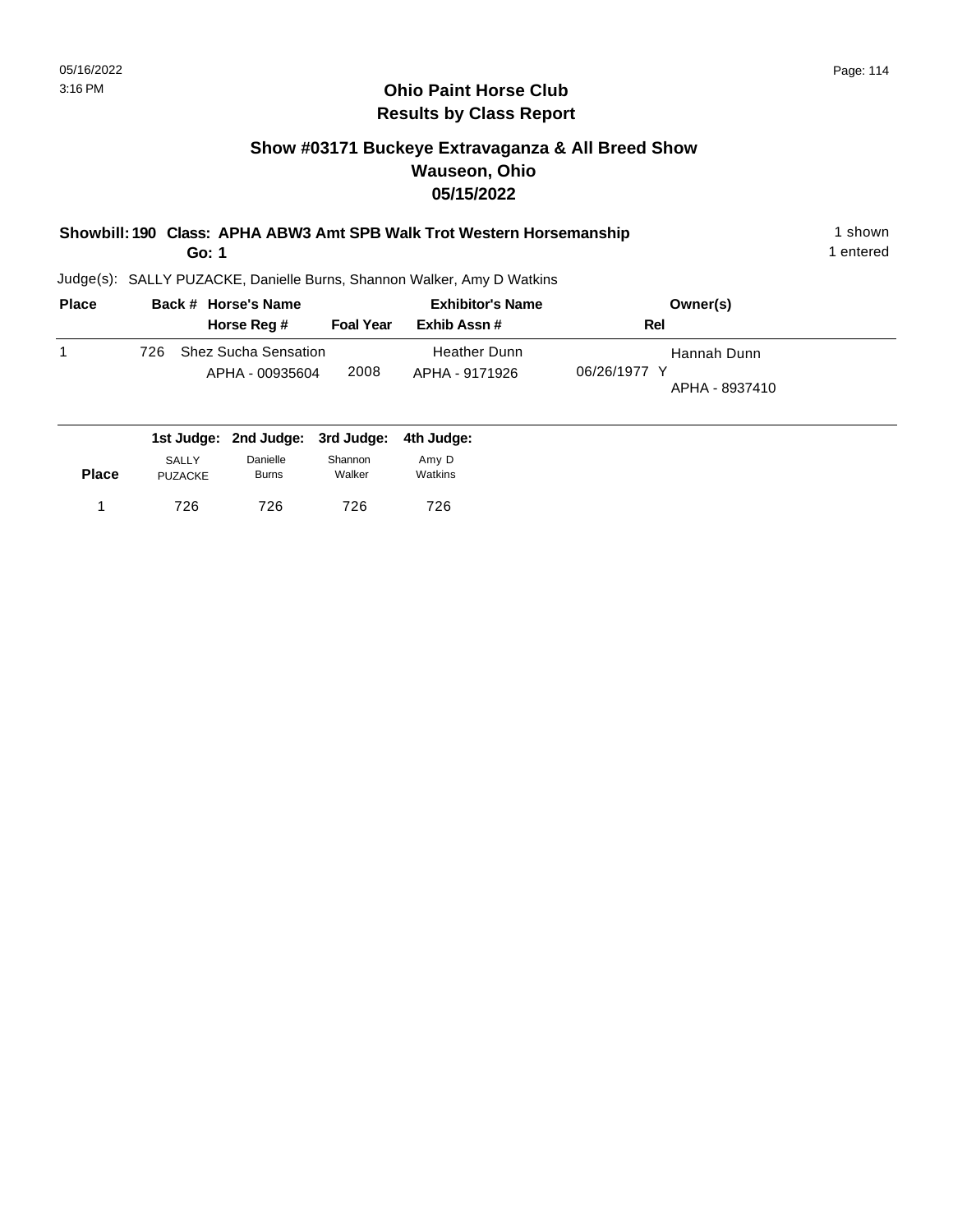# **Show #03171 Buckeye Extravaganza & All Breed Show Wauseon, Ohio 05/15/2022**

**Showbill: 191 Class: APHA NH1 Novice Amateur Western Horsemanship** 3 shown 3 shown **Go: 1**

3 entered

| <b>Place</b>            | Back # Horse's Name |            |                                         |                  | <b>Exhibitor's Name</b>                 | Owner(s)                                 |
|-------------------------|---------------------|------------|-----------------------------------------|------------------|-----------------------------------------|------------------------------------------|
|                         |                     |            | Horse Reg #                             | <b>Foal Year</b> | Exhib Assn#                             | <b>Rel</b>                               |
| 1                       | 326                 |            | Babe In A Hot Machine<br>APHA - 1021858 | 2012             | <b>Stacey Zwiebel</b><br>APHA - 8495703 | <b>Stacey Zwiebel</b><br>11/12/1970 Z    |
|                         |                     |            |                                         |                  |                                         | APHA - 8495703                           |
| 2                       | 168                 |            | Krymsun Colored Rocki                   |                  | Hannah Rus                              | <b>Belinda Newrones</b>                  |
|                         |                     |            | APHA - 01086232                         | 2018             | APHA - 0152349                          | 01/11/2002 Z                             |
|                         |                     |            |                                         |                  |                                         | APHA - 8754345                           |
| 3                       |                     |            | 1462 Guaranteed Sweetheart              |                  | <b>JODIE RICKS</b>                      | <b>JODIE RICKS</b>                       |
|                         |                     |            | APHA - 01029779                         | 2013             | APHA - 8964383                          | 12/30/1975 Z AKRON, OH<br>APHA - 8964383 |
|                         |                     | 1st Judge: | 2nd Judge:                              | 3rd Judge:       | 4th Judge:                              |                                          |
|                         | <b>SALLY</b>        |            | Danielle                                | Shannon          | Amy D                                   |                                          |
| <b>Place</b>            | <b>PUZACKE</b>      |            | <b>Burns</b>                            | Walker           | Watkins                                 |                                          |
| 1                       |                     | 168        | 326                                     | 326              | 168                                     |                                          |
| $\overline{\mathbf{c}}$ |                     | 326        | 1462                                    | 168              | 326                                     |                                          |
| 3                       |                     | 1462       | 168                                     | 1462             | 1462                                    |                                          |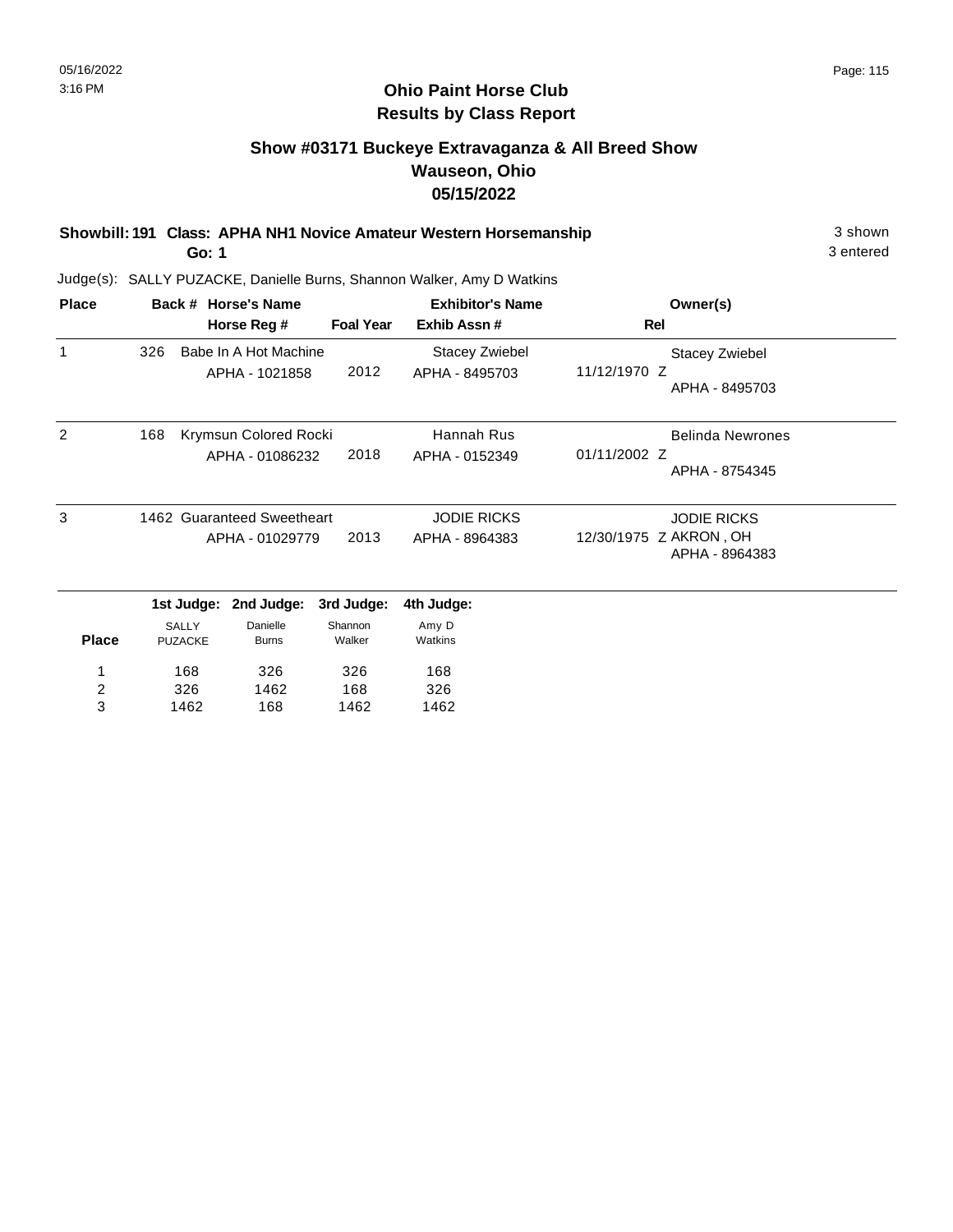# **Show #03171 Buckeye Extravaganza & All Breed Show Wauseon, Ohio 05/15/2022**

**Showbill: 192 Class: APHA AH1 Amateur Western Horsemanship All Ages** 4 shown

**Go: 1**

168 428

3 4

428 168 168 428 168 428 4 entered

| <b>Place</b>   |     |                                | Back # Horse's Name                        |                   | <b>Exhibitor's Name</b>                  | Owner(s)                                                  |  |
|----------------|-----|--------------------------------|--------------------------------------------|-------------------|------------------------------------------|-----------------------------------------------------------|--|
|                |     |                                | Horse Reg #                                | <b>Foal Year</b>  | Exhib Assn #                             | <b>Rel</b>                                                |  |
| $\mathbf{1}$   | 321 |                                | Cr Kissin Machine<br>APHA - 01022653       | 2012              | <b>CONNIE RUNKLE</b><br>APHA - 8218904   | <b>CONNIE RUNKLE</b><br>03/16/1977 Z<br>APHA - 8218904    |  |
| 2              | 532 |                                | Ona Good Ride Cowboy<br>APHA - 01069214    | 2016              | <b>Chelsea Schmitt</b><br>APHA - 8804052 | <b>Chelsea Schmitt</b><br>09/04/1992 Z<br>APHA - 8804052  |  |
| 3              | 168 |                                | Krymsun Colored Rocki<br>APHA - 01086232   | 2018              | Hannah Rus<br>APHA - 0152349             | <b>Belinda Newrones</b><br>01/11/2002 Z<br>APHA - 8754345 |  |
| 4              | 428 |                                | <b>Guided N Blessed</b><br>APHA - 00989742 | 2010              | <b>Emily Ery</b><br>APHA - 8206260       | <b>Emily Ery</b><br>02/22/1978 Z<br>APHA - 8206260        |  |
|                |     | 1st Judge:                     | 2nd Judge:                                 | 3rd Judge:        | 4th Judge:                               |                                                           |  |
| <b>Place</b>   |     | <b>SALLY</b><br><b>PUZACKE</b> | Danielle<br><b>Burns</b>                   | Shannon<br>Walker | Amy D<br>Watkins                         |                                                           |  |
| 1              |     | 532                            | 321                                        | 321               | 321                                      |                                                           |  |
| $\overline{2}$ |     | 321                            | 532                                        | 532               | 532                                      |                                                           |  |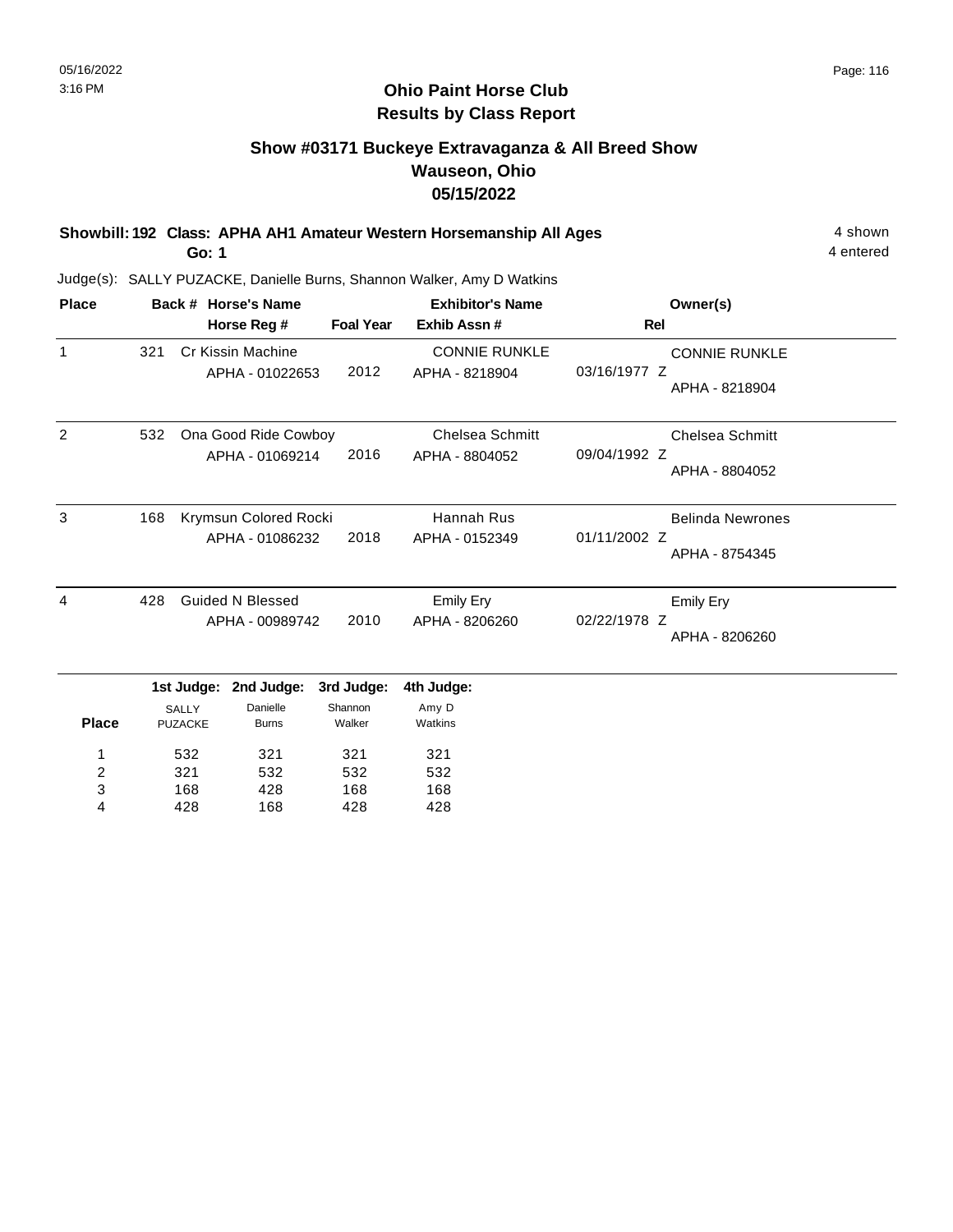# **Show #03171 Buckeye Extravaganza & All Breed Show Wauseon, Ohio 05/15/2022**

| Showbill: 193 Class: APHA ABHM Amt SPB Western Horsemanship All Ages | 3 shown   |
|----------------------------------------------------------------------|-----------|
| Go: 1                                                                | 3 entered |

3 entered

| <b>Place</b>                      | Back # Horse's Name |                                |                                                | <b>Exhibitor's Name</b> |                                            | Owner(s)                                                   |  |
|-----------------------------------|---------------------|--------------------------------|------------------------------------------------|-------------------------|--------------------------------------------|------------------------------------------------------------|--|
|                                   |                     |                                | Horse Reg #                                    | <b>Foal Year</b>        | Exhib Assn#                                | <b>Rel</b>                                                 |  |
| 1                                 | 726                 |                                | <b>Shez Sucha Sensation</b><br>APHA - 00935604 | 2008                    | Hannah Dunn<br>APHA - 8937410              | Hannah Dunn<br>07/26/2000 Z<br>APHA - 8937410              |  |
| 2                                 | 325                 |                                | Invite The Machine<br>APHA - 01067464          | 2016                    | <b>Crystal McCaffrey</b><br>APHA - 9164599 | <b>Crystal McCaffrey</b><br>03/29/1999 Z<br>APHA - 9164599 |  |
| DQ.                               | 154                 |                                | Lopin My Spots Off<br>APHA - 01073905          | 2017                    | <b>LAUREN JOHNSON</b><br>APHA - 8975583    | <b>LAUREN JOHNSON</b><br>07/05/1989 Z<br>APHA - 8975583    |  |
|                                   |                     |                                | 1st Judge: 2nd Judge:                          | 3rd Judge:              | 4th Judge:                                 |                                                            |  |
| <b>Place</b>                      |                     | <b>SALLY</b><br><b>PUZACKE</b> | Danielle<br><b>Burns</b>                       | Shannon<br>Walker       | Amy D<br>Watkins                           |                                                            |  |
| 1<br>$\overline{\mathbf{c}}$<br>3 |                     | 325<br>726<br>154              | 726<br>325<br>154                              | 726<br>325<br>154       | 726<br>325                                 |                                                            |  |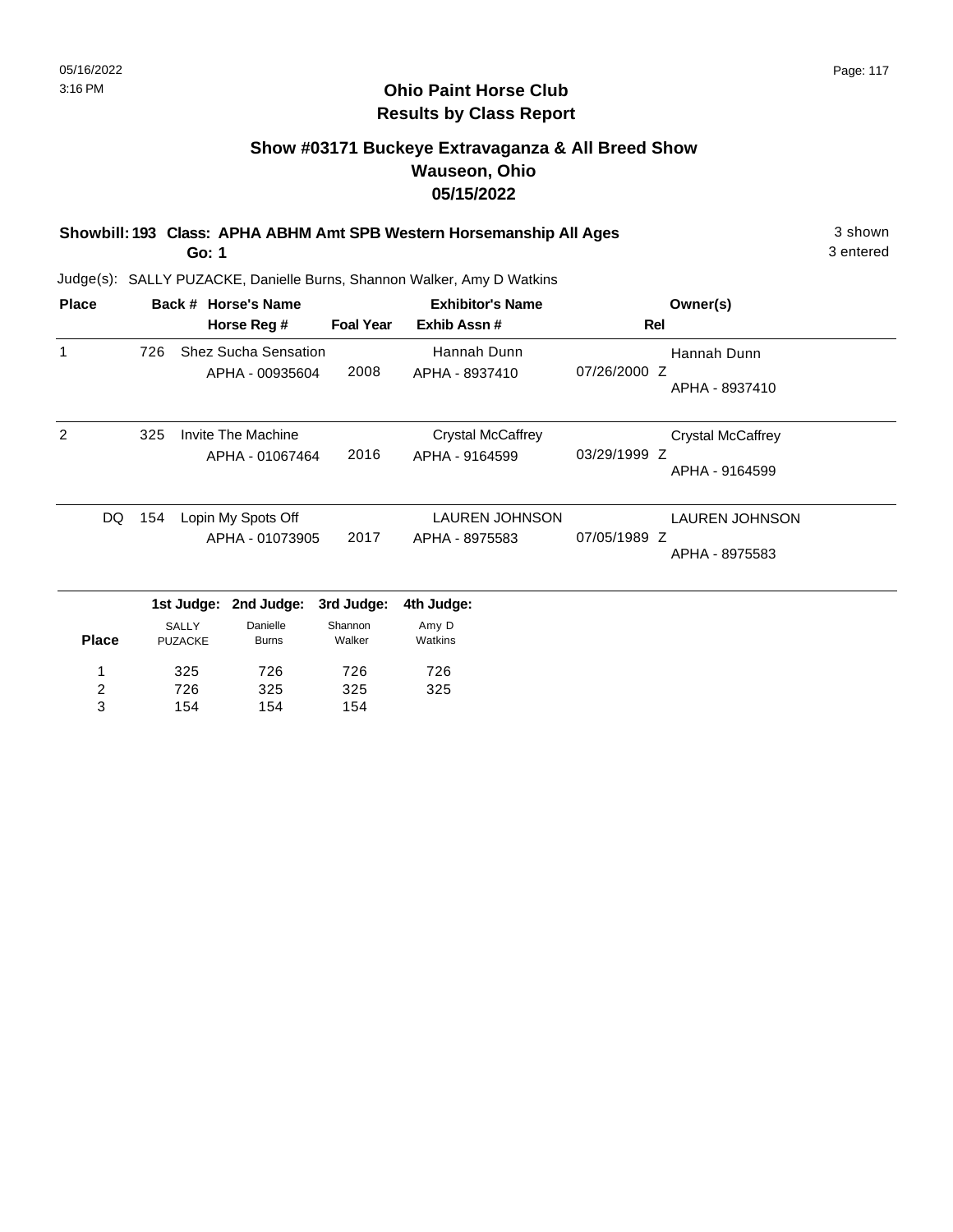# **Show #03171 Buckeye Extravaganza & All Breed Show Wauseon, Ohio 05/15/2022**

**Showbill: 194 Class: APHA AH6 Amateur Western Horsemanship 45 & Older** 4 shown 4 shown **Go: 1**

4 entered

| <b>Place</b>            |     | Back # Horse's Name            |                                         |                   | <b>Exhibitor's Name</b>            | Owner(s)                                                |
|-------------------------|-----|--------------------------------|-----------------------------------------|-------------------|------------------------------------|---------------------------------------------------------|
|                         |     |                                | Horse Reg #                             | <b>Foal Year</b>  | Exhib Assn#                        | Rel                                                     |
| $\mathbf{1}$            | 326 |                                | Babe In A Hot Machine<br>APHA - 1021858 | 2012              | Stacey Zwiebel<br>APHA - 8495703   | <b>Stacey Zwiebel</b><br>11/12/1970 Z<br>APHA - 8495703 |
| 2                       | 320 |                                | Face It Im Lazy<br>APHA - 01030010      | 2013              | <b>JENI YOAK</b><br>APHA - 8669264 | <b>JENI YOAK</b><br>10/05/1961 Z<br>APHA - 8669264      |
| 3                       | 91  |                                | MS Kate Spade<br>APHA - 01087184        | 2016              | Lori Armbruster<br>APHA - 8600337  | Lee Strahan<br>04/29/1957 Z<br>APHA - 8418274           |
| 3                       |     |                                | 1462 Guaranteed Sweetheart              |                   | <b>JODIE RICKS</b>                 | <b>JODIE RICKS</b>                                      |
|                         |     |                                | APHA - 01029779                         | 2013              | APHA - 8964383                     | 12/30/1975 Z AKRON, OH<br>APHA - 8964383                |
|                         |     | 1st Judge:                     | 2nd Judge:                              | 3rd Judge:        | 4th Judge:                         |                                                         |
| <b>Place</b>            |     | <b>SALLY</b><br><b>PUZACKE</b> | Danielle<br><b>Burns</b>                | Shannon<br>Walker | Amy D<br>Watkins                   |                                                         |
| 1                       |     | 320                            | 326                                     | 91                | 326                                |                                                         |
| $\overline{\mathbf{c}}$ |     | 326                            | 320                                     | 326               | 1462                               |                                                         |
| 3                       |     | 91                             | 1462                                    | 1462              | 320                                |                                                         |
| 4                       |     | 1462                           | 91                                      | 320               | 91                                 |                                                         |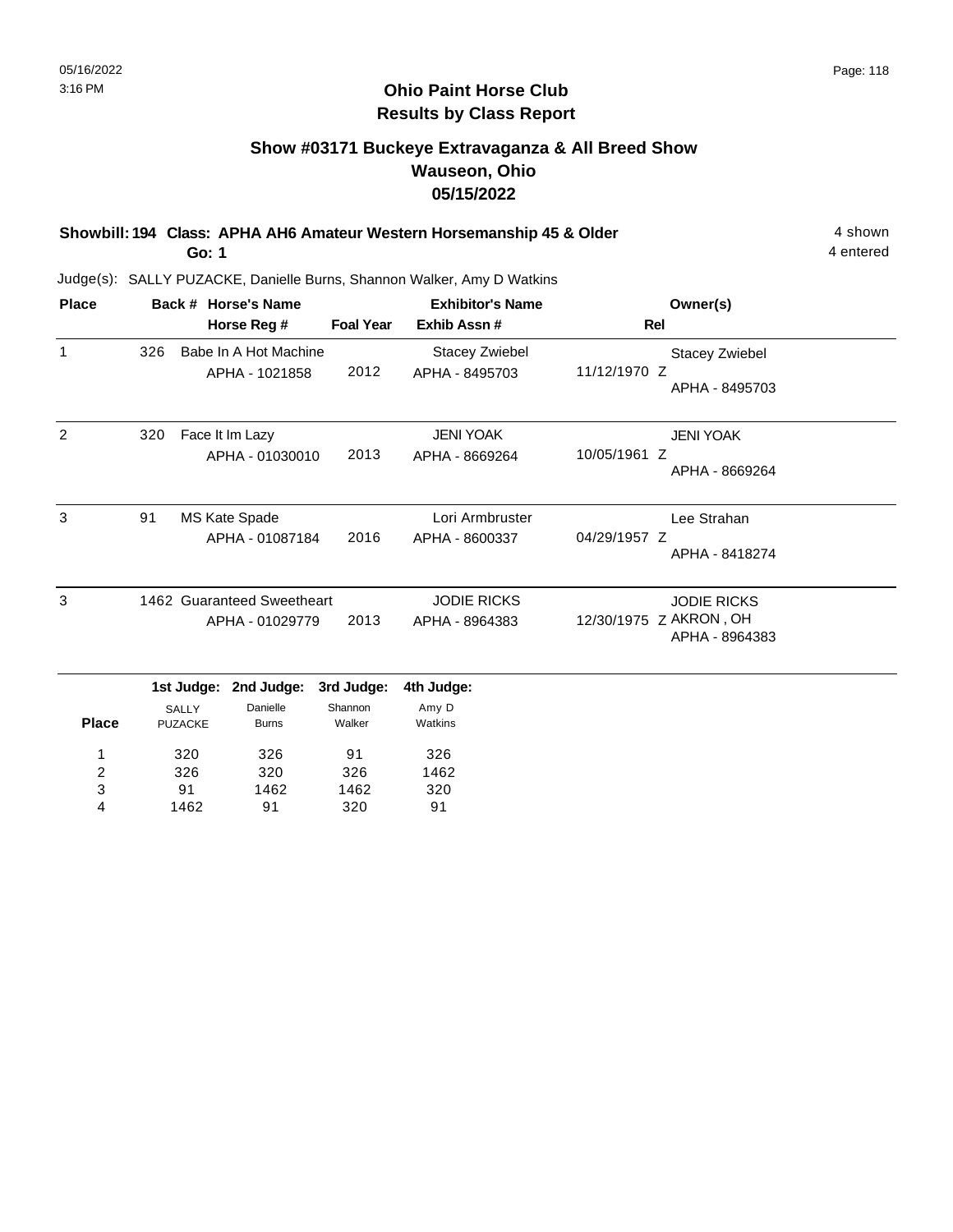# **Show #03171 Buckeye Extravaganza & All Breed Show Wauseon, Ohio 05/15/2022**

**Showbill: 195 Class: APHA VH1 Novice Youth Western Horsemanship** 4 shown 4 shown

**Go: 1**

16 319

3 4

16 319 1271 319

1271 319

4 entered

| <b>Place</b> |                                              | Back # Horse's Name                      |                                 | <b>Exhibitor's Name</b>                 |                  |     | Owner(s)                           |
|--------------|----------------------------------------------|------------------------------------------|---------------------------------|-----------------------------------------|------------------|-----|------------------------------------|
|              |                                              | Horse Reg #                              | <b>Foal Year</b>                | Exhib Assn#                             | <b>Birthdate</b> | Rel |                                    |
| $\mathbf{1}$ | 1488 Invite Lucy                             | APHA - 01015254                          | 2012                            | Jeanette Taulker<br>APHA - 9152672      | 06/06/2007 Z     |     | Jeanette Taulker<br>APHA - 9152672 |
| 2            | 16                                           | Sleeping With Acowboy<br>APHA - 01069833 | 2016                            | Makenna Noon<br>APHA - 8092809          | 01/09/2006 Z     |     | Makenna Noon<br>APHA - 8092809     |
| 3            |                                              | 1271 IR Awsome Enough<br>APHA - 00898383 | 2006                            | <b>Addison Hardy</b><br>APHA - 91961621 | 09/23/2008 C     |     | Michele Welborn<br>APHA - 8915872  |
| 4            | 319                                          | Absolute Cover Girl<br>APHA - 01052377   | 2010                            | Jada Lowery<br>APHA - 0146220           | 07/06/2004 Z     |     | Jada Lowery<br>APHA - 0146220      |
| <b>Place</b> | 1st Judge:<br><b>SALLY</b><br><b>PUZACKE</b> | 2nd Judge:<br>Danielle<br><b>Burns</b>   | 3rd Judge:<br>Shannon<br>Walker | 4th Judge:<br>Amy D<br>Watkins          |                  |     |                                    |
| 1<br>2       | 1488<br>1271                                 | 1488<br>1271                             | 1488<br>16                      | 16<br>1488                              |                  |     |                                    |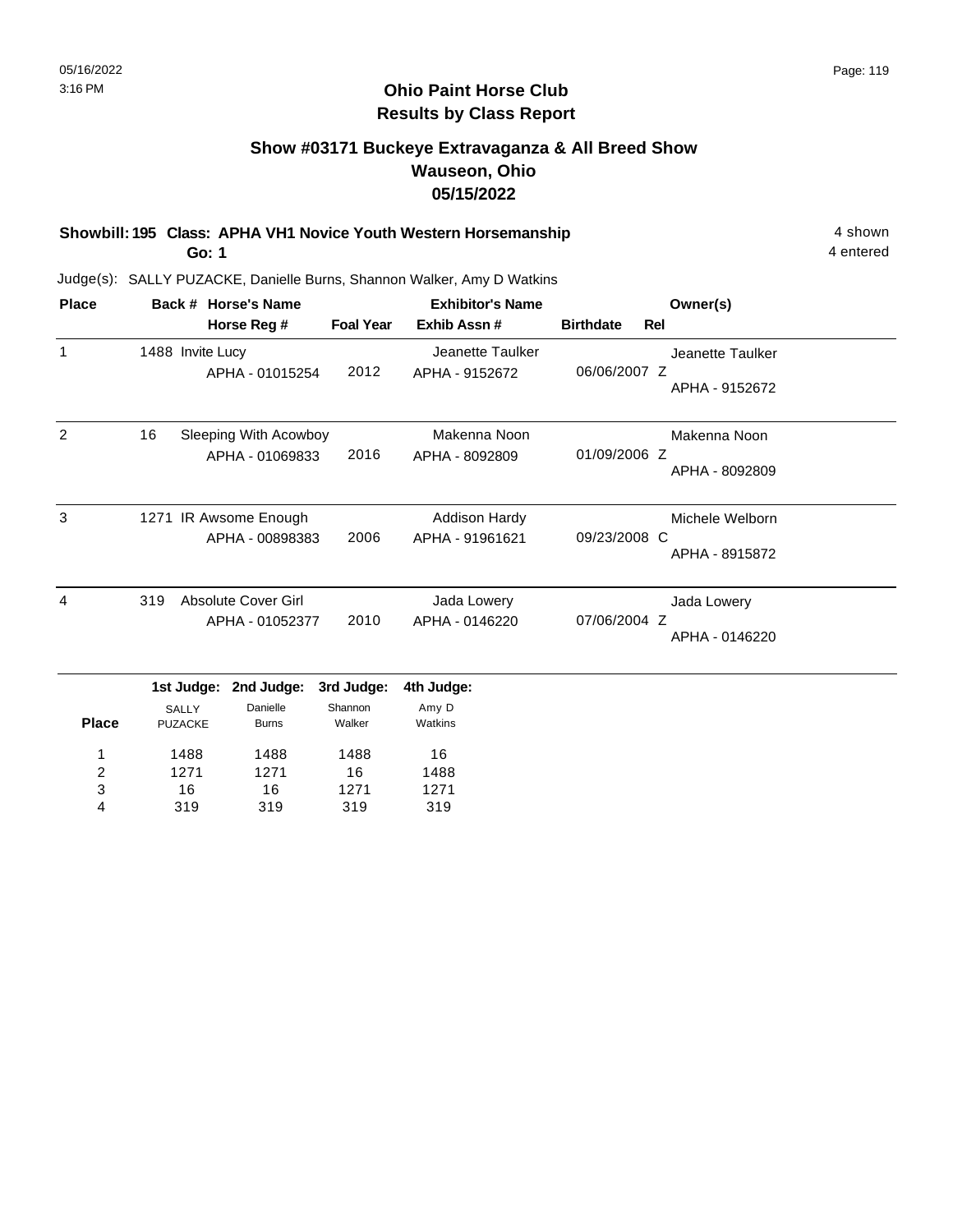# **Show #03171 Buckeye Extravaganza & All Breed Show Wauseon, Ohio 05/15/2022**

**Showbill: 197 Class: APHA YH1 Youth Western Horsemanship 18 & Under** 5 Shown 5 shown **Go: 1**

5 entered

Judge(s): SALLY PUZACKE, Danielle Burns, Shannon Walker, Amy D Watkins

363 1271

1 2 1271 363

363 1271

363 1271

| <b>Place</b>   |     | Back # Horse's Name                          |                                               |                                 | <b>Exhibitor's Name</b>                 |                  |     | Owner(s)                            |
|----------------|-----|----------------------------------------------|-----------------------------------------------|---------------------------------|-----------------------------------------|------------------|-----|-------------------------------------|
|                |     |                                              | Horse Reg #                                   | <b>Foal Year</b>                | Exhib Assn#                             | <b>Birthdate</b> | Rel |                                     |
| $\mathbf{1}$   | 363 | More Tools                                   | APHA - 01056124                               | 2015                            | <b>LEXIE LALONE</b><br>APHA - 8985399   | 06/18/2006 C     |     | Netha Morningstar<br>APHA - 8616464 |
| $\overline{2}$ |     |                                              | 1271 IR Awsome Enough<br>APHA - 00898383      | 2006                            | <b>Addison Hardy</b><br>APHA - 91961621 | 09/23/2008 C     |     | Michele Welborn<br>APHA - 8915872   |
| <b>NP</b>      |     | 1488 Invite Lucy                             | APHA - 01015254                               | 2012                            | Jeanette Taulker<br>APHA - 9152672      | 06/06/2007 Z     |     | Jeanette Taulker<br>APHA - 9152672  |
| DQ             | 16  |                                              | Sleeping With Acowboy<br>APHA - 01069833      | 2016                            | Makenna Noon<br>APHA - 8092809          | 01/09/2006 Z     |     | Makenna Noon<br>APHA - 8092809      |
| DQ.            | 319 |                                              | <b>Absolute Cover Girl</b><br>APHA - 01052377 | 2010                            | Jada Lowery<br>APHA - 0146220           | 07/06/2004 Z     |     | Jada Lowery<br>APHA - 0146220       |
| <b>Place</b>   |     | 1st Judge:<br><b>SALLY</b><br><b>PUZACKE</b> | 2nd Judge:<br>Danielle<br><b>Burns</b>        | 3rd Judge:<br>Shannon<br>Walker | 4th Judge:<br>Amy D<br>Watkins          |                  |     |                                     |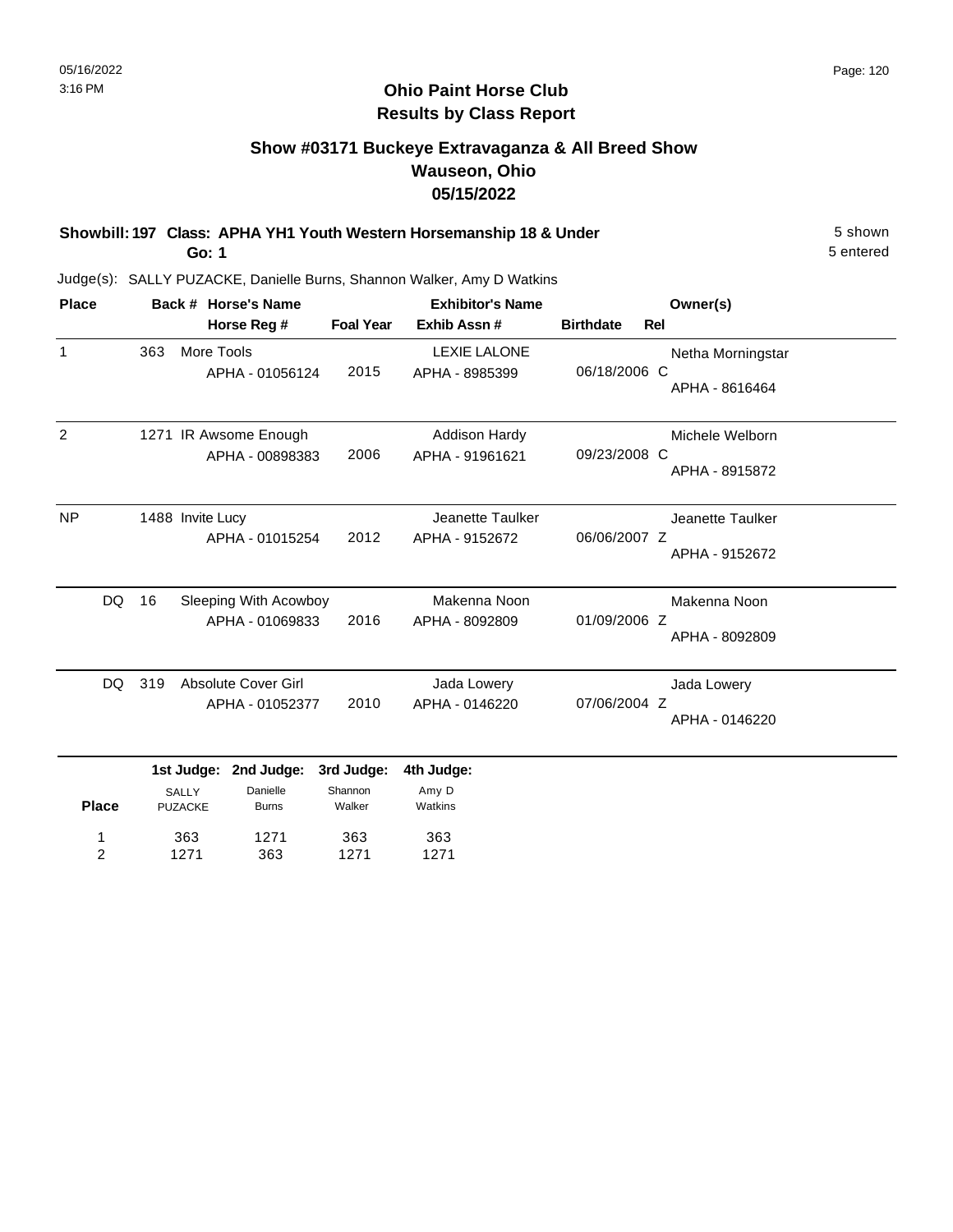## **Ohio Paint Horse Club Results by Class Report**

# **Show #03171 Buckeye Extravaganza & All Breed Show Wauseon, Ohio 05/15/2022**

### **Showbill: 202 Class: APHA BRCH SPB Ranch Confirmation** 1 shown 1 shown

**Go: 1**

| <b>Place</b> | Back # Horse's Name                                                                                                                          |                  | <b>Exhibitor's Name</b>           | Owner(s)                                          |
|--------------|----------------------------------------------------------------------------------------------------------------------------------------------|------------------|-----------------------------------|---------------------------------------------------|
|              | Horse Reg #                                                                                                                                  | <b>Foal Year</b> | Exhib Assn #                      | <b>Birthdate</b><br>Rel                           |
|              | Awesome American Axel<br>103<br>APHA - 01018638                                                                                              | 2012             | Jaelyn Hinckley<br>APHA - 9172157 | Jaelyn Hinckley<br>02/13/2004 Z<br>APHA - 9172157 |
|              | $\overline{a}$ , and $\overline{a}$ , and $\overline{a}$ , and $\overline{a}$ , and $\overline{a}$ , and $\overline{a}$ , and $\overline{a}$ |                  |                                   |                                                   |

|              |                | 1st Judge: 2nd Judge: 3rd Judge: 4th Judge: |         |         |
|--------------|----------------|---------------------------------------------|---------|---------|
|              | <b>SALLY</b>   | Danielle                                    | Shannon | Amy D   |
| <b>Place</b> | <b>PUZACKE</b> | <b>Burns</b>                                | Walker  | Watkins |
|              | 103            | 103                                         | 103     | 103     |
|              |                |                                             |         |         |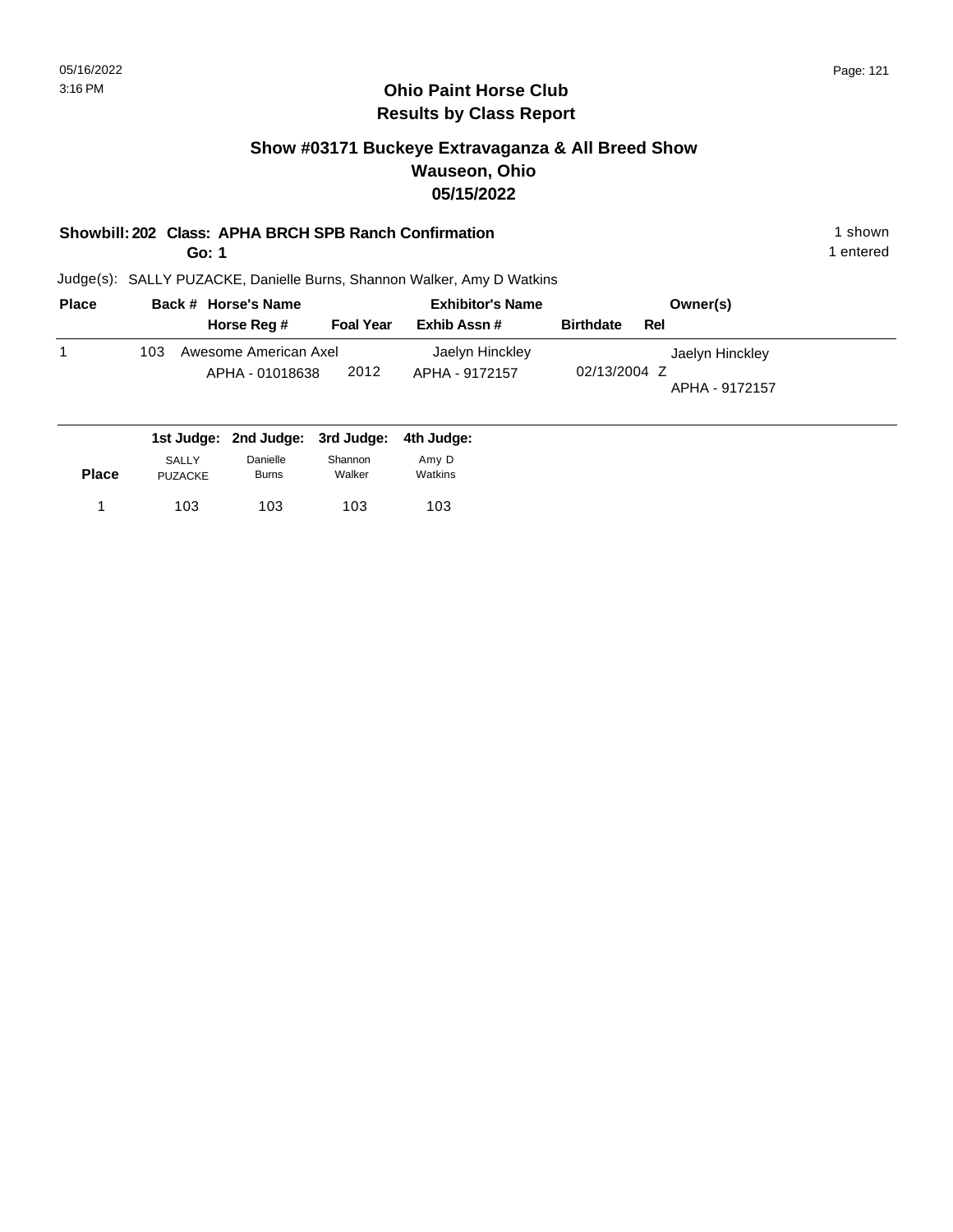# **Show #03171 Buckeye Extravaganza & All Breed Show Wauseon, Ohio 05/15/2022**

### **Showbill: 204 Class: APHA XRCH Youth SPB Ranch Confirmation** 1 Shown 1 shown

**Go: 1**

Judge(s): SALLY PUZACKE, Danielle Burns, Shannon Walker, Amy D Watkins

| <b>Place</b> | Back # Horse's Name                                                                                                                          |                  | <b>Exhibitor's Name</b>           | Owner(s)                                          |
|--------------|----------------------------------------------------------------------------------------------------------------------------------------------|------------------|-----------------------------------|---------------------------------------------------|
|              | Horse Reg #                                                                                                                                  | <b>Foal Year</b> | Exhib Assn #                      | <b>Birthdate</b><br>Rel                           |
|              | Awesome American Axel<br>103<br>APHA - 01018638                                                                                              | 2012             | Jaelyn Hinckley<br>APHA - 9172157 | Jaelyn Hinckley<br>02/13/2004 Z<br>APHA - 9172157 |
|              | $\overline{a}$ , and $\overline{a}$ , and $\overline{a}$ , and $\overline{a}$ , and $\overline{a}$ , and $\overline{a}$ , and $\overline{a}$ |                  |                                   |                                                   |

|              | SALLY          | Danielle     | Shannon | Amy D   |
|--------------|----------------|--------------|---------|---------|
| <b>Place</b> | <b>PUZACKE</b> | <b>Burns</b> | Walker  | Watkins |
|              |                |              |         |         |
|              | 103            | 103          | 103     | 103     |

1 entered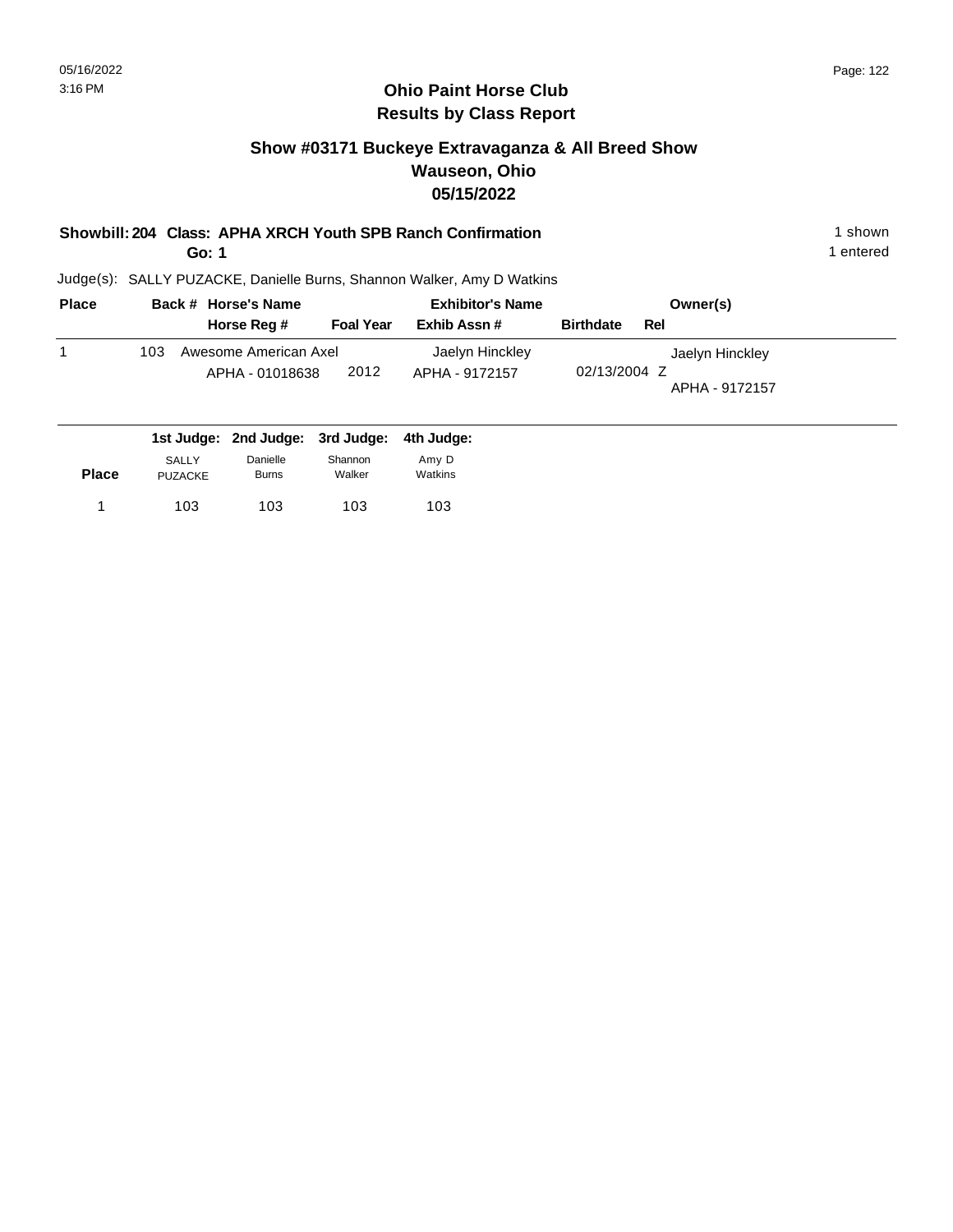## **Ohio Paint Horse Club Results by Class Report**

# **Show #03171 Buckeye Extravaganza & All Breed Show Wauseon, Ohio 05/15/2022**

**Showbill: 216 Class: APHA XRP1 Youth SPB Ranch Riding 18 & Under** 1 **Shown** 1 shown

**Go: 1**

| <b>Place</b> | Back # Horse's Name                         |                  | <b>Exhibitor's Name</b> | Owner(s)                       |
|--------------|---------------------------------------------|------------------|-------------------------|--------------------------------|
|              | Horse Reg #                                 | <b>Foal Year</b> | Exhib Assn #            | <b>Birthdate</b><br>Rel        |
|              | Awesome American Axel<br>103                |                  | Jaelyn Hinckley         | Jaelyn Hinckley                |
|              | APHA - 01018638                             | 2012             | APHA - 9172157          | 02/13/2004 Z<br>APHA - 9172157 |
|              | 1st Judge: 2nd Judge: 3rd Judge: 4th Judge: |                  |                         |                                |

| <b>Place</b> | <b>SALLY</b><br><b>PUZACKE</b> | Danielle<br><b>Burns</b> | Shannon<br>Walker | Amy D<br>Watkins |  |
|--------------|--------------------------------|--------------------------|-------------------|------------------|--|
|              | 103                            | 103                      | 103               | 103              |  |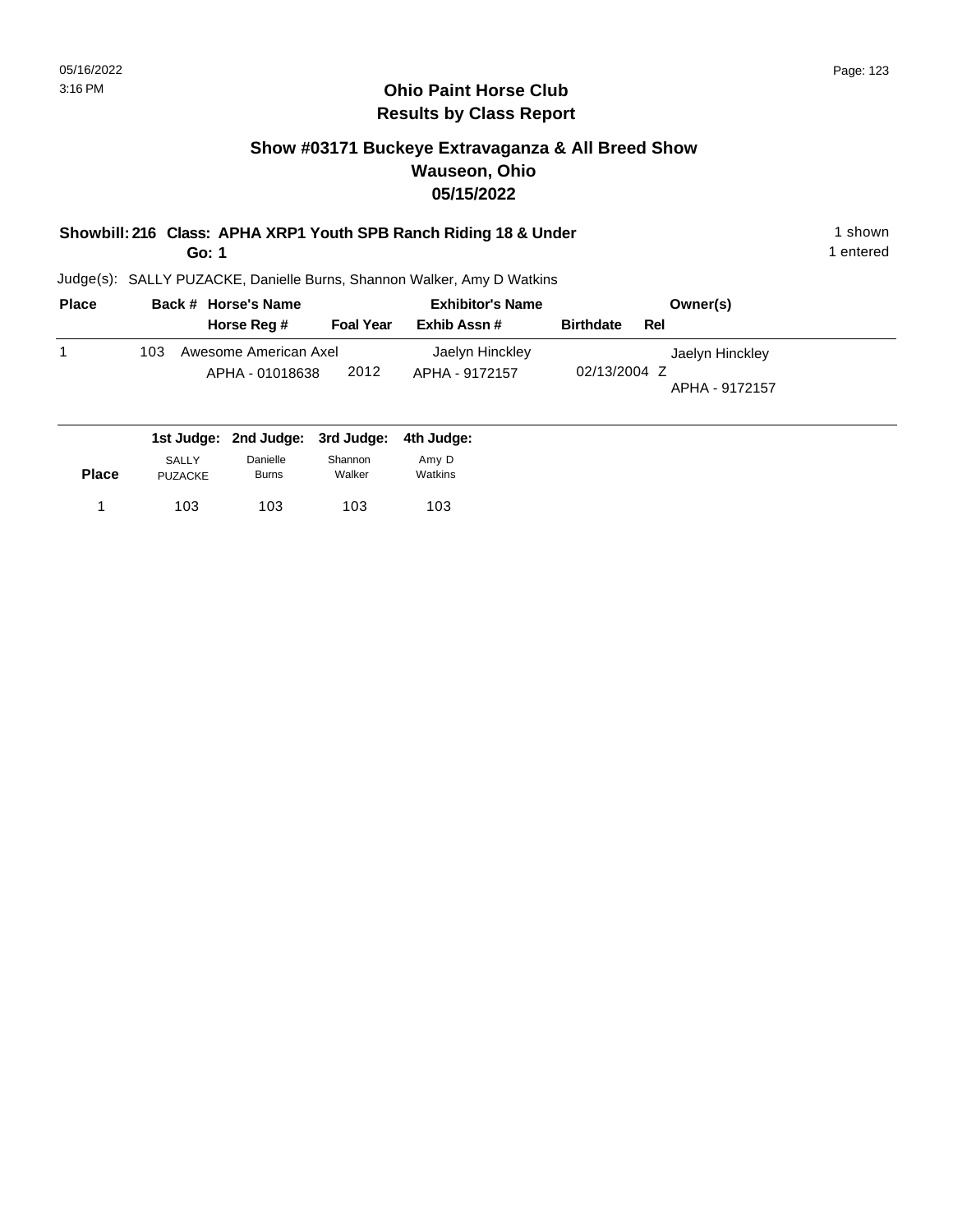## **Ohio Paint Horse Club Results by Class Report**

# **Show #03171 Buckeye Extravaganza & All Breed Show Wauseon, Ohio 05/15/2022**

**Showbill: 220 Class: APHA BRL1 SPB Ranch Rail Pleasure All Ages** 1 shown 1 shown

**Go: 1**

| <b>Place</b> | Back # Horse's Name              |                  | <b>Exhibitor's Name</b> | Owner(s)                       |
|--------------|----------------------------------|------------------|-------------------------|--------------------------------|
|              | Horse Reg #                      | <b>Foal Year</b> | Exhib Assn #            | <b>Birthdate</b><br>Rel        |
|              | Awesome American Axel<br>103     |                  | Jaelyn Hinckley         | Jaelyn Hinckley                |
|              | APHA - 01018638                  | 2012             | APHA - 9172157          | 02/13/2004 Z<br>APHA - 9172157 |
|              | 1st Judge: 2nd Judge: 3rd Judge: |                  | 4th Judge:              |                                |

| <b>Place</b> | <b>SALLY</b> | Danielle     | Shannon | Amy D   |
|--------------|--------------|--------------|---------|---------|
|              | PUZACKE      | <b>Burns</b> | Walker  | Watkins |
|              | 103          | 103          | 103     | 103     |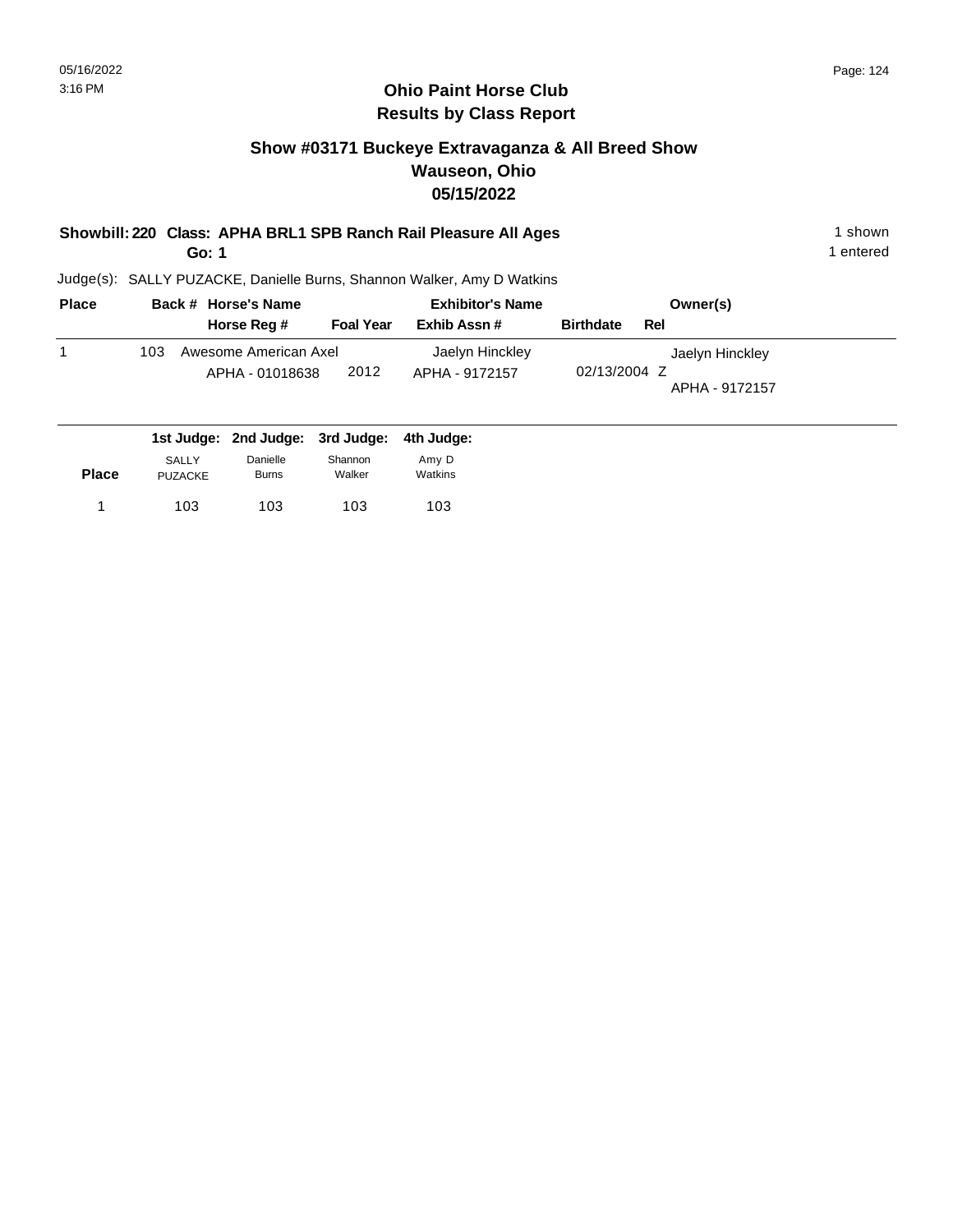## **Ohio Paint Horse Club Results by Class Report**

# **Show #03171 Buckeye Extravaganza & All Breed Show Wauseon, Ohio 05/15/2022**

| Showbill: 222 Class: APHA XRL1 Youth SPB Ranch Rail Pleasure 18 & Under | 1 shown |
|-------------------------------------------------------------------------|---------|
|                                                                         |         |

**Go: 1**

| <b>Place</b> | Back # Horse's Name                         |                  | <b>Exhibitor's Name</b> | Owner(s)                       |
|--------------|---------------------------------------------|------------------|-------------------------|--------------------------------|
|              | Horse Reg #                                 | <b>Foal Year</b> | Exhib Assn #            | <b>Birthdate</b><br>Rel        |
|              | Awesome American Axel<br>103                |                  | Jaelyn Hinckley         | Jaelyn Hinckley                |
|              | APHA - 01018638                             | 2012             | APHA - 9172157          | 02/13/2004 Z<br>APHA - 9172157 |
|              | 1st Judge: 2nd Judge: 3rd Judge: 4th Judge: |                  |                         |                                |

| <b>Place</b> | <b>SALLY</b> | Danielle     | Shannon | Amy D   |
|--------------|--------------|--------------|---------|---------|
|              | PUZACKE      | <b>Burns</b> | Walker  | Watkins |
| 1            | 103          | 103          | 103     | 103     |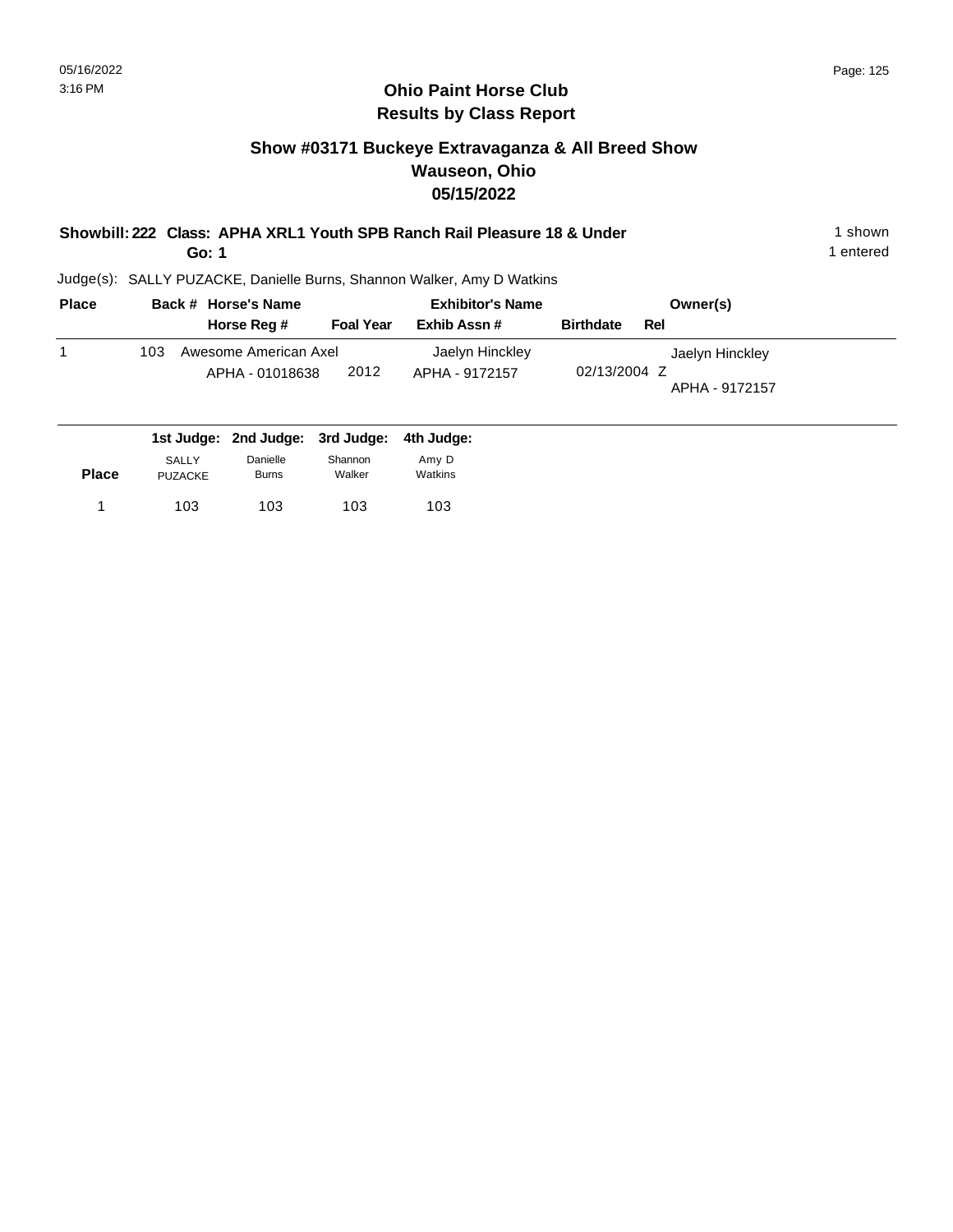# **Ohio Paint Horse Club Results by Class Report**

# **Show #03171 Buckeye Extravaganza & All Breed Show Wauseon, Ohio 05/15/2022**

### **Showbill: 223 Class: APHA PB1 Pole Bending All Ages** 2 shown

**Go: 1**

| <b>Place</b> |                | Back # Horse's Name                      |                  | <b>Exhibitor's Name</b>                 |                  |     | Owner(s)        |
|--------------|----------------|------------------------------------------|------------------|-----------------------------------------|------------------|-----|-----------------|
|              |                | Horse Reg #                              | <b>Foal Year</b> | Exhib Assn#                             | <b>Birthdate</b> | Rel |                 |
|              |                | 1271 IR Awsome Enough<br>APHA - 00898383 | 2006             | <b>Addison Hardy</b><br>APHA - 91961621 | 09/23/2008 C     |     | Michele Welborn |
|              |                |                                          |                  |                                         |                  |     | APHA - 8915872  |
| DQ.          | 337            | RC Honey King                            |                  | Aubriegh Foust                          |                  |     | Jo-Anne Kelley  |
|              |                | APHA - 00670058                          | 2002             | APHA - 8081877                          | 07/23/2005 Z     |     |                 |
|              |                | 1st Judge: 2nd Judge:                    | 3rd Judge:       | 4th Judge:                              |                  |     |                 |
|              | SALLY          | Danielle                                 | Shannon          | Amy D                                   |                  |     |                 |
| <b>Place</b> | <b>PUZACKE</b> | <b>Burns</b>                             | Walker           | Watkins                                 |                  |     |                 |
|              | 1271           | 1271                                     | 1271             | 1271                                    |                  |     |                 |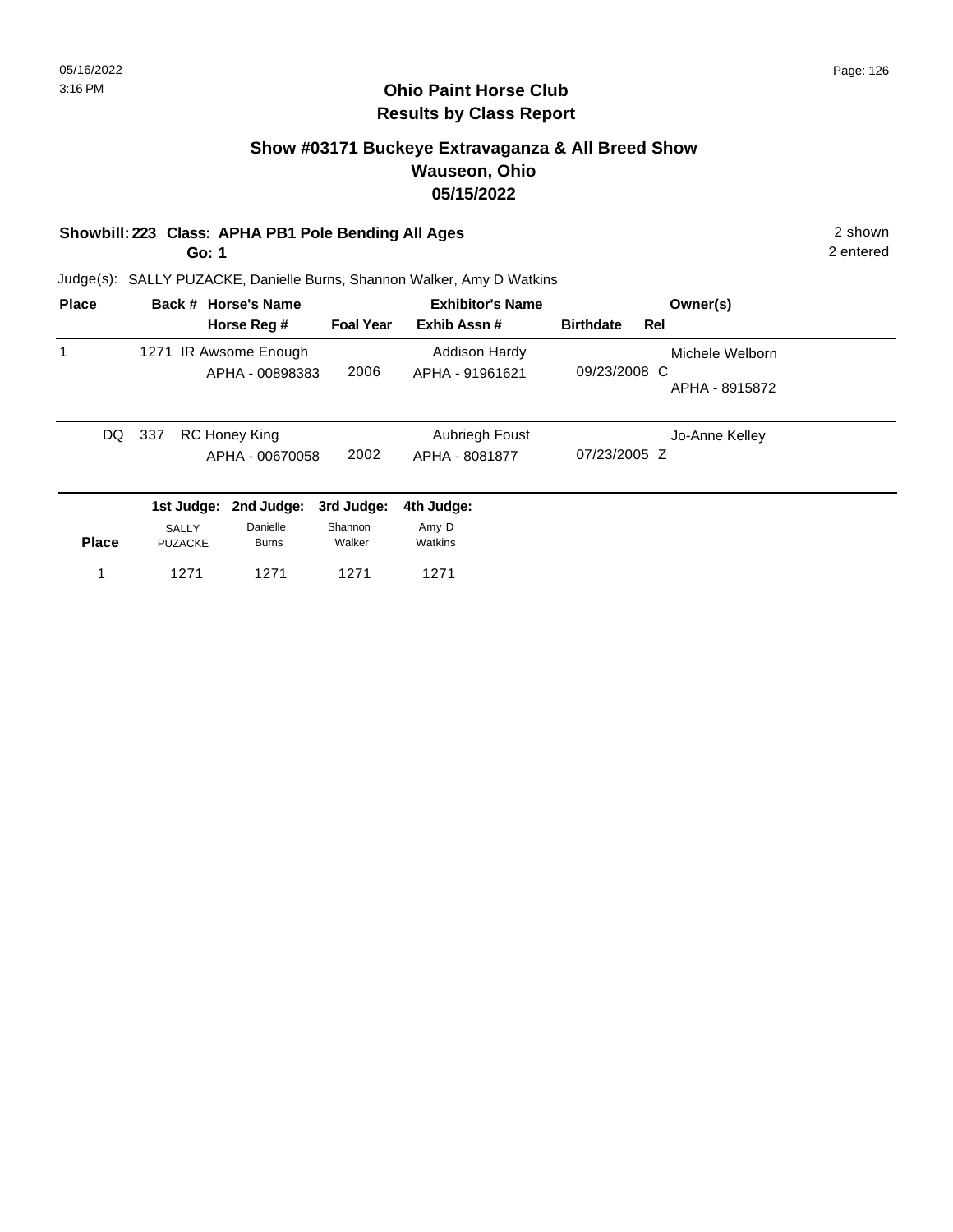# **Show #03171 Buckeye Extravaganza & All Breed Show Wauseon, Ohio 05/15/2022**

### **Showbill: 225 Class: APHA SR1 Stake Race All Ages** 1 shown

**Go: 1**

1 entered

| <b>Place</b> | Back # Horse's Name                      |                  | <b>Exhibitor's Name</b>          | Owner(s)                                          |
|--------------|------------------------------------------|------------------|----------------------------------|---------------------------------------------------|
|              | Horse Reg #                              | <b>Foal Year</b> | Exhib Assn #                     | <b>Birthdate</b><br>Rel                           |
|              | 1271 IR Awsome Enough<br>APHA - 00898383 | 2006             | Addison Hardy<br>APHA - 91961621 | Michele Welborn<br>09/23/2008 C<br>APHA - 8915872 |
|              |                                          |                  |                                  |                                                   |

|              |                         | 1st Judge: 2nd Judge: 3rd Judge: |                   | 4th Judae:       |  |
|--------------|-------------------------|----------------------------------|-------------------|------------------|--|
| <b>Place</b> | SALLY<br><b>PUZACKE</b> | Danielle<br><b>Burns</b>         | Shannon<br>Walker | Amy D<br>Watkins |  |
|              | 1271                    | 1271                             | 1271              | 1271             |  |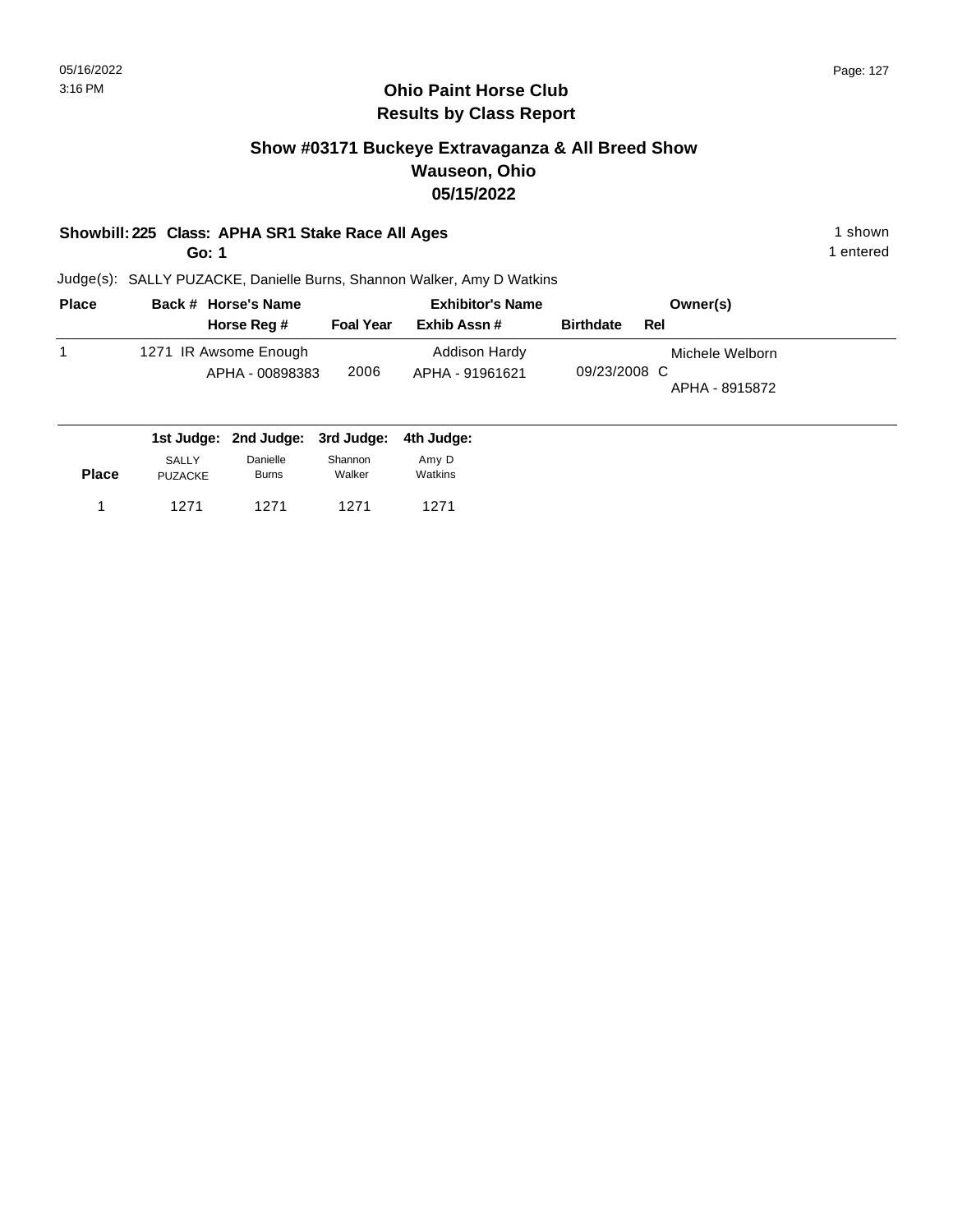2

2 entered

# **Ohio Paint Horse Club Results by Class Report**

# **Show #03171 Buckeye Extravaganza & All Breed Show Wauseon, Ohio 05/15/2022**

### **Showbill: 227 Class: APHA BR1 Barrel Racing All Ages** 2 shown

**Go: 1**

| <b>Place</b> |                | Back # Horse's Name   |                  | <b>Exhibitor's Name</b> |                  |     | Owner(s)        |  |
|--------------|----------------|-----------------------|------------------|-------------------------|------------------|-----|-----------------|--|
|              |                | Horse Reg #           | <b>Foal Year</b> | Exhib Assn#             | <b>Birthdate</b> | Rel |                 |  |
| 1            |                | 1271 IR Awsome Enough |                  | <b>Addison Hardy</b>    |                  |     | Michele Welborn |  |
|              |                | APHA - 00898383       | 2006             | APHA - 91961621         | 09/23/2008 C     |     |                 |  |
|              |                |                       |                  |                         |                  |     | APHA - 8915872  |  |
| 2            | 337            | <b>RC Honey King</b>  |                  | Aubriegh Foust          |                  |     | Jo-Anne Kelley  |  |
|              |                | APHA - 00670058       | 2002             | APHA - 8081877          | 07/23/2005 Z     |     |                 |  |
|              |                | 1st Judge: 2nd Judge: | 3rd Judge:       | 4th Judge:              |                  |     |                 |  |
|              | <b>SALLY</b>   | Danielle              | Shannon          | Amy D                   |                  |     |                 |  |
| <b>Place</b> | <b>PUZACKE</b> | <b>Burns</b>          | Walker           | Watkins                 |                  |     |                 |  |
|              | 1271           | 1271                  | 1271             | 1271                    |                  |     |                 |  |
| 2            | 337            | 337                   | 337              | 337                     |                  |     |                 |  |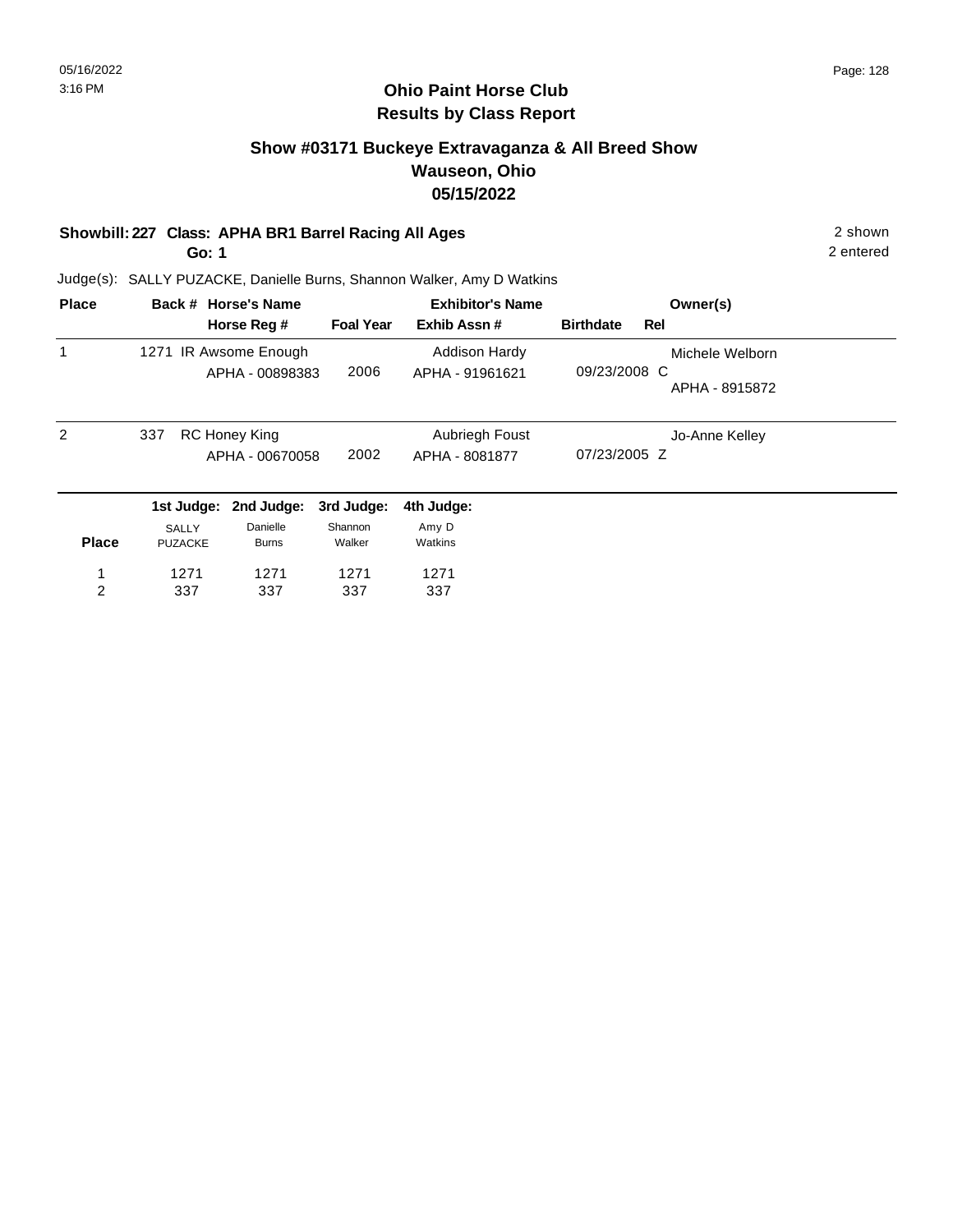# **Show #03171 Buckeye Extravaganza & All Breed Show Wauseon, Ohio 05/14/2022**

| Showbill: 301 Class: OPEN ABS ALL BREED SHOWMANSHIP ALL AGES<br><b>Go: 1</b> |     |                                    |                  |                                                                        |                                                        |  |
|------------------------------------------------------------------------------|-----|------------------------------------|------------------|------------------------------------------------------------------------|--------------------------------------------------------|--|
|                                                                              |     |                                    |                  | Judge(s): SALLY PUZACKE, Danielle Burns, Shannon Walker, Amy D Watkins |                                                        |  |
| <b>Place</b>                                                                 |     | Back # Horse's Name<br>Horse Reg # | <b>Foal Year</b> | <b>Exhibitor's Name</b><br>Exhib Assn #                                | Owner(s)<br>Rel                                        |  |
| $\mathbf{1}$                                                                 | 154 | Lopin My Spots Off                 | 2017             | <b>LAUREN JOHNSON</b>                                                  | <b>LAUREN JOHNSON</b><br>07/05/1989 Z                  |  |
| $\mathbf{1}$                                                                 | 311 | <b>ETHEL MAE</b>                   | 2014             | Jessica Paskiet                                                        | Jessica Paskiet<br>10/09/1980 Z                        |  |
| $\sqrt{3}$                                                                   | 325 | Invite The Machine                 | 2016             | <b>Crystal McCaffrey</b>                                               | <b>Crystal McCaffrey</b><br>03/29/1999 Z               |  |
| 4                                                                            | 315 | Three Martini Lunch                | 2019             | Nicole Ginter                                                          | Nicole Ginter<br>02/02/1977 Z                          |  |
| 5                                                                            |     | 1488 Invite Lucy                   | 2012             | Jeanette Taulker                                                       | Jeanette Taulker<br>06/06/2007 Z                       |  |
| 6                                                                            | 260 | Only One Invitation                | 2005             | Julia Dejonghe                                                         | Julia Dejonghe<br>03/18/1985 Z Tecumseh, MI            |  |
| <b>NP</b>                                                                    | 16  | Sleeping With Acowboy              | 2016             | Makenna Noon                                                           | Makenna Noon<br>01/09/2006 Z                           |  |
| <b>NP</b>                                                                    | 312 | KM Close The Bar                   | 2010             | Olivia Taylor                                                          | Olivia Taylor<br>02/04/2012 Z                          |  |
| <b>NP</b>                                                                    | 316 | Kissin My Assets                   | 2019             | <b>Miley Phillips</b>                                                  | <b>Christopher Phillips</b><br>06/19/2002 C Adrian, MI |  |
| <b>NP</b>                                                                    | 320 | Face It Im Lazy                    | 2013             | <b>JENI YOAK</b>                                                       | <b>JENI YOAK</b><br>10/05/1961 Z                       |  |
| <b>NP</b>                                                                    | 326 | Babe In A Hot Machine              | 2012             | Amber Kihm                                                             | <b>Stacey Zwiebel</b><br>O                             |  |
| <b>NP</b>                                                                    | 327 | <b>High Caliber Tomcat</b>         | 2020             | Sherrie Osborne                                                        | Sherrie Osborne<br>08/11/1966 Z                        |  |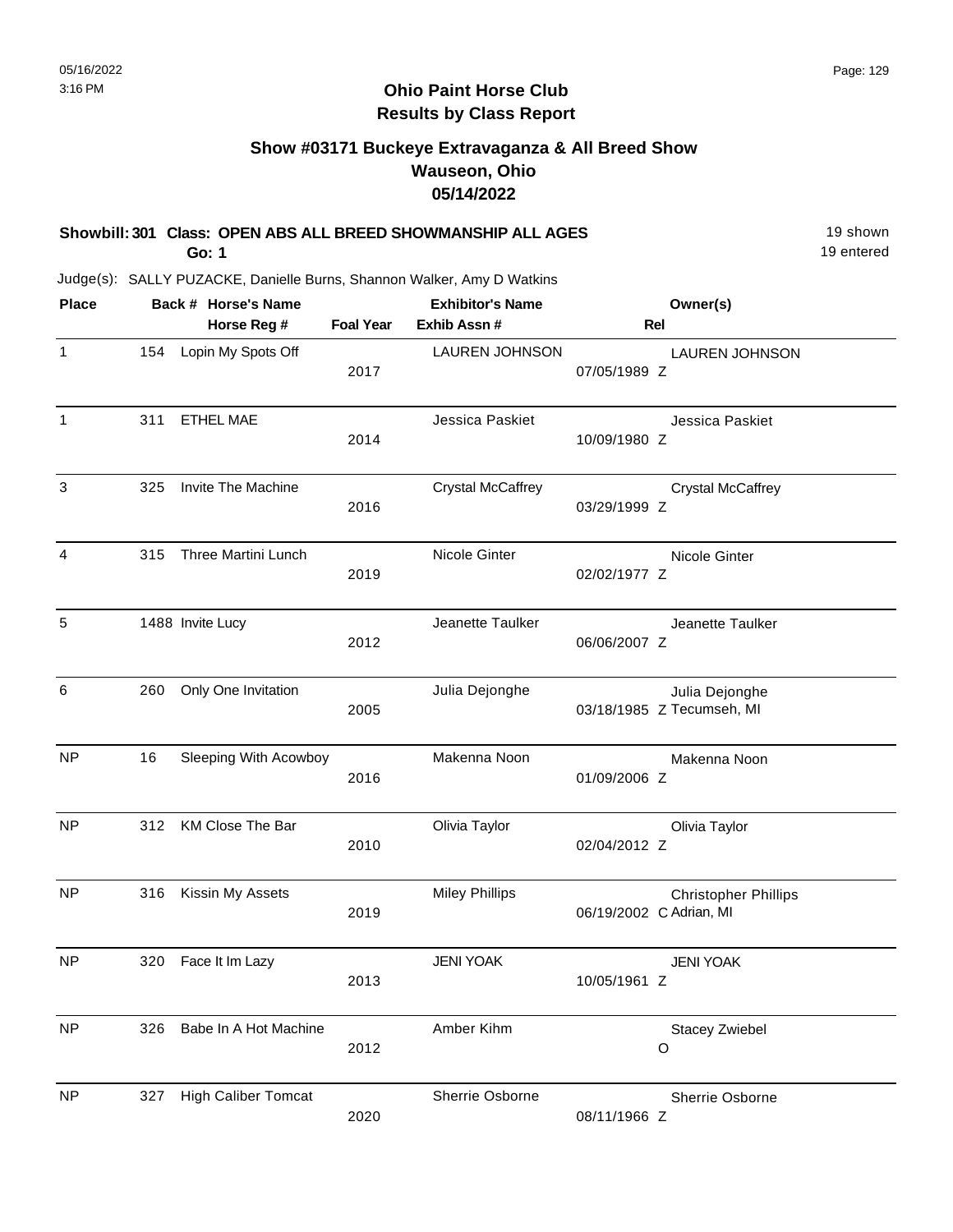|              |                         |                              |                   | <b>Wauseon, Ohio</b> |              |                          |
|--------------|-------------------------|------------------------------|-------------------|----------------------|--------------|--------------------------|
|              |                         |                              |                   | 05/14/2022           |              |                          |
| <b>NP</b>    | 363                     | More Tools                   |                   | <b>LEXIE LALONE</b>  |              | Netha Morningstar        |
|              |                         |                              | 2015              |                      | 06/18/2006 C |                          |
| NP           | 428                     | <b>Guided N Blessed</b>      |                   | <b>Emily Ery</b>     |              | <b>Emily Ery</b>         |
|              |                         |                              | 2010              |                      | 02/22/1978 Z |                          |
| <b>NP</b>    | 494                     | KissinAtTheBar               |                   | <b>OLIVIA BORN</b>   |              | <b>OLIVIA BORN</b>       |
|              |                         |                              | 2019              |                      |              | 08/28/1997 Z OBERLIN, OH |
| <b>NP</b>    | 529                     | Deluxe Catalac               |                   | KATHLEEN AZZARELLO   |              | KATHLEEN AZZARELLO       |
|              |                         |                              | 2016              |                      | 03/06/1971 Z |                          |
| <b>NP</b>    | 555                     | Simon Says Rayne             |                   | Sera Rush            |              | <b>Austin Rush</b>       |
|              |                         |                              | 2016              |                      | 10/14/2004 S |                          |
| <b>NP</b>    | 765                     | <b>Blamelt All Onmyroots</b> |                   | Emily Waldron        |              | <b>Emily Waldron</b>     |
|              |                         |                              | 2013              |                      | 10/25/1987 Z |                          |
| <b>NP</b>    |                         | 1462 Guaranteed Sweetheart   |                   | <b>JODIE RICKS</b>   |              | <b>JODIE RICKS</b>       |
|              |                         |                              | 2013              |                      |              | 12/30/1975 Z AKRON, OH   |
|              |                         | 1st Judge: 2nd Judge:        | 3rd Judge:        | 4th Judge:           |              |                          |
| <b>Place</b> | SALLY<br><b>PUZACKE</b> | Danielle<br><b>Burns</b>     | Shannon<br>Walker | Amy D<br>Watkins     |              |                          |
| 1            | 154                     | 1488                         | 311               | 311                  |              |                          |
| 2            | 428                     | 154                          | 154               | 325                  |              |                          |
| 3            | 311                     | 325                          | 315               | 260                  |              |                          |
| 4            | 325                     | 315                          | 325               | 363                  |              |                          |
| 5            | 363                     | 311                          | 260               | 154                  |              |                          |
| 6            | 315                     | 16                           | 1488              | 315                  |              |                          |

# **Show #03171 Buckeye Extravaganza & All Breed Show**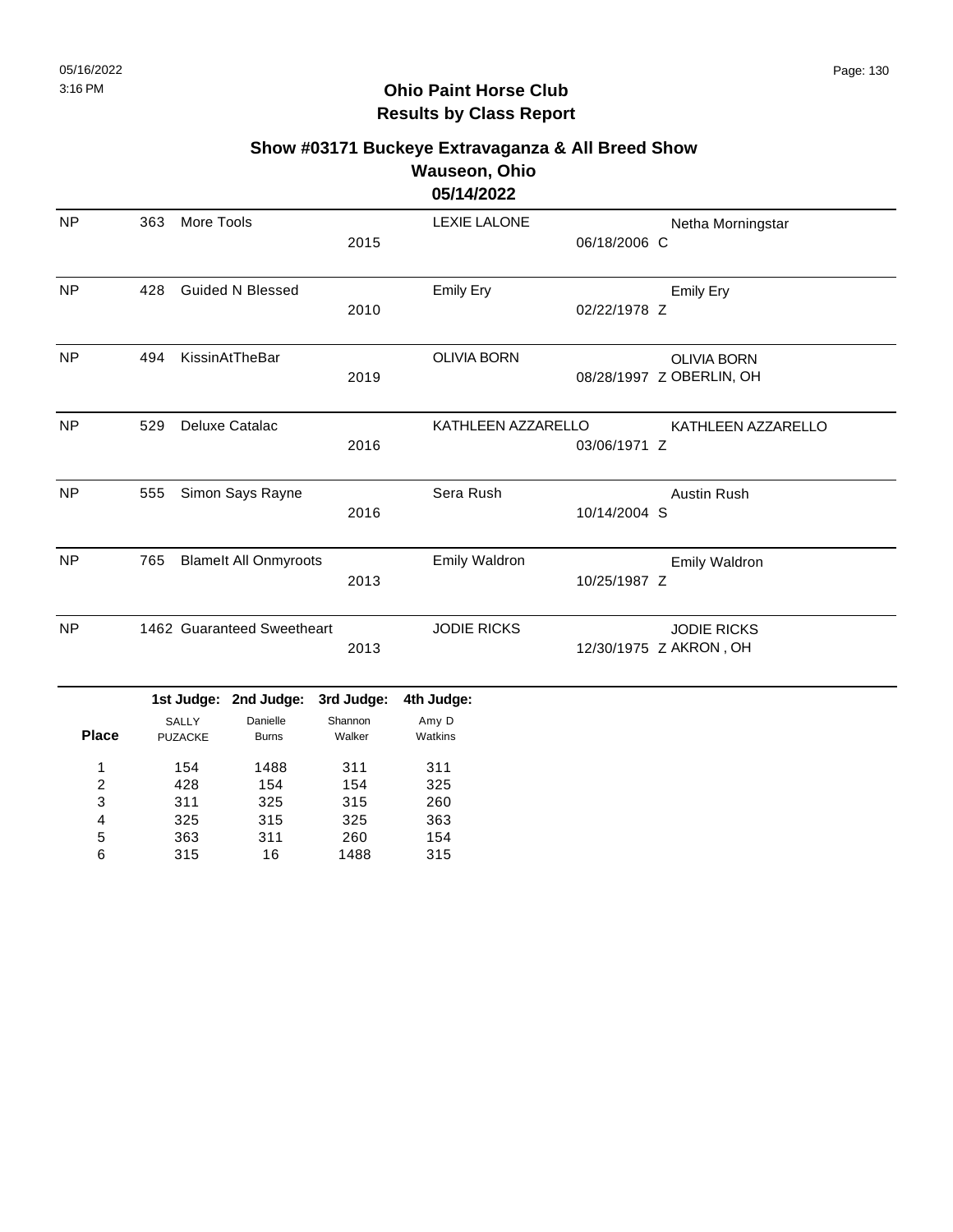# **Show #03171 Buckeye Extravaganza & All Breed Show Wauseon, Ohio 05/14/2022**

#### **Showbill: 302 Class: OPEN OASH ADULT SHOWMANSHIP** 12 Shown

**Go: 1**

12 entered

| <b>Place</b>   |     | Back # Horse's Name         |                  | <b>Exhibitor's Name</b> |              | Owner(s)                                       |
|----------------|-----|-----------------------------|------------------|-------------------------|--------------|------------------------------------------------|
|                |     | Horse Reg #                 | <b>Foal Year</b> | Exhib Assn #            | Rel          |                                                |
| <b>NP</b>      | 654 | <b>Righty Tighty</b>        | 2017             | Karen Ricketts          | 05/09/1963 Z | <b>Karen Ricketts</b>                          |
| 1              | 315 | Three Martini Lunch         | 2019             | Nicole Ginter           | 02/02/1977 Z | Nicole Ginter                                  |
| $\overline{2}$ | 195 | <b>KM Certainly R Fancy</b> | 2019             | Nicole Blackwood        | 07/08/1991 Z | Nicole Blackwood                               |
| 3              | 532 | Ona Good Ride Cowboy        | 2016             | Chelsea Schmitt         | 09/04/1992 Z | Chelsea Schmitt                                |
| 4              | 428 | <b>Guided N Blessed</b>     | 2010             | <b>Emily Ery</b>        | 02/22/1978 Z | Emily Ery                                      |
| 5              | 95  | <b>ROLL WITH IT</b>         | 2009             | <b>DEB SCHROEDER</b>    | 12/17/1960 Z | <b>DEB SCHROEDER</b>                           |
| 6              | 291 | Reckless Invitation         | 2017             | <b>Kimberly Griggy</b>  |              | <b>JODIE RICKS</b><br>11/28/2000 Z AKRON, OH   |
| <b>NP</b>      | 324 | Zips Hot N Chocolaty        |                  | Mackenzie Stevens       | 03/03/1998 Z | Mackenzie Stevens                              |
| NP             | 326 | Babe In A Hot Machine       | 2012             | Amber Kihm              |              | <b>Stacey Zwiebel</b><br>O                     |
| <b>NP</b>      | 327 | <b>High Caliber Tomcat</b>  | 2020             | Sherrie Osborne         | 08/11/1966 Z | Sherrie Osborne                                |
| NP             | 494 | KissinAtTheBar              | 2019             | <b>OLIVIA BORN</b>      |              | <b>OLIVIA BORN</b><br>08/28/1997 Z OBERLIN, OH |
| <b>NP</b>      | 529 | Deluxe Catalac              | 2016             | KATHLEEN AZZARELLO      | 03/06/1971 Z | KATHLEEN AZZARELLO                             |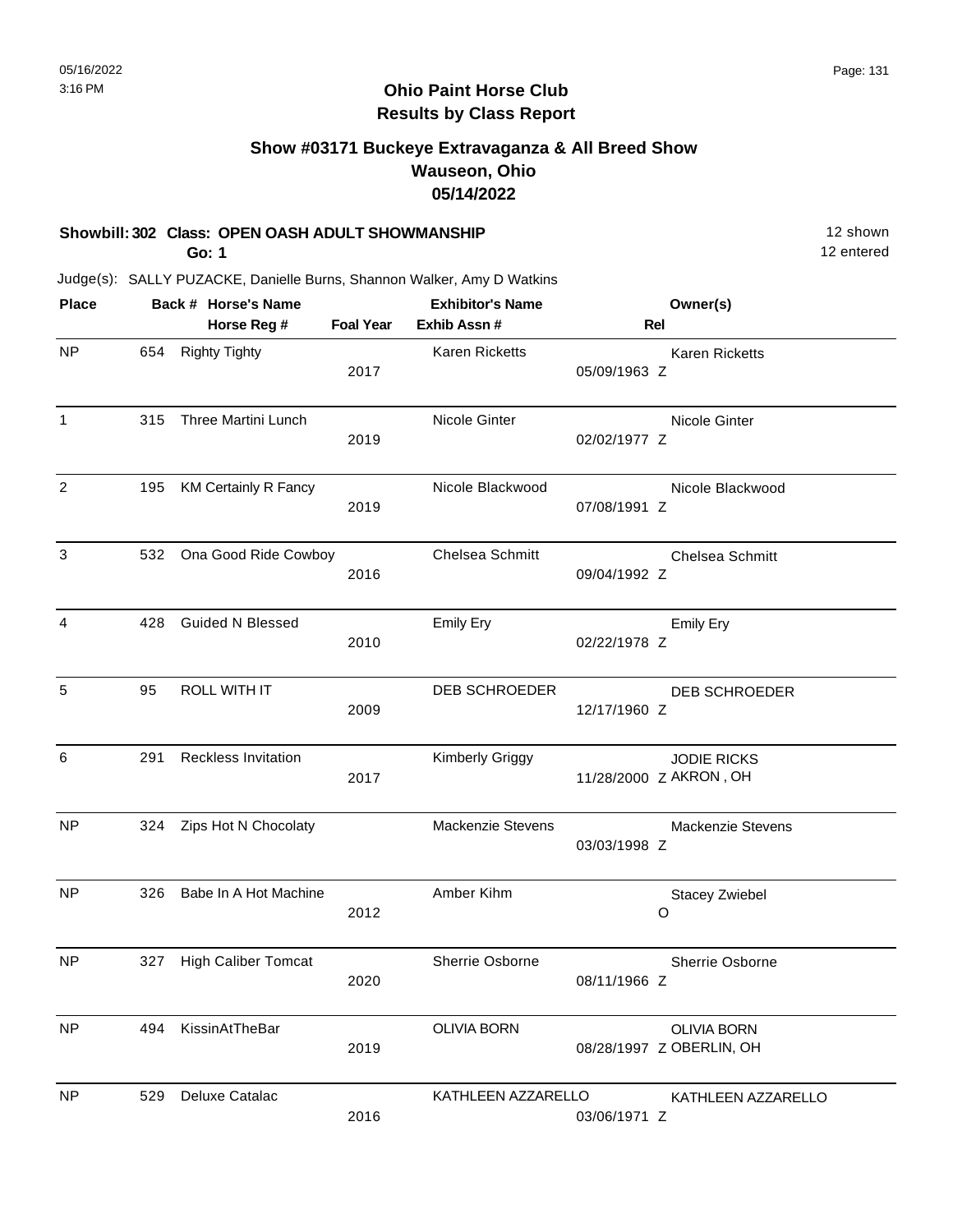## **Show #03171 Buckeye Extravaganza & All Breed Show Wauseon, Ohio 05/14/2022**

|              |                |              | 1st Judge: 2nd Judge: 3rd Judge: 4th Judge: |         |
|--------------|----------------|--------------|---------------------------------------------|---------|
|              | SALLY          | Danielle     | Shannon                                     | Amy D   |
| <b>Place</b> | <b>PUZACKE</b> | <b>Burns</b> | Walker                                      | Watkins |
|              |                |              | 315                                         |         |
|              |                |              | 195                                         |         |
|              |                |              | 532                                         |         |
|              |                |              | 428                                         |         |
|              |                |              | 95                                          |         |
|              |                |              | 291                                         |         |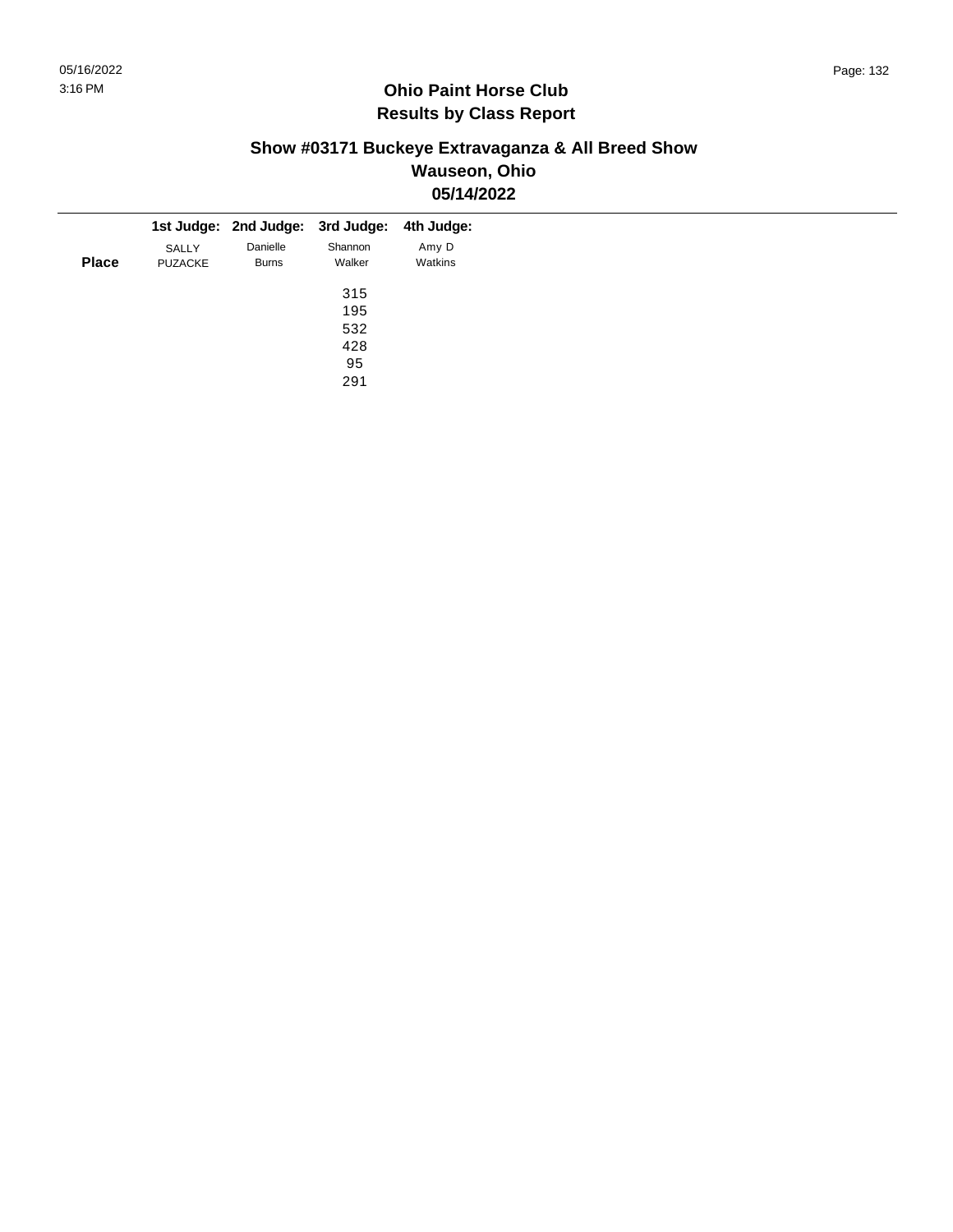## **Ohio Paint Horse Club Results by Class Report**

# **Show #03171 Buckeye Extravaganza & All Breed Show Wauseon, Ohio 05/14/2022**

|  | Showbill: 303 Class: OPEN WTAS WT ADULT SHOWMANSHIP 19 & O | 3 shown |
|--|------------------------------------------------------------|---------|
|  |                                                            |         |

**Go: 1**

Judge(s): SALLY PUZACKE, Danielle Burns, Shannon Walker, Amy D Watkins

| <b>Place</b> |     |                                | Back # Horse's Name        |                   | <b>Exhibitor's Name</b>    | Owner(s)                   |
|--------------|-----|--------------------------------|----------------------------|-------------------|----------------------------|----------------------------|
|              |     |                                | Horse Reg #                | <b>Foal Year</b>  | Exhib Assn#                | Rel                        |
| 1            | 251 |                                | Good Asset Investment      |                   | Neidera Laforrest          | Neidera Laforrest          |
|              |     |                                |                            | 2018              |                            | 01/18/1980 Z               |
| 2            | 291 |                                | <b>Reckless Invitation</b> |                   | <b>Kimberly Griggy</b>     | <b>JODIE RICKS</b>         |
|              |     |                                |                            | 2017              |                            | 11/28/2000 Z AKRON, OH     |
| 3            | 317 |                                | Shez Formally Invited      |                   | Amber Burkhardt-Sidebottom | Amber Burkhardt-Sidebottom |
|              |     |                                |                            | 2017              |                            | 09/27/1977 Z               |
|              |     | 1st Judge:                     | 2nd Judge:                 | 3rd Judge:        | 4th Judge:                 |                            |
| <b>Place</b> |     | <b>SALLY</b><br><b>PUZACKE</b> | Danielle<br><b>Burns</b>   | Shannon<br>Walker | Amy D<br>Watkins           |                            |
|              |     |                                |                            |                   | 251                        |                            |
|              |     |                                |                            |                   | 291                        |                            |

317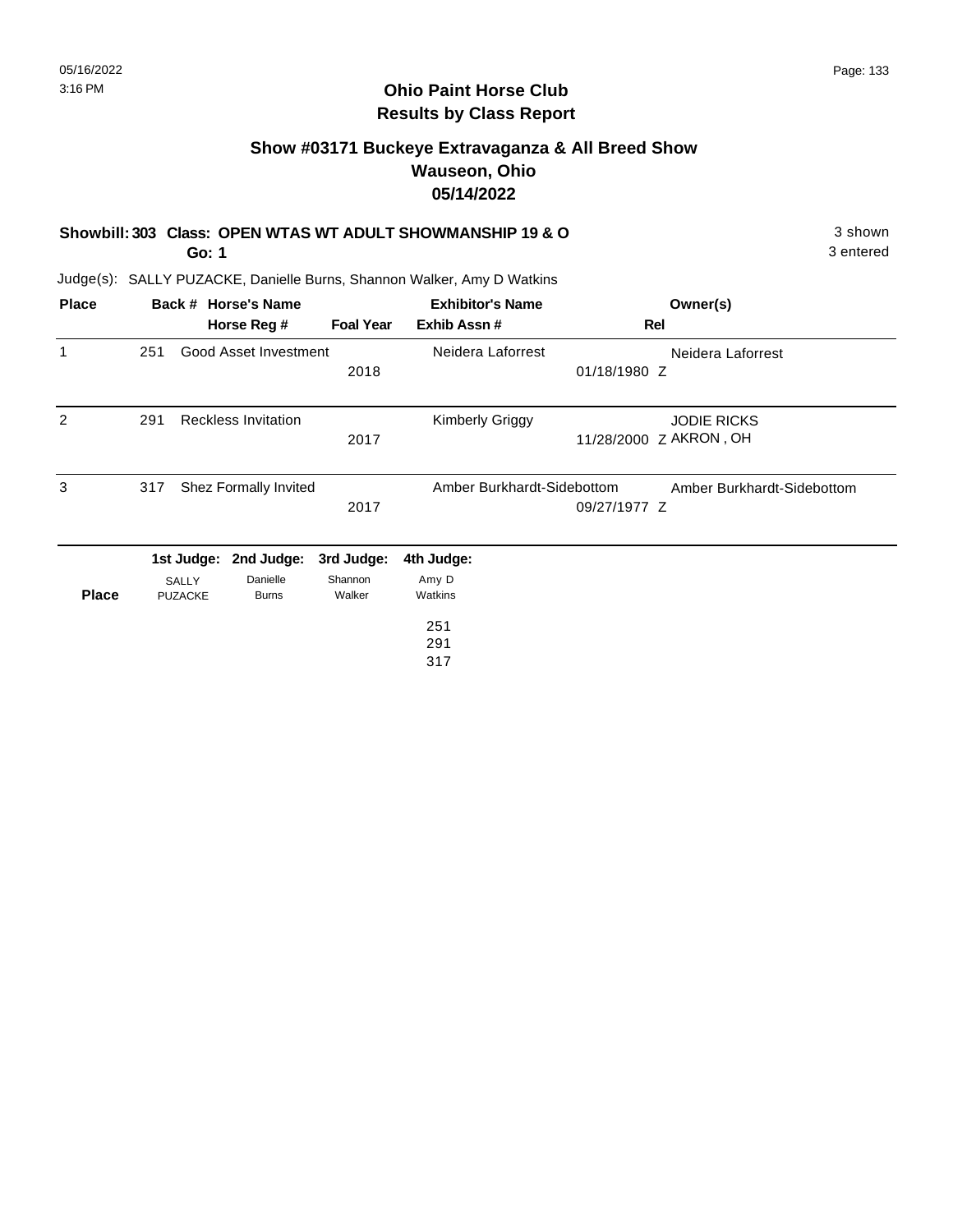# **Show #03171 Buckeye Extravaganza & All Breed Show Wauseon, Ohio 05/14/2022**

| Showbill: 304 Class: OPEN WTYS WT YOUTH SHWOWMANSHIP 18 & U | 5 shown   |
|-------------------------------------------------------------|-----------|
| Go: 1                                                       | 5 entered |

| <b>Place</b>   |     |                         | Back # Horse's Name      |                   | <b>Exhibitor's Name</b> | Owner(s)                |  |
|----------------|-----|-------------------------|--------------------------|-------------------|-------------------------|-------------------------|--|
|                |     |                         | Horse Reg #              | <b>Foal Year</b>  | Exhib Assn #            | Rel                     |  |
| $\mathbf{1}$   | 399 |                         | Rebas Krymsun Kowboy     |                   | Alexis Clark            | <b>Brittany Clark</b>   |  |
|                |     |                         |                          | 2010              |                         | 07/10/2011              |  |
| $\overline{2}$ | 709 |                         | MY LUCKY HOUR            |                   | Emma Walter             | <b>LISA WALTER</b>      |  |
|                |     |                         |                          | 2009              |                         | 08/29/2012 D            |  |
| 3              | 330 | One Hot Doll            |                          |                   | Kinlie Smith            | Kevin Earl              |  |
|                |     |                         |                          | 2008              |                         | 06/30/2012 C            |  |
| 4              | 214 |                         | <b>Burnt Cookies</b>     |                   | <b>Maddie Gill</b>      | <b>Bailey McCaffrey</b> |  |
|                |     |                         |                          | 2010              |                         | 08/08/2013 O            |  |
| <b>NP</b>      | 312 |                         | <b>KM Close The Bar</b>  |                   | Olivia Taylor           | Olivia Taylor           |  |
|                |     |                         |                          | 2010              |                         | 02/04/2012 Z            |  |
|                |     | 1st Judge:              | 2nd Judge:               | 3rd Judge:        | 4th Judge:              |                         |  |
| <b>Place</b>   |     | <b>SALLY</b><br>PUZACKE | Danielle<br><b>Burns</b> | Shannon<br>Walker | Amy D<br>Watkins        |                         |  |
| 1              |     | 399                     |                          |                   |                         |                         |  |
| $\overline{c}$ |     | 709                     |                          |                   |                         |                         |  |
| 3              |     | 330                     |                          |                   |                         |                         |  |
| 4              |     | 214                     |                          |                   |                         |                         |  |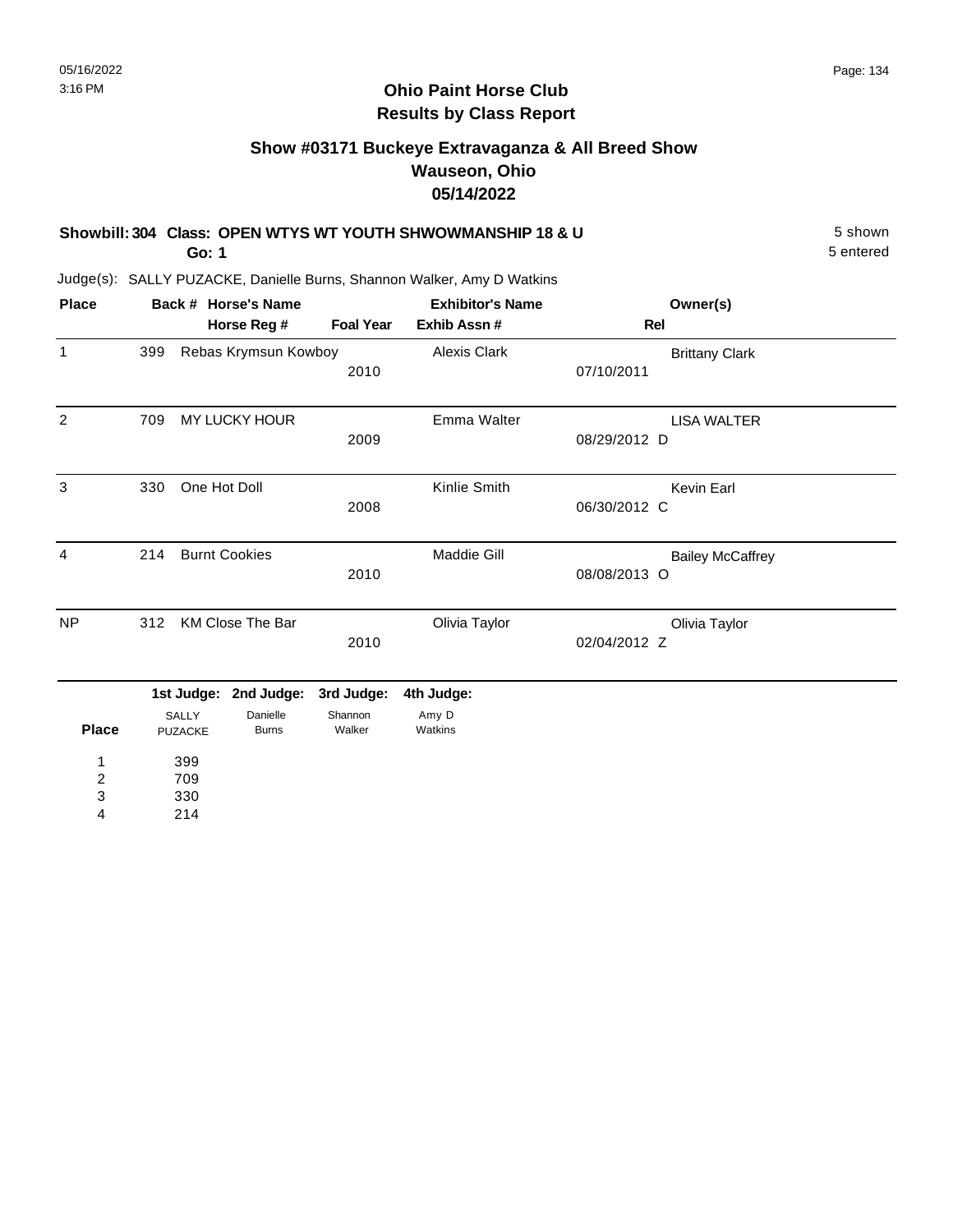# **Show #03171 Buckeye Extravaganza & All Breed Show Wauseon, Ohio 05/14/2022**

#### **Showbill: 305 Class: OPEN OYSH YOUTH SHOWMANSHIP** 3 Shown

**Go: 1**

3 entered

| <b>Place</b>   |     |                         | Back # Horse's Name      | <b>Exhibitor's Name</b> |                  | Owner(s)              |
|----------------|-----|-------------------------|--------------------------|-------------------------|------------------|-----------------------|
|                |     |                         | Horse Reg #              | <b>Foal Year</b>        | Exhib Assn#      | Rel                   |
| 1              | 312 |                         | <b>KM Close The Bar</b>  |                         | Olivia Taylor    | Olivia Taylor         |
|                |     |                         |                          | 2010                    |                  | 02/04/2012 Z          |
| $\overline{2}$ | 154 |                         | Lopin My Spots Off       |                         | Landon Siefker   | <b>LAUREN JOHNSON</b> |
|                |     |                         |                          | 2017                    |                  | 10/24/2007 C          |
| <b>NP</b>      | 330 | One Hot Doll            |                          |                         | Kinlie Smith     | Kevin Earl            |
|                |     |                         |                          | 2008                    |                  | 06/30/2012 C          |
|                |     | 1st Judge:              | 2nd Judge:               | 3rd Judge:              | 4th Judge:       |                       |
| <b>Place</b>   |     | SALLY<br><b>PUZACKE</b> | Danielle<br><b>Burns</b> | Shannon<br>Walker       | Amy D<br>Watkins |                       |
| 1              |     | 312                     |                          |                         |                  |                       |
| $\overline{2}$ |     | 154                     |                          |                         |                  |                       |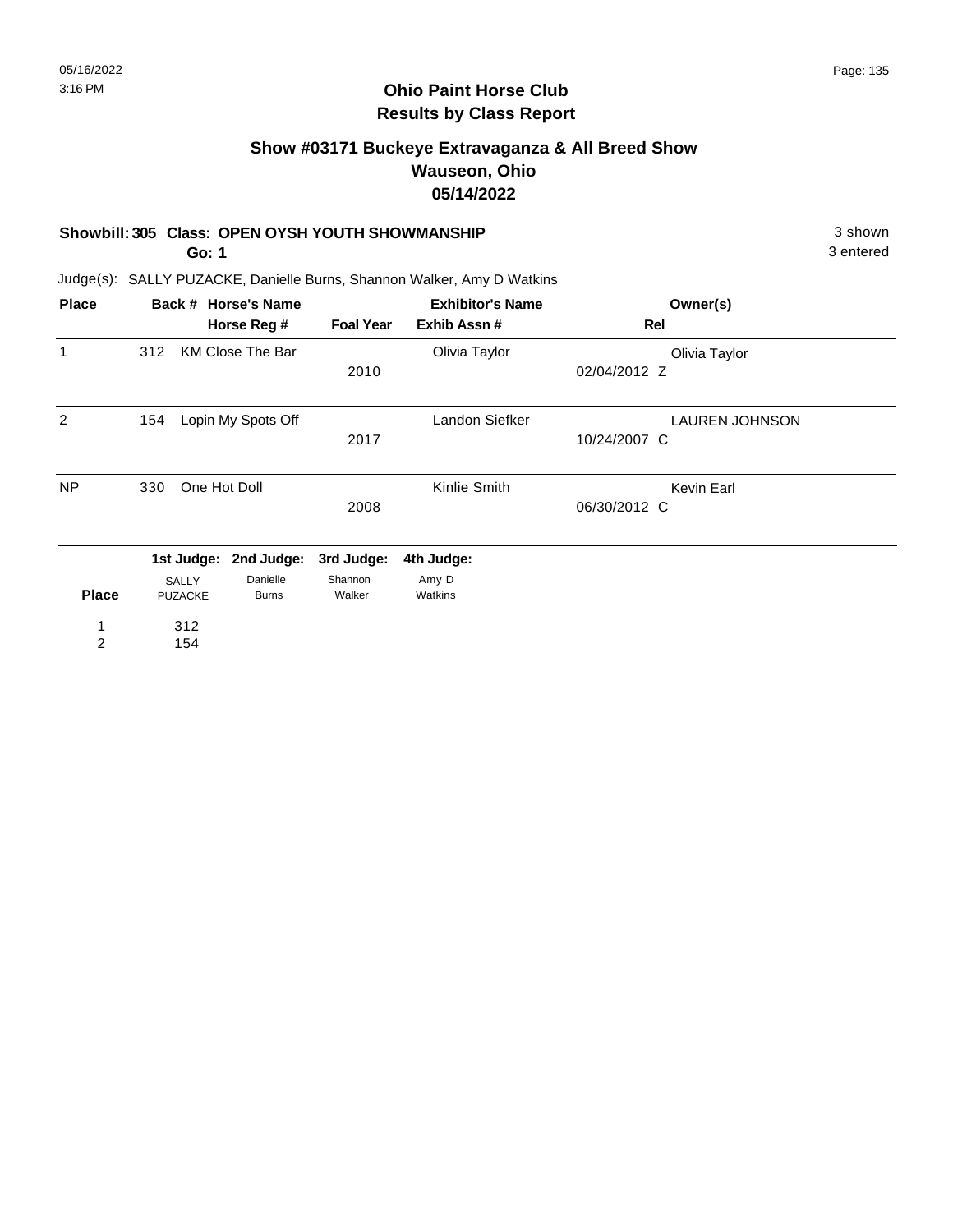## **Ohio Paint Horse Club Results by Class Report**

# **Show #03171 Buckeye Extravaganza & All Breed Show Wauseon, Ohio 05/14/2022**

### **Showbill: 306 Class: OPEN ABH ALL BREED HALTER ALL AGES** 16 Shown

**Go: 1**

| <b>Place</b>   |     | Back # Horse's Name   |                  | <b>Exhibitor's Name</b> | Owner(s)                                               |
|----------------|-----|-----------------------|------------------|-------------------------|--------------------------------------------------------|
|                |     | Horse Reg #           | <b>Foal Year</b> | Exhib Assn #            | <b>Rel</b>                                             |
| $\mathbf{1}$   | 869 | Very Cool Effects     | 2020             | Ganeen Hult             | <b>CHRISTINE ELLER</b><br>03/05/1970 S RICHWOOD, OH    |
| $\overline{2}$ | 308 | Premos Lady N Lace    | 2021             | <b>CHRISTINE ELLER</b>  | <b>CHRISTINE ELLER</b><br>04/06/1963 Z RICHWOOD, OH    |
| $\mathbf{3}$   | 532 | Ona Good Ride Cowboy  | 2016             | <b>Chelsea Schmitt</b>  | Chelsea Schmitt<br>09/04/1992 Z                        |
| $\overline{4}$ | 729 | Trulee A High Bar     | 2020             | Catherine McAvena       | Catherine McAvena<br>05/26/1987 Z                      |
| 5              | 529 | Deluxe Catalac        | 2016             | KATHLEEN AZZARELLO      | KATHLEEN AZZARELLO<br>03/06/1971 Z                     |
| 6              | 328 | Dolled Up In Lights   | 2015             | Paige Conley            | Paige Conley<br>09/27/2010 Z                           |
| <b>NP</b>      | 16  | Sleeping With Acowboy | 2016             | Makenna Noon            | Makenna Noon<br>01/09/2006 Z                           |
| <b>NP</b>      | 267 | <b>SS Pixie Dust</b>  | 2013             | <b>WHITNEY SOLLER</b>   | <b>WHITNEY SOLLER</b><br>03/17/1991 Z W. MANSFIELD, OH |
| <b>NP</b>      | 312 | KM Close The Bar      | 2010             | Olivia Taylor           | Olivia Taylor<br>02/04/2012 Z                          |
| <b>NP</b>      | 316 | Kissin My Assets      | 2019             | <b>Miley Phillips</b>   | <b>Christopher Phillips</b><br>06/19/2002 C Adrian, MI |
| <b>NP</b>      | 318 | Justa Lil Sleepy      | 2015             | Sarah Charnesky         | Sarah Charnesky<br>06/22/1989 Z                        |
| <b>NP</b>      | 323 | Miss Karen Sue        | 2020             | Cassie Morgan           | Cassie Morgan<br>07/12/1978 Z                          |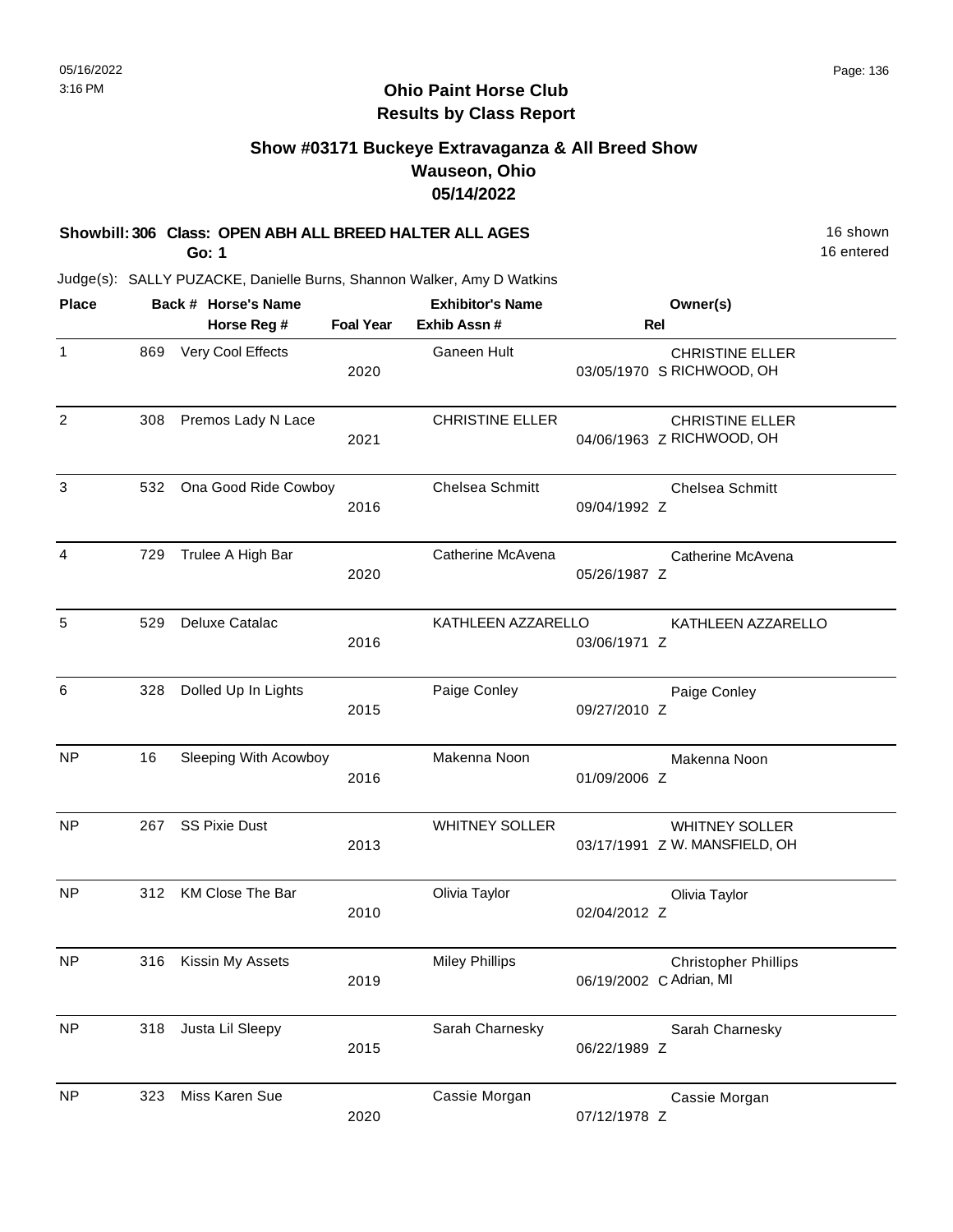# **Ohio Paint Horse Club Results by Class Report**

# **Show #03171 Buckeye Extravaganza & All Breed Show Wauseon, Ohio**

**05/14/2022**

| <b>NP</b>      | 324 |                | Zips Hot N Chocolaty      |            | <b>Mackenzie Stevens</b> | Mackenzie Stevens<br>03/03/1998 Z |
|----------------|-----|----------------|---------------------------|------------|--------------------------|-----------------------------------|
|                |     |                |                           |            |                          |                                   |
| <b>NP</b>      | 330 | One Hot Doll   |                           |            | Kinlie Smith             | <b>Kevin Earl</b>                 |
|                |     |                |                           | 2008       |                          | 06/30/2012 C                      |
| <b>NP</b>      | 399 |                | Rebas Krymsun Kowboy      |            | <b>Alexis Clark</b>      | <b>Brittany Clark</b>             |
|                |     |                |                           | 2010       |                          | 07/10/2011                        |
| <b>NP</b>      | 429 |                | <b>Blazing Good Looks</b> |            | <b>Heather J Collins</b> | <b>Heather J Collins</b>          |
|                |     |                |                           | 2020       |                          | 01/18/1984 Z Dayton, OH           |
|                |     | 1st Judge:     | 2nd Judge:                | 3rd Judge: | 4th Judge:               |                                   |
|                |     | <b>SALLY</b>   | Danielle                  | Shannon    | Amy D                    |                                   |
| <b>Place</b>   |     | <b>PUZACKE</b> | <b>Burns</b>              | Walker     | Watkins                  |                                   |
|                |     | 869            | 308                       | 869        | 869                      |                                   |
| $\overline{2}$ |     | 308            | 869                       | 308        | 308                      |                                   |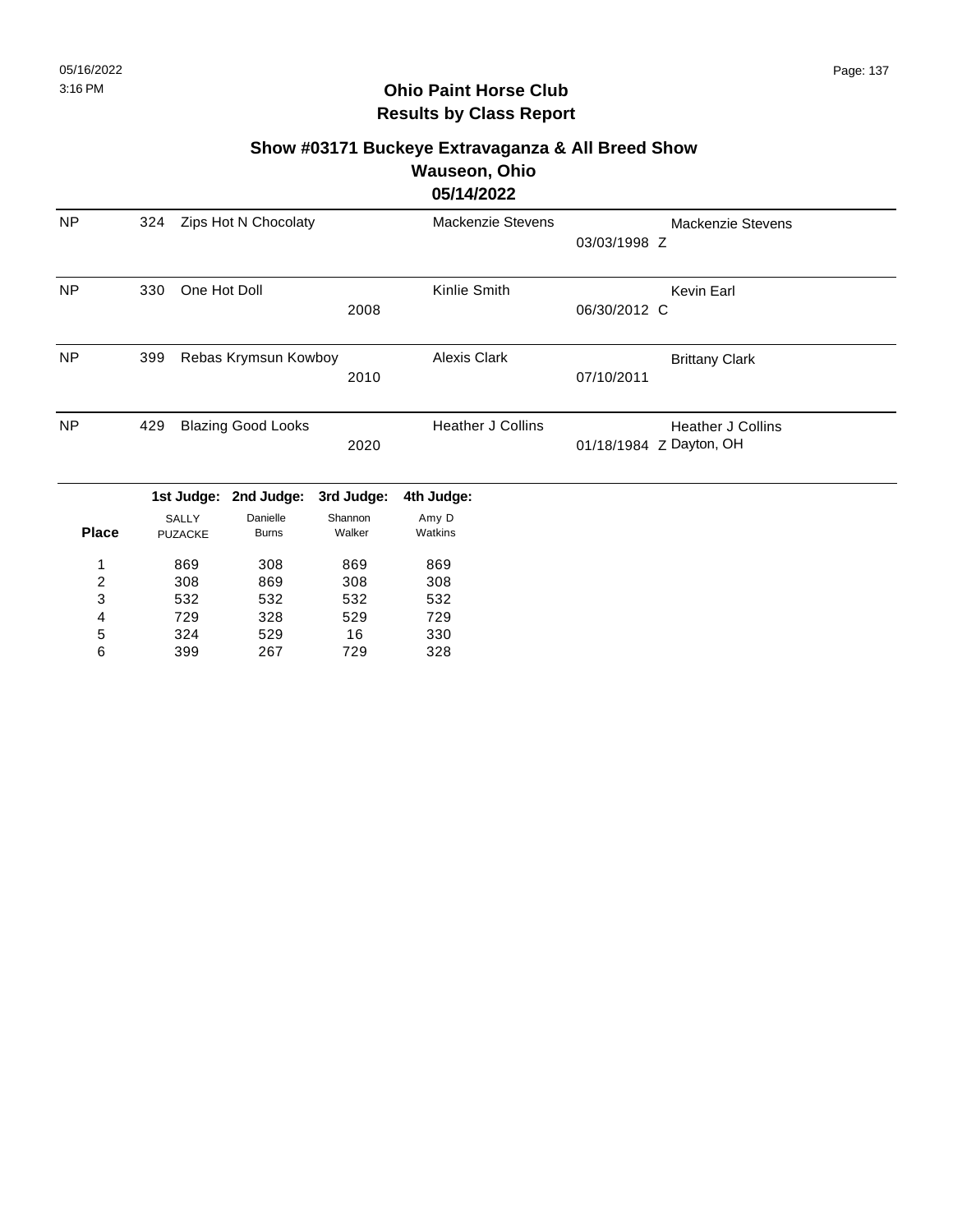# **Show #03171 Buckeye Extravaganza & All Breed Show Wauseon, Ohio 05/14/2022**

### **Showbill: 307 Class: OPEN AH ADULT HALTER 19 & O** 8 shown

**Go: 1**

8 entered

| <b>Place</b> |     |                         | Back # Horse's Name        |                                 | <b>Exhibitor's Name</b> |              | Owner(s)                                            |
|--------------|-----|-------------------------|----------------------------|---------------------------------|-------------------------|--------------|-----------------------------------------------------|
|              |     |                         | Horse Reg #                | <b>Foal Year</b>                | Exhib Assn #            |              | <b>Rel</b>                                          |
| 1            | 869 |                         | Very Cool Effects          | 2020                            | Ganeen Hult             |              | <b>CHRISTINE ELLER</b><br>03/05/1970 S RICHWOOD, OH |
| 2            | 308 |                         | Premos Lady N Lace         | 2021                            | <b>CHRISTINE ELLER</b>  |              | <b>CHRISTINE ELLER</b><br>04/06/1963 Z RICHWOOD, OH |
| 3            | 529 |                         | Deluxe Catalac             | 2016                            | KATHLEEN AZZARELLO      | 03/06/1971 Z | KATHLEEN AZZARELLO                                  |
| 4            | 729 |                         | Trulee A High Bar          | 2020                            | Catherine McAvena       | 05/26/1987 Z | Catherine McAvena                                   |
| 5            | 324 |                         | Zips Hot N Chocolaty       |                                 | Mackenzie Stevens       | 03/03/1998 Z | <b>Mackenzie Stevens</b>                            |
| 6            | 291 |                         | <b>Reckless Invitation</b> | 2017                            | Kimberly Griggy         |              | <b>JODIE RICKS</b><br>11/28/2000 Z AKRON, OH        |
| <b>NP</b>    | 323 |                         | Miss Karen Sue             | 2020                            | Cassie Morgan           | 07/12/1978 Z | Cassie Morgan                                       |
| <b>NP</b>    | 429 |                         | <b>Blazing Good Looks</b>  | 2020                            | Heather J Collins       |              | Heather J Collins<br>01/18/1984 Z Dayton, OH        |
|              |     |                         | 1st Judge: 2nd Judge:      | 3rd Judge:                      | 4th Judge:              |              |                                                     |
| <b>Place</b> |     | SALLY<br><b>PUZACKE</b> | Danielle<br><b>Burns</b>   | Shannon<br>Walker<br>869        | Amy D<br>Watkins        |              |                                                     |
|              |     |                         |                            | 308<br>529<br>729<br>324<br>291 |                         |              |                                                     |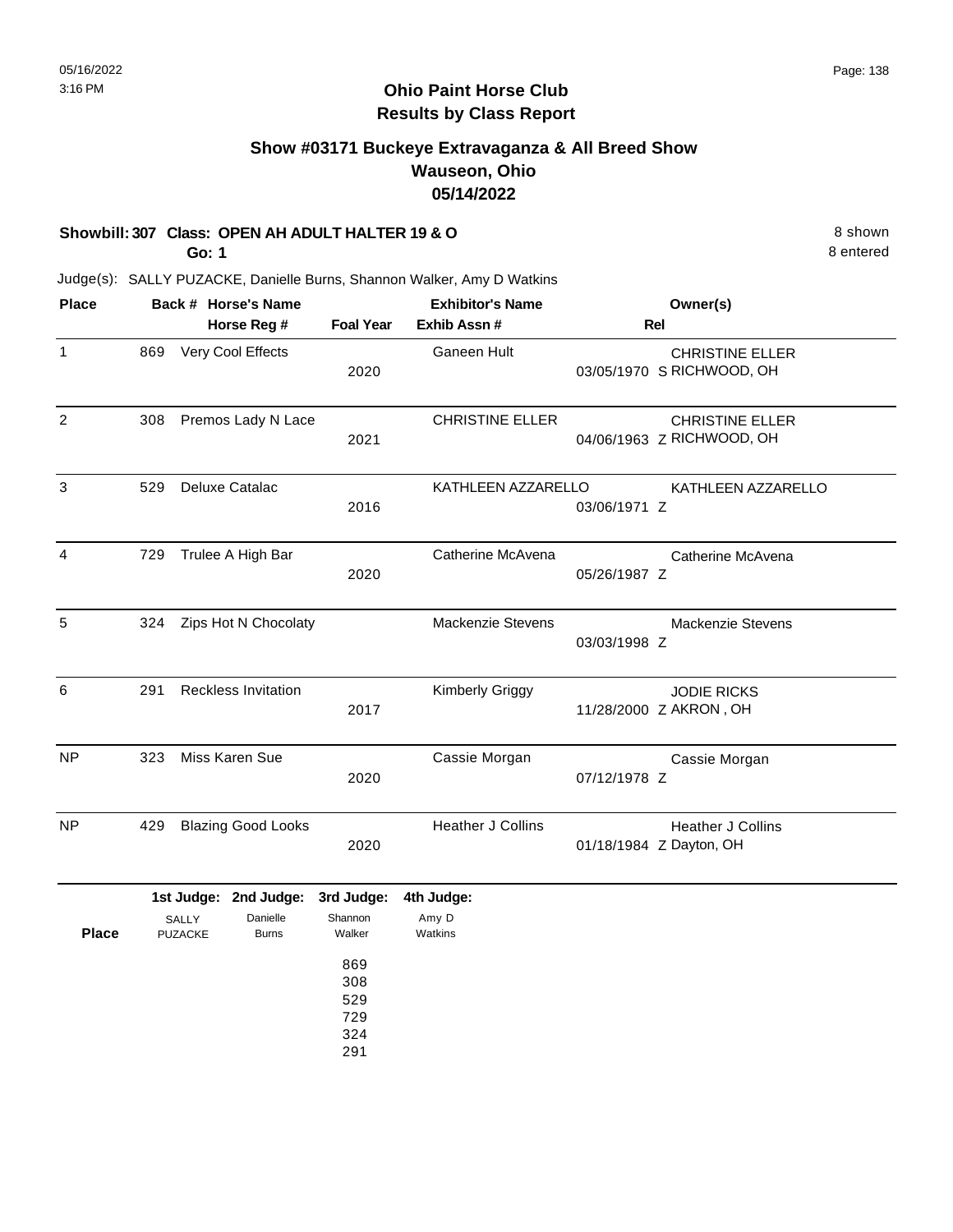# **Show #03171 Buckeye Extravaganza & All Breed Show Wauseon, Ohio 05/14/2022**

### **Showbill: 308 Class: OPEN YH YOUTH HALTER 18 & U** 5 shown

**Go: 1**

5 entered

| <b>Place</b>   |     |                  | Back # Horse's Name             |                   | <b>Exhibitor's Name</b> | Owner(s)                              |  |
|----------------|-----|------------------|---------------------------------|-------------------|-------------------------|---------------------------------------|--|
|                |     |                  | Horse Reg #                     | <b>Foal Year</b>  | Exhib Assn#             | <b>Rel</b>                            |  |
| $\mathbf{1}$   | 312 |                  | KM Close The Bar                | 2010              | Olivia Taylor           | Olivia Taylor<br>02/04/2012 Z         |  |
| $\overline{2}$ | 399 |                  | Rebas Krymsun Kowboy            | 2010              | <b>Alexis Clark</b>     | <b>Brittany Clark</b><br>07/10/2011   |  |
| 3              | 335 |                  | <b>Halle Rageous</b>            | 2014              | Camryn Miller           | Camryn Miller<br>06/19/2007 Z         |  |
| 4              | 330 | One Hot Doll     |                                 | 2008              | Kinlie Smith            | Kevin Earl<br>06/30/2012 C            |  |
| 5              | 755 |                  | <b>Fancy This Corderoy</b>      | 2013              | <b>Teagan Herring</b>   | <b>Lauren Butters</b><br>04/13/2014 C |  |
|                |     | 1st Judge:       | 2nd Judge:                      | 3rd Judge:        | 4th Judge:              |                                       |  |
| <b>Place</b>   |     | SALLY<br>PUZACKE | Danielle<br><b>Burns</b>        | Shannon<br>Walker | Amy D<br>Watkins        |                                       |  |
|                |     |                  | 312<br>399<br>335<br>330<br>755 |                   |                         |                                       |  |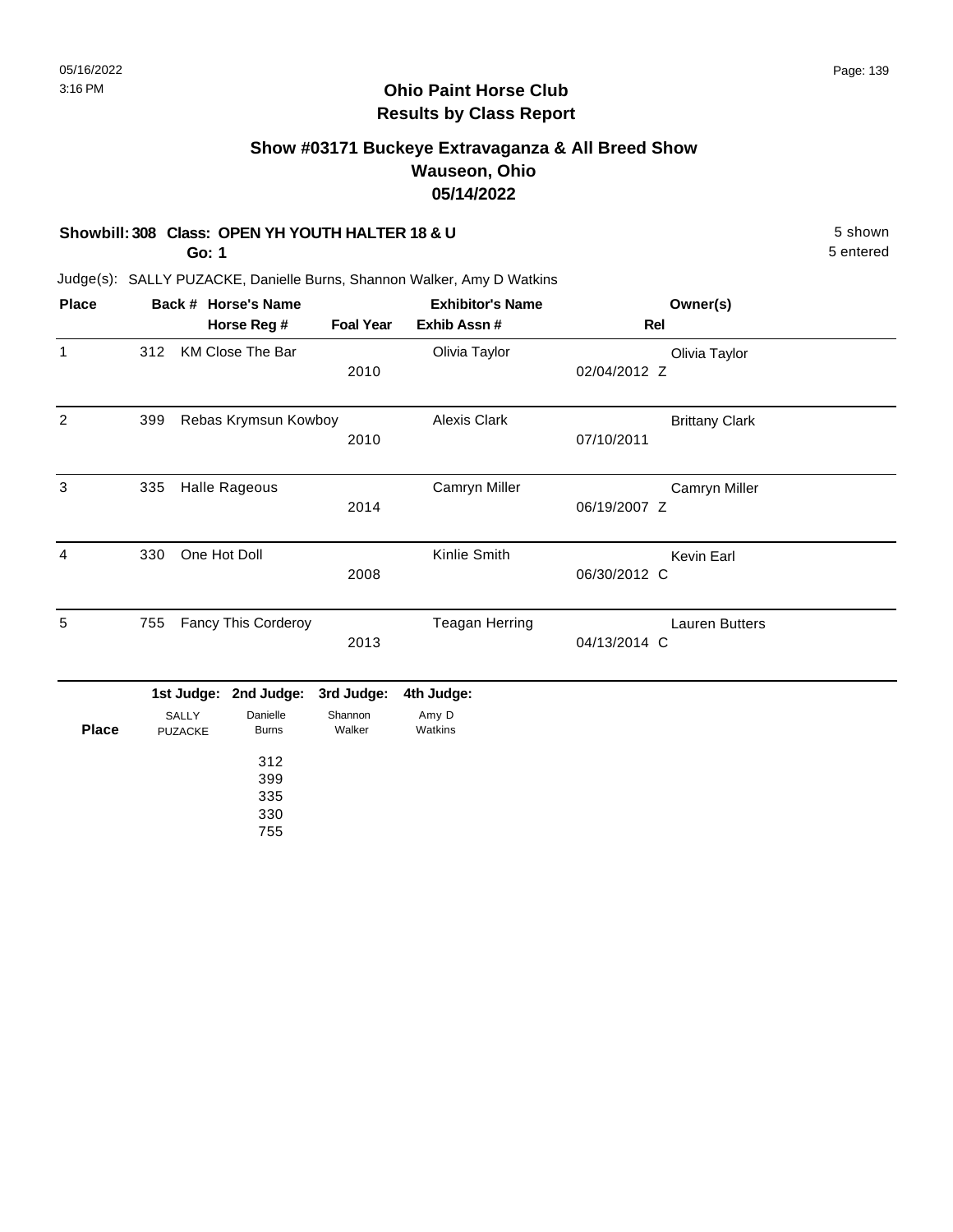## **Ohio Paint Horse Club Results by Class Report**

# **Show #03171 Buckeye Extravaganza & All Breed Show Wauseon, Ohio 05/14/2022**

### **Showbill: 309 Class: OPEN ABHUS ALL BREED HUS ALL AGES** 15 Shown

**Go: 1**

| <b>Place</b>   |     | Back # Horse's Name     |                  | <b>Exhibitor's Name</b>  |              | Owner(s)                          |
|----------------|-----|-------------------------|------------------|--------------------------|--------------|-----------------------------------|
|                |     | Horse Reg #             | <b>Foal Year</b> | Exhib Assn #             |              | Rel                               |
| $\mathbf{1}$   | 876 | Al That And More        | 2017             | Nicole Rice              | 05/23/1990 O | Jesslyn Besardi                   |
| $\overline{2}$ | 320 | Face It Im Lazy         | 2013             | KATE EMNETT              | 01/22/2009 O | <b>JENI YOAK</b>                  |
| 3              | 154 | Lopin My Spots Off      | 2017             | <b>Austin Rush</b>       |              | <b>LAUREN JOHNSON</b><br>O        |
| 3              | 311 | <b>ETHEL MAE</b>        | 2014             | Jessica Paskiet          | 10/09/1980 Z | Jessica Paskiet                   |
| 3              | 329 | <b>Original Series</b>  | 2016             | <b>Trina Lowery</b>      | 10/04/1971 Z | <b>Trina Lowery</b>               |
| 6              | 126 | Got To Luv My Assets    | 2014             | Allison Roath            | 05/08/2000 C | Kristine Roath                    |
| <b>NP</b>      | 16  | Sleeping With Acowboy   | 2016             | Makenna Noon             | 01/09/2006 Z | Makenna Noon                      |
| <b>NP</b>      | 295 | <b>Big Ones Only</b>    | 2010             | Jeanette Taulker         | 06/06/2007 O | <b>TRACY HULL</b>                 |
| NP             | 328 | Dolled Up In Lights     | 2015             | Paige Conley             | 09/27/2010 Z | Paige Conley                      |
| <b>NP</b>      | 333 | <b>BMQ Barely Legal</b> | 2016             | Mollie Topping           | 05/13/2004 C | <b>Tricia Topping</b>             |
| NP             | 340 | Shut Up And Ride        | 2015             | <b>HEATHER PELLETIER</b> |              | Geri Capretta<br>O                |
| <b>NP</b>      | 604 | Final At Batt           | 2018             | <b>CONNIE RUNKLE</b>     | 03/16/1977   | Richards & Sandra<br>Vondenhuevel |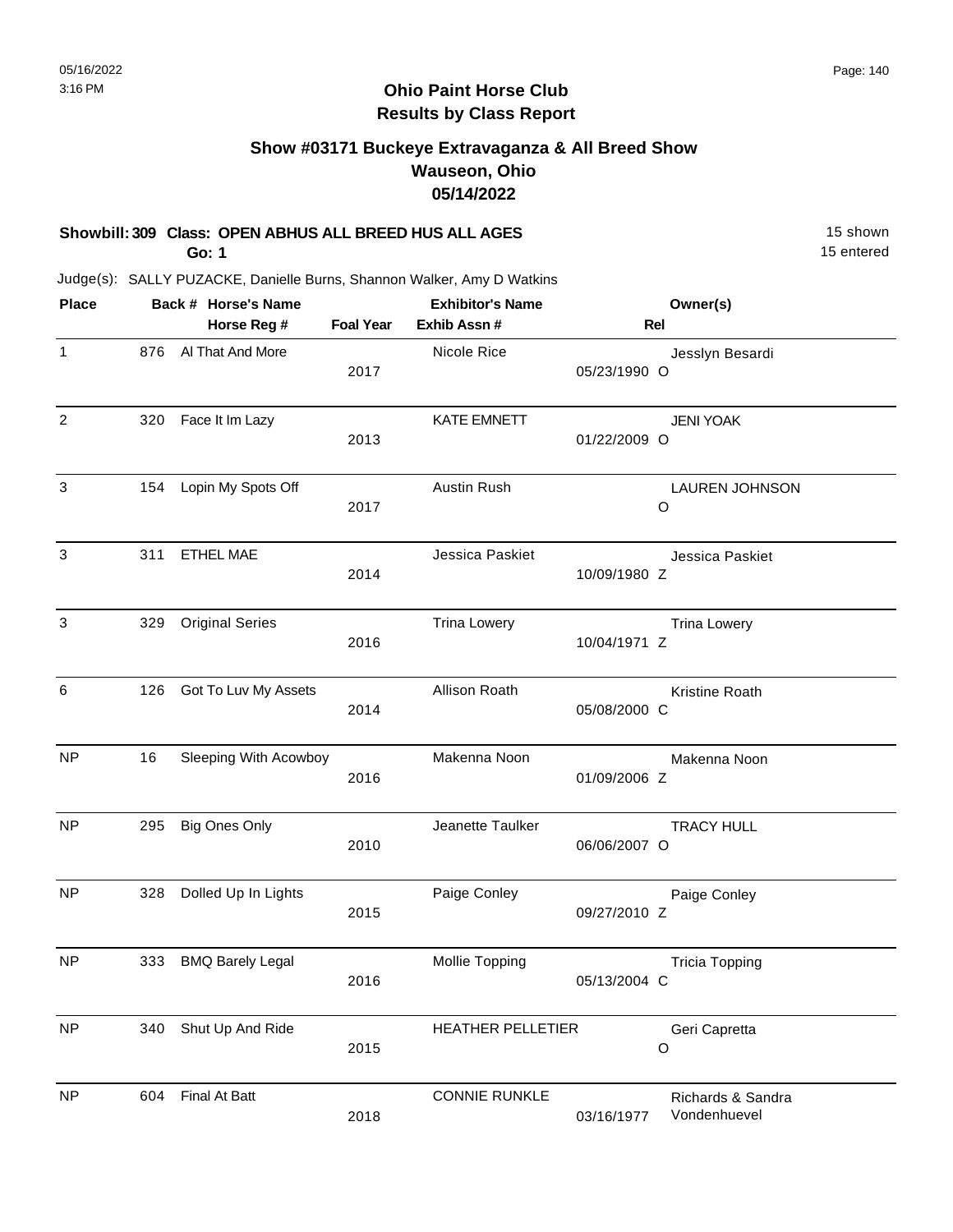### **Show #03171 Buckeye Extravaganza & All Breed Show Wauseon, Ohio 05/14/2022**

|              |                                     |                    |            | VVI 1716V66              |                       |
|--------------|-------------------------------------|--------------------|------------|--------------------------|-----------------------|
| <b>NP</b>    | 765<br><b>Blamelt All Onmyroots</b> |                    |            | <b>HEATHER PELLETIER</b> | Emily Waldron         |
|              |                                     |                    | 2013       |                          | O                     |
| <b>NP</b>    | 882                                 | Whats The Big Deal |            | Kristin Croft            | Kristin Croft         |
|              |                                     |                    | 2015       | 08/30/1982 Z             |                       |
| <b>NP</b>    | 1064 A Gift So Good                 |                    |            | <b>Meredith Cluse</b>    | <b>Meredith Cluse</b> |
|              |                                     |                    | 2015       |                          | 02/26/2002 Z          |
|              | 1st Judge:                          | 2nd Judge:         | 3rd Judge: | 4th Judge:               |                       |
|              | <b>SALLY</b>                        | Danielle           | Shannon    | Amy D                    |                       |
| <b>Place</b> | <b>PUZACKE</b>                      | <b>Burns</b>       | Walker     | Watkins                  |                       |
| 1            | 876                                 | 876                | 876        | 876                      |                       |
| 2            | 329                                 | 320                | 311        | 320                      |                       |
| 3            | 1064                                | 126                | 154        | 604                      |                       |
| 4            | 295                                 | 329                | 320        | 311                      |                       |
| 5            | 340                                 | 154                | 126        | 154                      |                       |
| 6            | 604                                 | 765                | 340        | 333                      |                       |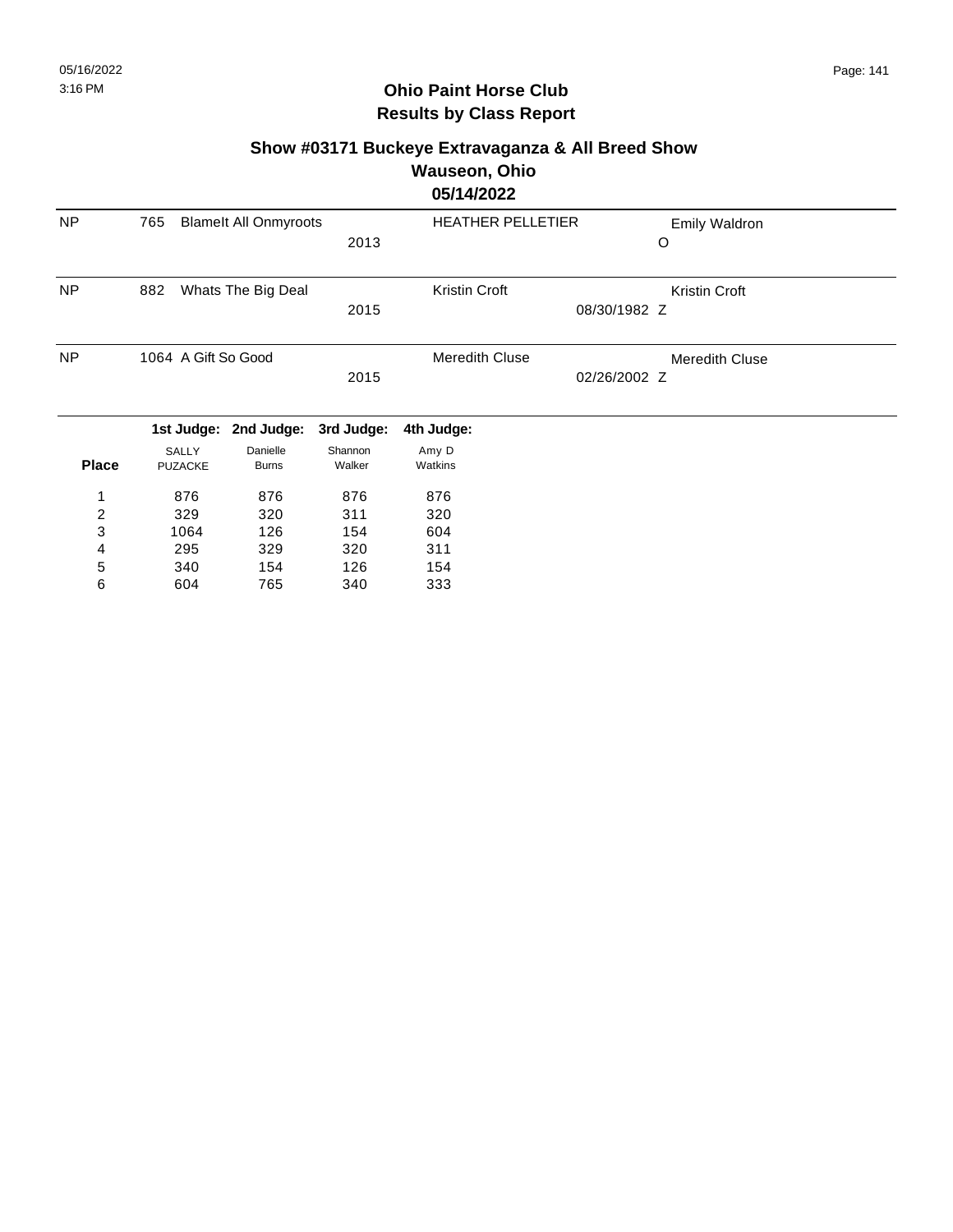## **Ohio Paint Horse Club Results by Class Report**

# **Show #03171 Buckeye Extravaganza & All Breed Show Wauseon, Ohio 05/14/2022**

### **Showbill: 310 Class: OPEN WTYHUS WT YOUTH HUS 18 & U** 3 shown 3 shown

**Go: 1**

| <b>Place</b> |     |                      | Back # Horse's Name |                  | <b>Exhibitor's Name</b> | Owner(s)              |  |
|--------------|-----|----------------------|---------------------|------------------|-------------------------|-----------------------|--|
|              |     |                      | Horse Reg #         | <b>Foal Year</b> | Exhib Assn#             | Rel                   |  |
| 1            | 555 |                      | Simon Says Rayne    |                  | Sera Rush               | Austin Rush           |  |
|              |     |                      |                     | 2016             |                         | 10/14/2004 S          |  |
| 2            | 330 | One Hot Doll         |                     |                  | Kinlie Smith            | Kevin Earl            |  |
|              |     |                      |                     | 2008             |                         | 06/30/2012 C          |  |
| 3            | 399 | Rebas Krymsun Kowboy |                     |                  | <b>Alexis Clark</b>     | <b>Brittany Clark</b> |  |
|              |     |                      |                     | 2010             |                         | 07/10/2011            |  |
|              |     | 1st Judge:           | 2nd Judge:          | 3rd Judge:       | 4th Judge:              |                       |  |
|              |     | SALLY                | Danielle            | Shannon          | Amy D                   |                       |  |
| <b>Place</b> |     | <b>PUZACKE</b>       | <b>Burns</b>        | Walker           | Watkins                 |                       |  |
|              |     |                      |                     |                  | 555                     |                       |  |
|              |     |                      |                     |                  | 330                     |                       |  |
|              |     |                      |                     |                  | 399                     |                       |  |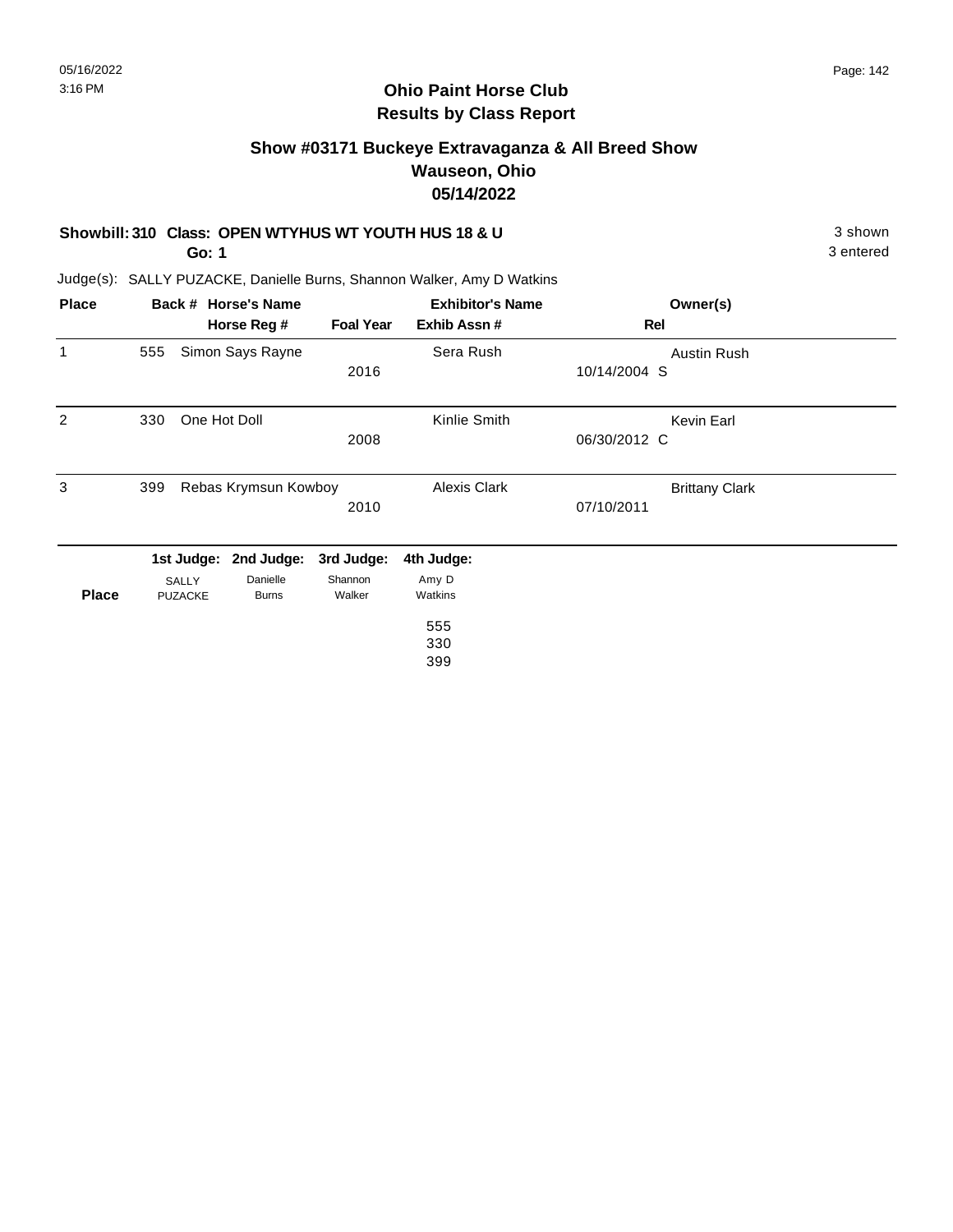## **Ohio Paint Horse Club Results by Class Report**

# **Show #03171 Buckeye Extravaganza & All Breed Show Wauseon, Ohio 05/14/2022**

| Showbill: 311 Class: OPEN 40190 Hunter Under Saddle WT 19 & Over | 3 shown   |
|------------------------------------------------------------------|-----------|
| Go: 1                                                            | 3 entered |

| <b>Place</b>   |       |                | Back # Horse's Name        |                  | <b>Exhibitor's Name</b> | Owner(s)               |  |
|----------------|-------|----------------|----------------------------|------------------|-------------------------|------------------------|--|
|                |       |                | Horse Reg #                | <b>Foal Year</b> | Exhib Assn#             | Rel                    |  |
| 1              | 876   |                | Al That And More           |                  | Kim Ebner               | Jesslyn Besardi        |  |
|                |       |                |                            | 2017             |                         | 01/13/1964 Y           |  |
| 2              | 882   |                | Whats The Big Deal         |                  | <b>Kristin Croft</b>    | Kristin Croft          |  |
|                |       |                |                            | 2015             |                         | 08/30/1982 Z           |  |
| 3              | 291   |                | <b>Reckless Invitation</b> |                  | <b>Kimberly Griggy</b>  | <b>JODIE RICKS</b>     |  |
|                |       |                |                            | 2017             |                         | 11/28/2000 Z AKRON, OH |  |
|                |       | 1st Judge:     | 2nd Judge:                 | 3rd Judge:       | 4th Judge:              |                        |  |
|                | SALLY |                | Danielle                   | Shannon          | Amy D                   |                        |  |
| <b>Place</b>   |       | <b>PUZACKE</b> | <b>Burns</b>               | Walker           | Watkins                 |                        |  |
| 1              |       | 876            |                            |                  |                         |                        |  |
| $\overline{c}$ |       | 882            |                            |                  |                         |                        |  |
| 3              |       | 291            |                            |                  |                         |                        |  |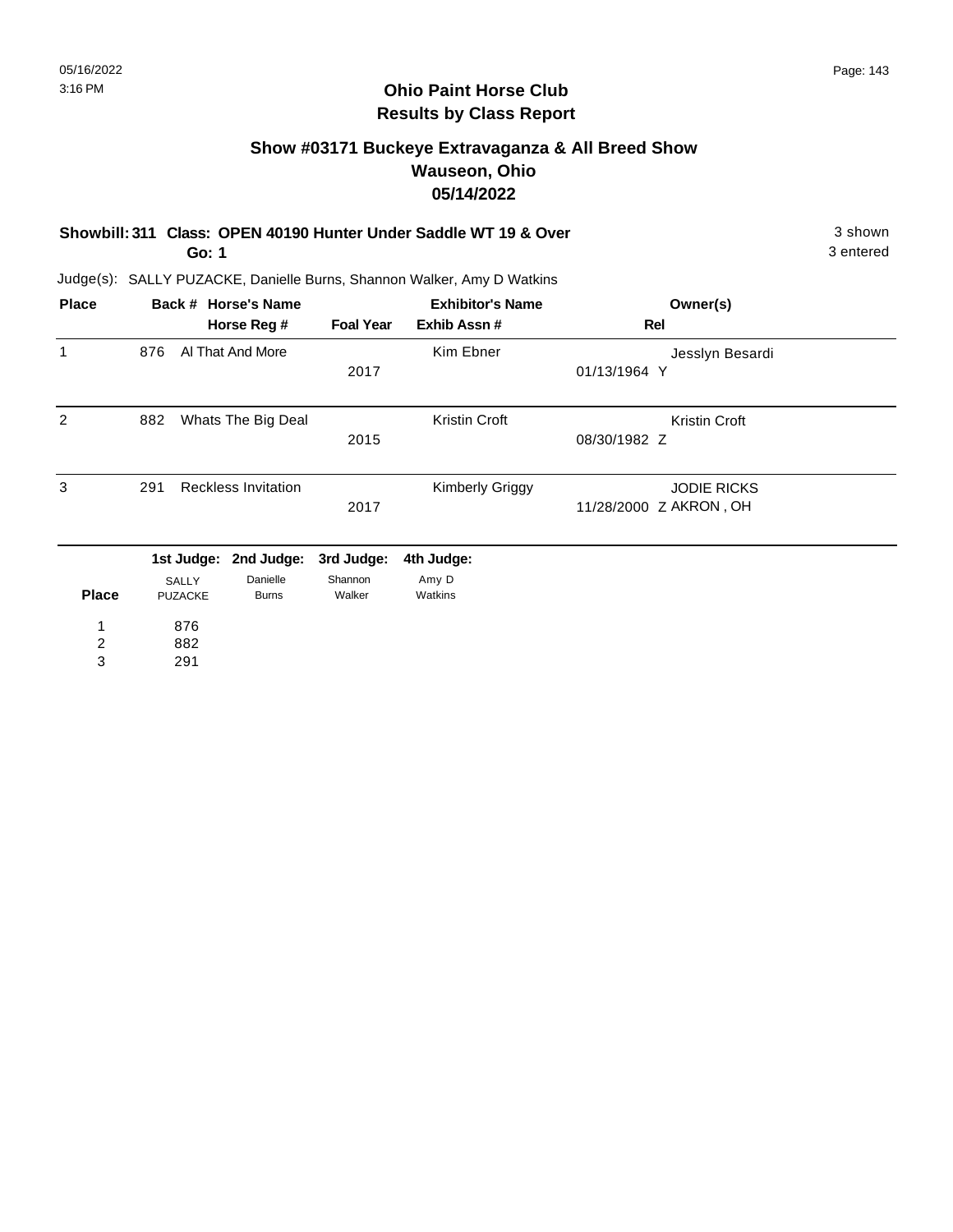# **Show #03171 Buckeye Extravaganza & All Breed Show Wauseon, Ohio 05/14/2022**

### **Showbill: 312 Class: OPEN OAHUS ADULT HUS** 2 shown

**Go: 1**

2 entered

| <b>Place</b> |                                | Back # Horse's Name      |                   | <b>Exhibitor's Name</b> | Owner(s)          |  |
|--------------|--------------------------------|--------------------------|-------------------|-------------------------|-------------------|--|
|              |                                | Horse Reg #              | <b>Foal Year</b>  | Exhib Assn#             | Rel               |  |
| 1            | 876                            | Al That And More         |                   | Logan Ebner             | Jesslyn Besardi   |  |
|              |                                |                          | 2017              |                         | 02/21/1996 O      |  |
| 2            | 295                            | <b>Big Ones Only</b>     |                   | <b>TRACY HULL</b>       | <b>TRACY HULL</b> |  |
|              |                                |                          | 2010              |                         | 07/27/1959 Z      |  |
|              |                                | 1st Judge: 2nd Judge:    | 3rd Judge:        | 4th Judge:              |                   |  |
| <b>Place</b> | <b>SALLY</b><br><b>PUZACKE</b> | Danielle<br><b>Burns</b> | Shannon<br>Walker | Amy D<br>Watkins        |                   |  |
|              |                                |                          | 876               |                         |                   |  |
|              |                                |                          | 295               |                         |                   |  |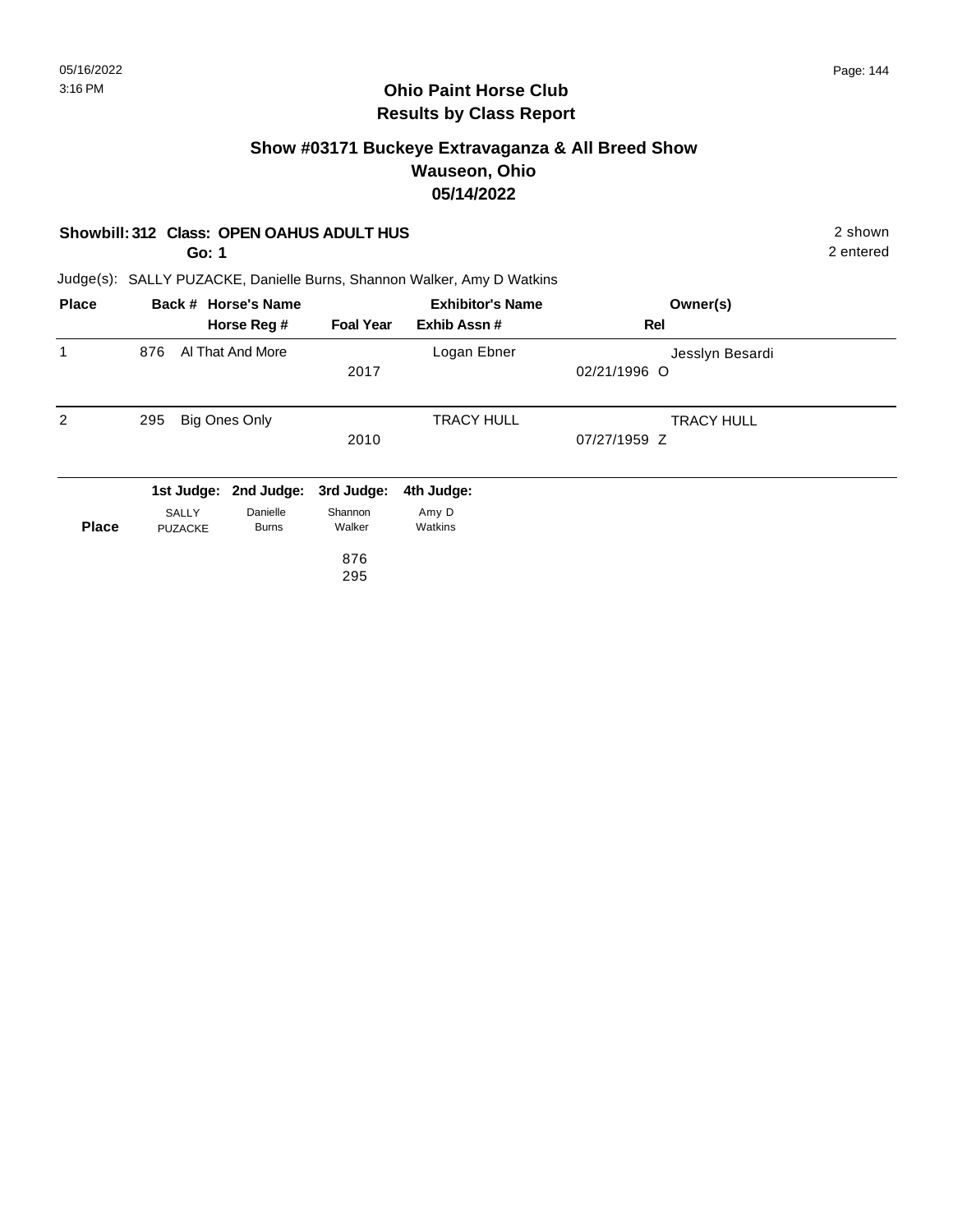#### **Show #03171 Buckeye Extravaganza & All Breed Show Wauseon, Ohio 05/14/2022**

#### **Showbill: 313 Class: OPEN OYHUS YOUTH HUS** 3 shown

**Go: 1**

3 entered

| <b>Place</b> |     |                | Back # Horse's Name   |                  | <b>Exhibitor's Name</b> | Owner(s)          |  |
|--------------|-----|----------------|-----------------------|------------------|-------------------------|-------------------|--|
|              |     |                | Horse Reg #           | <b>Foal Year</b> | Exhib Assn#             | Rel               |  |
| $\mathbf{1}$ | 295 |                | Big Ones Only         |                  | Jeanette Taulker        | <b>TRACY HULL</b> |  |
|              |     |                |                       | 2010             |                         | 06/06/2007 O      |  |
| 2            | 103 |                | Awesome American Axel |                  | Jaelyn Hinckley         | Jaelyn Hinckley   |  |
|              |     |                |                       | 2012             |                         | 02/13/2004 Z      |  |
| 3            | 16  |                | Sleeping With Acowboy |                  | Makenna Noon            | Makenna Noon      |  |
|              |     |                |                       | 2016             |                         | 01/09/2006 Z      |  |
|              |     | 1st Judge:     | 2nd Judge:            | 3rd Judge:       | 4th Judge:              |                   |  |
|              |     | SALLY          | Danielle              | Shannon          | Amy D                   |                   |  |
| <b>Place</b> |     | <b>PUZACKE</b> | <b>Burns</b>          | Walker           | Watkins                 |                   |  |
|              |     |                | 295                   |                  |                         |                   |  |
|              |     |                | 103                   |                  |                         |                   |  |
|              |     |                | 16                    |                  |                         |                   |  |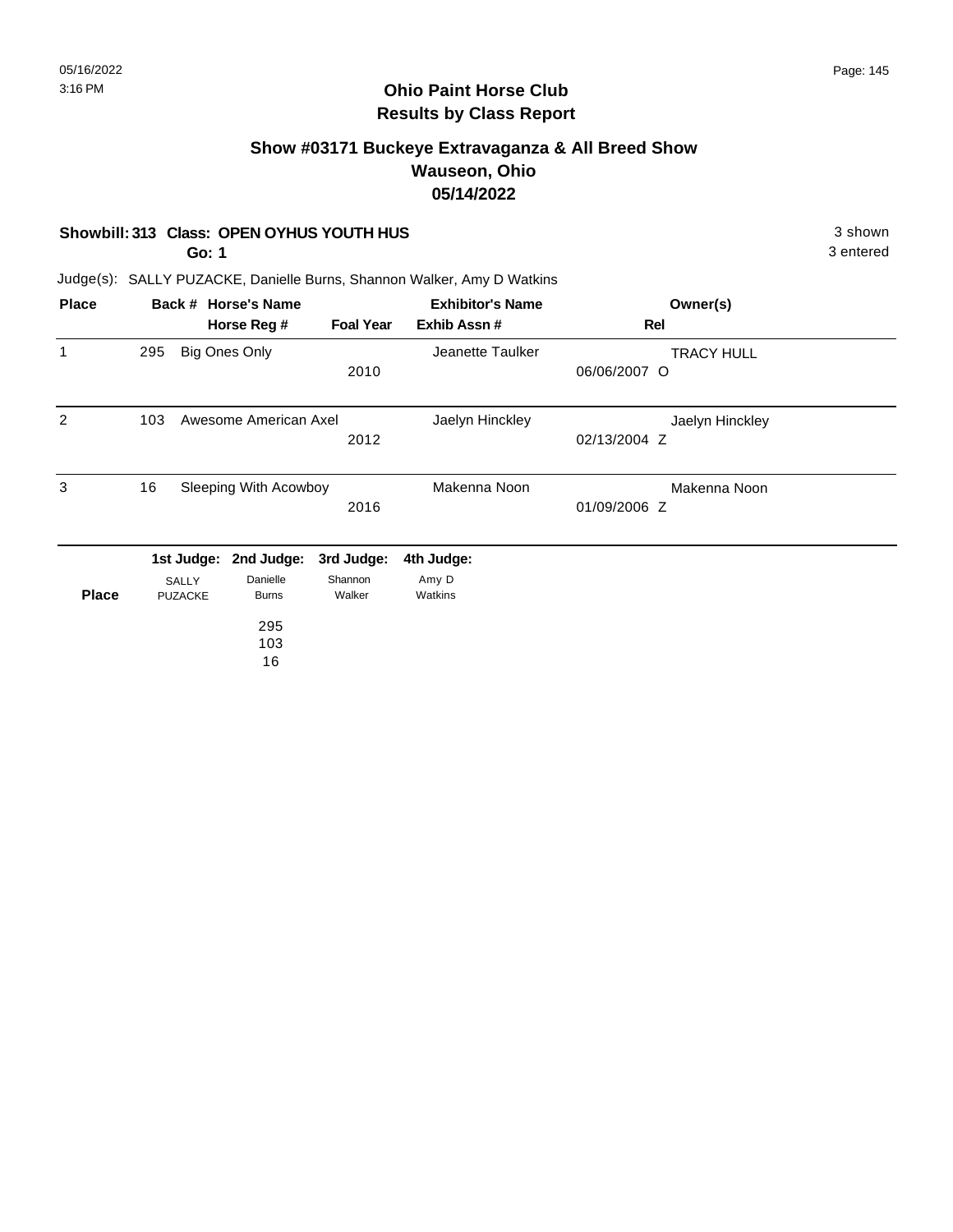#### **Ohio Paint Horse Club Results by Class Report**

#### **Show #03171 Buckeye Extravaganza & All Breed Show Wauseon, Ohio 05/14/2022**

#### **Showbill: 314 Class: OPEN WTYHSE WT YOUTH HSE 18 & U** 2 shown 2 shown

**Go: 1**

| <b>Place</b> |     |                | Back # Horse's Name   | <b>Exhibitor's Name</b> |              | Owner(s)              |
|--------------|-----|----------------|-----------------------|-------------------------|--------------|-----------------------|
|              |     |                | Horse Reg #           | <b>Foal Year</b>        | Exhib Assn#  | Rel                   |
| 1            | 330 | One Hot Doll   |                       |                         | Kinlie Smith | Kevin Earl            |
|              |     |                |                       | 2008                    |              | 06/30/2012 C          |
| NP.          | 399 |                | Rebas Krymsun Kowboy  |                         | Alexis Clark | <b>Brittany Clark</b> |
|              |     |                |                       | 2010                    |              | 07/10/2011            |
|              |     |                | 1st Judge: 2nd Judge: | 3rd Judge:              | 4th Judge:   |                       |
|              |     | SALLY          | Danielle              | Shannon                 | Amy D        |                       |
| <b>Place</b> |     | <b>PUZACKE</b> | <b>Burns</b>          | Walker                  | Watkins      |                       |
|              |     |                |                       |                         | 330          |                       |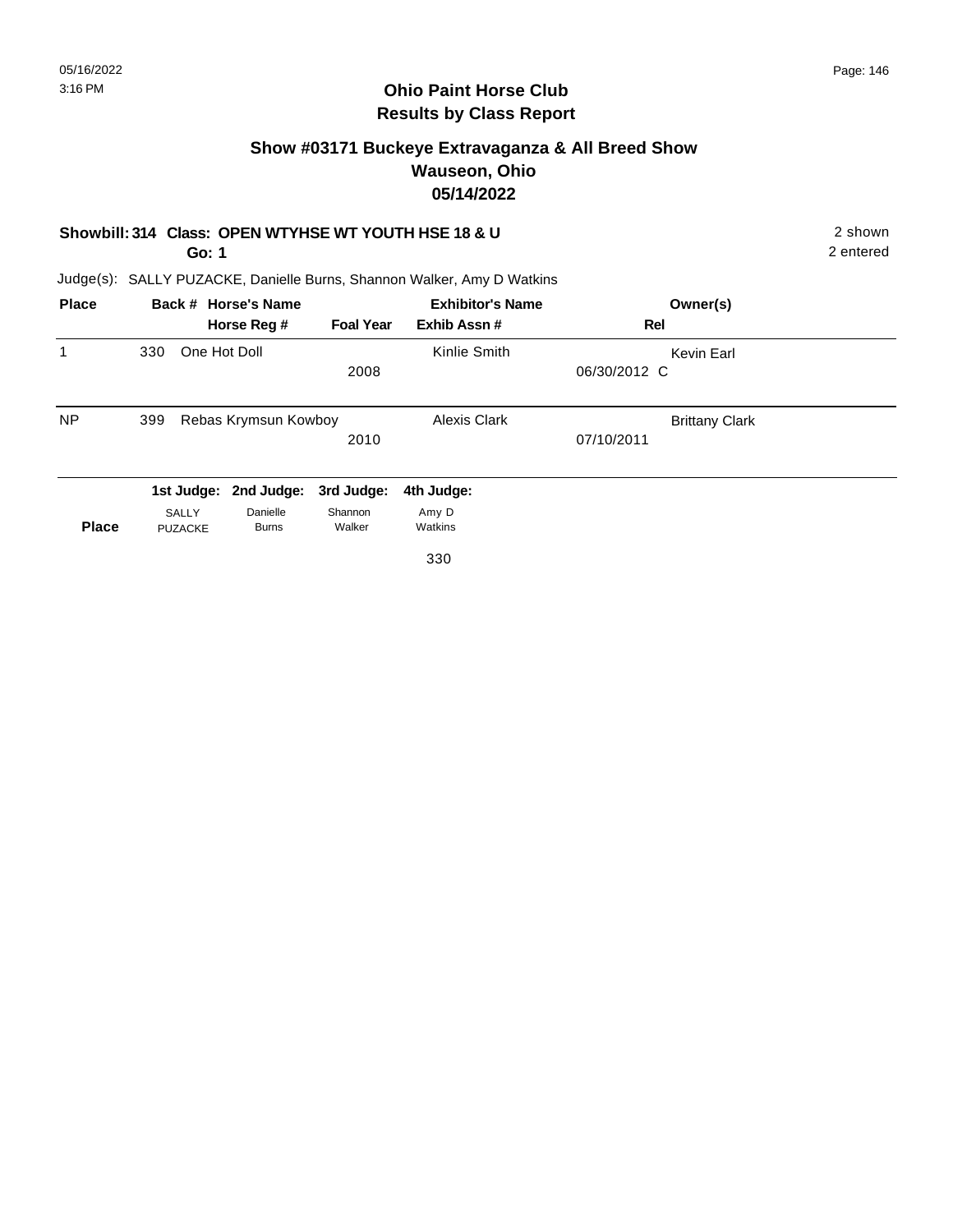# **Show #03171 Buckeye Extravaganza & All Breed Show Wauseon, Ohio 05/14/2022**

|              | Showbill: 315 Class: OPEN 81090 Hunt Seat Equitation WT 19 & Over<br>Go: 1 |                         |                                                   |                                 |                                                                        |                                              |  |  |
|--------------|----------------------------------------------------------------------------|-------------------------|---------------------------------------------------|---------------------------------|------------------------------------------------------------------------|----------------------------------------------|--|--|
|              |                                                                            |                         |                                                   |                                 | Judge(s): SALLY PUZACKE, Danielle Burns, Shannon Walker, Amy D Watkins |                                              |  |  |
| <b>Place</b> |                                                                            |                         | Back # Horse's Name                               |                                 | <b>Exhibitor's Name</b>                                                | Owner(s)                                     |  |  |
|              |                                                                            |                         | Horse Reg #                                       | <b>Foal Year</b>                | Exhib Assn#                                                            | Rel                                          |  |  |
| 1            | 876                                                                        |                         | Al That And More                                  | 2017                            | Kim Ebner                                                              | Jesslyn Besardi<br>01/13/1964 Y              |  |  |
| 2            | 291                                                                        |                         | <b>Reckless Invitation</b>                        | 2017                            | Kimberly Griggy                                                        | <b>JODIE RICKS</b><br>11/28/2000 Z AKRON, OH |  |  |
| <b>Place</b> |                                                                            | SALLY<br><b>PUZACKE</b> | 1st Judge: 2nd Judge:<br>Danielle<br><b>Burns</b> | 3rd Judge:<br>Shannon<br>Walker | 4th Judge:<br>Amy D<br>Watkins                                         |                                              |  |  |
|              |                                                                            |                         | 876<br>291                                        |                                 |                                                                        |                                              |  |  |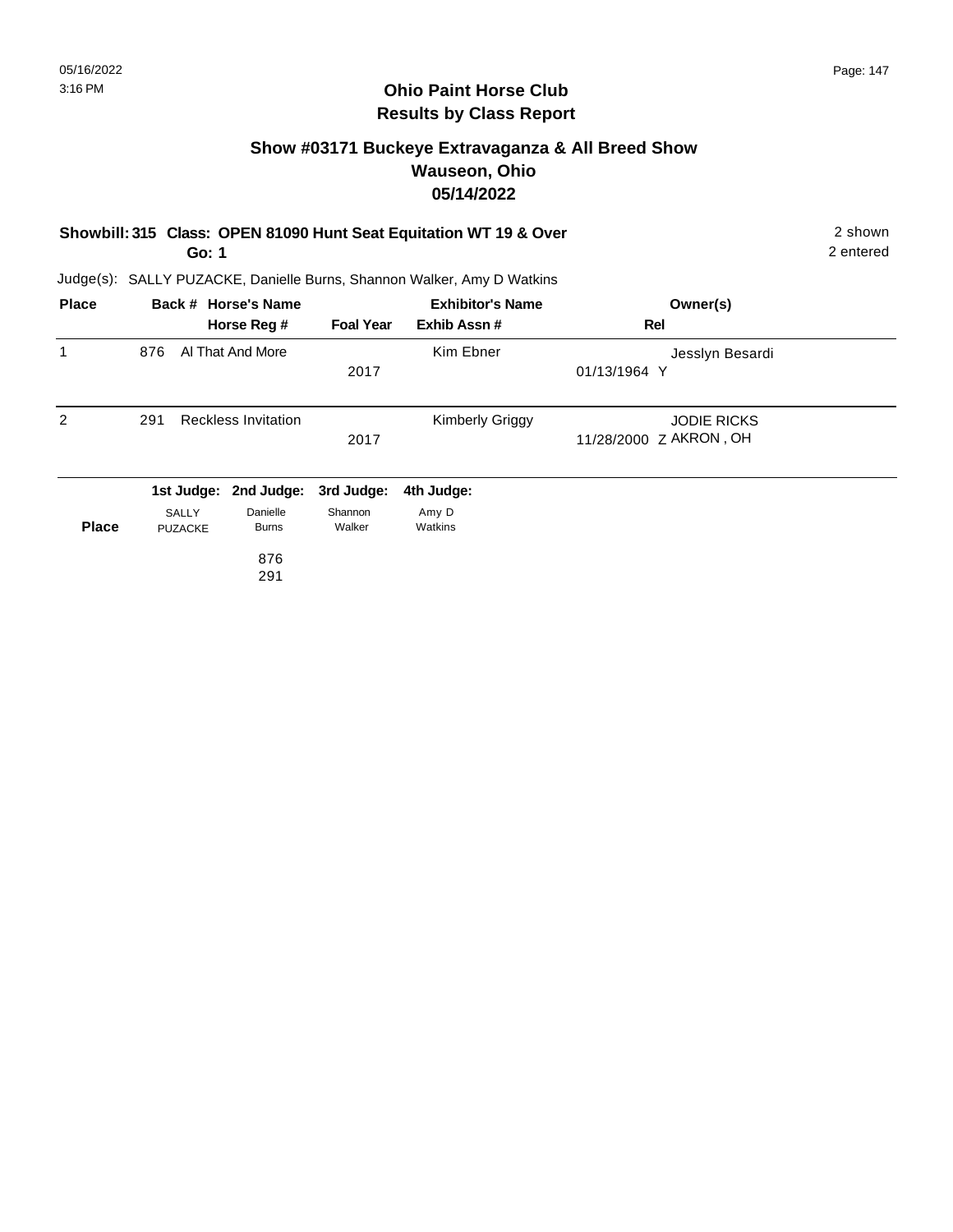## **Show #03171 Buckeye Extravaganza & All Breed Show Wauseon, Ohio 05/14/2022**

#### **Showbill: 316 Class: OPEN OAEQ ADULT EQUITATION** 1 shown 1 shown

**Go: 1**

1 entered

Judge(s): SALLY PUZACKE, Danielle Burns, Shannon Walker, Amy D Watkins

| <b>Place</b> | Back # Horse's Name  |                  | <b>Exhibitor's Name</b> | Owner(s)          |  |
|--------------|----------------------|------------------|-------------------------|-------------------|--|
|              | Horse Reg #          | <b>Foal Year</b> | Exhib Assn #            | Rel               |  |
|              | Big Ones Only<br>295 |                  | <b>TRACY HULL</b>       | <b>TRACY HULL</b> |  |
|              |                      | 2010             |                         | 07/27/1959 Z      |  |
|              |                      |                  |                         |                   |  |

|              |                | 1st Judge: 2nd Judge: 3rd Judge: 4th Judge: |         |         |
|--------------|----------------|---------------------------------------------|---------|---------|
| <b>Place</b> | SALLY          | Danielle                                    | Shannon | Amy D   |
|              | <b>PUZACKE</b> | <b>Burns</b>                                | Walker  | Watkins |

295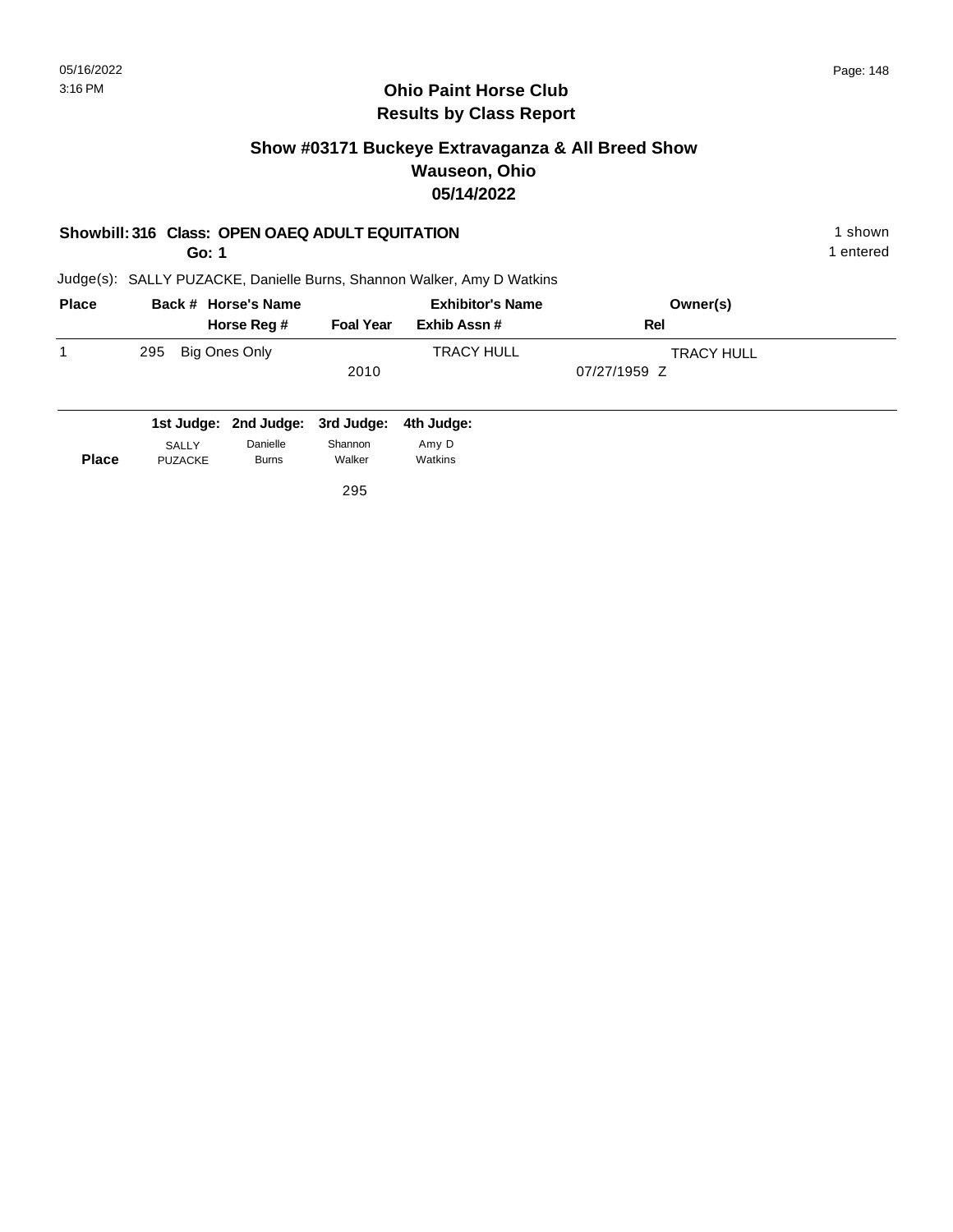## **Show #03171 Buckeye Extravaganza & All Breed Show Wauseon, Ohio 05/14/2022**

#### **Showbill: 317 Class: OPEN OYEQ YOUTH EQUITATION** 1 shown

**Go: 1**

1 entered

| <b>Place</b> | Back # Horse's Name |               |                  | <b>Exhibitor's Name</b> | Owner(s)          |  |
|--------------|---------------------|---------------|------------------|-------------------------|-------------------|--|
|              |                     | Horse Reg #   | <b>Foal Year</b> | Exhib Assn #            | Rel               |  |
|              | 295                 | Big Ones Only |                  | Jeanette Taulker        | <b>TRACY HULL</b> |  |
|              |                     |               | 2010             |                         | 06/06/2007 O      |  |
|              |                     |               |                  |                         |                   |  |

|              |                | 1st Judge: 2nd Judge: 3rd Judge: 4th Judge: |         |         |
|--------------|----------------|---------------------------------------------|---------|---------|
|              | <b>SALLY</b>   | Danielle                                    | Shannon | Amv D   |
| <b>Place</b> | <b>PUZACKE</b> | <b>Burns</b>                                | Walker  | Watkins |
|              | 295            |                                             |         | 295     |
|              |                |                                             |         |         |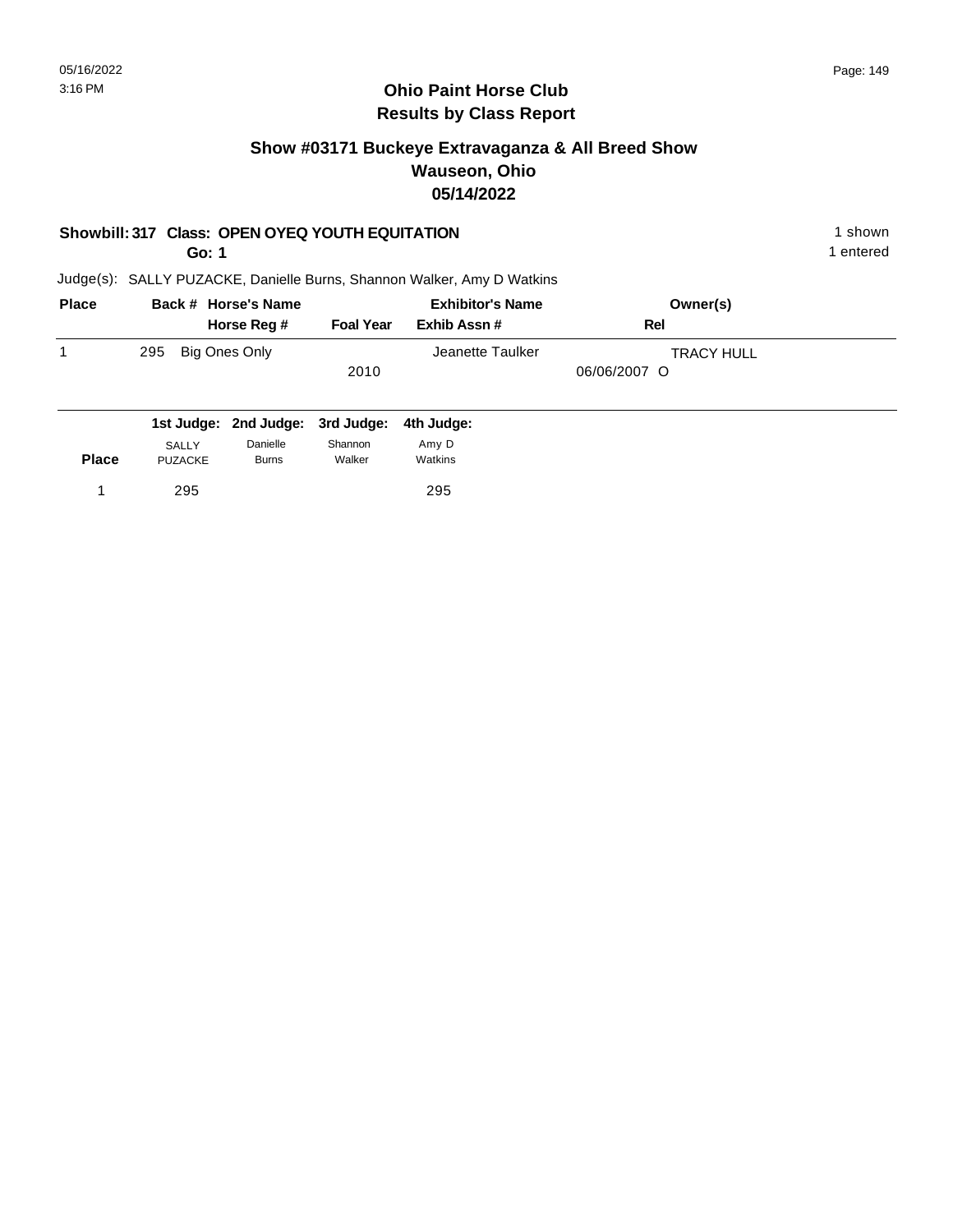## **Show #03171 Buckeye Extravaganza & All Breed Show Wauseon, Ohio 05/15/2022**

#### **Showbill: 318 Class: OPEN WTYT WT YOUTH TRAIL 18 & U** 1 shown 1 shown

**Go: 1**

1 entered

Judge(s): SALLY PUZACKE, Danielle Burns, Shannon Walker, Amy D Watkins

| <b>Place</b> | Back # Horse's Name     |                  | <b>Exhibitor's Name</b> | Owner(s)      |  |
|--------------|-------------------------|------------------|-------------------------|---------------|--|
|              | Horse Reg #             | <b>Foal Year</b> | Exhib Assn #            | Rel           |  |
|              | KM Close The Bar<br>312 |                  | Olivia Taylor           | Olivia Taylor |  |
|              |                         | 2010             |                         | 02/04/2012 Z  |  |
|              |                         |                  |                         |               |  |

|              |                | 1st Judge: 2nd Judge: 3rd Judge: 4th Judge: |         |         |
|--------------|----------------|---------------------------------------------|---------|---------|
| <b>Place</b> | SALLY          | Danielle                                    | Shannon | Amy D   |
|              | <b>PUZACKE</b> | <b>Burns</b>                                | Walker  | Watkins |

312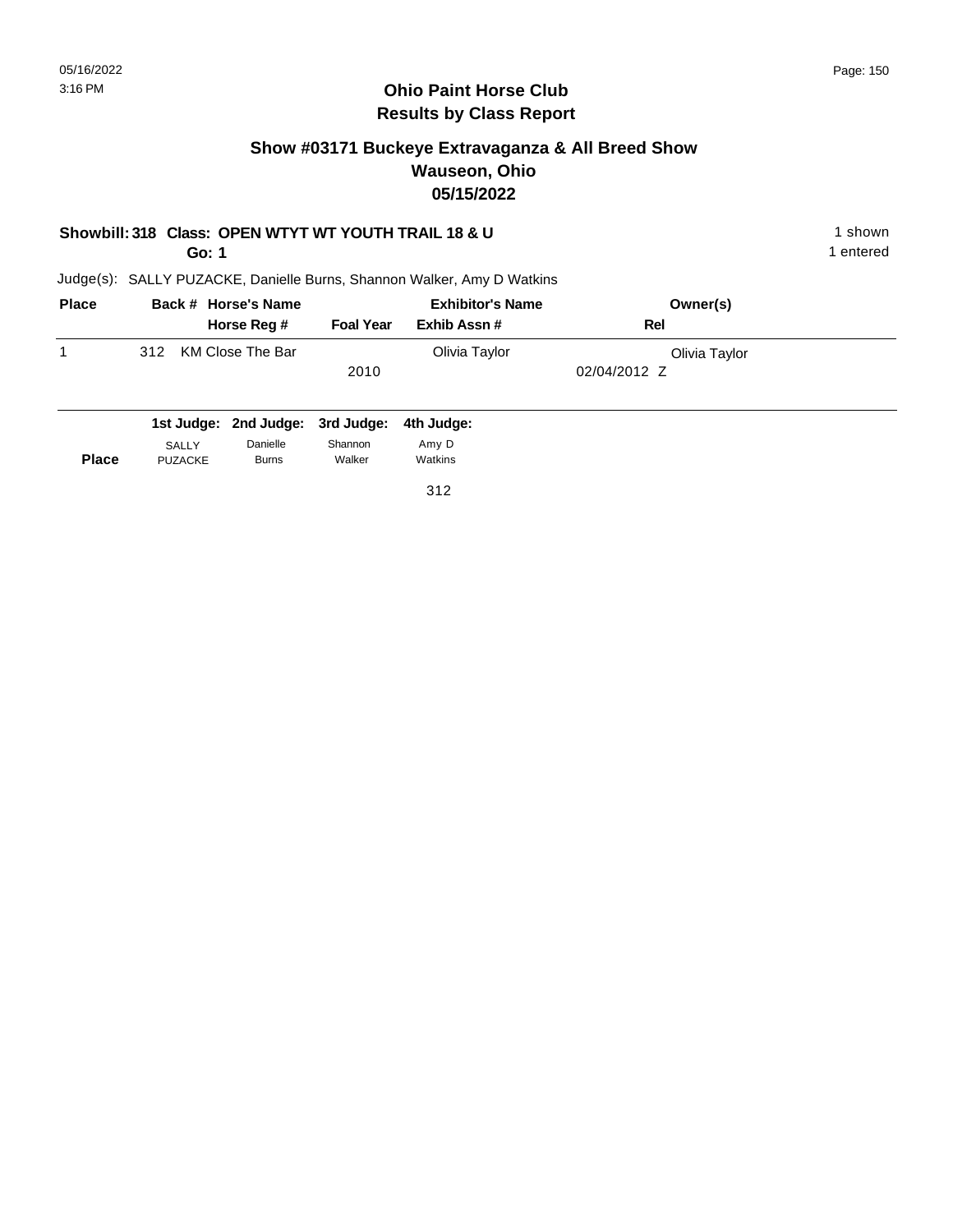#### **Ohio Paint Horse Club Results by Class Report**

## **Show #03171 Buckeye Extravaganza & All Breed Show Wauseon, Ohio 05/15/2022**

#### **Showbill: 319 Class: OPEN WTAT WT ADULT TRAIL 19 & O** 2 shown

**Go: 1**

|              |                                |             | Horse Reg #              | <b>Foal Year</b>  | Exhib Assn#                | Rel                        |
|--------------|--------------------------------|-------------|--------------------------|-------------------|----------------------------|----------------------------|
|              |                                |             |                          |                   |                            |                            |
|              | 261                            | Crash It In |                          |                   | Shelbi Chacey              | Shelbi Chacey              |
|              |                                |             |                          | 2012              |                            | 10/06/1997 Z               |
| 2            | 317                            |             | Shez Formally Invited    |                   | Amber Burkhardt-Sidebottom | Amber Burkhardt-Sidebottom |
|              |                                |             |                          | 2017              |                            | 09/27/1977 Z               |
|              |                                |             | 1st Judge: 2nd Judge:    | 3rd Judge:        | 4th Judge:                 |                            |
| <b>Place</b> | <b>SALLY</b><br><b>PUZACKE</b> |             | Danielle<br><b>Burns</b> | Shannon<br>Walker | Amy D<br>Watkins           |                            |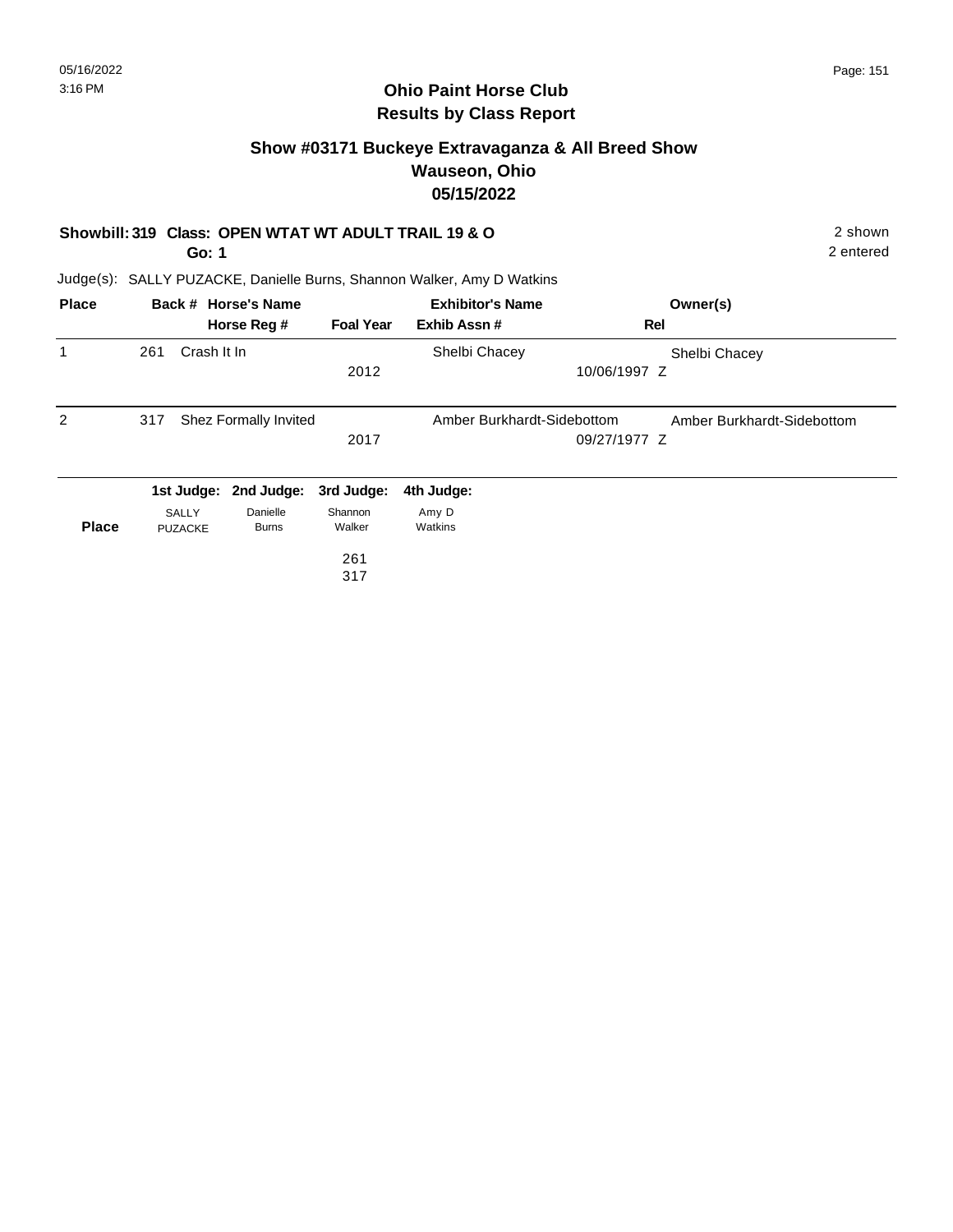#### **Ohio Paint Horse Club Results by Class Report**

# **Show #03171 Buckeye Extravaganza & All Breed Show Wauseon, Ohio 05/15/2022**

#### **Showbill: 322 Class: OPEN ABYLL ALL BREED YOUTH LEAD LINE** 8 Shown

**Go: 1**

PUZACKE

| <b>Place</b> |     |                                | Back # Horse's Name                        |                                 | <b>Exhibitor's Name</b>        | Owner(s)                                   |
|--------------|-----|--------------------------------|--------------------------------------------|---------------------------------|--------------------------------|--------------------------------------------|
|              |     |                                | Horse Reg #                                | <b>Foal Year</b>                | Exhib Assn #                   | <b>Rel</b>                                 |
| <b>NP</b>    | 154 |                                | Lopin My Spots Off                         | 2017                            | <b>COOPER JOHNSON</b>          | <b>LAUREN JOHNSON</b><br>03/22/2017 C      |
| <b>NP</b>    | 214 |                                | <b>Burnt Cookies</b>                       | 2010                            | Evelyn Gill                    | <b>Bailey McCaffrey</b><br>O               |
| <b>NP</b>    | 260 |                                | Only One Invitation                        | 2005                            | Harper Russell                 | Julia Dejonghe<br>12/20/2019 OTecumseh, MI |
| <b>NP</b>    | 318 |                                | Justa Lil Sleepy                           | 2015                            | <b>Westley Charnesky</b>       | Sarah Charnesky<br>03/10/2018 C            |
| NP           | 328 |                                | Dolled Up In Lights                        | 2015                            | Raegen Russell                 | Paige Conley<br>01/28/2017 O               |
| NP           | 333 |                                | <b>BMQ Barely Legal</b>                    | 2016                            | <b>Charlie Russell</b>         | <b>Tricia Topping</b><br>08/09/2020 O      |
| <b>NP</b>    | 709 |                                | MY LUCKY HOUR                              | 2009                            | Quinn Walter                   | <b>LISA WALTER</b><br>09/11/2017 D         |
| <b>NP</b>    | 721 |                                | TC GIRLS NIGHT OUT                         | 2005                            | Raelynn Walter                 | <b>LISA WALTER</b><br>02/05/2015 D         |
| <b>Place</b> |     | <b>SALLY</b><br><b>PUZACKE</b> | 1st Judge: 2nd Judge:<br>Danielle<br>Burns | 3rd Judge:<br>Shannon<br>Walker | 4th Judge:<br>Amy D<br>Watkins |                                            |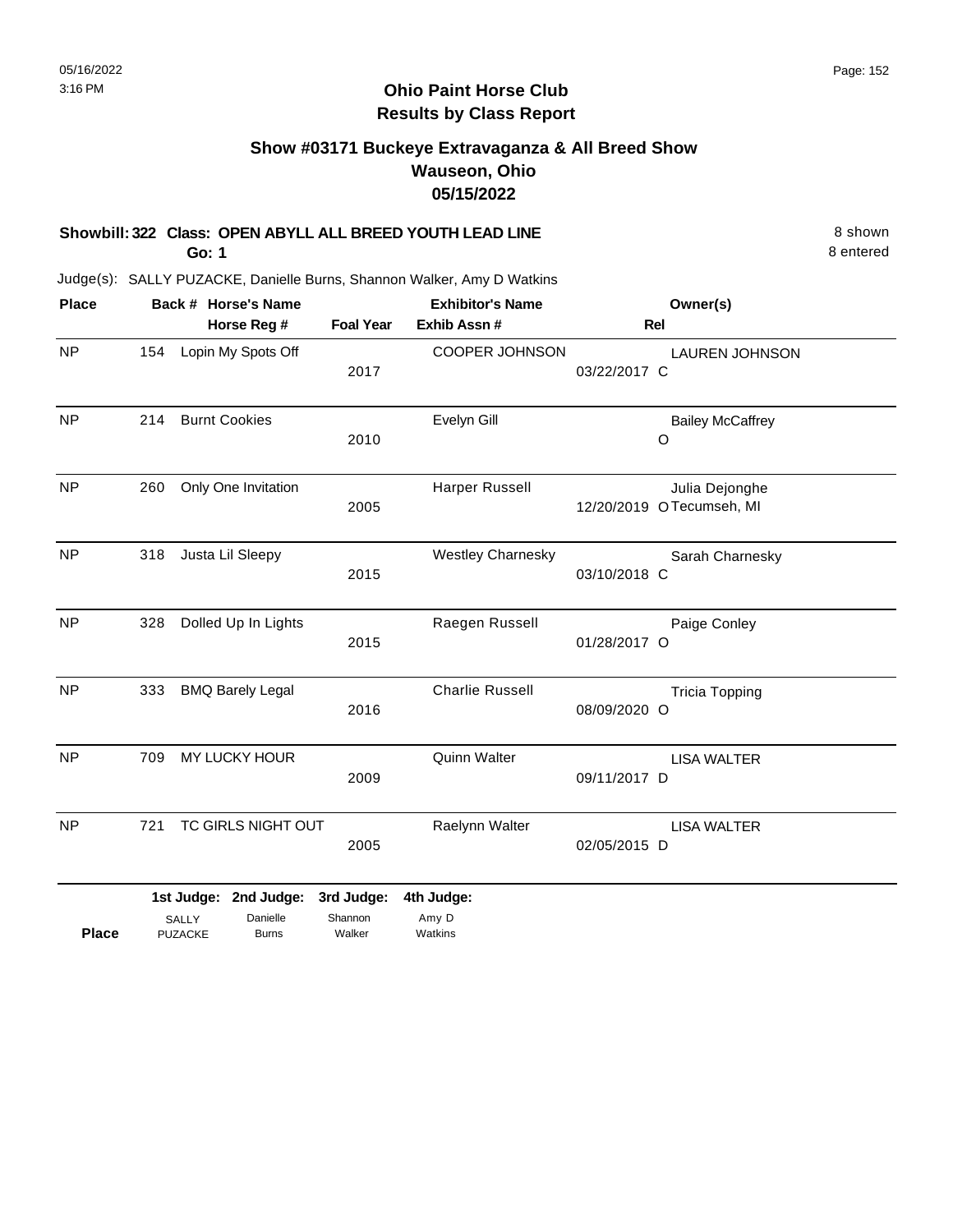#### **Ohio Paint Horse Club Results by Class Report**

## **Show #03171 Buckeye Extravaganza & All Breed Show Wauseon, Ohio 05/15/2022**

#### **Showbill: 323 Class: OPEN ABWTWP ALL BREED WT WP ALL AGES** 19 Shown

**Go: 1**

| <b>Place</b> |     | Back # Horse's Name        |                  | <b>Exhibitor's Name</b>     |              | Owner(s)                                       |
|--------------|-----|----------------------------|------------------|-----------------------------|--------------|------------------------------------------------|
|              |     | Horse Reg #                | <b>Foal Year</b> | Exhib Assn #                | <b>Rel</b>   |                                                |
| 1            | 434 | Moola                      | 2018             | Chelsea Seegert             | 08/07/1996 Z | <b>Chelsea Seegert</b>                         |
| 2            | 260 | Only One Invitation        | 2005             | Hannah Dejonghe             |              | Julia Dejonghe<br>OTecumseh, MI                |
| 3            | 341 | Loper Dee Doodah           | 2016             | Nicole Rice                 | 05/23/1990 Z | Nicole Rice                                    |
| 4            | 335 | <b>Halle Rageous</b>       | 2014             | Camryn Miller               | 06/19/2007 Z | Camryn Miller                                  |
| 4            | 604 | Final At Batt              | 2018             | <b>Richard Vondenhuevel</b> |              | Richards & Sandra<br>09/25/1951 Z Vondenhuevel |
| 6            | 309 | Batta Bing Batta Boom      | 2017             | Olivia Johnson              | 12/22/2007 O | <b>Kelly Powers</b>                            |
| <b>NP</b>    | 16  | Sleeping With Acowboy      | 2016             | Makenna Noon                | 01/09/2006 Z | Makenna Noon                                   |
| <b>NP</b>    | 91  | MS Kate Spade              | 2016             | Lori Armbruster             | 04/29/1957 Z | Lee Strahan                                    |
| <b>NP</b>    | 261 | Crash It In                | 2012             | Shelbi Chacey               | 10/06/1997 Z | Shelbi Chacey                                  |
| <b>NP</b>    | 291 | <b>Reckless Invitation</b> | 2017             | Kimberly Griggy             |              | <b>JODIE RICKS</b><br>11/28/2000 Z AKRON, OH   |
| <b>NP</b>    | 312 | KM Close The Bar           | 2010             | Olivia Taylor               | 02/04/2012 Z | Olivia Taylor                                  |
| <b>NP</b>    | 315 | Three Martini Lunch        | 2019             | Nicole Ginter               | 02/02/1977 Z | Nicole Ginter                                  |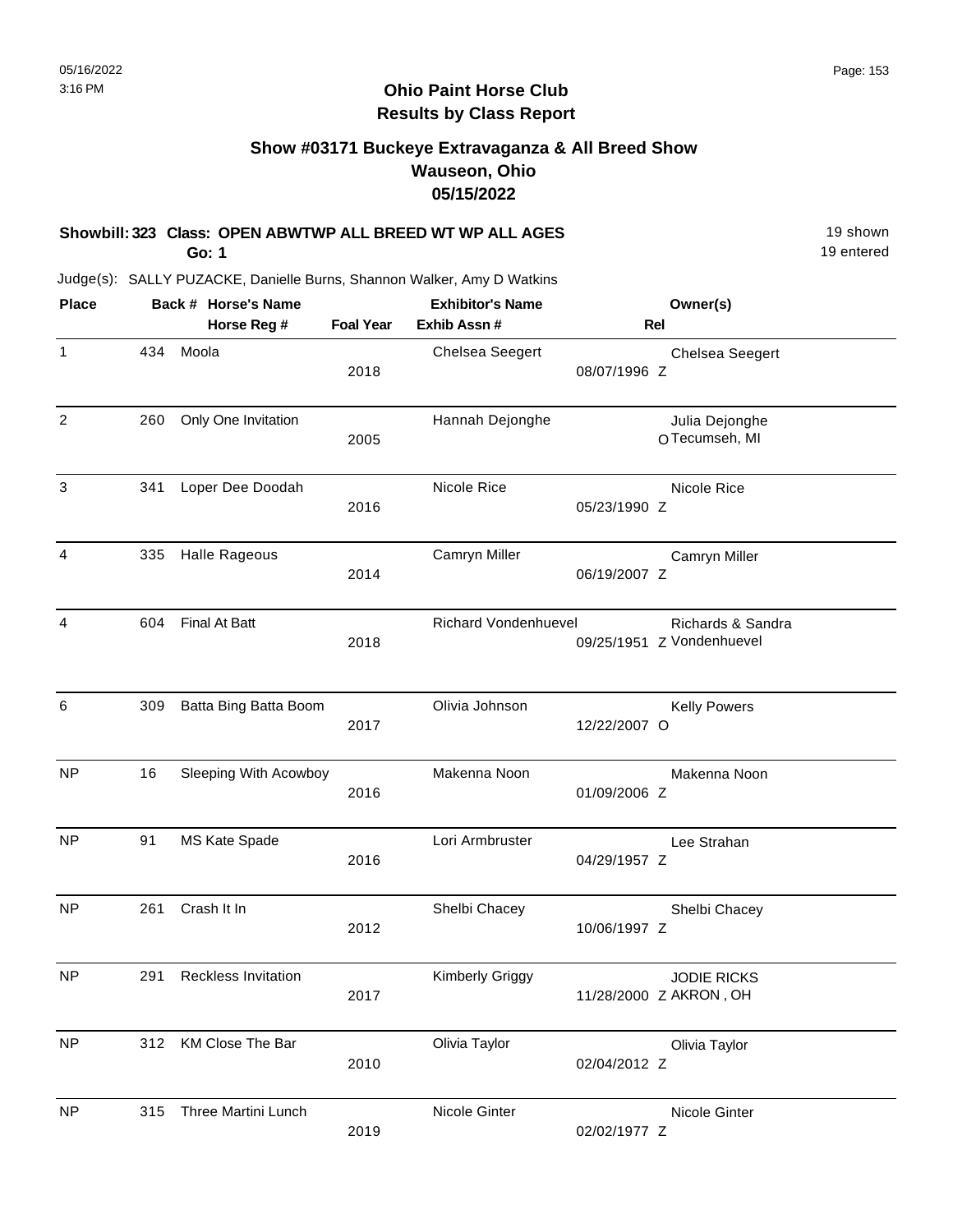#### **Show #03171 Buckeye Extravaganza & All Breed Show Wauseon, Ohio 05/15/2022**

| <b>NP</b>      | 324 |                         | Zips Hot N Chocolaty     |                   | Mackenzie Stevens | 03/03/1998 Z | Mackenzie Stevens     |
|----------------|-----|-------------------------|--------------------------|-------------------|-------------------|--------------|-----------------------|
| <b>NP</b>      | 330 | One Hot Doll            |                          | 2008              | Kinlie Smith      | 06/30/2012 C | Kevin Earl            |
| <b>NP</b>      | 333 |                         | <b>BMQ Barely Legal</b>  | 2016              | Mollie Topping    | 05/13/2004 C | <b>Tricia Topping</b> |
| <b>NP</b>      | 339 |                         | JS Painted Investment    | 2019              | Amber Kolenic     | 07/05/1983 Z | Amber Kolenic         |
| <b>NP</b>      | 342 |                         | Asleep At The Bank       | 2008              | Josie Maag        | 10/08/2009 O | Nicole Rice           |
| <b>NP</b>      | 399 |                         | Rebas Krymsun Kowboy     | 2010              | Alexis Clark      | 07/10/2011   | <b>Brittany Clark</b> |
| <b>NP</b>      |     | 1488 Invite Lucy        |                          | 2012              | Jeanette Taulker  | 06/06/2007 Z | Jeanette Taulker      |
|                |     |                         | 1st Judge: 2nd Judge:    | 3rd Judge:        | 4th Judge:        |              |                       |
| <b>Place</b>   |     | SALLY<br><b>PUZACKE</b> | Danielle<br><b>Burns</b> | Shannon<br>Walker | Amy D<br>Watkins  |              |                       |
| 1              |     | 434                     | 434                      | 434               | 341               |              |                       |
| $\overline{c}$ |     | 341                     | 260                      | 260               | 434               |              |                       |
| 3              |     | 309                     | 335                      | 604               | 604               |              |                       |
| 4              |     | 335                     | 309                      | 341               | 260               |              |                       |
| 5              |     | 260                     | 604                      | 335               | 309               |              |                       |
| 6              |     | 399                     | 399                      | 399               | 335               |              |                       |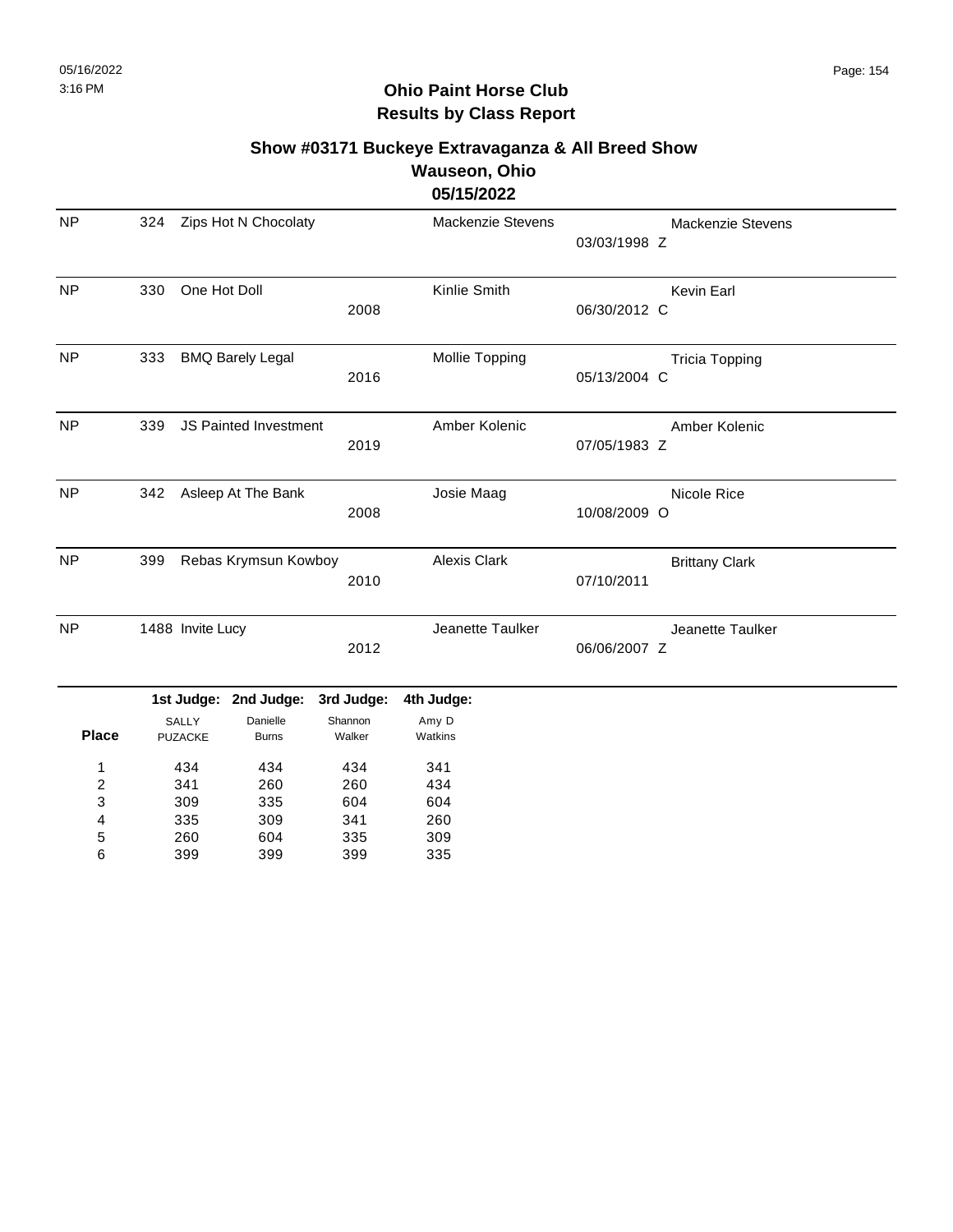#### **Ohio Paint Horse Club Results by Class Report**

# **Show #03171 Buckeye Extravaganza & All Breed Show Wauseon, Ohio 05/15/2022**

| Showbill: 324 Class: OPEN WTYWP WT YOUTH WESTERN PLEASURE 18 & U | 6 shown   |
|------------------------------------------------------------------|-----------|
| Go: 1                                                            | 6 entered |

| <b>Place</b> |     | Back # Horse's Name   |                  | <b>Exhibitor's Name</b> | Owner(s)                |
|--------------|-----|-----------------------|------------------|-------------------------|-------------------------|
|              |     | Horse Reg #           | <b>Foal Year</b> | Exhib Assn#             | Rel                     |
| 1            | 399 | Rebas Krymsun Kowboy  |                  | Alexis Clark            | <b>Brittany Clark</b>   |
|              |     |                       | 2010             |                         | 07/10/2011              |
| 2            | 709 | MY LUCKY HOUR         |                  | Emma Walter             | <b>LISA WALTER</b>      |
|              |     |                       | 2009             |                         | 08/29/2012 D            |
| 3            | 330 | One Hot Doll          |                  | Kinlie Smith            | Kevin Earl              |
|              |     |                       | 2008             |                         | 06/30/2012 C            |
| 4            | 214 | <b>Burnt Cookies</b>  |                  | <b>Maddie Gill</b>      | <b>Bailey McCaffrey</b> |
|              |     |                       | 2010             |                         | 08/08/2013 O            |
| 5            | 312 | KM Close The Bar      |                  | Olivia Taylor           | Olivia Taylor           |
|              |     |                       | 2010             |                         | 02/04/2012 Z            |
| 6            | 342 | Asleep At The Bank    |                  | Josie Maag              | Nicole Rice             |
|              |     |                       | 2008             |                         | 10/08/2009 O            |
|              |     | 1st Judge: 2nd Judge: | 3rd Judge:       | 4th Judge:              |                         |

|              |                | $\frac{1}{2}$ or $\frac{1}{2}$ or $\frac{1}{2}$ or $\frac{1}{2}$ or $\frac{1}{2}$ or $\frac{1}{2}$ or $\frac{1}{2}$ or $\frac{1}{2}$ |         | 40 Juuye. |
|--------------|----------------|--------------------------------------------------------------------------------------------------------------------------------------|---------|-----------|
|              | <b>SALLY</b>   | Danielle                                                                                                                             | Shannon | Amy D     |
| <b>Place</b> | <b>PUZACKE</b> | <b>Burns</b>                                                                                                                         | Walker  | Watkins   |
|              |                |                                                                                                                                      |         |           |
|              |                | 399                                                                                                                                  |         |           |
|              |                | 709                                                                                                                                  |         |           |
|              |                | 330                                                                                                                                  |         |           |
|              |                | 214                                                                                                                                  |         |           |
|              |                | 312                                                                                                                                  |         |           |
|              |                | 342                                                                                                                                  |         |           |
|              |                |                                                                                                                                      |         |           |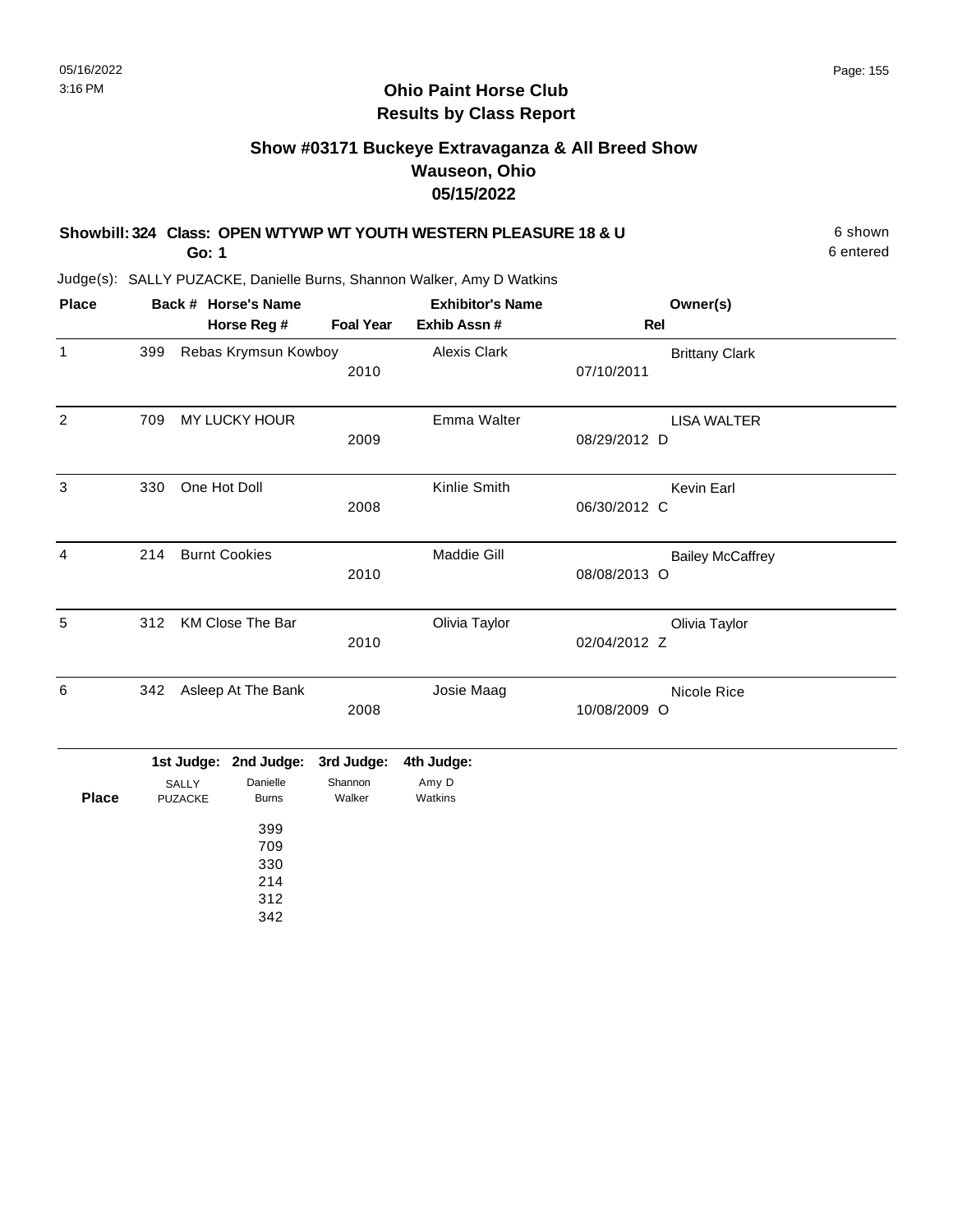#### **Ohio Paint Horse Club Results by Class Report**

## **Show #03171 Buckeye Extravaganza & All Breed Show Wauseon, Ohio 05/15/2022**

**Showbill: 325 Class: OPEN 30190 Western Pleasure WT 19 & Over** 8 Shown 8 shown **Go: 1**

| <b>Place</b>   |     |                         | Back # Horse's Name                               |                                 | <b>Exhibitor's Name</b>                       |              | Owner(s)                                     |
|----------------|-----|-------------------------|---------------------------------------------------|---------------------------------|-----------------------------------------------|--------------|----------------------------------------------|
|                |     |                         | Horse Reg #                                       | <b>Foal Year</b>                | Exhib Assn #                                  |              | <b>Rel</b>                                   |
| $\mathbf{1}$   | 339 |                         | <b>JS Painted Investment</b>                      | 2019                            | Amber Kolenic                                 | 07/05/1983 Z | Amber Kolenic                                |
| $\overline{2}$ | 317 |                         | Shez Formally Invited                             | 2017                            | Amber Burkhardt-Sidebottom                    | 09/27/1977 Z | Amber Burkhardt-Sidebottom                   |
| 3              | 315 |                         | Three Martini Lunch                               | 2019                            | Nicole Ginter                                 | 02/02/1977 Z | Nicole Ginter                                |
| 4              | 251 |                         | Good Asset Investment                             | 2018                            | Neidera Laforrest                             | 01/18/1980 Z | Neidera Laforrest                            |
| 5              | 333 |                         | <b>BMQ Barely Legal</b>                           | 2016                            | Justin Dejonghe                               |              | <b>Tricia Topping</b>                        |
| 6              | 291 |                         | <b>Reckless Invitation</b>                        | 2017                            | <b>Kimberly Griggy</b>                        |              | <b>JODIE RICKS</b><br>11/28/2000 Z AKRON, OH |
| $\overline{7}$ | 261 | Crash It In             |                                                   | 2012                            | Shelbi Chacey                                 | 10/06/1997 Z | Shelbi Chacey                                |
| NP.            | 529 |                         | Deluxe Catalac                                    | 2016                            | KATHLEEN AZZARELLO                            | 03/06/1971 Z | KATHLEEN AZZARELLO                           |
| <b>Place</b>   |     | SALLY<br><b>PUZACKE</b> | 1st Judge: 2nd Judge:<br>Danielle<br><b>Burns</b> | 3rd Judge:<br>Shannon<br>Walker | 4th Judge:<br>Amy D<br>Watkins                |              |                                              |
|                |     |                         |                                                   |                                 | 339<br>317<br>315<br>251<br>333<br>291<br>261 |              |                                              |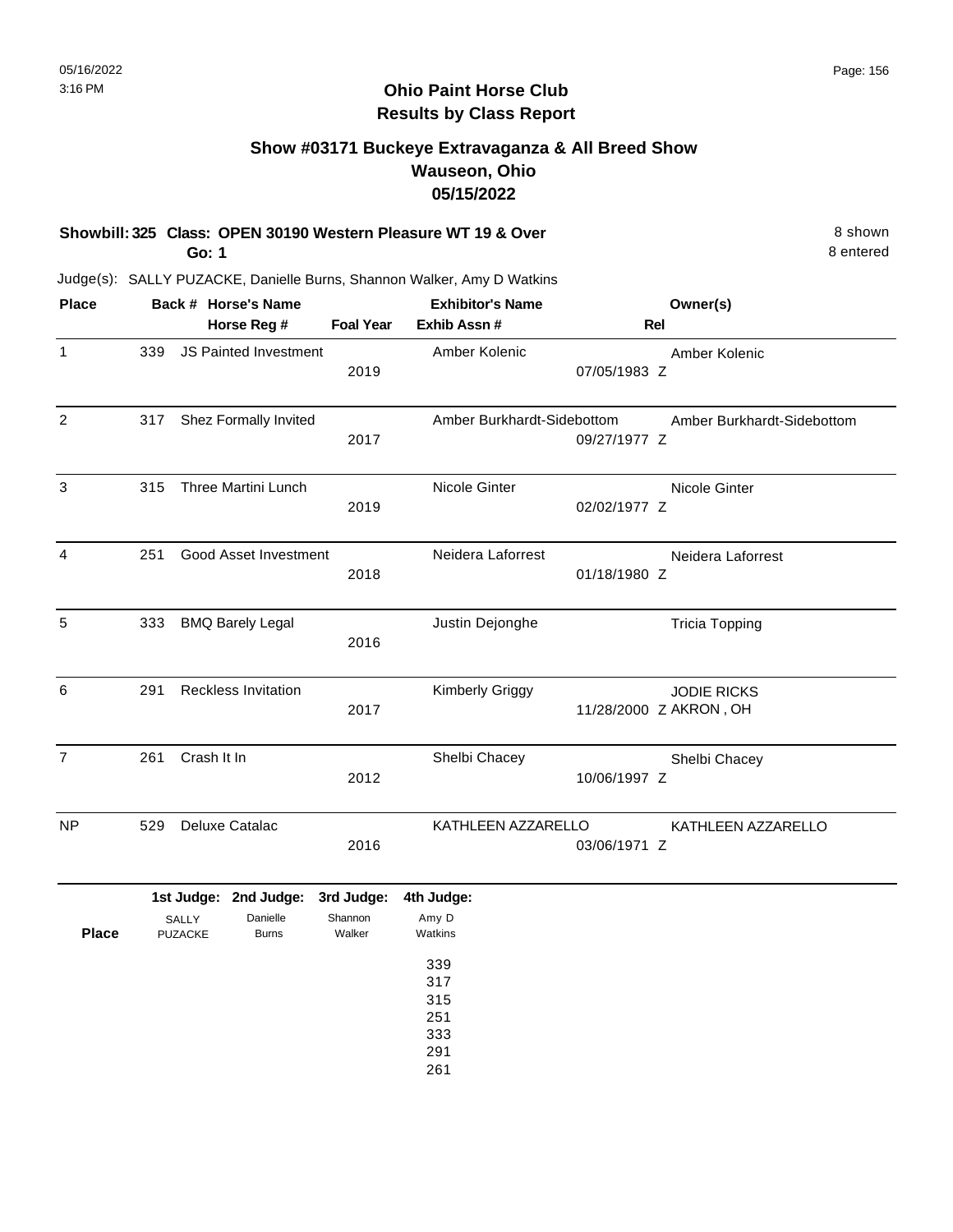# **Show #03171 Buckeye Extravaganza & All Breed Show Wauseon, Ohio 05/15/2022**

| Showbill: 326 Class: OPEN ABWP ALL BREED WESTERN PLEASURE ALL AGES<br>Go: 1 |     |       |                                    |                  |                                         |              |                                 |  |  |  |  |
|-----------------------------------------------------------------------------|-----|-------|------------------------------------|------------------|-----------------------------------------|--------------|---------------------------------|--|--|--|--|
| Judge(s): SALLY PUZACKE, Danielle Burns, Shannon Walker, Amy D Watkins      |     |       |                                    |                  |                                         |              |                                 |  |  |  |  |
| <b>Place</b>                                                                |     |       | Back # Horse's Name<br>Horse Reg # | <b>Foal Year</b> | <b>Exhibitor's Name</b><br>Exhib Assn # |              | Owner(s)<br><b>Rel</b>          |  |  |  |  |
| $\mathbf{1}$                                                                | 260 |       | Only One Invitation                | 2005             | Hannah Dejonghe                         |              | Julia Dejonghe<br>OTecumseh, MI |  |  |  |  |
| 1                                                                           | 434 | Moola |                                    | 2018             | Christina Branter                       | 05/16/1993 O | <b>Chelsea Seegert</b>          |  |  |  |  |
| 3                                                                           | 318 |       | Justa Lil Sleepy                   | 2015             | Sarah Charnesky                         | 06/22/1989 Z | Sarah Charnesky                 |  |  |  |  |
| 4                                                                           |     |       | 532 Ona Good Ride Cowboy           | 2016             | Chelsea Schmitt                         | 09/04/1992 Z | Chelsea Schmitt                 |  |  |  |  |
| 5                                                                           | 877 |       | Saras In Trouble                   | 2018             | Craig Heilmann                          |              | Kimberly Baier<br>O             |  |  |  |  |
| 6                                                                           | 363 |       | More Tools                         | 2015             | <b>LEXIE LALONE</b>                     | 06/18/2006 C | Netha Morningstar               |  |  |  |  |
| <b>NP</b>                                                                   | 309 |       | Batta Bing Batta Boom              | 2017             | Olivia Johnson                          | 12/22/2007 O | <b>Kelly Powers</b>             |  |  |  |  |
| <b>NP</b>                                                                   | 321 |       | Cr Kissin Machine                  | 2012             | <b>CONNIE RUNKLE</b>                    | 03/16/1977 Z | <b>CONNIE RUNKLE</b>            |  |  |  |  |
| <b>NP</b>                                                                   | 324 |       | Zips Hot N Chocolaty               |                  | Mackenzie Stevens                       | 03/03/1998 Z | <b>Mackenzie Stevens</b>        |  |  |  |  |
| <b>NP</b>                                                                   | 326 |       | Babe In A Hot Machine              | 2012             | <b>Stacey Zwiebel</b>                   | 11/12/1970 Z | <b>Stacey Zwiebel</b>           |  |  |  |  |
| <b>NP</b>                                                                   | 341 |       | Loper Dee Doodah                   | 2016             | Nicole Rice                             | 05/23/1990 Z | Nicole Rice                     |  |  |  |  |
| <b>NP</b>                                                                   | 399 |       | Rebas Krymsun Kowboy               | 2010             | Justin Dejonghe                         |              | <b>Brittany Clark</b><br>O      |  |  |  |  |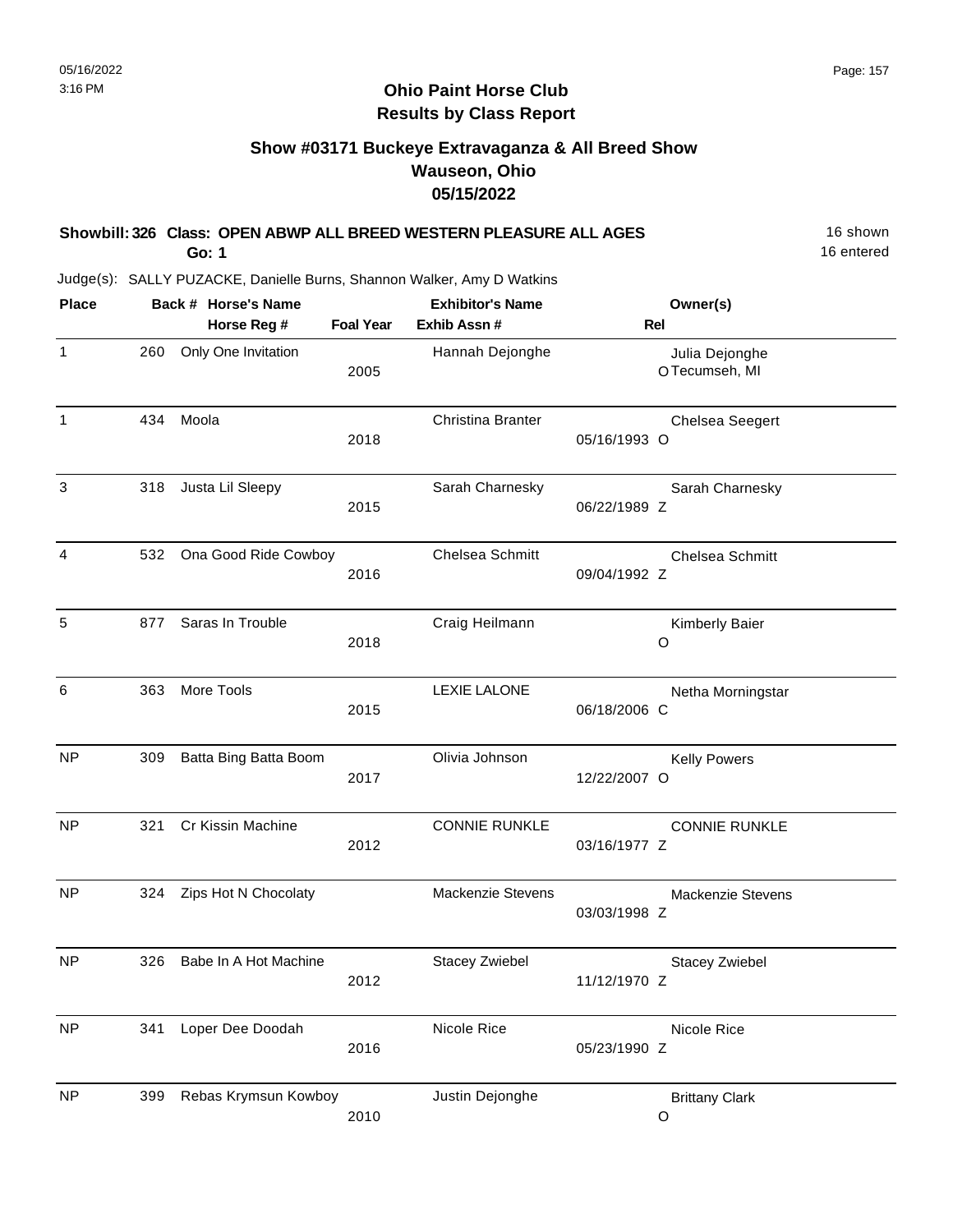#### **Show #03171 Buckeye Extravaganza & All Breed Show Wauseon, Ohio**

#### **05/15/2022**

|           |     |                            |      | $VU \cup V \cup L$ |                          |  |
|-----------|-----|----------------------------|------|--------------------|--------------------------|--|
| <b>NP</b> | 428 | <b>Guided N Blessed</b>    |      | Emily Ery          | Emily Ery                |  |
|           |     |                            | 2010 |                    | 02/22/1978 Z             |  |
| NP        | 494 | KissinAtTheBar             |      | <b>OLIVIA BORN</b> | <b>OLIVIA BORN</b>       |  |
|           |     |                            | 2019 |                    | 08/28/1997 Z OBERLIN, OH |  |
| <b>NP</b> |     | 1462 Guaranteed Sweetheart |      | Nicole Rice        | <b>JODIE RICKS</b>       |  |
|           |     |                            | 2013 |                    | 05/23/1990 OAKRON, OH    |  |
| <b>NP</b> |     | 1488 Invite Lucy           |      | Jeanette Taulker   | Jeanette Taulker         |  |
|           |     |                            | 2012 |                    | 06/06/2007 Z             |  |
|           |     | .                          |      |                    |                          |  |

|              |                | 1st Judge: 2nd Judge: 3rd Judge: |         | 4th Judge: |
|--------------|----------------|----------------------------------|---------|------------|
|              | <b>SALLY</b>   | Danielle                         | Shannon | Amy D      |
| <b>Place</b> | <b>PUZACKE</b> | <b>Burns</b>                     | Walker  | Watkins    |
|              |                |                                  |         |            |
| 1            | 434            | 318                              | 318     | 260        |
| 2            | 260            | 260                              | 434     | 434        |
| 3            | 877            | 434                              | 260     | 532        |
| 4            | 318            | 363                              | 532     | 877        |
| 5            | 321            | 532                              | 363     | 309        |
| 6            | 363            | 321                              | 341     | 326        |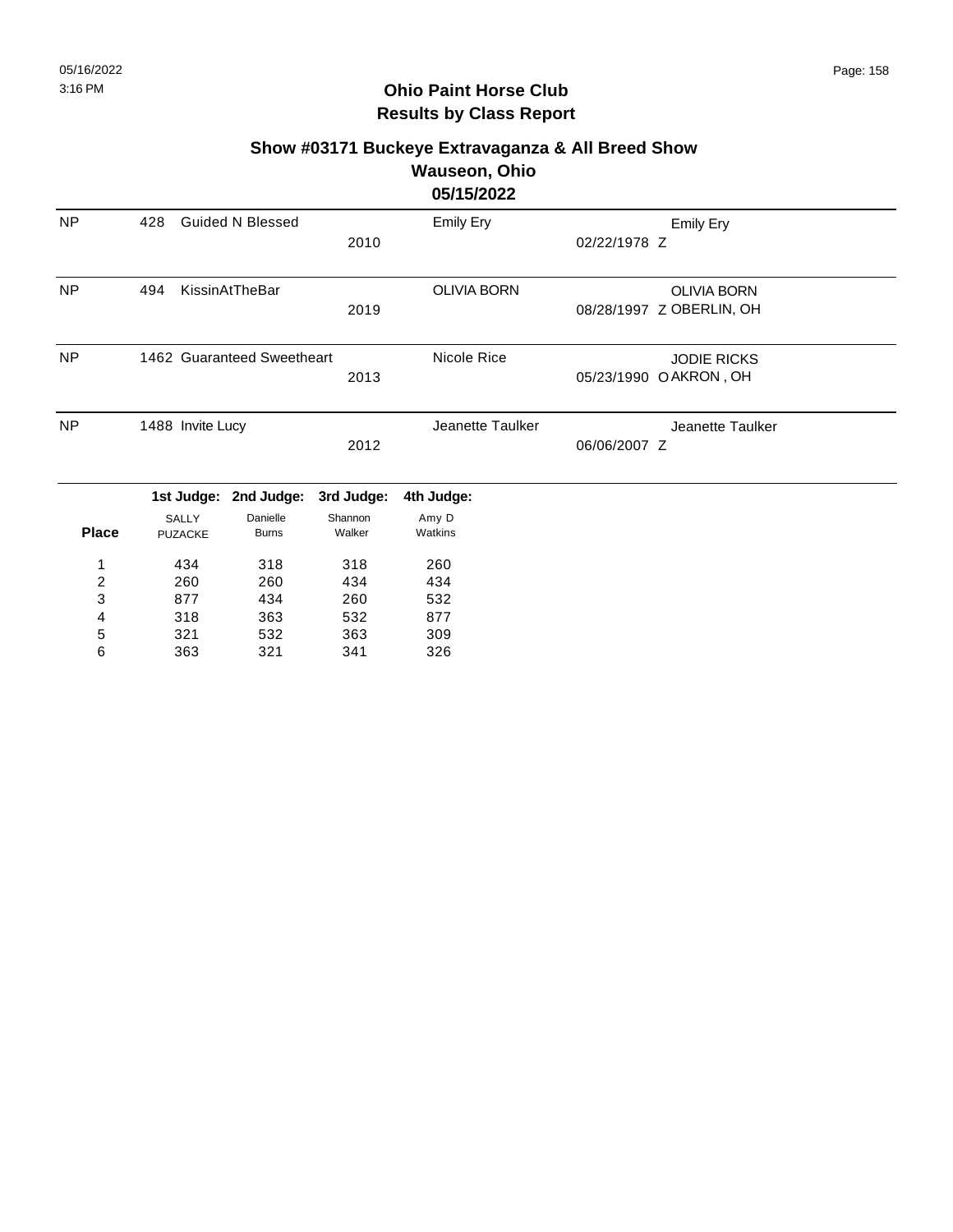#### **Ohio Paint Horse Club Results by Class Report**

## **Show #03171 Buckeye Extravaganza & All Breed Show Wauseon, Ohio 05/15/2022**

#### **Showbill: 327 Class: OPEN OAWP ADULT WESTERN PLEASURE** 3 shown

**Go: 1**

| <b>Place</b> |     |                         | Back # Horse's Name      |                   | <b>Exhibitor's Name</b>  | Owner(s)                 |  |
|--------------|-----|-------------------------|--------------------------|-------------------|--------------------------|--------------------------|--|
|              |     |                         | Horse Reg #              | <b>Foal Year</b>  | Exhib Assn#              | Rel                      |  |
| $\mathbf{1}$ | 341 |                         | Loper Dee Doodah         |                   | Nicole Rice              | Nicole Rice              |  |
|              |     |                         |                          | 2016              |                          | 05/23/1990 Z             |  |
| 2            | 494 |                         | KissinAtTheBar           |                   | <b>OLIVIA BORN</b>       | <b>OLIVIA BORN</b>       |  |
|              |     |                         |                          | 2019              |                          | 08/28/1997 Z OBERLIN, OH |  |
| 3            | 324 |                         | Zips Hot N Chocolaty     |                   | <b>Mackenzie Stevens</b> | Mackenzie Stevens        |  |
|              |     |                         |                          |                   |                          | 03/03/1998 Z             |  |
|              |     | 1st Judge:              | 2nd Judge:               | 3rd Judge:        | 4th Judge:               |                          |  |
| <b>Place</b> |     | SALLY<br><b>PUZACKE</b> | Danielle<br><b>Burns</b> | Shannon<br>Walker | Amy D<br>Watkins         |                          |  |
|              |     |                         |                          | 341               |                          |                          |  |
|              |     |                         |                          | 494               |                          |                          |  |
|              |     |                         |                          | 324               |                          |                          |  |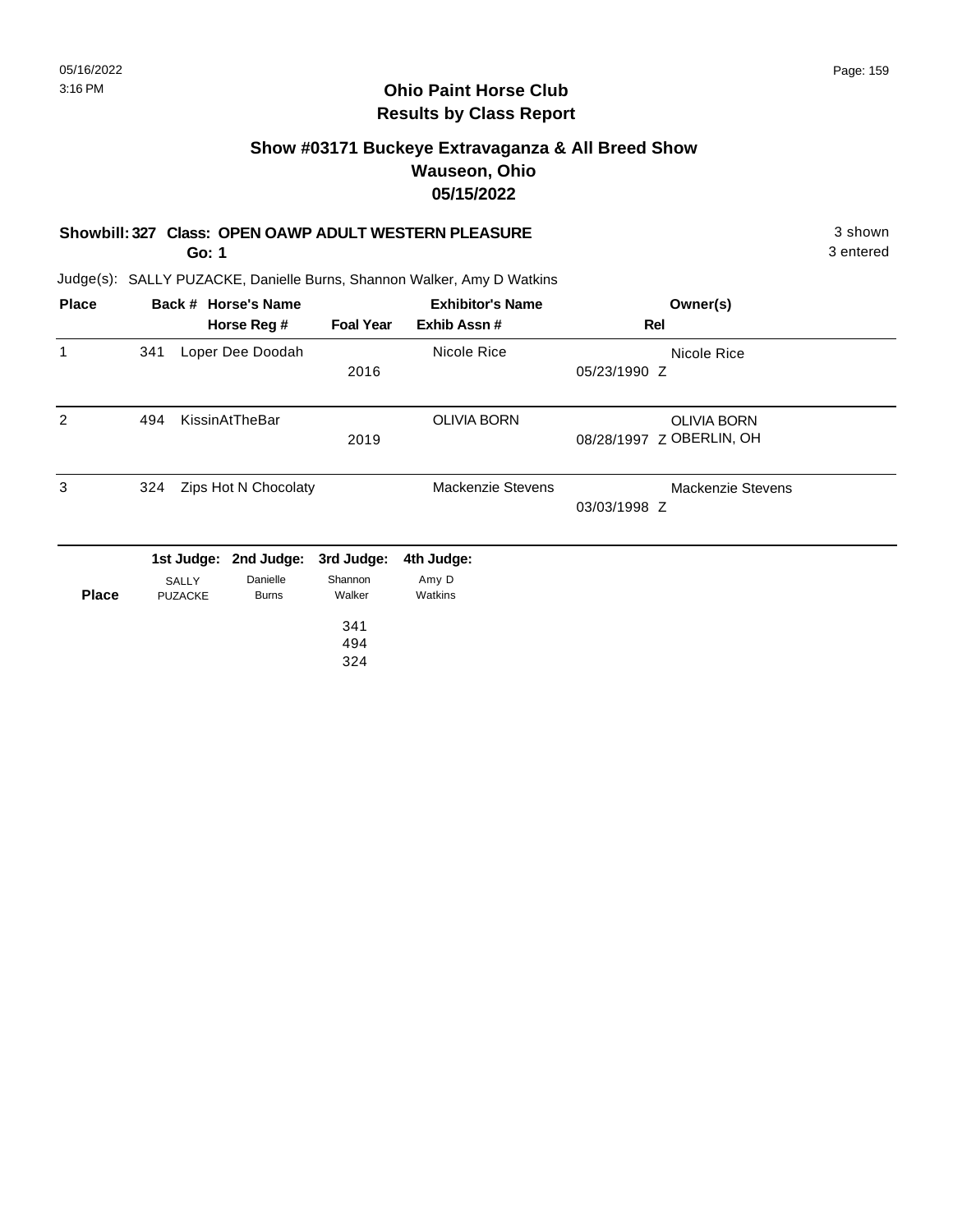#### **Ohio Paint Horse Club Results by Class Report**

#### **Show #03171 Buckeye Extravaganza & All Breed Show Wauseon, Ohio 05/15/2022**

#### **Showbill: 328 Class: OPEN OYWP YOUTH WESTERN PLEASURE** 1 shown

**Go: 1**

| <b>Place</b> | Back # Horse's Name |                       | <b>Exhibitor's Name</b> |                |              | Owner(s)            |
|--------------|---------------------|-----------------------|-------------------------|----------------|--------------|---------------------|
|              |                     | Horse Reg #           | <b>Foal Year</b>        | Exhib Assn#    | Rel          |                     |
|              | 309                 | Batta Bing Batta Boom |                         | Olivia Johnson |              | <b>Kelly Powers</b> |
|              |                     |                       | 2017                    |                | 12/22/2007 O |                     |
|              |                     |                       |                         |                |              |                     |

|              |                | 1st Judge: 2nd Judge: 3rd Judge: 4th Judge: |         |         |
|--------------|----------------|---------------------------------------------|---------|---------|
|              | <b>SALLY</b>   | Danielle                                    | Shannon | Amy D   |
| <b>Place</b> | <b>PUZACKE</b> | <b>Burns</b>                                | Walker  | Watkins |
|              | 309            |                                             |         |         |
|              |                |                                             |         |         |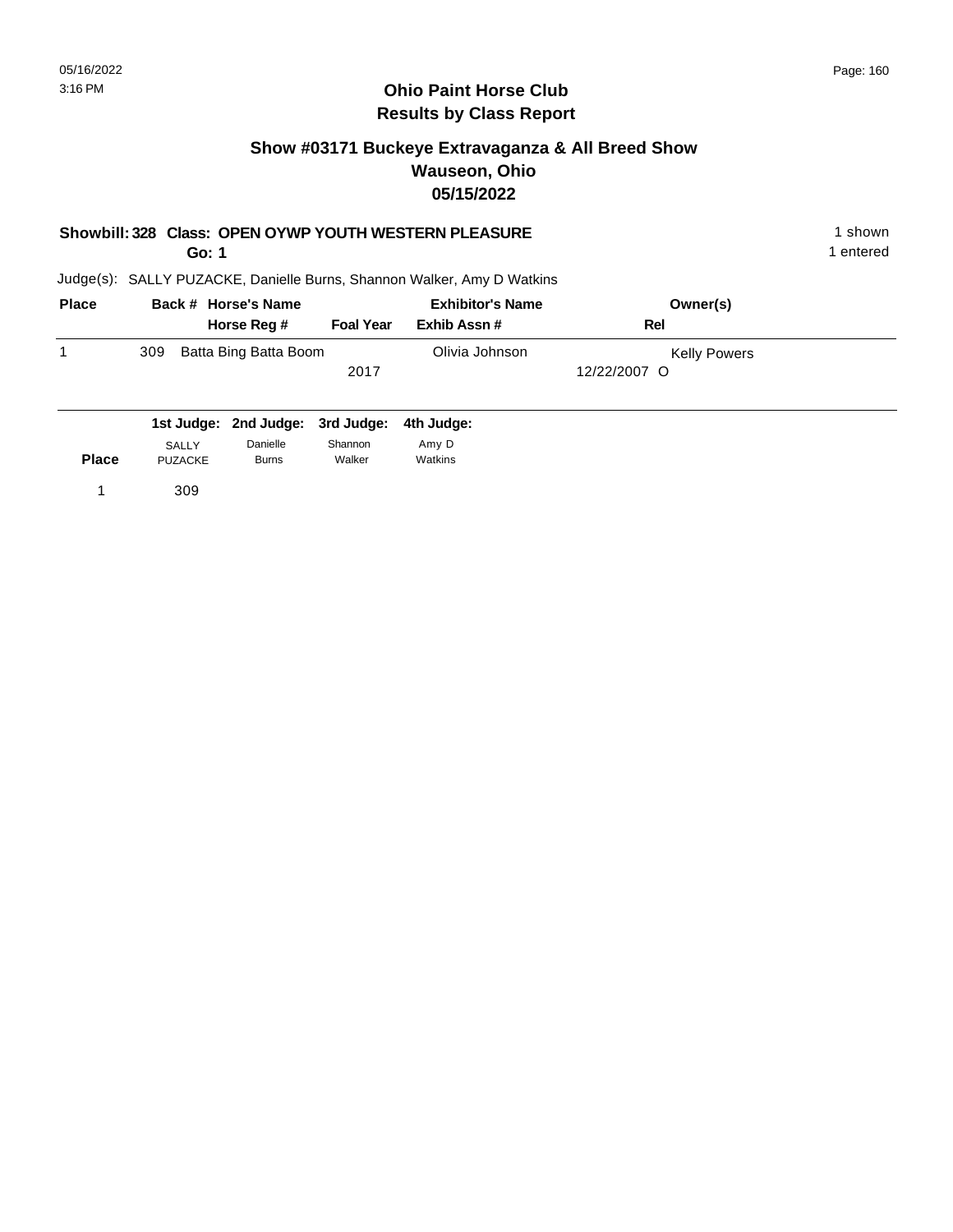# **Show #03171 Buckeye Extravaganza & All Breed Show Wauseon, Ohio 05/15/2022**

| Showbill: 329 Class: OPEN WTYH WT YOUTH HORSEMANSHIP 18 & U | 6 shown |
|-------------------------------------------------------------|---------|
|                                                             |         |

**Go: 1**

Judge(s): SALLY PUZACKE, Danielle Burns, Shannon Walker, Amy D Watkins

| <b>Place</b> | Back # Horse's Name |                         |                  | <b>Exhibitor's Name</b> | Owner(s)                                |  |
|--------------|---------------------|-------------------------|------------------|-------------------------|-----------------------------------------|--|
|              |                     | Horse Reg #             | <b>Foal Year</b> | Exhib Assn#             | Rel                                     |  |
| 1            | 709                 | MY LUCKY HOUR           | 2009             | Emma Walter             | <b>LISA WALTER</b><br>08/29/2012 D      |  |
| 2            | 312                 | <b>KM Close The Bar</b> | 2010             | Olivia Taylor           | Olivia Taylor<br>02/04/2012 Z           |  |
| 3            | 214                 | <b>Burnt Cookies</b>    | 2010             | <b>Maddie Gill</b>      | <b>Bailey McCaffrey</b><br>08/08/2013 O |  |
| 4            | 399                 | Rebas Krymsun Kowboy    | 2010             | <b>Alexis Clark</b>     | <b>Brittany Clark</b><br>07/10/2011     |  |
| 5            | 330                 | One Hot Doll            | 2008             | Kinlie Smith            | Kevin Earl<br>06/30/2012 C              |  |
| 6            | 342                 | Asleep At The Bank      | 2008             | Josie Maag              | Nicole Rice<br>10/08/2009 O             |  |
|              |                     | 1st Judge: 2nd Judge:   | 3rd Judge:       | 4th Judge:              |                                         |  |

| SALLY   | Danielle     | Shannon | Amy D                                                                               |
|---------|--------------|---------|-------------------------------------------------------------------------------------|
| PUZACKE | <b>Burns</b> | Walker  | Watkins                                                                             |
|         |              |         |                                                                                     |
|         |              |         |                                                                                     |
|         |              |         |                                                                                     |
|         |              |         |                                                                                     |
|         |              |         |                                                                                     |
|         |              |         |                                                                                     |
|         |              |         |                                                                                     |
|         |              |         | Tacouga. Zhu buuga. Oru buuga. Fiirbuuga.<br>709<br>312<br>214<br>399<br>330<br>342 |

6 entered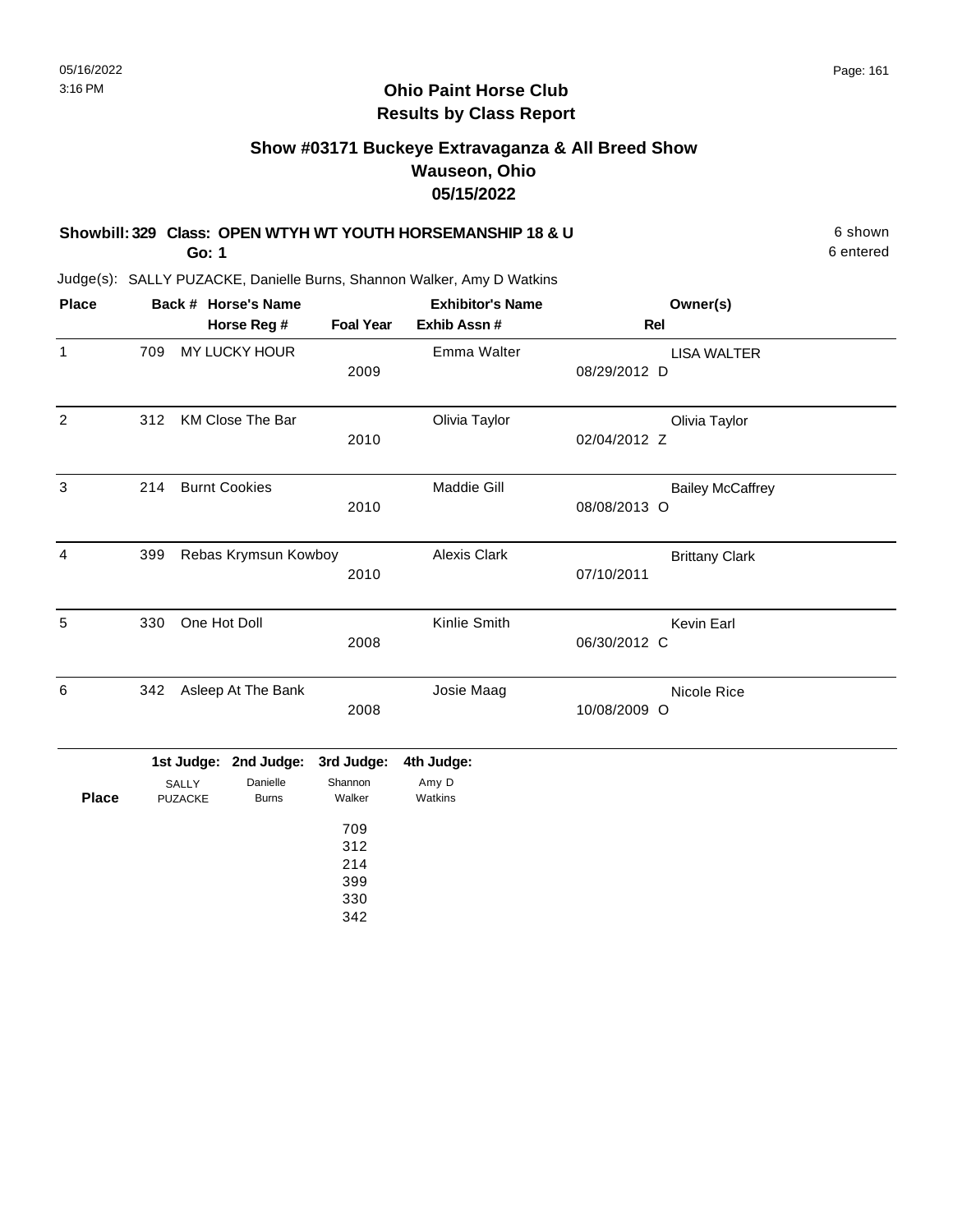## **Show #03171 Buckeye Extravaganza & All Breed Show Wauseon, Ohio 05/15/2022**

**Showbill: 330 Class: OPEN 86190 Horsemanship WT 19 & Over** 5 Shown 5 shown

**Go: 1**

Judge(s): SALLY PUZACKE, Danielle Burns, Shannon Walker, Amy D Watkins

| <b>Place</b>            |     |                | Back # Horse's Name        |                  | <b>Exhibitor's Name</b>    |              | Owner(s)                   |
|-------------------------|-----|----------------|----------------------------|------------------|----------------------------|--------------|----------------------------|
|                         |     |                | Horse Reg #                | <b>Foal Year</b> | Exhib Assn#                | <b>Rel</b>   |                            |
| $\mathbf{1}$            | 324 |                | Zips Hot N Chocolaty       |                  | <b>Mackenzie Stevens</b>   |              | Mackenzie Stevens          |
|                         |     |                |                            |                  |                            | 03/03/1998 Z |                            |
| 2                       | 317 |                | Shez Formally Invited      |                  | Amber Burkhardt-Sidebottom |              | Amber Burkhardt-Sidebottom |
|                         |     |                |                            | 2017             |                            | 09/27/1977 Z |                            |
| 3                       | 261 | Crash It In    |                            |                  | Shelbi Chacey              |              | Shelbi Chacey              |
|                         |     |                |                            | 2012             |                            | 10/06/1997 Z |                            |
| $\overline{4}$          | 291 |                | <b>Reckless Invitation</b> |                  | <b>Kimberly Griggy</b>     |              | <b>JODIE RICKS</b>         |
|                         |     |                |                            | 2017             |                            |              | 11/28/2000 Z AKRON, OH     |
| 5                       | 529 |                | Deluxe Catalac             |                  | KATHLEEN AZZARELLO         |              | KATHLEEN AZZARELLO         |
|                         |     |                |                            | 2016             |                            | 03/06/1971 Z |                            |
|                         |     | 1st Judge:     | 2nd Judge:                 | 3rd Judge:       | 4th Judge:                 |              |                            |
|                         |     | <b>SALLY</b>   | Danielle                   | Shannon          | Amy D                      |              |                            |
| <b>Place</b>            |     | <b>PUZACKE</b> | <b>Burns</b>               | Walker           | Watkins                    |              |                            |
| 1                       |     | 324            |                            |                  |                            |              |                            |
| $\overline{\mathbf{c}}$ |     | 317            |                            |                  |                            |              |                            |
| 3                       |     | 261            |                            |                  |                            |              |                            |

4

529 5

291

5 entered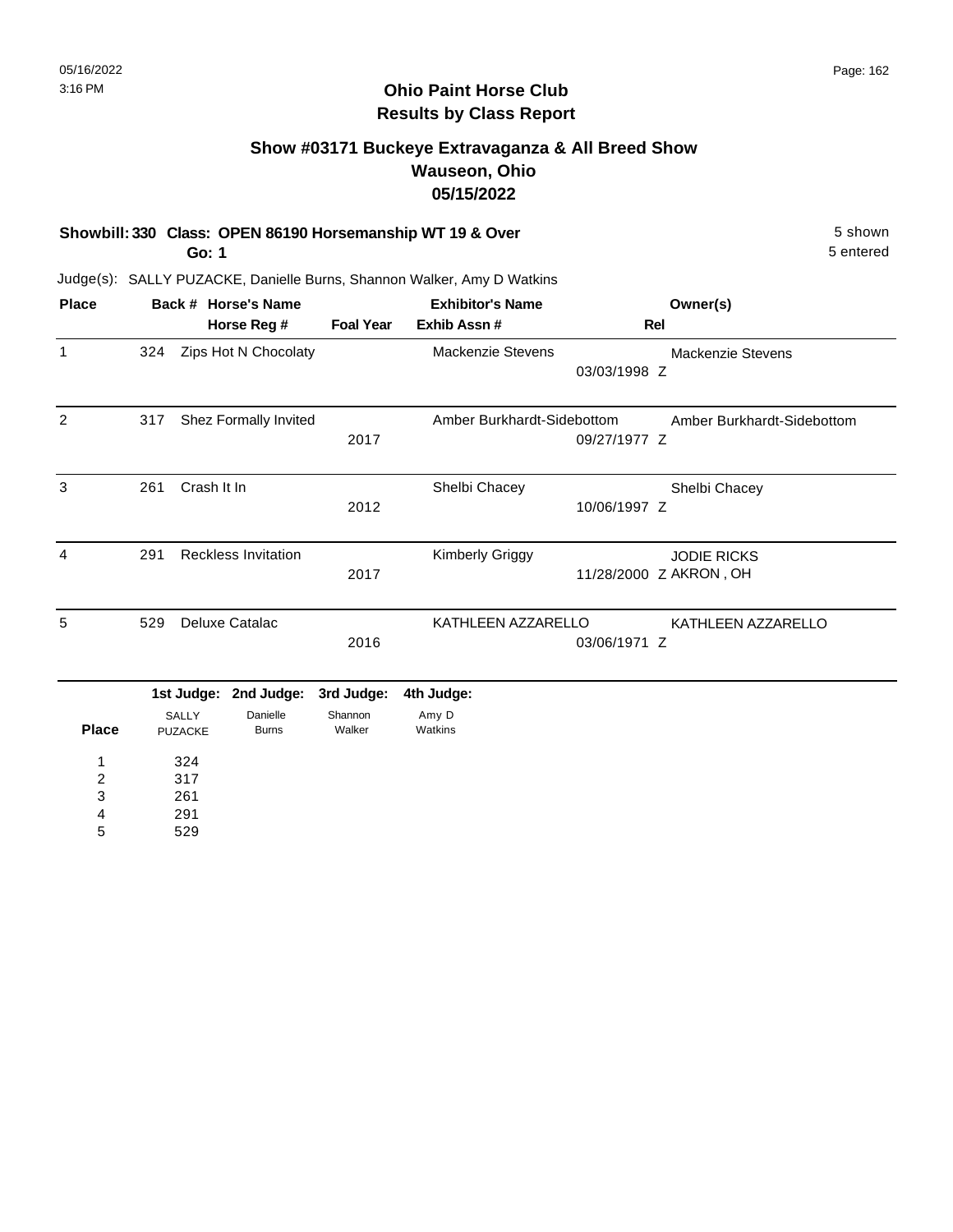### **Show #03171 Buckeye Extravaganza & All Breed Show Wauseon, Ohio 05/15/2022**

#### **Showbill: 331 Class: OPEN OAHM ADULT HORSEMANSHIP** 2 shown

**Go: 1**

2 entered

| <b>Place</b>   |                | Back # Horse's Name   |                  | <b>Exhibitor's Name</b>  | Owner(s)                 |  |
|----------------|----------------|-----------------------|------------------|--------------------------|--------------------------|--|
|                |                | Horse Reg #           | <b>Foal Year</b> | Exhib Assn#              | Rel                      |  |
| 1              | 494            | KissinAtTheBar        |                  | <b>OLIVIA BORN</b>       | <b>OLIVIA BORN</b>       |  |
|                |                |                       | 2019             |                          | 08/28/1997 Z OBERLIN, OH |  |
| $\overline{2}$ | 324            | Zips Hot N Chocolaty  |                  | <b>Mackenzie Stevens</b> | <b>Mackenzie Stevens</b> |  |
|                |                |                       |                  |                          | 03/03/1998 Z             |  |
|                |                | 1st Judge: 2nd Judge: | 3rd Judge:       | 4th Judge:               |                          |  |
|                | SALLY          | Danielle              | Shannon          | Amy D                    |                          |  |
| <b>Place</b>   | <b>PUZACKE</b> | <b>Burns</b>          | Walker           | Watkins                  |                          |  |
|                |                |                       |                  | 494                      |                          |  |
|                |                |                       |                  | 324                      |                          |  |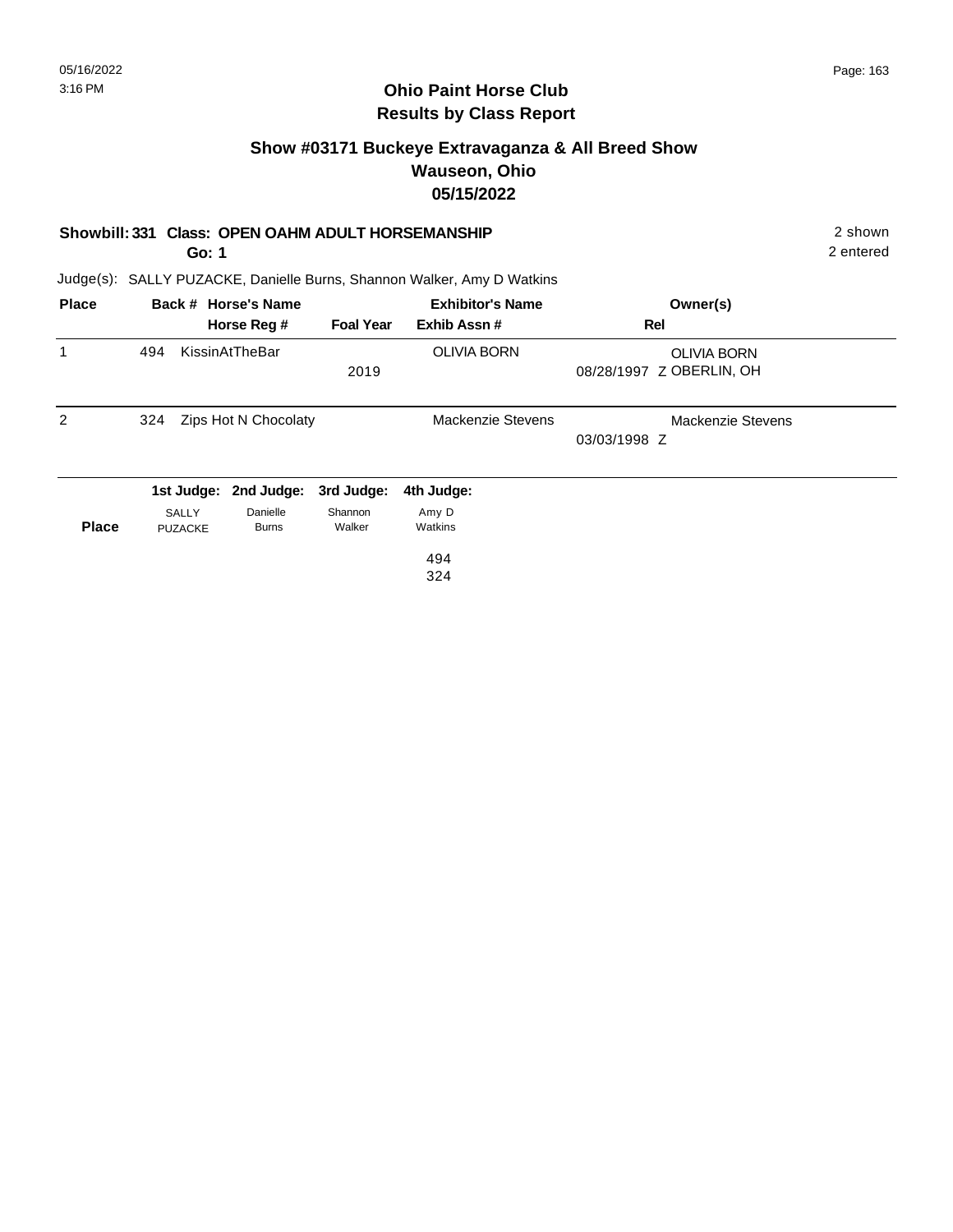# **Show #03171 Buckeye Extravaganza & All Breed Show Wauseon, Ohio 05/14/2022**

| Showbill: 501 Class: NSBA 505400 NSBA Novice Amateur Showmanship At Halter | 2 shown   |
|----------------------------------------------------------------------------|-----------|
| Go: 1                                                                      | 2 entered |

| <b>Place</b> |                         | Back # Horse's Name                          |                   | <b>Exhibitor's Name</b>            | Owner(s)                                                     |
|--------------|-------------------------|----------------------------------------------|-------------------|------------------------------------|--------------------------------------------------------------|
|              |                         | Horse Reg #                                  | <b>Foal Year</b>  | Exhib Assn#                        | Rel                                                          |
| 1            | 311                     | <b>ETHEL MAE</b><br>NSBA - L050391           | 2014              | Jessica Paskiet<br>NSBA - 41717    | Jessica Paskiet<br>10/09/1980 Z<br>NSBA - 41717              |
| NP           |                         | 1462 Guaranteed Sweetheart<br>NSBA - L062720 | 2013              | <b>JODIE RICKS</b><br>NSBA - 47758 | <b>JODIE RICKS</b><br>12/30/1975 Z AKRON, OH<br>NSBA - 47758 |
|              | 1st Judge:              | 2nd Judge:                                   | 3rd Judge:        | 4th Judge:                         |                                                              |
| <b>Place</b> | SALLY<br><b>PUZACKE</b> | Danielle<br><b>Burns</b>                     | Shannon<br>Walker | Amy D<br>Watkins                   |                                                              |
|              | 311                     | 311                                          | 311               | 311                                |                                                              |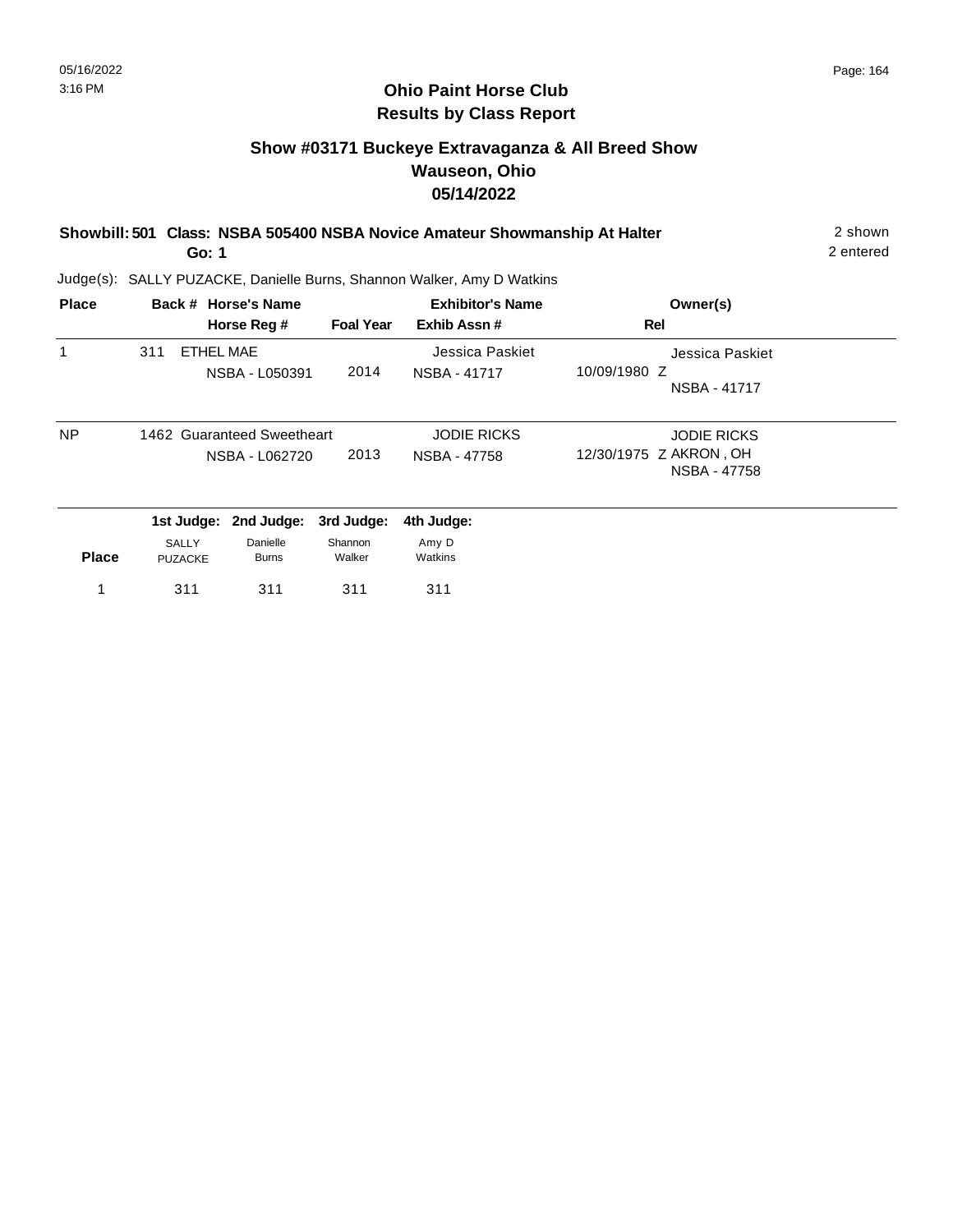# **Show #03171 Buckeye Extravaganza & All Breed Show Wauseon, Ohio 05/14/2022**

| Showbill: 502 Class: NSBA 505600 NSBA Amateur Showmanship At Halter<br>Go: 1<br>Judge(s): SALLY PUZACKE, Danielle Burns, Shannon Walker, Amy D Watkins |     |                     |                  |                         |                 |  |
|--------------------------------------------------------------------------------------------------------------------------------------------------------|-----|---------------------|------------------|-------------------------|-----------------|--|
|                                                                                                                                                        |     |                     |                  |                         |                 |  |
| <b>Place</b>                                                                                                                                           |     | Back # Horse's Name |                  | <b>Exhibitor's Name</b> | Owner(s)        |  |
|                                                                                                                                                        |     | Horse Reg #         | <b>Foal Year</b> | Exhib Assn#             | Rel             |  |
| 1                                                                                                                                                      | 311 | ETHEL MAE           |                  | Jessica Paskiet         | Jessica Paskiet |  |
|                                                                                                                                                        |     | NSBA - L050391      | 2014             | NSBA - 41717            | 10/09/1980 Z    |  |
|                                                                                                                                                        |     |                     |                  |                         | NSBA - 41717    |  |
|                                                                                                                                                        |     |                     |                  |                         |                 |  |

| <b>SALLY</b>   | Danielle     | Shannon | Amy D                                       |
|----------------|--------------|---------|---------------------------------------------|
| <b>PUZACKE</b> | <b>Burns</b> | Walker  | Watkins                                     |
| 311            | 311          | 311     | 311                                         |
|                |              |         | 1st Judge: 2nd Judge: 3rd Judge: 4th Judge: |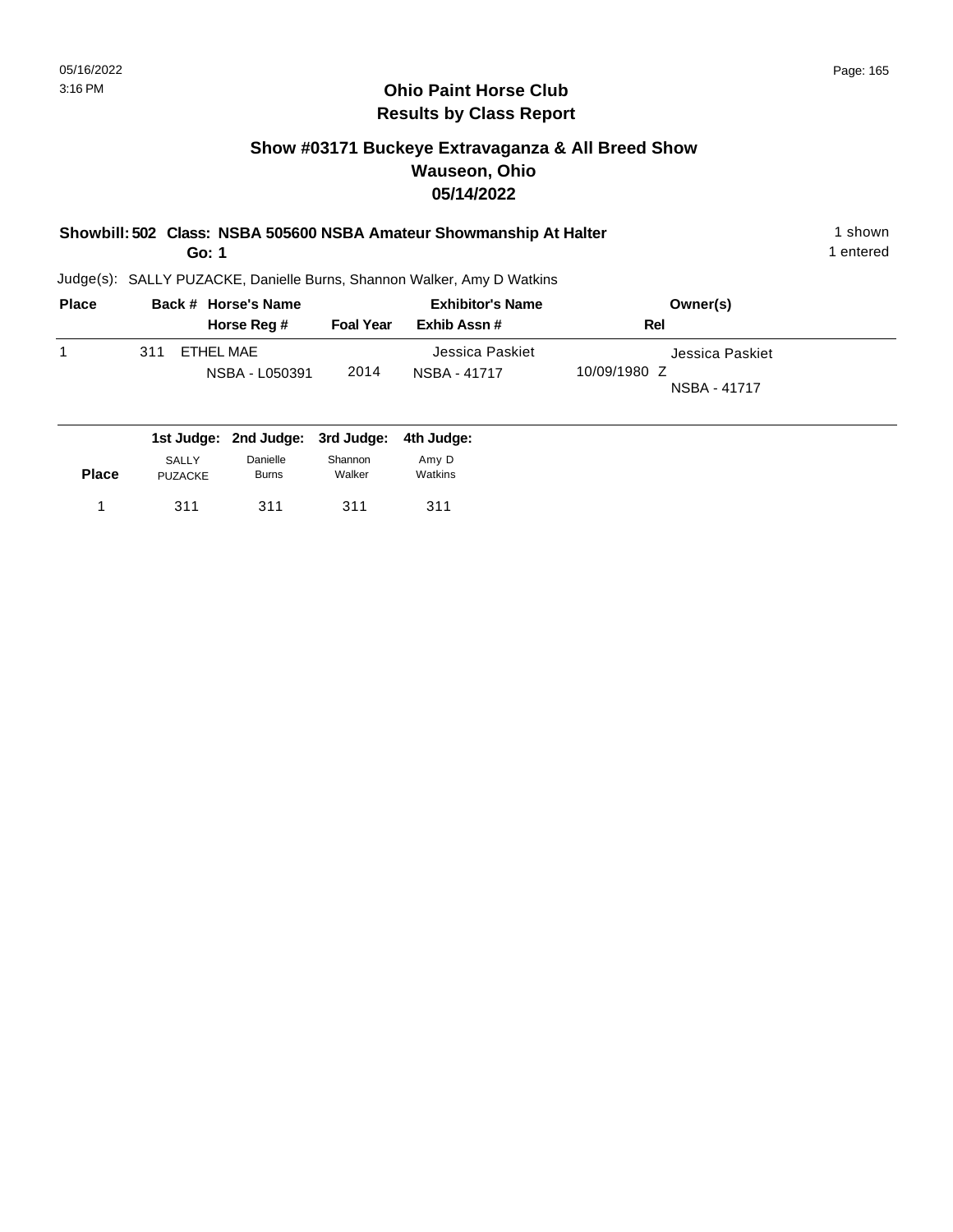# **Show #03171 Buckeye Extravaganza & All Breed Show Wauseon, Ohio 05/14/2022**

| Showbill: 503 Class: NSBA 505607 NSBA Amateur Showmanship At Halter - Solid Bred | shown     |
|----------------------------------------------------------------------------------|-----------|
| Go: 1                                                                            | l entered |

| <b>Place</b> | Back # Horse's Name                         |                  | <b>Exhibitor's Name</b>               | Owner(s)                                       |
|--------------|---------------------------------------------|------------------|---------------------------------------|------------------------------------------------|
|              | Horse Reg #                                 | <b>Foal Year</b> | Exhib Assn#                           | Rel                                            |
|              | 654<br>Righty Tighty<br>NSBA - L062051      | 2017             | <b>Karen Ricketts</b><br>NSBA - 23988 | Karen Ricketts<br>05/09/1963 Z<br>NSBA - 23988 |
|              | 1st Judge: 2nd Judge: 3rd Judge: 4th Judge: |                  |                                       |                                                |

| <b>Place</b> | <b>SALLY</b>   | Danielle     | Shannon | Amy D   |
|--------------|----------------|--------------|---------|---------|
|              | <b>PUZACKE</b> | <b>Burns</b> | Walker  | Watkins |
|              | 654            | 654          | 654     | 654     |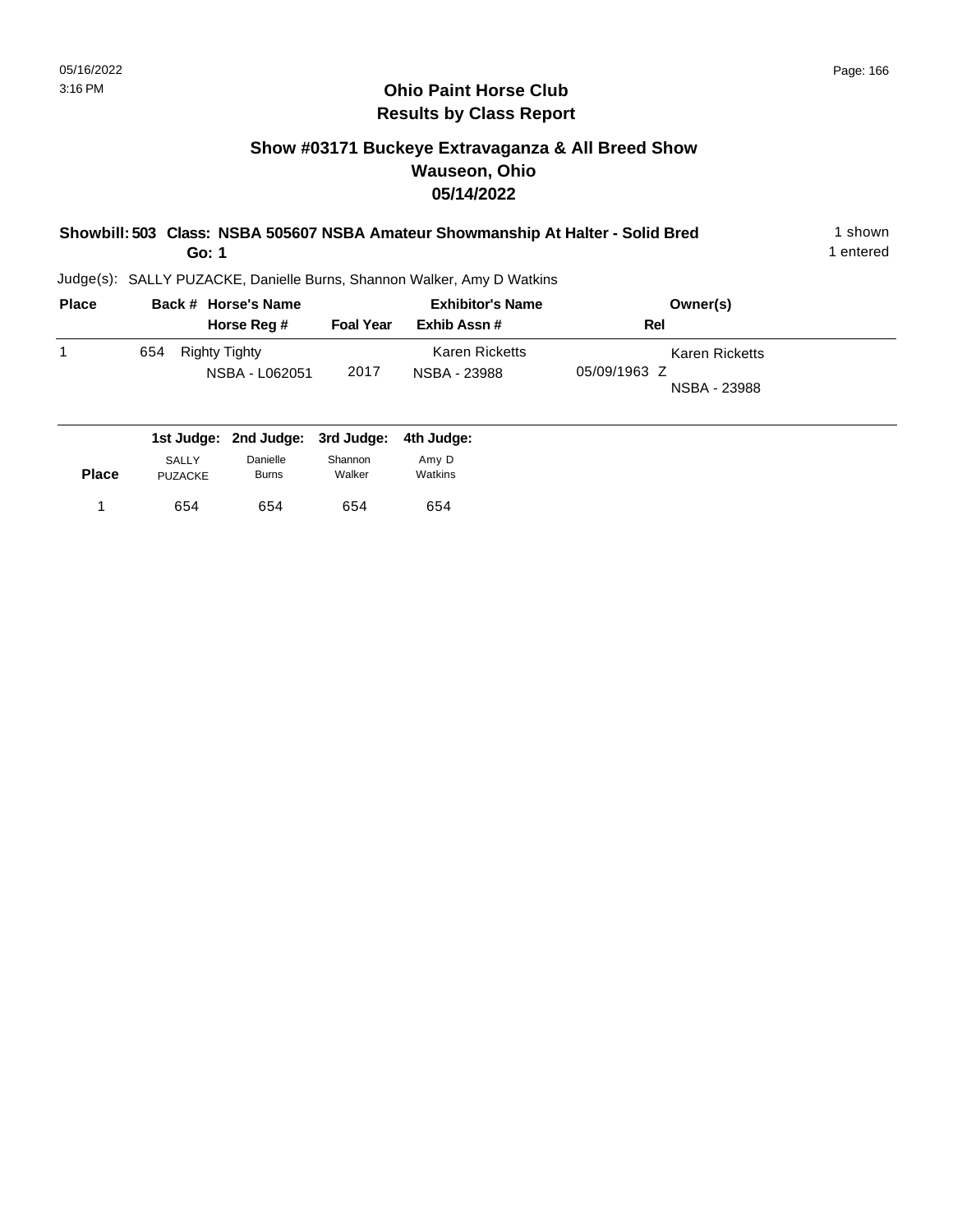# **Show #03171 Buckeye Extravaganza & All Breed Show Wauseon, Ohio 05/14/2022**

| Showbill: 504 Class: NSBA 506605 NSBA Masters Amateur Showmanship At Halter | shown     |
|-----------------------------------------------------------------------------|-----------|
| Go: 1                                                                       | 1 entered |

| <b>Place</b> | Back # Horse's Name                          | <b>Exhibitor's Name</b> |                                    | Owner(s)                                                     |  |  |
|--------------|----------------------------------------------|-------------------------|------------------------------------|--------------------------------------------------------------|--|--|
|              | Horse Reg #                                  | <b>Foal Year</b>        | Exhib Assn #                       | Rel                                                          |  |  |
|              | 1462 Guaranteed Sweetheart<br>NSBA - L062720 | 2013                    | <b>JODIE RICKS</b><br>NSBA - 47758 | <b>JODIE RICKS</b><br>12/30/1975 Z AKRON, OH<br>NSBA - 47758 |  |  |

|              |                                |                          | 1st Judge: 2nd Judge: 3rd Judge: 4th Judge: |                  |
|--------------|--------------------------------|--------------------------|---------------------------------------------|------------------|
| <b>Place</b> | <b>SALLY</b><br><b>PUZACKE</b> | Danielle<br><b>Burns</b> | Shannon<br>Walker                           | Amy D<br>Watkins |
|              | 1462                           | 1462                     | 1462                                        | 1462             |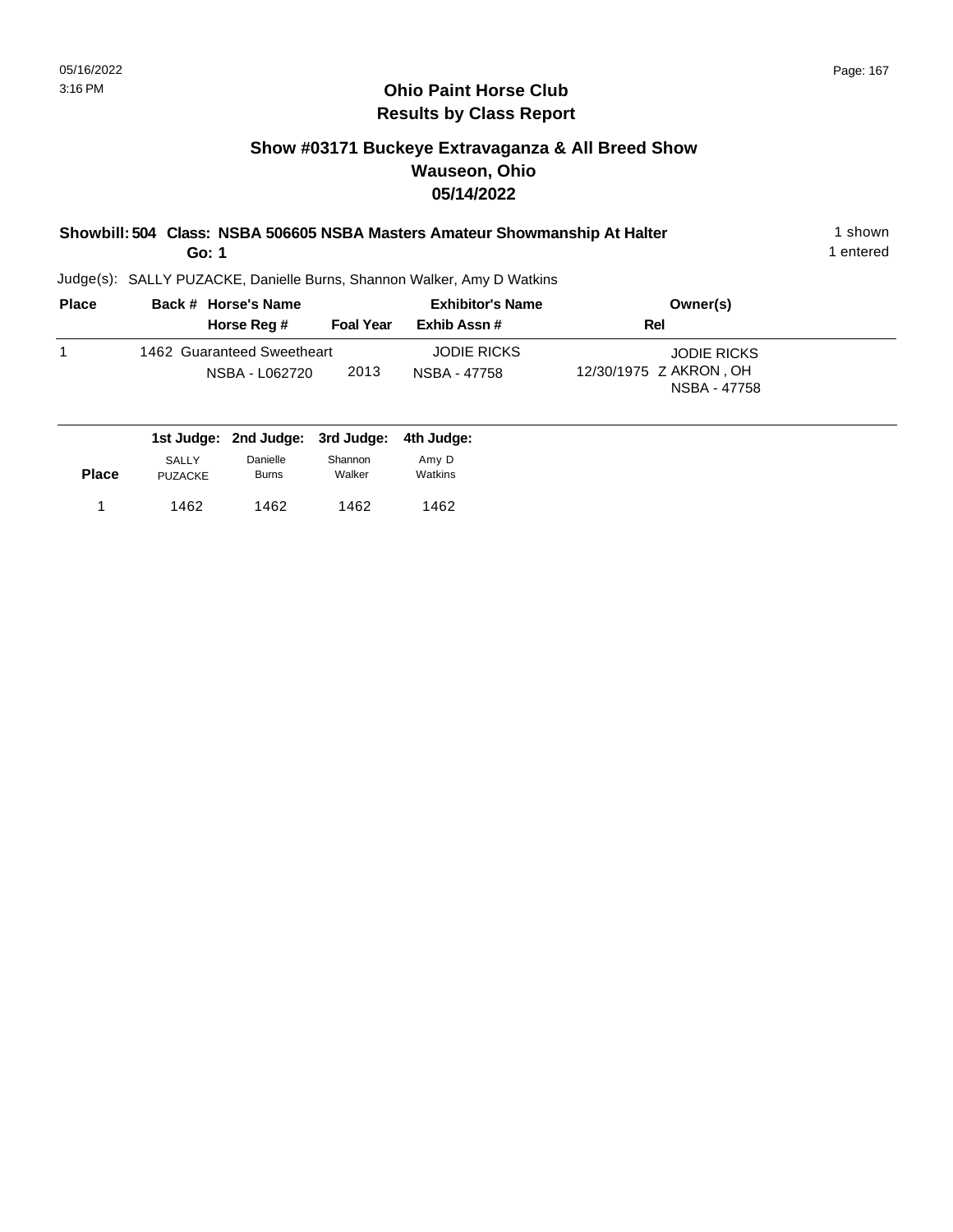# **Show #03171 Buckeye Extravaganza & All Breed Show Wauseon, Ohio 05/14/2022**

| Showbill: 511 Class: NSBA 507100 NSBA Novice Youth Showmanship At Halter | ∣shown    |
|--------------------------------------------------------------------------|-----------|
| Go: 1                                                                    | 1 entered |
| Judge(s): SALLY PUZACKE, Danielle Burns, Shannon Walker, Amy D Watkins   |           |

| <b>Place</b> | Back # Horse's Name                         |                  | <b>Exhibitor's Name</b>          | Owner(s)                                         |
|--------------|---------------------------------------------|------------------|----------------------------------|--------------------------------------------------|
|              | Horse Reg #                                 | <b>Foal Year</b> | Exhib Assn#                      | <b>Birthdate</b><br>Rel                          |
| 1            | 1488 Invite Lucy<br>NSBA - L062725          | 2012             | Jeanette Taulker<br>NSBA - 40046 | Jeanette Taulker<br>06/06/2007 Z<br>NSBA - 40046 |
|              | 1st Judge: 2nd Judge: 3rd Judge: 4th Judge: |                  |                                  |                                                  |

| <b>Place</b> | SALLY<br><b>PUZACKE</b> | Danielle<br>Burns | Shannon<br>Walker | Amy D<br>Watkins |  |
|--------------|-------------------------|-------------------|-------------------|------------------|--|
| 1            | 1488                    | 1488              | 1488              | 1488             |  |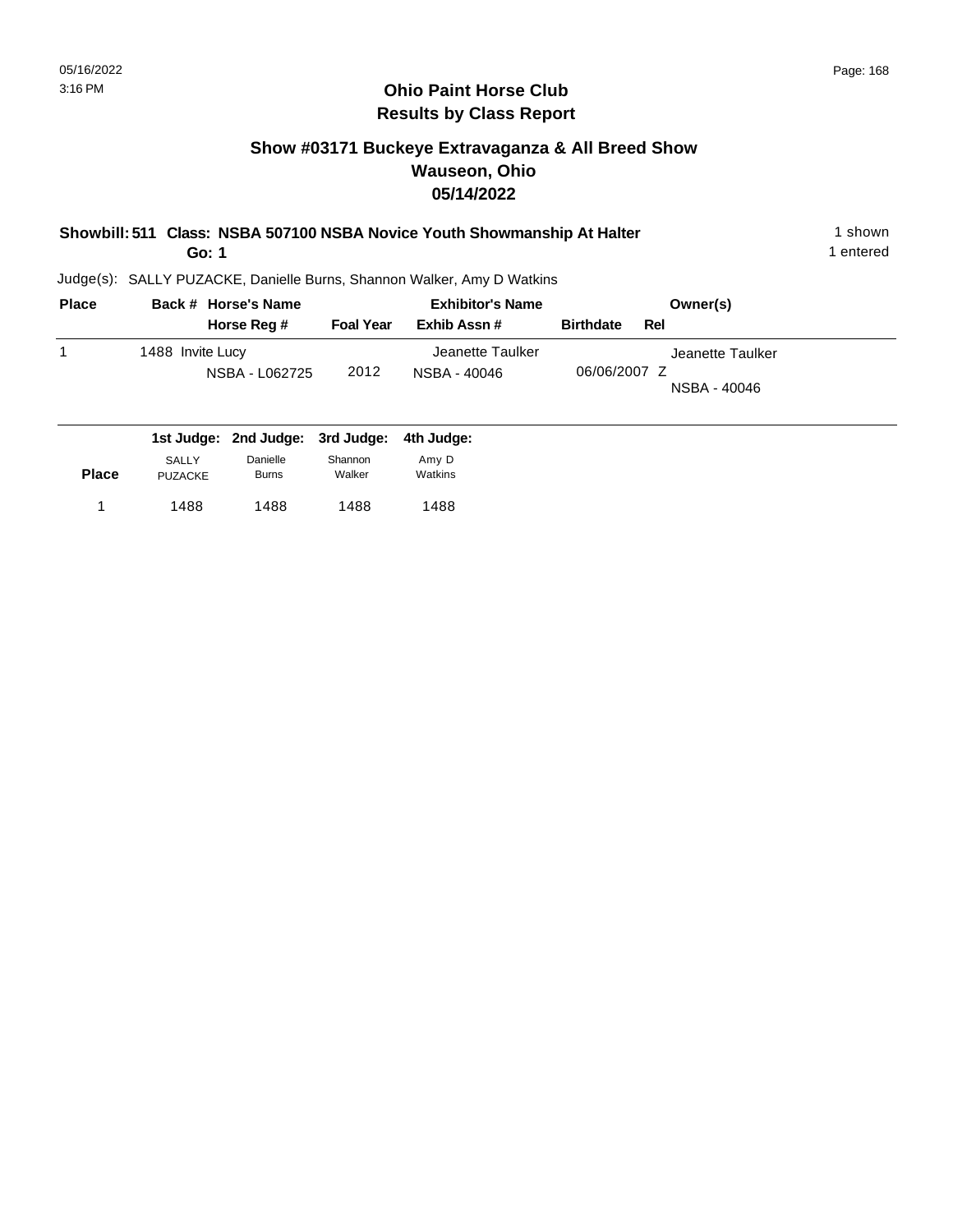# **Show #03171 Buckeye Extravaganza & All Breed Show Wauseon, Ohio 05/14/2022**

| Showbill: 513 Class: NSBA 507300 NSBA Youth Showmanship At Halter - All Age | shown     |
|-----------------------------------------------------------------------------|-----------|
| Go: 1                                                                       | 1 entered |

Judge(s): SALLY PUZACKE, Danielle Burns, Shannon Walker, Amy D Watkins

1488 1488 1 1488

1488

| <b>Place</b> |                                | Back # Horse's Name              |                   | <b>Exhibitor's Name</b>          | Owner(s)                                         |
|--------------|--------------------------------|----------------------------------|-------------------|----------------------------------|--------------------------------------------------|
|              |                                | Horse Reg #                      | <b>Foal Year</b>  | Exhib Assn#                      | <b>Birthdate</b><br>Rel                          |
| 1            | 1488 Invite Lucy               | NSBA - L062725                   | 2012              | Jeanette Taulker<br>NSBA - 40046 | Jeanette Taulker<br>06/06/2007 Z<br>NSBA - 40046 |
|              |                                | 1st Judge: 2nd Judge: 3rd Judge: |                   | 4th Judge:                       |                                                  |
| <b>Place</b> | <b>SALLY</b><br><b>PUZACKE</b> | Danielle<br><b>Burns</b>         | Shannon<br>Walker | Amy D<br>Watkins                 |                                                  |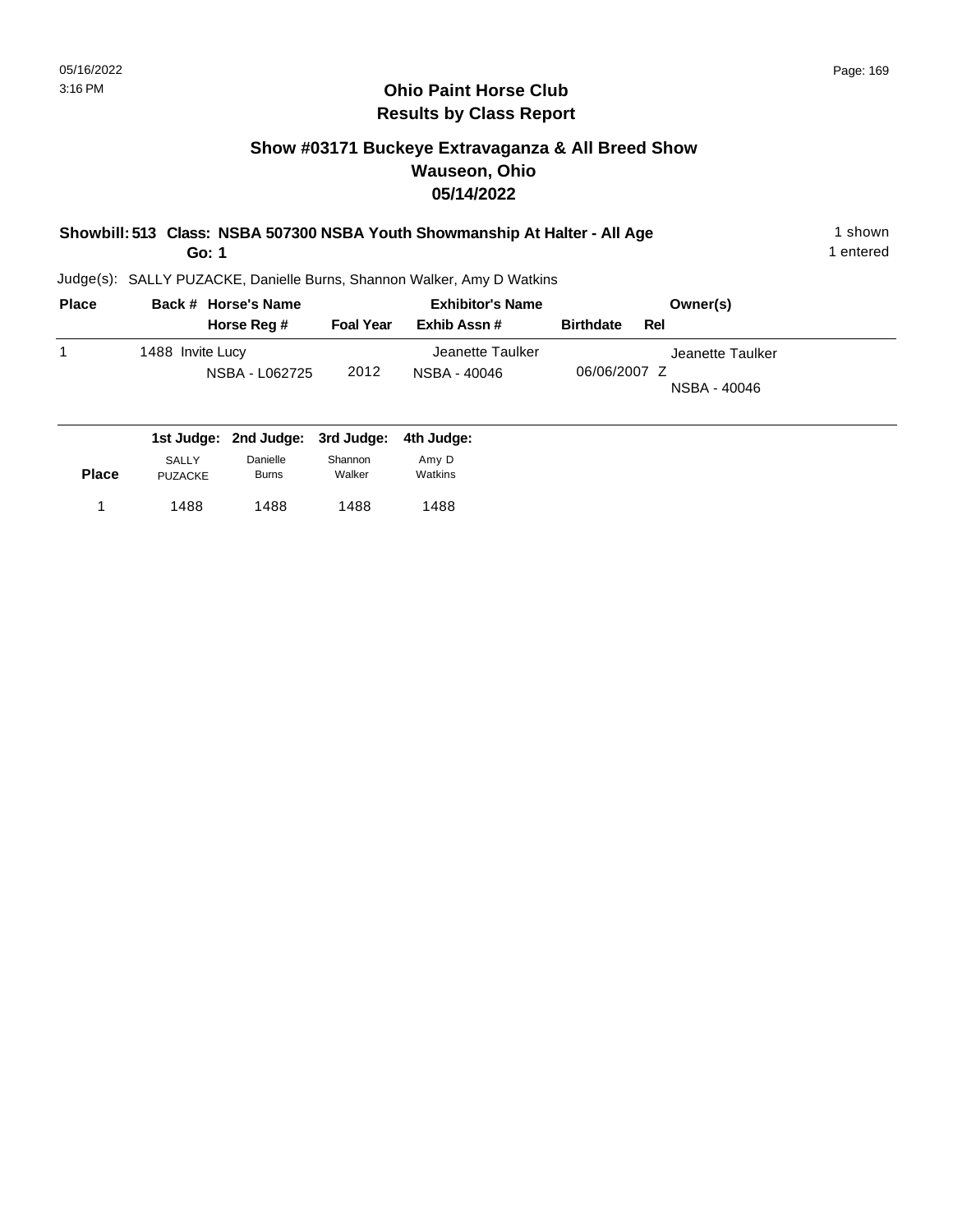# **Show #03171 Buckeye Extravaganza & All Breed Show Wauseon, Ohio 05/14/2022**

| Showbill: 543 Class: NSBA 505084 NSBA Amateur Performance Halter Mares - Solid Bred | shown   |
|-------------------------------------------------------------------------------------|---------|
| Go: 1                                                                               | entered |

| <b>Place</b> | Back # Horse's Name                         |                  | <b>Exhibitor's Name</b>        | Owner(s)                                       |
|--------------|---------------------------------------------|------------------|--------------------------------|------------------------------------------------|
|              | Horse Reg #                                 | <b>Foal Year</b> | Exhib Assn#                    | Rel                                            |
|              | 654<br>Righty Tighty<br>NSBA - L062051      | 2017             | Karen Ricketts<br>NSBA - 23988 | Karen Ricketts<br>05/09/1963 Z<br>NSBA - 23988 |
|              | 1st Judge: 2nd Judge: 3rd Judge: 4th Judge: |                  |                                |                                                |

| <b>Place</b> | SALLY          | Danielle     | Shannon | Amy D   |
|--------------|----------------|--------------|---------|---------|
|              | <b>PUZACKE</b> | <b>Burns</b> | Walker  | Watkins |
| 1            | 654            | 654          | 654     | 654     |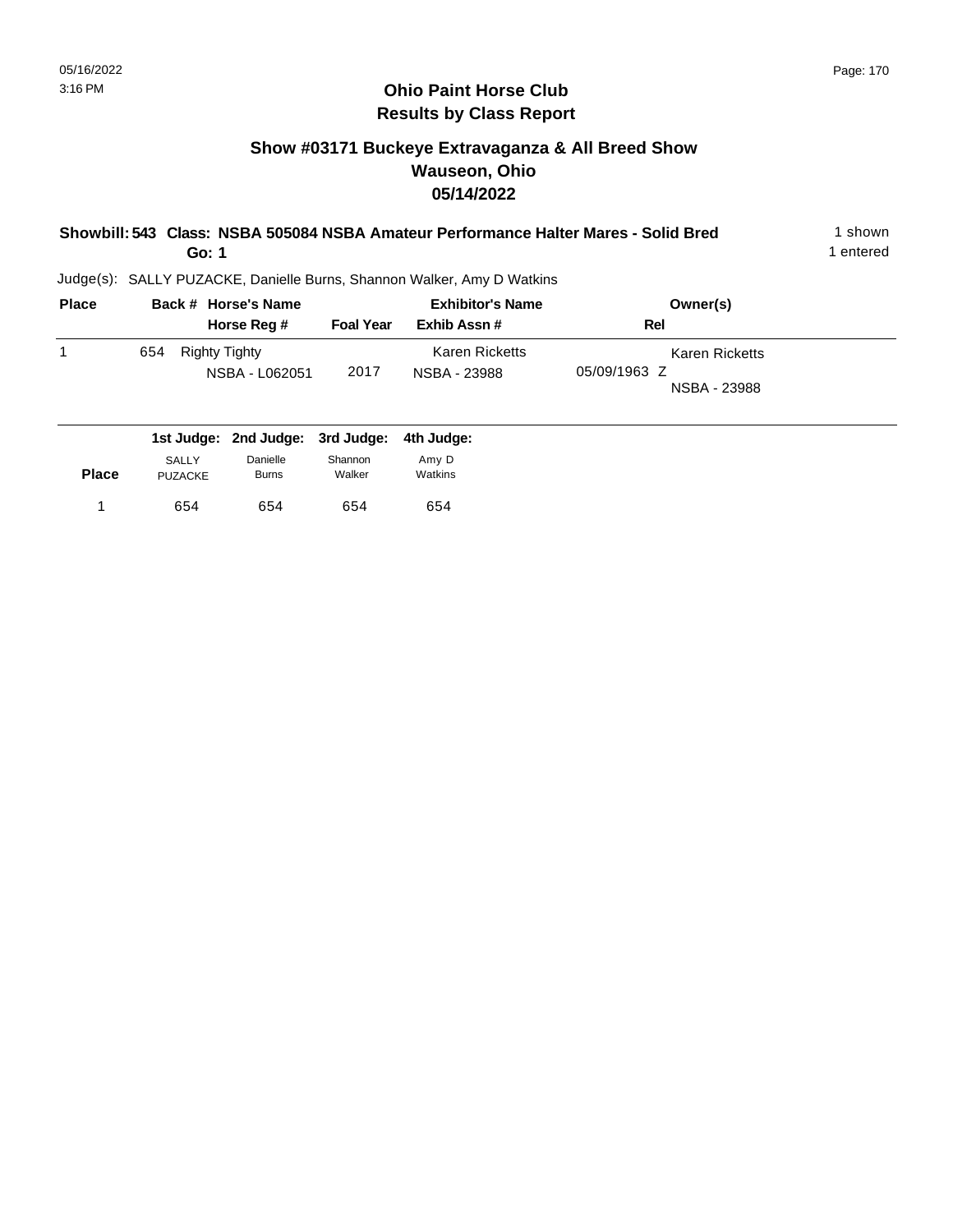# **Show #03171 Buckeye Extravaganza & All Breed Show Wauseon, Ohio 05/14/2022**

| Showbill: 547 Class: NSBA 500684 NSBA Amateur Performance Halter Mares                                                                                                                                                                                                                                                         | l shown   |
|--------------------------------------------------------------------------------------------------------------------------------------------------------------------------------------------------------------------------------------------------------------------------------------------------------------------------------|-----------|
| Go: 1                                                                                                                                                                                                                                                                                                                          | 1 entered |
| $\mathbf{r} = \mathbf{r} + \mathbf{r}$ , where $\mathbf{r} = \mathbf{r} + \mathbf{r}$ , we are the set of $\mathbf{r} = \mathbf{r} + \mathbf{r}$ , we are the set of $\mathbf{r} = \mathbf{r} + \mathbf{r}$ , we are the set of $\mathbf{r} = \mathbf{r} + \mathbf{r}$ , we are the set of $\mathbf{r} = \mathbf{r} + \mathbf$ |           |

| <b>Place</b> | Back # Horse's Name                          |                  | <b>Exhibitor's Name</b>            | Owner(s)                                                     |  |
|--------------|----------------------------------------------|------------------|------------------------------------|--------------------------------------------------------------|--|
|              | Horse Reg #                                  | <b>Foal Year</b> | Exhib Assn #                       | Rel                                                          |  |
|              | 1462 Guaranteed Sweetheart<br>NSBA - L062720 | 2013             | <b>JODIE RICKS</b><br>NSBA - 47758 | <b>JODIE RICKS</b><br>12/30/1975 Z AKRON, OH<br>NSBA - 47758 |  |

|              |                                | 1st Judge: 2nd Judge: 3rd Judge: 4th Judge: |                   |                  |
|--------------|--------------------------------|---------------------------------------------|-------------------|------------------|
| <b>Place</b> | <b>SALLY</b><br><b>PUZACKE</b> | Danielle<br><b>Burns</b>                    | Shannon<br>Walker | Amy D<br>Watkins |
|              |                                | 1462                                        |                   | 1462             |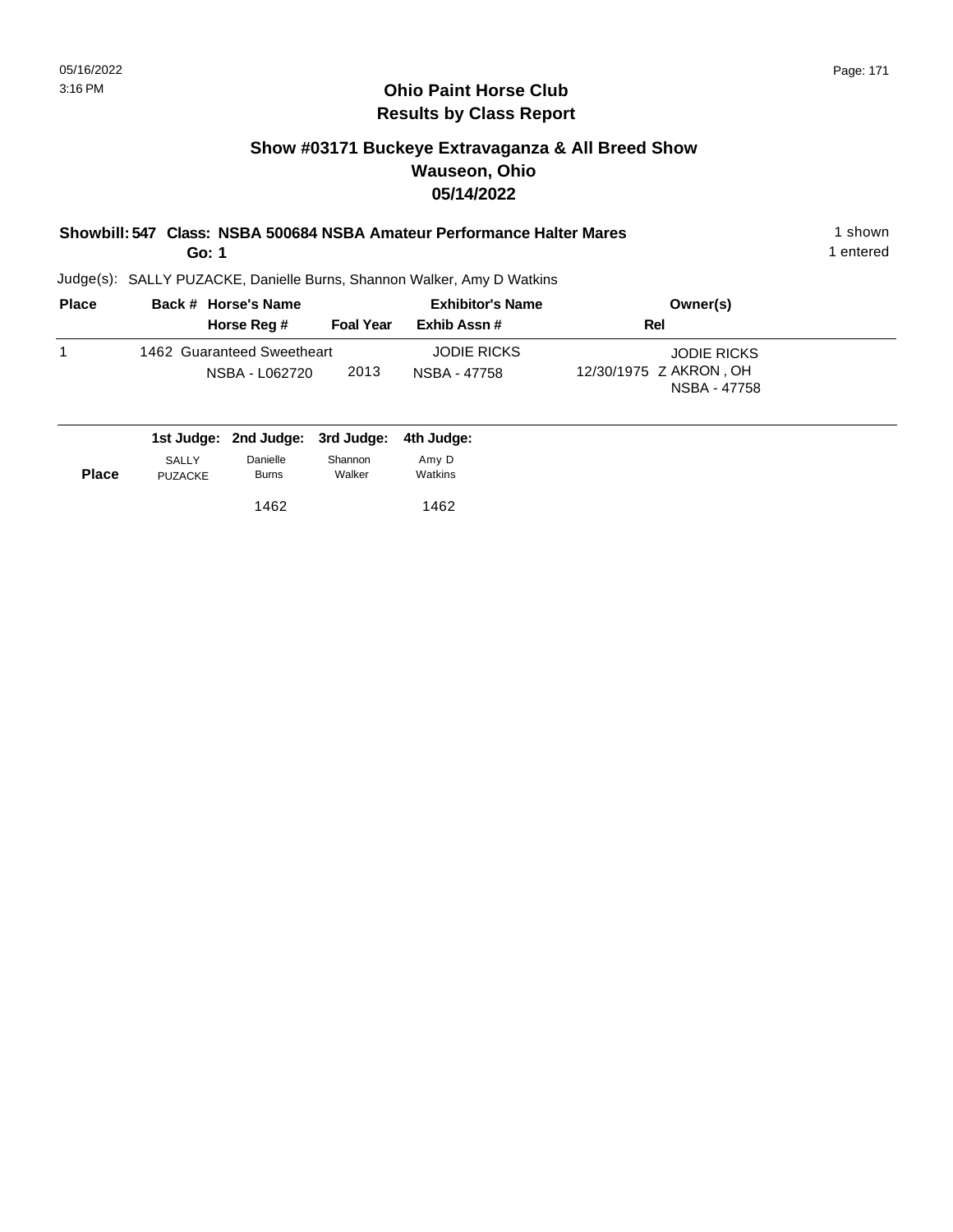# **Show #03171 Buckeye Extravaganza & All Breed Show Wauseon, Ohio 05/14/2022**

**Showbill: 555 Class: NSBA 507384 NSBA Youth Performance Halter Mares** 2 shown

**Go: 1**

2 entered

| <b>Place</b> |                  | Back # Horse's Name     |                  | <b>Exhibitor's Name</b> |                  |     | Owner(s)              |
|--------------|------------------|-------------------------|------------------|-------------------------|------------------|-----|-----------------------|
|              |                  | Horse Reg #             | <b>Foal Year</b> | Exhib Assn#             | <b>Birthdate</b> | Rel |                       |
| 1            | 1488 Invite Lucy |                         |                  | Jeanette Taulker        |                  |     | Jeanette Taulker      |
|              |                  | NSBA - L062725          | 2012             | NSBA - 40046            | 06/06/2007 Z     |     |                       |
|              |                  |                         |                  |                         |                  |     | NSBA - 40046          |
| 2            | 333              | <b>BMQ Barely Legal</b> |                  | Mollie Topping          |                  |     | <b>Tricia Topping</b> |
|              |                  | NSBA - L059601          | 2016             | NSBA - 67394            | 05/13/2004 C     |     |                       |
|              |                  |                         |                  |                         |                  |     | NSBA - 67033          |
|              |                  | 1st Judge: 2nd Judge:   | 3rd Judge:       | 4th Judge:              |                  |     |                       |
|              | <b>SALLY</b>     | Danielle                | Shannon          | Amy D                   |                  |     |                       |
| <b>Place</b> | <b>PUZACKE</b>   | <b>Burns</b>            | Walker           | Watkins                 |                  |     |                       |
| 1            | 333              | 1488                    | 1488             | 1488                    |                  |     |                       |
| 2            | 1488             | 333                     | 333              | 333                     |                  |     |                       |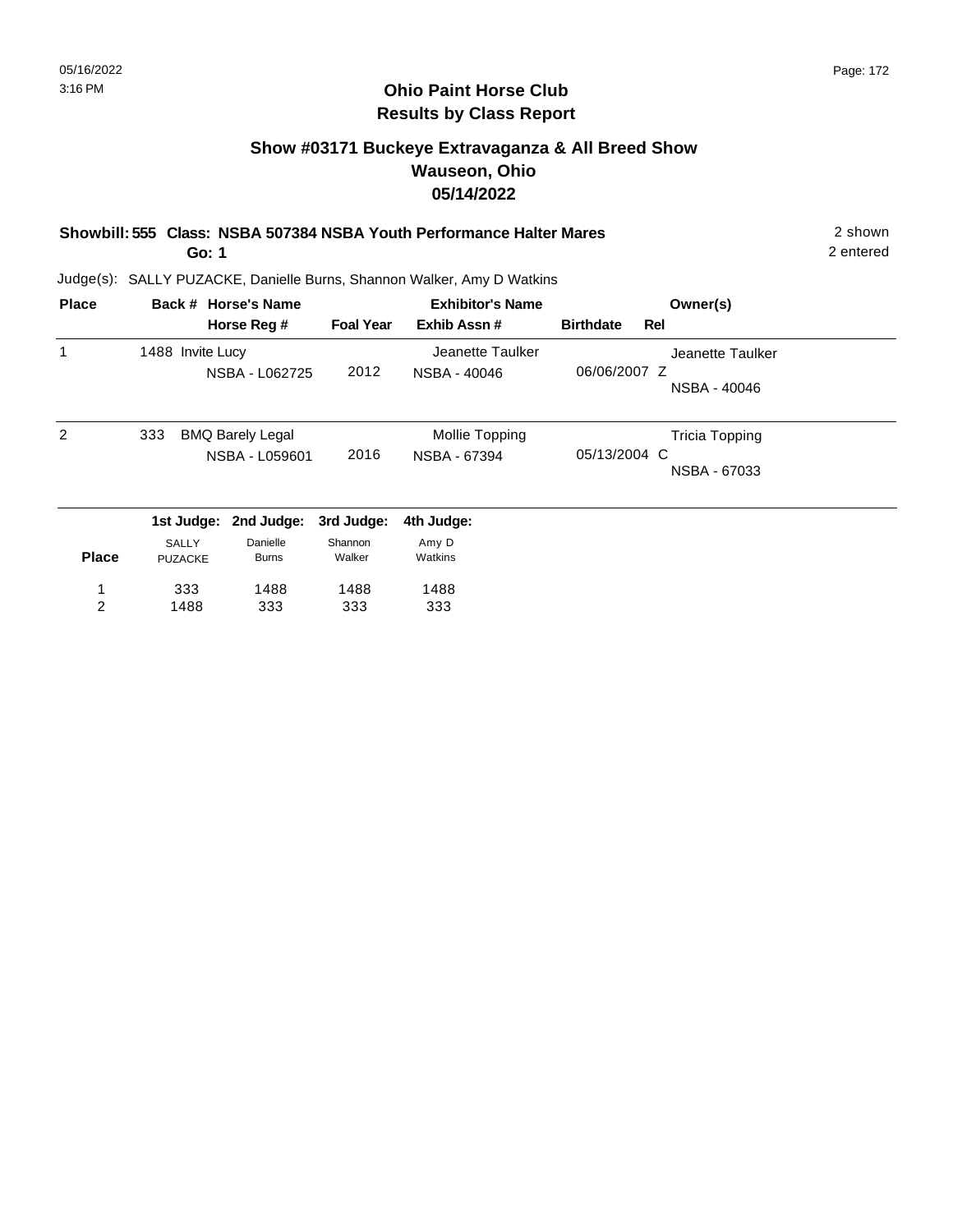654 654

1 654 654 654 654

654

# **Ohio Paint Horse Club Results by Class Report**

# **Show #03171 Buckeye Extravaganza & All Breed Show Wauseon, Ohio 05/14/2022**

| Showbill: 559 Class: NSBA 500084 NSBA Performance Halter Mares - Solid Bred<br>Go: 1 |     |                                              |                                        |                                 |                                                                        |                                                       |  |  |
|--------------------------------------------------------------------------------------|-----|----------------------------------------------|----------------------------------------|---------------------------------|------------------------------------------------------------------------|-------------------------------------------------------|--|--|
|                                                                                      |     |                                              |                                        |                                 | Judge(s): SALLY PUZACKE, Danielle Burns, Shannon Walker, Amy D Watkins |                                                       |  |  |
| <b>Place</b>                                                                         |     | Back # Horse's Name                          |                                        |                                 | <b>Exhibitor's Name</b>                                                | Owner(s)                                              |  |  |
|                                                                                      |     |                                              | Horse Reg #                            | <b>Foal Year</b>                | Exhib Assn#                                                            | Rel                                                   |  |  |
| 1                                                                                    | 654 | <b>Righty Tighty</b>                         | NSBA - L062051                         | 2017                            | <b>Karen Ricketts</b><br>NSBA - 23988                                  | <b>Karen Ricketts</b><br>05/09/1963 Z<br>NSBA - 23988 |  |  |
| <b>Place</b>                                                                         |     | 1st Judge:<br><b>SALLY</b><br><b>PUZACKE</b> | 2nd Judge:<br>Danielle<br><b>Burns</b> | 3rd Judge:<br>Shannon<br>Walker | 4th Judge:<br>Amy D<br>Watkins                                         |                                                       |  |  |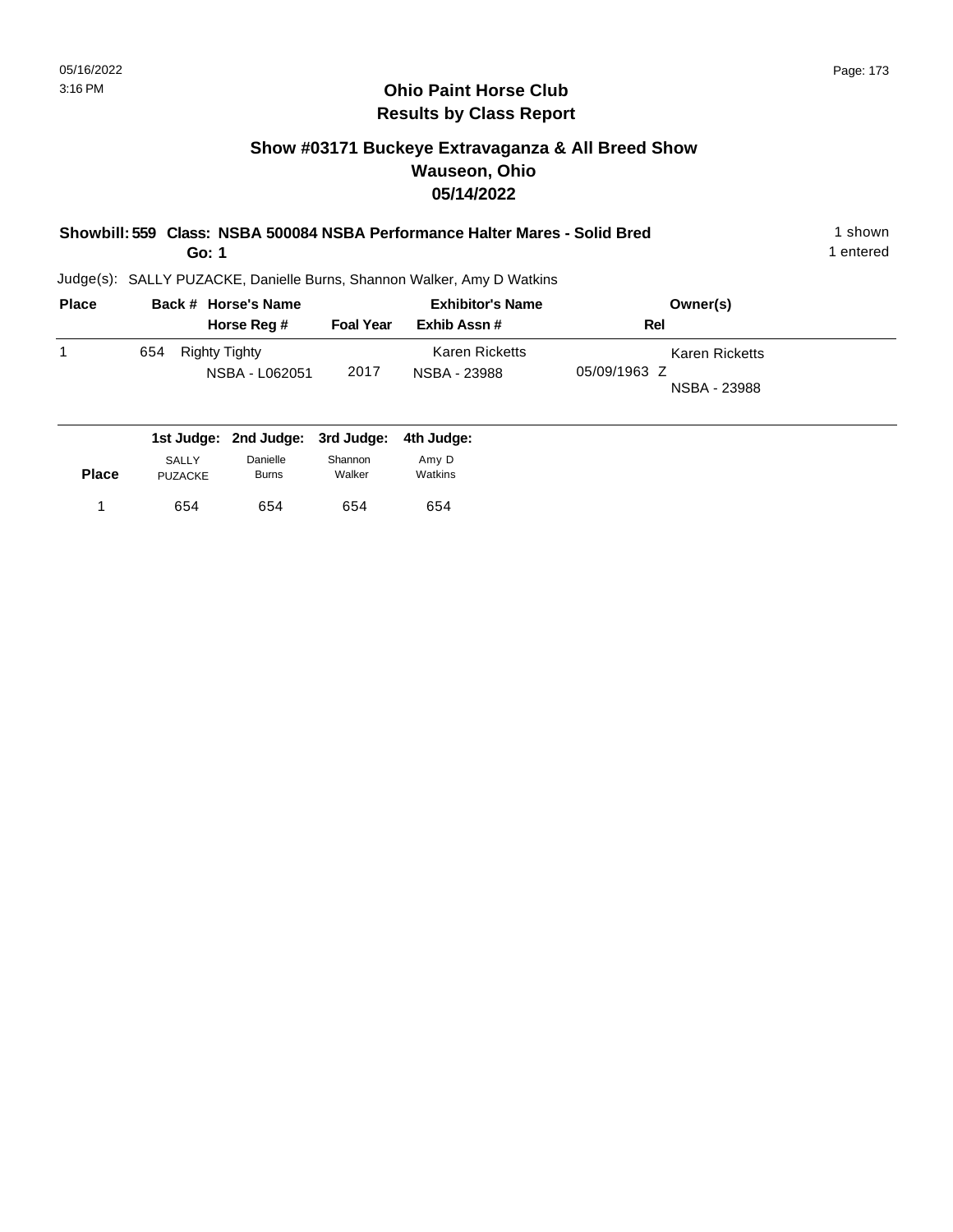# **Show #03171 Buckeye Extravaganza & All Breed Show Wauseon, Ohio 05/14/2022**

| Showbill: 602 Class: NSBA 520100 NSBA Green Hunter Under Saddle | shown   |
|-----------------------------------------------------------------|---------|
| Go: 1                                                           | entered |

1 entered

| <b>Place</b> |     | Back # Horse's Name                       | <b>Exhibitor's Name</b> |                                 | Owner(s)                            |  |
|--------------|-----|-------------------------------------------|-------------------------|---------------------------------|-------------------------------------|--|
|              |     | Horse Reg #                               | <b>Foal Year</b>        | Exhib Assn#                     | Rel                                 |  |
|              | 333 | <b>BMQ Barely Legal</b><br>NSBA - L059601 | 2016                    | Hannah Dejonghe<br>NSBA - 21372 | Tricia Topping<br>O<br>NSBA - 67033 |  |

|              |                                |                          | 1st Judge: 2nd Judge: 3rd Judge: 4th Judge: |                  |
|--------------|--------------------------------|--------------------------|---------------------------------------------|------------------|
| <b>Place</b> | <b>SALLY</b><br><b>PUZACKE</b> | Danielle<br><b>Burns</b> | Shannon<br>Walker                           | Amy D<br>Watkins |
|              | 333                            | 333                      | 333                                         | 333              |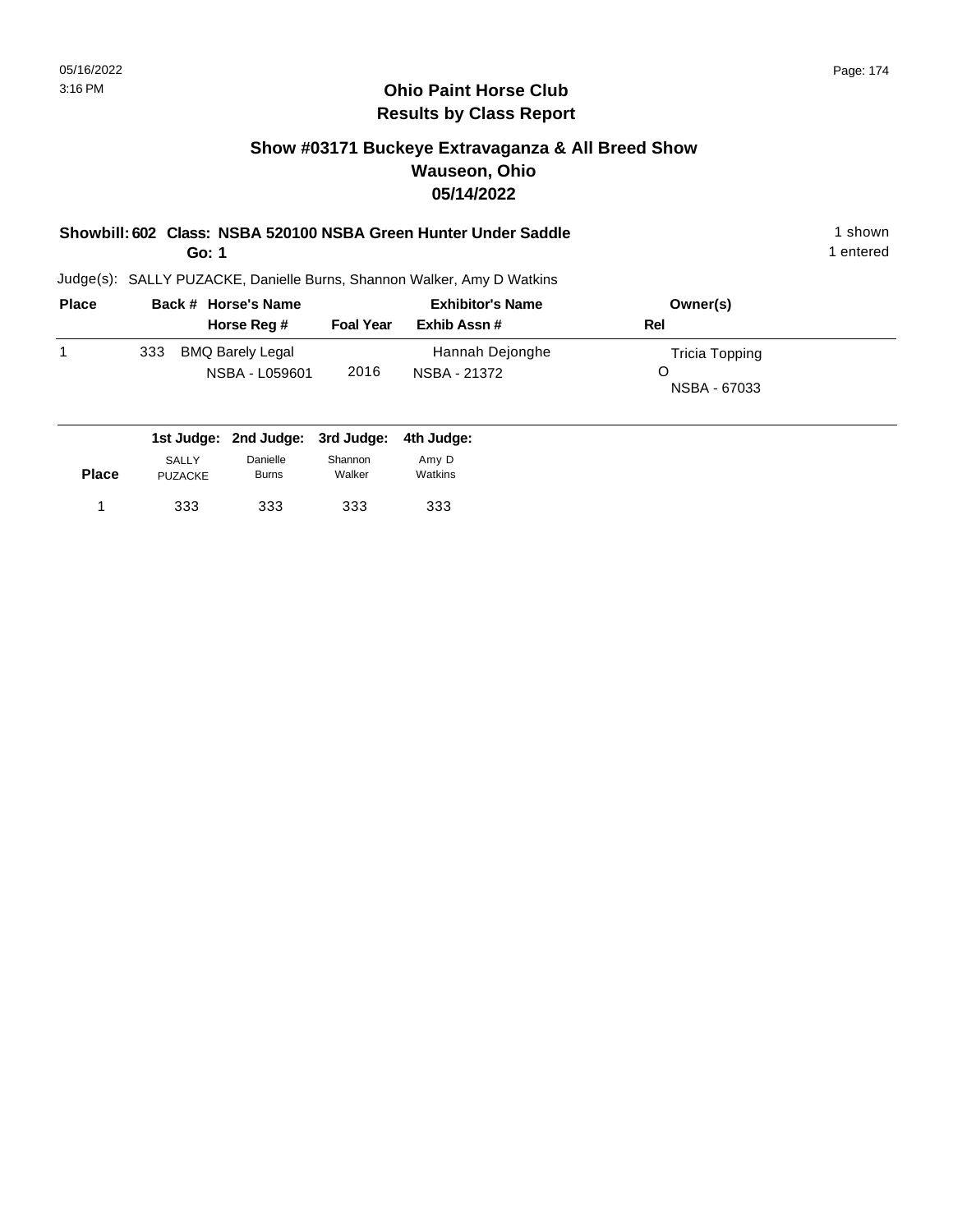# **Show #03171 Buckeye Extravaganza & All Breed Show Wauseon, Ohio 05/14/2022**

| Showbill: 603 Class: NSBA 525400 NSBA Novice Amateur Hunter Under Saddle | 2 shown   |
|--------------------------------------------------------------------------|-----------|
| Go: 1                                                                    | 2 entered |

| <b>Place</b> |                     | Back # Horse's Name |                  | <b>Exhibitor's Name</b> | Owner(s)              |
|--------------|---------------------|---------------------|------------------|-------------------------|-----------------------|
|              |                     | Horse Reg #         | <b>Foal Year</b> | Exhib Assn#             | <b>Rel</b>            |
| 1            | 311                 | ETHEL MAE           |                  | Jessica Paskiet         | Jessica Paskiet       |
|              |                     | NSBA - L050391      | 2014             | NSBA - 41717            | 10/09/1980 Z          |
|              |                     |                     |                  |                         | NSBA - 41717          |
| 2            | 1064 A Gift So Good |                     |                  | <b>Meredith Cluse</b>   | <b>Meredith Cluse</b> |
|              |                     | NSBA - L072502      | 2015             | NSBA - 40101            | 02/26/2002 Z          |
|              |                     |                     |                  |                         | NSBA - 40101          |
|              | 1st Judge:          | 2nd Judge:          | 3rd Judge:       | 4th Judge:              |                       |
|              | <b>SALLY</b>        | Danielle            | Shannon          | Amy D                   |                       |
| <b>Place</b> | <b>PUZACKE</b>      | <b>Burns</b>        | Walker           | Watkins                 |                       |
| 1            | 311                 | 1064                | 311              | 311                     |                       |
| 2            | 1064                | 311                 | 1064             | 1064                    |                       |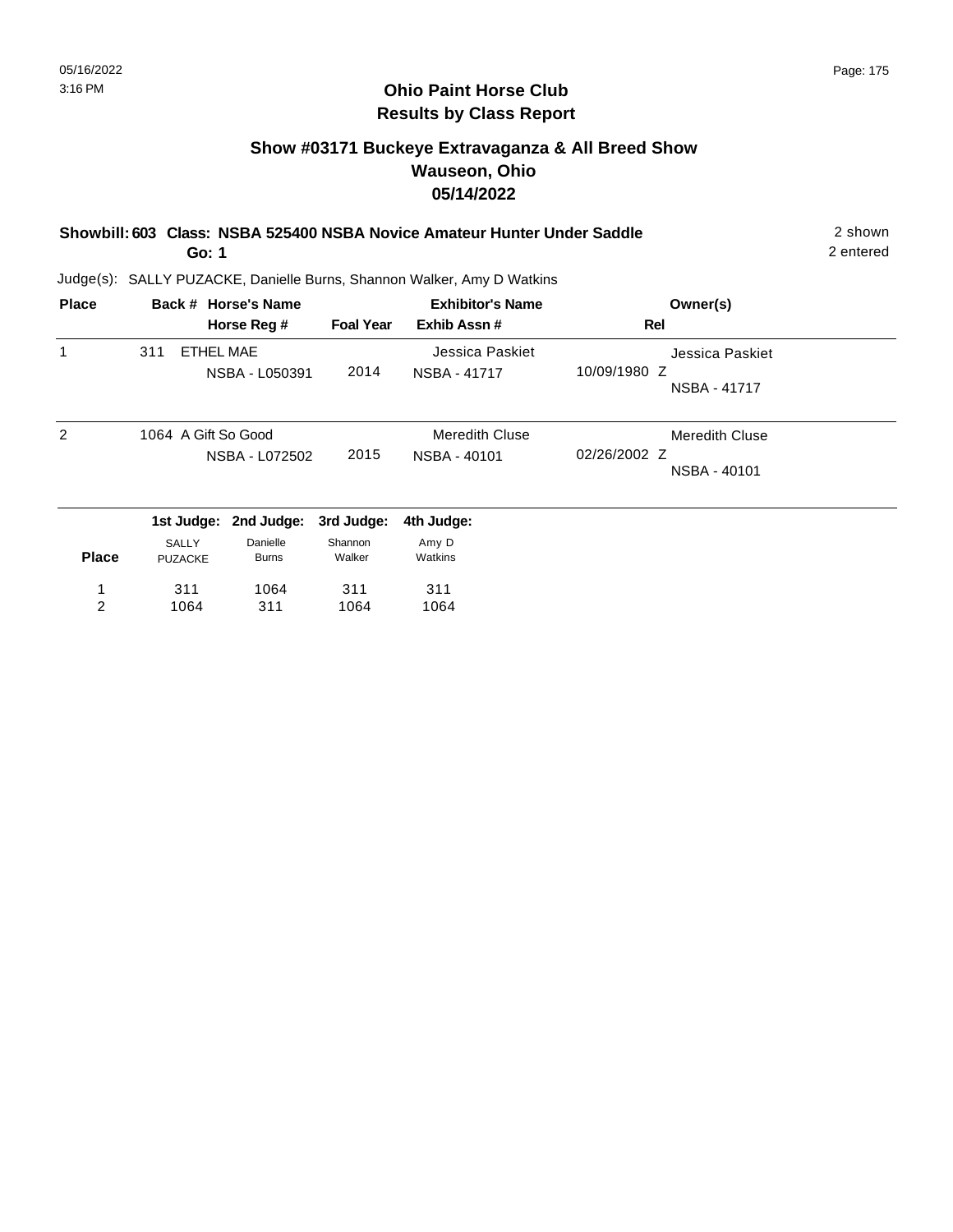# **Show #03171 Buckeye Extravaganza & All Breed Show Wauseon, Ohio 05/14/2022**

|  | Showbill: 604 Class: NSBA 525600 NSBA Amateur Hunter Under Saddle | 2 shown                                                                                                                                                                                                                                                                                                                                                                           |
|--|-------------------------------------------------------------------|-----------------------------------------------------------------------------------------------------------------------------------------------------------------------------------------------------------------------------------------------------------------------------------------------------------------------------------------------------------------------------------|
|  |                                                                   | $\bigcap$ $\bigcap$ $\bigcap$ $\bigcap$ $\bigcap$ $\bigcap$ $\bigcap$ $\bigcap$ $\bigcap$ $\bigcap$ $\bigcap$ $\bigcap$ $\bigcap$ $\bigcap$ $\bigcap$ $\bigcap$ $\bigcap$ $\bigcap$ $\bigcap$ $\bigcap$ $\bigcap$ $\bigcap$ $\bigcap$ $\bigcap$ $\bigcap$ $\bigcap$ $\bigcap$ $\bigcap$ $\bigcap$ $\bigcap$ $\bigcap$ $\bigcap$ $\bigcap$ $\bigcap$ $\bigcap$ $\bigcap$ $\bigcap$ |

**Go: 1**

2 entered

| <b>Place</b>  |                     | Back # Horse's Name |                  | <b>Exhibitor's Name</b> | Owner(s)              |
|---------------|---------------------|---------------------|------------------|-------------------------|-----------------------|
|               |                     | Horse Reg #         | <b>Foal Year</b> | Exhib Assn#             | Rel                   |
|               | 311                 | <b>ETHEL MAE</b>    |                  | Jessica Paskiet         | Jessica Paskiet       |
|               |                     | NSBA - L050391      | 2014             | <b>NSBA - 41717</b>     | 10/09/1980 Z          |
|               |                     |                     |                  |                         | NSBA - 41717          |
| $\mathcal{P}$ | 1064 A Gift So Good |                     |                  | <b>Meredith Cluse</b>   | <b>Meredith Cluse</b> |
|               |                     | NSBA - L072502      | 2015             | NSBA - 40101            | 02/26/2002 Z          |
|               |                     |                     |                  |                         | NSBA - 40101          |
|               | 1st Judge:          | 2nd Judge:          | 3rd Judge:       | 4th Judge:              |                       |
|               | SALLY               | Danielle            | Shannon          | Amy D                   |                       |
| <b>Place</b>  | <b>PUZACKE</b>      | <b>Burns</b>        | Walker           | Watkins                 |                       |
| 1             | 311                 | 1064                | 311              | 311                     |                       |
| 2             | 1064                | 311                 | 1064             | 1064                    |                       |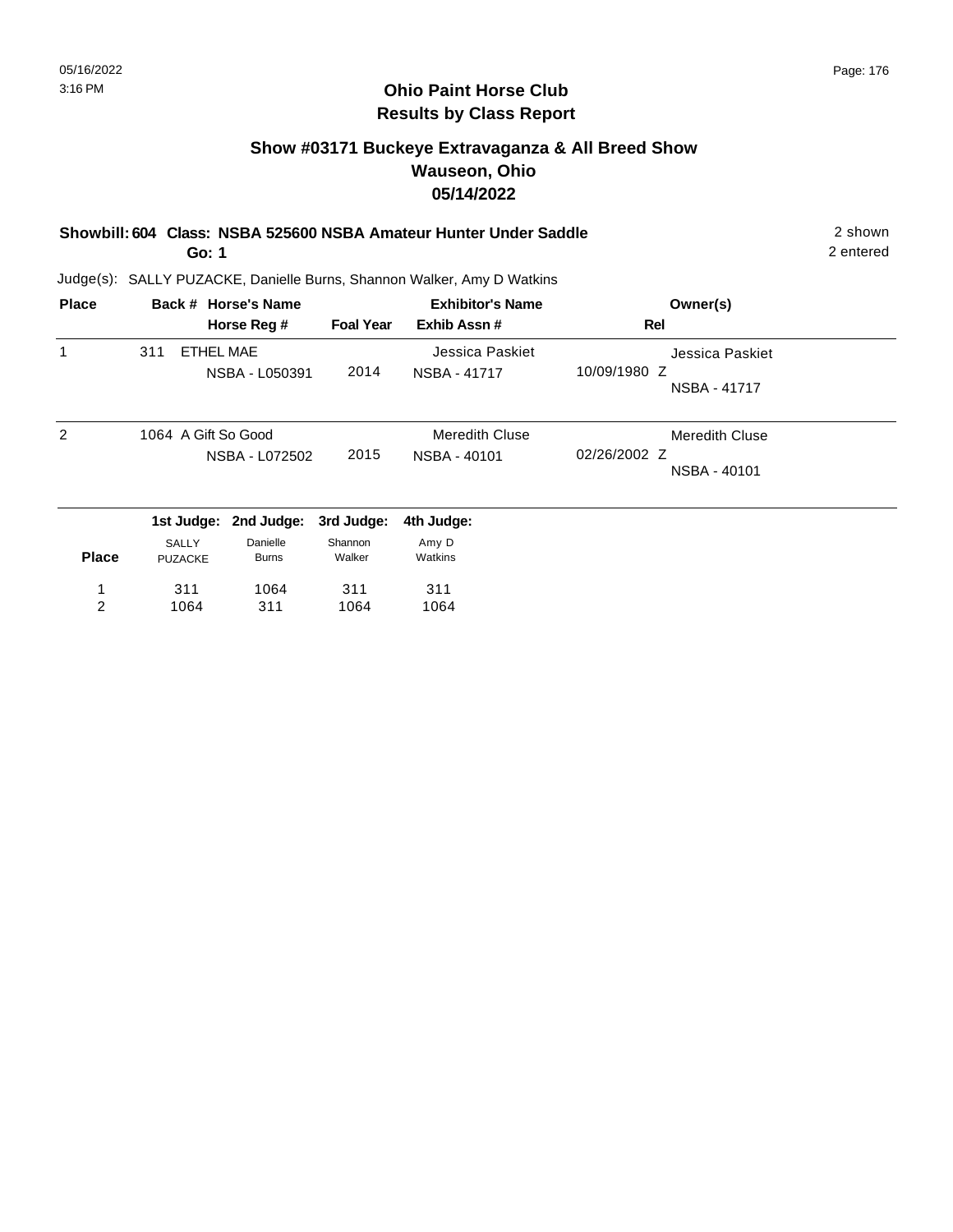#### **Ohio Paint Horse Club Results by Class Report**

# **Show #03171 Buckeye Extravaganza & All Breed Show Wauseon, Ohio 05/14/2022**

**Showbill: 608 Class: NSBA 527100 NSBA Novice Youth Hunter Under Saddle** 2 shown

**Go: 1**

1488

2

1488

1488

Judge(s): SALLY PUZACKE, Danielle Burns, Shannon Walker, Amy D Watkins

| <b>Place</b> |                         | Back # Horse's Name                       |                   | <b>Exhibitor's Name</b>          | Owner(s)                                              |
|--------------|-------------------------|-------------------------------------------|-------------------|----------------------------------|-------------------------------------------------------|
|              |                         | Horse Reg #                               | <b>Foal Year</b>  | Exhib Assn#                      | <b>Birthdate</b><br>Rel                               |
| 1            | 333                     | <b>BMQ Barely Legal</b><br>NSBA - L059601 | 2016              | Mollie Topping<br>NSBA - 67394   | <b>Tricia Topping</b><br>05/13/2004 C<br>NSBA - 67033 |
| 2            | 1488 Invite Lucy        | NSBA - L062725                            | 2012              | Jeanette Taulker<br>NSBA - 40046 | Jeanette Taulker<br>06/06/2007 Z<br>NSBA - 40046      |
|              |                         | 1st Judge: 2nd Judge:                     | 3rd Judge:        | 4th Judge:                       |                                                       |
| <b>Place</b> | SALLY<br><b>PUZACKE</b> | Danielle<br><b>Burns</b>                  | Shannon<br>Walker | Amy D<br>Watkins                 |                                                       |
|              | 333                     | 333                                       | 333               | 333                              |                                                       |

1488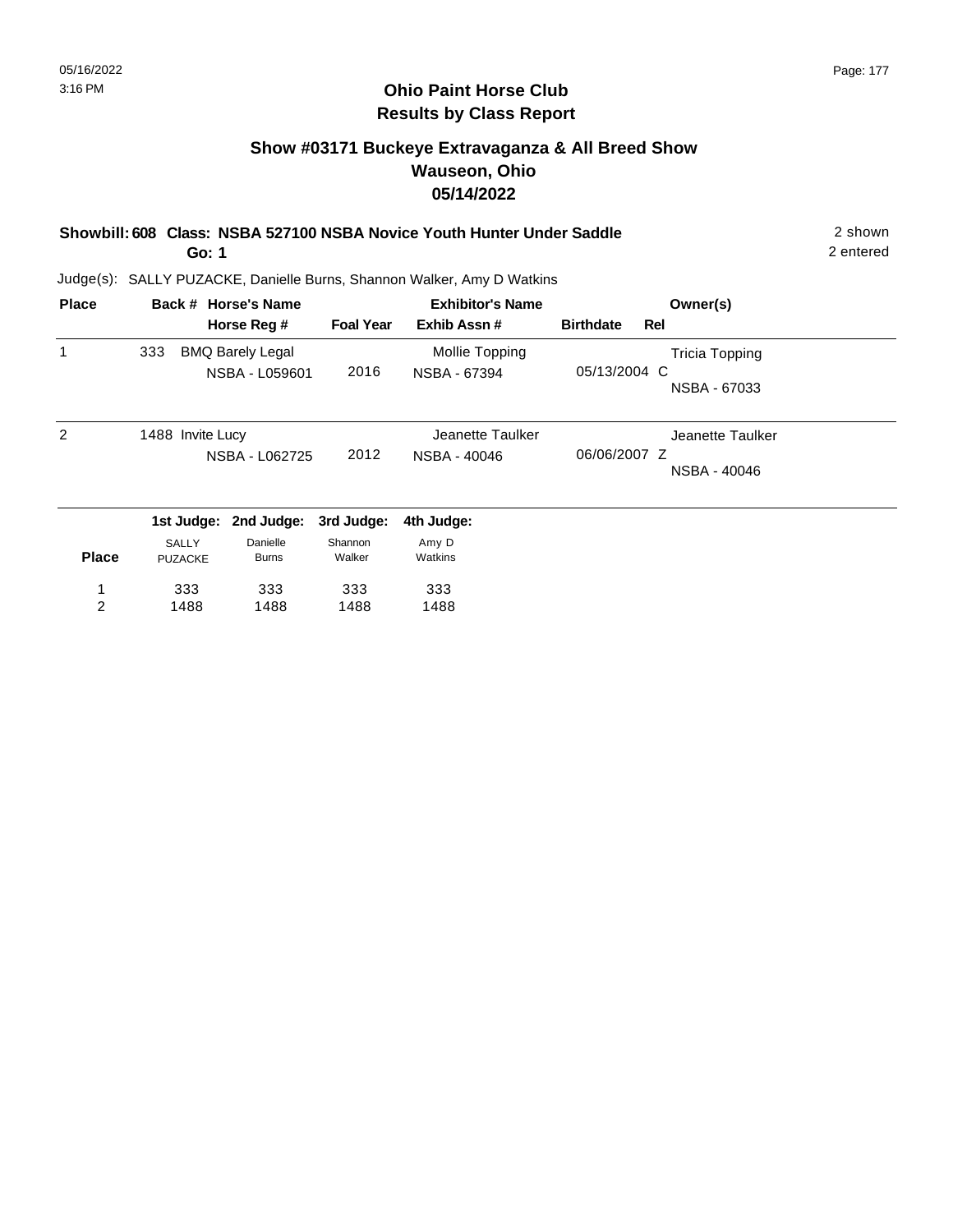#### **Ohio Paint Horse Club Results by Class Report**

# **Show #03171 Buckeye Extravaganza & All Breed Show Wauseon, Ohio 05/14/2022**

**Showbill: 610 Class: NSBA 527300 NSBA Youth Hunter Under Saddle - All Age** 2 shown

**Go: 1**

Judge(s): SALLY PUZACKE, Danielle Burns, Shannon Walker, Amy D Watkins

| <b>Place</b> |                  | Back # Horse's Name     |                  | <b>Exhibitor's Name</b> |                  | Owner(s)              |  |
|--------------|------------------|-------------------------|------------------|-------------------------|------------------|-----------------------|--|
|              |                  | Horse Reg #             | <b>Foal Year</b> | Exhib Assn#             | <b>Birthdate</b> | Rel                   |  |
| 1            | 1488 Invite Lucy |                         |                  | Jeanette Taulker        |                  | Jeanette Taulker      |  |
|              |                  | NSBA - L062725          | 2012             | NSBA - 40046            | 06/06/2007 Z     |                       |  |
|              |                  |                         |                  |                         |                  | NSBA - 40046          |  |
| 2            | 333              | <b>BMQ Barely Legal</b> |                  | Mollie Topping          |                  | <b>Tricia Topping</b> |  |
|              |                  | NSBA - L059601          | 2016             | NSBA - 67394            | 05/13/2004 C     |                       |  |
|              |                  |                         |                  |                         |                  | NSBA - 67033          |  |
|              | 1st Judge:       | 2nd Judge:              | 3rd Judge:       | 4th Judge:              |                  |                       |  |
|              | <b>SALLY</b>     | Danielle                | Shannon          | Amy D                   |                  |                       |  |
| <b>Place</b> | <b>PUZACKE</b>   | <b>Burns</b>            | Walker           | Watkins                 |                  |                       |  |
| 1            | 1488             | 1488                    | 1488             | 1488                    |                  |                       |  |
| 2            | 333              | 333                     | 333              | 333                     |                  |                       |  |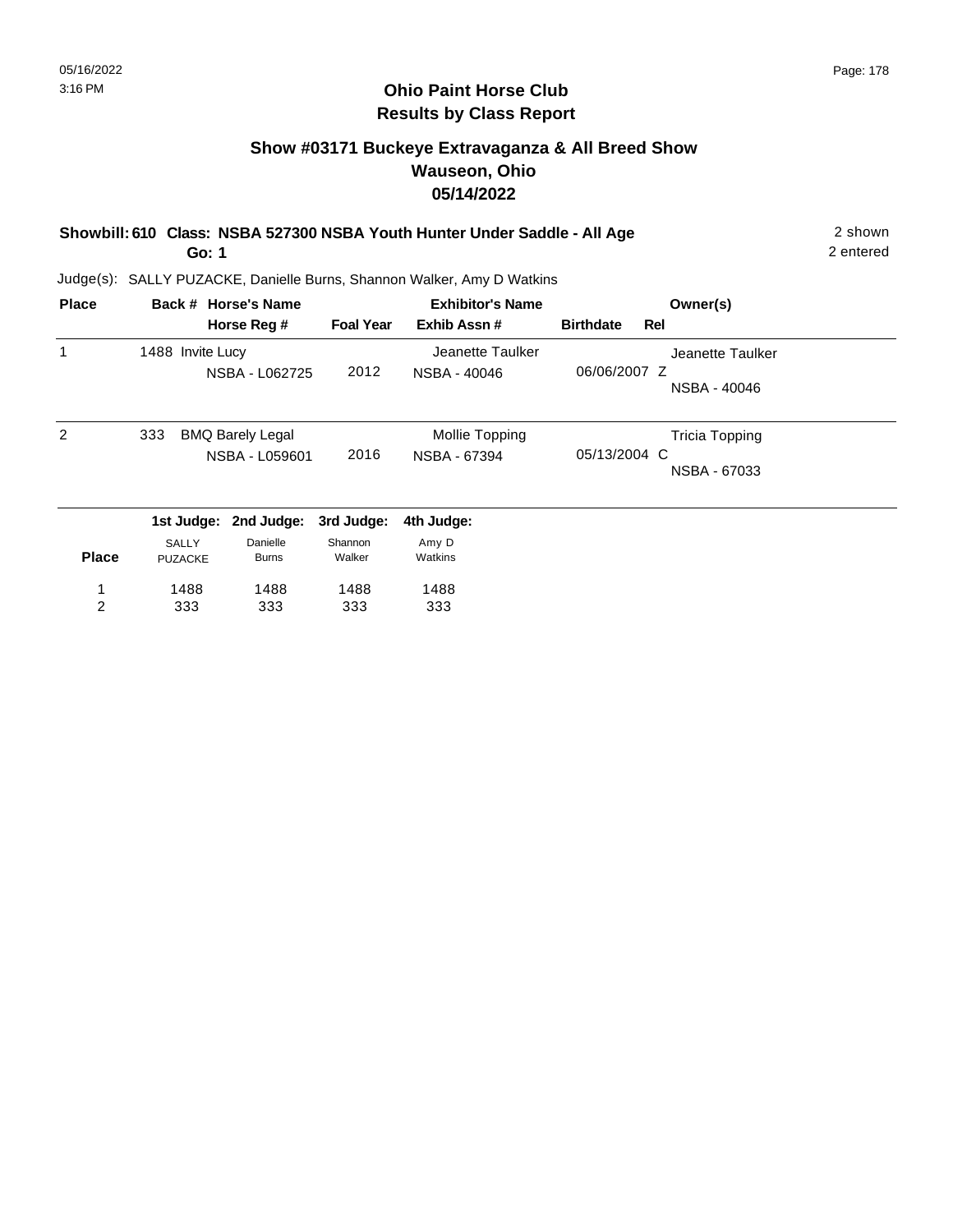# **Show #03171 Buckeye Extravaganza & All Breed Show Wauseon, Ohio 05/14/2022**

| Showbill: 620 Class: NSBA 565400 NSBA Novice Amateur Hunt Seat Equitation<br>Go: 1 |     |  |                                  |                  |                                                                        |                     |  |
|------------------------------------------------------------------------------------|-----|--|----------------------------------|------------------|------------------------------------------------------------------------|---------------------|--|
|                                                                                    |     |  |                                  |                  | Judge(s): SALLY PUZACKE, Danielle Burns, Shannon Walker, Amy D Watkins |                     |  |
| <b>Place</b>                                                                       |     |  | Back # Horse's Name              |                  | <b>Exhibitor's Name</b>                                                | Owner(s)            |  |
|                                                                                    |     |  | Horse Reg #                      | <b>Foal Year</b> | Exhib Assn#                                                            | Rel                 |  |
| 1                                                                                  | 311 |  | <b>ETHEL MAE</b>                 |                  | Jessica Paskiet                                                        | Jessica Paskiet     |  |
|                                                                                    |     |  | NSBA - L050391                   | 2014             | NSBA - 41717                                                           | 10/09/1980 Z        |  |
|                                                                                    |     |  |                                  |                  |                                                                        | <b>NSBA - 41717</b> |  |
|                                                                                    |     |  | 1st Judge: 2nd Judge: 3rd Judge: |                  | 4th Judae:                                                             |                     |  |

| <b>Place</b> | <b>SALLY</b> | Danielle     | Shannon | Amy D   |
|--------------|--------------|--------------|---------|---------|
|              | PUZACKE      | <b>Burns</b> | Walker  | Watkins |
|              | 311          | 311          | 311     | 311     |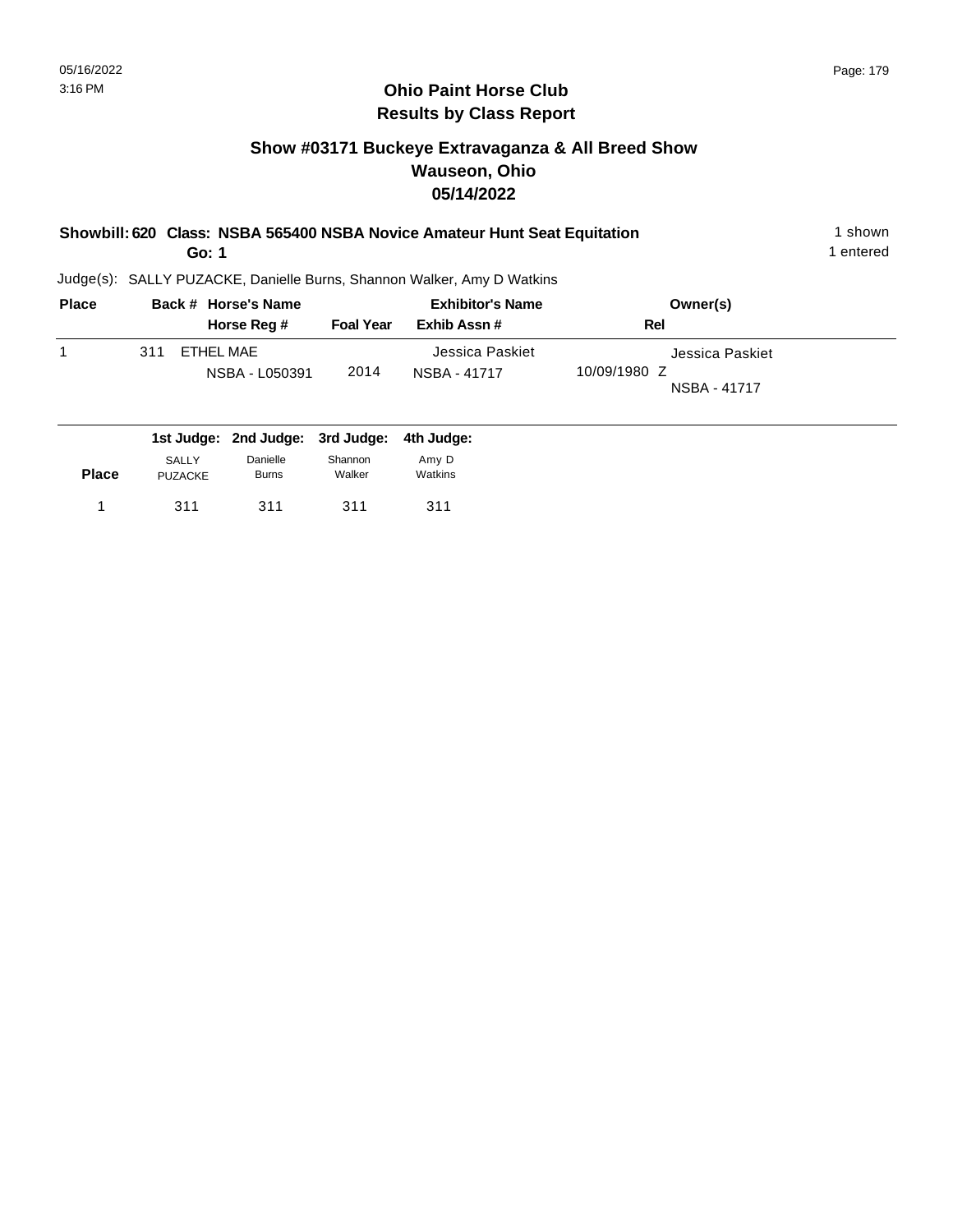# **Show #03171 Buckeye Extravaganza & All Breed Show Wauseon, Ohio 05/14/2022**

| Showbill: 621 Class: NSBA 565600 NSBA Amateur Hunt Seat Equitation<br>Go: 1 |     |                                |                                    |                   |                                        |                                                 |  |  |  |
|-----------------------------------------------------------------------------|-----|--------------------------------|------------------------------------|-------------------|----------------------------------------|-------------------------------------------------|--|--|--|
| Judge(s): SALLY PUZACKE, Danielle Burns, Shannon Walker, Amy D Watkins      |     |                                |                                    |                   |                                        |                                                 |  |  |  |
| <b>Place</b>                                                                |     |                                | Back # Horse's Name<br>Horse Reg # | <b>Foal Year</b>  | <b>Exhibitor's Name</b><br>Exhib Assn# | Owner(s)<br>Rel                                 |  |  |  |
|                                                                             | 311 |                                | <b>ETHEL MAE</b><br>NSBA - L050391 | 2014              | Jessica Paskiet<br>NSBA - 41717        | Jessica Paskiet<br>10/09/1980 Z<br>NSBA - 41717 |  |  |  |
|                                                                             |     | 1st Judge:                     | 2nd Judge:                         | 3rd Judge:        | 4th Judge:                             |                                                 |  |  |  |
| <b>Place</b>                                                                |     | <b>SALLY</b><br><b>PUZACKE</b> | Danielle<br><b>Burns</b>           | Shannon<br>Walker | Amy D<br>Watkins                       |                                                 |  |  |  |
|                                                                             |     | 311                            | 311                                | 311               | 311                                    |                                                 |  |  |  |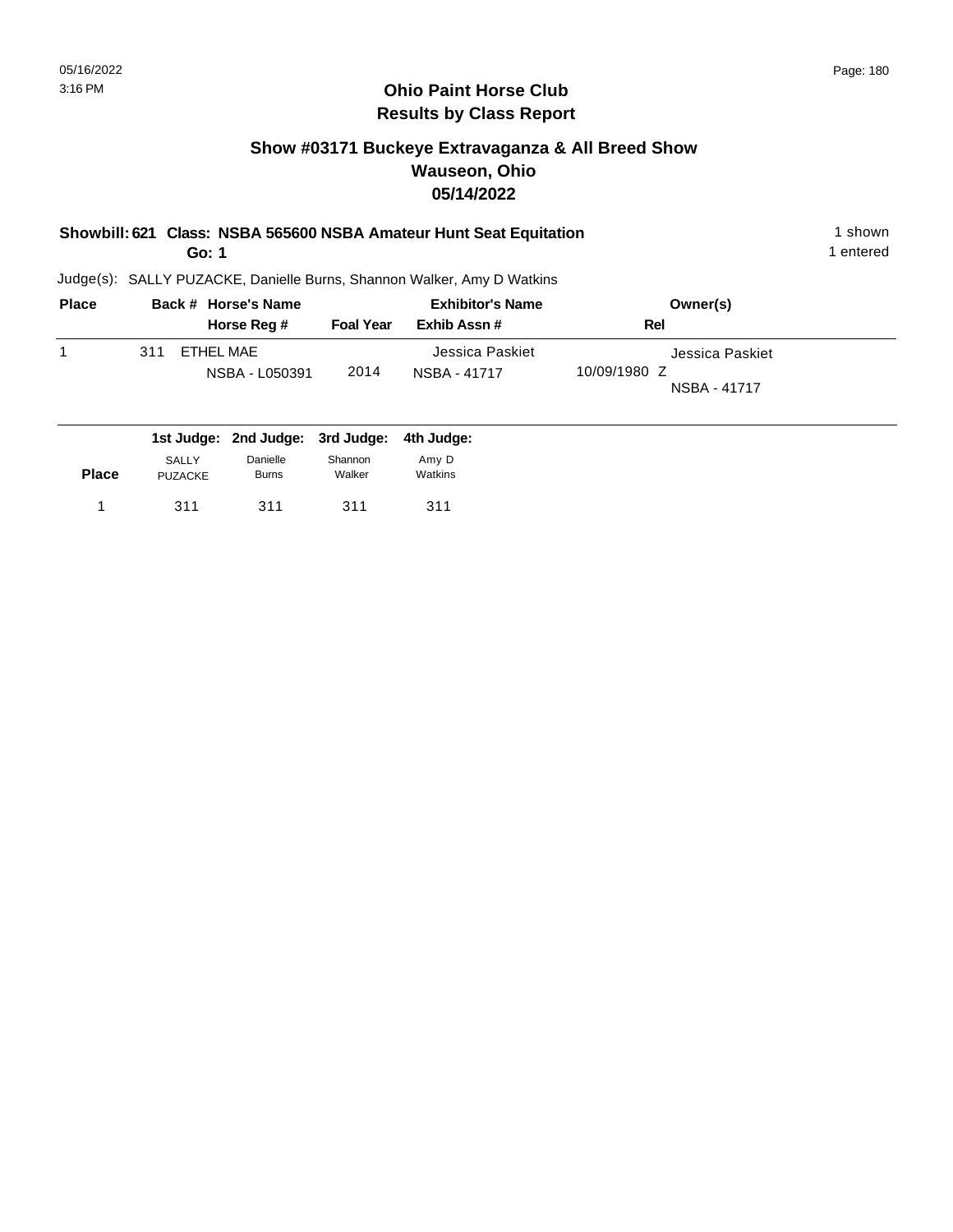#### **Show #03171 Buckeye Extravaganza & All Breed Show Wauseon, Ohio 05/14/2022**

| Showbill: 624 Class: NSBA 567100 NSBA Novice Youth Hunt Seat Equitation | 2 shown |
|-------------------------------------------------------------------------|---------|
|                                                                         |         |

**Go: 1**

2 entered

| <b>Place</b>   |                  | Back # Horse's Name     |                  | <b>Exhibitor's Name</b> |                  | Owner(s)              |
|----------------|------------------|-------------------------|------------------|-------------------------|------------------|-----------------------|
|                |                  | Horse Reg #             | <b>Foal Year</b> | Exhib Assn#             | <b>Birthdate</b> | Rel                   |
| 1              | 333              | <b>BMQ Barely Legal</b> |                  | Mollie Topping          |                  | <b>Tricia Topping</b> |
|                |                  | NSBA - L059601          | 2016             | NSBA - 67394            | 05/13/2004 C     |                       |
|                |                  |                         |                  |                         |                  | NSBA - 67033          |
| 2              | 1488 Invite Lucy |                         |                  | Jeanette Taulker        |                  | Jeanette Taulker      |
|                |                  | NSBA - L062725          | 2012             | NSBA - 40046            | 06/06/2007 Z     |                       |
|                |                  |                         |                  |                         |                  | NSBA - 40046          |
|                | 1st Judge:       | 2nd Judge:              | 3rd Judge:       | 4th Judge:              |                  |                       |
|                | <b>SALLY</b>     | Danielle                | Shannon          | Amy D                   |                  |                       |
| <b>Place</b>   | <b>PUZACKE</b>   | <b>Burns</b>            | Walker           | Watkins                 |                  |                       |
| 1              | 333              | 333                     | 333              | 333                     |                  |                       |
| $\overline{c}$ | 1488             | 1488                    | 1488             | 1488                    |                  |                       |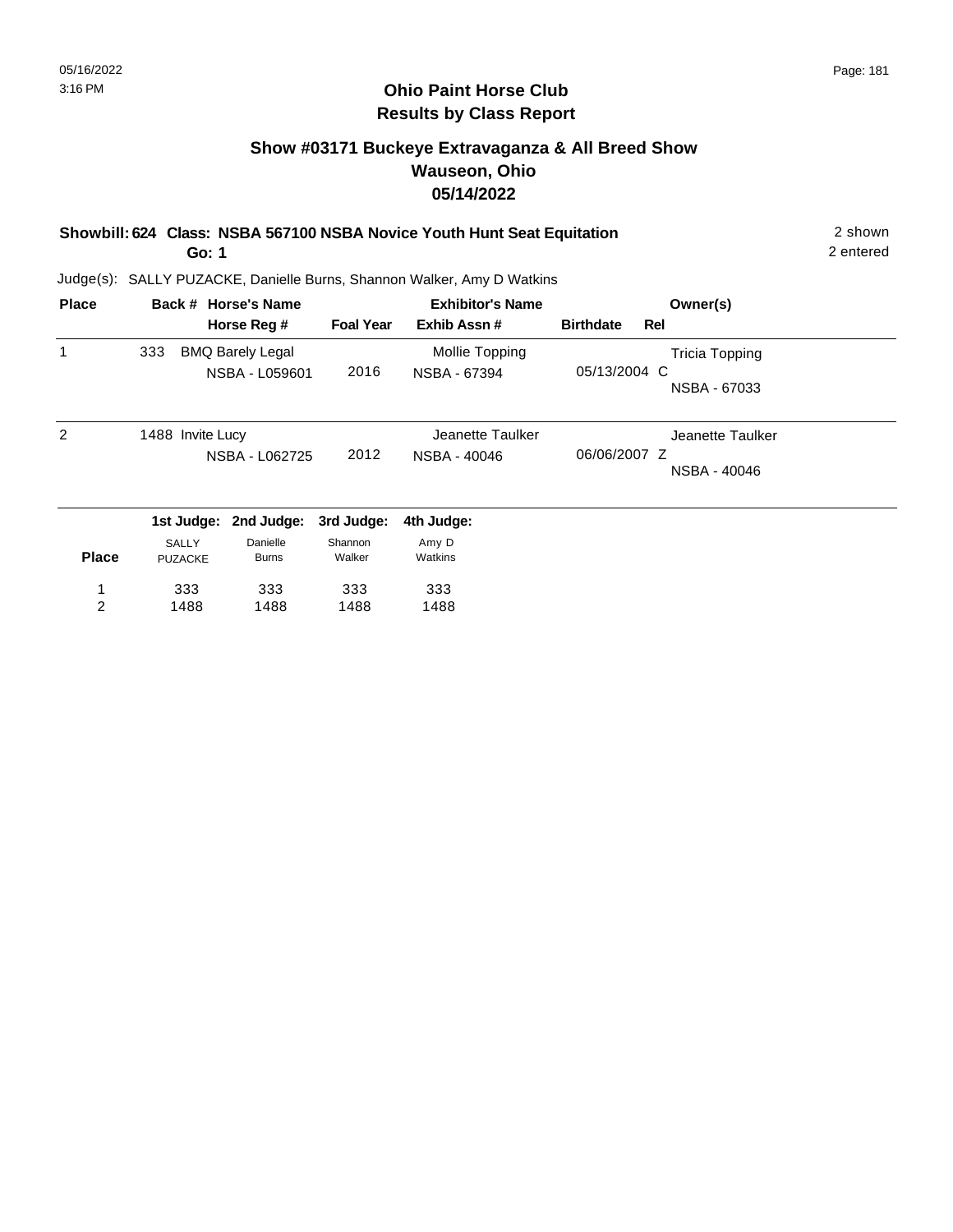PUZACKE

#### **Ohio Paint Horse Club Results by Class Report**

#### **Show #03171 Buckeye Extravaganza & All Breed Show Wauseon, Ohio 05/14/2022**

| Showbill: 626 Class: NSBA 567300 NSBA Youth Hunt Seat Equitation - All Age | shown     |
|----------------------------------------------------------------------------|-----------|
| Go: 1                                                                      | 1 entered |

Judge(s): SALLY PUZACKE, Danielle Burns, Shannon Walker, Amy D Watkins

1488 1488 1 1488

Burns

1488

Walker

| <b>Place</b> | Back # Horse's Name                |                  | <b>Exhibitor's Name</b>          | Owner(s)                                         |
|--------------|------------------------------------|------------------|----------------------------------|--------------------------------------------------|
|              | Horse Reg #                        | <b>Foal Year</b> | Exhib Assn#                      | <b>Birthdate</b><br>Rel                          |
| 1            | 1488 Invite Lucy<br>NSBA - L062725 | 2012             | Jeanette Taulker<br>NSBA - 40046 | Jeanette Taulker<br>06/06/2007 Z<br>NSBA - 40046 |
|              | 1st Judge: 2nd Judge: 3rd Judge:   |                  | 4th Judge:                       |                                                  |
|              | Danielle<br>SALLY                  | Shannon          | Amy D                            |                                                  |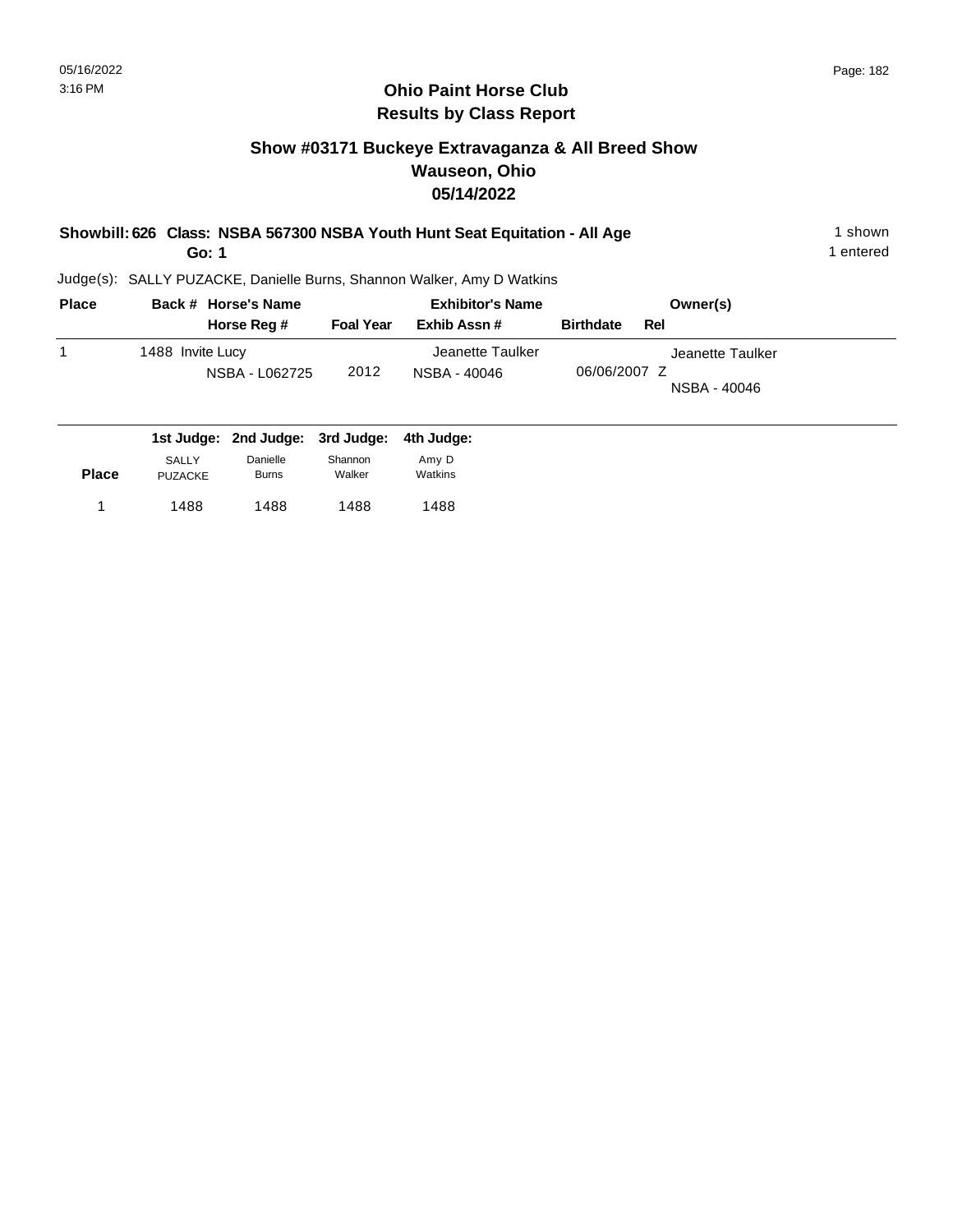#### **Show #03171 Buckeye Extravaganza & All Breed Show Wauseon, Ohio 05/15/2022**

| Showbill: 628 Class: NSBA 532680 NSBA Amateur 2YR Old In Hand Trail | shown   |
|---------------------------------------------------------------------|---------|
| Go: 1                                                               | entered |

| <b>Place</b> |     | Back # Horse's Name                       |                  | <b>Exhibitor's Name</b>        | Owner(s)                                       |  |
|--------------|-----|-------------------------------------------|------------------|--------------------------------|------------------------------------------------|--|
|              |     | Horse Reg #                               | <b>Foal Year</b> | Exhib Assn#                    | Rel                                            |  |
|              | 713 | <b>Suddenly Special</b><br>NSBA - L075958 | 2020             | Kimberly Hogan<br>NSBA - 50934 | Kimberly Hogan<br>10/08/1970 Z<br>NSBA - 50934 |  |
|              |     | 1st Judge: 2nd Judge: 3rd Judge:          |                  | 4th Judge:                     |                                                |  |

|              |                | $19199991$ and $99999$ . | viu vuunvi | THI VUWYVI |  |
|--------------|----------------|--------------------------|------------|------------|--|
|              | SALLY          | Danielle                 | Shannon    | Amy D      |  |
| <b>Place</b> | <b>PUZACKE</b> | <b>Burns</b>             | Walker     | Watkins    |  |
|              | 713            | 713                      | 713        | 713        |  |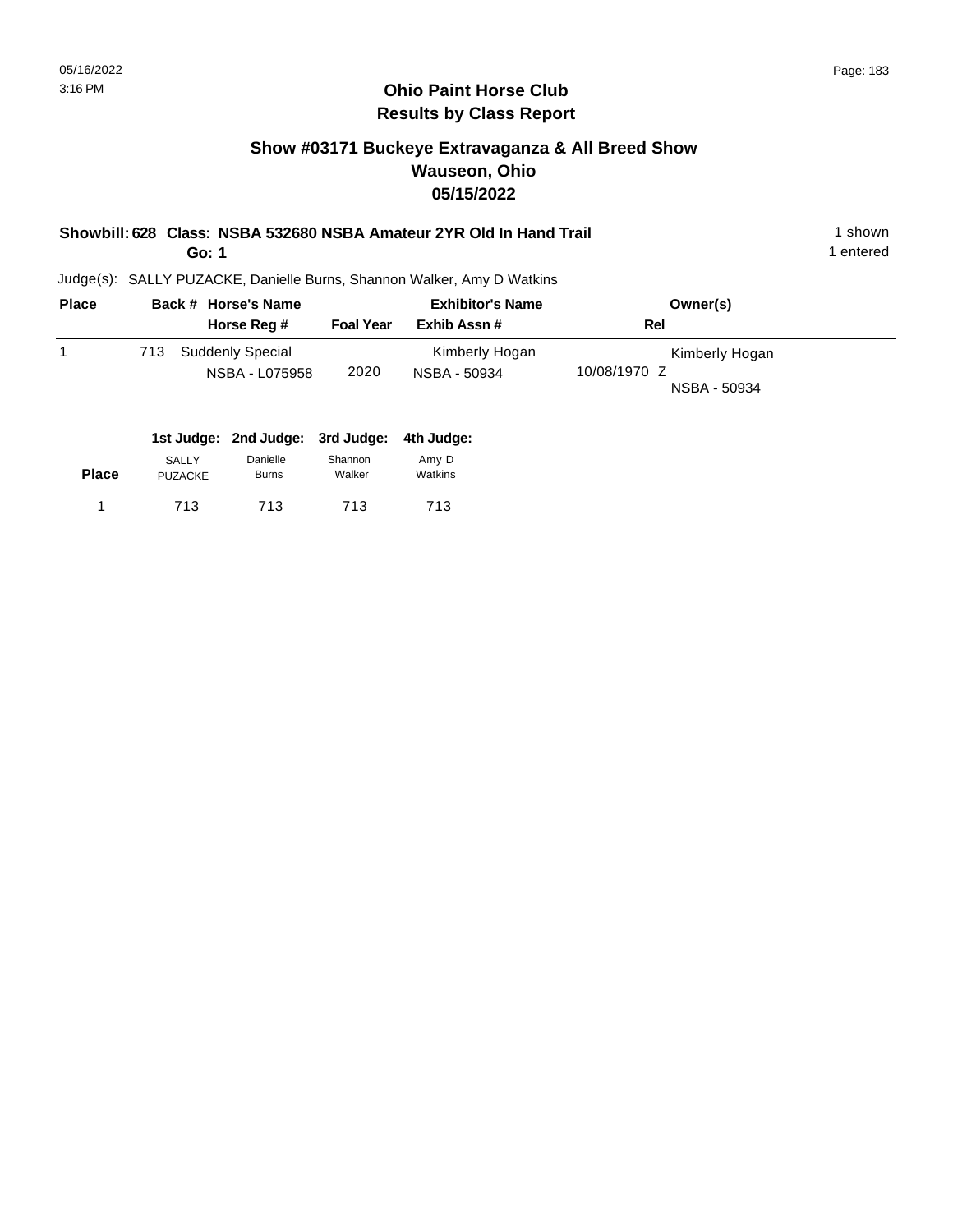#### **Show #03171 Buckeye Extravaganza & All Breed Show Wauseon, Ohio 05/15/2022**

| Showbill: 630 Class: NSBA 532380 NSBA Two Year Old In Hand Trail | 1 shown        |
|------------------------------------------------------------------|----------------|
|                                                                  | المصدحة مراجاة |

**Go: 1**

1 entered

| <b>Place</b> |     | Back # Horse's Name                |                  | <b>Exhibitor's Name</b>        | Owner(s)                                       |  |
|--------------|-----|------------------------------------|------------------|--------------------------------|------------------------------------------------|--|
|              |     | Horse Reg #                        | <b>Foal Year</b> | Exhib Assn #                   | Rel                                            |  |
|              | 713 | Suddenly Special<br>NSBA - L075958 | 2020             | Kimberly Hogan<br>NSBA - 50934 | Kimberly Hogan<br>10/08/1970 Z<br>NSBA - 50934 |  |
|              |     | 1st Judge: 2nd Judge: 3rd Judge:   |                  | 4th Judge:                     |                                                |  |

|              |                | $130 \text{ years}$ . End budge. bru budge. Furbudge. |         |         |  |
|--------------|----------------|-------------------------------------------------------|---------|---------|--|
|              | SALLY          | Danielle                                              | Shannon | Amy D   |  |
| <b>Place</b> | <b>PUZACKE</b> | <b>Burns</b>                                          | Walker  | Watkins |  |
|              | 713            | 713                                                   | 713     | 713     |  |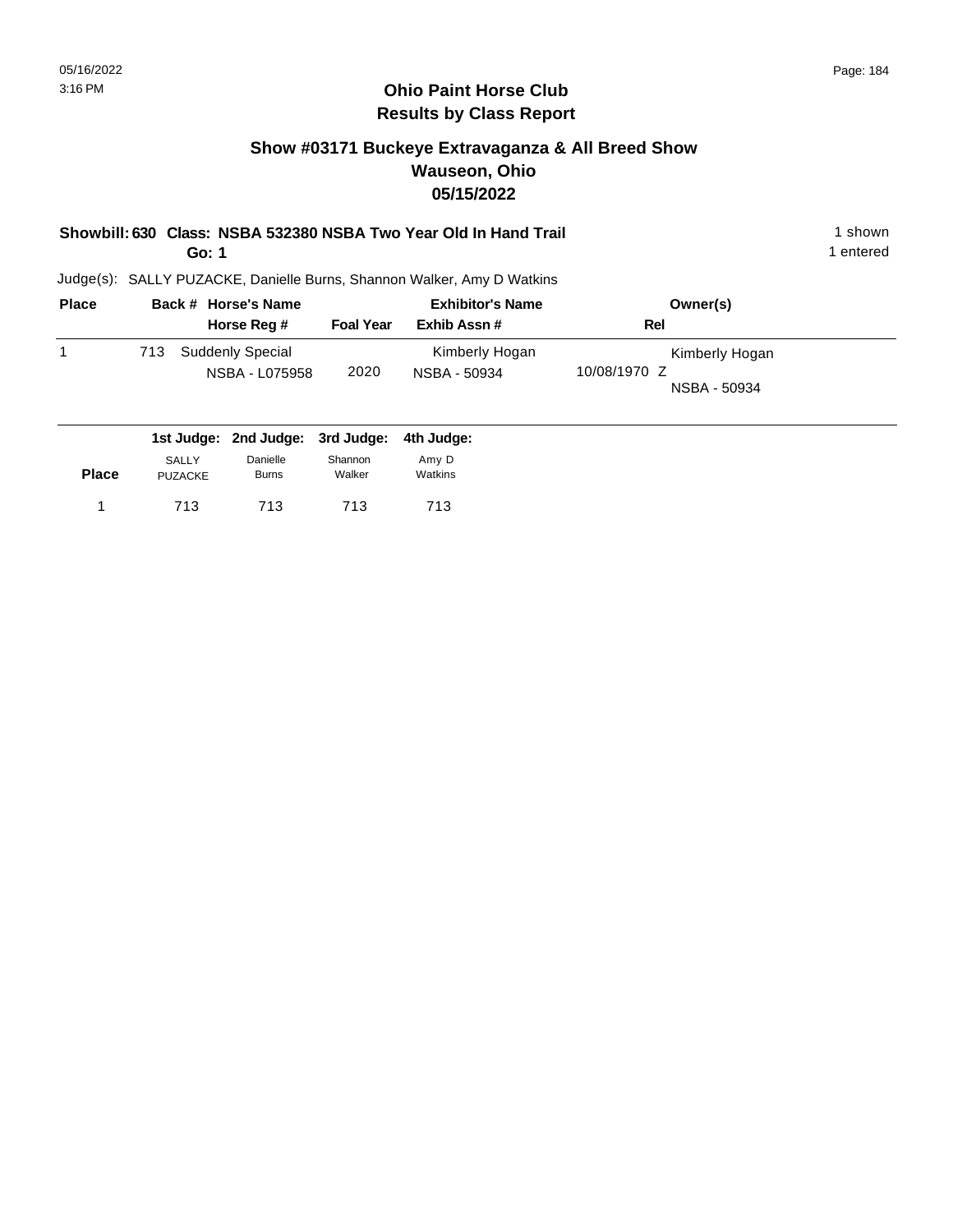#### **Show #03171 Buckeye Extravaganza & All Breed Show Wauseon, Ohio 05/15/2022**

| Showbill: 632 Class: NSBA 531680 NSBA Amateur Yearling In Hand Trail | 2 shown   |
|----------------------------------------------------------------------|-----------|
| Go: 1                                                                | 2 entered |

| <b>Place</b> |     |                         | Back # Horse's Name                        |                   | <b>Exhibitor's Name</b>              | Owner(s)                                      |
|--------------|-----|-------------------------|--------------------------------------------|-------------------|--------------------------------------|-----------------------------------------------|
|              |     |                         | Horse Reg #                                | <b>Foal Year</b>  | Exhib Assn#                          | Rel                                           |
| 1            | 314 |                         | <b>Total Sweetheart</b><br>NSBA - L121129  | 2021              | Sarah Drown<br>NSBA - 52990          | Sarah Drown<br>04/13/1987 Z<br>NSBA - 52990   |
| 2            | 271 |                         | <b>Tricked Out Simon</b><br>NSBA - L110692 | 2021              | <b>Ellie McGarry</b><br>NSBA - 62879 | Ellie McGarry<br>11/07/1981 Z<br>NSBA - 62879 |
|              |     |                         | 1st Judge: 2nd Judge:                      | 3rd Judge:        | 4th Judge:                           |                                               |
| <b>Place</b> |     | SALLY<br><b>PUZACKE</b> | Danielle<br><b>Burns</b>                   | Shannon<br>Walker | Amy D<br>Watkins                     |                                               |
| 1            |     | 314                     | 314                                        | 314               | 314                                  |                                               |
| 2            |     | 271                     | 271                                        | 271               | 271                                  |                                               |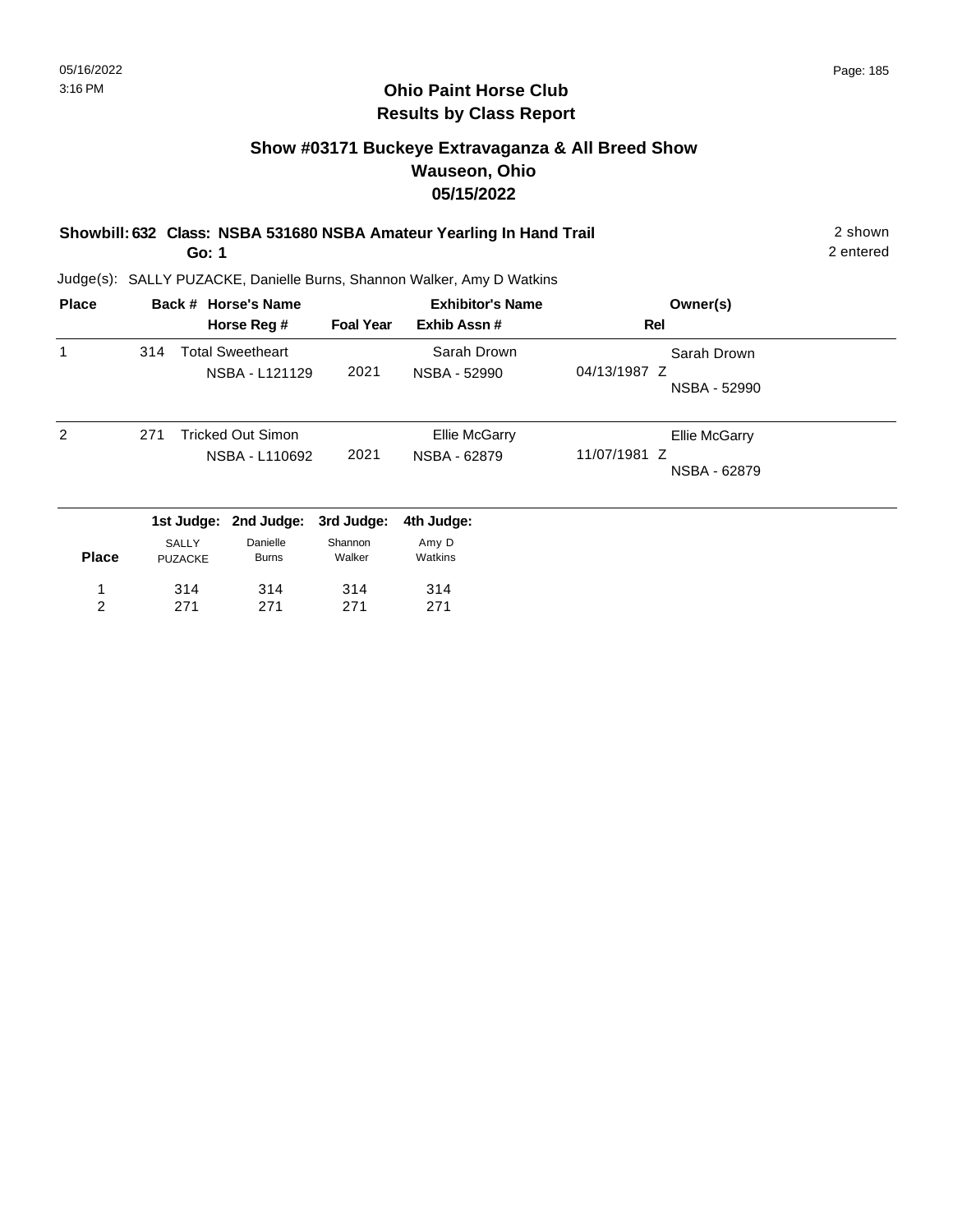#### **Ohio Paint Horse Club Results by Class Report**

#### **Show #03171 Buckeye Extravaganza & All Breed Show Wauseon, Ohio 05/15/2022**

# **Showbill: 634 Class: NSBA 531380 NSBA Yearling In Hand Trail** 2 shown

**Go: 1**

| <b>Place</b>        |     |                                | Back # Horse's Name<br>Horse Reg #         | <b>Foal Year</b>  | <b>Exhibitor's Name</b><br>Exhib Assn# | Owner(s)<br>Rel                                      |
|---------------------|-----|--------------------------------|--------------------------------------------|-------------------|----------------------------------------|------------------------------------------------------|
| 1                   | 314 |                                | <b>Total Sweetheart</b><br>NSBA - L121129  | 2021              | Sarah Drown<br>NSBA - 52990            | Sarah Drown<br>04/13/1987 Z<br>NSBA - 52990          |
| 2                   | 271 |                                | <b>Tricked Out Simon</b><br>NSBA - L110692 | 2021              | <b>Ellie McGarry</b><br>NSBA - 62879   | <b>Ellie McGarry</b><br>11/07/1981 Z<br>NSBA - 62879 |
|                     |     |                                | 1st Judge: 2nd Judge:                      | 3rd Judge:        | 4th Judge:                             |                                                      |
| <b>Place</b>        |     | <b>SALLY</b><br><b>PUZACKE</b> | Danielle<br><b>Burns</b>                   | Shannon<br>Walker | Amy D<br>Watkins                       |                                                      |
| 1<br>$\overline{2}$ |     | 314<br>271                     | 314<br>271                                 | 314<br>271        | 314<br>271                             |                                                      |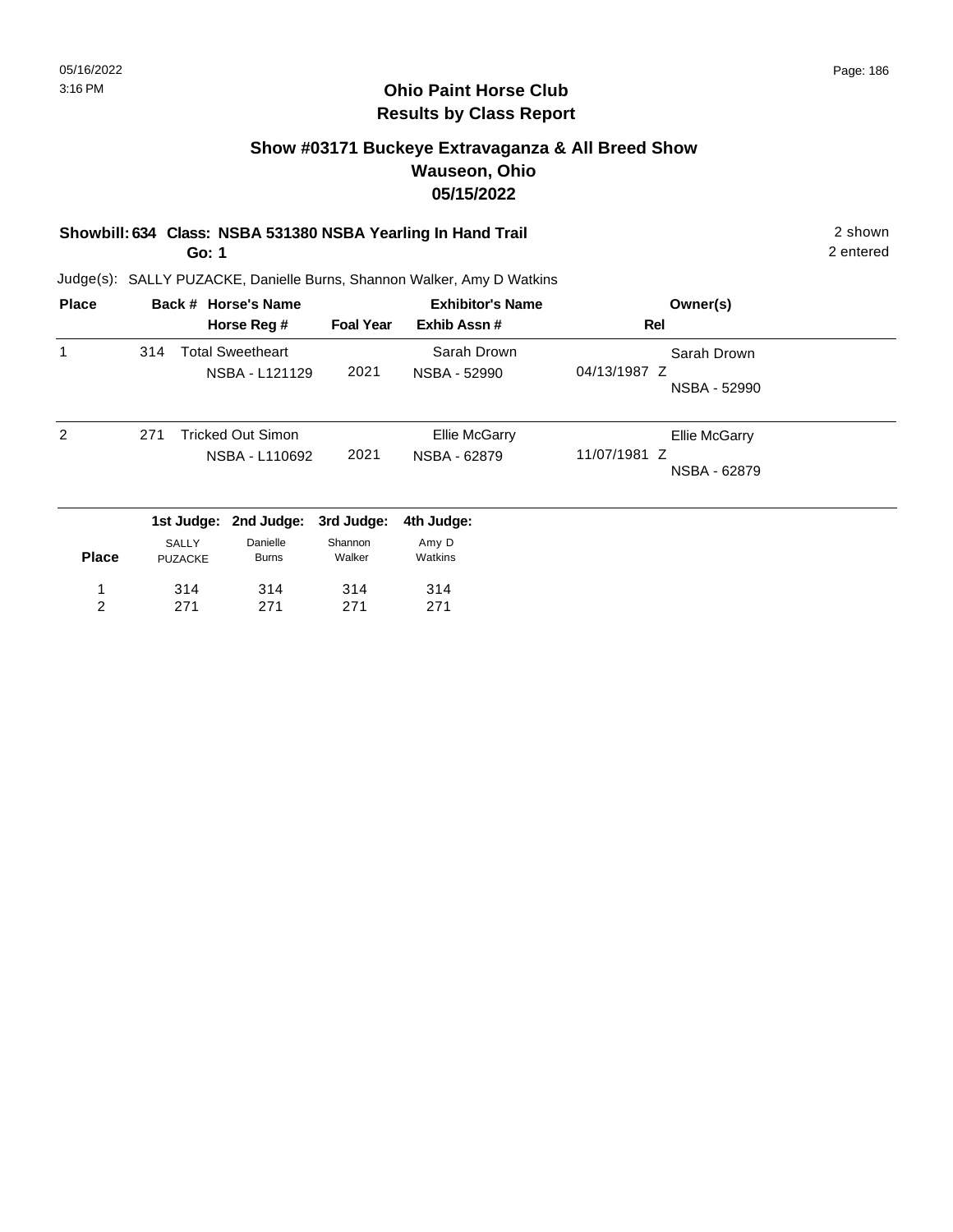713 713

PUZACKE

1 713

Burns

713

Walker

#### **Ohio Paint Horse Club Results by Class Report**

#### **Show #03171 Buckeye Extravaganza & All Breed Show Wauseon, Ohio 05/15/2022**

|          | Go: 1                                                                  | Showbill: 653 Class: NSBA 502600 NSBA Amateur Two Year Old Longe Line | shown<br>entered |
|----------|------------------------------------------------------------------------|-----------------------------------------------------------------------|------------------|
|          | Judge(s): SALLY PUZACKE, Danielle Burns, Shannon Walker, Amy D Watkins |                                                                       |                  |
| $D2 - 2$ | Besk # Havesle Name                                                    | Fuckillational and a more                                             |                  |

| <b>Place</b><br>1 |              | Back # Horse's Name                | <b>Exhibitor's Name</b> |                                | Owner(s)                                       |  |  |
|-------------------|--------------|------------------------------------|-------------------------|--------------------------------|------------------------------------------------|--|--|
|                   |              | Horse Reg #                        | <b>Foal Year</b>        | Exhib Assn#                    | Rel                                            |  |  |
|                   | 713          | Suddenly Special<br>NSBA - L075958 | 2020                    | Kimberly Hogan<br>NSBA - 50934 | Kimberly Hogan<br>10/08/1970 Z<br>NSBA - 50934 |  |  |
|                   |              | 1st Judge: 2nd Judge: 3rd Judge:   |                         | 4th Judge:                     |                                                |  |  |
|                   | <b>SALLY</b> | Danielle                           | Shannon                 | Amy D                          |                                                |  |  |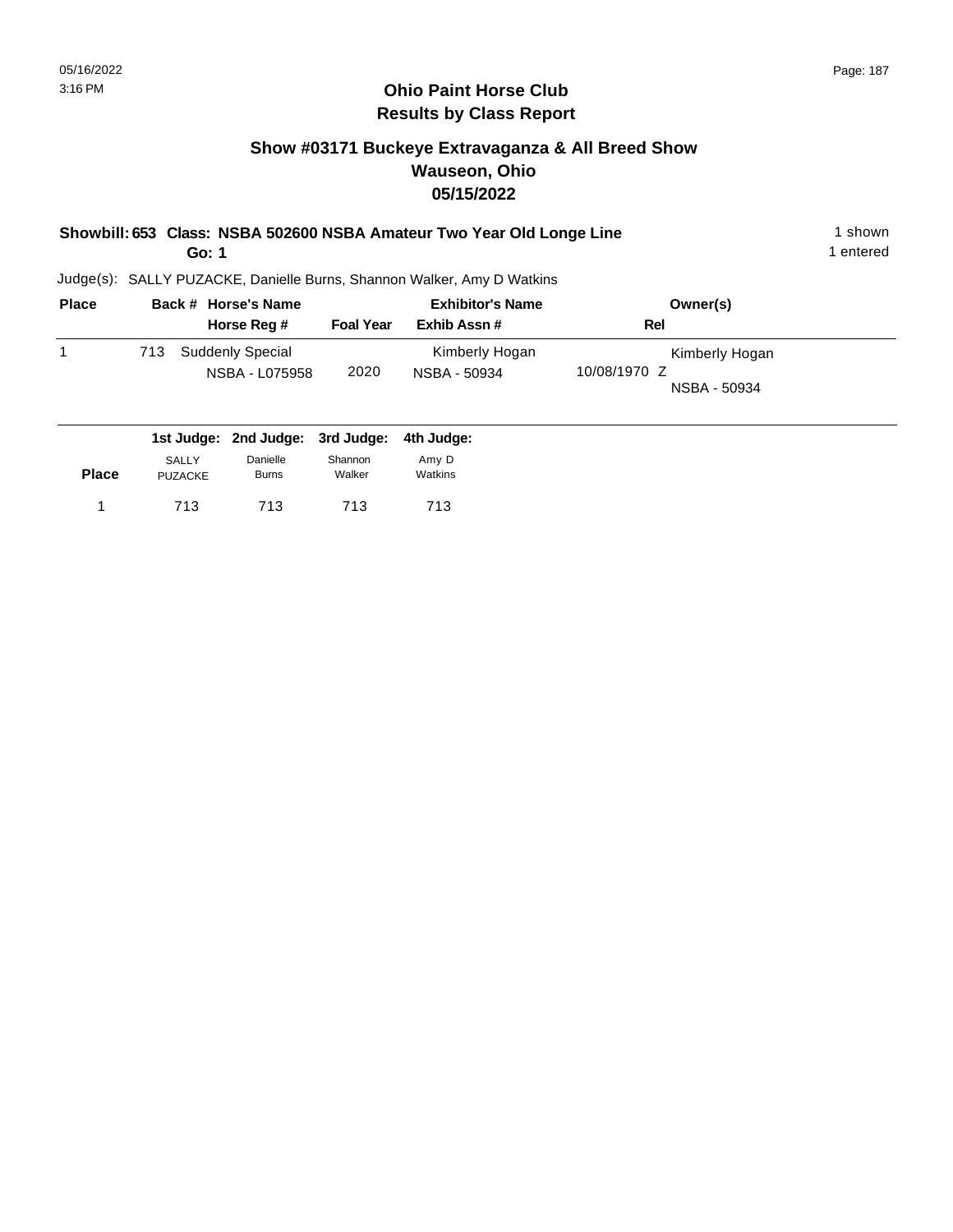#### **Show #03171 Buckeye Extravaganza & All Breed Show Wauseon, Ohio 05/15/2022**

**Showbill: 655 Class: NSBA 502390 NSBA Two Year Old Longe Line** 1 Shown 1 shown **Go: 1**

1 entered

| <b>Place</b> | Back # Horse's Name                       |                  | <b>Exhibitor's Name</b>        | Owner(s)                                       |
|--------------|-------------------------------------------|------------------|--------------------------------|------------------------------------------------|
|              | Horse Reg #                               | <b>Foal Year</b> | Exhib Assn#                    | Rel                                            |
|              | Suddenly Special<br>713<br>NSBA - L075958 | 2020             | Kimberly Hogan<br>NSBA - 50934 | Kimberly Hogan<br>10/08/1970 Z<br>NSBA - 50934 |
|              | 1st Judge: 2nd Judge: 3rd Judge:          |                  | 4th Judge:                     |                                                |

| <b>Place</b> | <b>SALLY</b> | Danielle     | Shannon | Amy D   |
|--------------|--------------|--------------|---------|---------|
|              | PUZACKE      | <b>Burns</b> | Walker  | Watkins |
| 1            | 713          | 713          | 713     | 713     |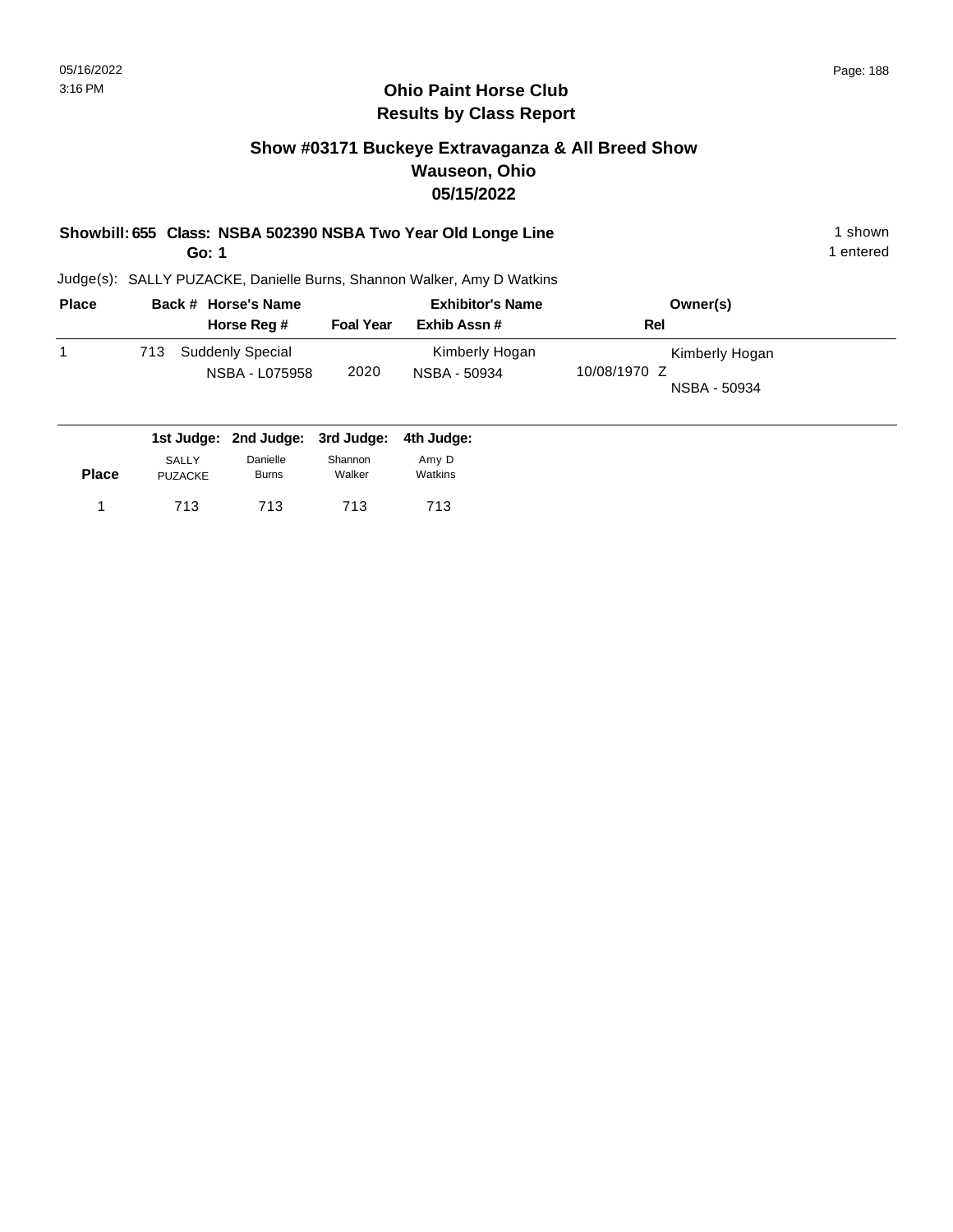PUZACKE

Burns

Walker

#### **Ohio Paint Horse Club Results by Class Report**

#### **Show #03171 Buckeye Extravaganza & All Breed Show Wauseon, Ohio 05/15/2022**

|              | Showbill: 657 Class: NSBA 501600 NSBA Amateur Yearling Longe Line<br>Go: 1 |     |              |                                   |                       |                                                                        |                              |  |
|--------------|----------------------------------------------------------------------------|-----|--------------|-----------------------------------|-----------------------|------------------------------------------------------------------------|------------------------------|--|
|              |                                                                            |     |              |                                   |                       | Judge(s): SALLY PUZACKE, Danielle Burns, Shannon Walker, Amy D Watkins |                              |  |
| <b>Place</b> |                                                                            |     |              | Back # Horse's Name               |                       | <b>Exhibitor's Name</b>                                                | Owner(s)                     |  |
|              |                                                                            |     |              | Horse Reg #                       | <b>Foal Year</b>      | Exhib Assn#                                                            | Rel                          |  |
|              | DQ.                                                                        | 271 |              | <b>Tricked Out Simon</b>          |                       | Ellie McGarry                                                          | Ellie McGarry                |  |
|              |                                                                            |     |              | NSBA - L110692                    | 2021                  | NSBA - 62879                                                           | 11/07/1981 Z<br>NSBA - 62879 |  |
|              |                                                                            |     | <b>SALLY</b> | 1st Judge: 2nd Judge:<br>Danielle | 3rd Judge:<br>Shannon | 4th Judge:<br>Amy D                                                    |                              |  |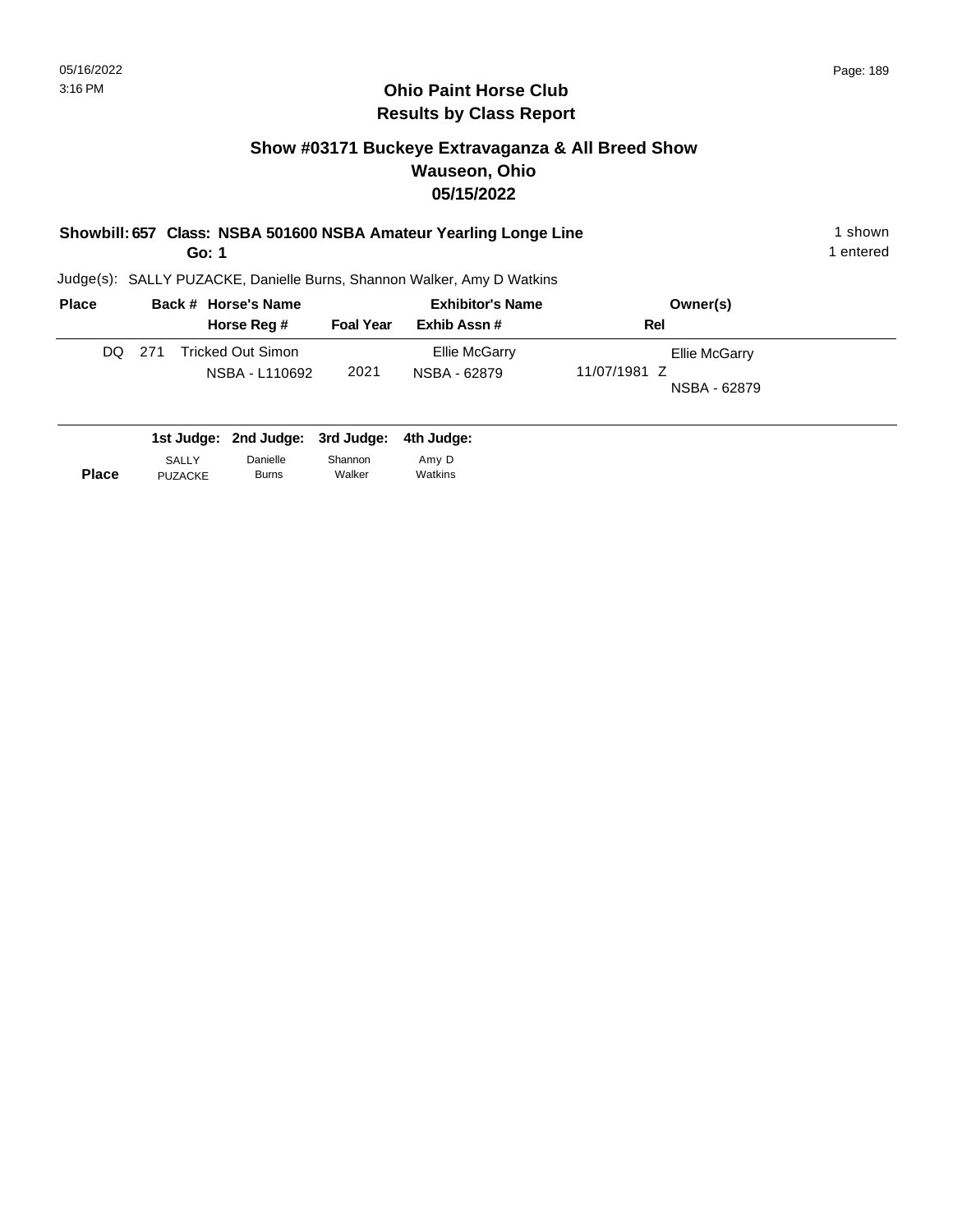333 333

PUZACKE

1 333 333 333 333

Burns

333

Walker

#### **Ohio Paint Horse Club Results by Class Report**

#### **Show #03171 Buckeye Extravaganza & All Breed Show Wauseon, Ohio 05/15/2022**

|              | Go: 1                                                                  | Showbill: 670 Class: NSBA 515060 NSBA Amateur Walk Trot Western Pleasure |          | 1 shown<br>1 entered |
|--------------|------------------------------------------------------------------------|--------------------------------------------------------------------------|----------|----------------------|
|              | Judge(s): SALLY PUZACKE, Danielle Burns, Shannon Walker, Amy D Watkins |                                                                          |          |                      |
| <b>Place</b> | Back # Horse's Name                                                    | <b>Exhibitor's Name</b>                                                  | Owner(s) |                      |

| . |              | <b>PUVIL # 11919991101119</b>             |                  | $-$                            | "                                              |  |
|---|--------------|-------------------------------------------|------------------|--------------------------------|------------------------------------------------|--|
|   |              | Horse Reg #                               | <b>Foal Year</b> | Exhib Assn#                    | Rel                                            |  |
| 1 | 333          | <b>BMQ Barely Legal</b><br>NSBA - L059601 | 2016             | Tricia Topping<br>NSBA - 67033 | Tricia Topping<br>05/01/1971 Z<br>NSBA - 67033 |  |
|   |              | 1st Judge: 2nd Judge: 3rd Judge:          |                  | 4th Judge:                     |                                                |  |
|   | <b>SALLY</b> | Danielle                                  | Shannon          | Amy D                          |                                                |  |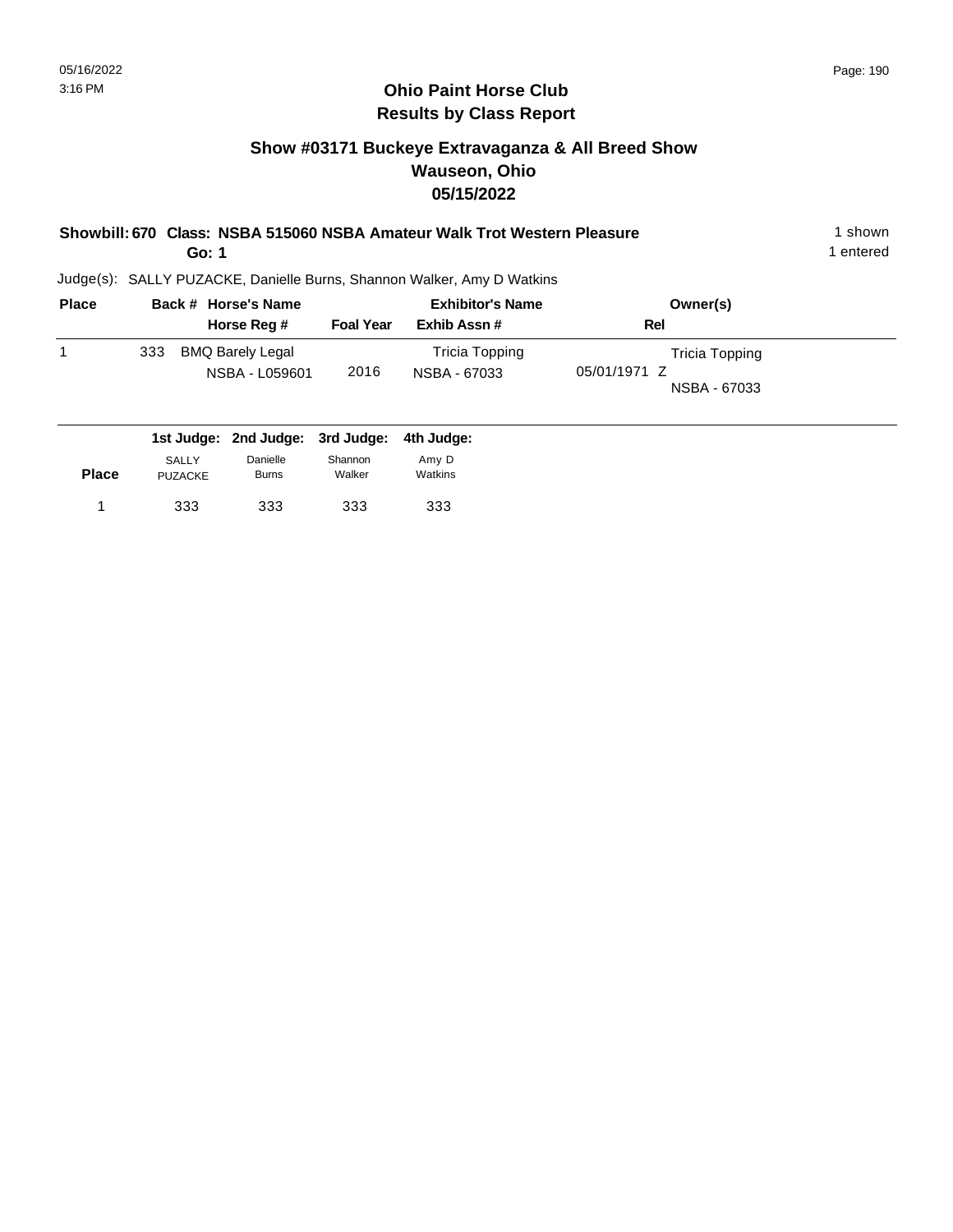#### **Ohio Paint Horse Club Results by Class Report**

#### **Show #03171 Buckeye Extravaganza & All Breed Show Wauseon, Ohio 05/15/2022**

#### **Showbill: 675 Class: NSBA 515600 NSBA Amateur Western Pleasure** 2 shown **Go: 1**

Judge(s): SALLY PUZACKE, Danielle Burns, Shannon Walker, Amy D Watkins

| <b>Place</b> |     |                                | Back # Horse's Name                   |                   | <b>Exhibitor's Name</b>                | Owner(s)                                                    |
|--------------|-----|--------------------------------|---------------------------------------|-------------------|----------------------------------------|-------------------------------------------------------------|
|              |     |                                | Horse Reg #                           | <b>Foal Year</b>  | Exhib Assn#                            | Rel                                                         |
| 1            | 434 | Moola                          | NSBA - 5874314                        | 2018              | <b>Chelsea Seegert</b><br>NSBA - 32726 | <b>Chelsea Seegert</b><br>08/07/1996 Z<br>NSBA - 32726      |
| 2            | 260 |                                | Only One Invitation<br>NSBA - L018591 | 2005              | Julia Dejonghe<br>NSBA - 10089         | Julia Dejonghe<br>03/18/1985 Z Tecumseh, MI<br>NSBA - 10089 |
|              |     | 1st Judge:                     | 2nd Judge:                            | 3rd Judge:        | 4th Judge:                             |                                                             |
| <b>Place</b> |     | <b>SALLY</b><br><b>PUZACKE</b> | Danielle<br><b>Burns</b>              | Shannon<br>Walker | Amy D<br>Watkins                       |                                                             |
| 1            |     | 434                            | 260                                   | 260               | 434                                    |                                                             |
| 2            |     | 260                            | 434                                   | 434               | 260                                    |                                                             |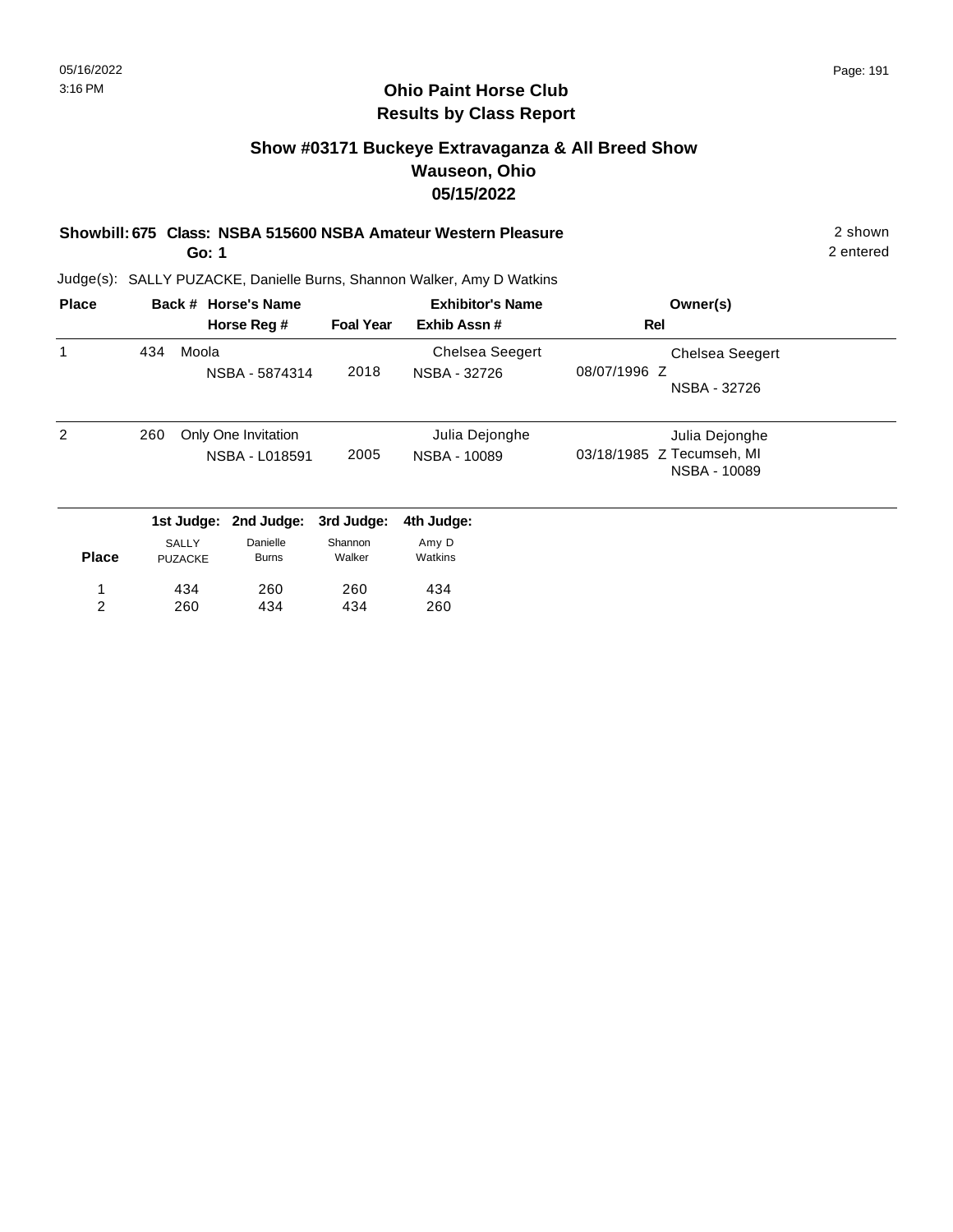#### **Show #03171 Buckeye Extravaganza & All Breed Show Wauseon, Ohio 05/15/2022**

| Showbill: 676 Class: NSBA 515607 NSBA Amateur Western Pleasure - Solid Bred | 2 shown   |
|-----------------------------------------------------------------------------|-----------|
| Go: 1                                                                       | 2 entered |

| <b>Place</b> |     |                      | Back # Horse's Name |                  | <b>Exhibitor's Name</b> | Owner(s)              |  |
|--------------|-----|----------------------|---------------------|------------------|-------------------------|-----------------------|--|
|              |     |                      | Horse Reg #         | <b>Foal Year</b> | Exhib Assn#             | Rel                   |  |
| 1            | 318 |                      | Justa Lil Sleepy    |                  | Sarah Charnesky         | Sarah Charnesky       |  |
|              |     |                      | NSBA - L054733      | 2015             | NSBA - 32617            | 06/22/1989 Z          |  |
|              |     |                      |                     |                  |                         | NSBA - 32617          |  |
| 2            | 654 | <b>Righty Tighty</b> |                     |                  | <b>Karen Ricketts</b>   | <b>Karen Ricketts</b> |  |
|              |     |                      | NSBA - L062051      | 2017             | NSBA - 23988            | 05/09/1963 Z          |  |
|              |     |                      |                     |                  |                         | NSBA - 23988          |  |
|              |     | 1st Judge:           | 2nd Judge:          | 3rd Judge:       | 4th Judge:              |                       |  |
|              |     | <b>SALLY</b>         | Danielle            | Shannon          | Amy D                   |                       |  |
| <b>Place</b> |     | <b>PUZACKE</b>       | <b>Burns</b>        | Walker           | Watkins                 |                       |  |
| 1            |     | 318                  | 318                 | 318              | 318                     |                       |  |
| 2            |     | 654                  | 654                 | 654              | 654                     |                       |  |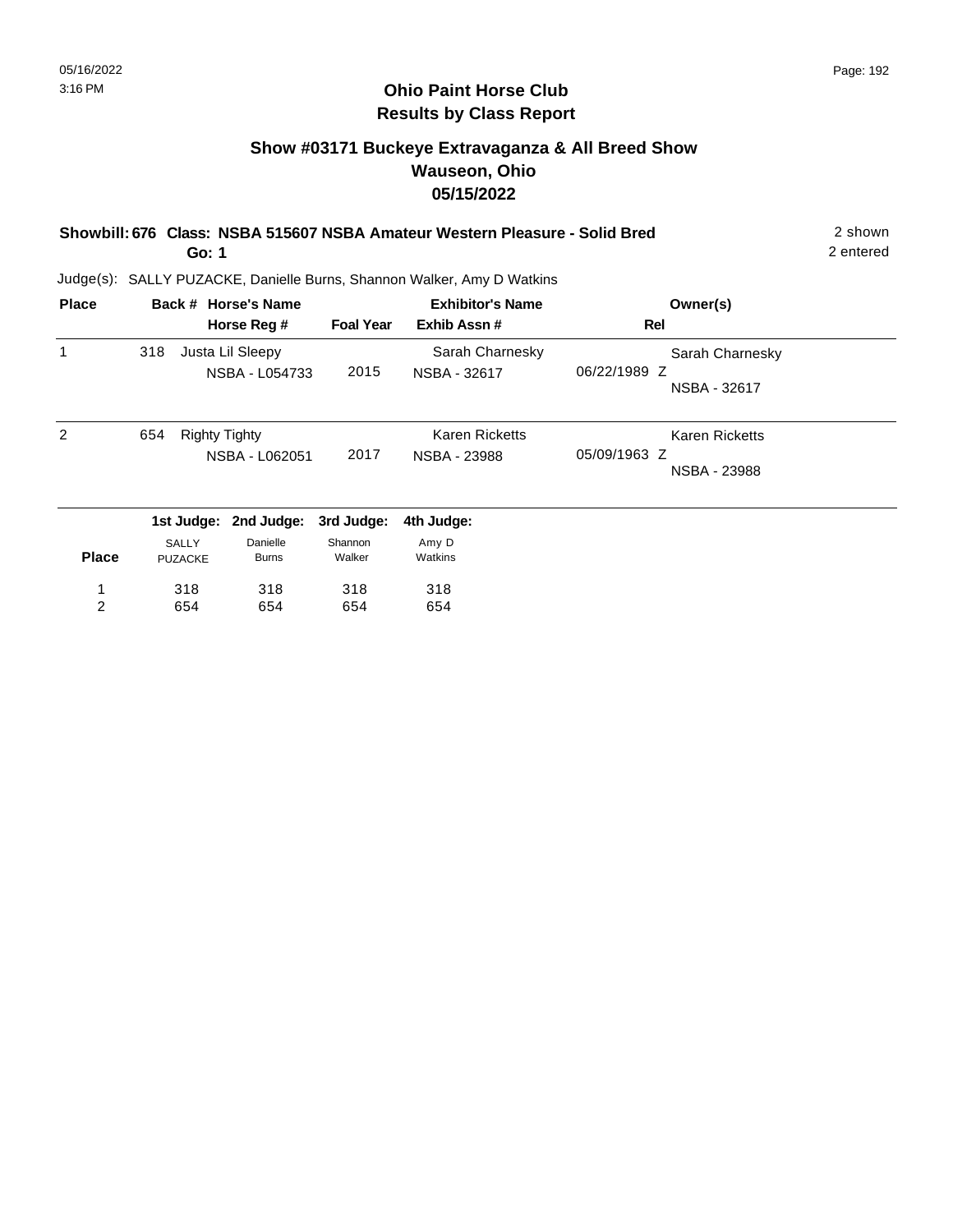#### **Show #03171 Buckeye Extravaganza & All Breed Show Wauseon, Ohio 05/15/2022**

| Showbill: 679 Class: NSBA 517100 NSBA Novice Youth Western Pleasure | 1 shown |
|---------------------------------------------------------------------|---------|
|                                                                     |         |

**Go: 1**

1 entered

| <b>Place</b> | Back # Horse's Name                |                  | <b>Exhibitor's Name</b>          | Owner(s)                                         |
|--------------|------------------------------------|------------------|----------------------------------|--------------------------------------------------|
|              | Horse Reg #                        | <b>Foal Year</b> | Exhib Assn#                      | <b>Birthdate</b><br>Rel                          |
| 1            | 1488 Invite Lucy<br>NSBA - L062725 | 2012             | Jeanette Taulker<br>NSBA - 40046 | Jeanette Taulker<br>06/06/2007 Z<br>NSBA - 40046 |
|              | 1st Judge: 2nd Judge: 3rd Judge:   |                  | 4th Judge:                       |                                                  |

| <b>Place</b> | SALLY   | Danielle     | Shannon | Amy D   |
|--------------|---------|--------------|---------|---------|
|              | PUZACKE | <b>Burns</b> | Walker  | Watkins |
|              | 1488    | 1488         | 1488    | 1488    |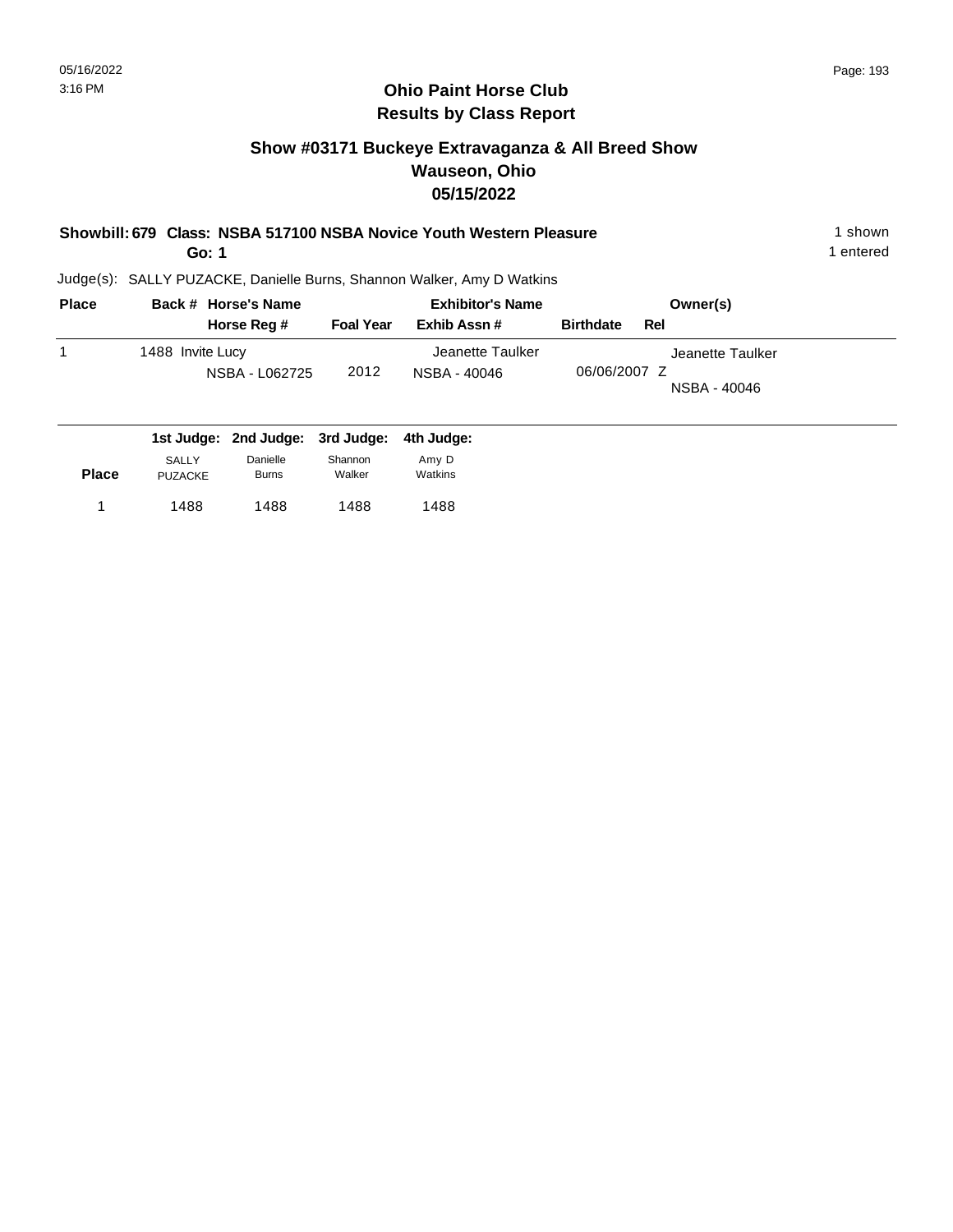1 entered

#### **Ohio Paint Horse Club Results by Class Report**

#### **Show #03171 Buckeye Extravaganza & All Breed Show Wauseon, Ohio 05/15/2022**

|  | Showbill: 681 Class: NSBA 517300 NSBA Youth Western Pleasure - All Age | 1 shown |
|--|------------------------------------------------------------------------|---------|
|--|------------------------------------------------------------------------|---------|

**Go: 1**

PUZACKE

1488 1488 1 1488

Burns

Judge(s): SALLY PUZACKE, Danielle Burns, Shannon Walker, Amy D Watkins

1488

Walker

| <b>Place</b> |                  | Back # Horse's Name              |                  | <b>Exhibitor's Name</b>          | Owner(s)                                         |
|--------------|------------------|----------------------------------|------------------|----------------------------------|--------------------------------------------------|
|              |                  | Horse Reg #                      | <b>Foal Year</b> | Exhib Assn#                      | <b>Birthdate</b><br>Rel                          |
|              | 1488 Invite Lucy | NSBA - L062725                   | 2012             | Jeanette Taulker<br>NSBA - 40046 | Jeanette Taulker<br>06/06/2007 Z<br>NSBA - 40046 |
|              |                  | 1st Judge: 2nd Judge: 3rd Judge: |                  | 4th Judge:                       |                                                  |
|              | SALLY            | Danielle                         | Shannon          | Amy D                            |                                                  |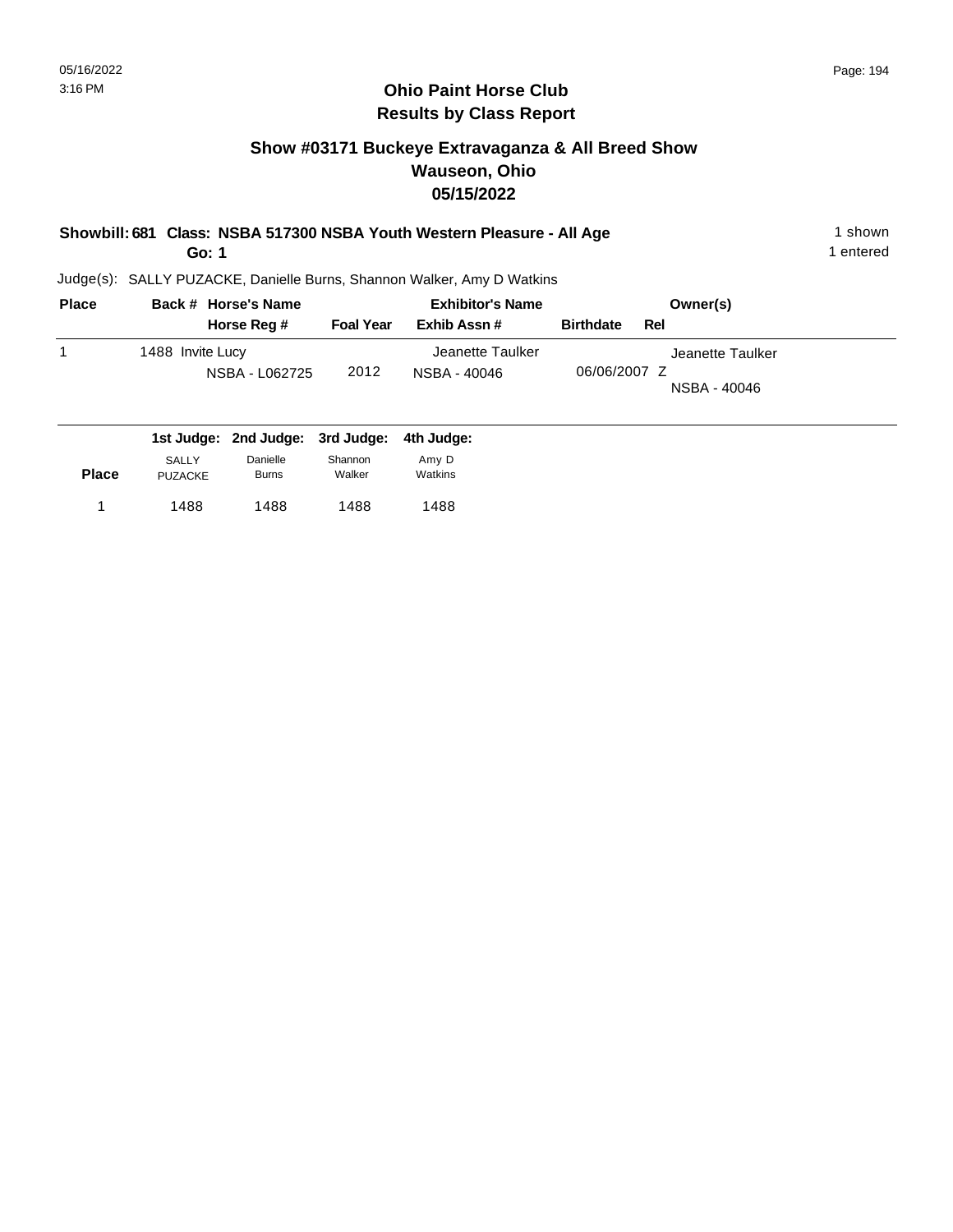#### **Ohio Paint Horse Club Results by Class Report**

#### **Show #03171 Buckeye Extravaganza & All Breed Show Wauseon, Ohio 05/15/2022**

## **Showbill: 683 Class: NSBA 510302 NSBA Senior Western Pleasure** 1 shown

**Go: 1**

| <b>Place</b> |     | Back # Horse's Name                   |                  | <b>Exhibitor's Name</b>         | Owner(s)                                         |
|--------------|-----|---------------------------------------|------------------|---------------------------------|--------------------------------------------------|
|              |     | Horse Reg #                           | <b>Foal Year</b> | Exhib Assn#                     | Rel                                              |
| <b>NP</b>    | 260 | Only One Invitation<br>NSBA - L018591 | 2005             | Hannah Dejonghe<br>NSBA - 21372 | Julia Dejonghe<br>O Tecumseh, MI<br>NSBA - 10089 |

|              |                | 1st Judge: 2nd Judge: 3rd Judge: 4th Judge: |         |         |
|--------------|----------------|---------------------------------------------|---------|---------|
| <b>Place</b> | <b>SALLY</b>   | Danielle                                    | Shannon | Amy D   |
|              | <b>PUZACKE</b> | <b>Burns</b>                                | Walker  | Watkins |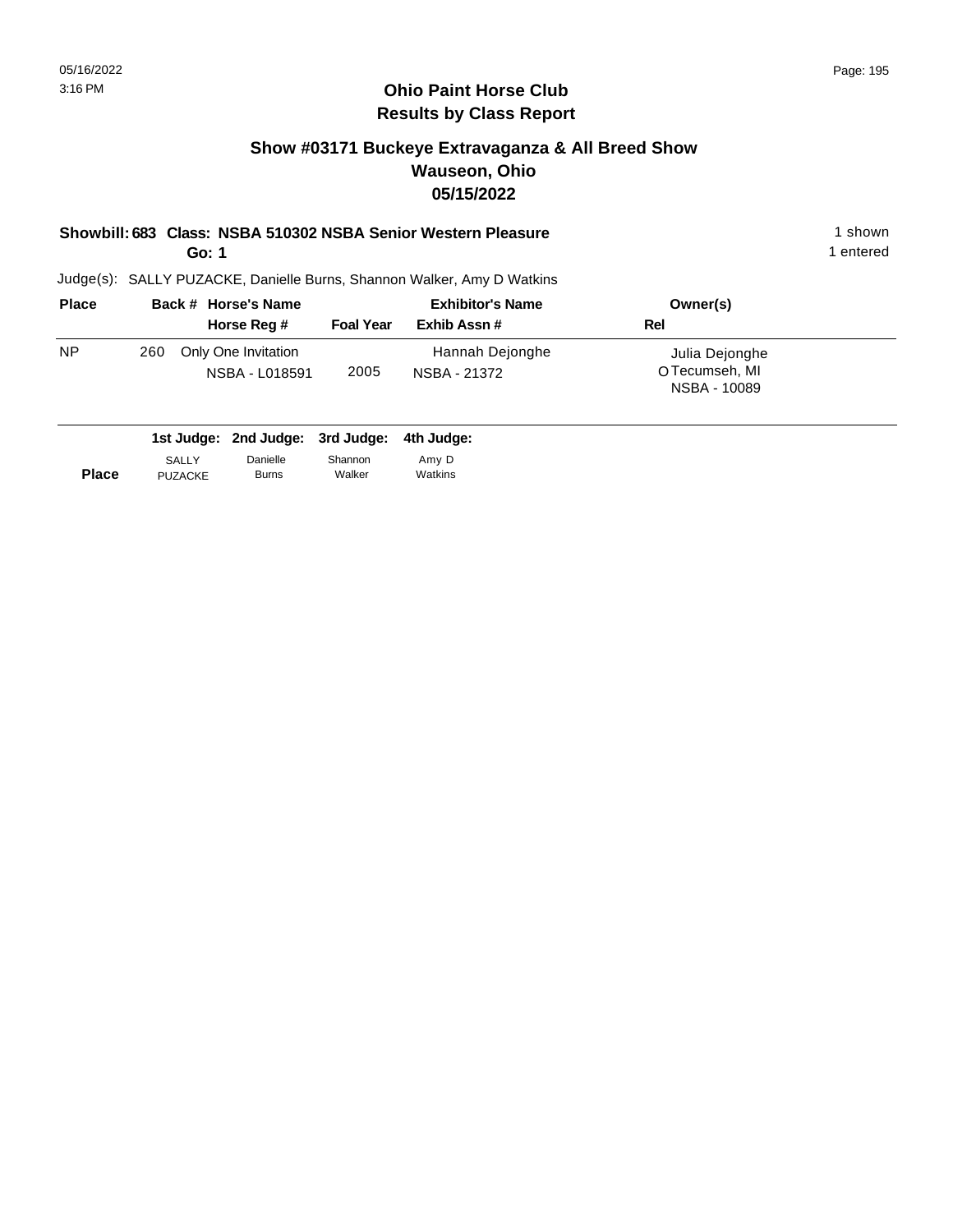#### **Show #03171 Buckeye Extravaganza & All Breed Show Wauseon, Ohio 05/15/2022**

| Showbill: 684 Class: NSBA 510307 NSBA Open Western Pleasure - Solid Bred | shown     |
|--------------------------------------------------------------------------|-----------|
| Go: 1                                                                    | 1 entered |
|                                                                          |           |

| <b>Place</b> | Back # Horse's Name                         |                  | <b>Exhibitor's Name</b>        | Owner(s)                                       |  |
|--------------|---------------------------------------------|------------------|--------------------------------|------------------------------------------------|--|
|              | Horse Reg #                                 | <b>Foal Year</b> | Exhib Assn #                   | Rel                                            |  |
|              | Righty Tighty<br>654<br>NSBA - L062051      | 2017             | Karen Ricketts<br>NSBA - 23988 | Karen Ricketts<br>05/09/1963 Z<br>NSBA - 23988 |  |
|              | 1st Judge: 2nd Judge: 3rd Judge: 4th Judge: |                  |                                |                                                |  |

| <b>Place</b> | SALLY          | Danielle     | Shannon | Amy D   |
|--------------|----------------|--------------|---------|---------|
|              | <b>PUZACKE</b> | <b>Burns</b> | Walker  | Watkins |
|              | 654            | 654          | 654     | 654     |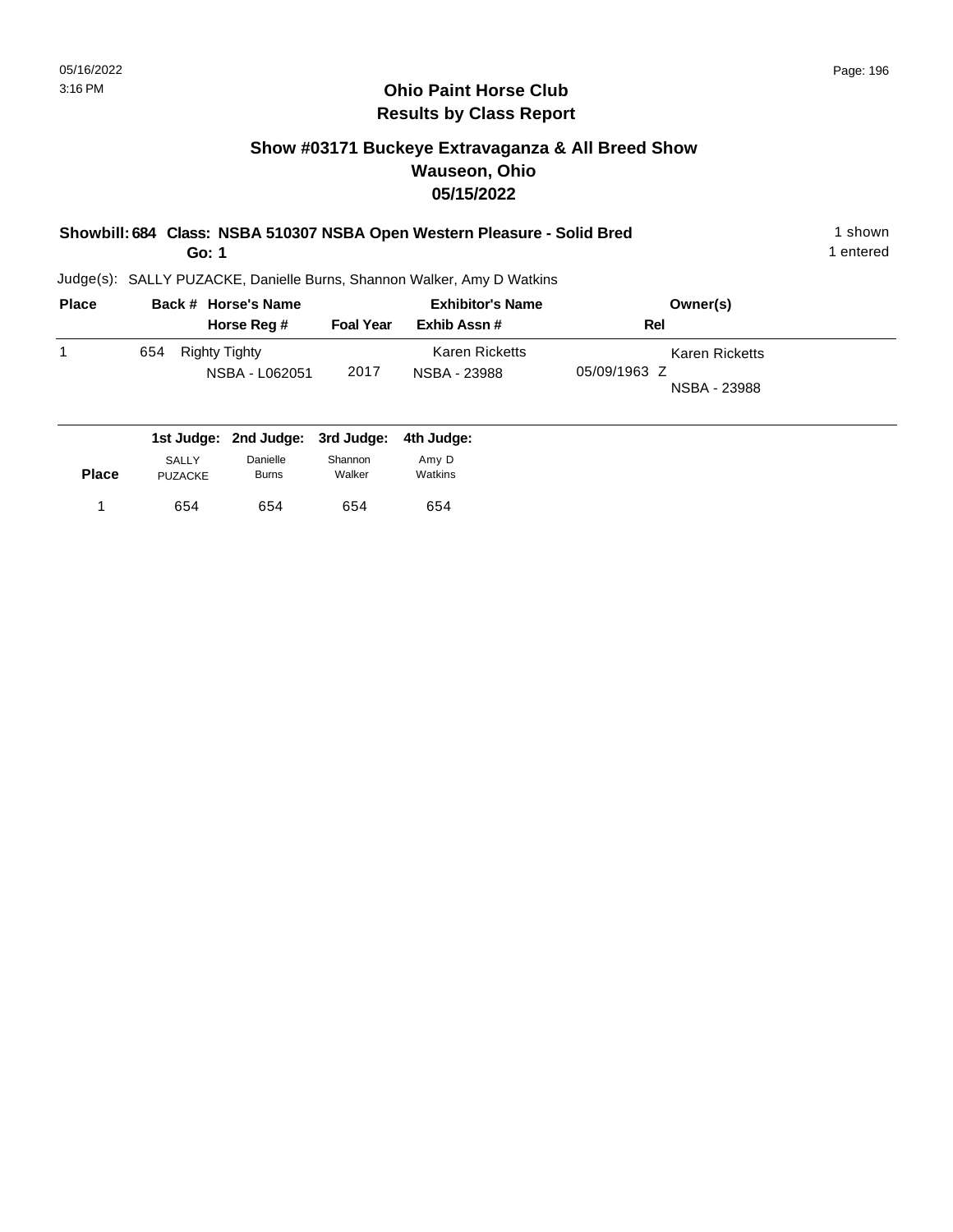#### **Show #03171 Buckeye Extravaganza & All Breed Show Wauseon, Ohio 05/15/2022**

| Showbill: 695 Class: NSBA 557100 NSBA Novice Youth Western Horsemanship | ∣shown    |
|-------------------------------------------------------------------------|-----------|
| Go: 1                                                                   | l entered |
| Judge(s): SALLY PUZACKE, Danielle Burns, Shannon Walker, Amy D Watkins  |           |

| <b>Place</b> | Back # Horse's Name                |                  | <b>Exhibitor's Name</b>          | Owner(s)                                         |
|--------------|------------------------------------|------------------|----------------------------------|--------------------------------------------------|
|              | Horse Reg #                        | <b>Foal Year</b> | Exhib Assn #                     | <b>Birthdate</b><br>Rel                          |
|              | 1488 Invite Lucy<br>NSBA - L062725 | 2012             | Jeanette Taulker<br>NSBA - 40046 | Jeanette Taulker<br>06/06/2007 Z<br>NSBA - 40046 |
|              | 1st Judge: 2nd Judge: 3rd Judge:   |                  | 4th Judge:                       |                                                  |

| <b>Place</b> | <b>SALLY</b> | Danielle     | Shannon | Amy D   |
|--------------|--------------|--------------|---------|---------|
|              | PUZACKE      | <b>Burns</b> | Walker  | Watkins |
| 1            | 1488         | 1488         | 1488    | 1488    |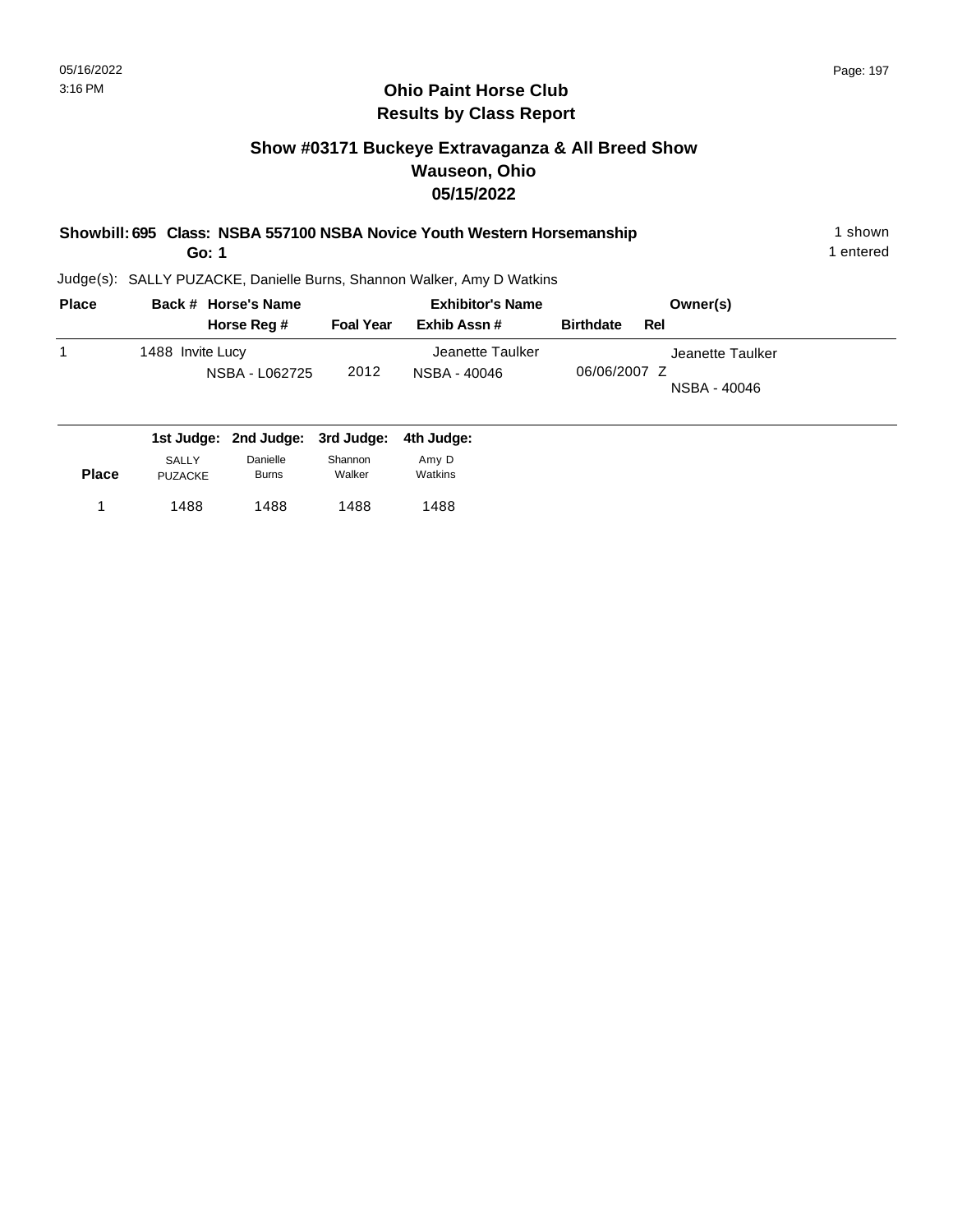#### **Show #03171 Buckeye Extravaganza & All Breed Show Wauseon, Ohio 05/15/2022**

| Showbill: 697 Class: NSBA 557300 NSBA Youth Western Horsemanship - All Age<br>Go: 1 |                  |                     |                  |                                                                        |                  |                                  | shown<br>1 entered |
|-------------------------------------------------------------------------------------|------------------|---------------------|------------------|------------------------------------------------------------------------|------------------|----------------------------------|--------------------|
|                                                                                     |                  |                     |                  | Judge(s): SALLY PUZACKE, Danielle Burns, Shannon Walker, Amy D Watkins |                  |                                  |                    |
| <b>Place</b>                                                                        |                  | Back # Horse's Name |                  | <b>Exhibitor's Name</b>                                                |                  | Owner(s)                         |                    |
|                                                                                     |                  | Horse Reg #         | <b>Foal Year</b> | Exhib Assn#                                                            | <b>Birthdate</b> | Rel                              |                    |
| <b>NP</b>                                                                           | 1488 Invite Lucy | NSBA - L062725      | 2012             | Jeanette Taulker<br>NSBA - 40046                                       | 06/06/2007 Z     | Jeanette Taulker<br>NSBA - 40046 |                    |

|              |                | 1st Judge: 2nd Judge: 3rd Judge: 4th Judge: |         |         |
|--------------|----------------|---------------------------------------------|---------|---------|
| <b>Place</b> | <b>SALLY</b>   | Danielle                                    | Shannon | Amy D   |
|              | <b>PUZACKE</b> | <b>Burns</b>                                | Walker  | Watkins |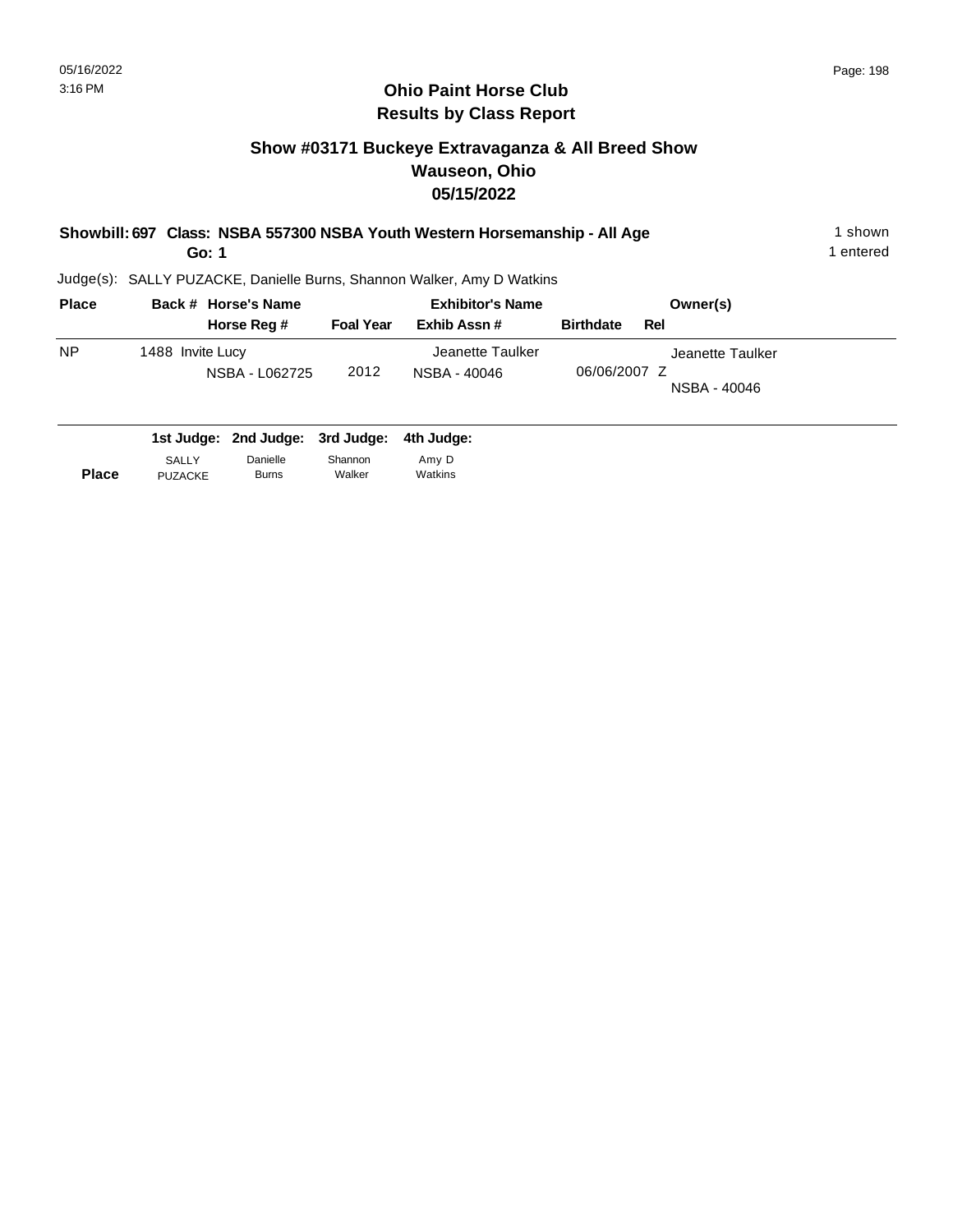#### **Ohio Paint Horse Club Results by Class Report**

#### **Show #03171 Buckeye Extravaganza & All Breed Show Wauseon, Ohio 05/14/2022**

#### **Showbill: 901 Class: OPEN CHS Charity Hunter Under Saddle** 7 shown

**Go: 1**

| <b>Place</b> |     |                                | Back # Horse's Name     |                       | <b>Exhibitor's Name</b> | Owner(s)                                               |
|--------------|-----|--------------------------------|-------------------------|-----------------------|-------------------------|--------------------------------------------------------|
|              |     |                                | Horse Reg #             | <b>Foal Year</b>      | Exhib Assn #            | Rel                                                    |
| <b>NP</b>    | 312 |                                | <b>KM Close The Bar</b> | 2010                  | Olivia Taylor           | Olivia Taylor<br>02/04/2012 Z                          |
| <b>NP</b>    | 316 |                                | Kissin My Assets        | 2019                  | <b>Miley Phillips</b>   | <b>Christopher Phillips</b><br>06/19/2002 C Adrian, MI |
| <b>NP</b>    | 335 |                                | <b>Halle Rageous</b>    | 2014                  | Camryn Miller           | Camryn Miller<br>06/19/2007 Z                          |
| <b>NP</b>    | 399 |                                | Rebas Krymsun Kowboy    | 2010                  | <b>Alexis Clark</b>     | <b>Brittany Clark</b><br>07/10/2011                    |
| <b>NP</b>    | 882 |                                | Whats The Big Deal      | 2015                  | Kristin Croft           | Kristin Croft<br>08/30/1982 Z                          |
| <b>NP</b>    |     |                                | 1001 Only Chocolate     | 2016                  | Sara Calloway           | Sara Calloway<br>12/18/2000 Z                          |
| <b>NP</b>    |     |                                | 1064 A Gift So Good     | 2015                  | <b>Meredith Cluse</b>   | Meredith Cluse<br>02/26/2002 Z                         |
|              |     | 1st Judge:                     | 2nd Judge:<br>Danielle  | 3rd Judge:<br>Shannon | 4th Judge:<br>Amy D     |                                                        |
| <b>Place</b> |     | <b>SALLY</b><br><b>PUZACKE</b> | <b>Burns</b>            | Walker                | Watkins                 |                                                        |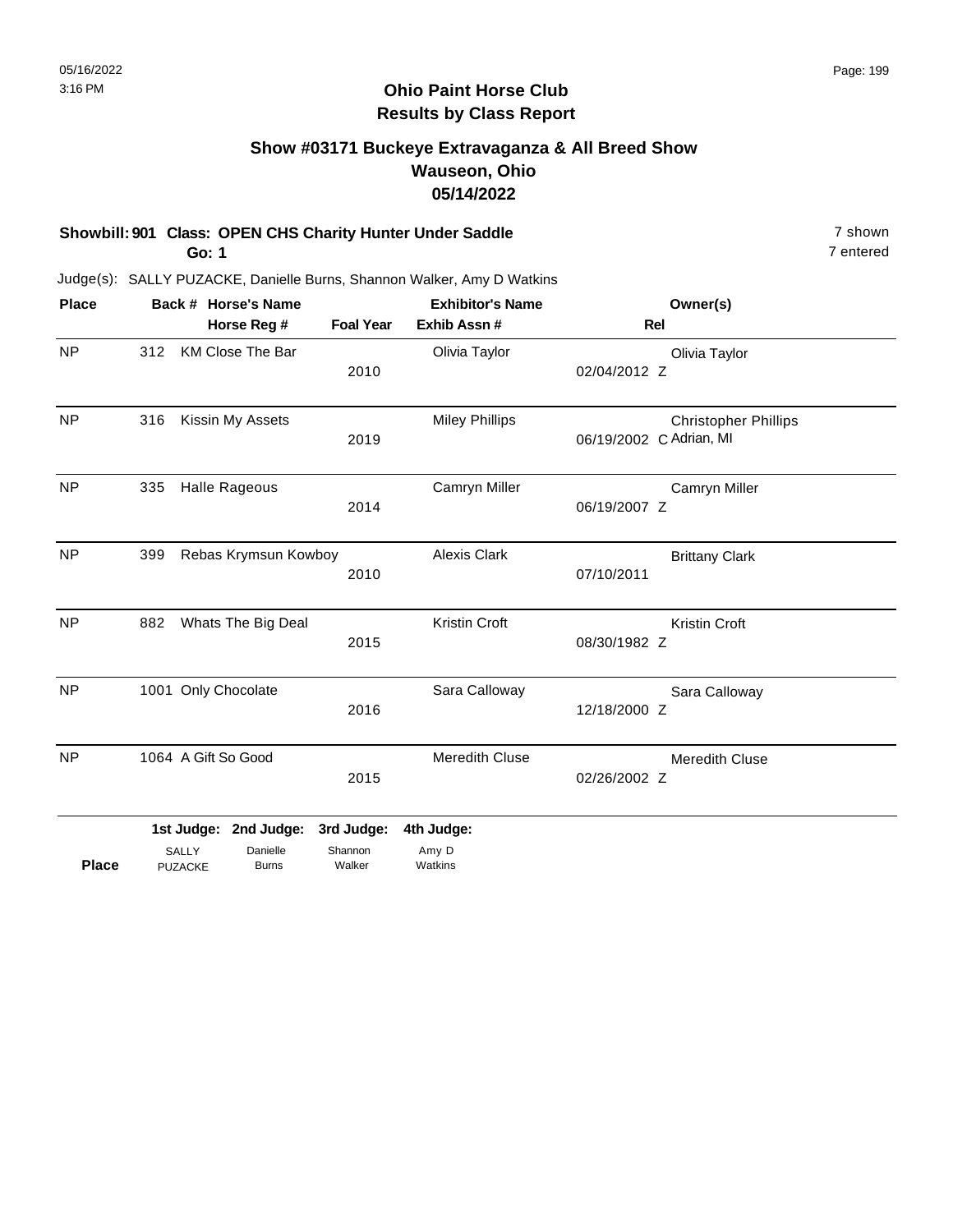#### **Show #03171 Buckeye Extravaganza & All Breed Show Wauseon, Ohio 05/15/2022**

#### **Showbill: 902 Class: OPEN CT Charity Trail Warm Up** 5 Shown

**Go: 1**

5 entered

| <b>Place</b>   |     |                                | Back # Horse's Name        |                   | <b>Exhibitor's Name</b> |              | Owner(s)              |  |
|----------------|-----|--------------------------------|----------------------------|-------------------|-------------------------|--------------|-----------------------|--|
|                |     |                                | Horse Reg #                | <b>Foal Year</b>  | Exhib Assn#             | Rel          |                       |  |
| NP             | 312 |                                | <b>KM Close The Bar</b>    |                   | Olivia Taylor           |              | Olivia Taylor         |  |
|                |     |                                |                            | 2010              |                         | 02/04/2012 Z |                       |  |
| NP             | 314 |                                | <b>Total Sweetheart</b>    |                   | Sarah Drown             |              | Sarah Drown           |  |
|                |     |                                |                            | 2021              |                         | 04/13/1987 Z |                       |  |
| NP.            | 320 |                                | Face It Im Lazy            |                   | <b>JENI YOAK</b>        |              | <b>JENI YOAK</b>      |  |
|                |     |                                |                            | 2013              |                         | 10/05/1961 Z |                       |  |
| NP             | 713 |                                | Suddenly Special           |                   | Kimberly Hogan          |              | Kimberly Hogan        |  |
|                |     |                                |                            | 2020              |                         | 10/08/1970 Z |                       |  |
| N <sub>P</sub> |     |                                | 1462 Guaranteed Sweetheart |                   | Nicole Rice             |              | <b>JODIE RICKS</b>    |  |
|                |     |                                |                            | 2013              |                         |              | 05/23/1990 OAKRON, OH |  |
|                |     | 1st Judge:                     | 2nd Judge:                 | 3rd Judge:        | 4th Judge:              |              |                       |  |
| <b>Place</b>   |     | <b>SALLY</b><br><b>PUZACKE</b> | Danielle<br><b>Burns</b>   | Shannon<br>Walker | Amy D<br>Watkins        |              |                       |  |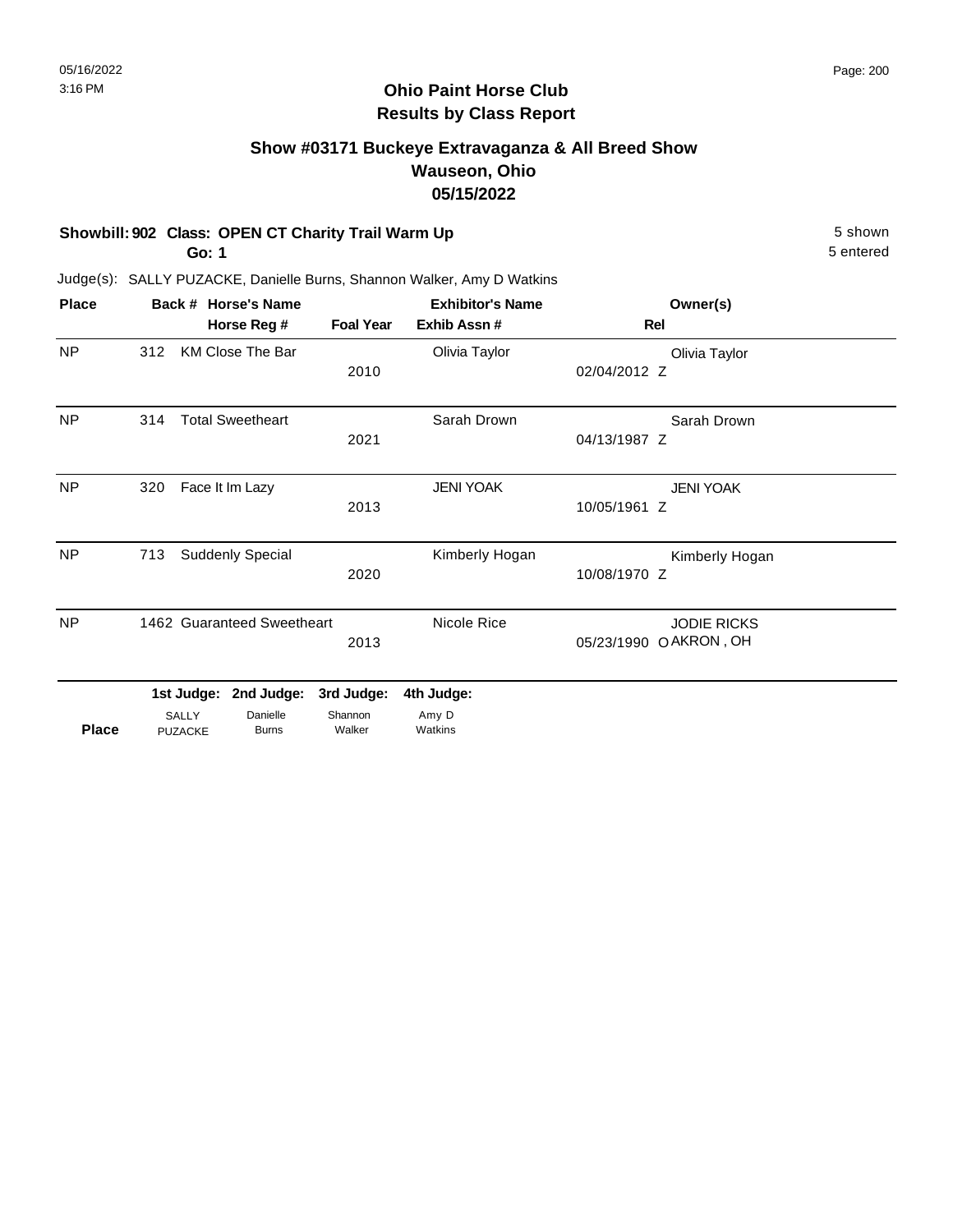#### **Ohio Paint Horse Club Results by Class Report**

#### **Show #03171 Buckeye Extravaganza & All Breed Show Wauseon, Ohio 05/15/2022**

#### **Showbill: 903 Class: OPEN CWP CHARITY WESTERN PLEASURE** 12 Shown

**Go: 1**

| <b>Place</b> |     | Back # Horse's Name     |                  | <b>Exhibitor's Name</b> | Owner(s)                            |
|--------------|-----|-------------------------|------------------|-------------------------|-------------------------------------|
|              |     | Horse Reg #             | <b>Foal Year</b> | Exhib Assn #            | Rel                                 |
| <b>NP</b>    | 309 | Batta Bing Batta Boom   | 2017             | Olivia Johnson          | <b>Kelly Powers</b><br>12/22/2007 O |
| <b>NP</b>    | 312 | KM Close The Bar        | 2010             | Olivia Taylor           | Olivia Taylor<br>02/04/2012 Z       |
| <b>NP</b>    | 315 | Three Martini Lunch     | 2019             | Nicole Ginter           | Nicole Ginter<br>02/02/1977 Z       |
| <b>NP</b>    | 330 | One Hot Doll            | 2008             | Kinlie Smith            | Kevin Earl<br>06/30/2012 C          |
| <b>NP</b>    | 331 | Stuck In Neutral        | 2013             | Natalie Snapp           | Natalie Snapp<br>08/09/2008 Z       |
| <b>NP</b>    | 333 | <b>BMQ Barely Legal</b> | 2016             | Hannah Dejonghe         | <b>Tricia Topping</b><br>O          |
| <b>NP</b>    | 335 | Halle Rageous           | 2014             | Camryn Miller           | Camryn Miller<br>06/19/2007 Z       |
| <b>NP</b>    | 339 | JS Painted Investment   | 2019             | Amber Kolenic           | Amber Kolenic<br>07/05/1983 Z       |
| <b>NP</b>    | 342 | Asleep At The Bank      | 2008             | Josie Maag              | Nicole Rice<br>10/08/2009 O         |
| <b>NP</b>    | 399 | Rebas Krymsun Kowboy    | 2010             | <b>Alexis Clark</b>     | <b>Brittany Clark</b><br>07/10/2011 |
| <b>NP</b>    | 428 | <b>Guided N Blessed</b> | 2010             | Emily Ery               | <b>Emily Ery</b><br>02/22/1978 Z    |
| <b>NP</b>    | 654 | <b>Righty Tighty</b>    | 2017             | Karen Ricketts          | Karen Ricketts<br>05/09/1963 Z      |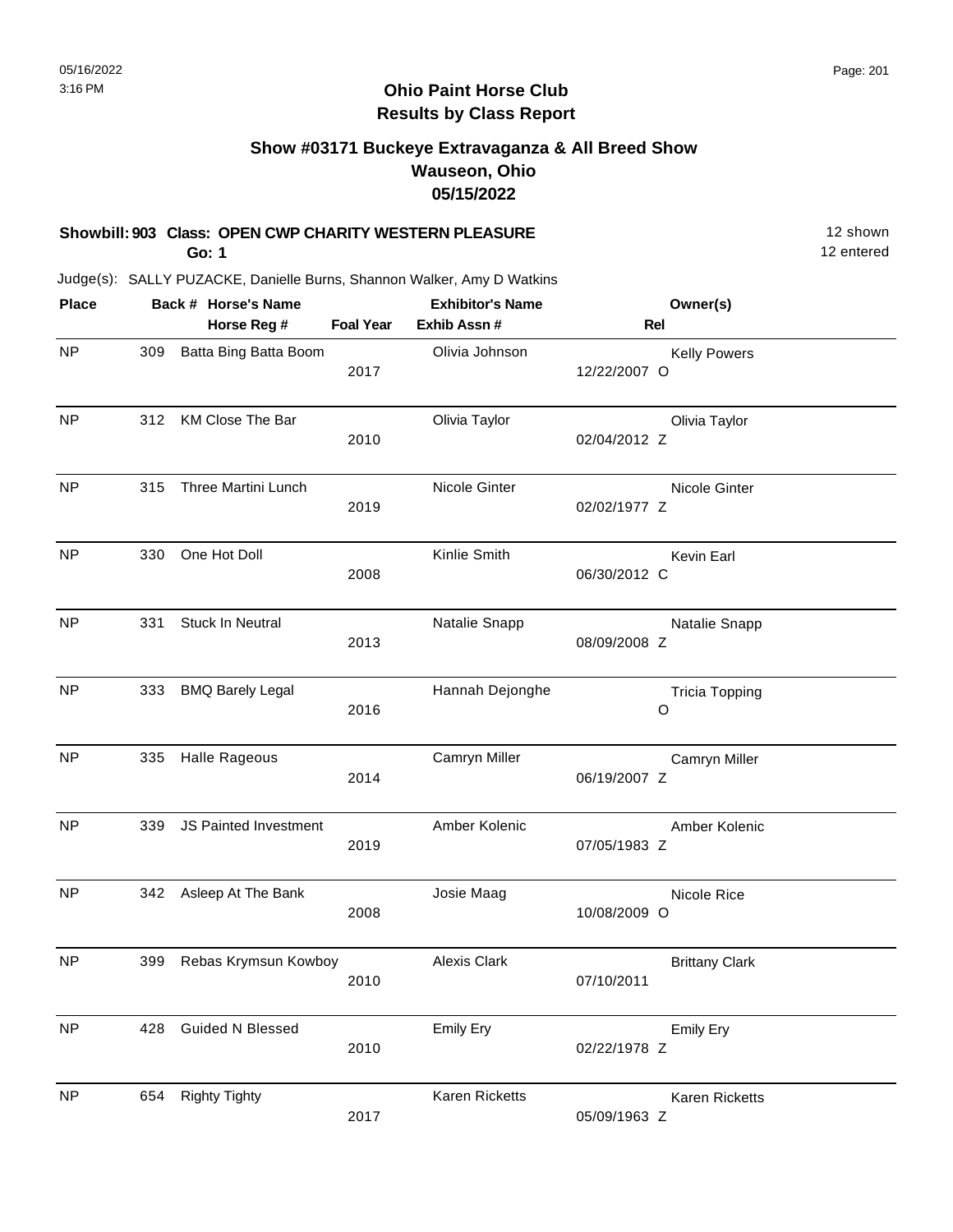#### **Show #03171 Buckeye Extravaganza & All Breed Show Wauseon, Ohio 05/15/2022**

|              |                         | 1st Judge: 2nd Judge: 3rd Judge: 4th Judge: |                   |                  |
|--------------|-------------------------|---------------------------------------------|-------------------|------------------|
| <b>Place</b> | SALLY<br><b>PUZACKE</b> | Danielle<br><b>Burns</b>                    | Shannon<br>Walker | Amy D<br>Watkins |
|              |                         |                                             |                   |                  |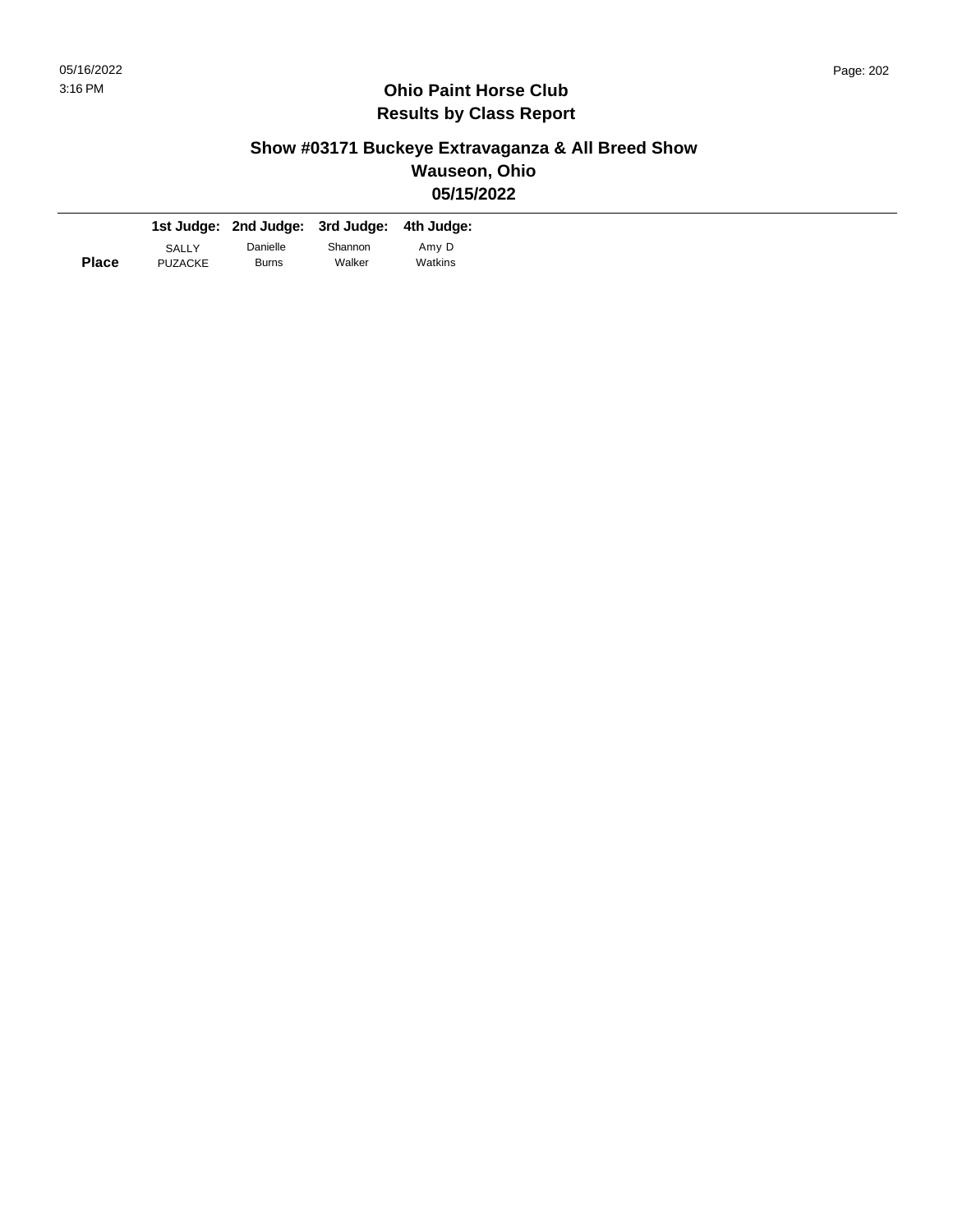#### **Show #03171 Buckeye Extravaganza & All Breed Show Wauseon, Ohio 05/14/2022**

**Showbill: 912 Class: APHA BPH1 Hunter Under Saddle All Ages** 9 shown

**Go: 1**

9 entered

| <b>Place</b>   |     | Back # Horse's Name                             |                  | <b>Exhibitor's Name</b>                    |              | Owner(s)                                          |
|----------------|-----|-------------------------------------------------|------------------|--------------------------------------------|--------------|---------------------------------------------------|
|                |     | Horse Reg #                                     | <b>Foal Year</b> | Exhib Assn #                               | Rel          |                                                   |
| $\mathbf{1}$   | 320 | Face It Im Lazy<br>APHA - 01030010              | 2013             | <b>KATE EMNETT</b><br>APHA - 8416149       | 01/22/2009 O | <b>JENI YOAK</b><br>APHA - 8669264                |
| 2              | 48  | Dirt On My Boots<br>APHA - 01068409             | 2016             | <b>LIZ NOOYEN</b><br>APHA - 8519172        | 06/06/1964 Z | <b>LIZ NOOYEN</b><br>APHA - 8519172               |
| $\mathbf{3}$   | 329 | <b>Original Series</b><br>APHA - 01068352       | 2016             | <b>Trina Lowery</b><br>APHA - 8302544      | 10/04/1971 Z | <b>Trina Lowery</b><br>APHA - 8302544             |
| 4              | 417 | <b>Lights N Sirens</b><br>APHA - 01092724       | 2019             | <b>CASSANDRA MONDEN</b><br>APHA - 8405529  | 10/29/1971 Z | <b>CASSANDRA MONDEN</b><br>APHA - 8405529         |
| 5              | 126 | Got To Luv My Assets<br>APHA - 01043059         | 2014             | Kristine Roath<br>APHA - 8703477           | 01/26/1966 Z | Kristine Roath<br>APHA - 8703477                  |
| 6              | 321 | Cr Kissin Machine<br>APHA - 01022653            | 2012             | <b>CONNIE RUNKLE</b><br>APHA - 8218904     | 03/16/1977 Z | <b>CONNIE RUNKLE</b><br>APHA - 8218904            |
| $\overline{7}$ | 765 | <b>Blamelt All Onmyroots</b><br>APHA - 01034856 | 2013             | Emily Waldron<br>APHA - 8096827            | 10/25/1987 Z | <b>Emily Waldron</b><br>APHA - 8096827            |
| <b>NP</b>      | 260 | Only One Invitation<br>APHA - 00875034          | 2005             | Hannah Dejonghe<br>APHA - 8946425          |              | Julia Dejonghe<br>OTecumseh, MI<br>APHA - 8503814 |
| NP             | 340 | Shut Up And Ride<br>APHA - 01057416             | 2015             | <b>HEATHER PELLETIER</b><br>APHA - 8478383 |              | Geri Capretta<br>O<br>APHA - 7004932              |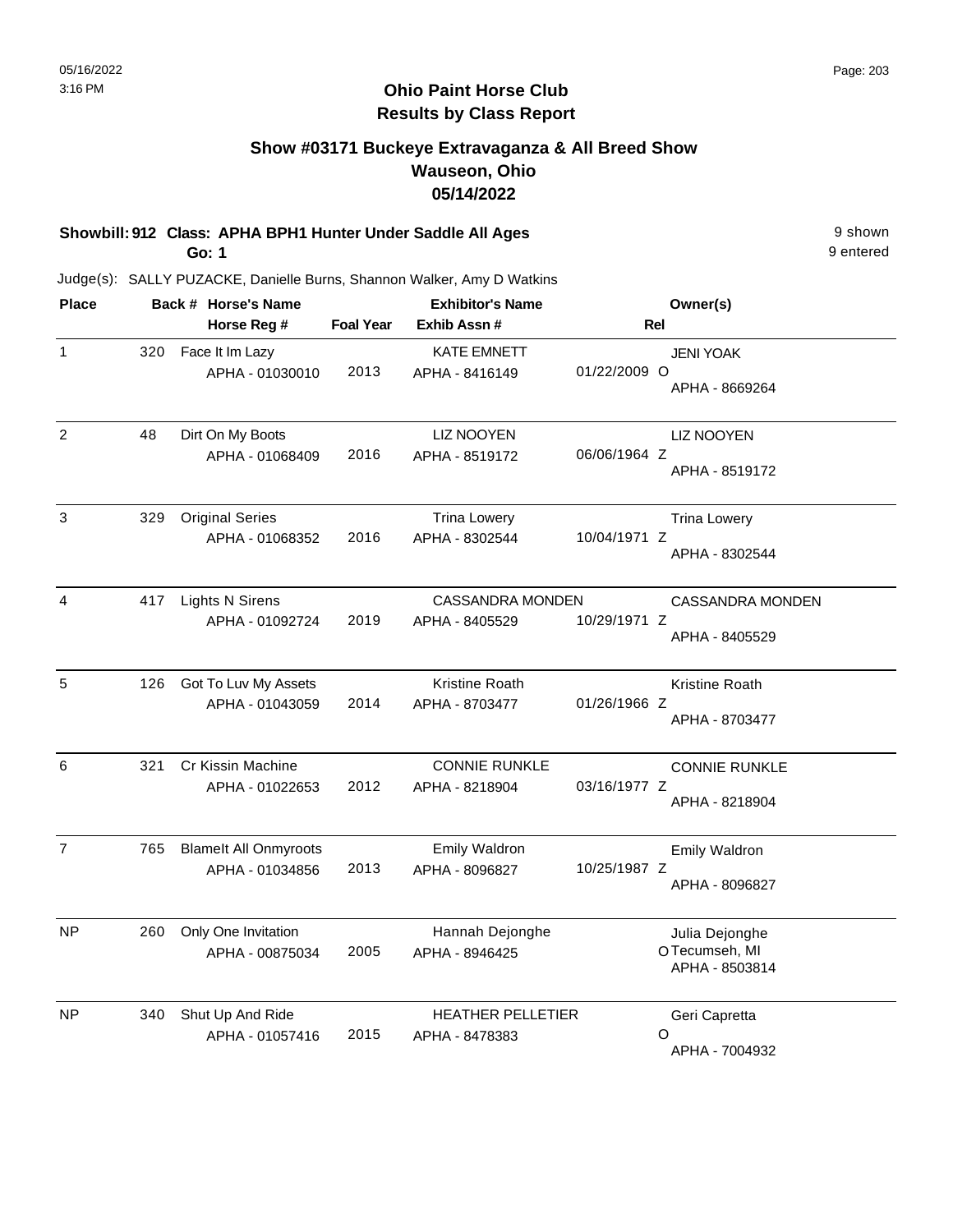#### **Show #03171 Buckeye Extravaganza & All Breed Show Wauseon, Ohio 05/14/2022**

|   |                                |                          | 3rd Judge:            | 4th Judge:       |
|---|--------------------------------|--------------------------|-----------------------|------------------|
|   | <b>SALLY</b><br><b>PUZACKE</b> | Danielle<br><b>Burns</b> | Shannon<br>Walker     | Amy D<br>Watkins |
| 1 | 320                            | 320                      | 320                   | 320              |
| 2 | 48                             | 329                      | 329                   | 765              |
| 3 | 417                            | 321                      | 48                    | 48               |
| 4 | 329                            | 48                       | 417                   | 126              |
| 5 | 765                            | 126                      | 321                   | 417              |
| 6 | 126                            | 417                      | 126                   | 329              |
|   | 321                            |                          | 340                   | 321              |
|   | <b>Place</b>                   |                          | 1st Judge: 2nd Judge: |                  |